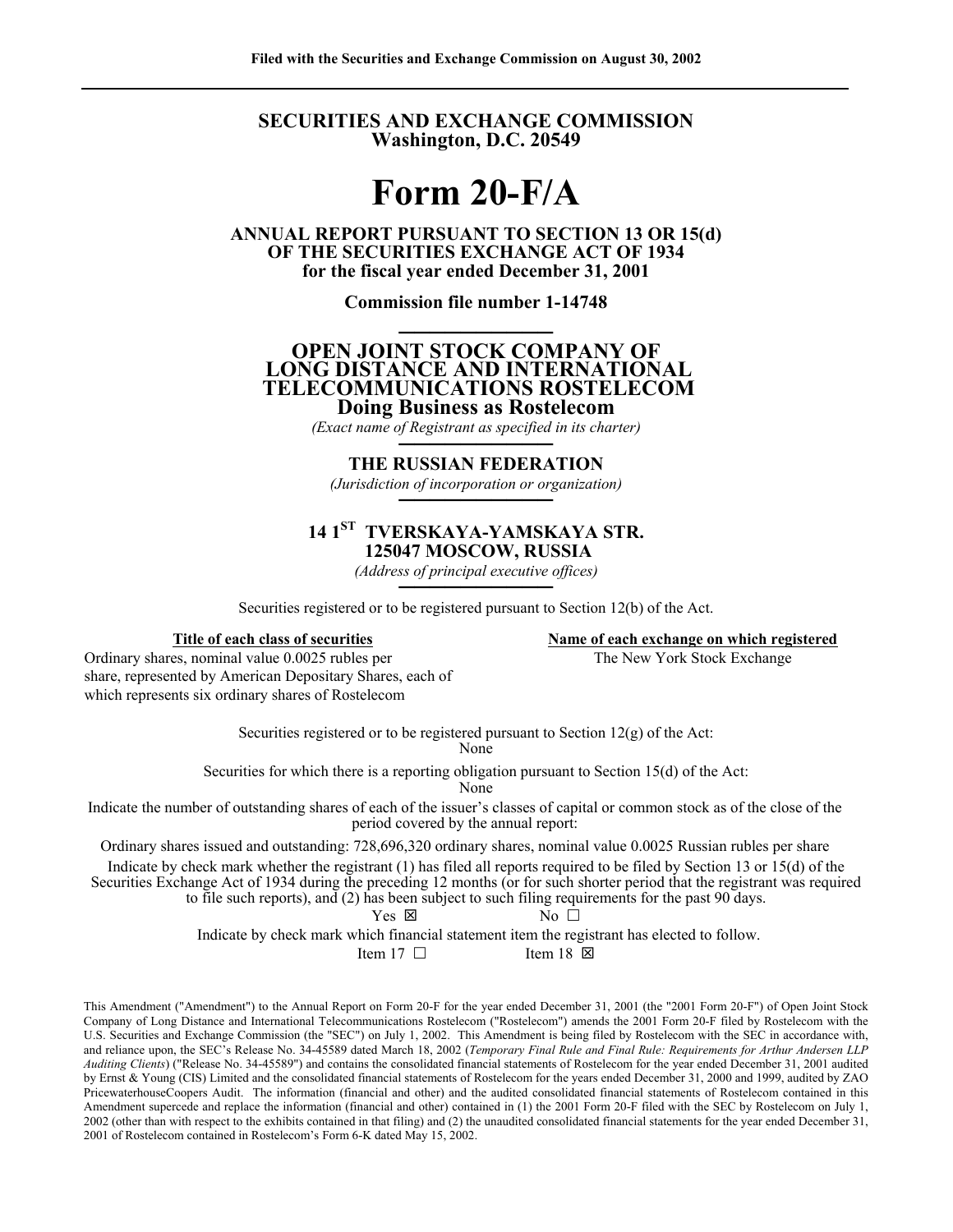# **TABLE OF CONTENTS**

| <b>20</b>                                                                                                       |
|-----------------------------------------------------------------------------------------------------------------|
|                                                                                                                 |
|                                                                                                                 |
|                                                                                                                 |
|                                                                                                                 |
|                                                                                                                 |
|                                                                                                                 |
|                                                                                                                 |
|                                                                                                                 |
|                                                                                                                 |
|                                                                                                                 |
|                                                                                                                 |
|                                                                                                                 |
|                                                                                                                 |
|                                                                                                                 |
|                                                                                                                 |
| Item 5.<br>Item 8.<br>Item 14. Material Modifications to the Rights of Security Holders and Use of Proceeds 149 |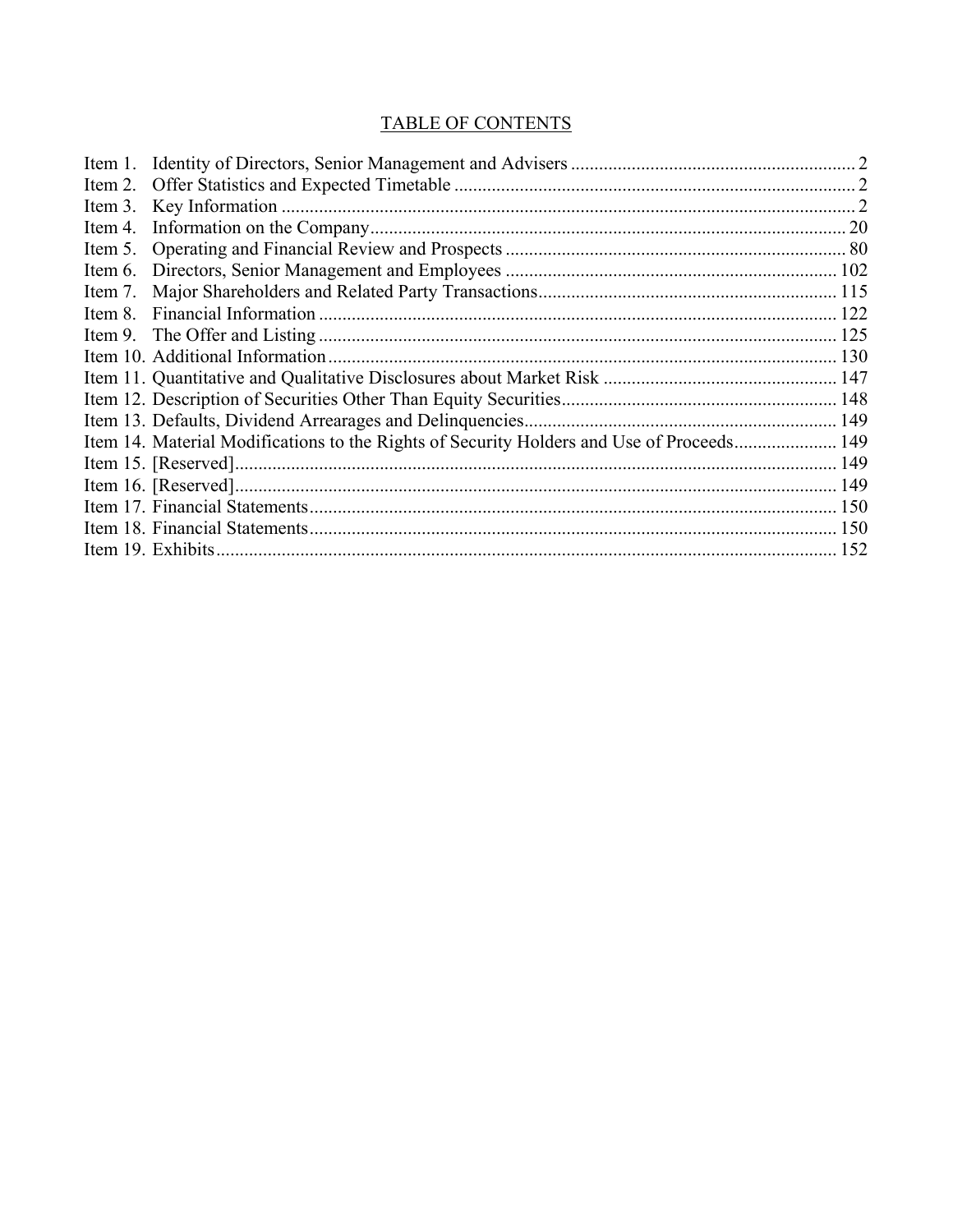# **CAUTIONARY NOTE REGARDING FORWARD-LOOKING STATEMENTS**

Certain statements in this document are "forward-looking statements" within the meaning of the U.S. federal securities laws and are intended to be covered by the safe harbors created thereby.

Those forward-looking statements include, but are not limited to:

- the Company's expectations as to the decrease in its indebtedness under credits and loans;
- the Company's anticipated capital expenditures;
- the Company's plans to construct and modernize its network;
- the Company's plans relating to the expansion of the range of its services;
- the Company's plans concerning the restructuring of its branch network;
- the Company's expectations as to pricing of its services;
- the Company's expectations as to its position in the telecommunications market;
- the Company's expectations as to the future of the telecommunications industry and the regulation of the telecommunications industry; and
- other statements regarding matters that are not historical facts.

These forward-looking statements are subject to risks, uncertainties and other factors, which could cause actual results to differ materially from those expressed or implied by these forward-looking statements. These risks, uncertainties and other factors include:

- risks relating to changes in political, economic and social conditions in Russia;
- risks relating to Russian legislation, regulation and taxation, including laws, regulations, decrees and decisions governing the Russian telecommunications industry and currency and exchange controls relating to Russian entities and their official interpretation by regulatory bodies;
- risks relating to the Company, including demand for and market acceptance of, its services and competitive pressure; and
- other risks and uncertainties

Many of these factors are beyond the Company's ability to control or predict. Given these and other uncertainties, readers are cautioned not to place undue reliance on any of the forward-looking statements contained herein or otherwise. The Company does not undertake any obligation to release publicly any revisions to these forward-looking statements (which speak only as of the date hereof) to reflect events or circumstances after the date hereof or to reflect the occurrence of unanticipated events, except as maybe required under applicable securities laws.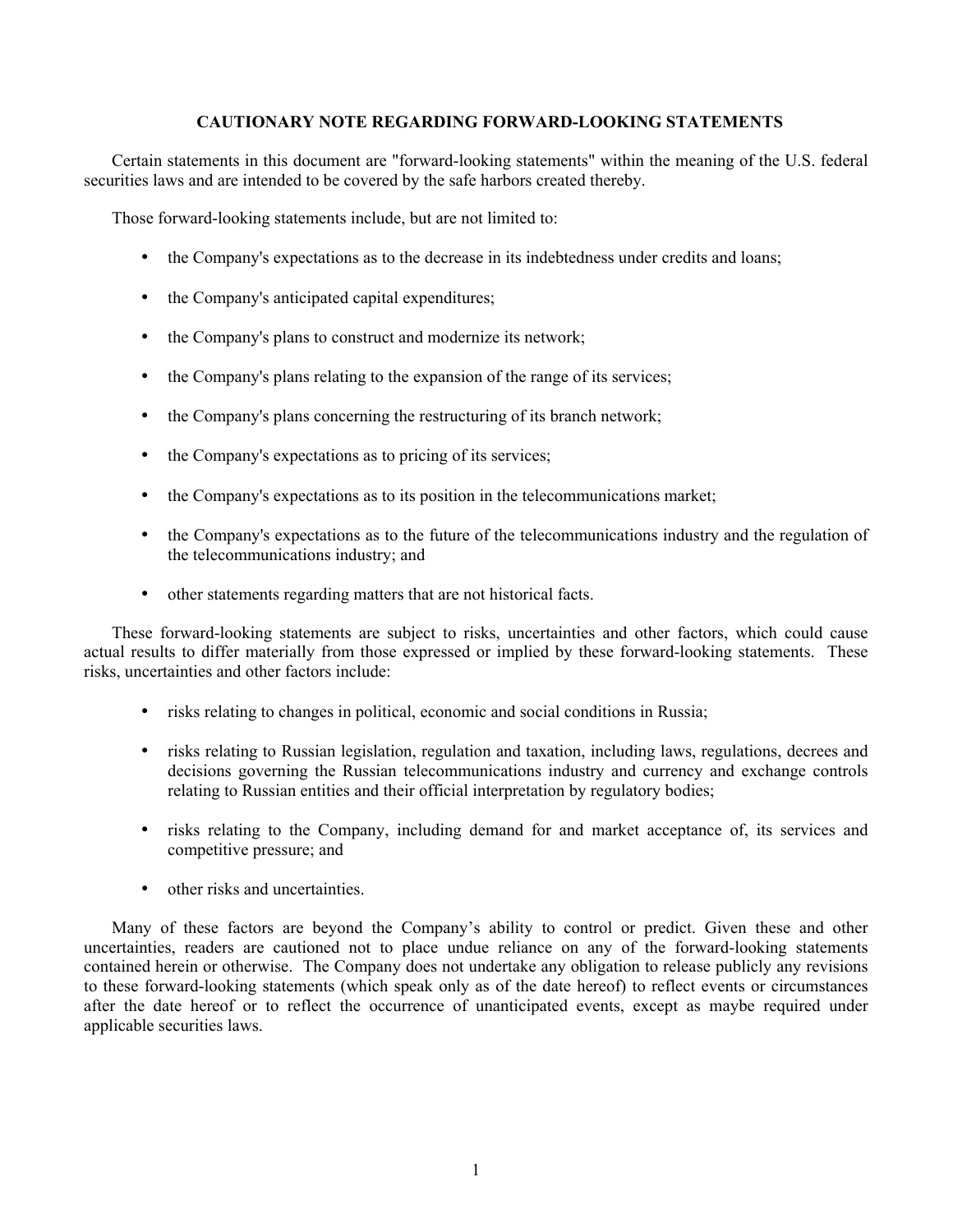# **PART I**

# **Item 1. Identity of Directors, Senior Management and Advisers**

Not applicable

# **Item 2. Offer Statistics and Expected Timetable**

Not applicable

#### **Item 3. Key Information**

Open Joint Stock Company of Long Distance and International Telecommunications Rostelecom is incorporated as an open joint stock corporation organized under the laws of the Russian Federation. As used in this Annual Report, "OAO Rostelecom", "Rostelecom" or the "Company" refers to Open Joint Stock Company of Long Distance and International Telecommunications Rostelecom and "the Group" refers to the Company and its subsidiary, OAO RTC-Leasing ("RTC-Leasing").

Rostelecom publishes its financial statements in Russian rubles. In this Annual Report, references to "RUR", "Rbl" and "rubles" are to Russian rubles and references to "U.S.\$", "\$" and "U.S. dollars" are to United States dollars. All RUR figures, unless otherwise indicated, have been restated into real ruble purchasing power as of December 31, 2001. In addition, for convenience only (except where noted otherwise), certain RUR figures have been translated into U.S. dollars at the rate of RUR 30.14 = \$1.00, converted at the Date of Exchange Rate (published by the Central Bank of the Russian Federation, referred to in this Annual Report as the "Central Bank") effective on December 31, 2001. These translations should not be construed as a representation that the RUR amounts actually represent such U.S. dollar amounts or could be converted into U.S. dollars at the rate indicated. The ruble is not a convertible currency outside the territory of the Russian Federation. See Item 10.D.— "Exchange Controls."

#### **3.A. Selected Financial Data**

The selected financial data as of and for the years ended December 31, 2001, 2000, 1999, 1998 and 1997 presented below have been derived from, and are qualified by reference to, the consolidated financial statements including the notes thereto, of Rostelecom and its subsidiary (the "Group") included elsewhere in this Form 20-F. The Group's consolidated financial statements have been prepared in accordance with International Financial Reporting Standards ("IFRS"). The information below should be read in conjunction with Item 5.- "Operating and Financial Review and Prospects" and the consolidated financial statements and the notes thereto appearing elsewhere herein.

In accordance with IAS 29, the financial information as of December 2001, 2000, 1999, 1998 and 1997 has been restated in constant Russian rubles as of December 31, 2001 to take into account the effects of Russian inflation as determined by movements in the General Price Index. See Note 4 to the Consolidated Financial Statements for the year ended December 31, 2001 for more information on the methodology of such restatement.

IFRS differs in certain significant respects from accounting principles generally accepted in the United States ("US GAAP"). For a discussion of the principal differences between IFRS and US GAAP as they relate to Rostelecom, see Note 32 to the Consolidated Financial Statements. In addition, the valuation of certain property, plant and equipment described in Note 5 to the Consolidated Financial Statements for the year ended December 31, 2001 represent a departure from US GAAP that has not been quantified in the reconciliation to US GAAP or reflected in the US GAAP amounts shown below because, prior to January 1, 1994, the Company's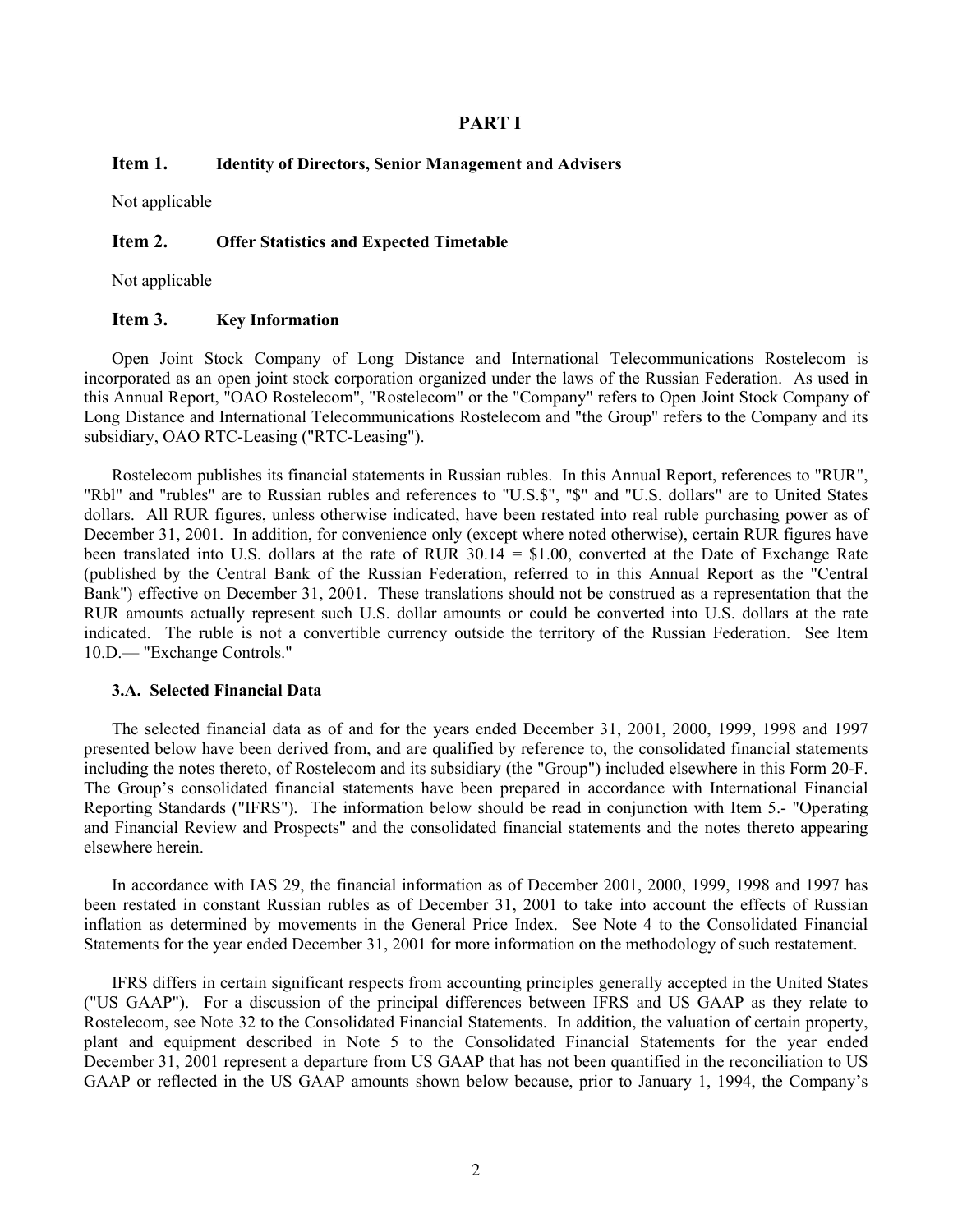predecessor did not maintain sufficiently detailed historical cost records to enable the original historical costs of the assets now employed by the Company to be determined with sufficient accuracy.

The following selected financial data are expressed in millions of constant rubles as of December 31, 2001 purchasing power, except per share amounts and revenue per employee which are expressed in constant rubles.

# **STATEMENT OF OPERATIONS FOR THE YEARS 1997-2001 ENDED DECEMBER 31**

|                                                 | For the Years Ended December 31 |          |             |             |             |
|-------------------------------------------------|---------------------------------|----------|-------------|-------------|-------------|
|                                                 | 2001                            | 2000     | <u>1999</u> | <u>1998</u> | <u>1997</u> |
|                                                 | $(rested)^{(1)}$                |          |             |             |             |
| <b>Revenue from local operators</b>             |                                 |          |             |             |             |
| Telephone - international                       | 4,659                           | 3,549    | 3,316       | 2,063       | 1,429       |
| Telephone - national                            | 4,357                           | 4,059    | 4,118       | 8,069       | 8,884       |
| Other income from local operators               | 2,569                           | 3,038    | 2,510       | 3,751       | 2,777       |
|                                                 | 11,585                          | 10,646   | 9,944       | 13,883      | 13,090      |
| <b>Revenue from subscribers</b>                 |                                 |          |             |             |             |
| Telephone - international                       | 4,301                           | 5,488    | 6,465       | 3,799       | 4,437       |
| Telephone - national                            | 3,211                           | 3,509    | 3,331       | 6,751       | 7,555       |
|                                                 | 7,512                           | 8,997    | 9,796       | 10,550      | 11,992      |
| <b>Revenue from foreign operators</b>           |                                 |          |             |             |             |
| Telephone                                       | 5,227                           | 7,060    | 9,932       | 9,460       | 7,638       |
| Telex, telegraph and other                      | 725                             | 1,505    | 2,073       | 1,346       | 1,347       |
|                                                 | 5,952                           | 8,565    | 12,005      | 10,806      | 8,985       |
| Other revenue                                   | 1,244                           | 1,399    | 1,009       | 276         | 263         |
| <b>Total Revenue</b>                            | 26,293                          | 29,607   | 32,754      | 35,515      | 34,330      |
| Wages, salaries, other benefits and             | 3,368                           | 3,657    | 2,898       | 3,995       | 4,771       |
| payroll taxes                                   |                                 |          |             |             |             |
| Depreciation                                    | 6,946                           | 6,625    | 5,744       | 6,090       | 6,162       |
| Impairment of property, plant and<br>equipment  |                                 |          |             | 8,046       |             |
| Charges by network operators -<br>international | 6,461                           | 7,944    | 10,217      | 8,674       | 7,296       |
| Charges by network operators -<br>national      | 1,902                           | 1,975    | 2,083       | 3,137       | 2,593       |
| Other operating expenses                        | 5,339                           | 6,497    | 6,391       | 8,229       | 7,683       |
| <b>Total operating expenses</b>                 | 24,016                          | 26,698   | 27,333      | 38,171      | 28,505      |
| Operating profit                                | 2,277                           | 2,909    | 5,421       | (2,656)     | 5,825       |
| (Loss) /Gain from associates                    | (30)                            | 551      | 333         | 164         | <u>573</u>  |
| (excluding related tax)                         |                                 |          |             |             |             |
| Net interest and other non-                     | 1,271                           | (144)    | (1,214)     | (15,217)    | 314         |
| operating items, including                      |                                 |          |             |             |             |
| gain/loss on monetary position                  |                                 |          |             |             |             |
| Income before tax and minority                  | 3,518                           | 3,316    | 4,540       | (17,709)    | 6,712       |
| interest                                        |                                 |          |             |             |             |
| Income tax benefit /(expense)                   | 765                             | (4, 420) | (306)       | (7, 347)    | (5,380)     |
| Income /(loss) after taxation                   | 4,283                           | (1, 104) | 4,234       | (25,056)    | 1,332       |
| <b>Minority interest</b>                        | (281)                           | (1,033)  | (295)       |             |             |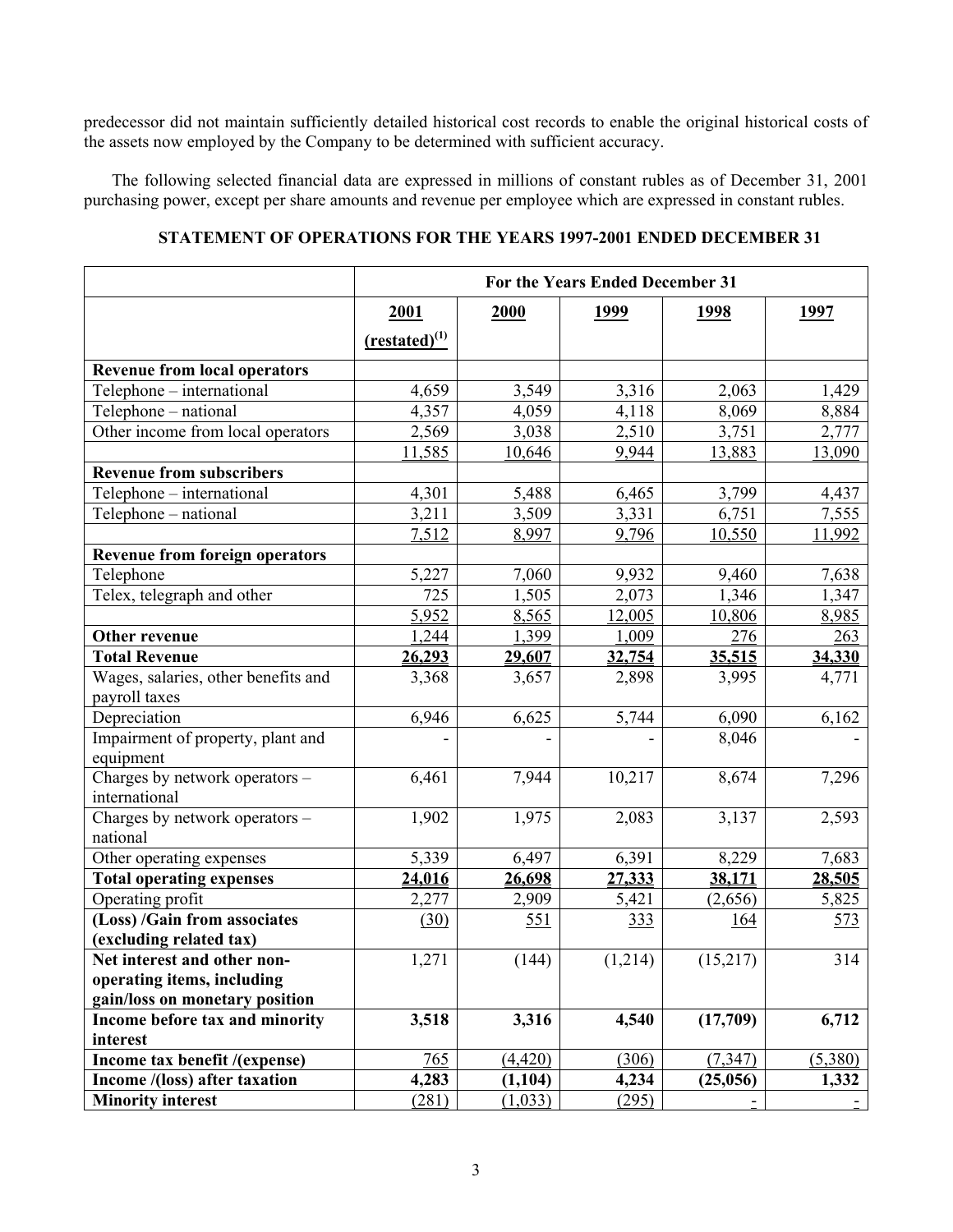|                                                                         | For the Years Ended December 31 |                 |                 |                  |                             |
|-------------------------------------------------------------------------|---------------------------------|-----------------|-----------------|------------------|-----------------------------|
|                                                                         | 2001                            | 2000            | 1999            | <u>1998</u>      | <u>1997</u>                 |
|                                                                         | $(restated)^{(1)}$              |                 |                 |                  |                             |
|                                                                         |                                 | (2, 137)        |                 | (25,056)         |                             |
| Net income /(loss)<br>Earnings $/$ (loss) per share – basic             | 4,002<br>5.34                   | (3.34)          | 3,939           |                  | 1,332                       |
| and diluted (rubles)                                                    |                                 |                 | 5.05            | (34.75)          | <u><math>1.24</math></u>    |
|                                                                         | 32.04                           | (20.03)         | 30.30           | (208.53)         | <u>7.41</u>                 |
| Earnings /(loss) per ADS – basic and<br>diluted $(\text{rubles})^{(2)}$ |                                 |                 |                 |                  |                             |
| Per share dividend on preferred                                         |                                 |                 |                 |                  |                             |
| share                                                                   |                                 |                 |                 |                  |                             |
| $\left(\text{rubles}\right)^{(3)}$                                      | 0.45                            | 0.96            | $\equiv$        | $\equiv$         | 1.71                        |
| Per share dividend on ordinary share                                    |                                 |                 |                 |                  |                             |
| $(\overline{rubes})^{(3)}$                                              | 0.17                            | 0.19            | Ξ               |                  | 0.25                        |
| <b>Amounts in accordance with US</b>                                    |                                 |                 |                 |                  |                             |
| <b>GAAP</b>                                                             |                                 |                 |                 |                  |                             |
| Total revenues                                                          | 26,293                          | 29,607          | 32,754          | 35,515           | 34,330                      |
| Operating income                                                        | 1,779                           | 2,886           | 4,938           | 4,534            | 5,933                       |
| Net income /(loss)                                                      | 3,873                           | (2,731)         | 3,310           | (19,351)         | 1,397                       |
| Earnings $/$ (loss) per share – basic                                   | 5.17                            | (4.21)          | 3.67            | (28.33)          | 1.37                        |
| and diluted (rubles)                                                    |                                 |                 |                 |                  |                             |
| Earnings $/(loss)$ per ADS – basic and                                  | 31.02                           | (25.24)         | 22.03           | (169.96)         | 8.20                        |
| diluted (rubles) $^{(2)}$                                               |                                 |                 |                 |                  |                             |
| <b>BALANCE SHEET DATA</b>                                               |                                 |                 |                 |                  |                             |
| <b>Amounts in accordance with IFRS</b>                                  |                                 |                 |                 |                  |                             |
| Non-current assets                                                      | 56,106                          | 62,245          | 63,469          | 64,177           | 70,463                      |
| Current assets                                                          | 12,732                          | 10,796          | 13,603          | 12,393           | 14,062                      |
| Total assets                                                            | 68,838                          | 73,041          | 77,072          | 76,570           | 84,525                      |
| Total shareholders' equity and                                          | 44,025                          | 39,908          | 41,372          | 37,140           | 61,837                      |
| minority interest                                                       |                                 |                 |                 |                  |                             |
| Current liabilities<br>Non-current liabilities                          | 13,765<br>1,277                 | 14,493<br>5,369 | 16,540<br>8,186 | 13,071<br>13,990 | 8,972<br>$\overline{7,2}14$ |
| Deferred tax liability                                                  | 9,771                           | 13,271          | 10,974          | 12,369           | 6,502                       |
| Total shareholders' equity, minority                                    | 68,838                          | 73,041          | 77,072          | 76,570           | 84,525                      |
| interest and liabilities                                                |                                 |                 |                 |                  |                             |
| <b>BALANCE SHEET DATA</b>                                               |                                 |                 |                 |                  |                             |
| <b>Amounts in accordance with US</b>                                    |                                 |                 |                 |                  |                             |
| <b>GAAP</b>                                                             |                                 |                 |                 |                  |                             |
| Total assets                                                            | 74,585                          | 79,271          | 83,871          | 84,126           | 84,525                      |
| Long-term liabilities                                                   | 11,705                          | 19,707          | 20,208          | 27,681           | 13,715                      |
| Total shareholders' equity and                                          | 49,159                          | 45,129          | 47,117          | 43,303           | 62,382                      |
| minority interest                                                       |                                 |                 |                 |                  |                             |
| <b>STATEMENT OF CASH FLOWS</b>                                          |                                 |                 |                 |                  |                             |
| Cash flows provided by operating                                        | 5,630                           | 6,936           | 8,320           | 8,172            | 9,406                       |
| activities                                                              |                                 |                 |                 |                  |                             |
| Cash flows used in investing                                            | (1,986)                         | (4,159)         | (4, 851)        | (6,234)          | (11,026)                    |
| activities                                                              |                                 |                 |                 |                  |                             |
| Cash flows (used in) /provided by                                       | (2,827)                         | (3,698)         | (3,695)         | (2,600)          | 2,830                       |
| financing activities                                                    |                                 |                 |                 |                  |                             |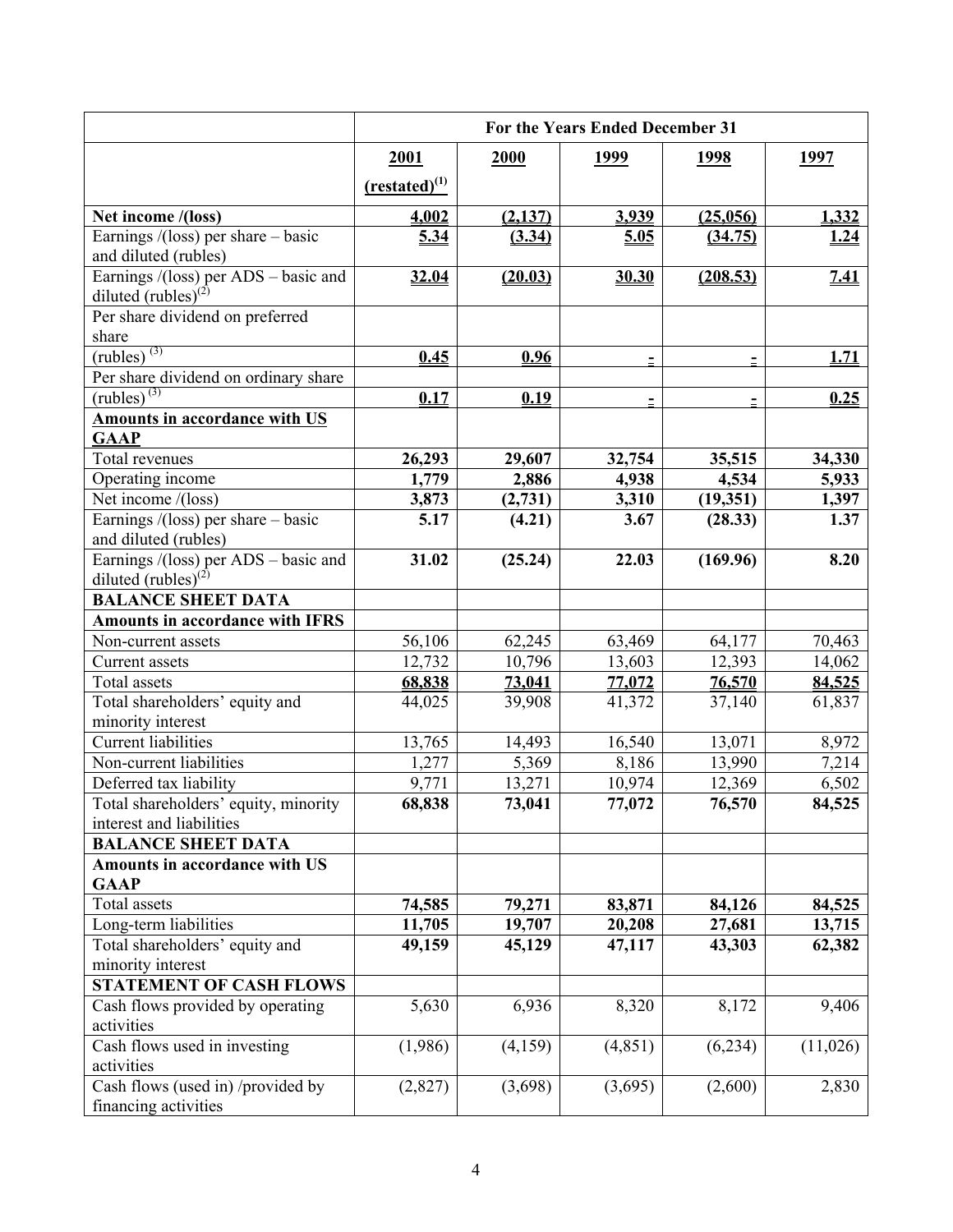|                                                                                  | For the Years Ended December 31 |         |         |         |         |
|----------------------------------------------------------------------------------|---------------------------------|---------|---------|---------|---------|
|                                                                                  | 2001                            | 2000    | 1999    | 1998    | 1997    |
|                                                                                  | $(rested)^{(1)}$                |         |         |         |         |
| Effect of exchange rate changes and<br>inflation on cash and cash<br>equivalents | (255)                           | (129)   | (327)   | (259)   | (19)    |
| Net increase /(decrease) in cash and<br>cash equivalents                         | 562                             | (1,050) | (553)   | (921)   | 1,191   |
| <b>SELECTED INDUSTRY</b><br>STATISTICAL DATA                                     |                                 |         |         |         |         |
| International telephone minutes<br>(million)                                     |                                 |         |         |         |         |
| Incoming                                                                         | 869                             | 897     | 929     | 1,025   | 1,034   |
| Outgoing                                                                         | 1,082                           | 944     | 928     | 439     | 312     |
| Local operators                                                                  | 683                             | 522     | 483     | 248     | 148     |
| Subscribers                                                                      | 399                             | 422     | 445     | 191     | 164     |
| Domestic long distance minutes<br>(million)                                      |                                 |         |         |         |         |
| Local operators                                                                  | 5,020                           | 3,905   | 3,035   | 2,787   | 2,587   |
| Subscribers                                                                      | 1,159                           | 1,055   | 880     | 1,013   | 965     |
| Average employees                                                                | 35,410                          | 36,595  | 37,038  | 39,162  | 40,917  |
| Revenue per employee (rubles)                                                    | 742,530                         | 809,061 | 884,333 | 906,882 | 837,493 |

(1) Refer to Note 31 to the Consolidated Financial Statements for the year ended December 31, 2001 for details of restatement of the financial statements for the year ended December 31, 2001. See also Item 5.A. – "Operating Results – Restatement of Previously Issued Financial Statements."

 $\begin{array}{ll}\n\text{(2)} & \text{Each ADS represents six shares.} \\
\text{(3)} & \text{Der share date is stated in contest.}\n\end{array}$ 

Per share data is stated in constant rubles as of December 31, 2001.

# **Exchange Rates**

Since 1991, the Russian ruble has experienced a substantial devaluation. The two tables below set forth, for the periods and dates indicated, high, low, average and period-end rates of the Central Bank of Russia for the purchase of U.S. dollars, expressed in Russian rubles per one U.S. dollar. The rates have not been restated in constant currency units. All amounts are stated in rubles. No representation is made that the Russian ruble or U.S. dollar amounts referred to herein could have been or could be converted into U.S. dollars or Russian rubles, as the case may be, at any particular rate. The Russian ruble is not a convertible currency outside the territory of Russia and is subject to significant restrictions on trading within the territory of Russia. On January 1, 1998, the ruble was re-denominated such that one thousand rubles existing at December 31, 1997 became equivalent to one re-denominated ruble. See also Item 10.D. – "Exchange Controls".

| <b>Year ended</b><br>December 31 | <b>High</b> | Low      | Average <sup>(1)</sup> | Period-end |
|----------------------------------|-------------|----------|------------------------|------------|
| 1997                             | 5,960.00    | 5,560.00 | 5,785.44               | 5,960.00   |
| $1998^{(2)}$                     | 20.99       | 5.96     | $Q$ 71                 | 20.65      |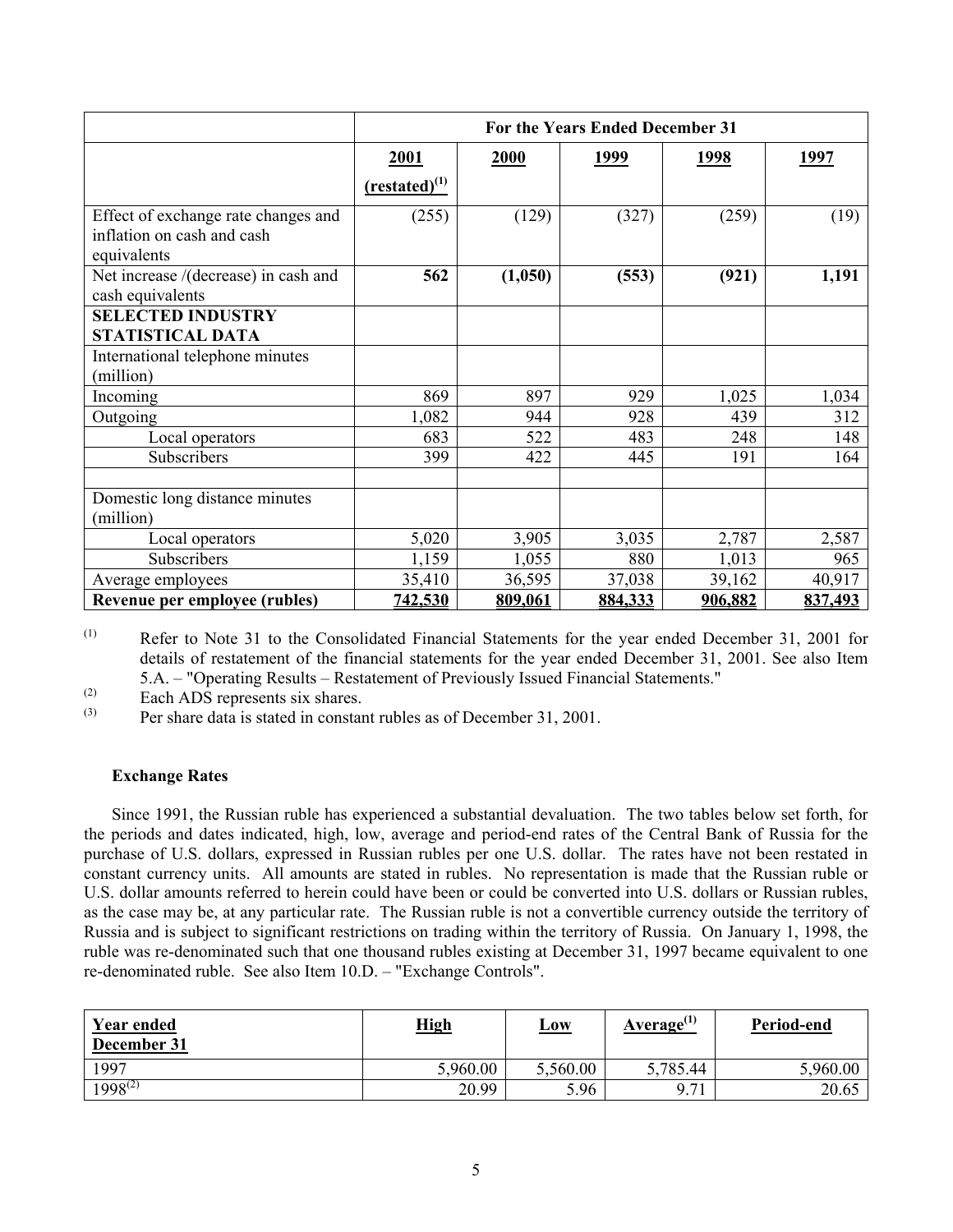| <b>Year ended</b><br>December 31 | <b>High</b> | <u>Low</u> | Average $^{(1)}$ | Period-end |
|----------------------------------|-------------|------------|------------------|------------|
| 1999                             | 27.00       | 20.65      | 24.61            | 27.00      |
| 2000                             | 28.87       | 26.90      | 28.13            | 28.16      |
| 2001                             | 30.30       | 28.16      | 29.15            | 30.14      |

(1) <sup>(1)</sup> Average of month-end rates<br><sup>(2)</sup>  $1009$  through 2001 numbers

1998 through 2001 numbers reflect the re-denomination of the ruble on January 1, 1998

| Year 2001 - 2002                         | <b>High</b> | <b>Low</b> | <b>Average</b> | Period-end |
|------------------------------------------|-------------|------------|----------------|------------|
| December 2001                            | 30.30       | 29.90      | 30.08          | 30.14      |
| January 2002                             | 30.69       | 30.14      | 30.42          | 30.69      |
| February 2002                            | 30.93       | 30.68      | 30.81          | 30.93      |
| March 2002                               | 31.15       | 30.94      | 31.06          | 31.12      |
| April 2002                               | 31.20       | 31.12      | 31.16          | 31.20      |
| May 2002                                 | 31.31       | 31.20      | 31.24          | 31.31      |
| June 2002                                | 31.48       | 31.31      | 31.40          | 31.45      |
| <b>July 2002</b>                         | 31.56       | 31.44      | 31.52          | 31.44      |
| August 2002 (through August 27,<br>2002) | 31.58       | 31.46      | 31.55          | 31.58      |

# **3.B. Capitalization and Indebtedness**

Not applicable

# **3.C. Reasons for the Offer and Use of Proceeds**

Not applicable

# **3.D. Risk Factors**

*The risks described below, and any other risks set forth in this Annual Report, are not the only risks facing the Company. Additional risks not presently known to the Company or that it currently deems immaterial may also impair its business operations.* 

*In general, issuers with substantial operations in countries such as Russia encounter a higher degree of risk than issuers with substantial operations in the United States or similar jurisdictions. The Company's business, financial condition or results of operations could be materially adversely affected by such risks, and the trading price of its shares and American Depositary Shares could decline because of such risks, resulting in the loss of part or all of the value of its securities.* 

# **Risks Relating to the Russian Federation**

#### *Political and Social Risks*

In recent years, Russia has been undergoing a substantial political transformation from a centrally controlled command economy under communist rule to a pluralist market-oriented democracy. There can be no assurance that the political and economic reforms necessary to complete such a transformation will continue. In its current relatively nascent stage, the Russian political system is vulnerable to the population's dissatisfaction with reforms,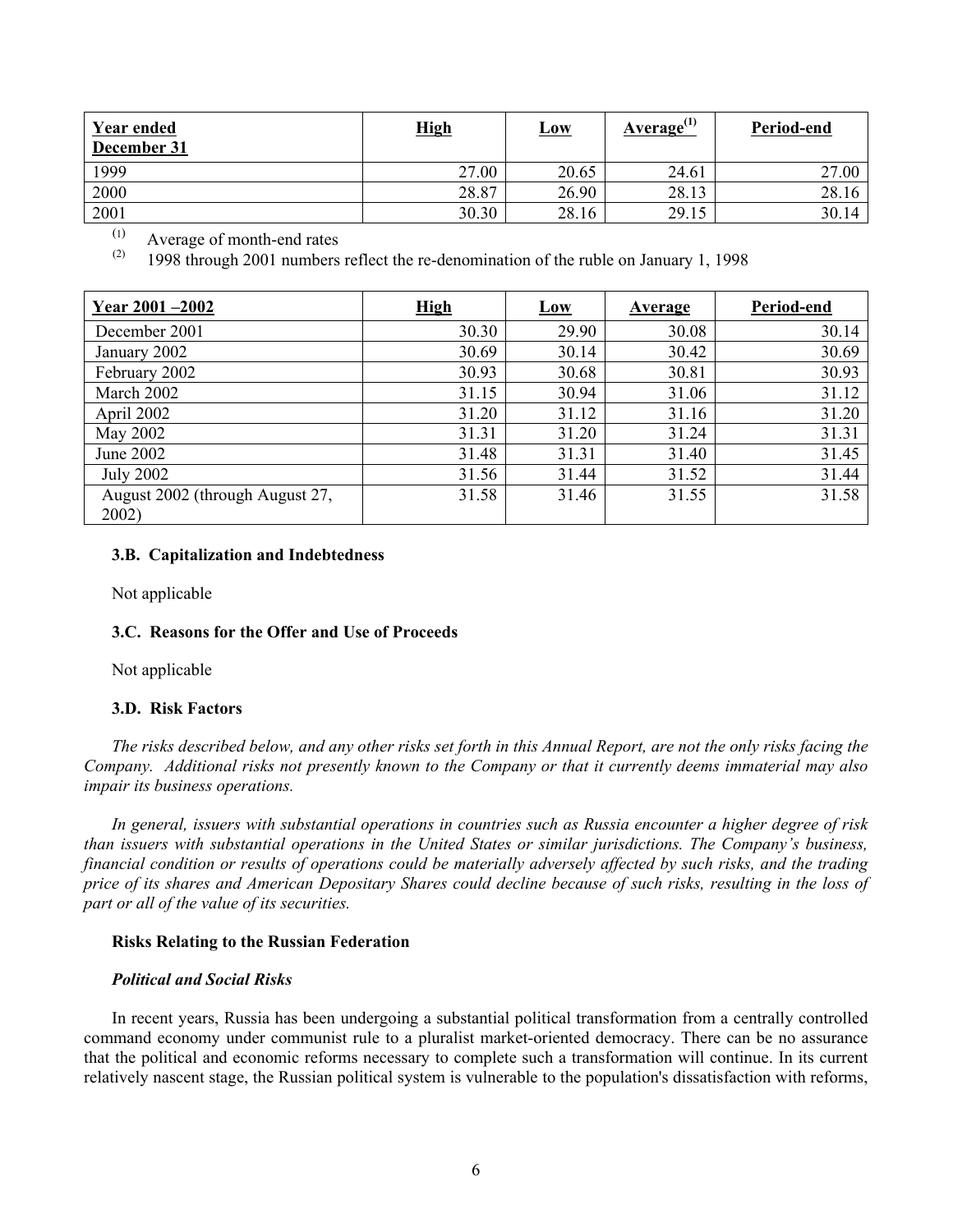social and ethnic unrest and changes in governmental policies, any of which could have a material adverse effect on the Group.

During this transformation, legislation has been enacted to protect private property against expropriation and nationalization. However, due to the lack of experience in enforcing these provisions in the short time they have been in effect and due to potential political changes in the future, there can be no assurance that such provisions would be enforced in the event of an attempted expropriation or nationalization. Expropriation or nationalization of any substantial assets of the Group, potentially without adequate compensation, would have a material adverse effect on the Group.

The Russian Government has been highly unstable, having experienced four changes in prime minister since March 1998, as well as the resignation of former President Yeltsin on December 31, 1999 and the subsequent election of President Putin on March 26, 2000. The various government institutions and the relations between them, as well as the Russian Government's policies and the political leaders who formulate and implement them, are subject to rapid change. Any major changes in, or rejection of, current policies favoring political and economic reform by the Russian Government may have a material adverse effect on the Group.

Russia is a federation of republics, regions, areas, cities of federal importance, autonomous districts and one autonomous region. The delineation of authority among the constituent entities of the Russian Federation and federal government authorities is often uncertain and at times contested. Lack of consensus between local and regional authorities and the Russian Government often results in the enactment of conflicting legislation at various levels, and may result in political instability. This lack of consensus may have negative economic effects on the Group, which could have a material adverse effect on its business, financial condition and results of operations.

In addition, ethnic, religious, historical and other divisions have, on occasion, given rise to tensions and, in certain cases, military conflict. Russian military and paramilitary forces have been engaged in Chechnya in the recent past and continue to maintain a presence there. The spread of violence, or its intensification, could have significant political consequences. These include the imposition of a state of emergency in some parts or throughout the Russian Federation. These events could have a material adverse effect on the investment environment in Russia.

The failure of many Russian companies to pay full salaries on a regular and timely basis, and the failure of salaries and benefits to keep pace with the increasing cost of living, could lead in the future to labor and social unrest. This may have political, social and economic consequences, such as increased support for a renewal of centralized authority, increased nationalism with restrictions on foreign involvement in the Russian economy and increased violence, any of which could have a material adverse effect on the Group.

# *Economic Risks*

Simultaneously with the enactment of political reforms, the Russian Government has been attempting to implement policies of economic reform and stabilization. These policies have involved liberalizing prices, reducing defense expenditures and subsidies, privatizing state-owned enterprises, reforming the tax and bankruptcy systems, and introducing legal structures designed to facilitate private, market-based activities, foreign trade and investment.

Despite the implemented reform policies the Russian economy has been characterized by declining industrial production, significant inflation, an unstable but managed currency, rising unemployment and underemployment, high government debt relative to gross domestic product, high levels of corporate insolvency with little recourse to restructuring or liquidation in bankruptcy proceedings, a weak banking system providing limited liquidity to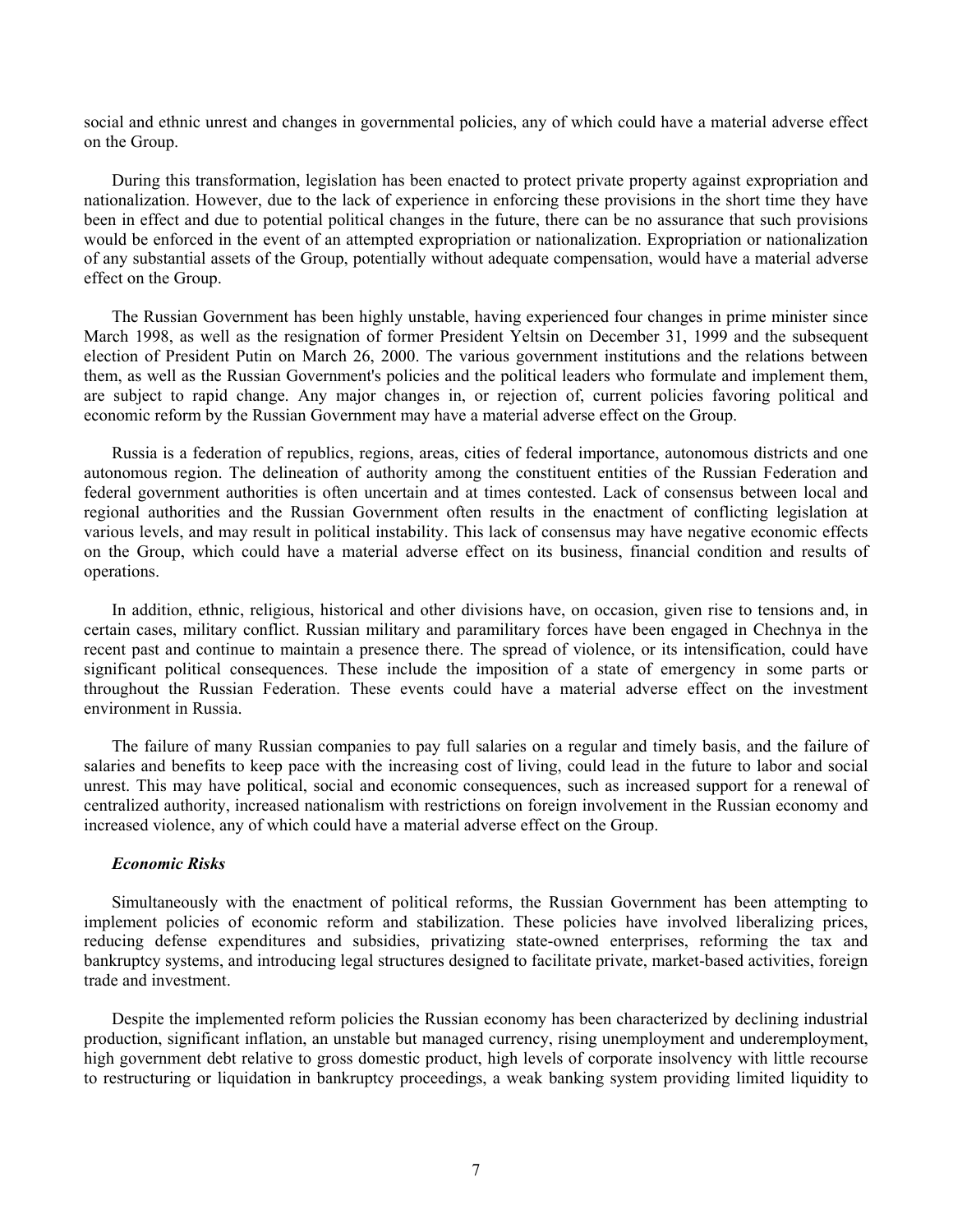Russian enterprises, widespread tax evasion, high levels of corruption and the penetration of organized crime into the economy, and the impoverishment of a large portion of the Russian population.

The Russian economy has been subject to abrupt downturns. The events and aftermath of August 17, 1998 the Russian Government's default on its short-term ruble-denominated treasury bills and other ruble-denominated securities, the abandonment by the Central Bank of the ruble currency band and efforts to maintain the ruble/U.S. dollar rate within it and the temporary moratorium on certain hard-currency payments to foreign counterparties led to a severe devaluation of the ruble, a sharp increase in the rate of inflation, the significant deterioration of the country's banking system, significant defaults on hard currency obligations, a dramatic decline in the prices of Russian debt and equity securities, and an inability to raise funds in international capital markets.

Although starting from 1999 economic conditions in Russia have been gradually improving, the prospect still exists of widespread, mass unemployment and the collapse of certain sectors of the Russian economy. Moreover, there is a lack of consensus as to the scope, content and pace of economic and political reform. No assurance can be given that reform policies will continue to be implemented and, if implemented, will be successful, that Russia will remain receptive to foreign trade and investment, or that the economy in Russia will improve. Any failure of the current policies of economic reform and stabilization could have a material adverse effect on the operations of the Group. In addition, the recoverability of the Group's assets and the ability of the Group to pay its debts as they mature significantly depend on the effectiveness of the fiscal measures and other governmental actions, which have been or will be undertaken to achieve economic recovery.

# *Russia's Physical Infrastructure*

Russia's physical infrastructure largely dates back to Soviet times and has not been adequately funded and maintained over the past decades. Particularly affected are the power generation and transmission; communication systems; building stock and rail and road networks. The federal government is actively considering plans to reorganize the nation's electricity, rail and telephone systems. Any such reorganization may result in increased charges and tariffs while failing to generate the anticipated capital investment needed to repair, maintain and improve these systems.

The deterioration of Russia's physical infrastructure harms the national economy, disrupts the transportation of goods and supplies, adds costs to doing business in Russia and can interrupt business operations, all of which could have a material adverse effect on the Group.

#### *Funding from International Organizations; Access to the International Capital Markets*

Russia in the past has received substantial financial assistance from several foreign governments and international organizations, including the International Monetary Fund. No assurance can be given that further financial assistance will be provided to Russia and without such financial assistance economic development in Russia may be adversely affected.

Moreover, due to previous defaults on certain obligations and other factors, the Russian Government may be unable to raise funds on international capital markets, which may lead to direct or indirect monetary financing of the budget deficit, putting further pressure on inflation and the value of the Russian ruble.

The considerable external debt of Russia, as well as the failure to obtain funding from foreign governments and international organizations, or increased rates of inflation or devaluation arising from the need to resort to monetary financing of the budget deficit in the absence of access to the international capital markets, could have a material adverse affect on the Russian economy.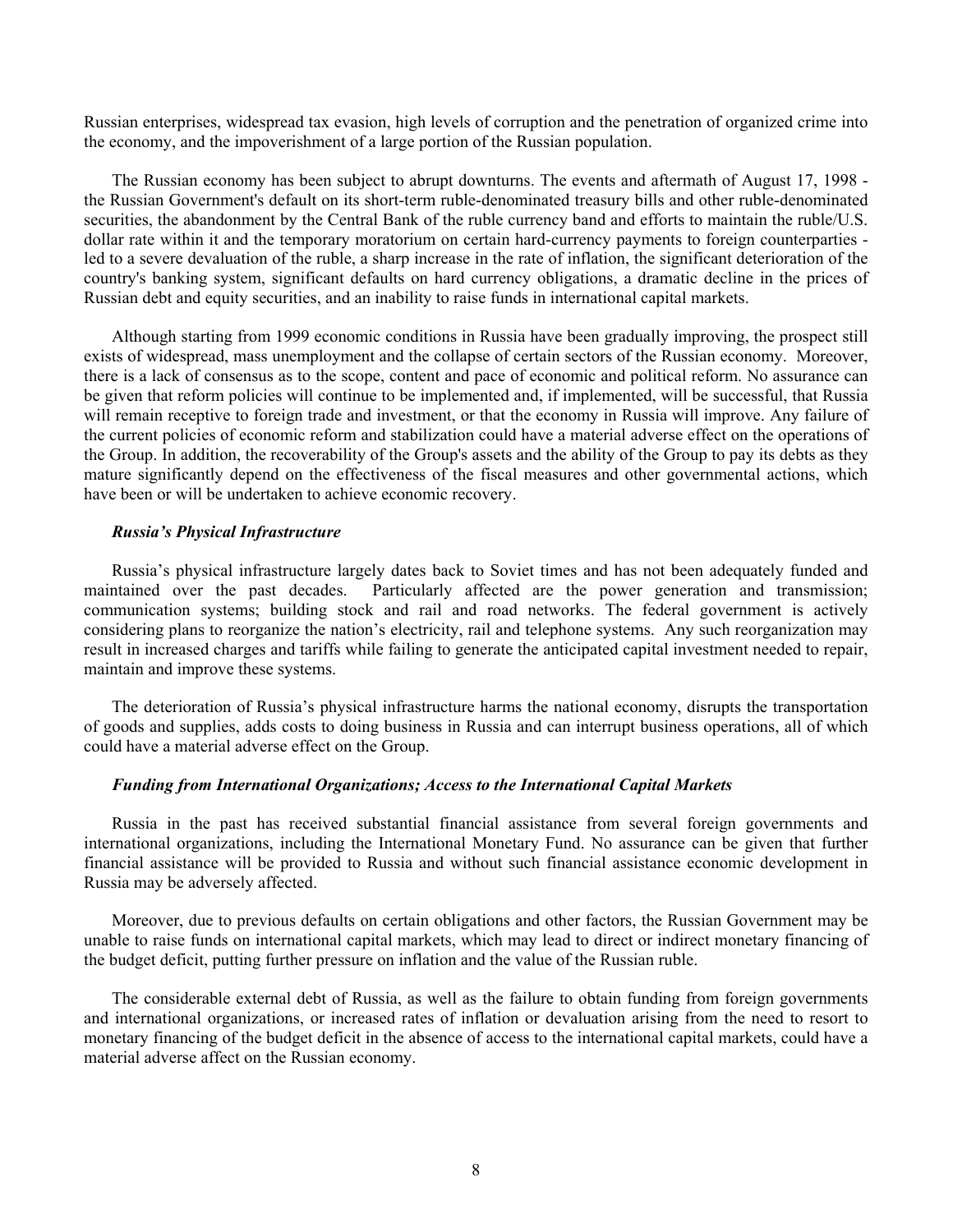#### *Lack of Liquidity*

Russian companies face significant liquidity problems due to a limited supply of domestic savings, few foreign sources of funds, high taxes, limited lending by the banking sector to the industrial sector and other factors. Many Russian companies cannot make timely payments for goods or services and owe large amounts of overdue federal and local taxes, as well as wages to employees. Many Russian companies have also resorted to paying their debts or accepting settlement of accounts receivable through barter arrangements or through the use of promissory notes.

These problems were aggravated by the 1995 Russian banking crisis and by the impact on the Russian banking system of the events of August 1998, which further impaired the ability of the banking sector to act as a consistent source of liquidity to Russian companies. An intensification of liquidity problems or a further deterioration of the Russian banking system could have a material adverse effect on the Group's business, financial condition and results of operations.

#### *Legal Risks*

Risks associated with the Russian legal system include, *inter alia:* (i) the untested nature of the independence of the judiciary and its immunity from economic, political or nationalistic influences; (ii) inconsistencies among laws, Presidential decrees, and Government and ministerial orders and resolutions; (iii) the lack of judicial or administrative guidance on interpreting the applicable laws; (iv) a high degree of discretion on the part of governmental authorities; (v) conflicting local, regional and federal laws and regulations; (vi) the relative inexperience of judges and courts in interpreting new legal norms; and (vii) the unpredictability of enforcement of foreign judgments and foreign arbitral awards.

The laws in Russia regulating ownership, control and corporate governance of Russian companies are relatively new and, by and large, have not yet been tested in the courts. Disclosure and reporting requirements do not guarantee that material information will always be available and antifraud and insider trading legislation is generally rudimentary. The concept of fiduciary duties on the part of the management or directors to their companies or the shareholders is not well developed.

In addition, substantive amendments to several fundamental Russian laws (including those relating to the tax regime, corporations and licensing) have only recently become effective. The recent nature of much of Russian legislation, the lack of consensus about the scope, content and pace of economic and political reform, and the rapid evolution of the Russian legal system in ways that may not always coincide with market developments may result in ambiguities, inconsistencies and anomalies, the enactment of laws and regulations without a clear constitutional or legislative basis, and ultimately in investment risks that do not exist in more developed legal systems. All of these weaknesses could affect the Company's ability to enforce its rights, or to defend itself against claims by others in respect of the Company or its Russian subsidiaries, and could affect enforcement in Russia of any rights of the holders of the ADSs against the Company. Further, no assurance can be given that the development or implementation or application of legislation (including Government resolutions or Presidential decrees) will not have a material adverse effect on foreign investors (or private investors generally).

These uncertainties also extend to property rights. During Russia's transformation from a centrally planned economy to a market economy, legislation has been enacted to protect private property against expropriation and nationalization. However, it is possible that due to the lack of experience in enforcing these provisions and due to potential political changes, these protections would not be enforced in the event of an attempted expropriation or nationalization. Some government entities have tried to renationalize privatized businesses. Expropriation or nationalization of any of the Company's assets, potentially without adequate compensation, would have a material adverse effect on the Company.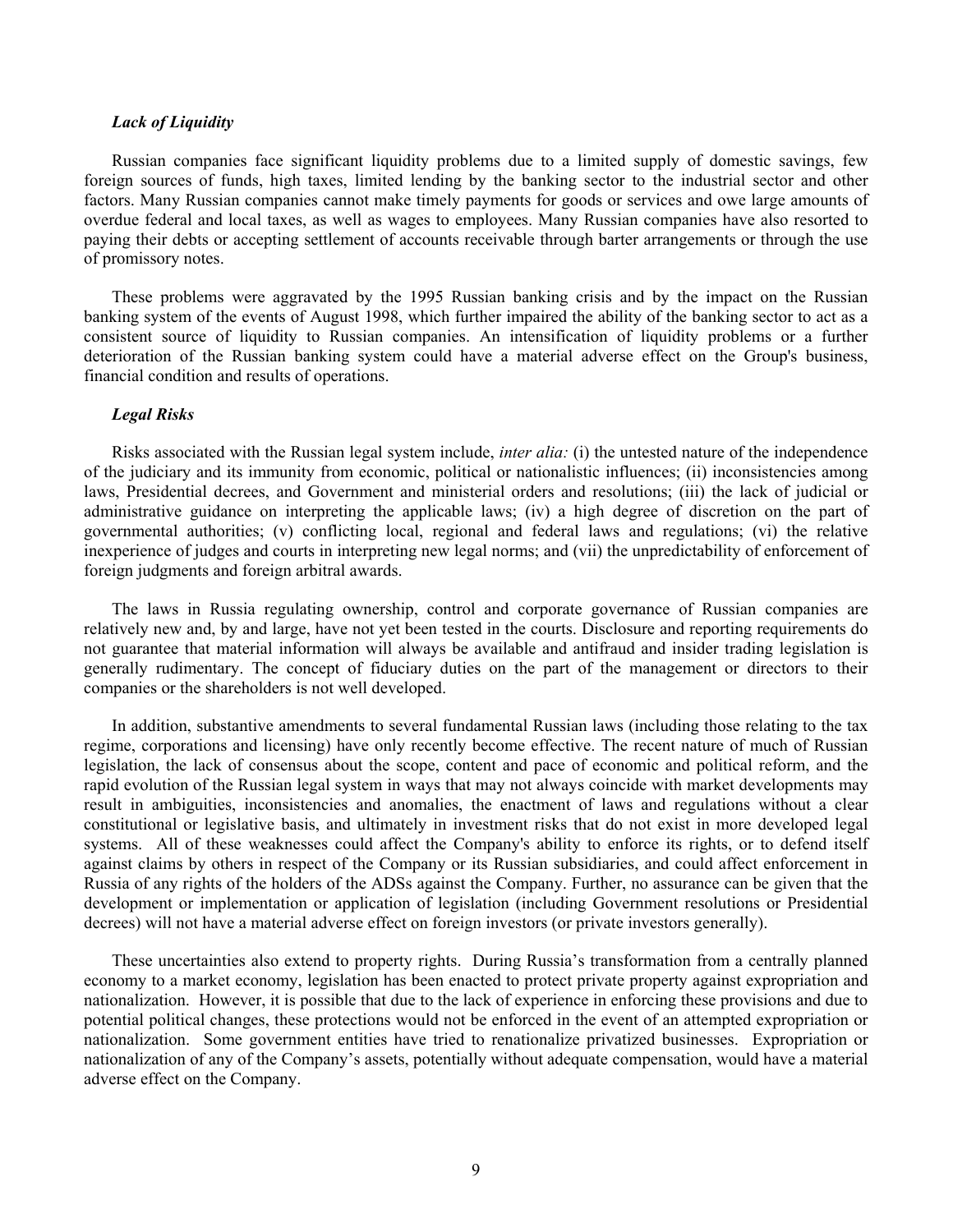Many Russian laws are structured in a way that provides for significant administrative discretion in application and enforcement. Reliable texts of laws and regulations at the regional and local levels may not be available, and usually are not updated or catalogued. As a result, applicable law is often difficult to ascertain and apply, even after reasonable effort. In addition, the laws are subject to different and changing interpretations and administrative applications. As a result of these factors, even the best efforts to comply with the laws may not always result in full compliance.

Russian laws often provide general statements of principles rather than a specific guide to implementation, and Government officials may be delegated or exercise broad authority to determine matters of significance. Such authority may be exercised in an unpredictable way and effective appeal processes may not be available. In addition, breaches of Russian law, especially in the area of currency control, may involve severe penalties and consequences that could be considered as disproportionate to the violation committed.

The independence of the judicial system and its immunity from economic, political and nationalistic influences in Russia remains largely untested. Judges and courts are generally inexperienced in the areas of business and corporate law. Judicial precedents generally have no binding effect on subsequent decisions. Not all Russian legislation and court decisions are readily available to the public or organized in a manner that facilitates understanding. The Russian judicial system can be slow. All of these factors make judicial decisions in Russia difficult to predict and effective redress uncertain. Additionally, court claims are often used to further political aims. Additionally, court decisions are not always enforced or followed by law-enforcement agencies. There is no guarantee that the proposed judicial reform aimed at balancing the rights of private parties and governmental authorities in courts and reducing grounds for re-litigation of decided cases will be implemented and succeed in building a reliable and independent judicial system.

# *Foreign Court Judgments or Arbitral Awards*

The Russian Federation is not a party to any multilateral or bilateral treaties with most Western jurisdictions for the mutual enforcement of court judgments. Consequently, should a judgment be obtained from a court in any of such jurisdictions it is highly unlikely to be given direct effect in Russian courts. However, the Russian Federation (as successor to the Soviet Union) is a party to the 1958 New York Convention on the Recognition and Enforcement of Foreign Arbitral Awards and the Deposit Agreement contains a provision allowing for arbitration of disputes in London, England in accordance with Rules of London Court of International Arbitration. A foreign arbitral award obtained in a state which is a party to that Convention should be recognized and enforced by a Russian court (subject to the qualifications provided for in the Convention and compliance with Russian civil procedure regulations and other procedures and requirements established by Russian legislation). It is expected that Russian procedural legislation will be changed, *inter alia,* by way of introducing further grounds preventing foreign court judgments and arbitral awards from being recognized and enforced in Russia. In practice, reliance upon international treaties may meet with resistance or a lack of understanding on the part of Russian court or other officials, thereby introducing delay and unpredictability into the process of enforcing any foreign judgment or any foreign arbitral award in the Russian Federation.

#### *Exchange Rates, Exchange Controls and Repatriation Restrictions*

In recent years, the ruble has experienced a significant depreciation relative to the U.S. Dollar, particularly following the financial crisis of August 1998. Before August 1998 the Central Bank had been trying to support the ruble within a certain band. However, after the significant August 1998 devaluation of the ruble, the band was cancelled. The ability of the Russian Government and the Central Bank to reduce the volatility of the ruble will depend on many political and economic factors, including their ability to control inflation and the availability of foreign currency.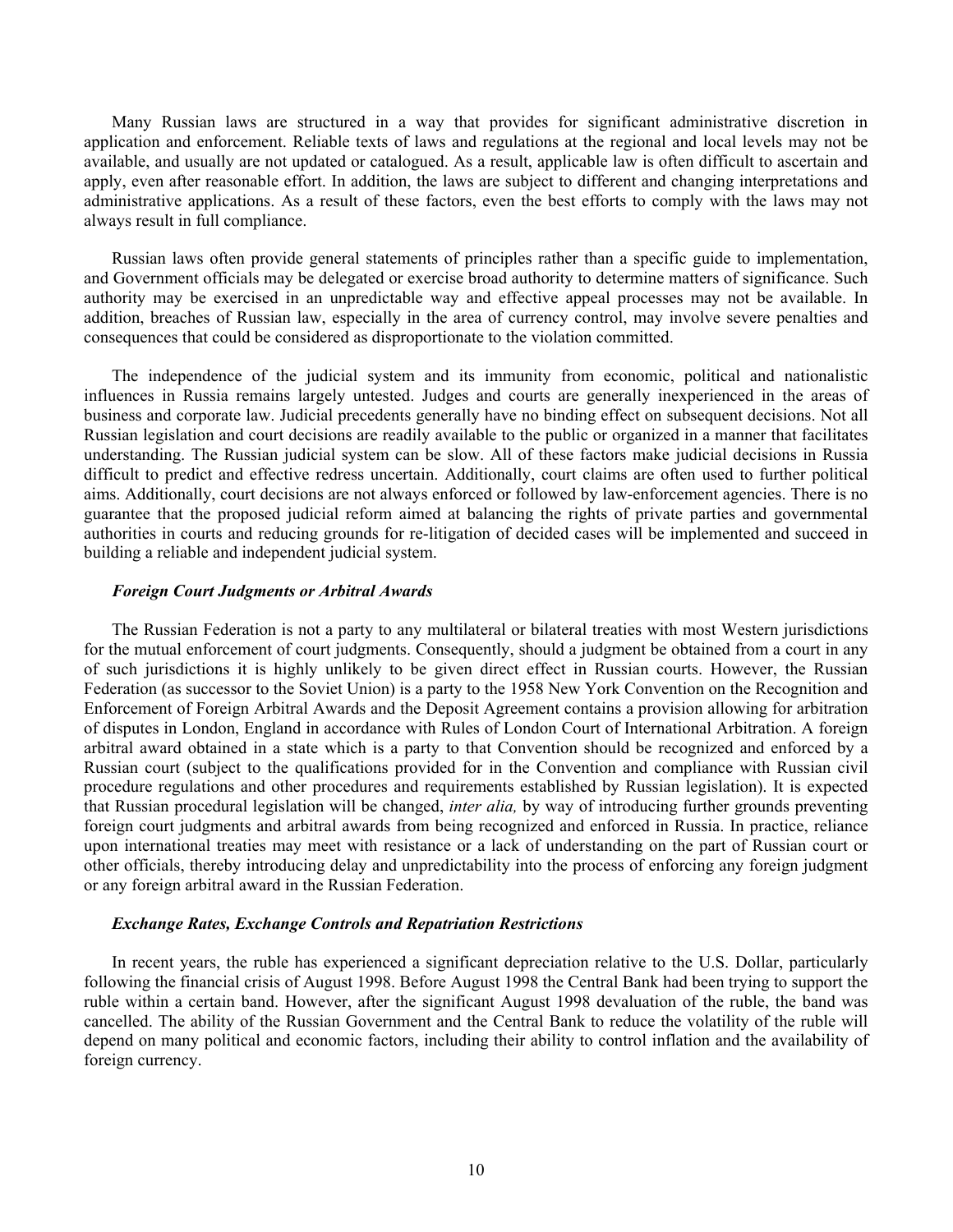The ruble is not convertible outside Russia. A market exists within Russia for the conversion of rubles into other currencies, but it is limited in size and is subject to rules limiting the purposes for which conversion may be effected. There can be no assurance that such a market will continue indefinitely. Currently, 50% of foreign currency revenues from export sales must be converted into rubles. The relative stability of the exchange rate of the ruble against the U.S. Dollar since 1999 has mitigated risks associated with forced conversion, but no assurance can be given that such stability will continue. Moreover, the banking system in Russia is not as developed as its Western counterparts, and considerable delays may occur in the transfer of funds within, and the remittance of funds out of, Russia.

While the current policy of the Russian Government is to allow the repatriation by foreign investors of profits earned in rubles, there are restrictions on such repatriation. Ruble proceeds from certain operations of foreign investors are required to be frozen for 365 days before they may be converted into hard currency.

Approximately 23% of the Group's revenues and 38% of the Group's costs (excluding depreciation and bad debt recovery) in 2001 were denominated in currencies other than Russian ruble. Revenues generated in foreign currency represent income received from international operators, and foreign currency denominated costs comprise primarily payments to international operators and payments of interest on the foreign currency loans. Accordingly, the relative movements of domestic inflation and ruble exchange rates could, in the future, have a material adverse affect on the Group's business, financial conditions and results of operations. The restrictions on conversion of its ruble revenues into foreign currencies, or on purchase of U.S. Dollars or other foreign currencies, could also have a material adverse effect on Group's business, financial condition and results of operations.

Some of the Group's liabilities, such as external borrowings, are denominated in foreign currencies. As a result, devaluation of the ruble against the U.S. dollar can adversely affect the Group's ability to repay or refinance its foreign-currency denominated indebtedness and increase the Group's costs in ruble terms. The devaluation of the ruble would also result in losses in the value of ruble-denominated assets.

#### *Lack of Official Data Reliability*

Official statistics and other data published by Russian federal, regional and local governments, and federal agencies are substantially less complete or reliable than those of Western countries, and there can be no assurance that the official sources from which certain information set forth herein has been drawn are reliable or complete. Official statistics may also be produced on different bases than those used in Western countries. Any discussion of matters relating to Russia herein must therefore be subject to uncertainty due to concerns about the completeness or reliability of available official and public information.

#### *Privatization*

The Company was privatized in the beginning of 1990s. To the extent that privatization legislation has been vague, inconsistent and conflicting with other applicable legislation, and with conflicts even between federal and local privatization legislation, most, if not all, privatizations are arguably deficient and therefore are vulnerable to challenge, at least on formal grounds. Currently, there are no pending challenges to the privatization of the Company. In the event that the Company comes under attack as having been improperly privatized and it is unable to defeat such claims, the holders of the ADSs might face a risk of losing their ownership interests in the Company's shares underlying ADSs.

#### *Taxation*

Taxes payable by Russian companies include value added tax, profit tax, single social tax, turnover tax, property tax and other taxes. Until recently, the tax system of the Russian Federation was rather inefficient, which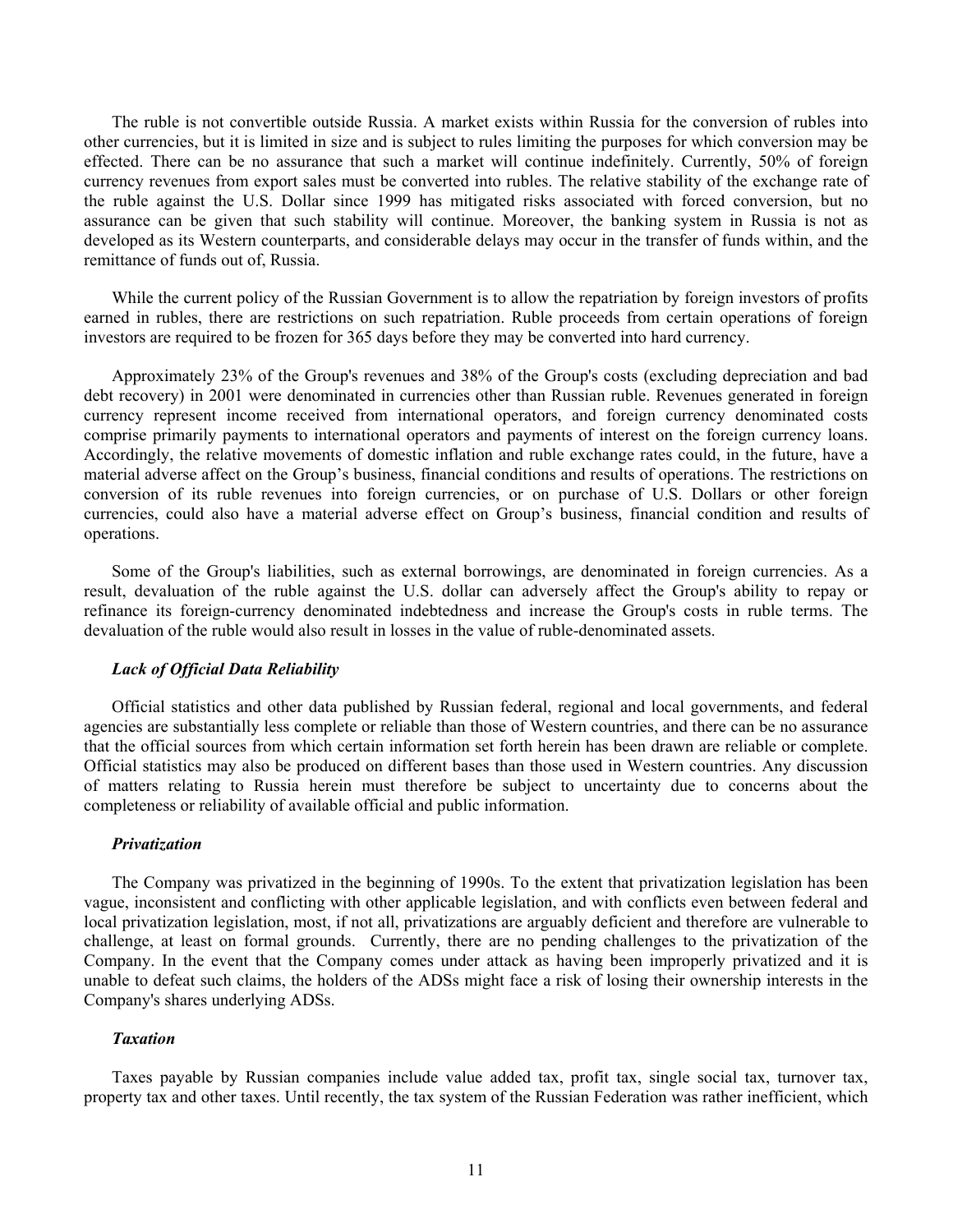was characterized by numerous, and often economically unjustified, taxes and far too many normative acts which regulated taxes in frequent controversy to each other.

However, there is a reform underway, aimed to improve and facilitate the Russian tax system and reduce the tax burden. The reform is a codification of the tax laws in the form of the Tax Code, the first part of which was enacted in 1999, and certain chapters of its second part came to force from 2001 to 2002. In particular, the Tax Code chapter on individual income tax providing for a flat income tax rate of 13% was introduced effective from January 1, 2001. On January 1, 2002, the Tax Code chapter on tax on profit of enterprises took effect, reducing the profit tax rate from 35% to 24%. The reform of principal taxes formatting Russian Federation tax system is expected to complete in 2004.

The tax reform of the Russian Federation is implemented through continuing amendments being introduced into the tax legislation. Frequently, these amendments are not well drafted and allow varied interpretation. The uncertainty of new tax regulations and lack of practice proving application thereof may lead to controversies in the views of the Company and tax authorities as to the application of such regulations, and cause sanctions to be imposed on the Company despite its best efforts to comply with the tax law.

In addition, the tax reform complicates the tax planning and decision making process in the Russian companies.

At the same time, the possible negative impact of the tax reform on taxpayers is mitigated by the legally established principle of prohibition on the retroactive effect of laws envisaging new taxes or otherwise adding extra burden on taxpayers.

In contrast to the US tax system, Russian companies being members of a group of companies do not consolidate their financial reports for taxation purposes. As a result, each company of the Company's consolidated group pays taxes independently and may not offset its profits and losses against profits and losses of another organization being a member of the Company's consolidated group.

Since January 1, 2002, a new system of dividend taxation has been in force, eliminating the multiple taxation on dividends payable within a group of companies. The new system provides for a possibility to offset taxes paid on dividends received, upon calculating the tax amount subject to payment on payable dividends. However, this rule covers only dividends payable to tax residents of the Russian Federations. The dividend tax is to be withheld by the payer of dividends. For further details, see Item 10.E. – "Taxation."

# *Securities Market/Corporate Regulations*

The regulation and supervision of the securities market, financial intermediaries and issuers are considerably less developed in Russia than in the United States and Western Europe. Disclosure and reporting requirements, anti-fraud safeguards, insider trading restrictions and fiduciary duties are relatively new to Russia and are unfamiliar to many Russian companies and managers. While some important areas are subject to virtually no oversight, the regulatory requirements imposed on Russian companies in other areas result in delays in conducting securities offerings and in accessing capital markets. It is unclear whether certain regulations, decisions and letters issued by the various regulatory authorities apply to the Company and its Russian subsidiaries. As a result, they may be subject to sanctions despite best efforts at compliance, which could have a material adverse effect on Group's business, financial condition and results of operations. Additionally, inconsistencies among, and limited enforcement of, securities laws and regulations create uncertainty that may also discourage foreign investors from investing in the Group.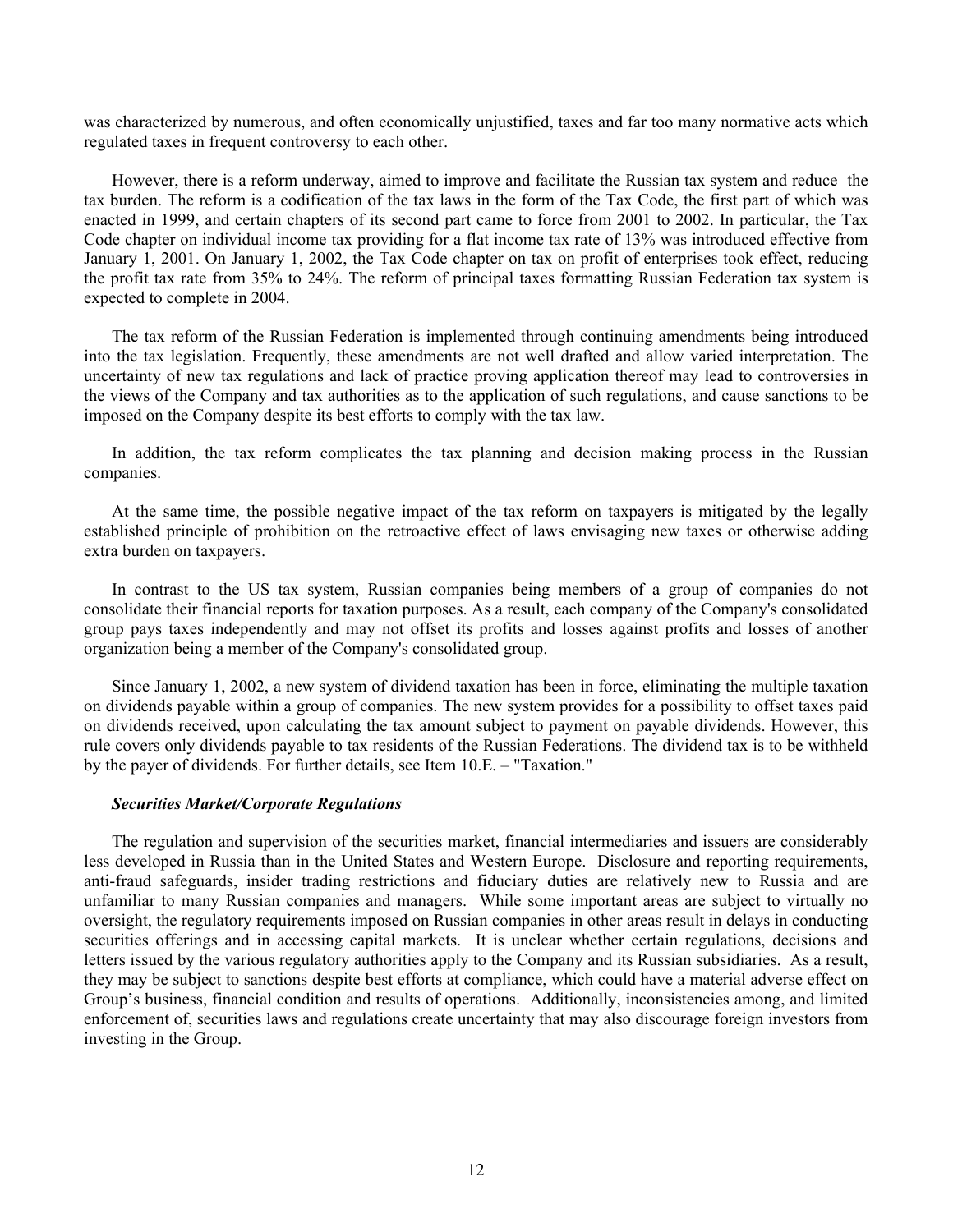#### *Corporate Governance and Disclosure*

The corporate affairs of the Group are governed by Russian laws and by the charters of companies comprising the Group. The rights of shareholders and the responsibilities of members of the Board of Directors and the Management Board under Russian law are different from, and may be subject to certain requirements not generally applicable to, corporations organized in the United States, the United Kingdom, and other jurisdictions.

A principal objective of the securities laws of the United States and the United Kingdom and other countries is to promote full and fair disclosure of all material corporate information to the public. The Group is subject to Russian law requirements, which oblige it to publish, *inter alia*, annual financial statements and information on material events relating to the relevant company (such as major acquisitions and increase in charter capital). However, there is less publicly available or other information about the Group than the information regularly published by or about listed companies in the United States, the United Kingdom or certain other jurisdictions.

#### *Minority Shareholders' Rights*

Russian law provides some protection of rights of minority shareholders, although corporate governance standards for many Russian companies have proven to be inefficient. Minority shareholders in some of the Russian companies are known to have suffered losses due to abusive share dilutions, asset transfers and transferpricing practices within corporate structures. Where major shareholders effectively control 75% or more of the voting shares of a company, they are in a position to approve amendments to the charter of the company, which could be prejudicial to the interests of minority shareholders, and to veto all other decisions which are within the authority of the general shareholders meeting.

Russian Law No. 208-FZ "On Joint Stock Companies" dated December 26, 1995 (the "Joint Stock Companies Law") provides that shareholders owning not less that 1% of the company's ordinary shares may bring an action for damages against the management of the company on the grounds of breach of fiduciary duties. However, Russian courts are still inexperienced with respect to such cases. Accordingly, the practical ability of minority shareholders to pursue legal redress action against the Company's management may be limited.

#### *Maintenance of the Shares Registry*

Ownership of shares in Russian joint stock companies arises by entry in a share register and is evidenced by extract from such register. Currently there is no unified registration system in Russia. Maintenance of share registries is carried out by the companies themselves or, if the number of company's shareholders exceeds 50, by specialized licensed registrars (as it is the case with the Company). Regulations have been issued by the Federal Commission for Securities Market regarding the licensing of the registrars and the rules on performing the functions of a registrar. In practice, however, these rules have not been strictly enforced. Furthermore, registrars are not necessarily subject to effective governmental supervision. Due to the lack of a central and rigorously regulated share registration system in Russia, transactions in respect of a company's shares could be improperly or inaccurately recorded, and share registration entries could be lost through fraud, negligence or even mere oversight of a registrar.

#### *Liability for the Obligations of Subsidiaries*

The Civil Code and the Joint Stock Companies Law generally provide that the shareholders in a Russian joint stock company are not liable for the obligations of the joint stock company and bear only the risk of loss of their investment. This may not be the case, however, when one company (the parent) is capable of determining decisions made by another company (the subsidiary). The parent company bears joint and several liability for transactions concluded by the subsidiary in carrying out these decisions if (i) this decision-making capability arises from prevailing participation in the charter capital of the subsidiary or it is provided in a contract between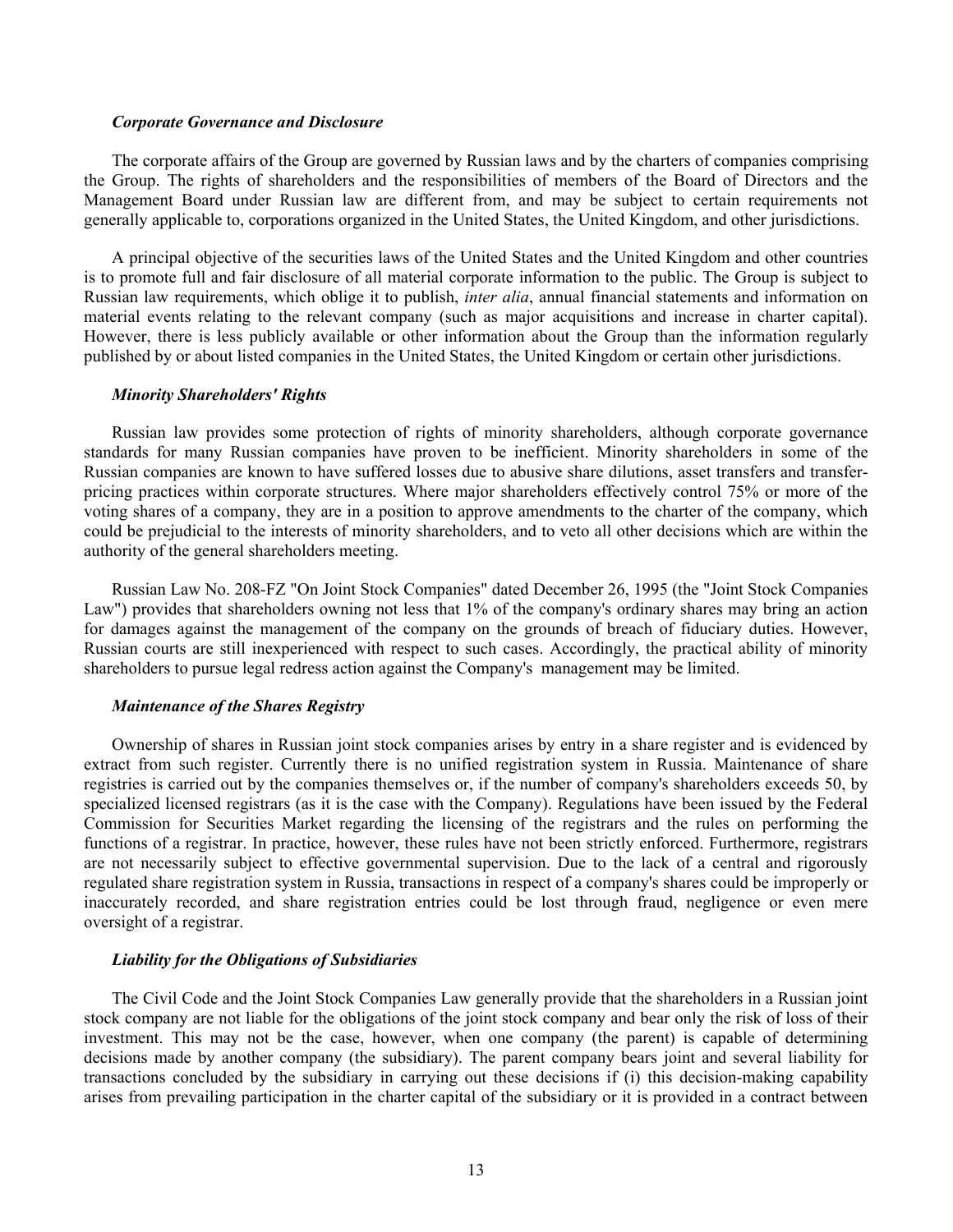the companies or arises due to certain other reasons, and (ii) the parent company gives obligatory directions to the subsidiary.

In addition, the parent company is secondarily liable for the debts of the subsidiary if the subsidiary becomes insolvent or bankrupt resulting from the action or inaction of the parent company. This is the case no matter how the parent company's capability to determine decision of the subsidiary arises. For example, this liability could arise by a contract. In these instances, other shareholders of the subsidiary may claim compensation for the subsidiary's losses from the parent company which caused the subsidiary to take action(s) or fail to take action(s) knowing that such action(s) or failure to take action(s) would result in losses.

# *Debt Collection*

The Company bills local telephone operators ("LTOs") for domestic long distance and international traffic at either an agreed proportion of the receipts they collect from subscribers or an agreed rate based upon minutes of traffic for the use of the Company's network. The Company has in the past experienced, and continues to experience, significant delays in payment from certain LTOs, certain government funded entities and government ministries, and some international operators (in common with many other Russian companies). Delays in payments by LTOs, as well as any significant level of bad debt may have a material adverse effect on the Company's business, financial conditions and results of operations.

#### *Risks Relating to Russia's Accession to WTO*

Russia's accession to World Trade Organization ("WTO") will be conditional upon, among other factors, regulative and structural changes aimed primarily at demonopolization of the Russian telecommunications market.

Demonopolization and granting access to the Russian market to new participants may adversely affect the Company which is currently holding a position of a natural monopoly in the wholesale long-distance telecommunications market. In particular, strengthening of competition may lead to reduction of the Company's market share, as well as force the Company to reduce tariffs with respect to the long-distance communications.

In addition, upon Russia's accession to WTO, foreign operators' activities in the liberalized Russian telecommunications market may adversely affect the Company's business and financial position.

# **Risks Relating to the Company's Operations and Telecommunication Industry**

#### *Regulation of Telecommunication Industry: General*

The Company's business operates in an uncertain regulatory environment. There is no comprehensive legal framework with respect to the provision of telecommunication services in Russia, although a number of laws, decrees and regulations apply to the telecommunications sector. The principal legal acts regulating telecommunications in Russia are the Federal Law on Communications, dated February 16, 1995, as amended (the "Communications Law"), and the Federal Law on Natural Monopolies, dated August 17, 1995, as amended (the "Natural Monopolies Law"). The current regulatory framework does not clearly establish the interaction between these two laws, which has resulted in a number of contradictory decrees and decisions. As the primary provider of long distance telecommunications in Russia, the Company has been, and continues to be, subject to regulation under these laws as well as other Russian legislation. Although the Company uses its best efforts to comply with laws, decrees and regulations, there is no guarantee that in the course of future inspections conducted by governmental authorities, the Company will not be found to have violated any laws, decrees and regulations and that the Company will be able to cure such violations within any grace periods permitted by such authorities, and that such findings will not result in the imposition of fines or penalties or more severe sanctions, including the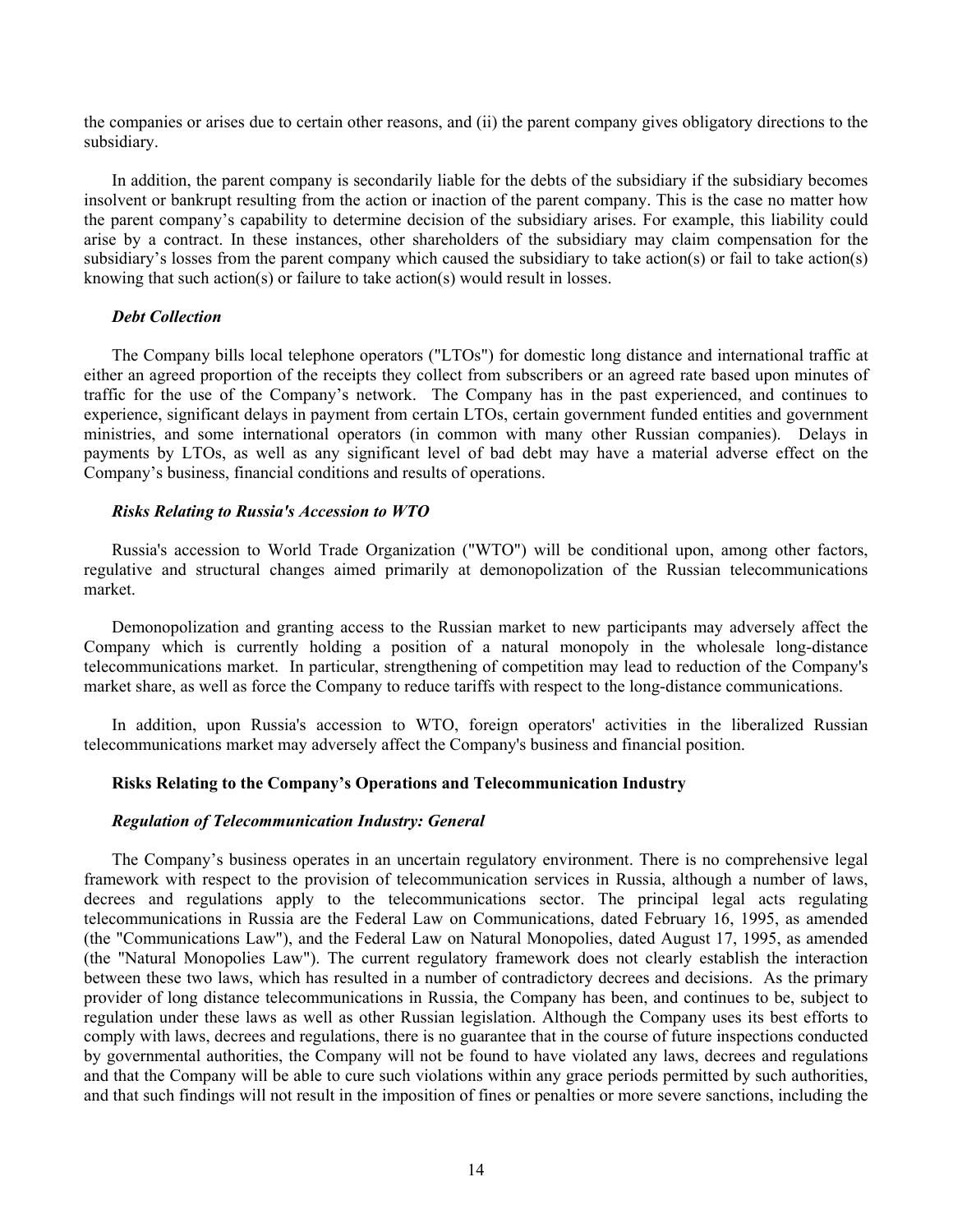suspension or withdrawal of the Company's licenses and other permissions, any of which could increase the Company's costs and have a material adverse effect on the Company's business, financial conditions and results of operations.

The regulatory environment for telecommunications in Russia may be subject to political influence, resulting in negative regulatory decisions on other than legal grounds. In particular, the telecommunications system is regulated by the Ministry of Communications of the Russian Federation, largely through the issuance of licenses and instructions. As a result, officials of the Ministry of Communications have a high degree of discretion.

Currently, the Company is subject to regulations pertaining to licensing, competition, frequency allocation and other general operational matters related to providing telecommunications networks for public consumption. For example, the Communications Law provides for equal rights of individuals and legal entities to participate in telecommunications operations and does not currently contain any special restrictions with regard to participation by foreign persons. There can be no guarantee, however, that the Russian Government will not change this policy. Changes in the laws and regulations of the telecommunications industry, and other decisions by regulators regarding the Company's business and that of its competitors could have a significant material impact on the performance and continuity of its business.

#### *Regulation of Telecommunication Industry: Anti-Monopoly Regulation*

The telecommunications industry is currently classified as a "natural monopoly". Russian laws vest the Government of the Russian Federation with certain authority over natural monopolies. Furthermore, the Company's activities are regulated by the Ministry of Anti-Monopoly Policy and Support of Entrepreneurship of the Russian Federation (the "Ministry for Anti-Monopoly Policy").

The Natural Monopolies Law provides a legal basis for federal regulation of telecommunications providers and provides for state control over setting tariffs and other activities. This law may have a significant impact on the Company's ability to set tariffs independently. The Natural Monopoly Law also controls the types of transactions into which a regulated entity, such as the Company, may enter. The Company may also be subject to continuous reporting requirements, which include the submission of plans for capital investments. In addition, as with all regulated entities, the Company may not refuse to conclude contracts with particular consumers if required by the Ministry for Anti-Monopoly Policy. Any failure to comply with such regulation could materially adversely affect the business of the Company. The Russian Government may exercise its authority and set tariffs or to require the Company to enter into specified contracts, either of which could have a material adverse effect on the financial condition of the Company.

#### *Foreign Investments in the Telecommunication Industry*

Russian legislation on foreign investments does not prohibit or restrict such investments in the telecommunications industry. However, there is a lack of consensus over the methods and scope of government control over the telecommunications industry. The Law on Foreign Investments in the Russian Federation, dated July 9, 1999, does not provide any specific protections of the investors in the telecommunications. Since the telecommunications industry is widely viewed as strategically important to the Russian Federation, governmental control over the telecommunications industry might increase, and foreign investment in or control over the industry might be limited in the future. Any such increase in governmental control or limitation on foreign investment could impair the value of foreign investments in the Company and hinder the Company's access to additional capital in foreign equity markets.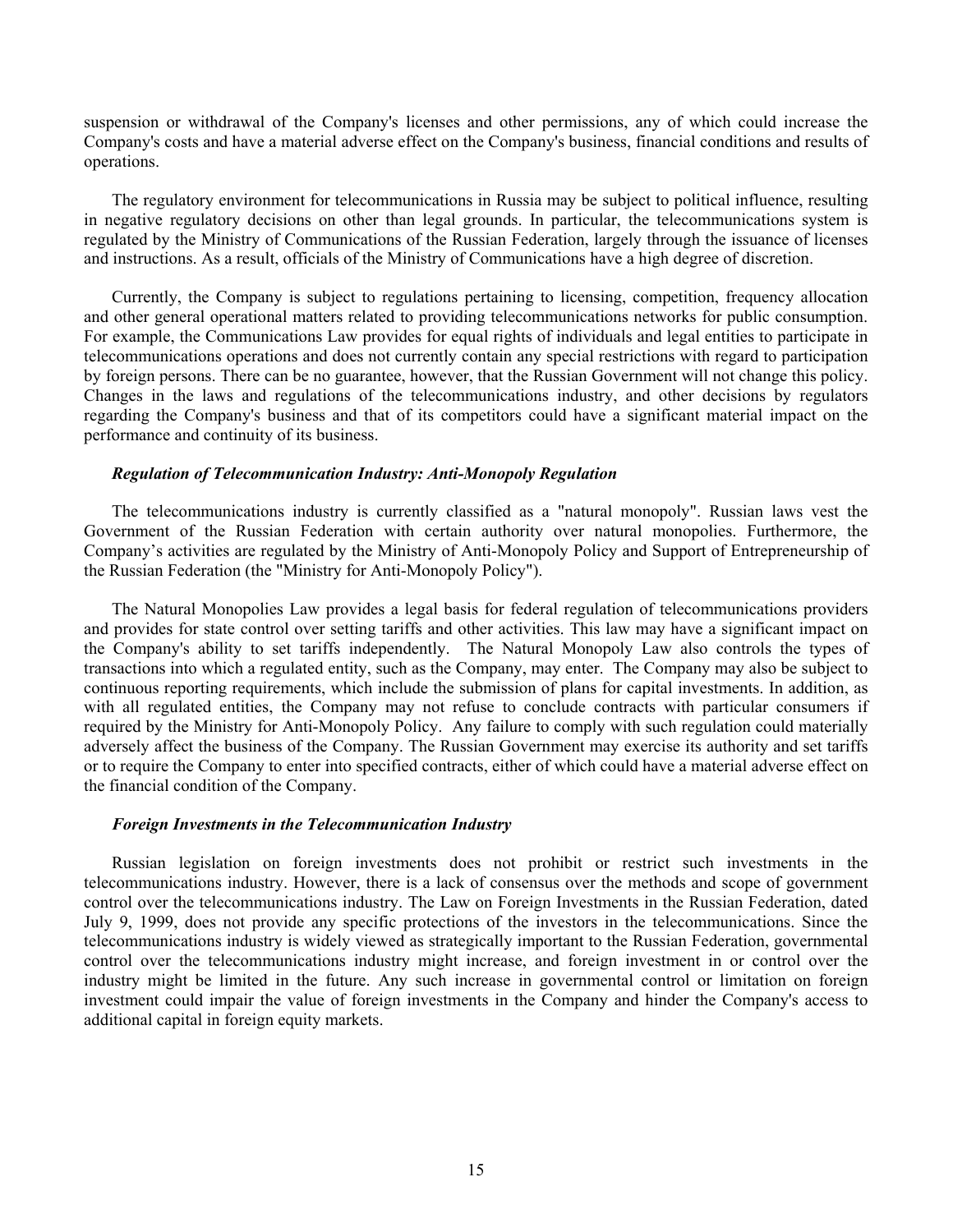#### *Dependence on Major Shareholder and Key Management*

The Group is effectively controlled by Svyazinvest which holds 50.67% of the voting shares of the Company. Further, the Government has a controlling interest in Svyazinvest. There can be no assurance that the Government will not further decrease its interest in Svyazinvest or that Svyazinvest will not decrease its interest in the Company thereby no longer maintaining its present degree of control over the Group. Any such change of control may have a material impact on the Group's business activities.

The Company is dependent on its senior management for the implementation of its strategy and operation of its day to day activities. In addition, the personal connections and relationships of members of senior management are important to the conduct of its business. No assurance can be given that management will continue to make their services available to the Company.

#### *Insurance Coverage*

The Group does not maintain a sufficient level of insurance on its existing asset base. Any significant damage to the Company's facilities and networks or any significant difficulties in operations through its facilities and networks, whether as a result of fire, flooding, earthquake or other causes, could have a material adverse effect on the financial condition, results of operations and cash flows of the Group. In addition, the Group does not maintain business interruption insurance.

#### *Failure of the Company's Network and Systems Equipment*

Though the Company has equipment providing back-up capacity in case of disruption of its operations, the Company's network is still subject to a number or risks, several of which are outside of its control, such as:

- the risk of damage to software and hardware resulting from fire,
- power loss,
- natural disasters, and
- general transmission failures.

Any failure to the Company's network or other systems or hardware that causes significant interruptions to its operations could have a material adverse effect on the Company's business, financial condition and result of operations. The Company's operations also are dependent on its ability to integrate successfully new and emerging technologies and equipment into the network, which could increase the risk of system failure and result in further strains upon the network. Prolonged or significant system failures, or difficulties for customers in accessing and maintaining connection with the Company's network, could seriously damage its reputation and result in customer attrition, reduced margins and financial losses.

# *Availability of Equipment from Key Suppliers*

The operation of the Company's network depends upon its obtaining adequate supplies of switching and other network equipment on a timely basis. At present, the Company purchases component parts to switching and certain network equipment from Siemens, NEC, Alcatel, Fujitsu, Iskratel, Ericsson, Ericsson Nikola Tesla. The Company's business could be adversely affected if it is unable to obtain adequate component parts or equipment in a timely manner from its current suppliers or any alternative supplier, or if there were significant increases in the costs of such equipment.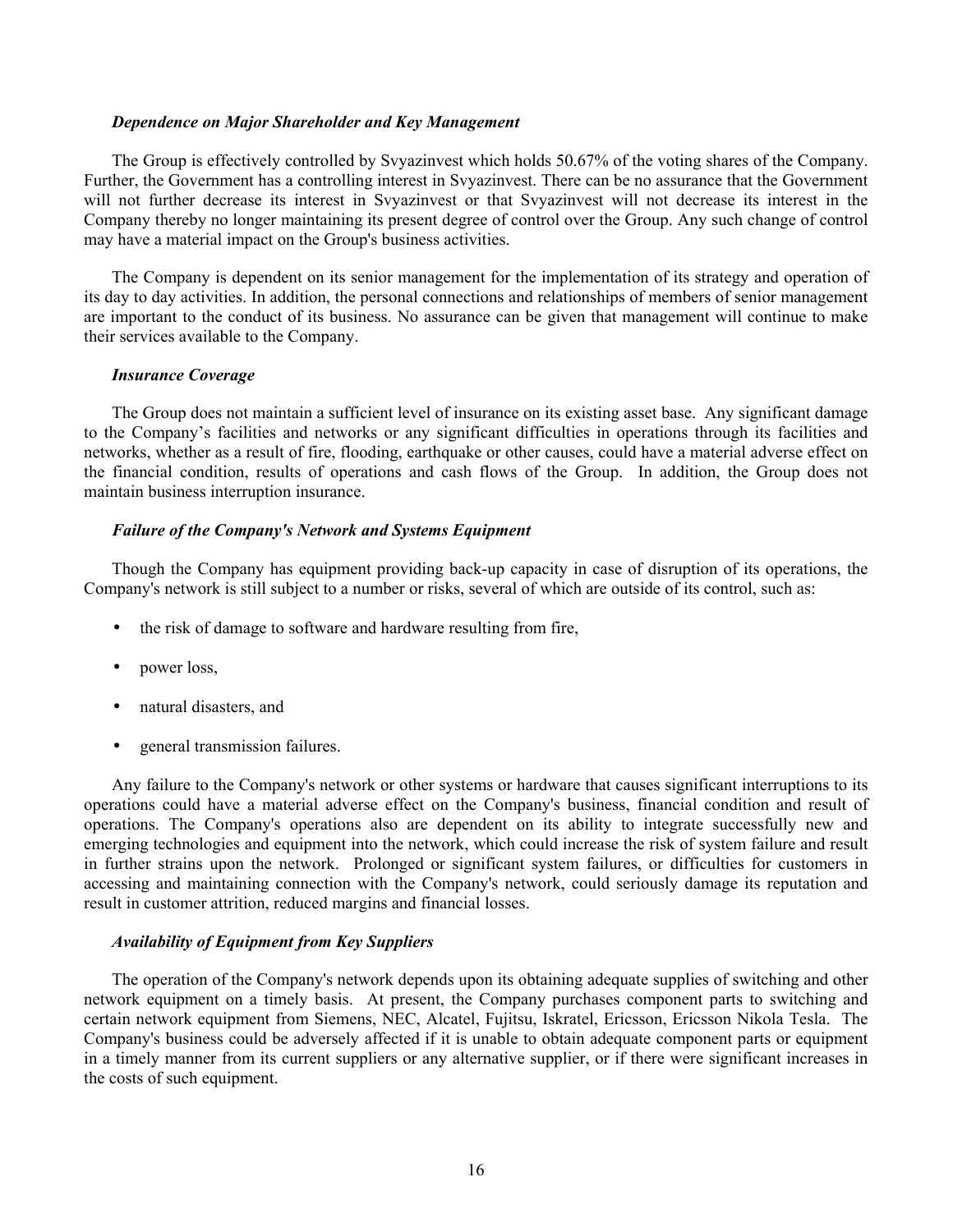#### *Capital Requirements*

The Company may require significant amounts of capital to sustain its growth, to develop and expand its network, and to stay competitive by expanding its sales and marketing efforts and its product and service offerings. If the Company's current plans or assumptions change or prove to be incorrect, the Company may need to seek other sources of financing, such as lines of credit with commercial banks or vendors or additional public financing. These additional financings may be significant. If the Company is unable to obtain financing from these sources, or is unable to obtain financing on a timely basis or on commercially reasonable terms, the Company may have to delay or abandon some of its development and expansion plans or seek additional financing earlier than anticipated.

#### *Competition*

The Company believes that the capital and time required to build a long distance network comparable to its own, especially in light of the size, dispersed population and extreme weather conditions of Russia, make such an undertaking by a competitor unlikely. However, there is a new group of companies such as strategic alliances of the Russian and foreign companies and foreign competitors offering international channels. Some of them are owned by large corporations using their own broad communications networks (RAO UES, Gazprom). The services the Company offers are technology-intensive. To maintain its market share and be competitive, the Company must continue to anticipate and adapt to rapid technological changes and introduce competitively priced services that meet the constantly changing industry standards.

The Group's success in keeping up with the technological innovations significantly depends on its ability to make substantial investments in new technologies, to obtain the necessary licenses. New technologies the Company chooses may not prove to be commercially successful, and the Company therefore might lose its customers or fail to attract new ones. The Group's ability to compete successfully in this environment, will also depend on its ability to generate high traffic volumes from its customers while keeping its cost of services low.

#### *Licensing; Governmental Permits*

All of the Group's activities in the telecommunication industry and almost all telecommunication equipment used by the Group are subject to licensing and certification requirements, respectively. Regulatory uncertainties affecting the maintenance and renewal of the Group's licenses and certification of the telecommunication equipment could result in the Group's difficulty or even inability to maintain and renew such licenses or to import and use such equipment.

#### **Risks Relating to the ADSs**

#### *Beneficiary Ownership to the Underlying Shares; Exercise of Rights Arising out of the Underlying Shares*

The Federal Law No. 39-FZ "On the Securities Markets", dated April 22, 1996 (the "Securities Market Law"), provides that shares may be held by nominees entitled to receive dividends and to vote the shares on behalf of the beneficial owners upon the voting instructions. However, the regulations governing nominee holders, custodians and depositaries are not yet well developed in Russia. Russian law may treat the depositary as the beneficial owner of the shares underlying the ADSs, and, hence, may not recognize the holder of ADSs as such. This would be different from the way other jurisdictions, such as the states of the United States of America, treat ADSs. In those jurisdictions, although shares may be held in the depositary's name or to its order and the depositary is therefore a "legal" owner of the shares, the ADS holders are the "beneficial," or real owners. In those jurisdictions, no action against the depositary would result in the beneficial owners losing rights to underlying shares.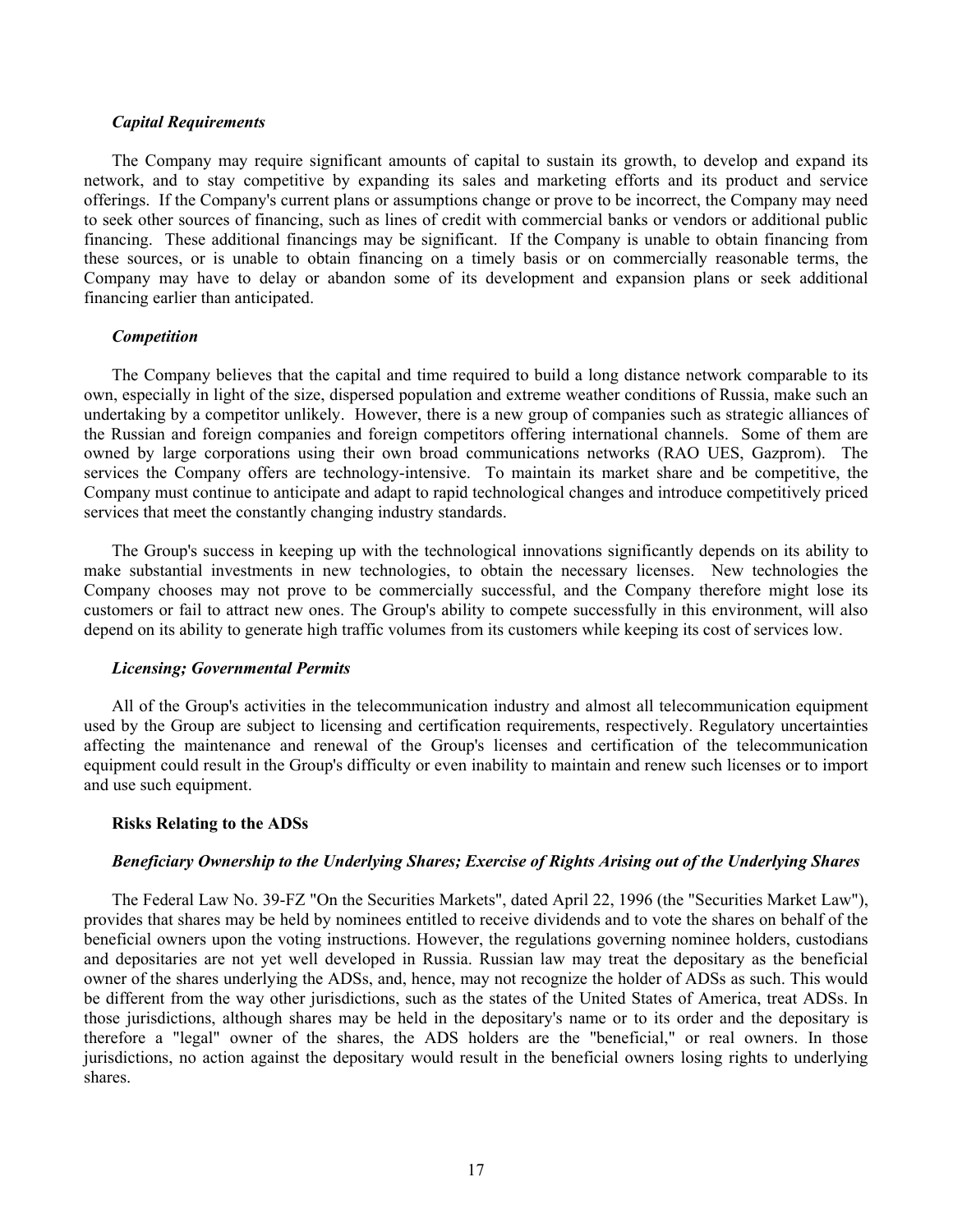Russian law does not recognize the same distinction between legal and beneficial ownership. Thus, it may only recognize the rights of the depositary in whose name the shares are registered, but not the rights of ADS holders, to the underlying shares. Therefore, in proceedings brought against a depositary, whether or not related to shares underlying ADSs, Russian courts may treat those underlying shares as the assets of the depositary open to seizure or arrest. If this lawsuit is decided against the depositary bank involved, respective ADS holders would lose their rights to the underlying shares.

A depositary can only vote the shares underlying the ADSs as the beneficial owner of these shares, but not as a nominee. Russian law does not allow shareholders to vote in more than one way on any agenda item, and a depositary cannot vote the shares underlying ADSs other than as a block and may not grant a discretionary proxy to a person designated by the Company, if ADS holders do not give voting instructions. This may result in the inability of ADS holders to exercise their rights with respect to underlying shares, including voting. While the Russian Federal Commission for Securities Market indicated its intention to issue regulations allowing foreign depositary banks to vote on behalf of ADS holders in accordance with their respective instructions, until Russian legislation is changed accordingly, the shares underlying ADSs may not be voted other than as a block.

Attempts to view a depositary as nominee holder of the shares underlying ADSs might be interpreted as requiring such nominee to obtain a license from the Russian authorities to act in that capacity with respect to the underlying shares. However, it is unlikely the Russian law licensing provisions could be effectively applied to foreign nominee holders and depositaries. Further, nominees reported to have experienced difficulty in convincing registrars of their rights to represent beneficial holders. All these uncertainties of a depositary's activities regulation could result in difficulties or inability of ADS holders to exercise their rights arising out of the shares underlying ADSs.

# *Voting the Shares Underlying ADSs: Deposit Agreement Provisions*

Even if Russian legislation is amended in the future to allow the depositary to differentiate voting with shares underlying ADSs, such voting rights may be exercised only in accordance with the Deposit Agreement provisions. However, there are practical limitations upon the ADS holders ability to exercise voting rights due to the additional procedural steps involved in communicating with them. For example, the Joint Stock Companies Law and the Company's Charter require the Company to notify its shareholders of any general shareholders meeting at least 30 or, in certain cases, 50 days in advance of such meeting. The Company's shareholders will be notified directly by the Company, and will be able to exercise their voting rights by either attending the general shareholders meeting in person, through a representative, or by sending a filled-in voting ballot.

On the contrary, ADS holders will not receive notice of a general shareholders meeting directly from the Company. In accordance with the Deposit Agreement, the depositary will be notified by the Company of a general shareholders meeting. The depositary has undertaken in turn, as soon as practicable thereafter, to mail the notice of such meeting, voting instruction forms and a statement as to the manner in which instructions may be given, to ADS holders. To exercise their voting rights, ADS holders should instruct the depositary how to vote their shares. Due to this additional procedural step involving the depositary, the process for exercising voting rights may be longer for ADS holders than for shareholders. ADSs, for which the depositary does not receive voting instructions in time, will not be voted at any general shareholders meeting in accordance with such instructions.

# *Repatriation of Earnings from ADSs outside of the Territory of the Russian Federation*

The Federal Law on Foreign Investments in the Russian Federation specifically guarantees foreign investors the right to repatriate their earnings from Russian investments. However, the Russian exchange control regime may materially affect your ability to do so.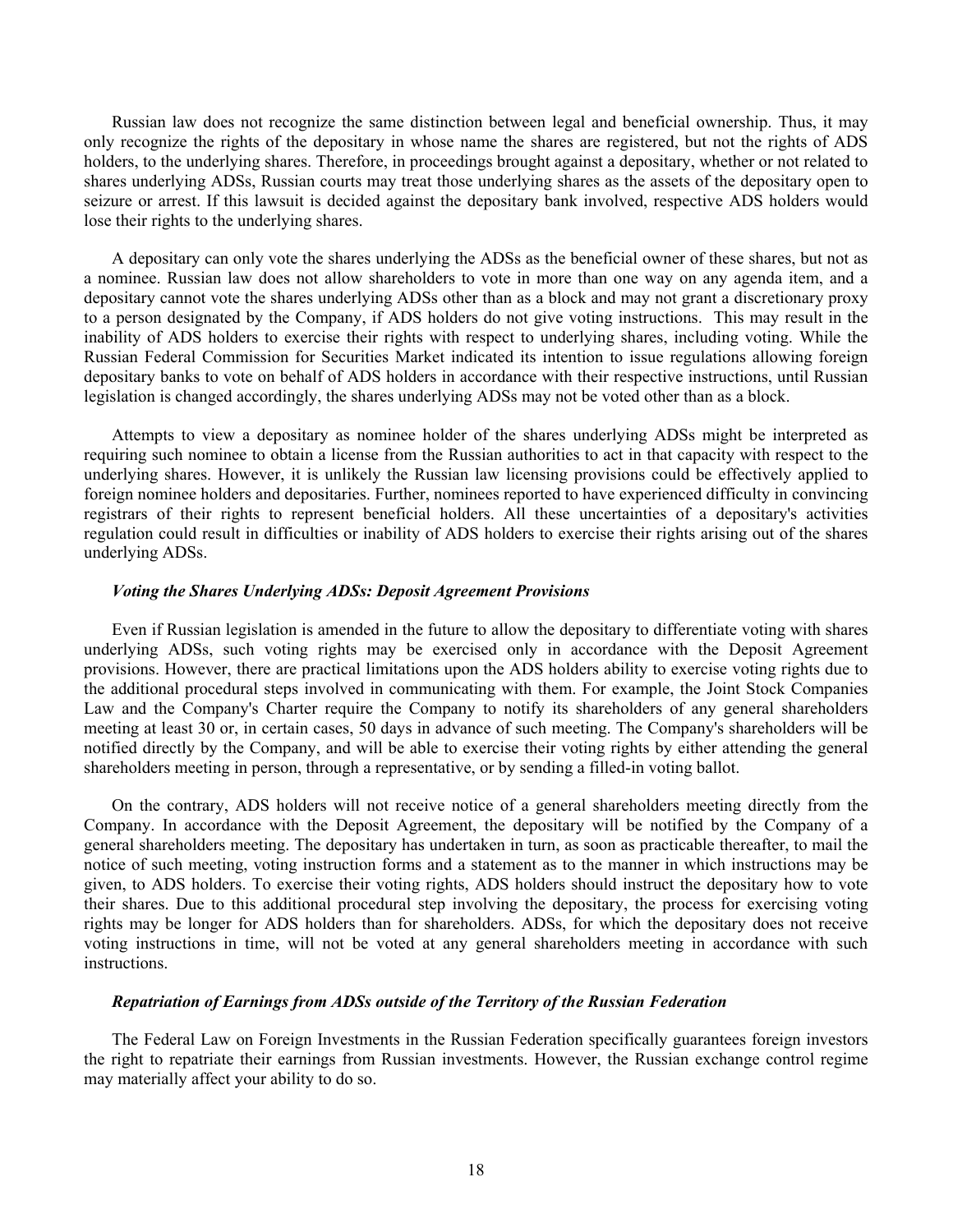Russian currency control legislation allows ruble dividends to be paid to the depositary or its nominee and converted into U.S. dollars or other foreign currency by the depositary for distribution to the ADS holders without restriction.

The ability of the depositary, as well as any other foreign person to convert rubles into U.S. dollars or other foreign currencies is subject to the availability of U.S. dollars or other foreign currency in the Russian foreign currency market. Although there is an existing market in Russia for conversion of rubles into U.S. dollars and other foreign currencies, including the interbank currency exchange and over-the-counter and currency futures trades, the way in which Russian foreign currency market will develop remains uncertain. Currently, the market for conversion of rubles into foreign currencies outside of Russia is not allowed to exist. Additionally, the conversion or rubles into foreign currencies and repatriation may be subject to costs and delays.

#### *Securities Market Risks*

Due, among other reasons, to the limited liquidity of the Russian corporate securities market and the lack of effective regulation thereof, prices of Russian corporate securities and respective ADSs may be significantly affected by a relatively small amount of buying and selling activity and favorable or unfavorable press commentaries. Since regulation of insider trading and market making is undeveloped, prices of Russian corporate securities and respective ADSs may be affected by practices that are not permitted in other markets.

Currently, the Company does not anticipate to offer equity securities in the near future. However, future offering, or the possibility of the offering, of substantial number of the Company's shares in the public market could have an adverse effect on the prices of the ADSs. Furthermore, such equity offerings may still dilute shareholding of the Company's current shareholders. Newly issued preferred shares may have rights, preferences or privileges senior to those of existing shares.

Financial turmoil in Russia and other emerging markets in 1997 and 1998 adversely affected the securities markets in developing economies worldwide. Continued or increased financial downturns in these countries could cause further decreases in prices for securities of the Company, even if the Russian economy remains relatively stable.

# *Applicability of the United States – Russia Double Taxation Treaty*

The United States – Russia Tax Treaty may be not applicable to the U.S. holders of ADSs.

Russian tax rules applicable to the U.S. holders of ADSs are characterized by significant uncertainties and by an absence of interpretative guidance. Russian tax authorities have not provided any reasonable guidance regarding the treatment of ADS arrangements, and there can be no certainty as to how they will ultimately treat those arrangements. In particular, it is unclear whether Russian tax authorities will treat the U.S. holders as the beneficial owners of the underlying shares for the purposes of the Tax Treaty. If Russian tax authorities do not treat the U.S. holders as the beneficial owners of the underlying shares, then the U.S. holders would not be able to benefit from the provisions of the Tax Treaty. However, even if the U.S. holders are treated by the Russian tax authorities as the beneficial owners of the underlying shares, the U.S. holders still may be unable to benefit from the provisions of the Tax Treaty, or may experience significant expense and effort due to the complicated administrative procedures on the Russian side claiming these treaty benefits.

Further, capital gains from disposal of ADSs or ordinary shares in the Company (the "Ordinary Shares") may be subject to Russian withholding tax; dividends received by the holders of ADSs or Ordinary Shares are subject to Russian withholding tax.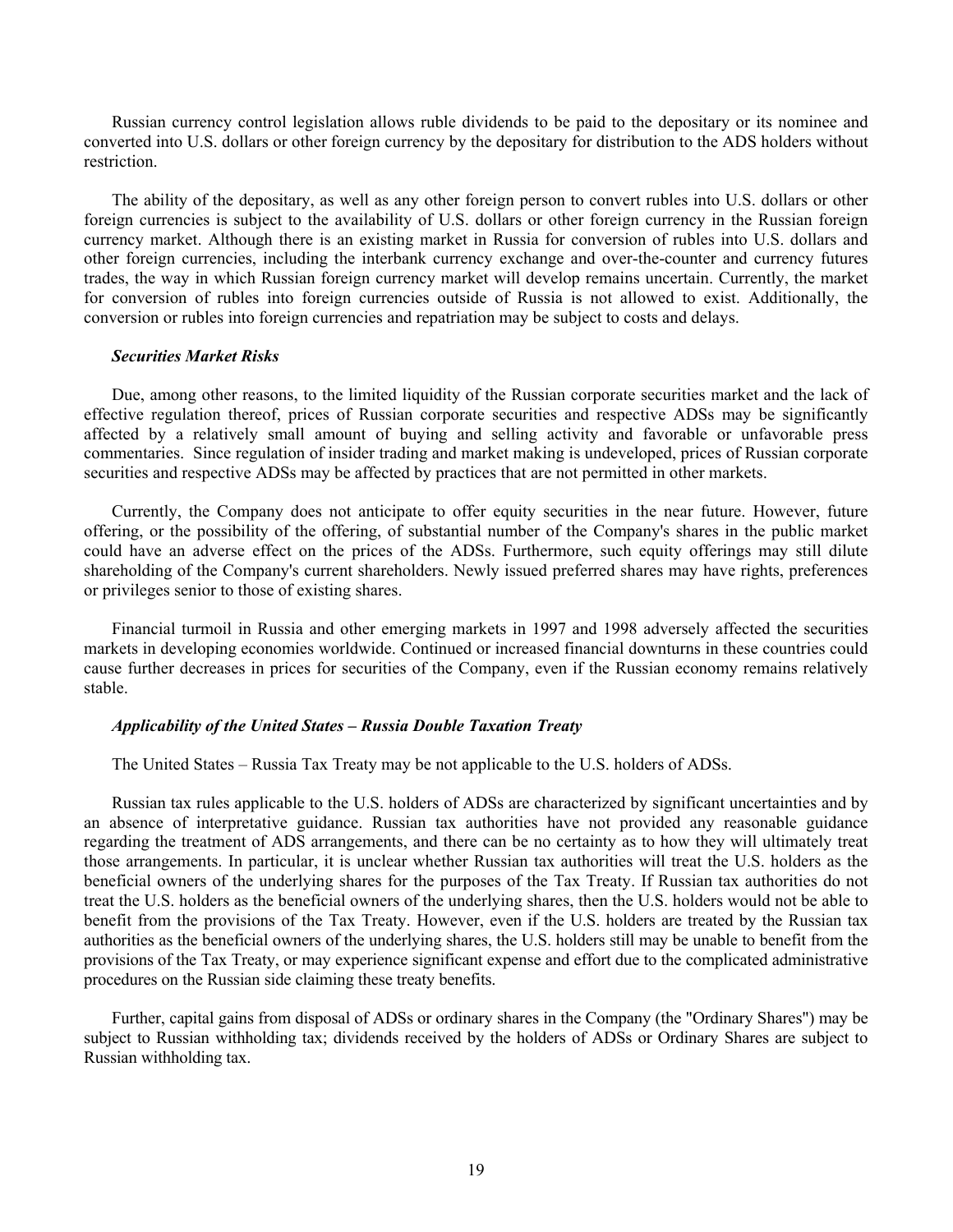A purchaser of ADSs or Ordinary Shares may be required to withhold 20% of the purchase price (or 24% of any gain if the cost basis can be confirmed as required by Russian law) if ADSs or Ordinary Shares are sold, exchanged or disposed of outside a stock exchange by a Non-resident entity holder. However, no mechanism for withholding and remittance of the tax to Russian tax authorities exists, where the transaction is made between two Non-residents with no tax registration in Russia.

Capital gains (or proceeds if costs can not be confirmed) realized by Non-resident individual holders from the sale of Ordinary Shares or ADSs are subject to 30% withholding tax if the securities are sold in Russia.

Relief from withholding tax may be available if full exemption or lower rate of withholding tax is provided for by an applicable double tax treaty, subject to the risk mentioned in Item 10.E. "Taxation – Russian Profits Tax and Withholding Tax Considerations." However, obtaining treaty benefits can be difficult due to the requirements imposed by the Russian tax legislation. If any such tax is assessed, the value of an ADS or a share of Ordinary Shares could be materially adversely affected.

Dividends on ADSs or Ordinary Shares paid to Non-resident Entities generally will be subject to Russian withholding tax deducted at source by the payer of such dividends at a rate of 15%. For Non-resident Individuals the rate of withholding may be 30% if the payer of income chooses the conservative approach.

The withholding tax rate can be reduced in accordance with the provisions of an applicable double tax treaty, subject to the risks outlined in Item 10.E. "Taxation – Russian Profits Tax and Withholding Tax Considerations." The Tax Treaty reduces the rate of withholding tax on dividends to 10% (and to 5% if a Non-resident holder is an entity treated as a body corporate for the US tax purposes that owns at least 10% of the voting stock).

Also, technically, there is a risk that trading in Russian securities will require registration (in the form of notification) with the Russian tax authorities.

# **Item 4. Information on the Company**

# **4.A. History and Development of the Company**

# *General*

Rostelecom is an open joint stock company organized under the laws of the Russian Federation on September 23, 1993. Its principal and executive offices are located at  $14$ ,  $1<sup>st</sup>$  Tverskaya-Yamskaya Str., 125047 Moscow, Russia, and its telephone number is +7 095 787 2849, fax: +7 095 787 2850.

Prior to 1990, the Ministry of Communications of the Union of Soviet Socialist Republics (the "USSR" or "Soviet Union") (the "Soviet Ministry of Communications") was responsible for all telecommunications services within the Soviet Union. In June 1990, the Soviet Ministry of Communications established a state-controlled joint stock company, Sovtelecom, to which it delegated the right to operate the telecommunications network of the Soviet Union. On September 19, 1990, Sovtelecom was registered by the Moscow City Council in accordance with the Soviet Union Law "On Enterprises in the USSR." Following the dissolution of the Soviet Union in December 1991, the ownership structure of Sovtelecom changed. On February 24, 1992, a new corporate name, AOZT Intertelecom, was registered. Intertelecom became the owner of all telecommunications assets and operations within the Russian Federation.

On December 22, 1992, the Russian Government issued Resolution No. 1003 entitled "On Privatization of Communications Enterprises", which launched the privatization of the Russian telecommunications industry. The principal elements of privatization for Russian international and domestic long distance telecommunication providers were established by the Directive of the State Committee on the Management of State Property of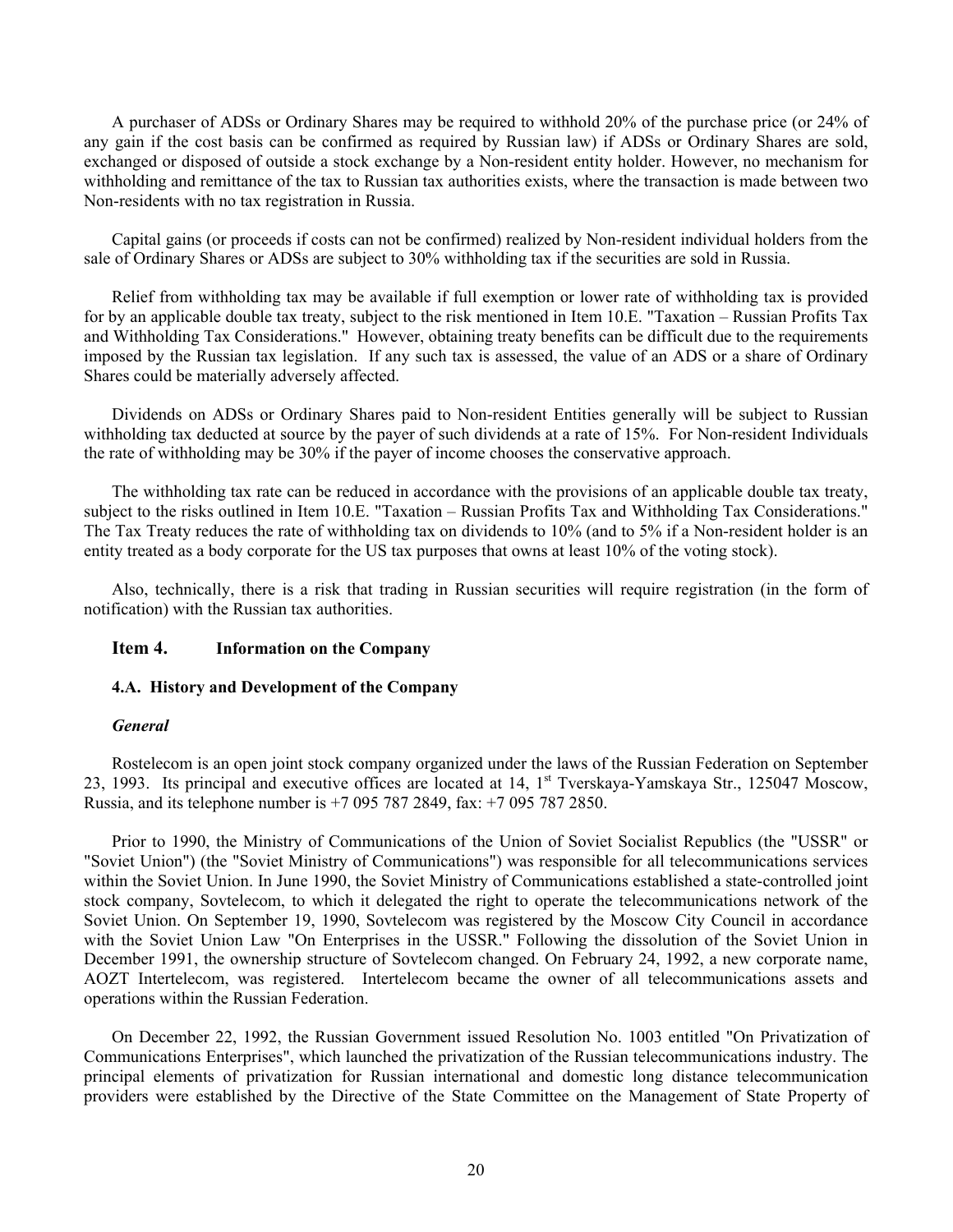Russia (the "Property Committee") No. 1302-r, dated December 30, 1992 ("Directive No. 1302"). Pursuant to Directive No. 1302, Russian state long distance and international communications enterprises were merged into one state-owned enterprise, Rostelecom. Furthermore, Directive No. 1302 mandated the privatization of this enterprise into a joint stock company and provided that the telecommunications assets constituting the Russian Government's participation interest in the charter capital of Intertelecom were to be contributed to the charter capital of Rostelecom. In addition, Directive No. 1302 required that a controlling interest in Rostelecom be maintained by the Property Committee for three years. This three-year holding period was extended in September 1996 and expired in April 1997.

On September 23, 1993, Rostelecom was officially registered as a joint stock company of an open type in accordance with Directive of the Property Committee No. 1507-r, dated August 27, 1993 (the "Privatization Directive"). The Privatization Directive approved the privatization plan and evaluation of the assets of Rostelecom. Pursuant to the Privatization Directive, the Property Committee retained Ordinary Shares representing 38% of Rostelecom's charter capital (*i.e.*, the number of outstanding ordinary and preferred shares multiplied by their nominal value) and, as a consequence, retained approximately 51% of Rostelecom's voting control. Approximately 22.9% of the Company's charter capital, including its Class B preferred shares, converted into ordinary shares at the time of sale, was sold to the general public through voucher and cash auctions held in April and July of 1994, between July through September of 1995, and in January 1996.

During 1993 and 1994, an additional 14.1% of Rostelecom's charter capital was distributed to the Company's employees and management through a closed subscription procedure pursuant to the Regulation on Closed Subscription for Shares during Privatization of Rostelecom, which was approved by a meeting of Representatives of Labor Collectives of State-Owned Enterprise Rostelecom on September 20, 1993 (the "Subscription Regulation"). The terms of the distribution of shares among the Company's employees and management set forth in the Subscription Regulation followed the guidelines established by the then effective Russian privatization laws and regulations, including the State Program of Privatization of State and Municipal Enterprises in the Russian Federation in 1992 (the "1992 Program") and the Regulation on Closed Subscription for Shares during Privatization of State and Municipal Enterprises approved by Directive of the Property Committee No. 308-r, dated July 27, 1992 ("Regulation No. 308-r"). Subsection 1.1 of Regulation No. 308-r defines a closed subscription as an issuance of shares of a privatized enterprise on favorable terms to employees and other persons entitled by privatization laws to subscribe to such shares in accordance with the 1992 Program. The 1992 Program set forth three options for the issuance of shares to employees and management of a privatized company. The privatization of Rostelecom was effected pursuant to option one, which required (i) the distribution of nonconvertible, non-voting Class A preferred shares representing 25% of the charter capital of Rostelecom to employees, management and other persons entitled by privatization laws to subscribe to shares (the "Other Parties") at no cost, (ii) the issuance of ordinary shares representing up to 10% of the charter capital to employees and Other Parties entitled by privatization laws to subscribe to shares at a 30% discount from nominal value, and (iii) the issuance of ordinary shares representing up to 5% of the charter capital to management at nominal value.

According to the Subscription Regulation, Other Parties entitled under the privatization laws to subscribe for the Company's shares included the following:

- 1) individuals who, as a matter of Russian law, had the right to return to their previous positions at Rostelecom (*e.g.*, women on maternity leave, employees on sick leave, employees in military service);
- 2) Rostelecom retirees;
- 3) former Rostelecom employees, who had worked at Rostelecom for more than 10 years (for males) and more than 7 years and 6 months (for females) and who had terminated their employment with Rostelecom at will, or through a transfer, or as a result of a labor force downsizing; and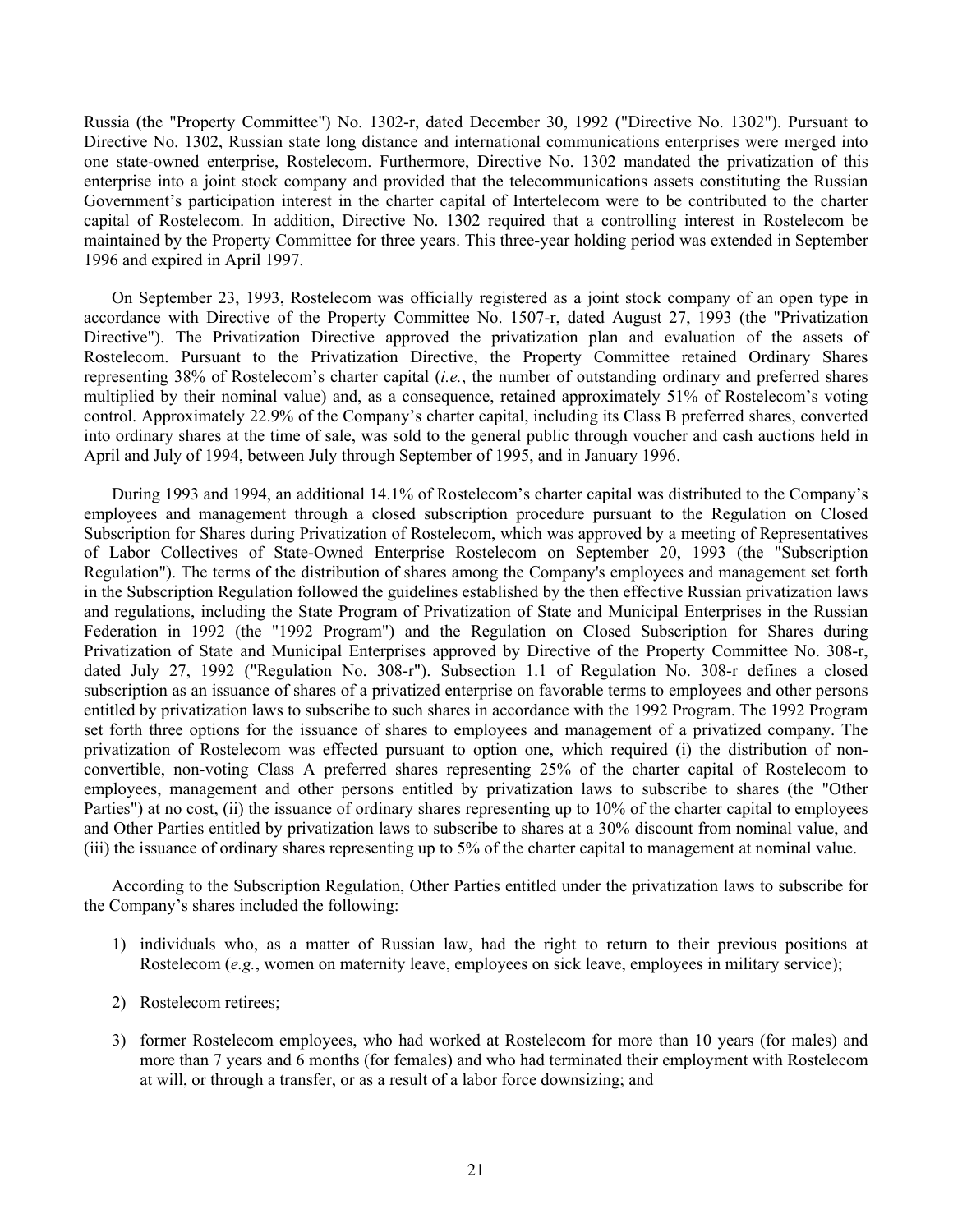4) individuals whose employment with Rostelecom was terminated after January 1, 1992 (for the issuance of Class A preferred shares—after January 1, 1993) as a result of a labor force downsizing and who, at the time of the privatization of Rostelecom, were legally registered as unemployed persons.

Pursuant to the Subscription Regulation, 9.986% of Rostelecom's charter capital was initially allocated for issuance to employees and other parties at a 30% discount from the nominal value of RUR 1,000 per share, 9.15% of which was requested by and issued to the employees and Other Parties in the form of ordinary shares through the subscription process. The remaining undistributed shares were transferred to the Russian Federal Property Fund.

Regulation No. 308-r and the Subscription Regulation provided that the maximum number of shares to be issued to one employee or each Other Party could not be more than 5% of the total amount of shares allocated for issuance to employees or Other Parties at a 30% discount from nominal value. Any application for shares with an aggregate nominal value of more than RUR 90,000 required a deposit of the full amount of the purchase price. The deposit requirement resulted in a very small number of Rostelecom employees applying for more than 90 ordinary shares and, therefore, each employee or Other Party was issued ordinary shares in the amount requested in his application.

Ordinary shares representing 4.94% of Rostelecom's charter capital were issued to the management at a nominal value of 1,000 nominal rubles per share.

An aggregate of 583,594 non-convertible, non-voting Class A preferred shares were issued to employees, management and Other Parties at no cost, and the number of shares issued to each employee was determined on the basis of the number of years actually employed in the telecommunications industry: employees who had worked for less than one year were issued one share, one to three years—ten shares, three to five years—twelve shares, five to ten years—fourteen shares, and over ten years—eighteen shares. Class A preferred shares were issued to Other Parties on the same basis as shares distributed among employees, although Other Parties received only 50% of the number of shares received by employees, provided that each Other Party received a minimum of one preferred share.

In connection with the voucher auction held in April 1994, the Russian Federal Property Fund declared an eighty to one stock split of Rostelecom's shares, as a result of which the nominal value of the shares decreased from 1,000 nominal rubles to 12.5 nominal rubles. A second stock split at a ratio of five shares to one was authorized by the Russian Federal Property Fund in connection with a specialized cash auction held during the period July through September 1995, as a result of which the nominal value of Rostelecom's shares decreased from 12.5 nominal rubles to 2.5 nominal rubles. Both the first and the second stock splits were approved by the shareholders of Rostelecom in January and November 1995, respectively. A new version of Rostelecom's charter was approved by the Company's shareholders on July 18, 1997 and registered by the Moscow Registration Chamber on August 26, 1997. On June 27, 1998, the new charter was amended to account for the redenomination of the Russian currency.

Rostelecom's charter capital is currently equal to 2,428,819.4725 nominal rubles and is comprised of 728,696,320 outstanding ordinary shares (the "Ordinary Shares"), nominal value RUR 0.0025 each, and 242,831,469 outstanding Class A preferred shares, nominal value RUR 0.0025 each (the "Class A Preferred Shares"). On November 27, 2000, the Annual Shareholders Meeting of Rostelecom approved a new version of the Company's charter (registered by the Moscow Registration Chamber on December 9, 2000), which authorize the issuance of additional 905,330,221 Ordinary Shares and 531 Class A Preferred Shares, nominal value RUR 0.0025 each. The Board of Directors of Rostelecom was authorized under the terms of such charter to issue additional ordinary shares up to the total of authorized, but not yet issued, shares without obtaining further shareholder approval.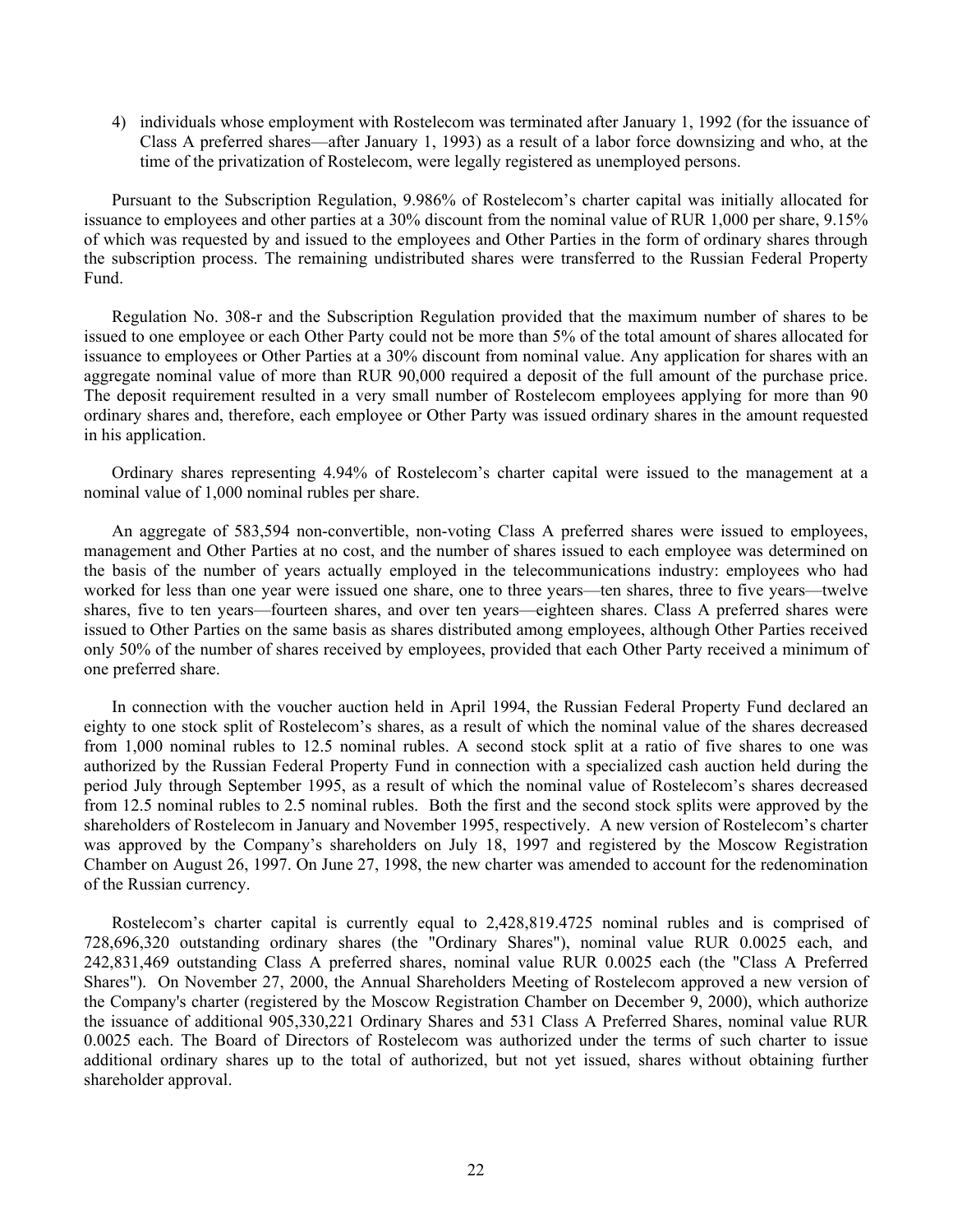On January 6, 1994, the Ministry of Communications of Russia, which was reorganized into the State Committee of Communications and Information of Russia in March of 1997, and reorganized back into the Ministry of Communications and Informatization of Russia (the "MOC") on November 12, 1999, granted Rostelecom a license, which authorized Rostelecom to provide long distance and international communications services throughout Russia. Such license, reissued as License No. 8777 on October 17, 1997, officially recognizes Rostelecom as an operator of domestic long distance and international communications systems and confers the Company the right to carry out settlements with foreign telecommunications companies and international organizations in accordance with the rules of international communications. License No. 8777 is valid through January 1, 2004.

In November 1994, the Russian Government approved the creation of a telecommunications holding company, Open Joint Stock Company Svyazinvest ("Svyazinvest"). The Government initially capitalized Svyazinvest with its 38% ownership interest in the total common and preferred equity of the 85 LTOs, which represents a 51% voting interest in these entities. In addition, pursuant to the Decree of the President of Russia No. 427, dated April 28, 1997, and the Resolution of the Russian Government No. 618, dated May 23, 1997, the Property Committee's 38% equity stake in Rostelecom was transferred to Svyazinvest. Simultaneously, in order to inject further capital and expertise into the Russian telecommunications industry, the Government announced plans to auction 49% of its equity ownership of Svyazinvest. The Government directed that the auction be carried out in two stages. The first stage resulted in the sale of 25% plus one share of the charter capital of Svyazinvest to Mustcom Limited, a newly formed investment consortium registered in Cyprus whose winning cash bid amounted to approximately 1.87 U.S.\$ billion in July 1997. The Mustcom Limited consortium included Uneximbank, Soros Capital, Morgan Stanley Asset Management and Deutsche Morgan Grenfell.

In June 1999, the general shareholders meeting of each of Rostelecom and OAO The Moscow Long Distance and International Telephone ("MMT") adopted decisions on the reorganization through merger of MMT with and into Rostelecom. Under Russian law, the merger of two joint stock companies is a long and multi-step procedure. On August 28, 2000 MMT was deleted from the register of legal entities, its shares were converted into shares of Rostelecom. On November 18, 2000 an Extraordinary General Shareholders Meeting of Rostelecom completed the merger of MMT into Rostelecom. Amendments which were introduced into the Company's charter due to the adoption of its restated version on November 27, 2000 have reflected the reorganization and confirmed the Company's succession to all rights and obligations of MMT.

The Annual General Shareholders Meeting of the Company, which was held on June 1, 2002, adopted a new version of the Company's charter, which was required by Federal Law No. 120-FZ "On Introduction of Amendments and Supplements to the Federal Law "On Joint Stock Companies", dated August 7, 2001 and was necessary to bring the Company's charter in conformity with the new provisions of the Joint Stock Companies Law. See further details in Item 10.B. – "Articles of Association."

# *Register of the Company's Shareholders*

The Register of Rostelecom shareholders has been kept since May of 1997 by the specialized registrar RTC-Registrar, a branch of ZAO Registrar-Svyaz.

During the time of its existence, the activities of RTC-Registrar have been made subject to several comprehensive audits conducted, for example, by Price Waterhouse in 1997, which then was Rostelecom's auditor. An audit in 1998, repeated in 1999, was performed by WBK International Limited to survey risk management procedures practiced by RTC-Registrar. The same auditor in 1998 examined the terms of risk sharing applied by the registrar in its relations with insurance broker Heath Lambert Limited, and in 1999 appraised the registrar's risk in selection of its underwriting rate and adjustment of reinsurance terms.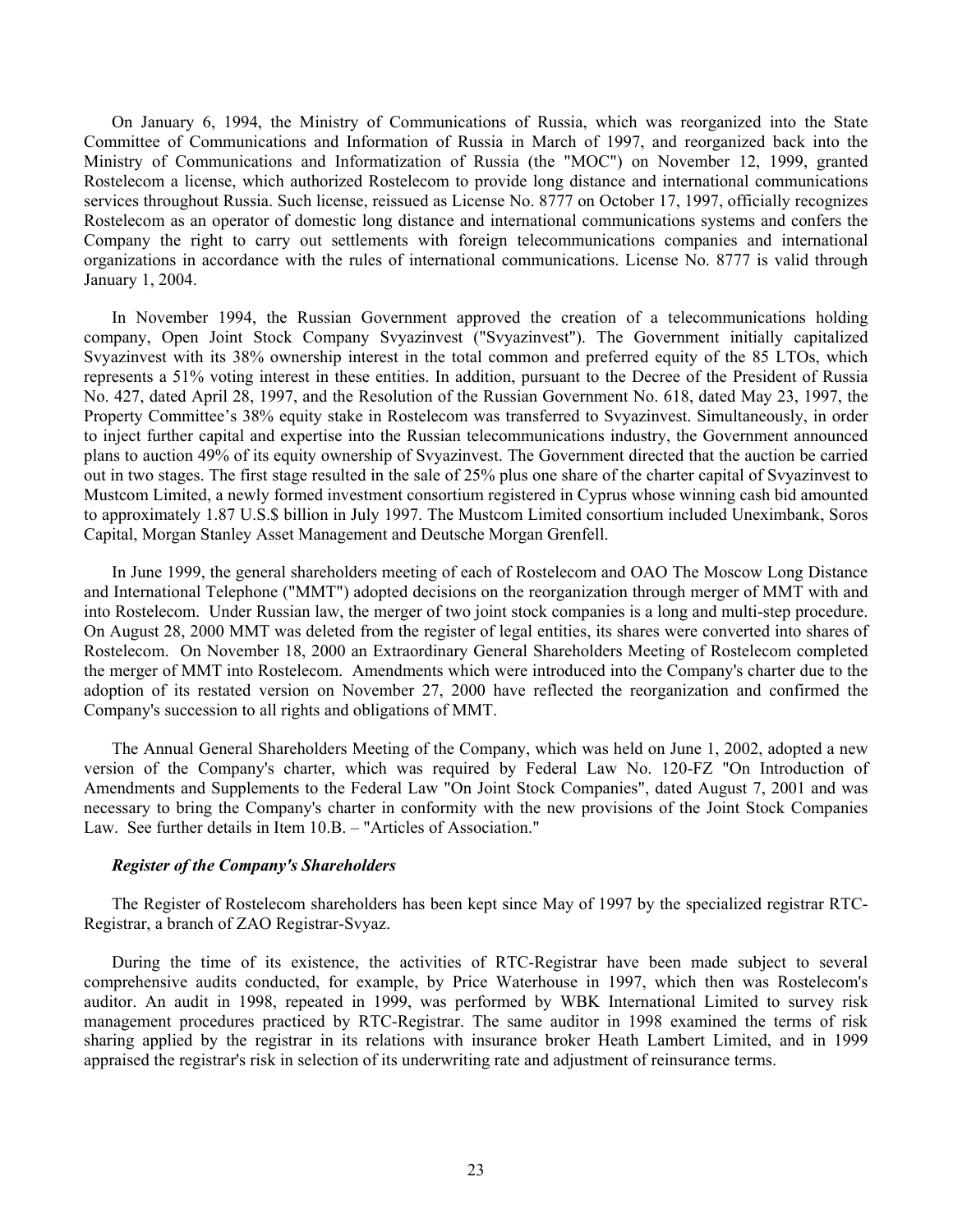The above audits have proven that RTC-Registrar has acted in strict conformity with Russian laws and resolutions of the Federal Commission for Securities Market regulating specialized registrar activities.

During the term of its service for the Company, RTC-Registrar has never been a party in any legal proceeding which found it at fault as a registrar.

For maintaining the register, the registrar uses computer hardware manufactured by SUN Microsystems, Compaq, Hewlett Packard and licensed programs Solaris 2.6, Novell 4.1, and Windows 95 OSR2. For the same purpose, the registrar also uses certified software Alfa-Registrar (PARTAD License No. 16) operable under Database Management System Informix 7.23.

To ensure the proper maintaining of the shareholders register, RTC-Registrar conducts daily back-up of information (one copy is retained in the registrar office, one copy is transferred to Rostelecom, and one is deposited weekly in a bank safe).

Pursuant to paragraph 5.22 of Resolution No. 27 of the Federal Commission for Securities Market, all instructions of persons entered into the register are executed by several employees working in different departments. Additionally, all operations executed in the shareholders register are monitored and checked on a daily basis by different employees, which allows to minimization of the risk of fraud, negligence or omission.

# *Corporate Governance Principles*

At its meeting held on April 11, 2002, the Board of Directors of Rostelecom approved the Declaration on Corporate Governance Principles addressed to the Company's shareholders, customers, personnel, investors and financial institutions, as well as to the other parties interested in the operations of the Company.

The Declaration on Corporate Governance Principles provides that, acknowledging the importance of high corporate governance standards for the successful operation of the Company's business and for reaching mutual understanding with the parties interested in the operations of the Company, Rostelecom plans to prepare and adopt, by the end of 2003, a Code of Corporate Conduct consistent with the basic principles of corporate governance accepted internationally, and in Russia.

The management of Rostelecom is clearly aware that the confidence of the shareholders, investors and partners of the Company in its economic stability and effective and practical corporate governance are essential for Rostelecom's further development.

In determining the direction of the Company's future development and in preparation of the Code of Corporate Conduct, Rostelecom management intends to abide by the following basic principles of corporate governance:

- observance and protection of shareholders' rights;
- equitable treatment of shareholders;
- prompt and precise disclosure of information on all material matters related to the Company;
- acknowledgment of the duly recognized rights of interested parties;
- encouragement of vigorous cooperation between the Company and interested parties to assure the Company's stability, development and creation of working positions;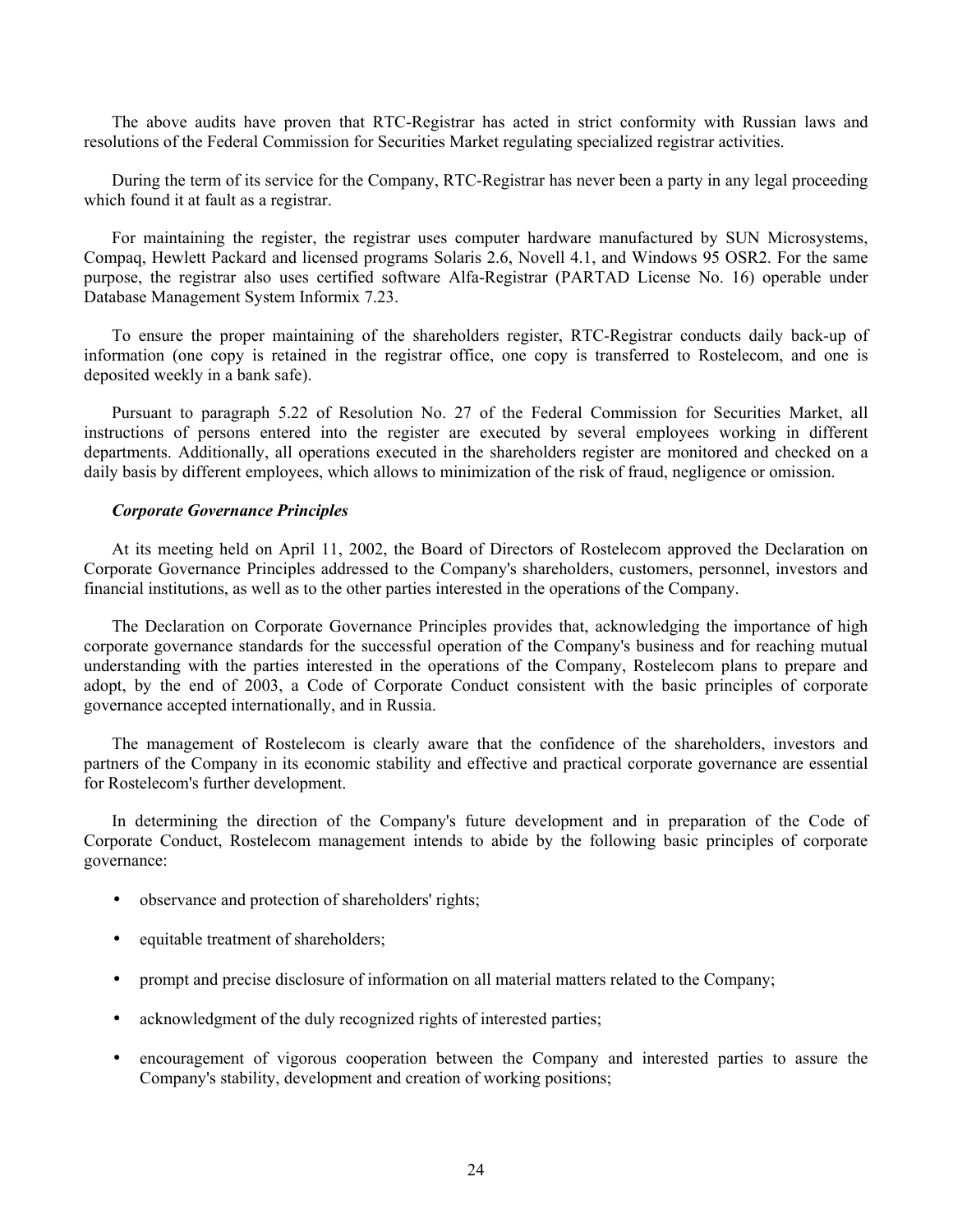- effective control by the Board of Directors over the Company's management; and
- accountability of the Management Board to the Board of Directors and the shareholders.

# *Initiatives to Promote Investor and Shareholder Relations*

The Company accords great attention to the promotion of investor relations ("IR") and to the maintenance of high standards of disclosure. Rostelecom management is aware of the need to disclose information in conformity with the requirements of Russian law, the Russian Federal Commission for Securities Market and the United States Securities and Exchange Commission ("SEC"), and of the need to maintain an active dialogue with the investment community.

In connection to this, the Company began, in 2002, to draw up an integrated investor relations program. The Company's objective is to enhance the understanding of the Company's business, opportunities and prospects, among investors and analysts. Rostelecom emphasizes transparency, detailed and prompt disclosure and an ongoing dialogue with the target audience. Currently, Rostelecom has already launched a number of actions to increase the availability of information about the Company. They include:

- meetings and presentations for investors and analysts;
- road shows and individual meetings with investors;
- conference calls;
- distribution of press releases; and
- publications in the trade media.

# *Capital Expenditures*

To achieve its strategic objectives, the Company constructs new telecommunications infrastructure facilities, develops its primary initial network and implements new technologies which enables the Company to expand the scope of services it provides to various customers. The Company's investment policy is to primarily utilize internal sources of funding.

In 1999, the Company's capital investments totaled 5,593 million rubles.

The most important investment projects put into operation in 1999 were:

- the following international Fiber-Optic Lines ("FOL"): Russia Ukraine and Russia Belarus; FOL Novorozhdestvenskaya – Stavropol – Makhachkala in North Caucasus; FOL Apastovo – M. Purga, DMLs Tyumen-Surgut and Samara-Orenburg;
- extended capacity of the Company's major FOL Moscow Saint-Petersburg;
- completion of the construction of the initial stage of infrastructure development of Rostelecom's domestic long-distance transit digital network on the basis of digital automatic switching units; and
- the final extension of FOL Moscow Khabarovsk.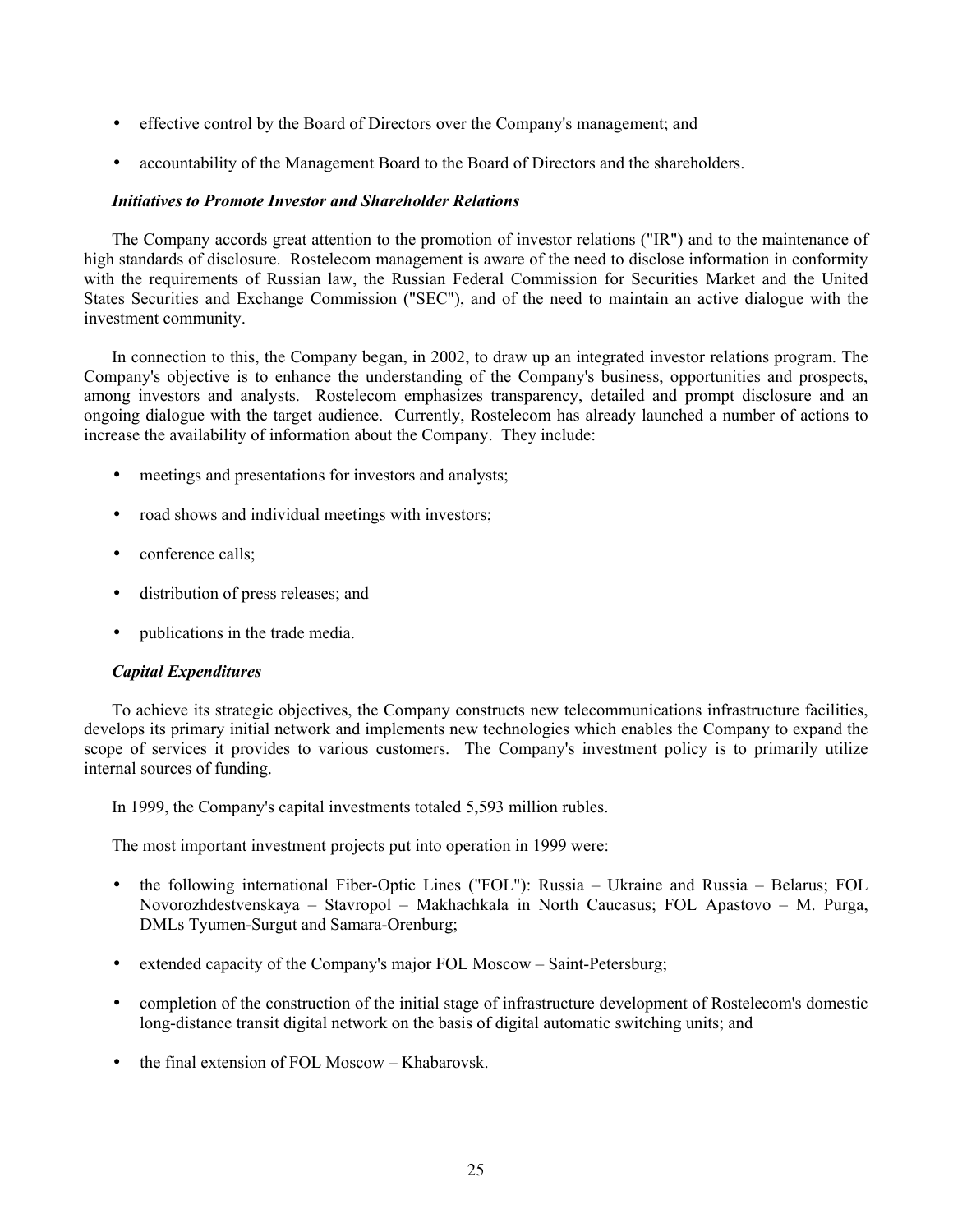In 2000, the Company proceeded with developing and upgrading its digital network. Rostelecom invested 4,580 million rubles.

The most important investment projects put into operation in 2000 were:

- FOL Novorozhdestvenskaya Stavropol Makhachkala;
- FOL Perm Izhevsk;
- FOL Samara Saratov Volgograd; and
- FOL Aksay Lugansk.

In addition, the Company completed the construction of the East Segment of the satellite communications network owned by the Company, the second launch facility of its public multimedia communications network, put into operation earth stations of the Rostelecom satellite communications network, as well as an international switching center in Lyuban with the capacity equal to 9,510 channels. In 2000, Rostelecom also completed the establishment of the digital domestic long-distance integrated network which connects to nearly all local switches.

# *Capital Construction and Investments in 2001*

# *Major Investment Projects Put into Operation in 2001*

In 2001, the Company invested 3,182 million rubles. The following facilities were put into operation: 1,686.8 kilometers of FOL, long-distance switches with 10,800 channels, international telephone exchanges with 1,320 channels, one satellite station and automated exchanges with 2,600 numbers.

The most important investment projects put into operation in 2001 were:

- FOL Kizlyar-Grozny;
- two sections of FOL Volgograd-Rostov-on-Don and the Volgograd-Elista-Budennovsk FOL;
- FOL Lyuban-Issad;
- FOL Issad-Petrozavodsk;
- expansion of the three AMTSs of Moscow and the FOL Moscow Ring; and
- launching of a telephone exchange in Murmansk.

See also Item 4.B. – "Business Overview – Capital Construction and Investment in 2001."

As a priority for 2002, the Company wants to construct and modernize the network to increase the volume of its existing and future services. See also Item 4.B. – "Business Overview – Main Directions of the Development in 2002."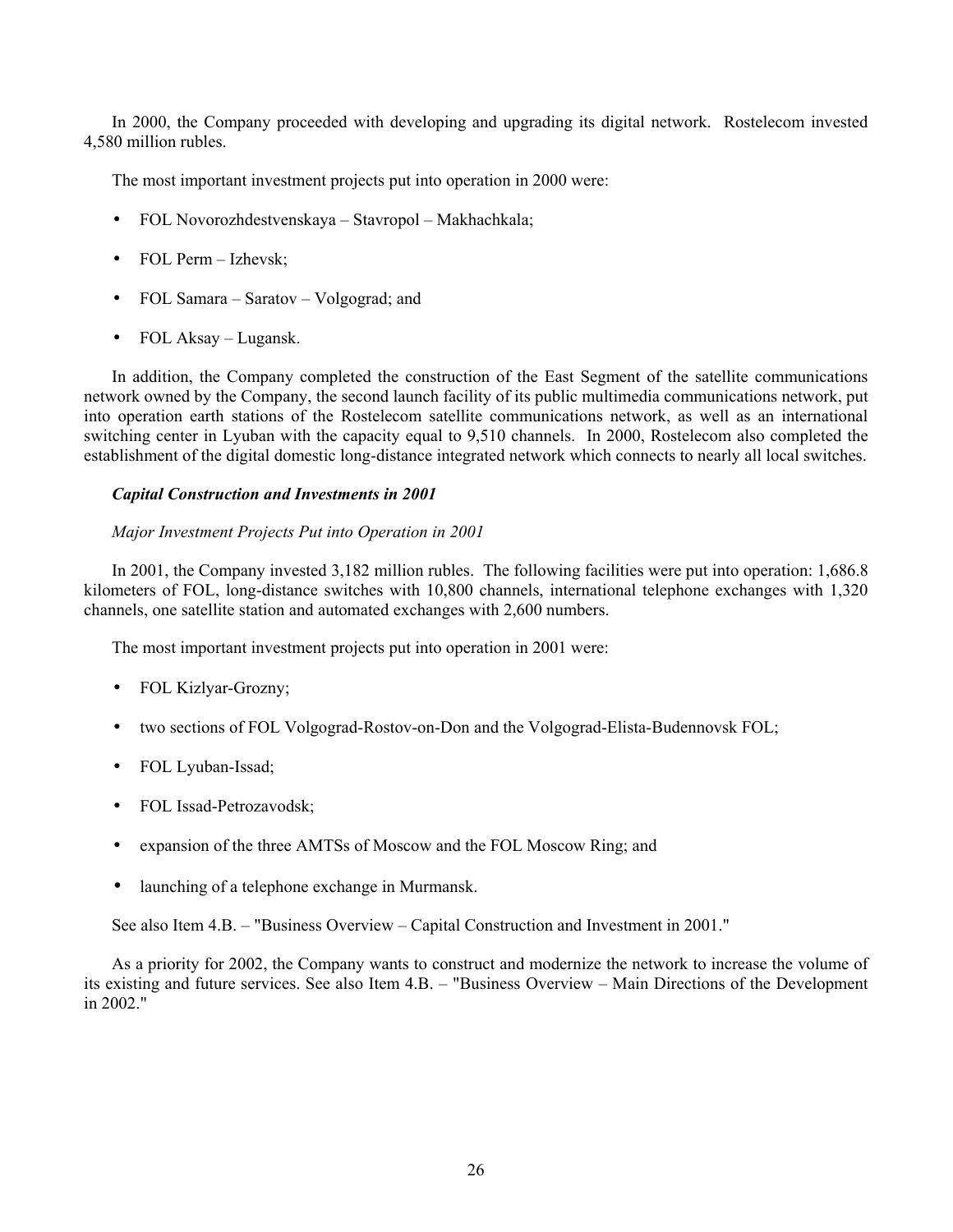#### **Divestitures**

The following divestitures have been effected by the Company during 2001 and 2002:

# *ZAO Telmos*

In 2001, Rostelecom purchased additional 40% of share in ZAO Telmos, one of the principal jointly-owned entities in which the Company previously held 20% of its shares. On June 5, 2001, pursuant to the decision of Rostelecom Board of Directors, dated February 23, 2001, the Company's interest in ZAO Telmos increased up to 60% following the acquisition from AT & T Communicational Services International Inc. of a block of ZAO Telmos shares representing 40% of the company's charter capital. The above decision was made on the basis of the report on the performed legal investigation prepared by legal firm D.P.Halmond and Co., and also pursuant to the opinion given by specialists of Rostelecom and MMT on the technical condition and capabilities of the network owned by ZAO Telmos.

On September 5, 2001, the share of Rostelecom in ZAO Telmos decreased to 20% in connection with sale of 40% of the charter capital through alienation of ZAO Telmos shares under the Sale Purchase Agreement between the Company and ОАО Aktsionernaya Finansovaya Kompania Sistema (ОАО AFK Sistema) on the basis of the decision of Rostelecom's Board of Directors, dated August 10, 2001.

The other shareholders of ZAO Telmos are ОАО Aktsionernaya Finansovaya Kompania Sistema (ОАО AFK Sistema) (40%) and AO MGTS (40%). The core business of ZAO Telmos is the provision of international, longdistance and local communication services to corporate customers in Moscow and Moscow Region.

#### *OAO Giprosvyaz*

On March 13, 2002, the Board of Directors of Rostelecom decided to terminate its participation in OAO Giprosvyaz through the sale of its 65,326 ordinary registered shares of OAO Giprosvyaz constituting 22% of the charter capital of OAO Giprosvyaz, under the Sale-Purchase Agreement between the Company and the Non-Profit Partnership Center for Telecommunications Problems Research.

Therefore, on March 26, 2002 Rostelecom transferred 65,326 shares of OAO Giprosvyaz pursuant to Sale-Purchase Agreement No. 4-TsB, having terminated its participation in the company.

#### *EDN Sovintel*

On March 29, 2002, Rostelecom's Board of Directors decided to terminate the Company's participation in Limited Liability Company (OOO) EDN Sovintel ("Sovintel" or "EDN Sovintel") by selling the Company's stake in Sovintel's charter capital under a sale and purchase agreement between the Company and corporation SFMT-CIS, Inc. and OOO Teleross, which is a subdivision of Golden Telecom. As a result of the transaction, Rostelecom expects to exchange its 50% stake in Sovintel's charter capital for 15% of Golden Telecom's shares and U.S. \$10 million in cash and \$46 million in notes payable in 90 days after transfer of shares. The Company's management believes that the sale of shares of Sovintel, whose business is not a core business for Rostelecom, will enable the Company to repay a portion of its external debt. Additionally, the purchase of shares of Golden Telecom, a leading provider of voice communications, data transmission and Internet services, is attractive for Rostelecom from the point of managing an internationally listed company.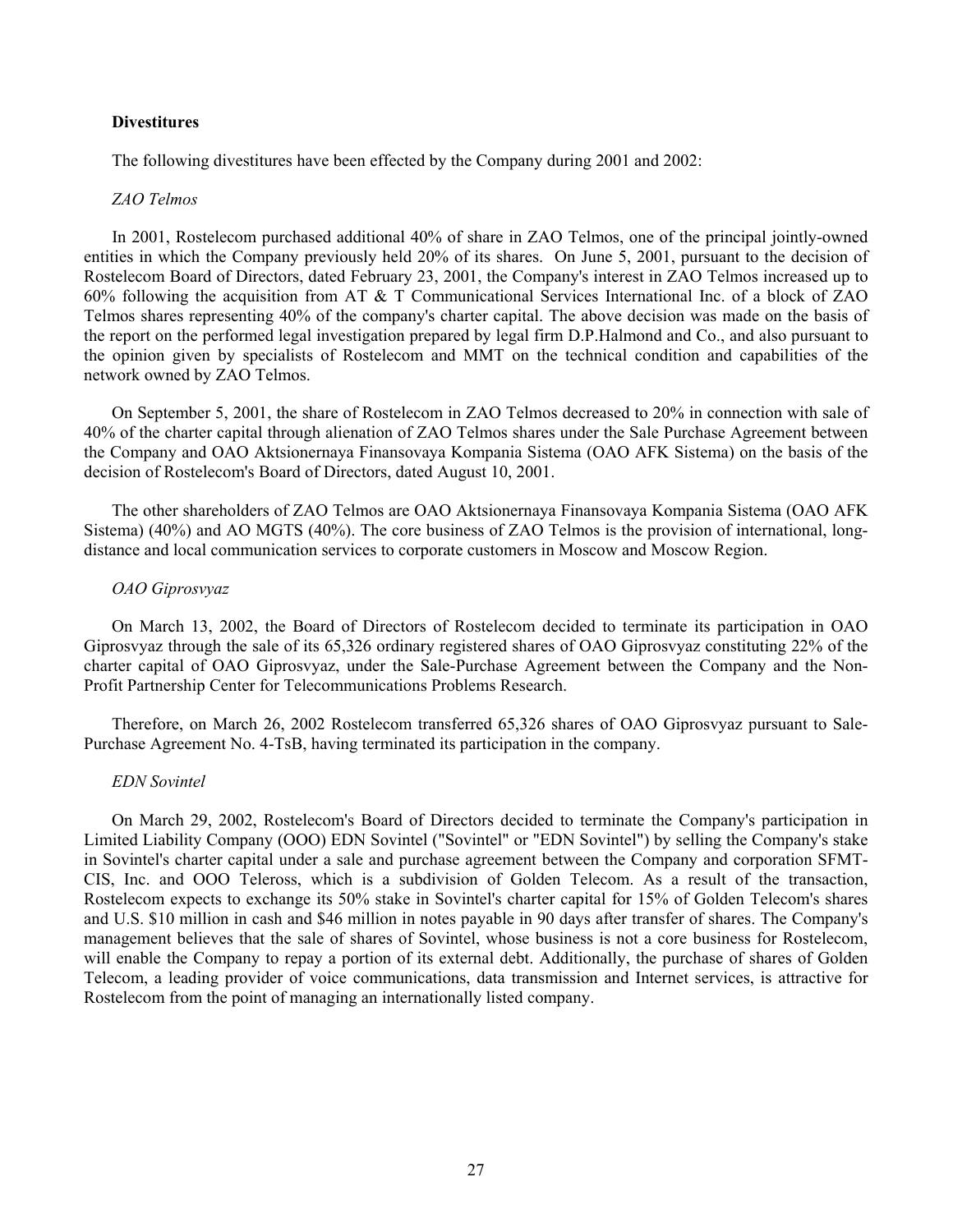#### *Borrowings*

In 2001 and 2002, the Company made diligent efforts to decrease its debt obligations, *inter alia*, through negotiations on restructuring the indebtedness of the Company to some Russian creditors, which were conducted successfully.

On April 30, 2002, Standard & Poor's (S&P), the rating agency, increased the long-term credit rating of Rostelecom from CCC to B-, with a stable outlook.

S&P's report says that the new ratings show that Rostelecom maintains a dominant position in the Russian long distance communications market, a steady growth in demand for telecommunication services, a successful restructuring of debt obligations, and an improvement in the financial conditions of the Company.

In March 2002, the indebtedness to Sberbank, a Russian bank, in the amount of RUR 200 million (U.S.\$ 6.5 million) was restructured.

Rostelecom expects that, as a result of its ongoing campaign to restructure its indebtedness, credits and loans will decrease to approximately U.S. \$150 million at the end of 2002 compared with U.S. \$224.8 million at the end of 2001.

#### *U.S. dollars Denominated Loans of the Group*

A credit agreement between Rostelecom and Telecom Italia entered into force in May 1994 with the outstanding principal amount of U.S.\$ 10.2 million as of December 31, 2001. The expected proceeds from specialized international traffic were used as security for this credit. The escrow account was opened in the relevant currency, which was then supplemented by installments to ensure the payments. Repayment was made in 14 semiannual installments in June and December of each year, and the last installment was required to be made no later than December 2002. The interest rate was LIBOR+3%. The purpose of the financing was to construct an underwater cable between Italy-Turkey-Ukraine-Russia. In January 2002, the credit was fully repaid by the Company.

A credit agreement between Rostelecom and Vneshtorgbank entered into force in July 1995 with the outstanding principal amount of U.S.\$ 1.3 million as of December 31, 2001. The respective equipment and cash balances deposited in a designated escrow account were used to secure the loan. The credit was to be repaid quarterly in 20 equal installments in the amount of U.S.\$ 0.1 million, and in 20 equal quarterly installments in the amount of U.S.\$ 0.8 million, commencing no later than March 1997, with the last payment being made no later than June 2002. The interest rate was LIBOR+3.16%. The purpose of the financing was to construct the FOL Moscow-Saint-Petersburg. This credit was fully repaid on June 17, 2002, in accordance with the repayment schedule.

A credit agreement between Rostelecom and Sumitomo Corporation entered into force in March 1997 with the outstanding principal amount of U.S.\$ 24.2 million as of December 31, 2001. The loan is secured by the related equipment and by cash balances deposited in designated escrow accounts, and repayable in quarterly installments with the final payment due no later than July 2005. The interest rate is LIBOR+3.2%. The purpose of the financing is to construct the FOL Novosibirsk-Khabarovsk. As of August 27, 2002, the amount of outstanding principal was U.S.\$ 18 million.

A credit agreement between Rostelecom and Merrill Lynch entered into force in February 2000 with the outstanding principal amount of U.S.\$ 17.7 million as of December 31, 2001. The credit was not secured and was to be repaid by quarterly payments of 1/16 of the value of the credit, commencing August 2000, with the last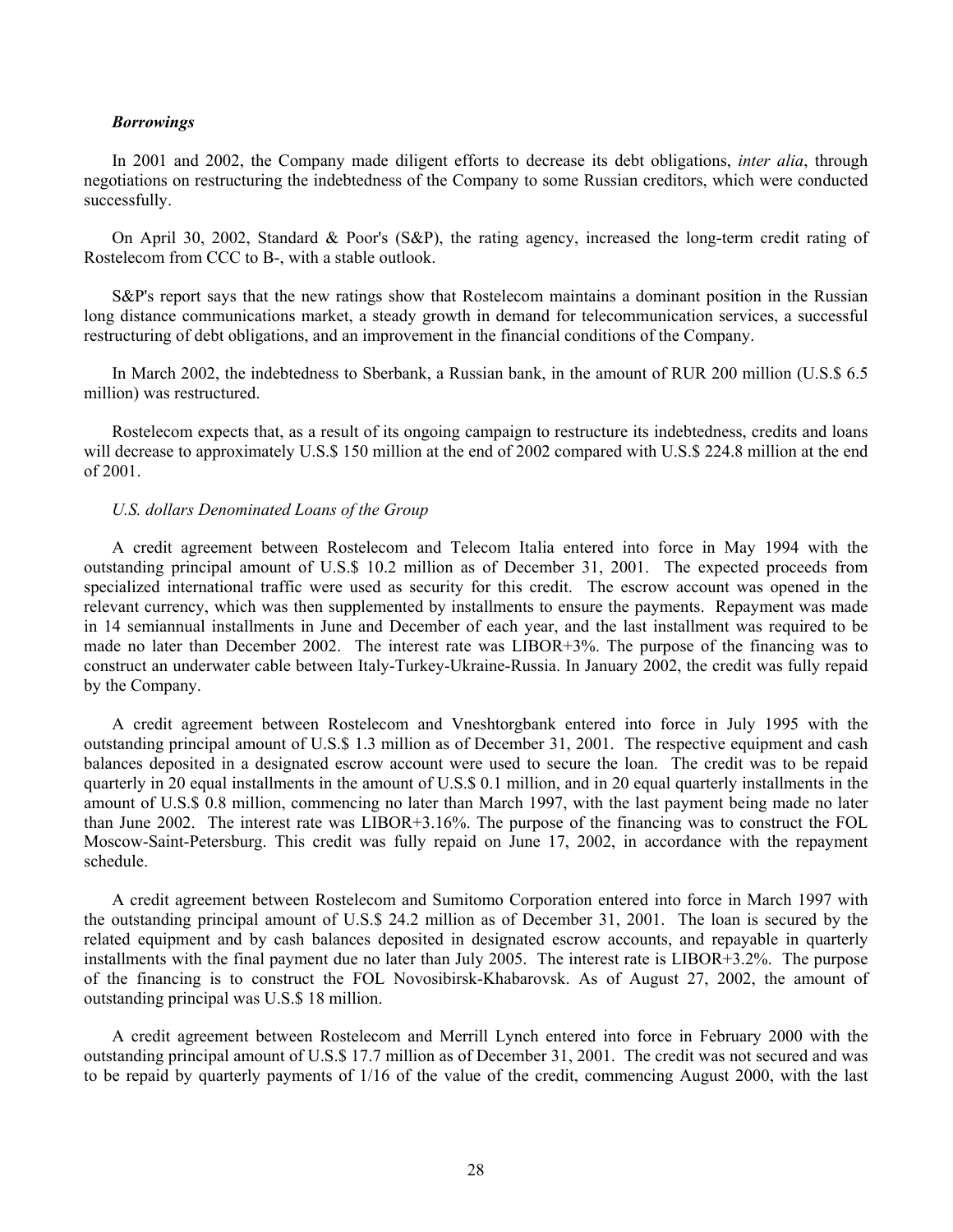payment being made no later than May 2004. The interest rate was LIBOR+6%. The purpose of the credit was to provide working capital to Rostelecom. In May 2002 the credit was fully repaid by the Company.

A credit agreement between RTC-Leasing and ING Bank (Eurasia) entered into force in January 2001 with the outstanding principal amount of U.S.\$ 2.9 million as of December 31, 2001. The credit was secured by telecommunications equipment leased to Rostelecom and by a guarantee from Rostelecom. The last payment is to be made no later than October 2003. The interest rate is LIBOR+6%. The credit was incurred for the purpose of the purchasing telecommunications equipment. As of August 27, 2002, the amount of outstanding principal was U.S.\$ 1.8 million.

A credit agreement between RTC-Leasing and ING Bank (Eurasia) entered into force in May 2001 with the outstanding principal amount of U.S.\$ 3.2 million as of December 31, 2001. The credit is guaranteed by Rostelecom. The last payment is required to be made no later than March 2003. The interest rate is 12% per annum. The credit was incurred for the purpose of purchasing telecommunications equipment. Since drawdowns were made in January and May 2002 under the credit line opened in accordance with this agreement, the amount of outstanding principal was U.S.\$ 4 million, as of August 27, 2002.

A credit agreement between RTC-Leasing and Vneshtorgbank entered into force in July 2001 with the outstanding principal amount of U.S.\$ 3.3 million as of December 31, 2001. The credit is guaranteed by OAO Moscow City Telephone Network ("MGTS"). The last payment is to be made no later than August 2004. The interest rate is LIBOR+8%. The credit was incurred for the purpose of purchasing telecommunications equipment. Since the drawdown was made in March 2002 under the credit line opened in accordance with this agreement, the amount of outstanding principal was U.S.\$ 3.6 million, as of August 27, 2002.

A U.S.\$ 15 million credit agreement between RTC-Leasing and Joint-Stock Commercial Bank "Trust Investment Bank" (DIB) entered into force on April 23, 2002. The loan is secured by the proceeds from the placement of a bond issue at the Moscow Interbank Currency Exchange. The credit was incurred for the purpose of providing working capital. The last payment is to be made no later that November 22, 2002. The interest rate is 14% per annum. As of August 27, 2002, the outstanding principal amount was U.S.\$ 15 million.

A U.S.\$ 1.96 million credit agreement between RTC-Leasing and Russian Commercial Bank entered into force on April 8, 2002. The loan was incurred to finance leasing agreements. The last payment is to be made no later than March 21, 2005. The interest rate is  $LIBOR/0.95 + 6.316\%$ . As of August 27, 2002, the outstanding principal amount was U.S.\$ 1.96 million.

#### *German Marks Denominated Loans of the Group*

A credit agreement between Rostelecom and Vnesheconombank entered into force in June 1995 with the outstanding principal amount of DM 5.4 million as of December 31, 2001. Repayment is to be made by semiannual installments, each in the amount of DM 0.9 ( $\in$  0.46) million, with the last payment due no later than August 2004. The loan was used for the purpose of purchasing automatic switching systems (EWSD). As of August 27, 2002, the amount of outstanding principal was DM 3.6 ( $\in$  1.9) million.

A credit agreement between Rostelecom and Vnesheconombank entered into force in March 1996 with the outstanding principal amount of DM 1.9 million as of December 31, 2001. Repayment is to be made by semiannual installments, each in the amount of DM 0.6 ( $\in$  0.3) million, with the last payment being no later than February 2003. The loan was used for the purpose of purchasing transmission systems, (IKM 1920x2). As of August 27, 2002, the amount of outstanding principal was DM 0.6 ( $\in$  0.3) million.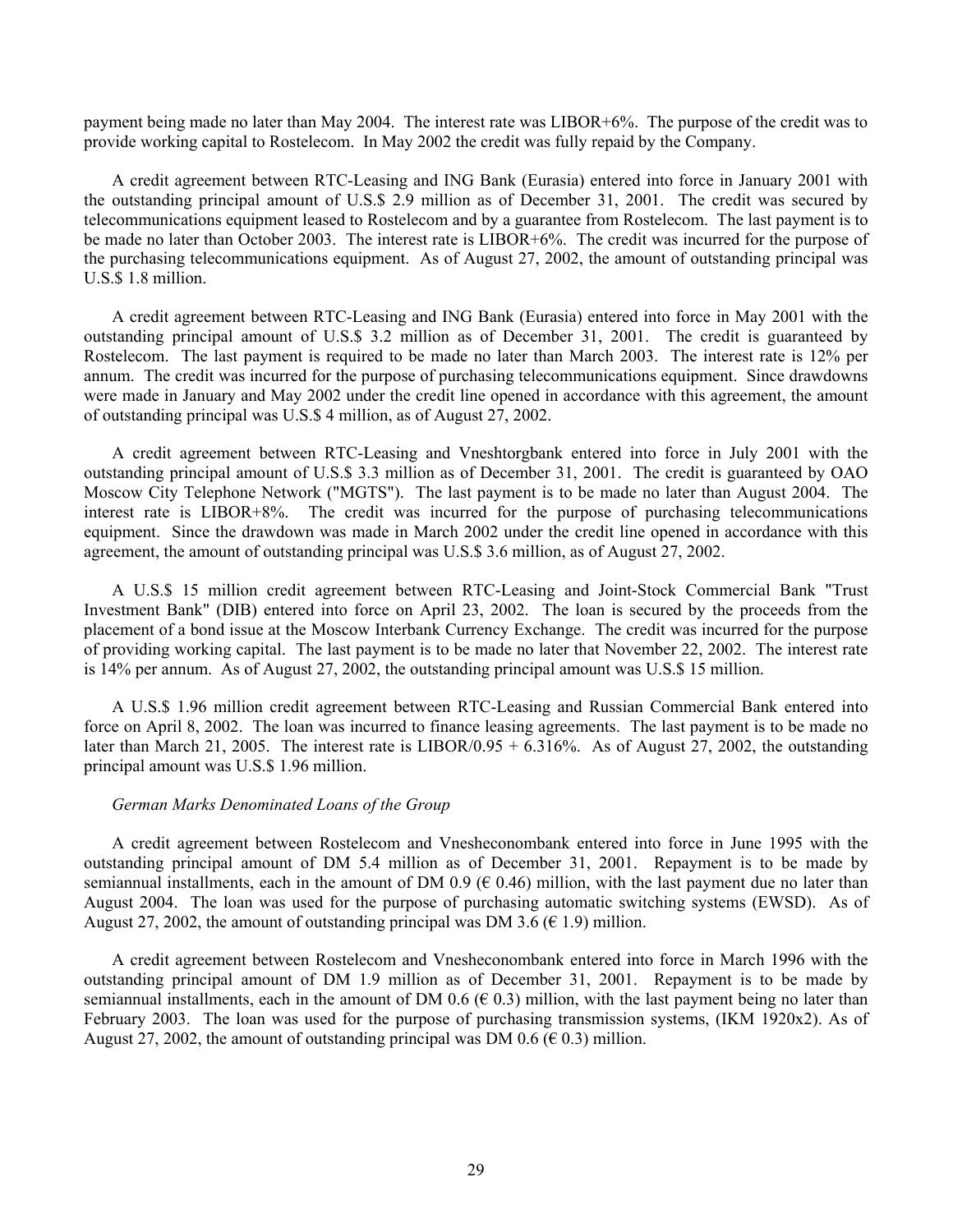#### *Japanese Yen Denominated Loans of the Group*

A credit agreement between Rostelecom and Vnesheconombank entered into force in 1994 with the outstanding principal amount of JPY 11.837 billion as of December 31, 2001. It is repayable in equal annual installments of JPY 2,105 million, with a final payment due no later than October 2001. The loan was incurred for the purpose of constructing digital microwave Moscow – Khabarovsk. The Government decree provides for the possibility of a restructuring of Government's debts administered by Vnesheconombank over a 10-year period at an interest rate of 3% per annum. In accordance with the provisions of the decree, in 2001 the Group entered in negotiations with respect to restructuring this credit agreement on the above terms. See also Item 13 "Defaults, Dividend Arrearages and Delinquencies."

A credit agreement between RTC-Leasing and ING Bank (Eurasia) entered into force in August 2001 with the outstanding principal amount of JPY 150 million as of December 31, 2001. The credit is guaranteed by Rostelecom. Repayment is to be made in quarterly installments, with the last payment being made no later than August 2004. The interest rate is LIBOR+3.5%. The loan was incurred for the purpose of purchasing telecommunications equipment. As of August 27, 2002, the outstanding principal amount under this agreement was JPY 170.4 million.

A credit agreement between RTC-Leasing and ING Bank (Eurasia) entered into force in August 2001 with the principal amount of JPY 25 million as of December 31, 2001. The credit was guaranteed by Rostelecom. The credit was repaid by semiannual installments, with the last payment being scheduled for no later than August 2002. The interest rate was LIBOR+5%. The credit was incurred for the purpose of purchasing telecommunications equipment. In August 2002 the credit was fully repaid by RTC-Leasing.

#### *Euro Denominated Loans of the Group*

A revolving credit agreement between Rostelecom and Siemens entered into force in September 1993 with the outstanding principal amount of  $\epsilon$  33 million as of December 31, 2001. The credit is secured with the rights under the agreement between Rostelecom and Deutsche Telecom AG. The credit is to be repaid in quarterly installments in the amount of 90% of the monies deposited in Rostelecom's account with Ost-West Handelsbank. The interest rate is Euro Interbank Offered Rate+2%. This revolving credit was incurred to finance a number of projects for the construction of communication lines. As of August 27, 2002, the amount of outstanding principal was  $\in$  31.2 million.

A credit agreement between RTC-Leasing and ING Bank (Eurasia) entered into force on May 18, 2002 with the principal amount of  $\epsilon$  2.9 million. The loan is granted for a period of 7 months and was used to finance leasing agreements. The loan is secured by the equipment and conditional assignment. The interest rate is Euro Interbank Offered Rate+5%. As of August 27, 2002, the principal amount outstanding was  $\epsilon$  0.4 million.

#### *Ruble Denominated Loans of the Group*

A credit agreement between Rostelecom and Sberbank entered into force in April 1999 with the outstanding principal amount of RUR 200 million as of December 31, 2001. The credit is secured by the equipment. The repayment of the principal amount was made in quarterly installments and repayment of the interest was made in monthly installments, with the last payment being scheduled for no later than April 2002. The interest rate was 20%. The loan was used for the purposes of purchasing telecommunications equipment. In March 2002, the debt for RUR 200 million was restructured to allow equal principal repayments of RUR 50 million through December 2003, beginning in July 2002. As of August 27, 2002, the outstanding principal amount was RUR 50 million since on August 20, 2002, the Company repaid RUR 100 million ahead of schedule.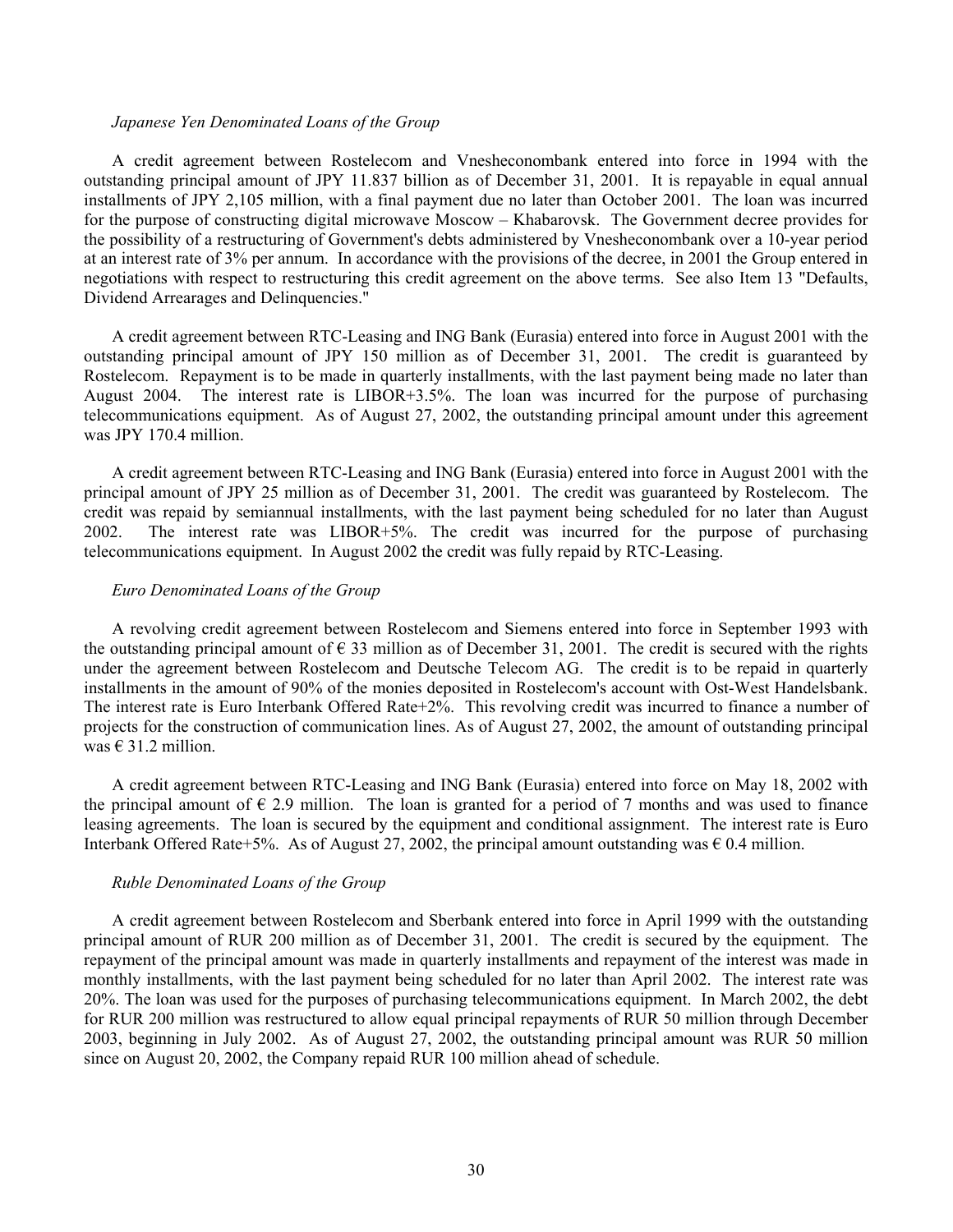A credit agreement between RTC-Leasing and Sberbank entered into force in August 1999 with the outstanding principal amount of RUR 350.2 million as of December 31, 2001. The credit was secured by the telecommunications equipment leased to Rostelecom and a guarantee by Rostelecom. The last payment is to be made no later than January 2003. The interest rate, as of January 1, 2002, was 20% per annum. The loan was used for the purpose of purchasing telecommunications equipment. As of August 27, 2002, the amount of outstanding principal was RUR 140 million.

A credit agreement between RTC-Leasing and Sberbank entered into force in April 2000 with the outstanding principal amount of RUR 492.8 million as of December 31, 2001. The credit was secured with the telecommunications equipment leased to Rostelecom and a guarantee by Rostelecom. The last payment must be made no later than February 2003. The interest rate, as of January 1, 2002, was 20% per annum. The loan was used for the purpose of purchasing telecommunications equipment. As of August 27, 2002, the amount of outstanding principal was RUR 197 million.

A credit agreement between RTC-Leasing and Sberbank entered into force in October 2001 with the outstanding principal amount of RUR 100 million as of December 31, 2001. The credit was secured with the equipment supplied pursuant to this credit agreement. The interest rate was 17% per annum. The loan was used for the purpose of purchasing telecommunications equipment. The credit was fully repaid in April 2002.

In April 2002, RTC-Leasing concluded a credit agreement with the Vernadskoye branch of Sberbank, in which a credit line was opened for the purposes of providing working capital for RTC-Leasing. The credit is secured with leased telecommunications equipment. The last payment is to be made no later than April 2003. The interest rate is 18% per annum. As of August 27, 2002, the amount of outstanding principal was RUR 152 million.

In addition, RTC-Leasing intends to enter into a credit agreement with Sberbank with a purpose to raise funding to finance telecommunication equipment supplies.

The purposes of the financings are the only restrictions stipulated in the credit and loan agreements described above.

# **The Russian Federation**

#### *Territory and Administrative Divisions*

The Russian Federation is the largest country in the world in terms of land area, with a land area of 6.6 million square miles. Spanning 11 time zones, it stretches across the continents of Europe and Asia and borders Poland, Belarus, Ukraine and the Baltic countries to the west, Finland and Norway to the north and Georgia, Azerbaijan, Kazakhstan, Mongolia, the People's Republic of China and North Korea to the south.

The Russian Federation is divided into 89 constituent entities, including 21 republics, six areas, 10 autonomous districts, 49 regions, one autonomous region and two cities of federal importance (Moscow and St. Petersburg).

#### *Government and Political Factors*

The Russian Federation was the dominant member of the former Soviet Union. Following the disintegration of the Soviet Union in 1991, the Russian Federation emerged as one of the 15 newly independent former Soviet republics, and is now a member of the Commonwealth of Independent States (CIS).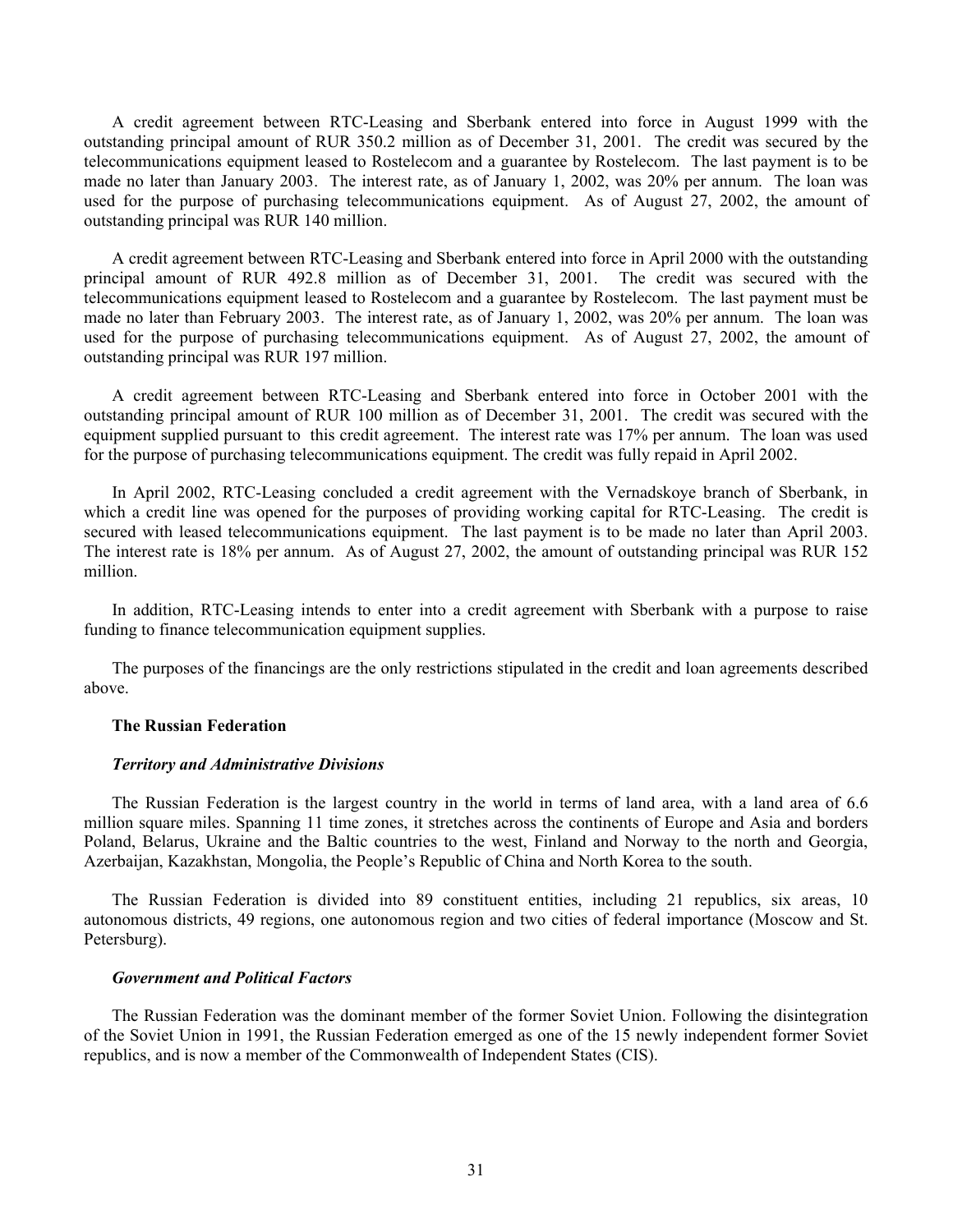A new Russian Constitution was approved by referendum on December 12, 1993, creating a presidential republic with the President wielding extensive executive powers. Russia's legislature, the Federal Assembly, consists of a lower chamber, the State Duma, and an upper chamber, the Federation Council.

Boris Yeltsin was elected President of the Russian Federation in June 1991 and was re-elected in July 1996. After his resignation on December 31, 1999, Vladimir Putin assumed the position of acting president and was subsequently elected President in 2000. In his earliest statements, Putin advocated a "moderately liberal" economic policy, involving the strengthening of legal institutions, maintaining state regulation of certain portions of the economy, nonpreferential treatment of organizations, and caution in formulating policy. As Putin articulated his economic priorities, a few themes emerged: improving the business climate for both Russian and foreign companies, attracting foreign investment, reforming Russia's tax and customs system and land reform. These and other concepts were incorporated into a 10-year action plan adopted in the summer of 2000.

In 2001, Putin has cited a number of additional economic reform priorities. These include banking reform, currency liberalization, diminishing Russian bureaucracy and red tape, addressing property and shareholder rights and the reform of Russian natural monopolies (in particular, gas, electricity, and railways).

To secure the enforcement of the President's powers throughout the Russian Federation, in the year 2000 its territory was divided into seven "federal regions", each comprising several constituent entities. The President appoints to each of the "federal regions" his representative vested with significant powers in implementing the President's policy and overseeing the activities of local executive bodies.

# *Economic Factors and the General Regulation of Business*

Russia has exceptionally rich natural resources, such as oil, diamonds, gold, copper, rare metals, manganese, bauxite, uranium, silver, graphite and platinum, all of which are a source of hard currency because of world-wide demand. In particular, about 10% of the world's proven oil reserves are located in Russia. The Russian Federation is a major producer of most types of minerals and, in many cases, it is the world's leading producer and exporter. It was reported that in 1995, the country accounted for 11% of world oil output, 30% of gas, and 10% of hard coal. Siberia and the Russian Far East are considered the resource backbone of the Russian economy.

According to Goskomstat, industrial production in the late 1990s was only 45% of the levels achieved in 1990; other sources suggest larger declines. Among those sectors hit the hardest by this severe decline were the military-industrial complex and light industry.

One of the effects of the August 1998 crisis described below was to facilitate, at least temporarily and only for some sectors, progress at stimulating local production and import substitution. Industrial output in 1999, and again in 2000, reflected this influence and other factors. Although output at medium and large Russian enterprises for the most part steadily declined throughout the 1990s, while small companies and joint ventures were largely responsible for increased output, the Russian financial crisis somewhat altered this dynamic, with some of the medium- and large-sized enterprises ramping up production and their market orientation towards stronger domestic competitiveness.

Russia's economic growth in 2000 was the highest achieved in the last three decades, but many analysts are reluctant to proclaim that this growth – or other isolated macroeconomics indicators showing improvement in 2000 – indicate real economic turnaround. Higher world prices for fuel and metals facilitated improvements, as did ongoing effects of the 1998 ruble devaluation, which rendered Russian products relatively less expensive compared to imports and contributed to increased domestic purchases and exports, as well as a decline in barter transactions.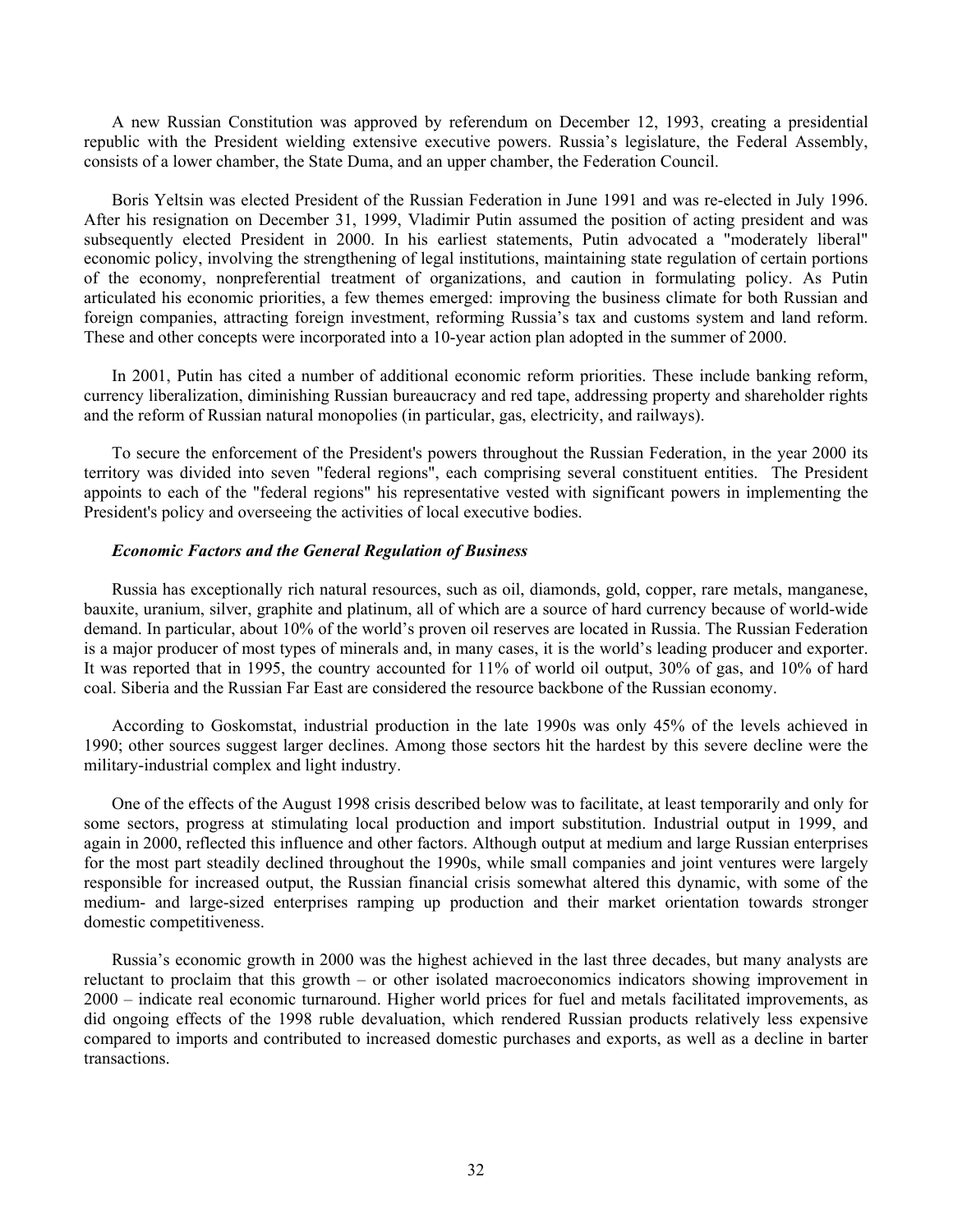At the end of 2000, economic growth slowed. In 2001, economic growth was 5.1%. Many initial estimates for 2002, including estimates by international organizations, have predicted continued, albeit slower, economic growth in the vicinity of 3.5% to 4%. Alternative estimates suggest the possibility of 0% economic growth.

#### *Privatization*

Russia has moved through four phases of privatization. The first phase began in October 1992, and involved the distribution of privatization vouchers among the population and holding voucher auctions. The second phase of privatization was initiated in July 1994, and involved the privatization of Russian companies for cash, including privatization of some of the largest Russian enterprises. The third phase, which began in the second half of 1995, involved the controversial "loan-for-shares" auctions in which the Russian Government borrowed longterm loans from major Russian banks against the controlling stakes in the largest Russian enterprises as collateral, together with voting and management rights. Lastly, since late 1995, Russia has been selling shares – primarily to domestic investors – in approximately 140 enterprises considered the "crown jewels" of the Russian industry.

In 1997, President Yeltsin signed a decree on plans to privatize Russia's natural monopolies, including power and gas enterprises, as well as Russian railroads; however, privatization of the natural monopolies continues to be a disputed issue. In late 2000, the State Duma halted privatization of the largest Russian companies until a new privatization law came into effect on April 26, 2001.

The new privatization law replaces the 1997 law on the same subject. The law introduces some new forms of privatization methods and discusses their specifics, including placement of shares through a stock exchange, sale of state property by public offer, sale of open joint stock companies' shares to a trust manager upon completion of the terms of a trust management agreement, and, subject to certain requirements, direct or indirect sale of state owned shares abroad. Further, it states that the initial price of the property that is subject to privatization should generally be based on an appraisal report prepared in accordance with the appraisal legislation of the Russian Federation.

By the mid 1990s, 75% of medium- and large-scale enterprises in Russia had been privatized. Since January 1996, the Russian Government has reported that at least 70% of Russian GDP is composed of goods and services accounted for by the private sector. In early 1997 Russian Government figures reported that the private sector accounted for 75% of manufacturing enterprises, 85% of manufacturing and more than 80% of the Russian workforce.

#### *Inflation and Hard Currency Rates*

The ruble exchange rate has declined dramatically since the onset of economic reforms. Monetary authorities concerned with the danger of frequent wide fluctuations have attempted to stabilize the ruble within a band. The fluctuation band in January 1997 was set at 5,500-6,100 rubles to U.S.\$1.00. On January 1, 1998, the Russian Federation redenominated the ruble, introducing new bills with three fewer zeros than pre-1998 rubles. At the same time, the Russian Federation reintroduced the kopeck, valued at 1/100 of a ruble.

In August 1998, the country's banking system was paralyzed by financial crisis. In 1998, the total annual inflation rate grew almost eight times (84.4%) in comparison with 1997 (11%). At the end of 1999 the ruble exchange rate to the U.S. Dollar was 27:1.

In 2000 and 2001, Russian inflation continued to decrease from the peak that followed Russia's 1998 financial crisis. The total annual rate of inflation for the year 2000 was equal to 20.2% and 18.8% for the year 2001. The average of month-end ruble exchange rates to the U.S. Dollar in 2000 was 28.13:1 and 29.15:1 in 2001. Although initial predictions estimated year-end inflation in 2002 to be around 12%, both Russia and international financial institutions adjusted estimates upward to 15% in early 2002.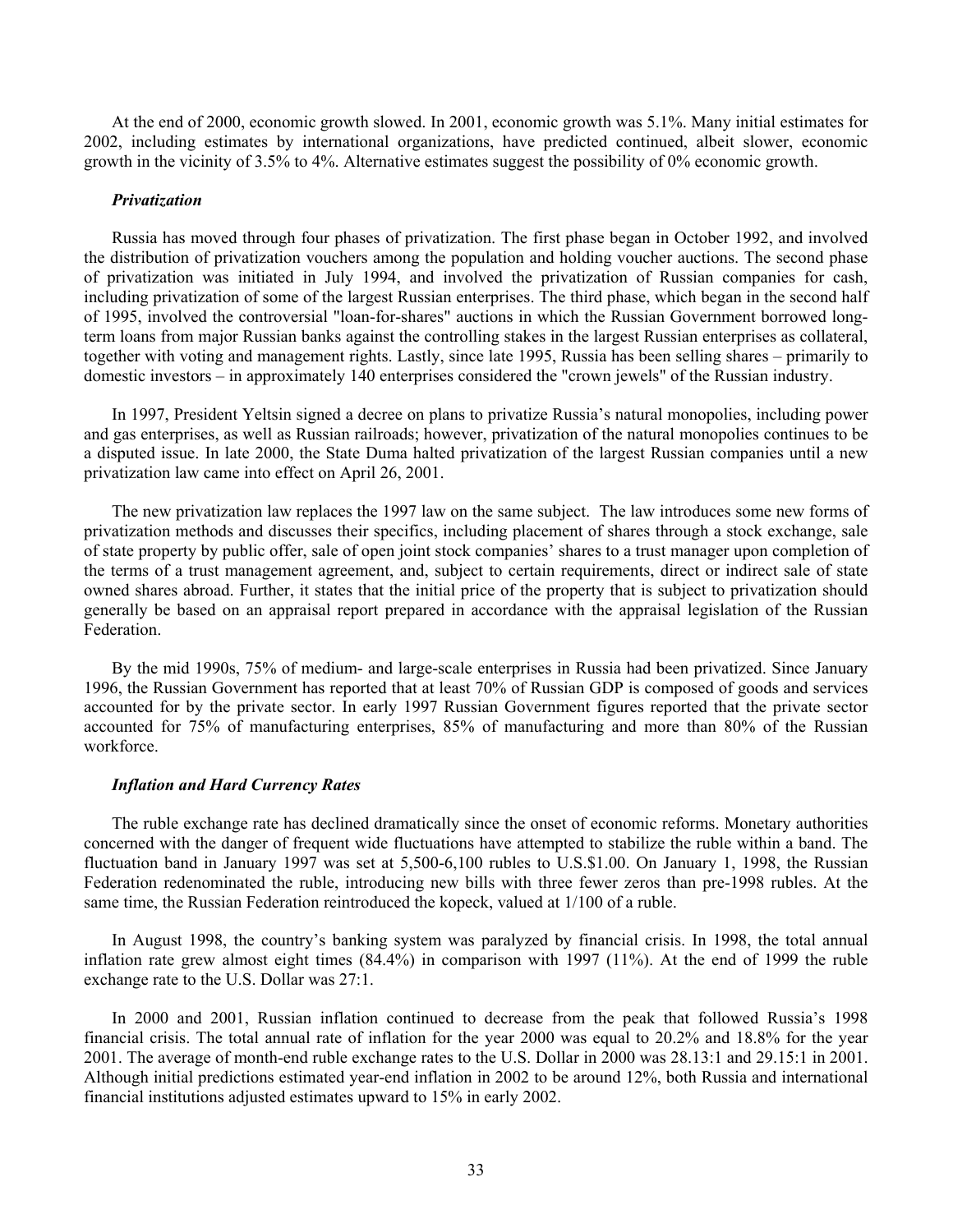#### *Labor*

The Russian Federation benefits from a large workforce and, as a result of, among other things, growing unemployment, there is now an increasing pool of available labor which includes individuals with Western business exposure, education and experience. Employment statistics from the Russian Federation are unreliable and official unemployment statistics are believed to be artificially low.

A new Russian Labor Code came into force on February 1, 2002. The new Labor Code is more market oriented than its predecessor, in which socialist values dominated, and, generally speaking, gives dominant position to employers in determining their relations with employees. The new Labor Code regulates issues related to the relationship between employers and employees, including salaries, terminations, the conclusion of labor contracts, and protection of employee rights.

#### *Foreign Investment*

Since 1991, the Government has undertaken a number of legal and economic measures designed to stimulate foreign investment. The first major step was the adoption of the Law on Foreign Investment in July 1991 (the "Old Foreign Investment Law"), which permits a wide range of foreign investment activities in Russia. The Old Foreign Investment Law is the primary body of legislation relating to foreign investment, although specific provisions in various other legislation including the basic corporate, tax, customs, accounting and other laws applicable to businesses operating in Russia often create practical difficulties for foreign investors. The Old Foreign Investment Law allows the repatriation of profits and prohibits nationalization without prompt, adequate and effective compensation. On July 14, 1999, the new Federal Law "On Foreign Investments in the Russian Federation" (the "New Foreign Investment Law") became effective.

The New Foreign Investment Law is less generous than the law it replaced, and its provisions leave much to be desired in terms of clarity and specifics. The New Foreign Investment Law guarantees foreign investors the same treatment as Russian companies, but also makes the foreign parent company liable for the actions of Russian subsidiary companies. The New Foreign Investment Law puts foreign and Russian investors on an equal taxation footing. Foreign investors lose tax preferences that were established by the Old Foreign Investment Law. In return, the law guarantees foreign investors protection against future unfavorable changes in the legislation regarding the payback period for investments. The New Foreign Investment Law also sets clear standards to determine when a foreign investor and its local investment vehicle (typically, a joint stock or limited liability company) may qualify for protection from adverse changes in Russian law, such protection being unavailable unless investors are willing either to maintain more than 25% of the total capital in local investment vehicles or to use such vehicles to implement priority investment projects.

#### *Securities Market*

The Russian securities market is governed principally by the Securities Market Law. The Securities Market Law regulates the activities of brokers, dealers, custodians and other "professional participants in the securities market" including stock exchanges, as well as the issuance and circulation of securities. The Securities Market Law also addresses various disclosure requirements (including those applicable to the Russian issuers) and the functions of the Federal Commission for the Securities Market. In addition to this overarching piece of legislation, the President, the Russian Federation Ministry of Finance, the Russian Federation State Property Committee, the Central Bank and the Federal Commission for Securities Market have issued detailed regulations and decrees applicable to the securities market.

Under the Securities Market Law, the issuers are required to register any issuance of securities and register a prospectus (i) if the shares are being placed to an unlimited group of potential shareholders or, if to a limited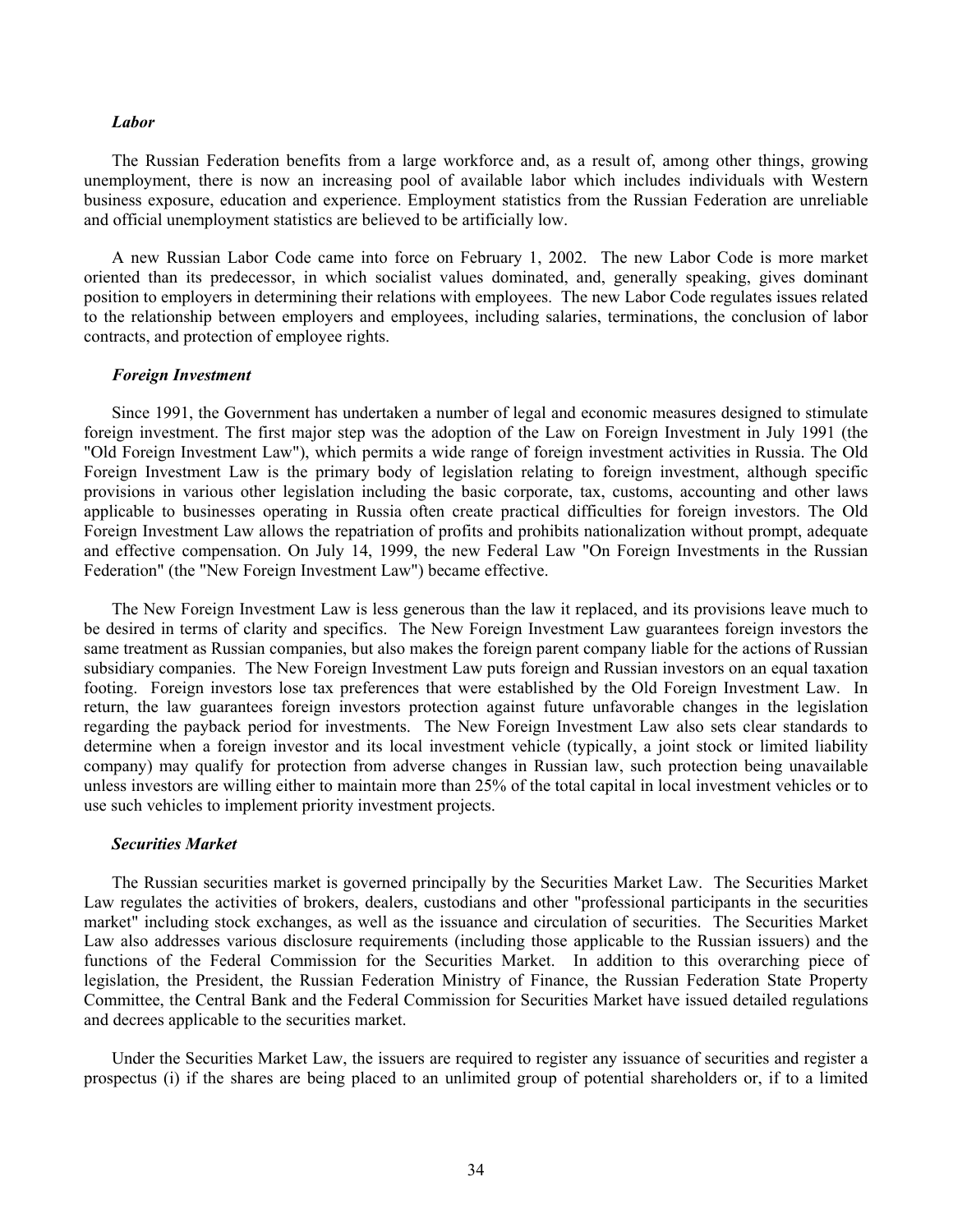group, the number of potential shareholders exceeds five hundred, or (ii) if the total value of the issuance exceeds fifty thousand times the then effective minimum monthly wage (currently, approximately U.S.\$161,290).

The Federal Commission for Securities Market has issued detailed procedures to be followed in connection with the registration and issue of shares of a joint stock company, thereby implementing the more general provisions of the Securities Market Law. These procedures require prior registration of the share issue (which may include registration of a prospectus) and, following the placement of the shares, require registration of a report on the results of the share issue approved by the board of directors and registration of amendments to the charter of the company reflecting the capital increase.

Shares are normally issued in non-documentary ("paperless") form and are always registered securities. Ownership of shares in Russian companies is established generally by reference in the company's shareholder register and is evidenced by extracts from the register. The extracts themselves are not securities, and, thus, the share register provides the only conclusive evidence of share ownership (unless a custodian is recorded in the registrar as a nominee holder, in which case the ownership is evidenced by an extract from a custody account maintained by the custodian for the securities owner). The shareholders register includes data on each registered person (*i.e.*, the owner, nominee holder, pledgee or trust manager), the number, categories and classes of shares recorded in the name of each such registered person, and certain other data.

Russian law currently requires that the share register of Russian companies with more than 50 holders of ordinary shares, such as Rostelecom, must be held by a specialized registrar. The Federal Commission for Securities Market regulations prohibit such specialized registrars from carrying out any other activities than maintenance of a share registrar, and require that the specialized registrar obtain a license from the Federal Commission for Securities Market.

Russian law currently contemplates the use of custodians who also act as nominee holders of securities. Custodians are entitled to receive dividends and vote the shares on behalf of the beneficial owner upon receipt of instructions from a beneficial owner of shares. Pursuant to the Securities Market Law, shares held by custodians do not form part of their assets and are not subject to distribution upon the nominee's liquidation or bankruptcy.

The Russian Government over the last few years has consistently moved in the direction of enhancing protection of investors, shareholders and depositors in the securities market and the banking system. On July 1, 1996, the President issued a decree approving the "Concept for the Development of the Securities Market in the Russian Federation" which focuses on the protection of shareholders. In addition, the new Criminal Code has criminalized securities fraud and conducting professional activities in the securities market without an appropriate license.

To provide more stringent protection of investors and prevent the possibility of infringement of minority shareholders' rights, the Law "On the Protection of the Rights and Legitimate Interests of Investors in the Securities Market" (the "Investors Protection Law") became effective on March 11, 1999. The law establishes additional requirements with regard to the placement of securities to an unlimited number of investors, introduces additional investor protection measures and the liability of issuers and other persons for violations of the investors' rights. Furthermore, the Investors Protection Law places additional requirements on professional participants of services to investors on the securities market.

On March 13, 2001, the Federal Commission for Securities Market issued a specific Regulation "On the Procedure for Issuing the Approvals for Circulation of Shares of Russian Issuers Abroad in the Form of Securities of Foreign Issuers Issued in Accordance with the Foreign Law and Certifying the Rights to the Issue Securities of the Russian Issuers" adopted by Resolution No. 3 of Federal Commission for Securities Market ("Regulation No.3"). Pursuant to the Regulation No. 3, the securities of Russian issuers may be circulated outside the Russian Federation in the form of depositary receipts only upon a preliminary approval of the Federal Commission for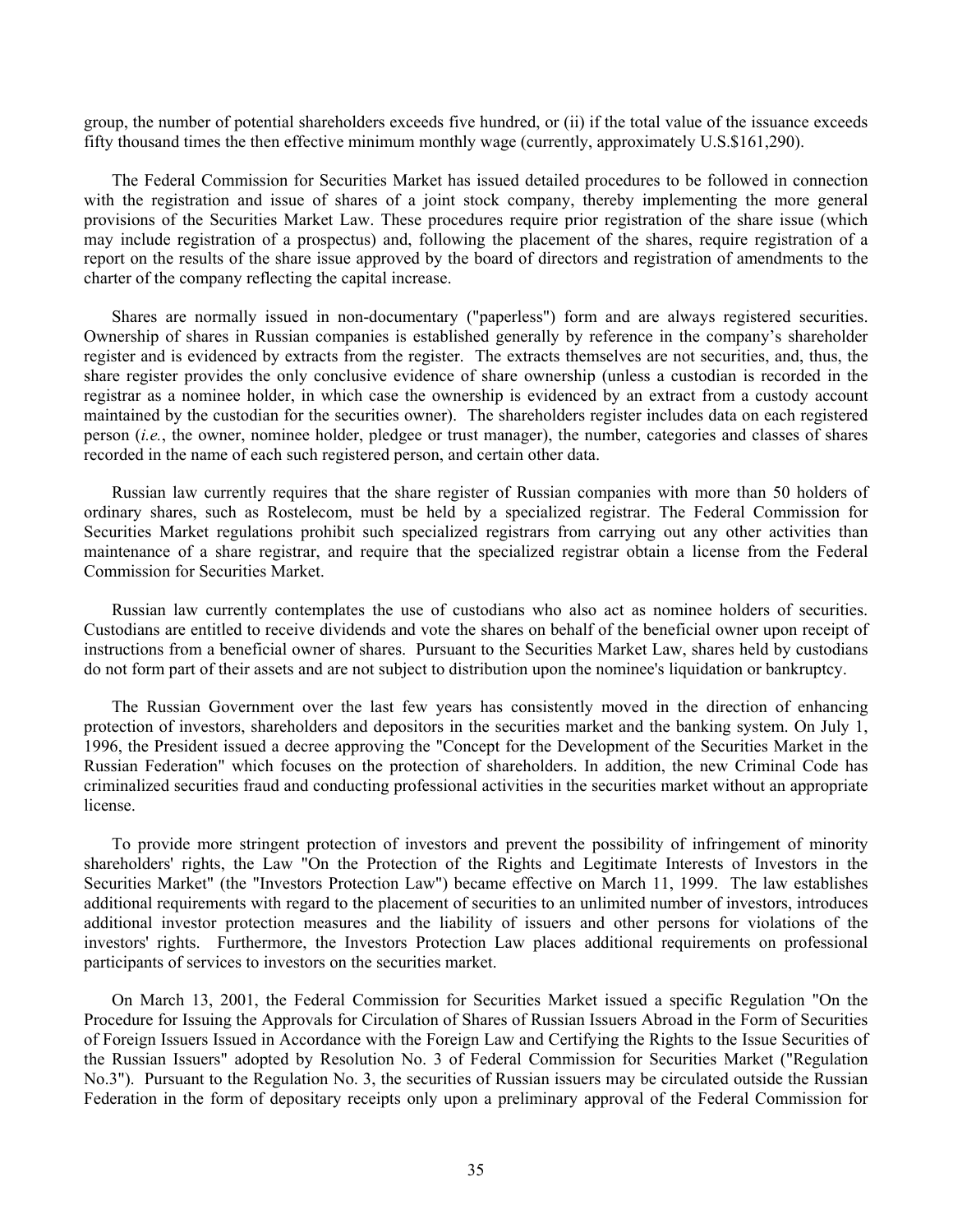Securities Market. Regulation No.3 establishes the procedure for obtaining such approval, the purposes of which, generally, are to (i) limit the amount of underlying Russian shares deposited pursuant to deposit agreement to 75% of the aggregate amount of shares of the same category of a Russian issuer, and (ii) prevent the possibility of exercising the voting rights conferred by the underlying shares other than in accordance with the instructions of their beneficial owners. Regulation No. 3 has no retroactive effect.

The long-awaited amendments to the Joint Stock Companies Law entered into force on January 1, 2002, except for certain provisions related to the competence of general shareholders meetings, which came into force on August 9, 2001.

The landmark provisions of the new amendments are mainly aimed at strengthening the rights of shareholders, to cover inadequacies of the existing law related to establishment, reorganization and liquidation of joint stock companies, charter capital increases, and the placement of shares and other securities. Pursuant to such provisions, the existing shareholders of a joint stock company enjoy preemptive right in both open and closed subscriptions for additional shares and certain other securities of such company. They also retain rights proportionate to their shareholding in a company in any new companies formed as a result of a corporate restructuring. Furthermore, as a result of the permission of the circulation of fractional shares minority shareholders will no longer face forced buy-outs in the process of shares consolidation.

#### *Taxation and Duties*

Currently, Russian tax system is subject to fundamental reform. The reform is intended to provide a solid basis for investment and trade, to reduce and to improve the stability, transparency and fairness of the Russian tax system. This is to be achieved by a mean of simplification of Russian tax system through gathering tax legislation in a single body of tax law (the tax code), significant cutting of the total number of taxes, and reduction of tax burden through reduction of tax rates.

As part of the reform on January 1, 1999, Part I of Russia's new tax code (the "Tax Code") came into effect. This part of the Tax Code establishes basic principles of imposing taxes, tax calculations, relations between tax authorities and taxpayers, etc. In particular, among other principles Part I of the Tax Code provides that (i) all doubts, contradictions and ambiguities of legislative acts relevant to taxes and fees shall be interpreted in favor of taxpayers, (ii) any taxpayer is presumed innocent until proven otherwise in a court of law and the burden of proof is carried by the tax authorities and (iii) the tax authorities maintain confidentiality of information.

Certain chapters of Part II of the Tax Code, which came into effect in 2001-2002, regulate major taxes (VAT, profits tax, personal income tax, unified social tax, etc.).

Rostelecom is registered with the Specialized State Tax Inspectorate No. 40 at the Ministry of Taxation and Charges, which was established to deal with the largest companies. Starting from January 1, 2000, Rostelecom has been keeping centralized records of taxes and payments.

#### **4.B. Business Overview**

#### **Overview**

Rostelecom is the primary provider of international and domestic long-distance telecommunications services in Russia. The Company renders international and domestic long-distance traffic throughput services to all 89 local operators (the "LTOs"). Additionally, Rostelecom provides long-distance traffic throughput services to operators of the overlay networks, as well as international and long-distance services to end-users in Moscow.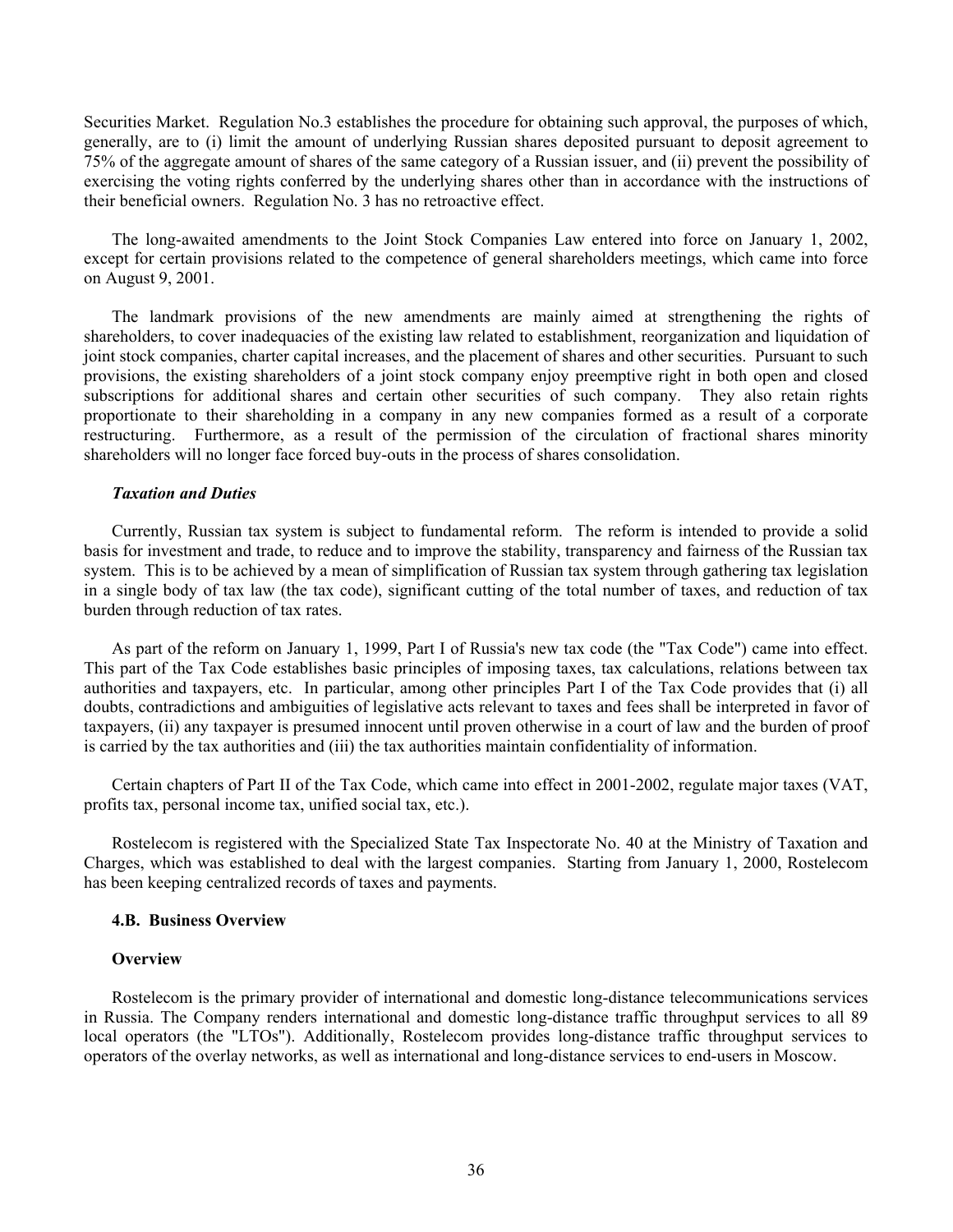Rostelecom operates its own trunk network which transmits the majority of Russia's domestic and international traffic. The Company's trunk network is comprised of nearly 200,000 kilometers of digital and analog lines. Its digitalization level in terms of channel kilometers was 73% at the end of 2001.

The "backbones" of the Rostelecom network are its modern fiber optic lines: Moscow – Novorossiysk, Moscow – Khabarovsk, and Moscow – St. Petersburg. The Company has completed a major part of the construction of its domestic long-distance digital transit network based on eight Automatic Switching Nodes (UAKs). Today, 90% of the Automatic Trunk Exchanges (AMTS) are connected through two or more paths to the Company's UAKs.

Rostelecom has completed the construction of a fully connected international digital network based on 11 international switching centers (ISCs). As a result of the Rostelecom network, international telecommunication services are available in any geographic point of Russia. The Company has direct access to 74 countries and participates in 28 international cable systems. Rostelecom maintains extensive relationships with 295 international operators and network administrations. Russia is a member of the International Communications Union (ITU), a specialized intergovernmental organization under the UN which facilitates guidelines and agreements regulating telecommunications. ITU is designed to coordinate, standardize and internationally regulate the telecommunications industry on a worldwide scale. Notwithstanding that established international standards are sufficiently effective to regulate communication services and settle disputes, Rostelecom is seeking to strengthen its relations with all international operators to which it has direct channels, by executing relevant arrangements in writing.

Rostelecom's network interconnects all LTOs, which operate their own local telephone networks in the regions. As a result, Rostelecom does not bill most end-users directly, except certain enterprises, Russian governmental bodies and retail customers in Moscow, but instead collects payments from LTOs and other entities which independently charge their local customers for domestic and international outgoing calls.

In 2001, the Company's network throughput amounted to 8,129.9 million minutes of which 6,178.9 million minutes were long-distance calls and 1,951 million minutes were international calls (both outgoing and incoming).

Adjusted for inflation as required in IAS 29 "Financial Reporting in Hyperinflationary Economies" the Company's total revenues for the year ended December 31, 1999 amounted to RUR 32,754 million, for the year ended December 31, 2000 – to RUR 29,607 million and for the year ended December 31, 2001 – to RUR 26,293 million. Domestic long-distance and international services comprised 29% and 57% of all revenues in 2001, respectively (26% and 59% in 2000; 23% and 67% in 1999).

Rostelecom has implemented and is developing a variety of new services, largely complementing its existing domestic long-distance and international services. In particular, Rostelecom provides multimedia communications services, offers digital channels for lease, and distributes TV and radio programs through its network among broadcasting entities on the whole territory of Russia.

Rostelecom owns interest in certain companies specializing in the provision of modern communications services in Russia, including multimedia communications, access to the Internet and other value added services.

### **Services**

#### *International Traffic*

The Company is the primary provider of international telecommunications services in Russia. It provides the switching and transmission infrastructure that connects the Russian domestic telecommunications trunk network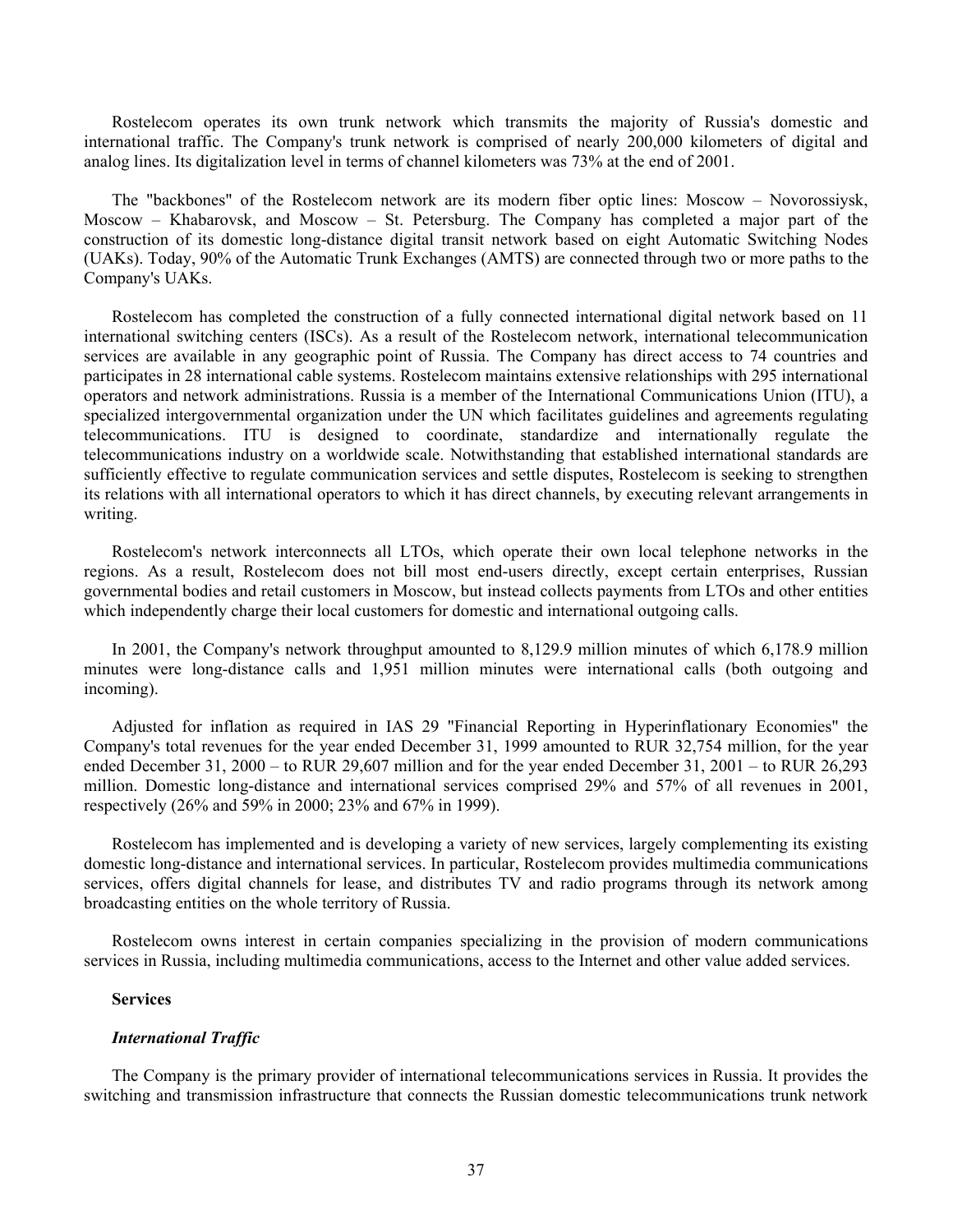with foreign networks and, in coordination with foreign telecommunications operators, facilitates the transmission of global telecommunications traffic. In 2001, revenues from international telecommunications services totaled RUR 14,912 million, or 57% of Rostelecom's total revenues. International telecommunications services amounted to RUR 17,602 million in 2000 (59% of total revenues) and RUR 21,786 million in 1999 (67% of total revenues).

In 2001, overall international traffic, including both incoming and outgoing traffic, amounted to 1,951 million minutes. Of this, incoming international calls totaled 869.3 million minutes, while outgoing international calls accounted for 1,081.7 million minutes. In 2001, outgoing international traffic increased by 15 % compared to 2000. While it proved impossible to effectively reverse the downward trend in incoming international traffic; it did prove possible to slow down its rate of reduction – to 3%.

Incoming traffic from the Baltic states amounted to 23 million minutes, from the Commonwealth of Independent States (CIS) countries amounted to 430 million minutes and from the rest of the world amounted to 416 million minutes. Outgoing traffic to the Baltic states totaled 48.1 million minutes, to CIS countries totaled 747 million minutes and to the rest of the world totaled 286.5 million minutes.

Prior to 1998, traffic between Russia and CIS countries was included in the overall volume of domestic longdistance traffic. Traffic with the CIS countries was reclassified as international in 1998; the reclassification was completed by January 1, 1999.

The charts below detail the data on Rostelecom's incoming and outgoing international traffic:

# **International traffic with foreign countries, excluding traffic to and from the CIS and Baltic States (million minutes) for the years ended December 31**

|                                                   | <u> 1997</u> | <u>1998</u> | <u> 1999</u> | 2000   | 2001  |
|---------------------------------------------------|--------------|-------------|--------------|--------|-------|
| Outgoing traffic                                  | 289          | 302         | 293          | 281    | 287   |
| Outgoing traffic growth $(\%$ per annum)          | 23%          | 5%          | $-3%$        | $-4\%$ | 2%    |
| Incoming traffic                                  | 466          | 427         | 388          | 421    | 416   |
| Incoming traffic growth $\frac{6}{6}$ per annum). | $7\%$        | $-8%$       | $-9\%$       | 8.5%   | $1\%$ |
| Total traffic                                     | 755          | 729         | 681          | 702    | 703   |

# **International traffic with the Baltic states (million minutes) for the years ended December 31**

|                                                   | <u> 1997</u> | <u> 1998</u> | <u> 1999</u> | <b>2000</b> | <u>2001</u> |
|---------------------------------------------------|--------------|--------------|--------------|-------------|-------------|
| Outgoing traffic                                  | 52           | 48           | 38           | 38          | 48,1        |
| Outgoing traffic growth (% per annum)             |              | $-8\%$       | $-21%$       | 0%          | 27%         |
| Incoming traffic                                  | 43           |              | 29           | 28          | 23          |
| Incoming traffic growth $\frac{6}{6}$ per annum). |              | 0%           | $-33%$       | $-3\%$      | $-18%$      |
| Total traffic                                     | 95           |              | 67           | 66          | 71          |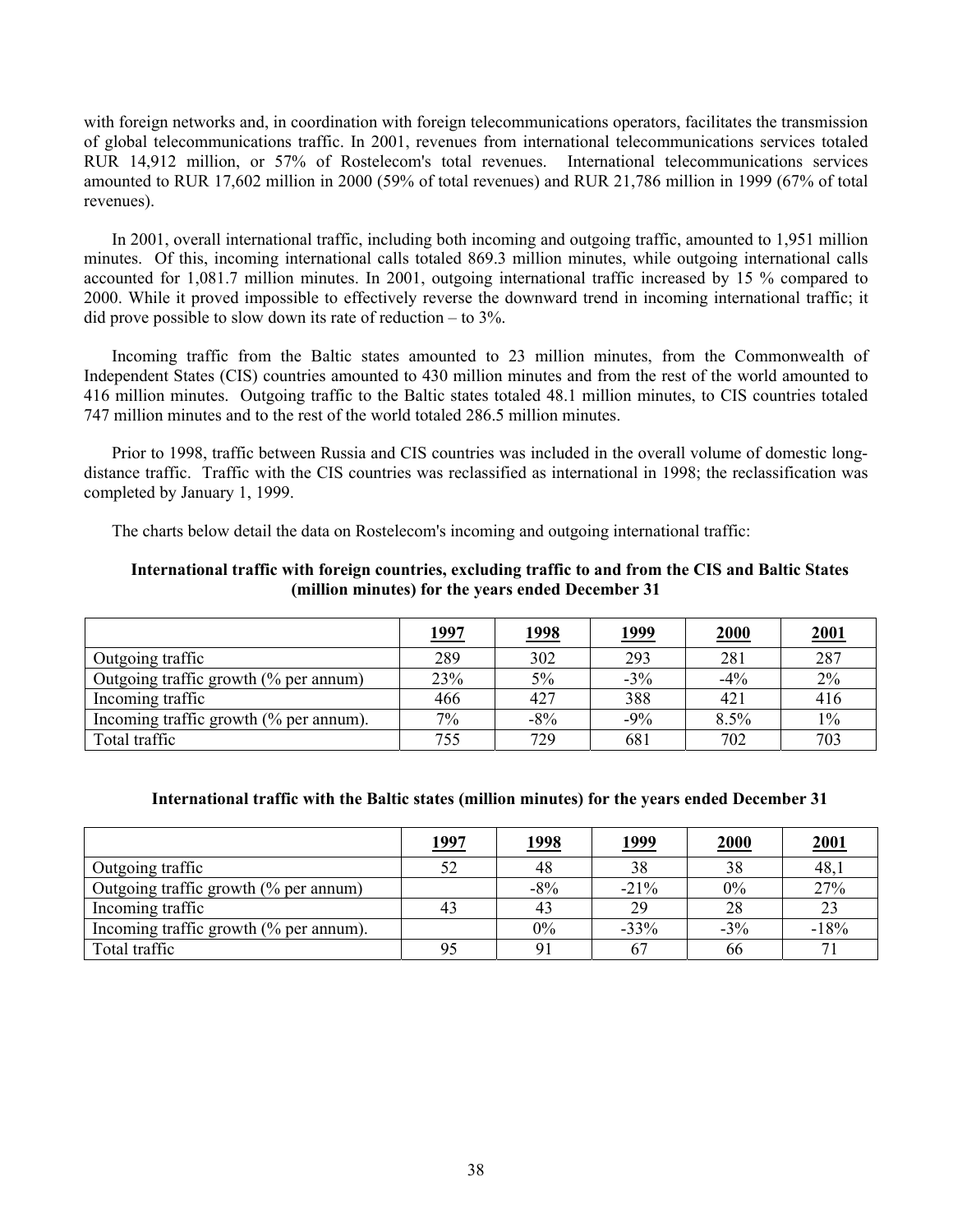|                                        | 1997                     | <u>1998</u>              | <u> 1999</u> | 2000   | <u>2001</u> |
|----------------------------------------|--------------------------|--------------------------|--------------|--------|-------------|
| Outgoing traffic                       | $\overline{\phantom{0}}$ | 606                      | 597          | 626    | 747         |
| Outgoing traffic growth (% per annum)  | $\sim$                   | $\overline{\phantom{0}}$ | $-1\%$       | 5%     | 19%         |
| Incoming traffic                       | 525                      | 555                      | 512          | 448    | 430         |
| Incoming traffic growth (% per annum). | 6%                       | 6%                       | $-8%$        | $-13%$ | $-4%$       |
| Total traffic                          | 525                      | ,161                     | 1,109        | .074   | 177         |

**International traffic with the CIS countries (million minutes) for the years ended December 31** 

Rostelecom's largest international traffic routes are between Russia and Germany, the United States of America, the United Kingdom, France, Italy and Finland. The chart below sets forth the total number of billed minutes of international incoming and outgoing calls for these countries.

# **Minutes of international incoming and outgoing calls (million minutes) for the years ended December 31**

| Country                  | <u> 1997</u> | <u>1998</u> | <u> 1999</u> | <b>2000</b> | 2001  |
|--------------------------|--------------|-------------|--------------|-------------|-------|
| Germany                  | 132          | 126         | 93           | 110         | 113,5 |
| United States of America | 69           | 55          | 83           |             | 72    |
| United Kingdom           | 48           | 48          | 43           | 46          | 29    |
| France                   | 35           | 35          | 26           | 29          | 25    |
| Italy                    | 38           | 34          | 23           | 29          | 31    |
| Finland                  | າາ           | 30          | 24           |             | 21    |

In 2001, Moscow and St. Petersburg accounted, respectively, for approximately 37% and 9% of outgoing international traffic. Accordingly, the traffic volume and the tariffs level for outgoing international calls, as well as the rates level for incoming international calls in these two cities have a material impact on the Company's results of operations.

# *Tariffs*

For outgoing international calls, the Company charges to end-users based on the destination of the call and the day and the time of the call. For each outgoing call, Rostelecom receives 50% of the total amount that the originating LTO receives from a subscriber initiating the call. For international calls made by Moscow subscribers, the Company keeps on average 88% of the tariff proceeds after settlement with the local operators. Also, Rostelecom must pay a pre-determined termination charge to a foreign operator receiving the outgoing call. For the incoming international calls Rostelecom charges foreign operators at a pre-determined termination rate.

In June 2001, the Company announced new tariffs on international communications that come in to force on July 1, 2001. The tariffs on international communications from Moscow to most European countries (Austria, Belgium, Great Britain, Germany, Greece, Denmark, Ireland, Spain, Italy, Cyprus, Liechtenstein, Luxembourg, Monaco, the Netherlands, Norway, Portugal, Finland, France, Switzerland and Sweden), and to the United States and Canada, from 8:00 p.m. to 8:00 a.m., were reduced by 23%. Tariffs for the Ukraine and Belorussia were increased from five to seven rubles. Tariffs for the Trans-Caucasian countries (Georgia, Armenia and Azerbaijan) remain 16 rubles, regardless of the time or day of the call. Tariffs were revised to eliminate traffic imbalances, assure cost-effective international telecommunications and improve customer service quality.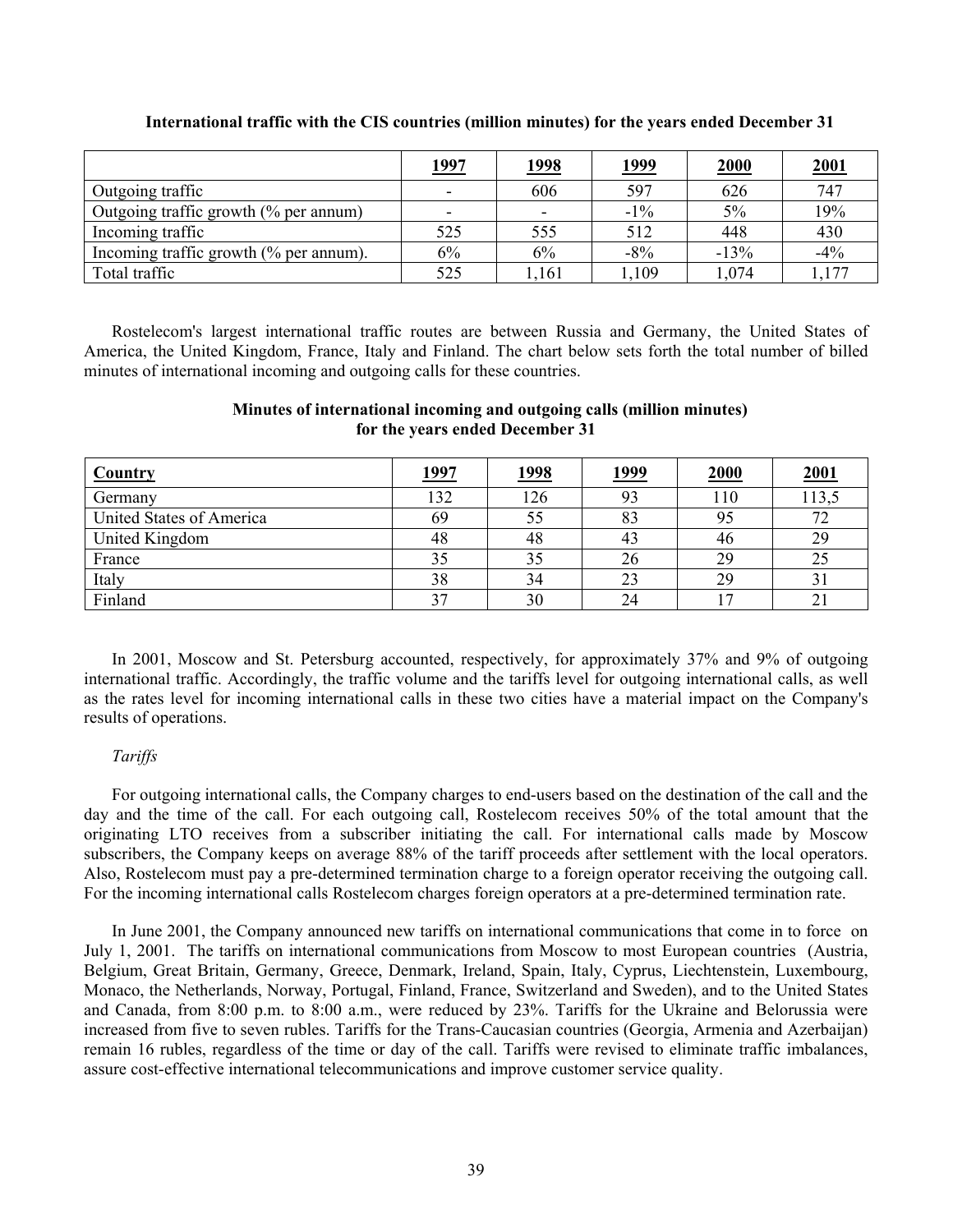To optimize the tariffs for the provision of international telephone communications with the Trans-Caucasian countries, as of July 1, 2001, a unified 24-hours-a-day tariff was introduced for calls between Armenia, Azerbaijan and Georgia, and all of the Russian regions.

In response to requests from certain LTOs with large volumes of outgoing traffic to Kazakhstan, a special tariff area was established for this border region and reduced the tariffs for Kazakhstan. In order to maintain the revenue level of the LTOs and Rostelecom, the tariffs in the Ukrainian, Belorussian and Moldavian zones were increased.

Also, in light of requests from customers who live on the Russian/Ukrainian border areas, Rostelecom reduced the rate for calls to Ukraine from subscribers of OAO Belgorod Telecommunications by 15%.

The charts below illustrate the international tariffs used by the Company as of December 31, 2001.

|                                                                    | <b>Region</b>                            |                                            |                                                                          |                    | Per minute tariff (nominal rubles)         |                                            |                    |  |  |
|--------------------------------------------------------------------|------------------------------------------|--------------------------------------------|--------------------------------------------------------------------------|--------------------|--------------------------------------------|--------------------------------------------|--------------------|--|--|
|                                                                    |                                          |                                            | For Moscow, St. Petersburg, Moscow<br><b>Oblast and Leningrad Oblast</b> |                    |                                            | <b>For European Russia</b>                 |                    |  |  |
|                                                                    |                                          | <b>Peak</b>                                | <b>Off-Peak</b>                                                          | <b>Reduced</b>     | Peak                                       | <b>Off-Peak</b>                            | <b>Reduced</b>     |  |  |
|                                                                    |                                          | 8 a.m.<br>through 8<br>p.m., local<br>time | 8 p.m.<br>through 8<br>a.m., local<br>time                               | $00.00 -$<br>24.00 | 8 a.m.<br>through 8<br>p.m., local<br>time | 8 p.m.<br>through 8<br>a.m., local<br>time | $00.00 -$<br>24.00 |  |  |
| <b>CIS</b> countries:                                              |                                          |                                            |                                                                          |                    |                                            |                                            |                    |  |  |
| Belarus, Ukraine                                                   |                                          | 10.50                                      | 7.00                                                                     | 5.25               | 10.50                                      | 7.00                                       | 5.25               |  |  |
| Moldova                                                            |                                          | 12.00                                      | 8.00                                                                     | 6.00               | 12.00                                      | 8.00                                       | 6.00               |  |  |
| Azerbaijan, Armenia,<br>Georgia                                    |                                          | 16.00                                      | 16.00                                                                    | 16.00              | 16.00                                      | 16.00                                      | 16.00              |  |  |
| Kazakhstan, Kyrgyzstan,<br>Tajikistan, Turkmenistan,<br>Uzbekistan |                                          | 12.00                                      | 8.00                                                                     | 6.00               | 12.00                                      | 8.00                                       | 6.00               |  |  |
| <b>Baltic States:</b>                                              |                                          |                                            |                                                                          |                    |                                            |                                            |                    |  |  |
|                                                                    | Latvia, Lithuania, Estonia               | 19.50                                      | 13.00                                                                    | 9.75               | 19.50                                      | 13.00                                      | 9.75               |  |  |
| <b>Foreign countries:</b>                                          |                                          |                                            |                                                                          |                    |                                            |                                            |                    |  |  |
| (tariff 1)<br>Europe                                               |                                          | 15.00                                      | 10.00                                                                    | 7.50               | 19.50                                      | 13.00                                      | 9.75               |  |  |
|                                                                    | $(tariff 2)*$<br>21.90<br>14.60<br>10.95 |                                            |                                                                          | 21.90              | 14.60                                      | 10.95                                      |                    |  |  |
| Asia and<br><b>Middle East</b>                                     | (tariff 1)                               | 29.40                                      | 19.60                                                                    | 14.70              | 29.40                                      | 19.60                                      | 14.70              |  |  |
|                                                                    | $(tariff 2)**$                           | 44.85                                      | 29.90                                                                    | 22.43              | 44.85                                      | 29.90                                      | 22.43              |  |  |
| Vietnam                                                            |                                          | 44.85                                      | 29.90                                                                    | 22.43              | 44.85                                      | 29.90                                      | 22.43              |  |  |

# **International Outgoing Tariffs for Foreign Countries, CIS Countries and Baltic States:**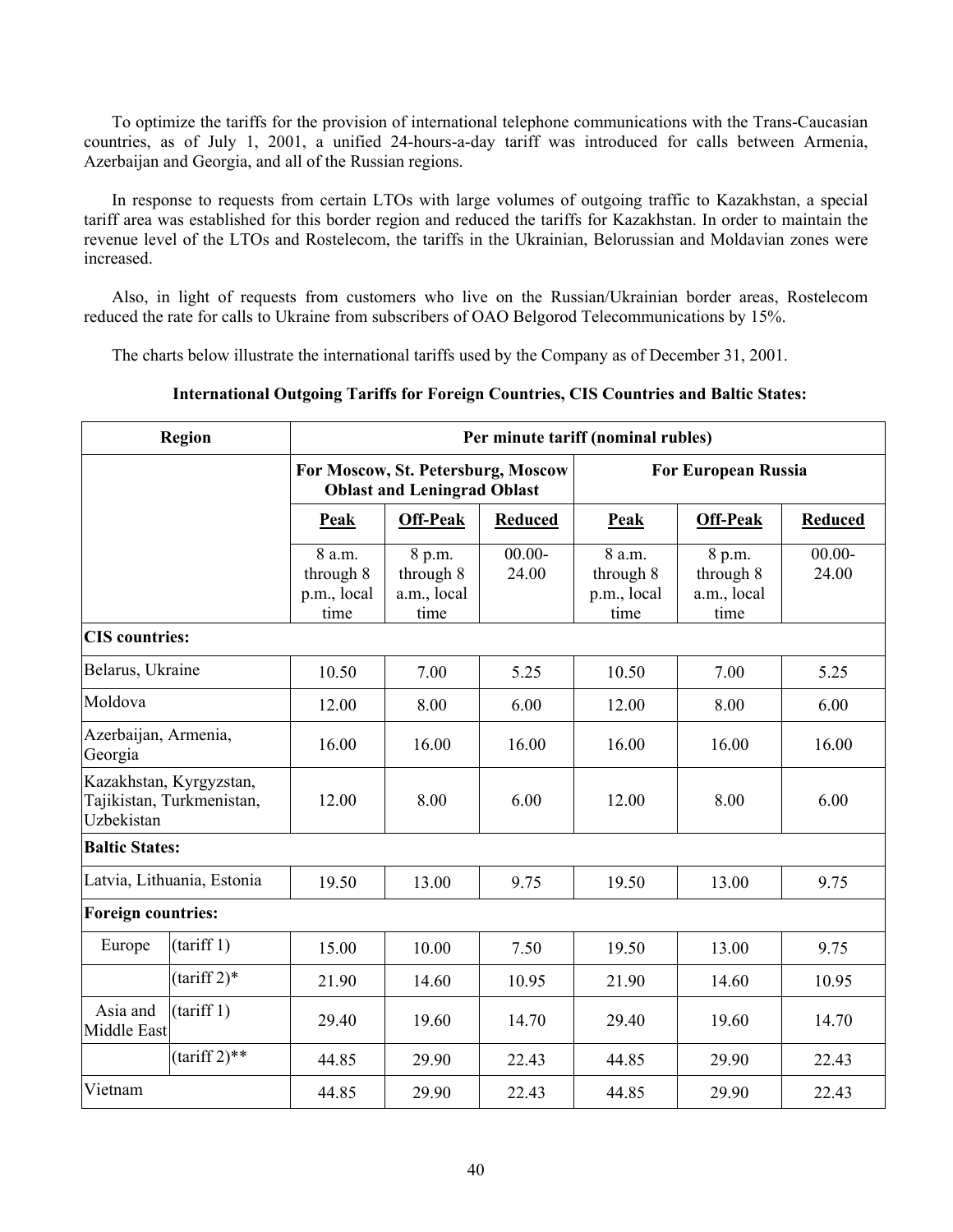|                    | <b>Region</b>    |             |                                                                          |       | Per minute tariff (nominal rubles) |                            |                |  |
|--------------------|------------------|-------------|--------------------------------------------------------------------------|-------|------------------------------------|----------------------------|----------------|--|
|                    |                  |             | For Moscow, St. Petersburg, Moscow<br><b>Oblast and Leningrad Oblast</b> |       |                                    | <b>For European Russia</b> |                |  |
|                    |                  | <b>Peak</b> | <b>Off-Peak</b><br><b>Reduced</b>                                        |       | <b>Peak</b>                        | <b>Off-Peak</b>            | <b>Reduced</b> |  |
|                    |                  |             |                                                                          |       |                                    |                            |                |  |
| Turkey             |                  | 15.00       | 10.00                                                                    | 7.50  | 19.50                              | 13.00                      | 9.75           |  |
| Americas           | (tariff 1)       | 19.50       | 13.00                                                                    | 9.75  | 24.00                              | 16.00                      | 12.00          |  |
|                    | $(tariff 2)$ *** | 38.85       | 25.90                                                                    | 19.43 | 38.85                              | 25.90                      | 19.43          |  |
| Australia, Oceania |                  | 35.40       | 23.60                                                                    | 17.70 | 35.40                              | 23.60                      | 17.70          |  |
| Africa             |                  | 42.30       | 28.20                                                                    | 21.15 | 42.30                              | 28.20                      | 21.15          |  |

|                                                                    | <b>Region</b>   |                                           |                                            |                    | Per minute tariff (nominal rubles)         |                                            |                    |  |
|--------------------------------------------------------------------|-----------------|-------------------------------------------|--------------------------------------------|--------------------|--------------------------------------------|--------------------------------------------|--------------------|--|
|                                                                    |                 |                                           | <b>For Far East</b>                        |                    | <b>For Siberia</b>                         |                                            |                    |  |
|                                                                    |                 | Peak                                      | <b>Off-Peak</b>                            | <b>Reduced</b>     | Peak                                       | <b>Off-Peak</b>                            | <b>Reduced</b>     |  |
|                                                                    |                 | 8 a.m.<br>though 8<br>p.m., local<br>time | 8 p.m.<br>through<br>8.a.m., local<br>time | $00.00 -$<br>24.00 | 8 a.m.<br>through 8<br>p.m., local<br>time | 8 p.m.<br>through 8<br>a.m., local<br>time | $00.00 -$<br>24.00 |  |
| <b>CIS</b> countries:                                              |                 |                                           |                                            |                    |                                            |                                            |                    |  |
| Belarus, Ukraine                                                   |                 | 18.00                                     | 12.00                                      | 9.00               | 15.00                                      | 10.00                                      | 7.50               |  |
| Moldova                                                            |                 | 18.00                                     | 12.00                                      | 9.00               | 18.00                                      | 12.00                                      | 9.00               |  |
| Azerbaijan, Armenia,<br>Georgia                                    |                 | 16.00                                     | 16.00                                      | 16.00              | 16.00                                      | 16.00                                      | 16.00              |  |
| Kazakhstan, Kyrgyzstan,<br>Tajikistan, Turkmenistan,<br>Uzbekistan |                 | 15.00                                     | 10.00                                      | 7.50               | 12.00                                      | 8.00                                       | 6.00               |  |
| <b>Baltic States:</b>                                              |                 |                                           |                                            |                    |                                            |                                            |                    |  |
| Latvia, Lithuania, Estonia                                         |                 | 25.50                                     | 17.00                                      | 12.75              | 19.50                                      | 13.00                                      | 9.75               |  |
| <b>Foreign countries:</b>                                          |                 |                                           |                                            |                    |                                            |                                            |                    |  |
| Europe                                                             | (tariff 1)      | 25.50                                     | 17.00                                      | 12.75              | 19.50                                      | 13.00                                      | 9.75               |  |
|                                                                    | $(tariff 2)*$   | 29.40                                     | 19.60                                      | 14.70              | 21.90                                      | 14.60                                      | 10.95              |  |
| Asia and<br>Middle East                                            | (tariff 1)      | 19.95                                     | 13.30                                      | 9.98               | 29.40                                      | 19.60                                      | 14.70              |  |
|                                                                    | $(tariff 2)$ ** | 30.90                                     | 20.60                                      | 15.45              | 44.85                                      | 29.90                                      | 22.43              |  |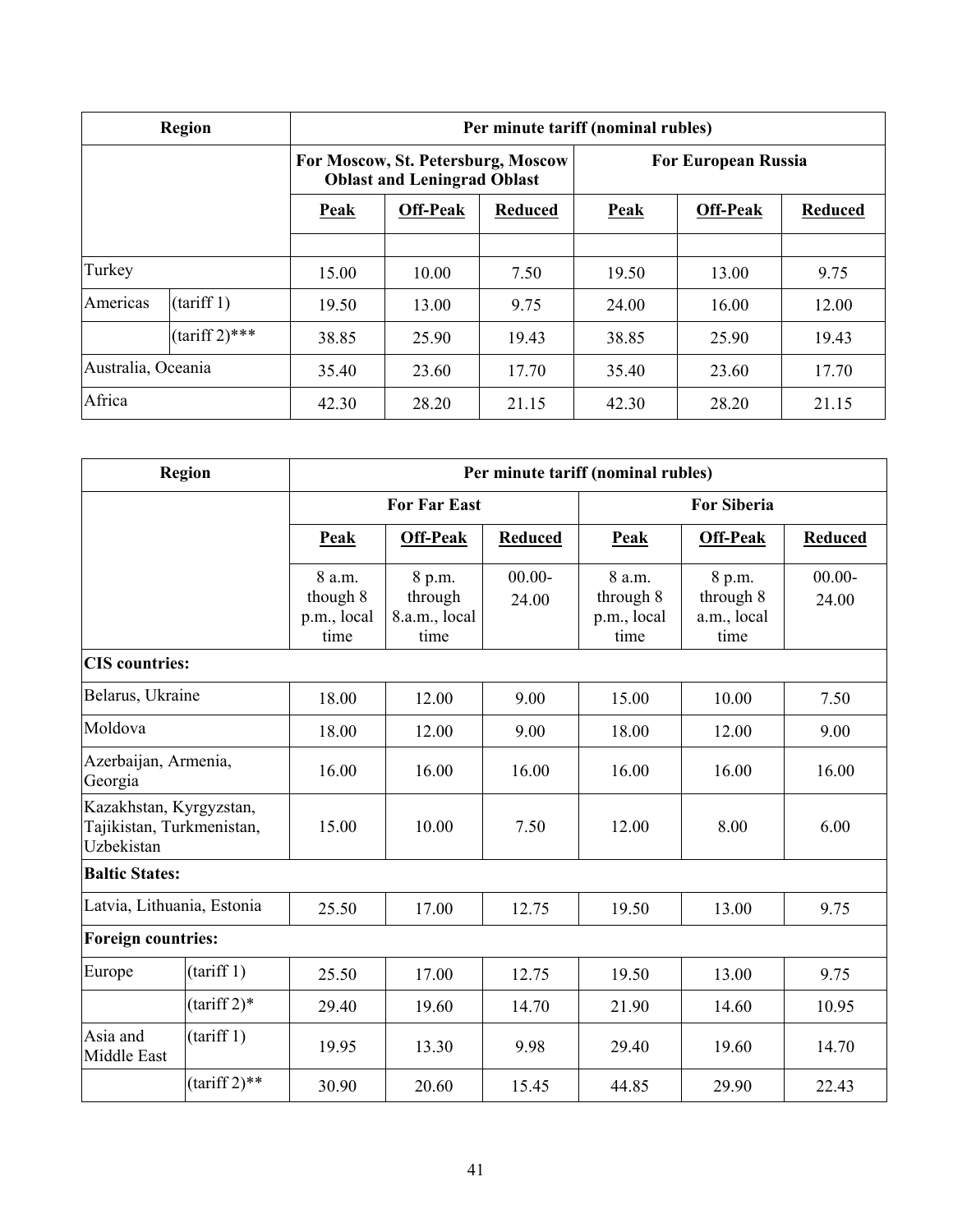|                    | <b>Region</b>    | Per minute tariff (nominal rubles) |                            |       |       |                 |                |
|--------------------|------------------|------------------------------------|----------------------------|-------|-------|-----------------|----------------|
|                    |                  |                                    | <b>For Far East</b>        |       |       |                 |                |
|                    |                  | <b>Peak</b>                        | Off-Peak<br><b>Reduced</b> |       | Peak  | <b>Off-Peak</b> | <b>Reduced</b> |
|                    |                  |                                    |                            |       |       |                 |                |
| Vietnam            |                  | 30.90                              | 20.60                      | 15.45 | 44.85 | 29.90           | 22.43          |
| Turkey             |                  | 25.50                              | 17.00                      | 12.75 | 19.50 | 13.00           | 9.75           |
| Americas           | (tariff 1)       | 18.00                              | 12.00                      | 9.00  | 24.00 | 16.00           | 12.00          |
|                    | $(tariff 2)$ *** | 18.00                              | 12.00                      | 9.00  | 38.85 | 25.90           | 19.43          |
| Australia, Oceania |                  | 35.40                              | 23.60                      | 17.70 | 35.40 | 23.60           | 17.70          |
| Africa             |                  | 42.30                              | 28.20                      | 21.15 | 42.30 | 28.20           | 21.15          |

|                                                     | Region     | Per minute tariff (nominal rubles)         |                                            |                    |                       |                                                        |                    |  |
|-----------------------------------------------------|------------|--------------------------------------------|--------------------------------------------|--------------------|-----------------------|--------------------------------------------------------|--------------------|--|
|                                                     |            |                                            | For cities bordering on Kazakhstan         |                    |                       | <b>For Belgorod</b>                                    |                    |  |
|                                                     |            | Peak                                       | Off-Peak                                   | <b>Reduced</b>     | Peak                  | <b>Off-Peak</b>                                        | <b>Reduced</b>     |  |
|                                                     |            | 8 a.m.<br>through 8<br>p.m., local<br>time | 8 p.m.<br>through 8<br>a.m., local<br>time | $00.00 -$<br>24.00 | 8 p.m., local<br>time | 8 a.m. through 8 p.m. through<br>8 a.m., local<br>time | $00.00 -$<br>24.00 |  |
| <b>CIS Countries:</b>                               |            |                                            |                                            |                    |                       |                                                        |                    |  |
| Ukraine                                             |            | 15.00                                      | 10.00                                      | 7.50               | 9.00                  | 6.00                                                   |                    |  |
| <b>Belarus</b>                                      |            | 15.00                                      | 10.00                                      | 7.50               | 10.50<br>7.00         |                                                        | 5.25               |  |
| Moldova                                             |            | 18.00                                      | 12.00                                      | 9.00               | 12.00                 | 8.00                                                   | 6.00               |  |
| Azerbaijan, Armenia,<br>Georgia                     |            | 16.00                                      | 16.00                                      | 16.00              | 16.00                 | 16.00                                                  | 16.00              |  |
| Kazakhstan                                          |            | 9.75                                       | 6.50                                       | 4.88               | 12.00                 | 8.00                                                   | 6.00               |  |
| Kyrgyzstan, Tajikistan,<br>Turkmenistan, Uzbekistan |            | 12.00                                      | 8.00                                       | 6.00               | 12.00                 | 8.00                                                   | 6.00               |  |
| <b>Baltic States:</b>                               |            |                                            |                                            |                    |                       |                                                        |                    |  |
| Latvia, Lithuania, Estonia                          |            | 19.50                                      | 13.00                                      | 9.75               | 19.50                 | 13.00                                                  | 9.75               |  |
| <b>Foreign countries:</b>                           |            |                                            |                                            |                    |                       |                                                        |                    |  |
| Europe                                              | (tariff 1) | 19.50                                      | 13.00                                      | 9.75               | 19.50                 | 13.00                                                  | 9.75               |  |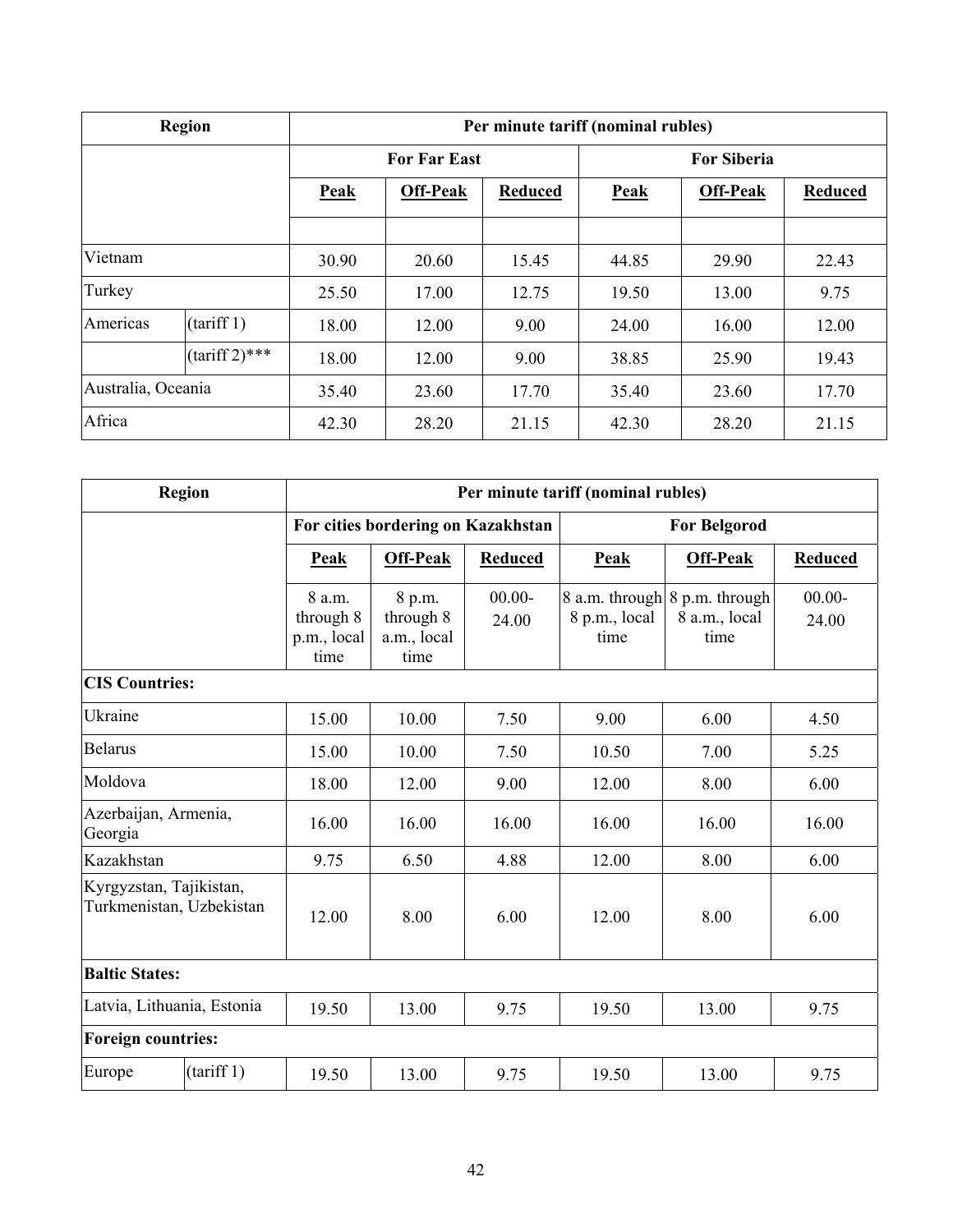|                         | <b>Region</b>                                                                                                  | Per minute tariff (nominal rubles) |                                    |                                                        |                    |                     |                |
|-------------------------|----------------------------------------------------------------------------------------------------------------|------------------------------------|------------------------------------|--------------------------------------------------------|--------------------|---------------------|----------------|
|                         |                                                                                                                |                                    | For cities bordering on Kazakhstan |                                                        |                    | <b>For Belgorod</b> |                |
|                         |                                                                                                                | <b>Peak</b>                        | <b>Off-Peak</b>                    | <b>Reduced</b>                                         | <b>Peak</b>        | <b>Off-Peak</b>     | <b>Reduced</b> |
|                         | $00.00 -$<br>8 a.m.<br>8 p.m.<br>through 8<br>through 8<br>24.00<br>a.m., local<br>p.m., local<br>time<br>time |                                    | 8 p.m., local<br>time              | 8 a.m. through 8 p.m. through<br>8 a.m., local<br>time | $00.00 -$<br>24.00 |                     |                |
|                         | $(tariff 2)*$                                                                                                  | 21.90                              | 14.60                              | 10.95                                                  | 21.90              | 14.60               | 10.95          |
| Asia and<br>Middle East | (tariff 1)                                                                                                     | 29.40                              | 19.60                              | 14.70                                                  | 29.40              | 19.60               | 14.70          |
|                         | $(tariff 2)$ **                                                                                                | 44.85                              | 29.90                              | 22.43                                                  | 44.85              | 29.90               | 22.43          |
| Vietnam                 |                                                                                                                | 44.85                              | 29.90                              | 22.43                                                  | 44.85              | 29.90               | 22.43          |
| Turkey                  |                                                                                                                | 19.50                              | 13.00                              | 9.75                                                   | 19.50              | 13.00               | 9.75           |
| Americas                | (tariff 1)                                                                                                     | 24.00                              | 16.00                              | 12.00                                                  | 24.00              | 16.00               | 12.00          |
|                         | $(tariff 2)$ ***                                                                                               | 38.85                              | 25.90                              | 19.43                                                  | 38.85              | 25.90               | 19.43          |
| Australia, Oceania      |                                                                                                                | 35.40                              | 23.60                              | 17.70                                                  | 35.40              | 23.60               | 17.70          |
| Africa                  |                                                                                                                | 42.30                              | 28.20                              | 21.15                                                  | 42.30              | 28.20               | 21.15          |

Tariffs marked (\*), (\*\*) and (\*\*\*) apply to the following countries:

\* Bosnia and Herzegovina, Hungary, Greenland, Ireland, Iceland, Liechtenstein, Macedonia, Romania, Slovakia, Slovenia and Croatia

\*\* Bangladesh, India, Indonesia (incl. Timor), Jordan, Iraq, Iran, Yemen, Cambodia, China, Kuwait, Laos, Lebanon, Maldives, Nepal, Pakistan, Saudi Arabia, Syria, Thailand, Philippines, Sri Lanka

\*\*\* all countries of North and South America except the United States, Canada and Alaska (US territory)

As of December 31, 2001, U.S.\$ 1 = RUR 30.14.

# *Domestic Long Distance Traffic*

In 2001, Rostelecom carried over 70% of the domestic long-distance traffic in the Russian Federation. The revenues from domestic long-distance telecommunication services in 2001 totaled RUR 7,568 million, or 29% of Rostelecom's revenues. In 2000 Rostelecom's domestic-long distance revenues were RUR 7,568 million (26% of total revenues) and in 1999 – RUR 7,449 million (23% of total revenues).

In 2001, the volume of domestic long-distance traffic amounted to 6,178.9 million minutes (including 1,158.7 million minutes from end-users and 5,020.2 million minutes from operators). Traffic growth equaled 25% in 2001, primarily due to the further upgrading of the Rostelecom network, expansion of local access networks by the LTOs and the overall increase of per capita income in Russia.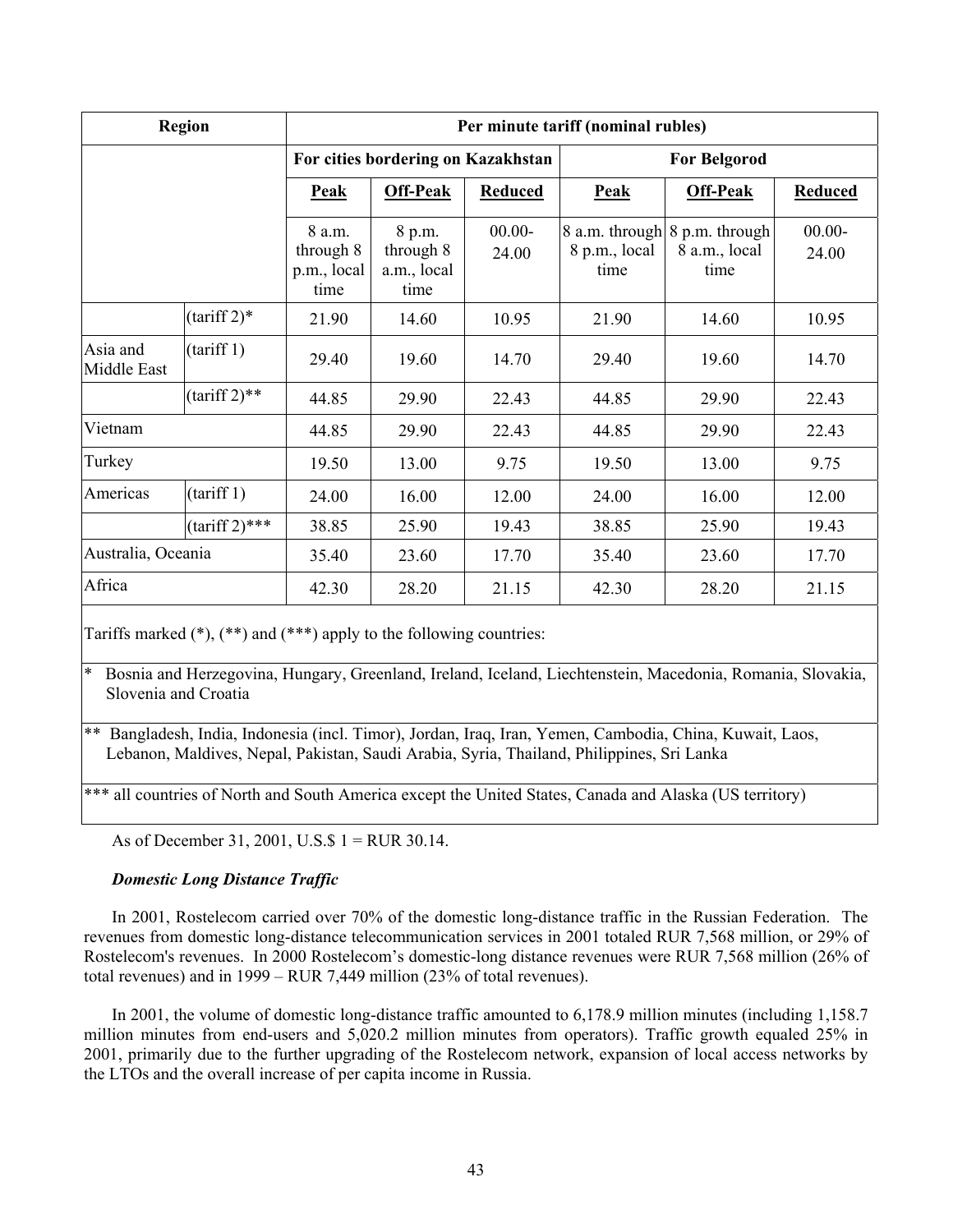The table below sets forth data on domestic long-distance traffic including outgoing traffic to CIS countries and Baltic states.

|                                                                 |              |               | For the years ended December 31 |          |             |
|-----------------------------------------------------------------|--------------|---------------|---------------------------------|----------|-------------|
|                                                                 | <u> 1997</u> | <u> 1998 </u> | <u> 1999</u>                    | 2000     | <b>2001</b> |
| Total volume of domestic long-distance traffic<br>including:    | 3583         | 3918          | 3915                            | 4960     | 6178.9      |
| Internal domestic long-distance traffic                         | 2951         | 3264          | 3915                            | 4960     | 6178.9      |
| Traffic to CIS countries and Baltic states                      | 632          | 654           |                                 |          |             |
| Growth of volume of internal domestic long-<br>distance traffic | 13.8%        | $10.6\%$      | $19.9\%$                        | $26.7\%$ | 24.6%       |

## **Domestic Long-Distance Communications (in million minutes)**

Traffic with the CIS countries was reclassified as international in 1998; the reclassification was completed by January 1, 1999. Prior to 1998, traffic with the CIS countries was included in the volume of domestic longdistance traffic.

#### *Tariffs*

In all regions of Russia except for Moscow, Rostelecom does not receive any payments directly from endusers of its domestic long-distance services. Instead, Rostelecom is paid at a settlement rate by outgoing LTOs and alternative operators (overlay digital network operators) for the transit of the LTO's customer traffic through the Rostelecom network.

In Moscow, Rostelecom owns international and long-distance switches and renders customer services through the OAO Moscow City Telephone Network ("MGTS") which owns the connections to end-users. Prior to 2000, Rostelecom had an agreement with MMT whereby MMT, acting on behalf of Rostelecom, maintained international switches and billed customers for international and domestic long-distance services provided by Rostelecom. Rostelecom received these payments directly and paid MMT a commission for its billing, payment, monitoring and collection services which equaled 15.5% before, and 12.65% after, August 1998. At the Annual General Shareholders Meeting on June 26, 1998, shareholders approved the acquisition of MMT by Rostelecom. Starting from 2000, such services have been provided by the Rostelecom - MMTS-10 branch which was founded as a result of the MMT merger approved in June 1999. Rostelecom has a separate agreement with MGTS under which Rostelecom pays MGTS monthly, on average 14% of revenues collected in Moscow, for the right to channel international and long-distance traffic through the lines of MGTS.

The tariff that Rostelecom charges for the transit of domestic long-distance traffic from LTOs (the "linear settlement rate") is based on a fixed ruble amount for each 50 kilometers of distance. Rostelecom's linear settlement rate was set in 1993 in compliance with directives of the Ministry of Communications. It was regularly indexed according to inflation. However, the rate remained unchanged during the period between July 1996 and July 2001, despite its reduction in real terms due to the continuing inflation in Russia. LTOs paid Rostelecom for outgoing traffic at the linear settlement rate and for termination of domestic long-distance calls at the termination rate, while Rostelecom paid LTOs for each minute of incoming traffic originated by another LTO. The settlement rates could only be changed through a procedure established by regulating bodies.

On January 1, 1997, a special settlement rate (Integral Settlement Rate) was introduced based on a 1 min/50kilometers basis (linear component of the Integral Settlement Rate) and also taking into account the existing balance between the incoming and outgoing traffic of LTOs. Since then, Rostelecom has stopped charging LTOs for termination of each domestic long-distance call.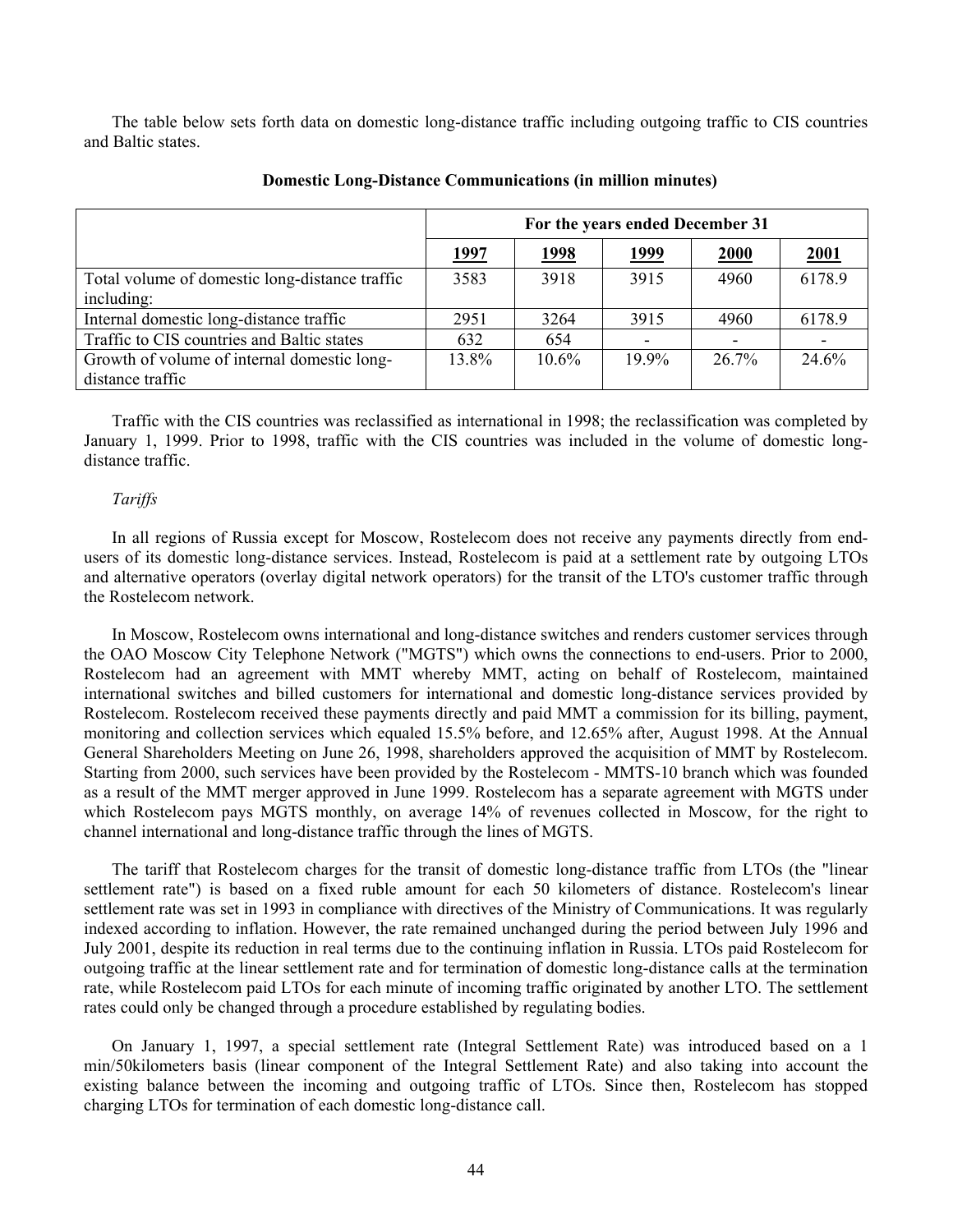Since January 1, 1999, tariffs for all categories of clients, as well as settlement rates for domestic longdistance traffic of LTOs, has been regulated by the Ministry for Anti-Monopoly Policy.

Within the framework of the arrangements to reduce cross subsidies in the communications sector, Russia's Ministry for Anti-Monopoly Policy in June of 2001 decided to raise the linear component of the Integral Settlement Rate by 25%, effective July 1, 2001, and in October 2001 to raise it by another 25%, effective January 2002.

As part of Rostelecom's policy to eliminate the difference in tariff rates charged to government and nongovernment organizations, the domestic long-distance tariffs structure was adjusted on January 1, 1998, which resulted in increased tariffs for governmental end-users and lowered tariffs for commercial entities and individuals. In February of 1999, tariff rates for commercial entities and individuals in Moscow were increased by 15%. Since January 1, 2000, the tariffs have been raised by 18% for governmental users only. Presently, uniform tariff rates are applied to both commercial entities and individuals.

Table below illustrates the minute-based tariffs charged by Rostelecom in January of 2000, January and July of 2001 and January of 2002 to governmental bodies and other customers for long-distance connections (calls) between Moscow and given Russian cities. Rostelecom tariff rates are set and charged in rubles.

| <b>Domestic Long-Distance Tariffs, nominal rubles</b> |
|-------------------------------------------------------|
| <b>January 2000</b>                                   |

| <b>City</b>    | <b>Budget</b> | <b>Individuals</b> |                 |                  | <b>Organizations</b> |                       |                                       |  |
|----------------|---------------|--------------------|-----------------|------------------|----------------------|-----------------------|---------------------------------------|--|
|                | organizations | <b>Peak</b>        | <b>Off-Peak</b> | $On$<br>Weekends | <b>Peak</b>          | $Off-$<br><b>Peak</b> | $\underline{\mathbf{On}}$<br>Weekends |  |
| Zhukovsky      | 0.75          | 2.01               | 0.67            | 0.44             | 2.43                 | 0.81                  | 0.81                                  |  |
| Tver           | 1.50          | 4.17               | 1.39            | 0.90             | 4.98                 | 1.66                  | 1.66                                  |  |
| St. Petersburg | 1.90          | 5.46               | 1.82            | 1.18             | 6.42                 | 2.14                  | 2.14                                  |  |
| Novosibirsk    | 2.30          | 6.09               | 2.03            | 1.32             | 7.59                 | 2.53                  | 2.53                                  |  |
| Irkutsk        | 3.10          | 7.17               | 2.39            | 1.55             | 8.76                 | 2.92                  | 2.92                                  |  |
| Khabarovsk     | 3.90          | 8.34               | 2.78            | 1.81             | 10.77                | 3.59                  | 3.59                                  |  |

#### **January 2001**

| <b>City</b>    | <b>Budget</b> |             | <b>Individuals</b> |                                       |             | <b>Organizations</b> |                                       |
|----------------|---------------|-------------|--------------------|---------------------------------------|-------------|----------------------|---------------------------------------|
|                | organizations | <b>Peak</b> | <b>Off-Peak</b>    | $\underline{\mathbf{On}}$<br>Weekends | <b>Peak</b> | Off-<br><b>Peak</b>  | $\underline{\mathbf{On}}$<br>Weekends |
| Zhukovsky      | 0.90          | 2.01        | 0.67               | 0.44                                  | 2.43        | 0.81                 | 0.81                                  |
| Tver           | 1.80          | 4.17        | 1.39               | 0.90                                  | 4.98        | 1.66                 | 1.66                                  |
| St. Petersburg | 2.30          | 5.46        | 1.82               | 1.18                                  | 6.42        | 2.14                 | 2.14                                  |
| Novosibirsk    | 2.80          | 6.09        | 2.03               | 1.32                                  | 7.59        | 2.53                 | 2.53                                  |
| Irkutsk        | 3.70          | 7.17        | 2.39               | 1.55                                  | 8.76        | 2.92                 | 2.92                                  |
| Khabarovsk     | 4.70          | 8.34        | 2.78               | 1.81                                  | 10.77       | 3.59                 | 3.59                                  |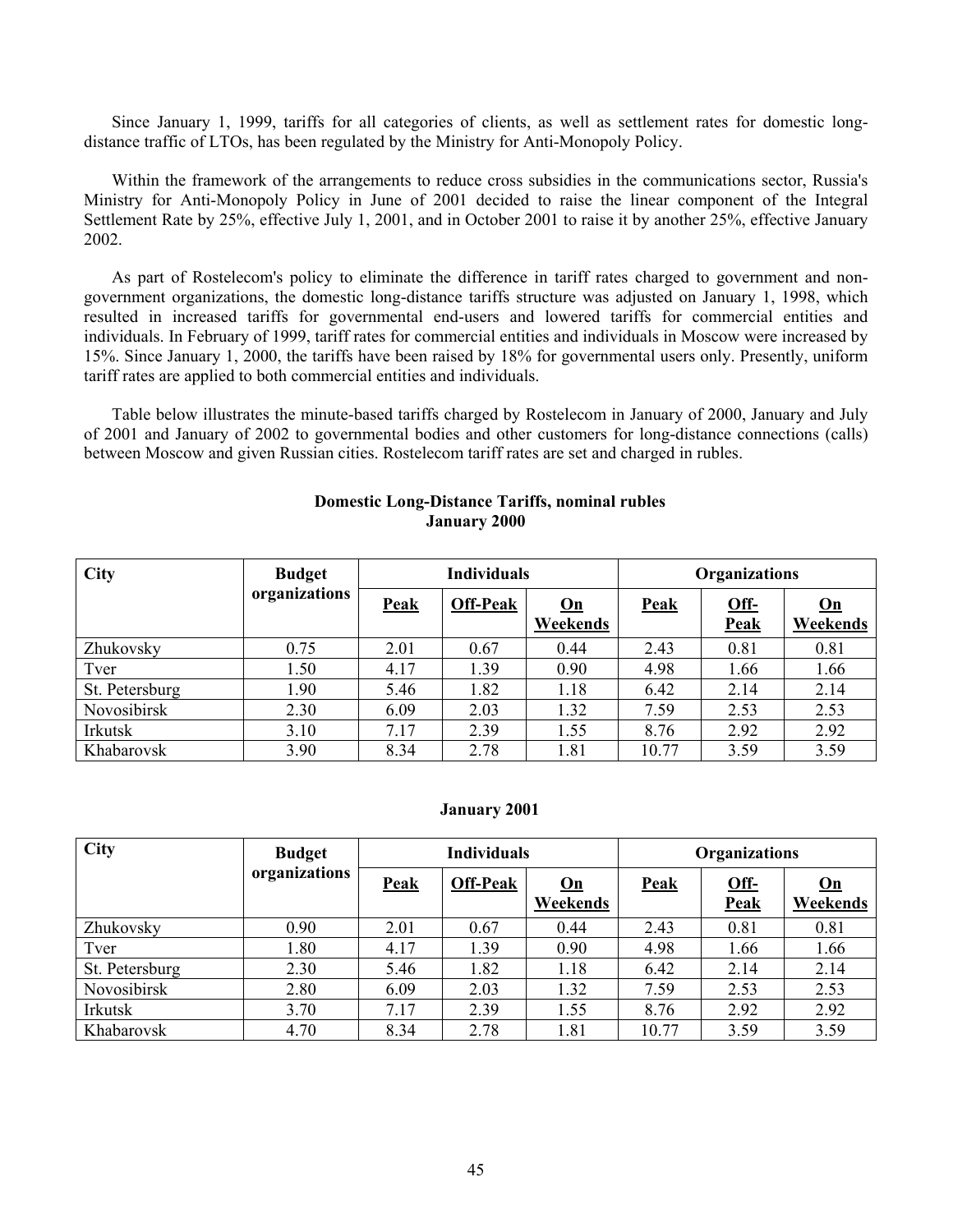| <b>July 2001</b> |
|------------------|
|------------------|

| <b>City</b>    | <b>Budget organizations</b> |                     |                                       | <b>Individuals</b> |                       |                                       | Organizations |              |                                       |
|----------------|-----------------------------|---------------------|---------------------------------------|--------------------|-----------------------|---------------------------------------|---------------|--------------|---------------------------------------|
|                | Peak                        | Off-<br><b>Peak</b> | $\underline{\mathbf{On}}$<br>Weekends | Peak               | $Off-$<br><b>Peak</b> | $\underline{\mathbf{On}}$<br>Weekends | Peak          | Off-<br>Peak | $\underline{\mathbf{On}}$<br>Weekends |
| Zhukovsky      | 1.10                        | 0.69                | 0.69                                  | 2.43               | 0.81                  | 0.81                                  | 2.43          | 0.81         | 0.81                                  |
| Tver           | 2.20                        | 1.39                | 1.39                                  | 4.98               | 1.66                  | 1.66                                  | 4.98          | 1.66         | 1.66                                  |
| St. Petersburg | 2.80                        | 1.76                | 1.76                                  | 6.42               | 2.14                  | 2.14                                  | 6.42          | 2.14         | 2.14                                  |
| Novosibirsk    | 3.40                        | 2.14                | 2.14                                  | 7.59               | 2.53                  | 2.53                                  | 7.59          | 2.53         | 2.53                                  |
| Irkutsk        | 4.45                        | 2.80                | 2.80                                  | 8.76               | 2.92                  | 2.92                                  | 8.76          | 2.92         | 2.92                                  |
| Khabarovsk     | 5.65                        | 3.56                | 3.56                                  | 10.77              | 3.59                  | 3.59                                  | 10.77         | 3.59         | 3.59                                  |

#### **January 2002**

| <b>City</b>    | <b>Budget organizations</b> |                            |                | <b>Individuals</b> |                            |                | <b>Organizations</b> |                     |                  |
|----------------|-----------------------------|----------------------------|----------------|--------------------|----------------------------|----------------|----------------------|---------------------|------------------|
|                | <b>Peak</b>                 | <u>Off-</u><br><b>Peak</b> | On<br>Weekends | <b>Peak</b>        | <u>Off-</u><br><b>Peak</b> | On<br>Weekends | <b>Peak</b>          | Off-<br><b>Peak</b> | $On$<br>Weekends |
| Zhukovsky      | .32                         | 0.81                       | 0.81           | 2.43               | 0.81                       | 0.81           | 2.43                 | 0.81                | 0.81             |
| Tver           | 2.64                        | 1.66                       | .66            | 4.98               | 1.66                       | 1.66           | 4.98                 | 1.66                | 1.66             |
| St. Petersburg | 3.36                        | 2.14                       | 2.14           | 6.42               | 2.14                       | 2.14           | 6.42                 | 2.14                | 2.14             |
| Novosibirsk    | 4.08                        | 2.53                       | 2.53           | 7.59               | 2.53                       | 2.53           | 7.59                 | 2.53                | 2.53             |
| Irkutsk        | 5.34                        | 2.92                       | 2.92           | 8.76               | 2.92                       | 2.92           | 8.76                 | 2.92                | 2.92             |
| Khabarovsk     | 6.78                        | 3.59                       | 3.59           | 10.77              | 3.59                       | 3.59           | 10.77                | 3.59                | 3.59             |

In June 2001 the Company announced the introduction of its new long-distance tariffs, effective from July 1, 2001, to bring service prices in line with costs and offset inflation for the period from the last change of tariffs (tariffs for individual users and budget organizations were revised on October 1, 1999 and January 1, 2001, respectively). This decision was approved by Order of Ministry for Anti-Monopoly Policy No. 672 on June 8, 2001.

Long-distance tariffs for Moscow-based users have increased on average by 16%. Saturday, Sunday and holiday tariffs for residential users are equal to those applicable on business days from 8 p.m. to 8 a.m. Residential user rates have increased on average by 33%, depending on the time of day, day of week and destination of each call.

In order to eliminate the difference in tariff rates for government and non-government organizations, longdistance tariffs for government organizations were changed starting from July 1, 2001:

- the tariffs increased by 20% for the period from 8 a.m. to 8 p.m. on business days; and
- the tariffs reduced by an average of  $25\%$  for the period from 8 p.m. to 8 a.m., as well as for Saturdays, Sundays and public holidays.

Since January 10, 2002, long-distance tariffs applicable to government organizations have increased on average by 20%.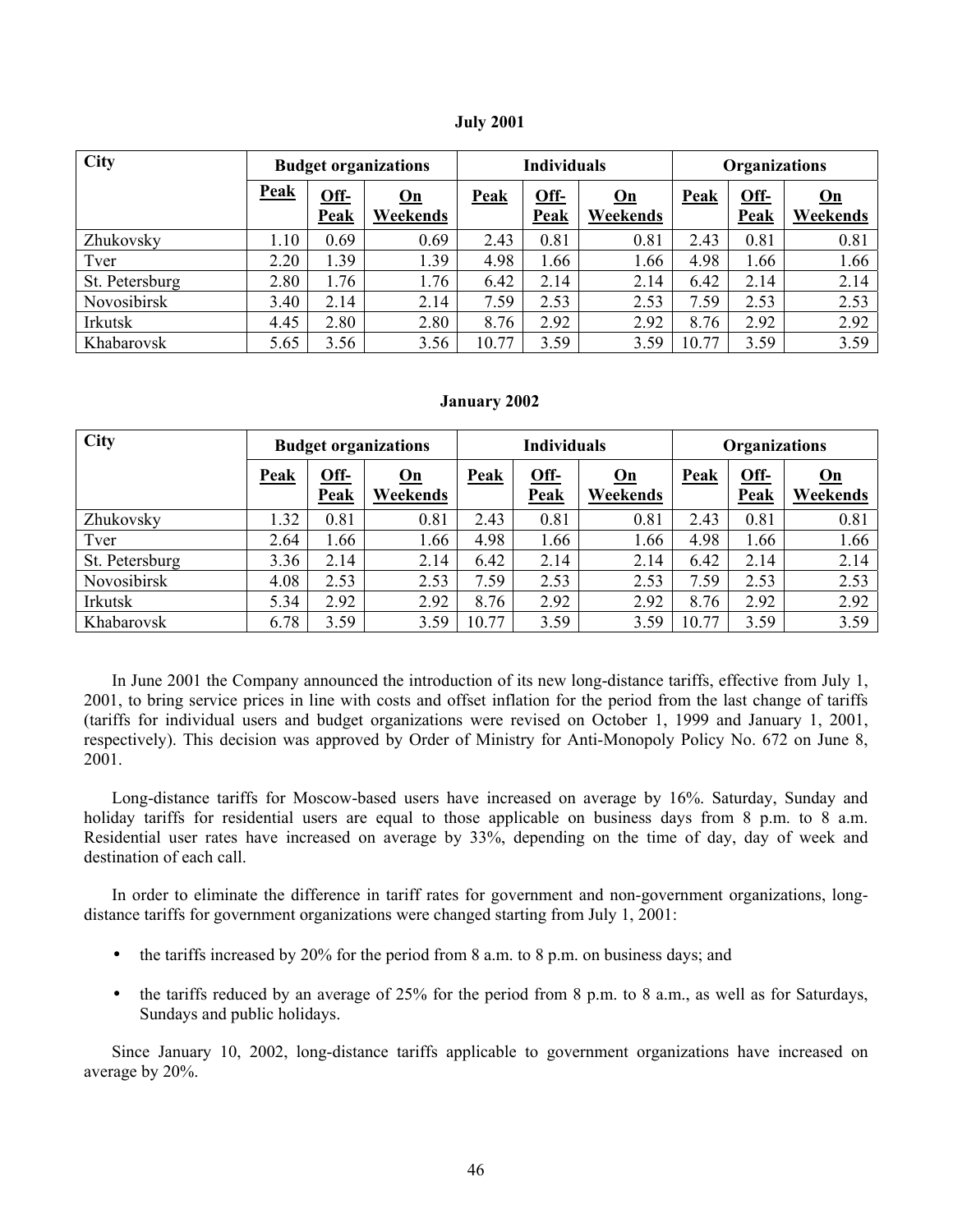Tariffs on trunk line services rendered to government organizations were raised by 20% from January 1, 2001.

# *Additional and New Services*

Although domestic long-distance and international telephone services remained the largest source of the Company's income in 2001, Rostelecom continued to expand the range of services provided both to end-users and to operators.

*Integrated Service Digital Network (ISDN) Services:*In 2001, Rostelecom connected 19 Russian regions and three operators of associated networks (Telmos, Comstar and Sovintel), to ISDN. International ISDN services were launched with four international operators – Finnet (Finland), Slovak Telekom (Slovakia), Teleglobe (Canada) and UkrTelecom (Ukraine). As a result, ISDN is accessible to 51 regions and five operators of associated networks. International ISDN services are available with respect to 30 countries and 34 international operators.

*Frame Relay Technology Services:* The Company used the Moscow Center for International Access to provide international Frame Relay technology services to Russian corporate clients and operators.

*International Roaming:* Rostelecom routes international roaming signal messages to 108 countries (253 international mobile communications operators). In 2001, access was provided to the networks of 45 operators. Russia's largest mobile operators use the services of the Company's international signal network.

*Intellectual Platform-Based Services:*In March 2001, *Free Phone 800*, the first service based on the Company's "intellectual platform", was launched. As an effective means of advertising and marketing, this service is widely used by foreign companies. Rostelecom made it available in Russia. In July 2001, the 809 Information Service, with an additional charge, was launched.

*Plastic Cards Used for the Payment of Domestic Long-Distance and International Service:* In early 2001, the Company and ZAO CB Guta Bank introduced new technology of payment for domestic long-distance and international communications services with VISA, EC/MC and Union Card of any issuing bank. In the autumn 2001, jointly with Guta Bank, the Company issued the ROSTELECOM Visa Electron international card. Further, the Company continued to increase the availability of domestic long-distance and international services under various types of specialized cards, including the World Card and the STC and STC-Intertone telephone service cards.

The following chart lists all services provided by Rostelecom to the end-users and operators:

| <b>Principal types (groups) of services</b>         | <b>Customer category</b>                                     | Scope of service                                                 |  |  |  |  |
|-----------------------------------------------------|--------------------------------------------------------------|------------------------------------------------------------------|--|--|--|--|
| <b>International telecommunications services</b>    |                                                              |                                                                  |  |  |  |  |
| Automated international telephone<br>communications | Russian corporate and private<br>clients                     | Access from Moscow to any country<br>except Afghanistan          |  |  |  |  |
| Operator-assisted international                     | Russian corporate and private                                | Access from Moscow to any country                                |  |  |  |  |
| telephone communications                            | clients                                                      | except Afghanistan                                               |  |  |  |  |
| Russia Direct-RD                                    | Russian clients traveling<br>abroad                          | Access from 40 countries (47<br>operators) to Moscow only        |  |  |  |  |
| Home Country Direct Service - HCD                   | Foreign operators (for their<br>clients traveling to Russia) | Access from 54 Russian regions to 40<br>countries (47 operators) |  |  |  |  |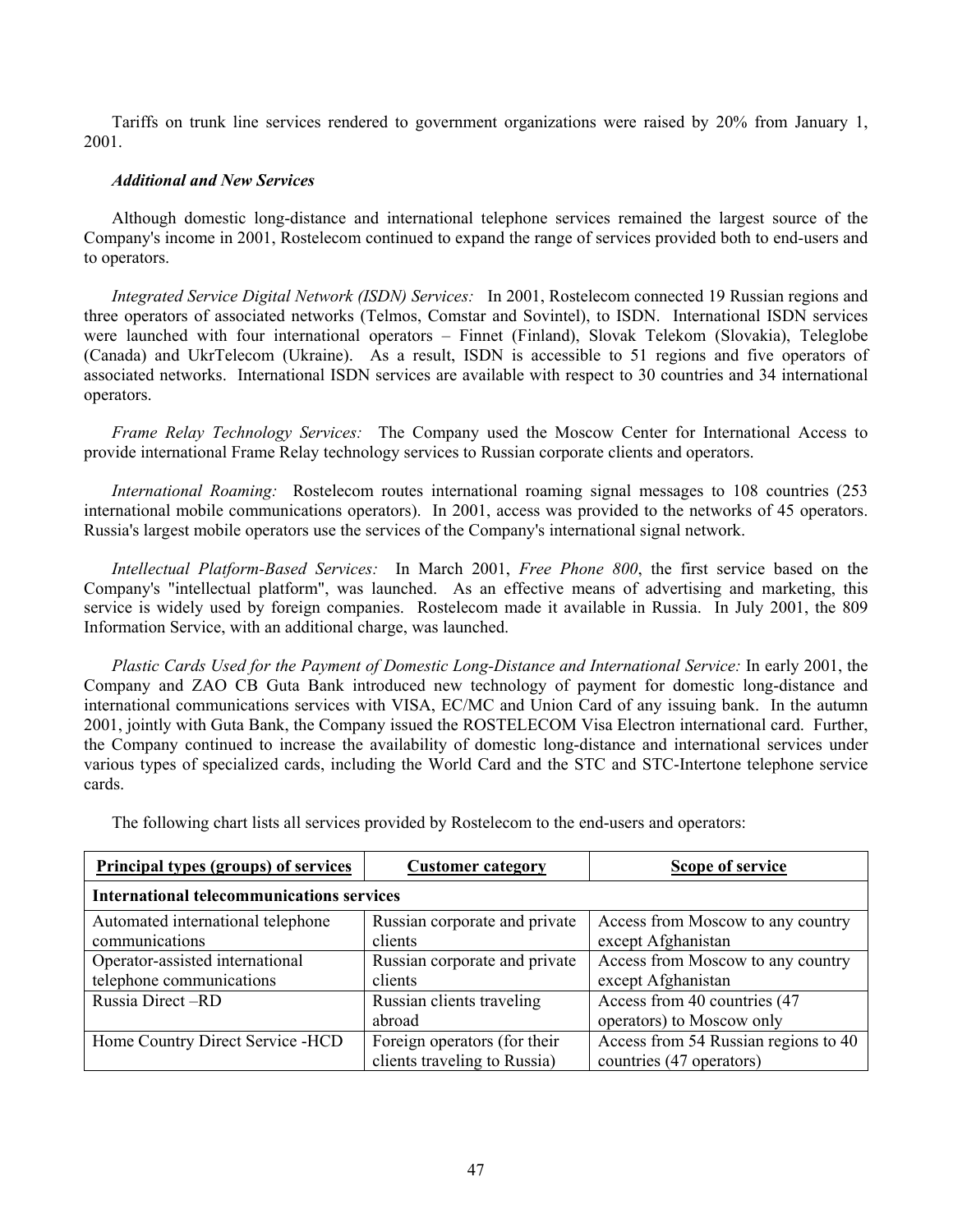| <b>Principal types (groups) of services</b>                                          | <b>Customer category</b>                                                                                                  | <b>Scope of service</b>                                                                                                                                                    |
|--------------------------------------------------------------------------------------|---------------------------------------------------------------------------------------------------------------------------|----------------------------------------------------------------------------------------------------------------------------------------------------------------------------|
| Prepaid card international telephone<br>communications                               | Russian private and corporate<br>clients, including those<br>traveling abroad                                             | Access:<br>- from Moscow to any country;<br>- from 40 countries (45 operators) to<br>any location in Russia.                                                               |
| Collect Call (paid by foreign party)                                                 | Russian corporate and private<br>clients.                                                                                 | United States of America only                                                                                                                                              |
| <b>International FreePhone Service-IFS</b>                                           | Foreign operators for their<br>subscribers                                                                                | Access from 54 Russian regions to 16<br>countries                                                                                                                          |
| International integrated service digital<br>network (ISDN)                           | Russian corporate and private<br>clients; Russian operators.                                                              | Access from/to 51 Russian Regions<br>to/from 30 countries (34 operators)                                                                                                   |
| Leasing of international channels and<br>circuits                                    | Russian corporate clients;<br>Russian and foreign<br>operators.                                                           | Direct digital flows for lease arranged<br>for 29 countries (35 operators).<br>For other countries, leased channels<br>are arranged by transit through third<br>countries. |
| <b>International Frame Relay services</b>                                            | Russian corporate clients;<br>Russian and foreign<br>operators.                                                           | Services available from Moscow and<br>St. Petersburg for two countries<br>(Lithuania and Latvia)                                                                           |
| Other operators' international<br>telephone traffic throughput services              | Russian operators of the<br>public telephone network and<br>associated networks                                           | Available from any location in Russia<br>to any country                                                                                                                    |
| International roaming services for<br>mobile network subscribers                     | Russian operators of mobile<br>networks; foreign operators                                                                | Available to five Russian mobile<br>network operators for 110 countries<br>(266 foreign operators)                                                                         |
| Direct unswitched transit of<br>international flows/channels via<br>Russia           | Foreign operators                                                                                                         | Can be arranged between points of<br>access to Russia of all operating<br>international trunk networks                                                                     |
| Switched transit of international<br>traffic via Russia                              | Foreign operators                                                                                                         | Direct international exchange lines<br>opened for 71 countries. Transit<br>services provided to 69 foreign<br>operators, including 13 CIS countries.                       |
| Domestic long-distance telecommunications services                                   |                                                                                                                           |                                                                                                                                                                            |
| Automated domestic long-distance<br>telephone communications                         | Russian corporate and private<br>clients                                                                                  | Access from Moscow to any location<br>in Russia                                                                                                                            |
| Operator-assisted domestic long-<br>distance telephone communications                | Russian corporate and private<br>clients; Russian operators of<br>the public telephone network<br>and associated networks | Access from Moscow to any location<br>in Russia                                                                                                                            |
| Prepaid card domestic long-distance<br>telephone communications                      | Russian corporate and private<br>clients                                                                                  | Access from Moscow to any location<br>in Russia                                                                                                                            |
| Other operators' domestic long-<br>distance telephone traffic throughput<br>services | Russian operators of the<br>public telephone network and<br>associated networks                                           | <b>Throughout Russia</b>                                                                                                                                                   |
| <b>Intellectual Communication Network</b><br>(ICN) national services                 | Russian corporate and private<br>clients                                                                                  | Access to services from 68 Russian<br>regions                                                                                                                              |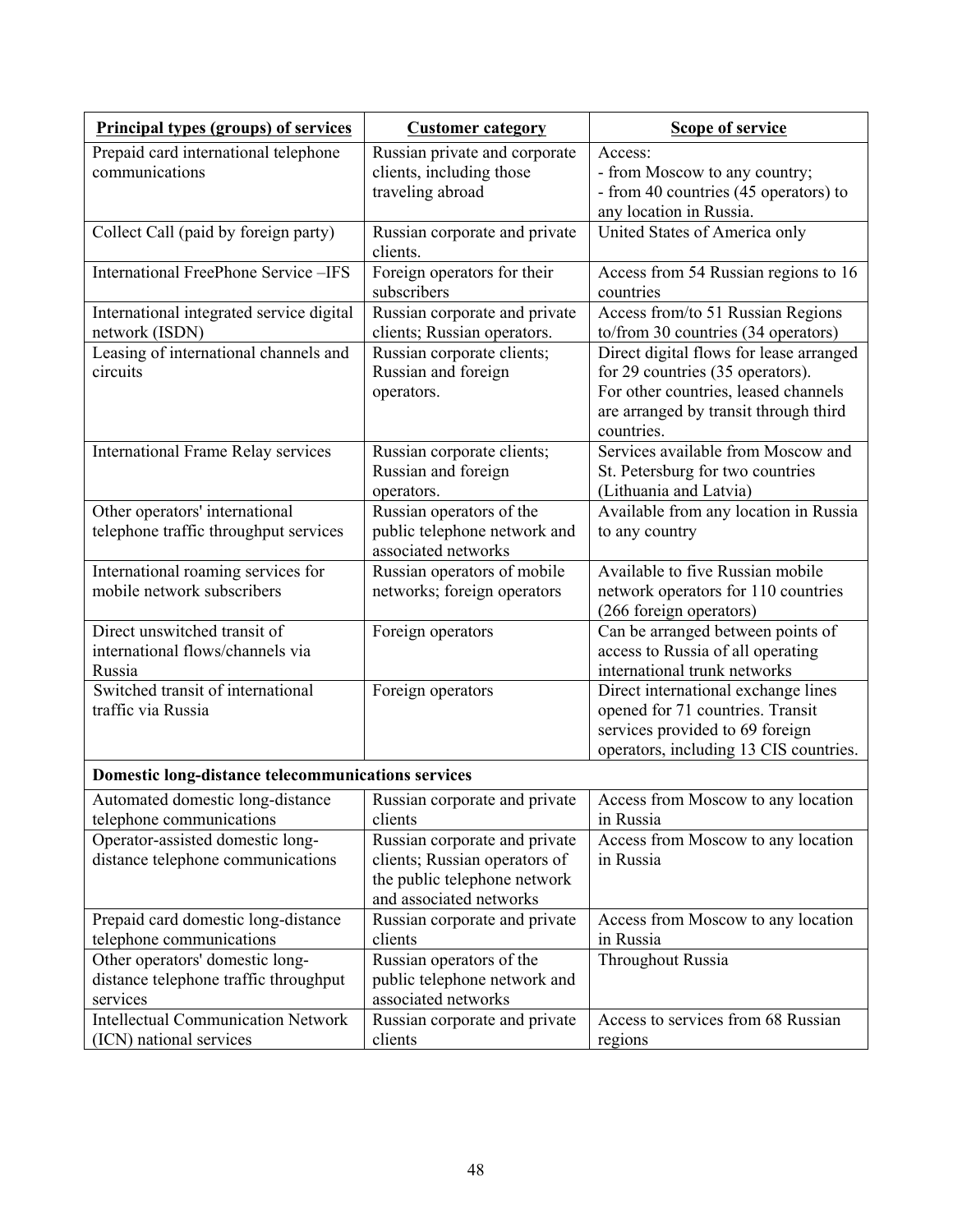| <b>Principal types (groups) of services</b>                                       | <b>Customer category</b>                                                                                                  | <b>Scope of service</b>                                                                           |  |  |
|-----------------------------------------------------------------------------------|---------------------------------------------------------------------------------------------------------------------------|---------------------------------------------------------------------------------------------------|--|--|
| ISDN domestic long-distance services                                              | Russian corporate and private<br>clients; Russian operators of<br>the public telephone network<br>and associated networks | Access to services from/to 59 regions<br>and five associated networks of<br>alternative operators |  |  |
| Leasing of domestic long-distance<br>channels and circuits                        | Russian corporate clients;<br>special users; Russian<br>communications operators;<br>television and radio<br>companies    | <b>Throughout Russia</b>                                                                          |  |  |
| Group domestic long-distance<br>telephone communications<br>(GDLDTC) services     | Government ministries and<br>agencies                                                                                     | <b>Throughout Russia</b>                                                                          |  |  |
| Data transmission via MMTEL<br>network                                            | Corporate and private clients                                                                                             | City of Moscow                                                                                    |  |  |
| Open multimedia communications<br>network services                                | Government authorities;<br>Russian corporate and private<br>clients                                                       | Services provided to a limited range<br>of users and nine PCPs in 71 Russian<br>regions           |  |  |
| Radio and television broadcasting services                                        |                                                                                                                           |                                                                                                   |  |  |
| Broadcasting                                                                      | Television and radio<br>companies                                                                                         | City of Moscow                                                                                    |  |  |
| <b>References and inquiries</b>                                                   |                                                                                                                           |                                                                                                   |  |  |
| Reference and inquiries desks of<br>international entities (8, dial tone,<br>190) | Russian corporate and private<br>clients; foreign operators                                                               | <b>Throughout Russia</b>                                                                          |  |  |
| MMT references and inquiries (07)                                                 | Russian corporate and private<br>clients; Russian operators                                                               | City of Moscow                                                                                    |  |  |
| MMT references and inquiries (245<br>0015)                                        | Russian corporate and private<br>clients; Russian operators                                                               | City of Moscow                                                                                    |  |  |
| <b>Additional services</b>                                                        |                                                                                                                           |                                                                                                   |  |  |
| MMT additional services                                                           | Corporate and private clients                                                                                             | MMT buildings                                                                                     |  |  |

Rostelecom plans to commence the provision of the following services:

| <b>Principal types (groups) of services</b> | <b>Customer category</b>                |
|---------------------------------------------|-----------------------------------------|
| Packet telephony services                   | Russian operators of TelCo and ITSP     |
| Intellectual network services               | Russian operators and corporate clients |

In 2001, the Group's revenues from the provision of other services excluding the transit of domestic longdistance and international traffic amounted to RUR 3,813 million, or 14% of Rostelecom's revenues for the reporting period. In 2000 these services accounted for 15% of Rostelecom's revenues (RUR 4,437 million) and in 1999 – 10% of Rostelecom's revenues (RUR 3,519 million).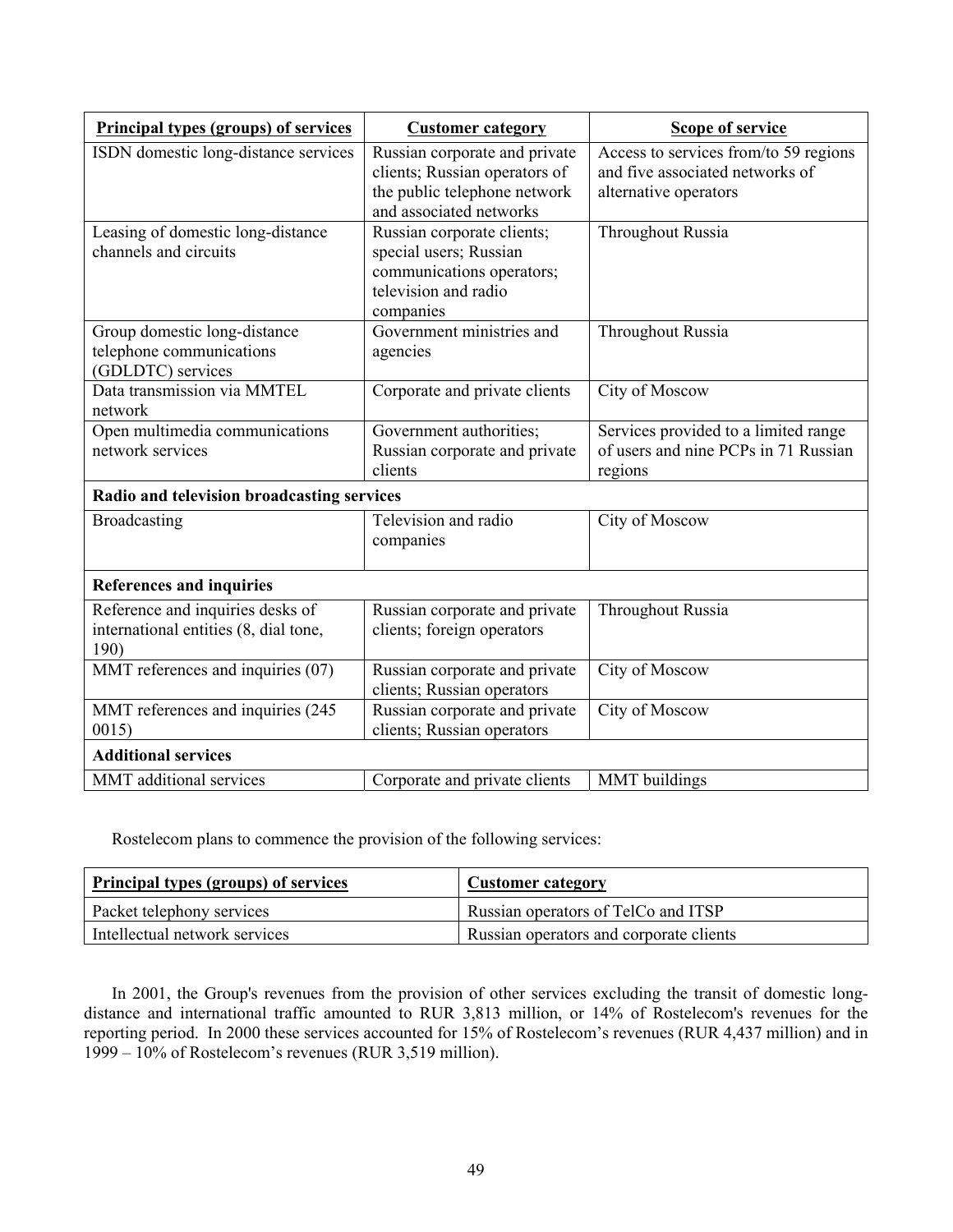#### *Present Network and Facilities*

Rostelecom provides its international and domestic long-distance telecommunications services through its ground and submarine cables, microwave lines and satellites. The resources of the trunk transportation network ensure the transfer of any type of information, including international traffic from foreign operators. Rostelecom's digital SDH network covers practically the entire territory of Russia.

### *Primary Network*

Rostelecom's primary network consists of trunk cables linked to the LTO networks and to Rostelecom's international switches for connections with foreign operators, as well as a satellite communications network using the resource of the LMI-1 satellite. As of December 31, 2001, the Company's digital network comprised 37,000 kilometers including 26,000 kilometers of fiber optic lines and 11,000 kilometers of microwave lines. A fundamental component of the network is a series of powerful FOLs between Moscow and Novorossiysk, Moscow and St. Petersburg, and Moscow and Khabarovsk, as well as a satellite communications network that includes three junction centers in Moscow, Novosibirsk and Khabarovsk and nine periphery switches in Barnaul, Kirov, Gorno-Altaysk, Kyzyl, Minusinsk, Yakutsk, Novokuznetsk, Yuzhno-Sakhalinsk and Salekhard.

The Company has installed international fiber optic lines accessing Finland, Denmark, Turkey, Italy, Japan, Korea, China, Estonia, Kazakhstan, Ukraine and Belarus. Major foreign operators can now send their noncommutated traffic through Russia. As new digital communication lines are built, the Company regularly decommissions its analog transmission lines. Thus, 4.6 thousand kilometers of trunk lines and 11.9 thousand kilometers of microwave cables were decommissioned during the period of 1998 through 2001.

| Line                                | <b>Type of line</b>         | Length<br>(km) | <b>Transmission</b><br>rate (Mbits/sec) | <b>Channels</b> |
|-------------------------------------|-----------------------------|----------------|-----------------------------------------|-----------------|
| Moscow-Khabarovsk                   | Digital Microwave           | 7,977          | 6 x 155                                 | 11,340          |
| Moscow-Ekaterinburg                 | Fiber Optic Cable           | 2,400          | 2,488                                   | 30,240          |
| Moscow-St. Petersburg               | Fiber Optic Cable           | 1,163          | 2,488                                   | 30,240          |
| Nakhodka-Naoetsu-Pusan              | Submarine Fiber Optic Cable | 1,762          | 565                                     | 15,360          |
| Nakhodka-Khabarovsk                 | Fiber Optic Cable           | 897            | 2 x 622                                 | 15,120          |
| Kingisepp-Copenhagen                | Submarine Fiber Optic Cable | $1,210*$       | 2 x 565                                 | 15,360          |
| Kingisepp-St. Petersburg            | Suspended Fiber Optic       | 191            | 2 x 622                                 | 15,120          |
| St. Petersburg-Kingisepp-<br>Moscow | Digital Microwave           | 949            | 3 x 140                                 | 5,760           |
| Novorossiysk-Istanbul-<br>Palermo   | Submarine Fiber Optic Cable | $3,420*$       | 565                                     | 15,360          |
| Kirov-St. Petersburg-Finland        | Fiber Optic Cable           | 197**          | 622                                     | 7,560           |
| Kingisepp-Tallinn                   | Fiber Optic Cable           | $26**$         | 2,488                                   | 30,240          |
| Moscow-Novorossiysk                 | Fiber Optic Cable           | 1,653          | 2,488                                   | 30,240          |
| Khabarovsk-Harbin (China)           | Fiber Optic Cable           | $150**$        | 622                                     | 7,560           |
| Perm-Ekaterinburg                   | Digital Microwave           | 565            | 2 x 155                                 | 3,780           |
| Apastovo-Shigony                    | Fiber Optic Cable           | 220            | 622                                     | 7,560           |
| Ekaterinburg-Novosibirsk            | Fiber Optic Cable           | 1,572          | 2,488                                   | 30,240          |

The following table details the principle lines that make up Rostelecom's primary network since December 31, 2001: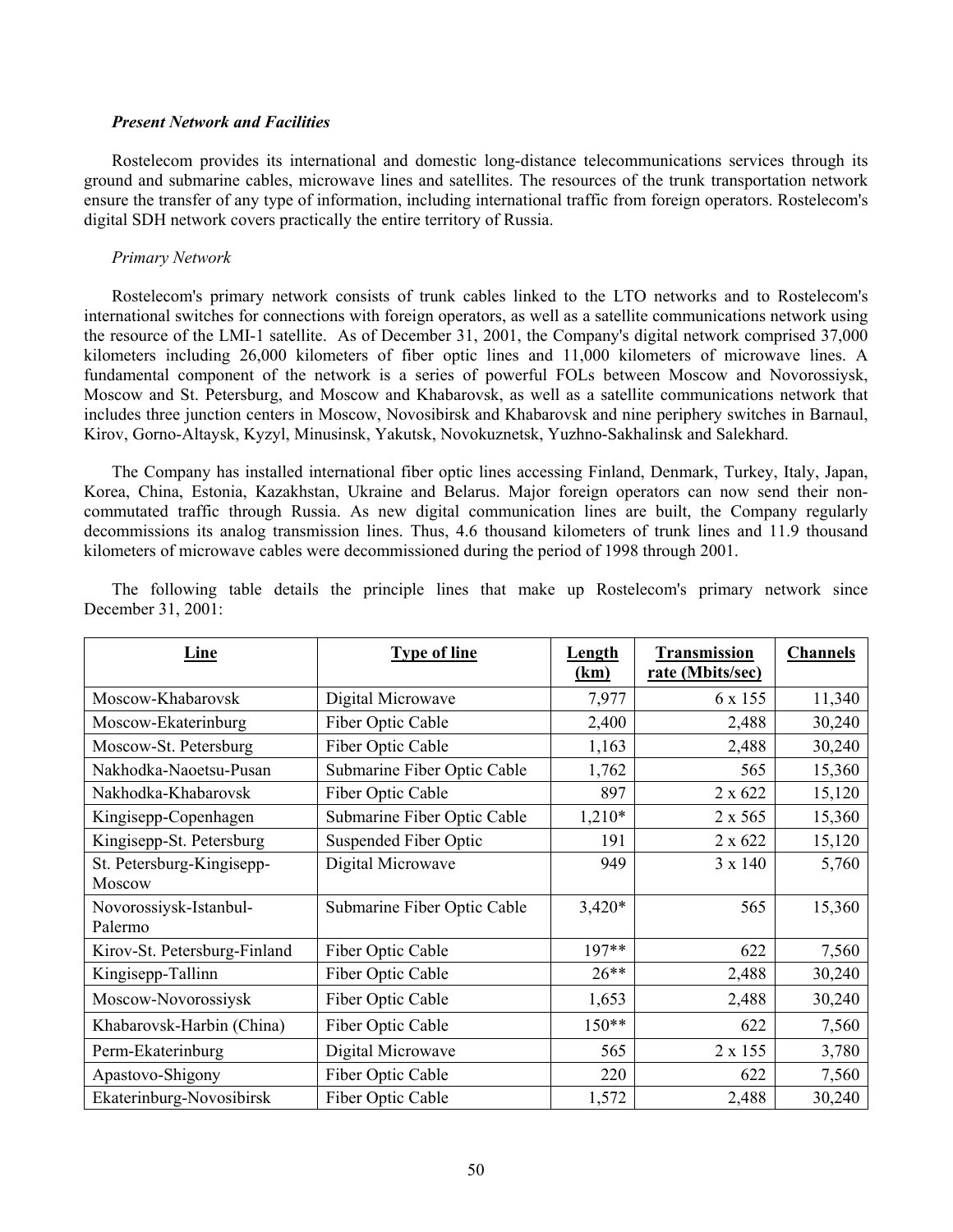| <b>Line</b>                                                                                                                   | <b>Type of line</b> | <b>Length</b><br>(km) | Transmission<br>rate (Mbits/sec) | <b>Channels</b> |
|-------------------------------------------------------------------------------------------------------------------------------|---------------------|-----------------------|----------------------------------|-----------------|
| Ivanovka-Vladivostok                                                                                                          | Fiber Optic Cable   | 61                    | 622                              | 7,560           |
| St. Petersburg-Lyuban-Luga                                                                                                    | Fiber Optic Cable   | 289                   | 2,488                            | 30,240          |
| Zadonsk-Lipetsk-Tambov                                                                                                        | Fiber Optic Cable   | 270                   | 622                              | 7,560           |
| Apastovo-Kazan                                                                                                                | Fiber Optic Cable   | 132                   | 622                              | 7,560           |
| Russia-Kazakhstan (eastern<br>part of border)                                                                                 | Fiber Optic Cable   | 220**                 | 622                              | 7,560           |
| Vladimir-Vologda, with<br>branches to Ivanovo, Kostroma<br>and Yaroslavl                                                      | Fiber Optic Cable   | 665                   | 622                              | 7,560           |
| Overlay digital network in<br><b>Moscow Oblast</b>                                                                            | Fiber Optic Cable   | 709                   | 2 x 622                          | 15,120          |
| Tula-Kaluga                                                                                                                   | Fiber Optic Cable   | 212                   | 2,488                            | 30,240          |
| Kaluga-Belgorod up to<br>Ukrainian border, with<br>branches to Bryansk, Kursk<br>and Belgorod                                 | Fiber Optic Cable   | 974 **                | 2,488                            | 30,240          |
| Moscow-Minsk, with branch to<br>Smolensk                                                                                      | Fiber Optic Cable   | 480**                 | 2,488                            | 30,240          |
| Tyumen-Surgut                                                                                                                 | Digital Microwave   | 712                   | 622                              | 7,560           |
| Samara-Orenburg                                                                                                               | Digital Microwave   | 386                   | 155                              | 1,890           |
| Apastovo-Malaya Purga, with<br>branches to Kazan,<br>Naberezhnyie Chelny, Izhevsk<br>and Yoshkar-Ola                          | Fiber Optic Cable   | 661                   | 2,488                            | 30,240          |
| Novosibirsk-Khabarovsk                                                                                                        | Fiber Optic Cable   | 5,480                 | 2,488                            | 30,240          |
| Novorozhdestvenskaya-<br>Stavropol-Makhachkala, incl.:                                                                        | Fiber Optic Cable   | 270                   | 2,488                            | 30,240          |
| Novorozhdestvenskaya-<br>Stavropol-Kropotkin-<br>Pyatigorsk-Budennovsk with<br>branches to Mineralnyie Vody<br>and Kislovodsk | Fiber Optic Cable   | 458                   | 2,488                            | 30,240          |
| Budennovsk-Kizlyar-<br>Makhachkala with branches to<br>Cherkessk, Nalchik, Nazran<br>and Vladikavkaz                          | Fiber Optic Cable   | 901                   | 2,488                            | 30,240          |
| Aksai-Lugansk                                                                                                                 | Fiber Optic Cable   | $36**$                | 622                              | 7,560           |
| Samara-Saratov-Volgograd                                                                                                      | Fiber Optic Cable   | 928                   | 2,488 x 2                        | 60,480          |
| Perm-Izhevsk                                                                                                                  | Fiber Optic Cable   | 657                   | 2,488                            | 30,240          |
| Volgograd-Rostov-on-Don                                                                                                       | Fiber Optic Cable   | 516                   | 2,488                            | 30,240          |
| Volgograd-Elista-Budennovsk                                                                                                   | Fiber Optic Cable   | 560                   | 2,488                            | 30,240          |
| Kizlyar-Grozny                                                                                                                | Fiber Optic Cable   | 140                   | 155                              | 1,890           |
| Lyuban-Issad                                                                                                                  | Fiber Optic Cable   | 140                   | 2,488                            | 30,240          |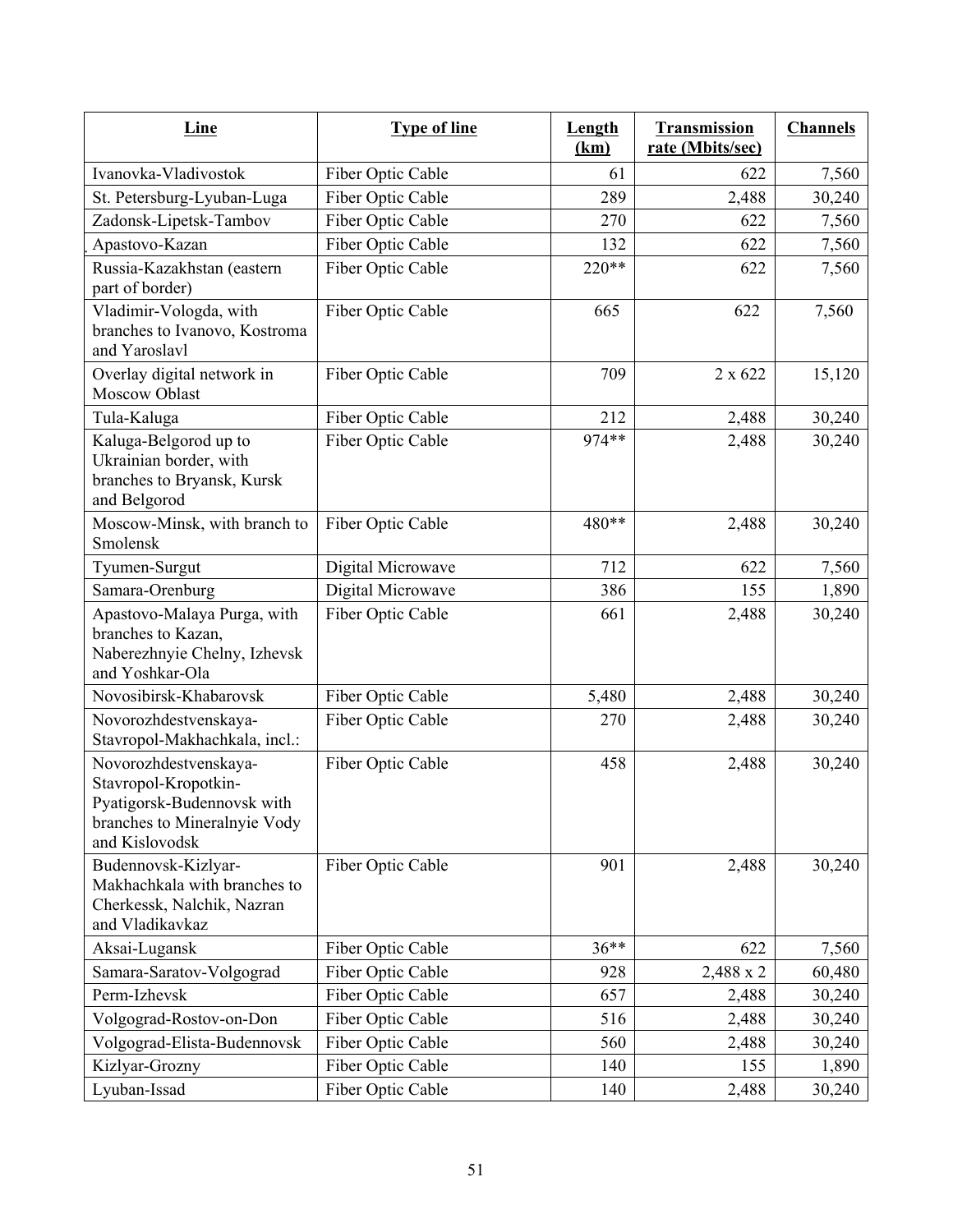| <u>Line</u>        | Type of line      | <b>Length</b><br>(km) | <b>Transmission</b><br>rate (Mbits/sec) | Channels |
|--------------------|-------------------|-----------------------|-----------------------------------------|----------|
| Issad-Petrozavodsk | Fiber Optic Cable | 319                   | 2,488                                   | 30,240   |
| Moscow Ring        | Fiber Optic Cable |                       | 9.953                                   | 120,960  |

\* Length of link owned by Rostelecom. See Item 4.B. – "Business Overview – Submarine Cables."

\*\* Length to the state border.

#### *Switches*

Rostelecom owns 11 international digital switches, including three in Moscow, two in St. Petersburg (Lyuban) and one each in Rostov-on-Don, Samara, Ekaterinburg, Novosibirsk, Khabarovsk and Murmansk. The combined capacity of these switches is 104,830 channels. In addition, the Company has eight Automatic Switching Nodes (UAK), interconnected by digital channels and five Automatic Trunk Exchanges (AMTS), including four in Moscow and one in Pavlov Possad. The UAKs and their connecting channels constitute an integrated services digital network (ISDN) with channel switching to which the networks of LTOs and commercial operators are connected. The AMTSs of Moscow and Pavlov Possad route domestic long-distance traffic between switching centers as well as directly to and from end-users.

As of June 30, 2002, the Company's domestic long-distance trunk network consisted of 87,900 digital and 31,600 analog lines. 70% of all digital channels were connected through SS-7. 95.8% of all Russian AMTSs have access to the digital transit network.

62 AMTSs are able to provide ISDN services through the domestic long-distance network. The Company has begun to operate on the second level of capacity of the multimedia communications open network, which allowed the Company to connect subscriber units in 71 Russian regions and nine retail outlets. Subscribers connected to the open network of Rostelecom's multimedia communications can participate in, and arrange, both bilateral and multilateral video conferences, discuss and jointly edit textual and graphic documents, receive and send files, and receive and send various audio and video information.

A hardware and software platform has been put into operation to provide the following intellectual services: televoting (TV), an added-charge service (PMR), collect calling (FPH) and connections with a pre-paid credit card. As of December 31, 2001, 38 regions can access the FPH service.

### *Submarine Cables*

As part of its program to expand and upgrade its international telecommunications capabilities, Rostelecom utilizes modern submarine cables to establish traffic links between Russia and other countries. The Company is the terminal party and the major capacity owner in three international fiber optic cable systems: Denmark-Russia 1 (DK-R1), Russia-Japan-Korea (R-J-K) and Italy-Turkey-Ukraine-Russia (ITUR). Rostelecom owns 50%, 33% and 30% of the DK-R1, R-J-K and ITUR systems, respectively. The remainder is controlled by various international operators.

Rostelecom has 512 x 30 lines in the DK-R1 system, 485 x 30 lines in R-J-K and 509 x 30 lines in ITUR. In order to provide access to these systems and to establish direct high-quality international lines to remote sites of the world, Rostelecom participates in the construction of, and acquires capacity in, many international cable systems.

At present, the Company has interests in, or an indefeasible right of use of, 27 other systems, including global projects such as FLAG, APC, APCN, CANTAT-3, TPC-5, SEA-ME-WE 2, SEA-ME-WE 3, CHINA-US CN,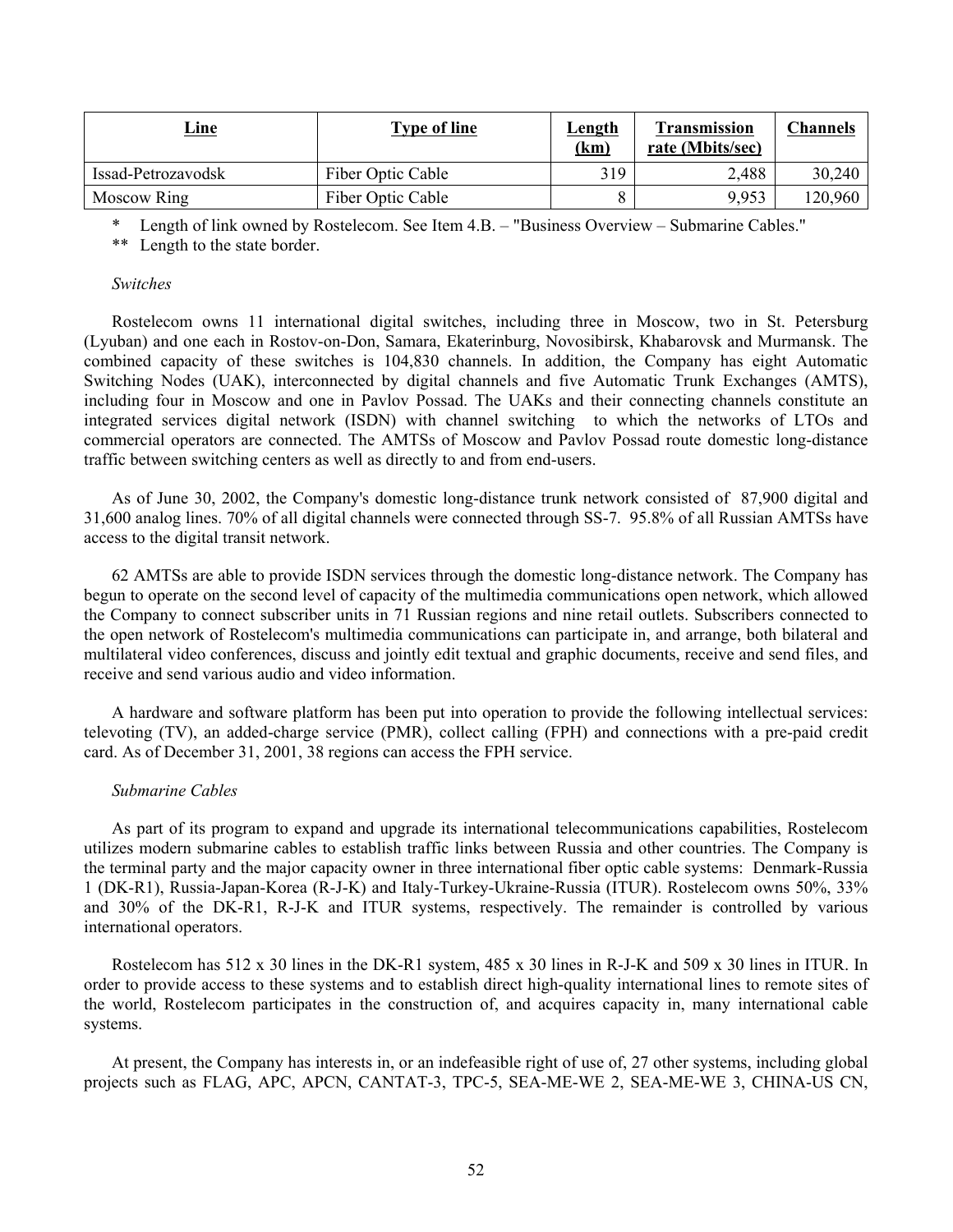TAT-12/13 and TAT-14. Currently, the Company owns a capacity of 450 x 2 Mbits per second through these projects.

# *Network Development Plans*

Since its foundation, the Company has been engaged in a significant capital investment program to modernize its entire international and domestic long-distance network. The initial phase of this program entailed the modernization and expansion of Rostelecom's existing primary international network facilities. The second phase involves expanding the capacity and updating the technology of the trunk lines and switches in the domestic longdistance network.

| Projects                                                                     | <b>Capacity</b><br>(Lines) | Completion<br><b>Date</b> |
|------------------------------------------------------------------------------|----------------------------|---------------------------|
| <b>Western Project</b>                                                       |                            |                           |
| Submarine FOL Copenhagen (Denmark)-Kingisepp (Russia)                        | 1,210                      | 1993                      |
| DML Moscow-Kingisepp-St. Petersburg                                          | 15,360                     | 1993                      |
| <b>ISC</b> in Moscow                                                         | 14,190*                    | 1993                      |
| <b>ISC</b> in Moscow                                                         | 10,080*                    | 1993                      |
| <b>ISC</b> in Moscow                                                         | 22,560*                    | 2000                      |
| ISC in St. Petersburg                                                        | 6,286*                     | 1993                      |
| ISC in Lyuban                                                                | $9,510*$                   | 2000                      |
| FOL St. Petersburg-Finland                                                   | 7,560                      | 1995                      |
| FOL Kingisepp-Tallinn                                                        | 30,240                     | 1996                      |
| FOL Moscow-St. Petersburg                                                    | 30,240                     | 1997                      |
| FOL St. Petersburg-Lyuban-Luga                                               | 30,240                     | 1998                      |
| FOL Lyuban-Issad                                                             | 30,240                     | 2001                      |
| FOL Issad-Petrozavodsk                                                       | 30,240                     | 2001                      |
| <b>Eastern Project</b>                                                       |                            |                           |
| Submarine FOL Nakhodka (Russia)-Naoetsu (Japan)-Pusan (Korea)                | 15,360                     | 1995                      |
| FOL Nakhodka-Khabarovsk                                                      | 15,120                     | 1995                      |
| <b>ISC</b> in Khabarovsk                                                     | 9,420*                     | 1995                      |
| <b>ISC</b> in Novosibirsk                                                    | $9,720*$                   | 2000                      |
| FOL Khabarovsk-Harbin (China)                                                | 7,560                      | 1996                      |
| FOL Ivanovka-Vladivostok                                                     | 7,560                      | 1998                      |
| FOL Russia-Kazakhstan                                                        | 7,560                      | 1998                      |
| FOL Novosibirsk-Khabarovsk                                                   | 30,240                     | 1999                      |
| Satellite communications network using the LMI-1 satellite capacity (Eastern |                            | 2000                      |
| segment), including                                                          |                            |                           |
| Barnaul                                                                      | 300                        | 2000                      |
| Gorno-Altaisk                                                                | 150                        | 2000                      |
| Kyzyl                                                                        | 150                        | 2000                      |
| Novokuznetsk                                                                 | 150                        | 2000                      |
| Salekhard                                                                    | 60                         | 2000                      |
| Yuzhno-Sakhalinsk                                                            | 150                        | 2000                      |
| Yakutsk                                                                      | 240                        | 2000                      |
| Kirov                                                                        | 120                        | 2000                      |
| Minusinsk                                                                    | 150                        | 2001                      |
| <b>ISC</b> in Murmansk                                                       | 1,320                      | 2001                      |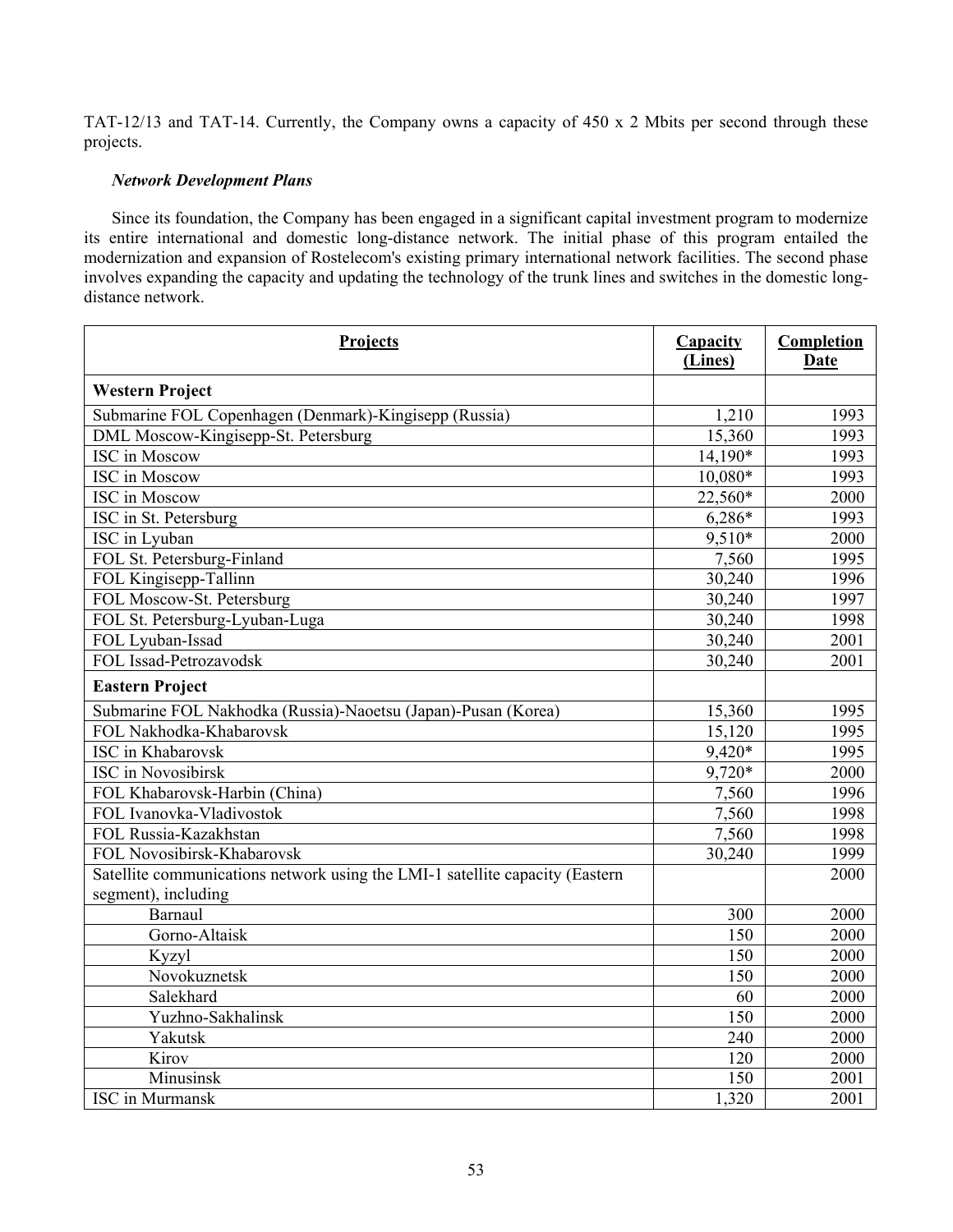| Projects                                                                     | <b>Capacity</b><br>(Lines) | Completion<br><b>Date</b> |
|------------------------------------------------------------------------------|----------------------------|---------------------------|
| <b>Southern Project</b>                                                      |                            |                           |
| Submarine FOL Palermo (Italy)-Istanbul (Turkey)-Odessa (Ukraine)-            | 15,360                     | 1996                      |
| Novorossiysk (Russia) (FOL ITUR)                                             |                            |                           |
| FOL Moscow-Rostov-on-Don-Novorossiysk                                        | 30,240                     | 1996                      |
| ISC in Rostov-on-Don                                                         | 8,880*                     | 1996                      |
| FOL Novorozhdestvenskaya-Stavropol-Makhachkala                               | 30,240                     | 2000                      |
| FOL Kropotkin-Pyatigorsk-Budennovsk with branch to Mineralnyie Vody          | 30,240                     | 1999                      |
| FOL Budennovsk-Kizlyar-Makhachkala with branches to Cherkessk, Nalchik,      | 30,240                     | 2000                      |
| Nazran and Vladikavkaz                                                       |                            |                           |
| FOL Aksai-Lugansk                                                            | 7,560                      | 2000                      |
| FOL Samara-Saratov-Volgograd                                                 | 60,480                     | 2000                      |
| FOL Volgograd-Elista-Budennovsk                                              | 30,240                     | 2001                      |
| FOL Volgograd-Rostov-on-Don                                                  | 30,240                     | 2001                      |
| FOL Kizlyar-Grozny                                                           | 1,890                      | 2001                      |
| <b>Central Project</b>                                                       |                            |                           |
| DML Moscow-Khabarovsk (Trans-Siberian link)                                  | 11,340                     | 1997                      |
| <b>ISC</b> in Samara                                                         | $9,900*$                   | 1996                      |
| ISC in Ekaterinburg                                                          | $2,970*$                   | 1996                      |
| FOL Moscow-Ekaterinburg                                                      | 30,240                     | 1997                      |
| FOL Apastovo-Shigony                                                         | 7,560                      | 1997                      |
| FOL Perm-Ekaterinburg                                                        | 3,780                      | 1997                      |
| FOL Ekaterinburg-Novosibirsk                                                 | 30,240                     | 1998                      |
| FOL Zadonsk-Lipetsk-Tambov                                                   | 7,560                      | 1998                      |
| FOL Apastovo-Kazan                                                           | 7,560                      | 1998                      |
| FOL Vladimir-Vologda                                                         | 7,560                      | 1998                      |
| FOL Overlay Digital Network in Moscow Oblast                                 | 15,120                     | 1998                      |
| FOL Tula-Kaluga                                                              | 30,240                     | 1999                      |
| FOL Kaluga-Belgorod to border with Ukraine, with branches to Bryansk, Oryol, | 30,240                     | 1999                      |
| Kursk and Belgorod                                                           |                            |                           |
| FOL Moscow-Minsk with branch to Smolensk                                     | 30,240                     | 1999                      |
| <b>DML</b> Samara-Orenburg                                                   | 1,890                      | 1999                      |
| FOL Apastovo-Malaya Purga with branches to Kazan, Naberezhnyie Chelny,       | 30,240                     | 1999                      |
| Izhevsk and Yoshkar-Ola                                                      |                            |                           |
| DML Tyumen-Surgut                                                            | 7,560                      | 1999                      |
| FOL Perm-Izhevsk                                                             | 30,240                     | 2000                      |
| FOL Moscow Ring                                                              | 120,960                    | 2001                      |

\* total assembled capacity.

# *Capital Construction and Investments in 2001*

In 2001, the Company put into operation the following facilities: 1,686.8 kilometers of fiber optic lines, longdistance switches with 10,800 channels, international telephone exchanges with 1,320 channels, one satellite station and automated exchanges with 2,600 numbers.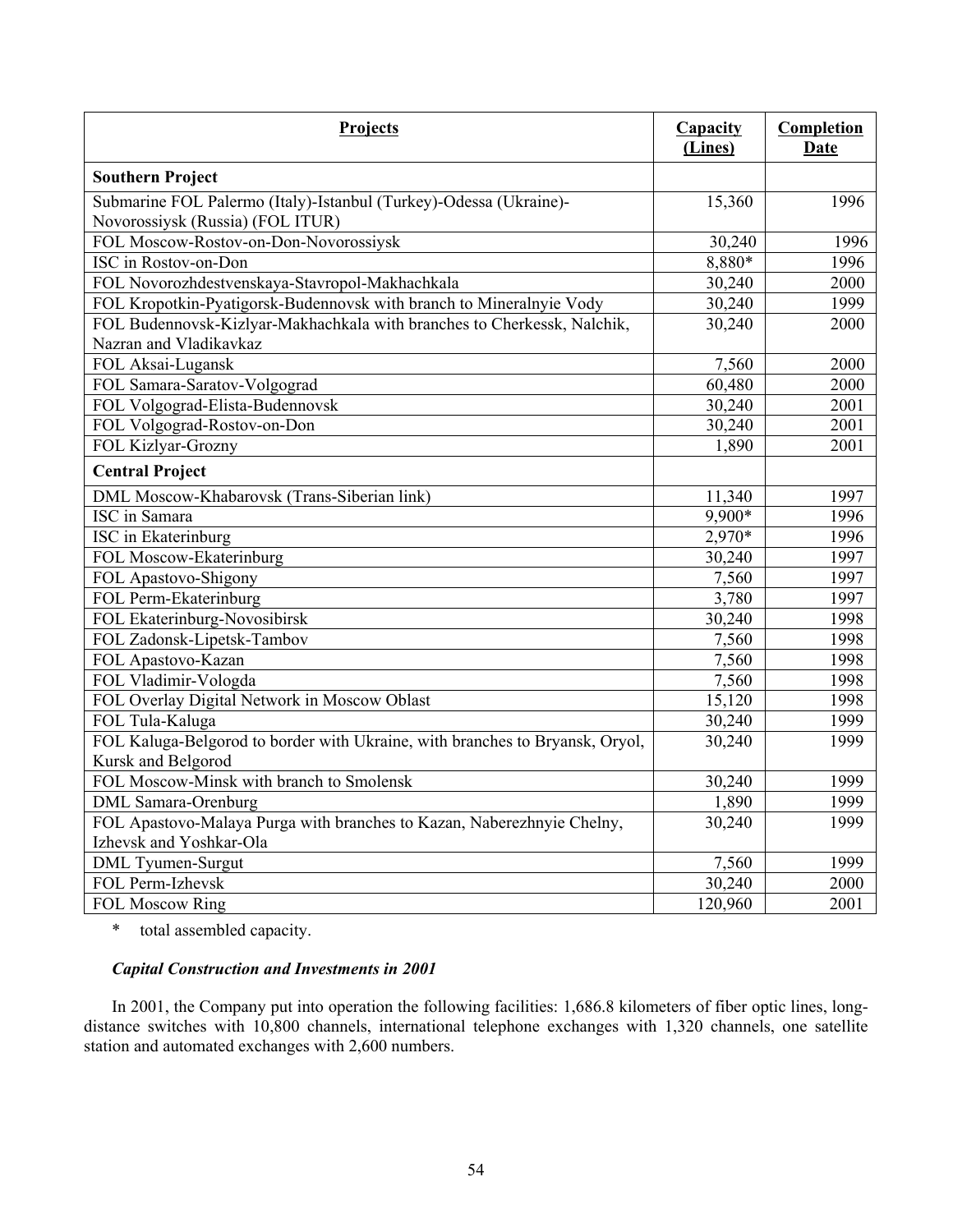### *Major Investment Projects Put into Operation in 2001*

FOL Kizlyar-Grozny (140 kilometers): as the FOL was put into operation, the Company provided LTOs in the Republic of Dagestan and the Chechen Republic with access to Russia's trunk digital primary network.

With the launching of two sections of FOL Volgograd-Rostov-on-Don (516 kilometers) and FOL Volgograd-Elista-Budennovsk (561 kilometers), Rostelecom completed the construction of the Moscow-Samara-Volgograd-Rostov-Moscow digital circle segment in the South of Russia; the switch to the Southern Region allowed for the obtainment of two independent points of access to the digital trunk network.

The Company also created FOL Lyuban-Issad (140 kilometers), a high-rate digital transmission system, as a segment of the trunk digital primary network.

FOL Issad-Petrozavodsk (319 kilometers) enabled the Company to provide high-quality digital communications to users in the Republic of Karelia and Leningrad Oblast and contributed to the establishment of an integrated telecommunications environment operating in accordance with international standards.

The expansion of the three AMTSs of Moscow and the FOL Moscow Ring increased the number of domestic long-distance and international channels and resolved the problem of quality and range of services.

The launching of a telephone exchange in Murmansk enabled the Company to expand the switching capacity of the ISC in the Northwestern Region.

| <b>Facility</b>                                                                | Put into operation in 2001 |
|--------------------------------------------------------------------------------|----------------------------|
| Domestic long-distance cable communication lines, km                           | 1,686.81                   |
| FOL Volgograd-Rostov                                                           | 516.2                      |
| FOL Volgograd-Elista-Budennovsk                                                | 560.99                     |
| <b>FOL Kizlyar-Grozny</b>                                                      | 140.4                      |
| FOL Lyuban-Issad                                                               | 140.98                     |
| FOL Issad-Petrozavodsk                                                         | 319.46                     |
| FOL Moscow Ring 1 p.k.                                                         | 8.78                       |
| Satellite communications stations, units                                       |                            |
| Rostelecom satellite communications network using the LMI-1 satellite resource |                            |
| (Eastern segment, 3 p.k., Minusinsk)                                           |                            |
| International telephone switches, channels                                     | 1,320                      |
| <b>ISC</b> in Murmansk                                                         | 1,320                      |
| Long-distance telephone switches, channels                                     | 10,800                     |
| Expansion of EWSD-type AMT/ATS in the MTS-34 building, 1 p.k., of EWSD-        | 2,640                      |
| type AMTS in the MTS-5 building                                                | 4,530                      |
| Expansion of EWSD-type AMTS in the MTS-10 building                             | 3,630                      |
| <b>Urban ATSs, thousand numbers</b>                                            | 2.6                        |
| Installation and connection of Convent-840 EATS in the p.5014 building         | 0.5                        |
| Expansion of EWSD-type AMTS/ATS in the building of MTS-34 1 p.k.               | 2.1                        |

# **List of Facilities Put into Operation in 2001**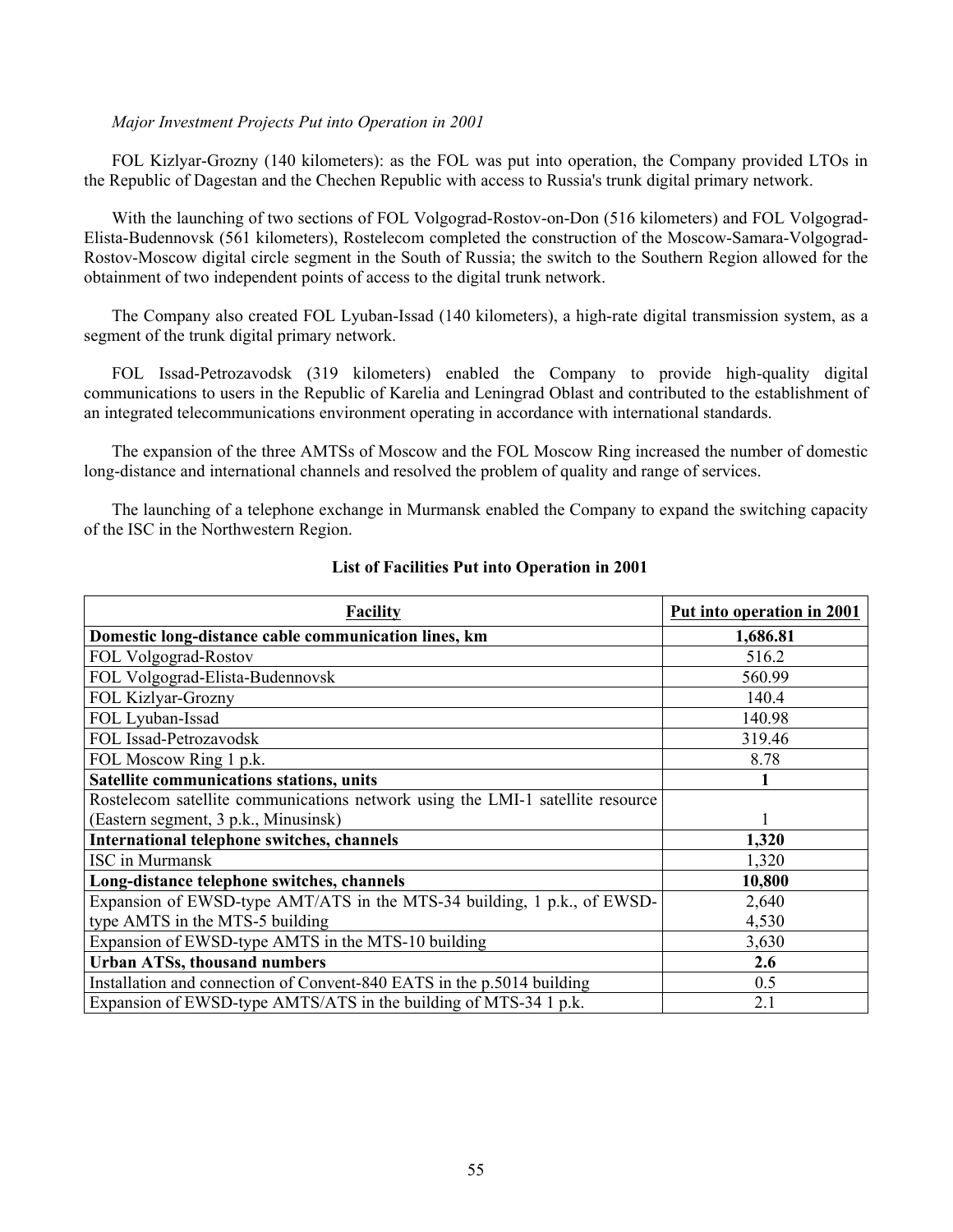### *Main Directions of the Development in 2002*

As a priority for 2002, the Company wants to construct and modernize the network to increase the volume of its existing and future services. The value of the Company's capital investments will reach 4.2 billion rubles in 2002 of which 1.1 billion rubles are to be applied for capital expenditures related to the technical maintenance of the Company's network. As priority investment projects are considered an estimated 1.1 billion rubles construction of new fiber optic lines oriented to the most promising directions, and a 2 billion ruble upgrade of the network with a view to increasing its throughput capacity and promoting new services. Development of new services are also planned.

| <b>Investment Project Description</b>                                  | Capacity<br>(Lines) | <b>Transmission</b><br>Rate<br>(Mbit/Sec) | <b>Planned</b><br>Completion<br>Date |
|------------------------------------------------------------------------|---------------------|-------------------------------------------|--------------------------------------|
| FOL Yoshkar-Ola-Kirov with branch to Cheboksary                        | 30,240              | 2,488                                     | 2002                                 |
| FOL Russia-Kazakhstan International                                    | 30,240              | 2,488                                     | 2002                                 |
| Baltic cable system, 1 <sup>st</sup> stage                             | 60,480              | 2,488                                     | 2002                                 |
| Reconstruction of FOL Moscow-Novosibirsk                               | 120,960             | 9,953                                     | 2003                                 |
| Additional supply of equipment to FOL Moscow-<br>Novorossiysk          | 120,960             | 9,953                                     | 2003                                 |
| FOL Gatikha-D. Konstantinovo with branch to Nizhny<br>Novgorod         | 30,240              | 2,488                                     | 2002                                 |
| FOL Kaliningrad-Gvardeysk with branch to Russian-<br>Lithuanian border | 7,560               | 622                                       | 2002                                 |
| Construction of MNTS in Kaliningrad                                    | 1,300               |                                           |                                      |
| International FOL Russia-Azerbaijan                                    | 7,560               | 622                                       | 2002                                 |

The most significant projects in 2002 are expected to be as follows:

- a) The construction of new fiber optic lines will allow for new, strategically important, international directions for the Company and allow major cities to become connected to its networks. The Company's plans for 2002 include:
	- Construction of FOL Russia-Kazakhstan, with access to Kazakhstan, which was already completed in the beginning of 2002.

The new FOL Russia-Kazakhstan provides Rostelecom's trunk network with a second outlet to Kazakhstan (Western Segment). The commissioned project includes a high-speed ring network based on the existing lines not only in the Russian Federation and the Republic of Kazakhstan, but also in the Chinese People's Republic.

FOL Russia-Kazakhstan passes through the settlements of Volzhsky-Khulkhluta-Yashkul-Elista. Its total length is 456 kilometers. The commissioned line is a part of the already existing FOL Samara-Saratov-Volgograd, with branches to Rostov-on-Don, Elista and Budennovsk. The construction was performed by Rostelecom, at its own expense.

The Company expects that the new trunk line will significantly improve conditions for Russian traffic transiting through Kazakhstan to the Central Asian republics and for Kazakhstan traffic transiting through Russia to Europe and the Asian-Pacific region. The Company also expects that newly commissioned FOL will improve the quality of Russia's telephone communications with the Central Asian countries as the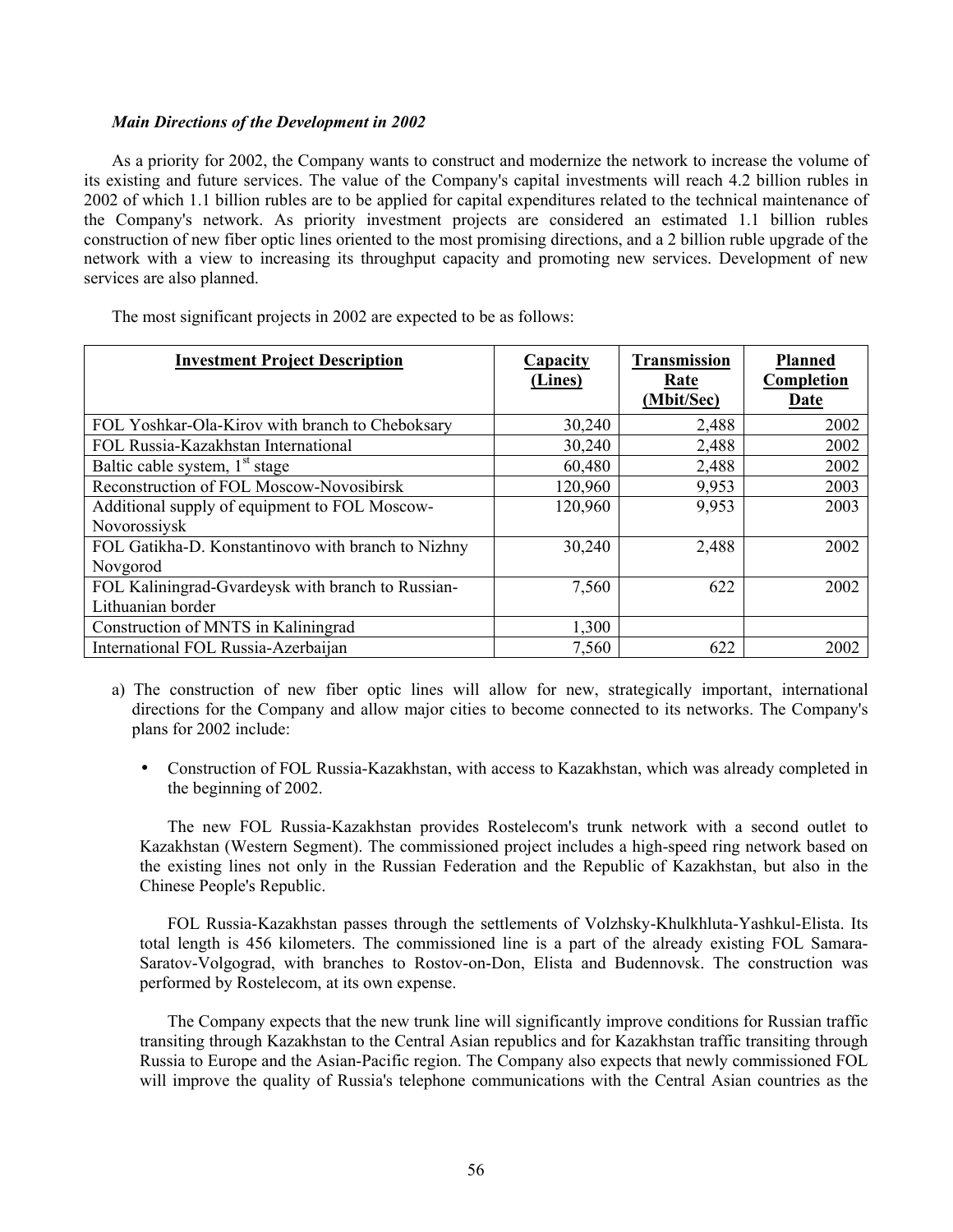new line will not only add new channels operating in this direction, but will also allow traffic to travel in digital format.

- Completion of the construction of FOL Yoshkar-Ola-Kirov is intended to connect the cities of Kirov and Cheboksary to Rostelecom's trunk network;
- Construction of FOL Kaliningrdad-Gvardeisk is required to provide access to Kaliningrad and Russia's state borders with Lithuania and Poland;
- Construction of two new FOLs: FOL Russia-Azerbaijan and FOL Gatikha-D.Konstantinovo-Nizhny Novgorod.
- b) Upgrading of the network to increase the throughput capacity and develop new services:
	- Construction of the Baltic Cable System (1st stage) jointly with Telia, Sweden, to upgrade the Moscow-St. Petersburg-Kingisepp line using the dense wave-length division multiplexing ("DWDM") technology, as well as broadening the Company's presence in the international cable systems market.
	- Increase in the throughput capacity of the Moscow-Novosibirsk line, based on DWDM technology.
	- Increase in the throughput capacity of the Moscow-Novorossiysk line, based on DWDM technology.
	- The existing FOLs, additionally furnished with wavelength-division multiplex equipment, will provide for effective utilization of the existing communications lines in the long term and allow it to obtain the required throughput capacity. The upgrading of these lines will use the modern DWDM technology while preserving the existing PDH and SDH operable in parallel with DWDM, which will allow for the transfer of any type of information, at a rate higher than 10 Gb/s.
	- Establishment of Rostelecom's data transmission centers and introduction of intellectual network services. Establishment of a flexible multiplexor network.
- c) Apart from that, the Company's plans for 2002 provide for the following:
	- upgrading of a 34Mb/s microwave line to Arkhangelsk;
	- upgrading of a microwave line by two 17 Mb/s digital paths to Yakutsk;
	- continuation of the work to increase capacity of the Eastern segment of Rostelecom's satellite network;
	- upgrading of the ground satellite communications station in Petropavlovsk-Kamchatsky and installation of additional equipment at the ground station in Arkhangelsk;
	- upgrading of telecommunications facilities of the Main Russian Television Center (GTsRT) in Ostankino;
	- putting into operation the Moscow MTS-9 switching center, which will significantly broaden the offered range of services;
	- expansion of ESWD-type AMTS in Pavlov Possad;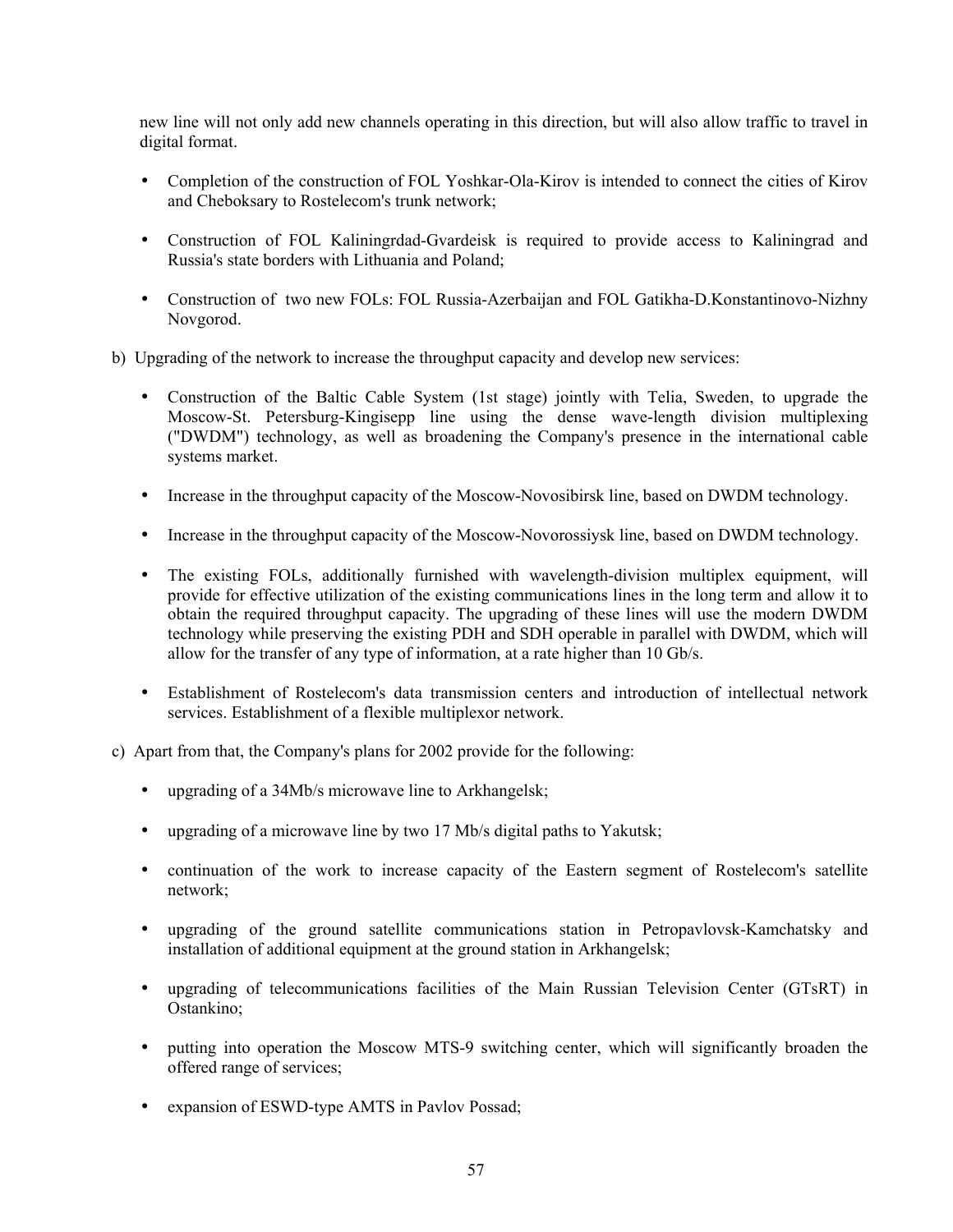• expansion of the platform of the packet telephony exchange in Moscow and introduction of intellectual services and the construction of packet telephony gateways to St. Petersburg, Rostov-on-Don, Samara, Novosibirsk, Ekaterinburg, Khabarovsk. The first stage includes an introduction of the services for international vocal/facsimile transit via IP, executing settlements among operators and providing corporate customers with international and long-distance communications services based on IP-telephony.

#### *Rostelecom's Cooperation with Mobile Communications Network Operators*

The Company's cooperation with Russian operators of land-based mobile communications networks is aimed at expanding the provision of high-quality network services, including the establishment of national and international roaming.

As of December 31, 2001 the Company established, through its facilities, international roaming for KB Impuls, MTS, Uraltel, DonTelecom and Bitel. The international roaming for these mobile communications operators has been established with more than 170 foreign mobile operators in 85 countries, including 11 CIS countries.

In order to broaden the spectrum of its mobile communications services and to upgrade communications with Russia's remote regions, Rostelecom, in partnership with Globalstar L.P., a world-wide consortium, has launched the development of the Russian segment of the Globalstar Global System for Mobile Satellite Communications. In order to implement the project for the establishment of the Russian segment of Globalstar and subsequently provide mobile satellite communications services in Russia, the Company and Globalstar L.P. set up GlobalTel, a US-Russian joint venture. Rostelecom believes that the pooling of Globalstar's modern global mobile satellite communications facilities with the capacity of the Company's domestic long-distance trunk network creates additional opportunities for establishing national roaming and roaming with foreign operators and for selling communications services to Russian users. The Russian segment of the Globalstar system has been in commercial operation since the beginning of 2000.

#### *Satellite Communications*

Rostelecom is currently arranging for international fixed satellite channels using land-based telecommunications stations owned by AO Teleport TP and the Space Telecommunications State Enterprise. The Company leases a total of 468 compressed satellite channels from AO Teleport TP in the Intelsat systems. In the Intelsat system, 240 channels operate through the 342 satellite; 446 channels operate through the 62 satellite; and 570 channels operate through the 66 satellite.

The Space Telecommunications Federal State Enterprise provides Rostelecom with satellite channels through earth stations located in Dubna (operating through the 335.5 Intelsat system and the 14-degrees Intersputnik system) and Vladimir (operating through the 80 Intersputnik system and the Express-3 11 system) and the station in Medvezhyi Ozera (Intelsat 342 system). In addition, the Company uses the earth station in the Town of Lesnoye (Soyuzkontraktinform-MTUSI) operating within the Intelsat 359 system to provide 68 satellite communications channels. The Company operates a total of 342 channels (including compressed ones) via these stations.

In November 1997, Rostelecom entered into an agreement to lease 60% of the communications channel capacity of a new-generation satellite, the LMI-1, which became operative in November 1999, and forms the basis for the Rostelecom satellite communications network. Pursuant to the agreement, the Company has made an advance payment equal to 12 years' rent. The aggregate channel capacity of LMI-1, utilized by Rostelecom, consists of 22 transponders (trunks).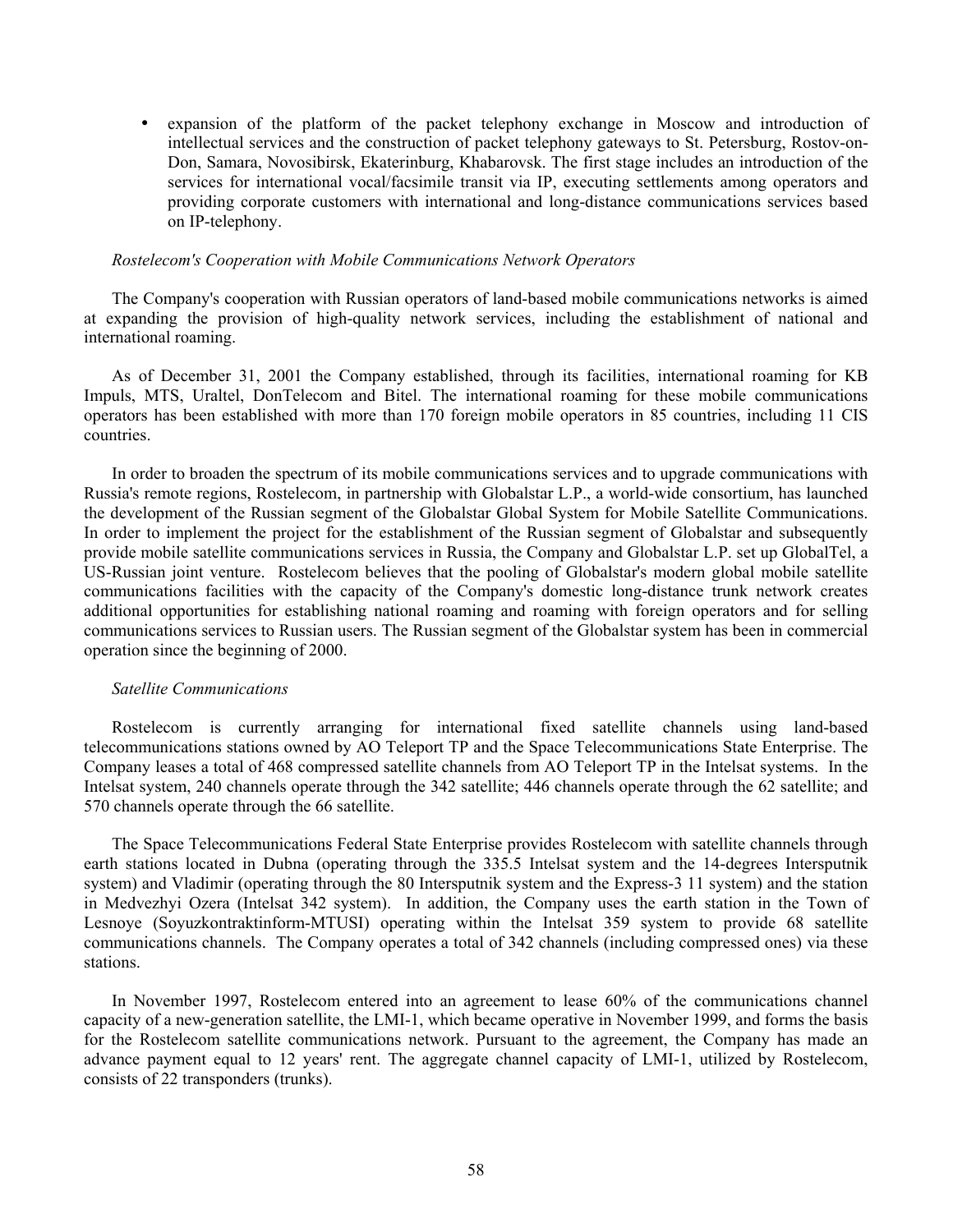In 2001, a system for centralized control of land-based satellite stations was commissioned. The operated satellite network comprises three earth junctions and nine periphery earth stations on the territory of Russia. The composition and the locations of the earth satellite communications stations utilizing the LMI-1 resources were determined by the Company with due regard for the secondary network requirements for, among other things:

- access to the trunk network through long-distance transit switches (UAKs) for Gus-Khrustalny (Vladimir Oblast), Novosibirsk and Khabarovsk; and
- trunk digital communications for Kirov, Barnaul, Yakutsk, Yuzhno-Sakhalinsk, Kyzyl, Minusinsk, Salekhard, Gorno-Altaisk and Novokuznetsk.

Rostelecom, being the principal operator of the public network system, providing all types of services and annexing departmental network operators, it is therefore able to provide the following:

- access to communications at both the international and long-distance levels on the whole of the territory of Russia;
- testing and passing of signal load through SS-7, which allows for the coordinated operation of all types of digital networks based on the digital transit network (SS-7 includes ninety AMTSs and eight UAKs);
- connection to a bit synchronization trunk network, capable of providing for the synchronized work of network operators with high quality and reliability, which allows for the expansion of the offered range of services and increases quality thereof;
- multimedia communications (videoconferencing);
- ISDN and intellectual network services; and
- lease of channels with any throughput capacity.

# **Marketing Activities**

# *Marketing Strategy of the Company*

The Company's marketing strategy provides for a stronger position of the Company on the market of endusers in Moscow and on the market of operators.

In order to implement this strategy, the Company has established a Commercial Directorate; within the next year the Company plans to set up commercial divisions in of all of its branches.

The principal commercial objectives of Rostelecom for 2002 are as follows:

- forming a market monitoring system;
- optimizing the Company's tariff policy with respect to end-users in Moscow;
- expanding its presence on the operator market in order to increase traffic through Rostelecom's network:
	- upgrading the system of settlements with regional operators, thereby eliminating the cross-subsidy;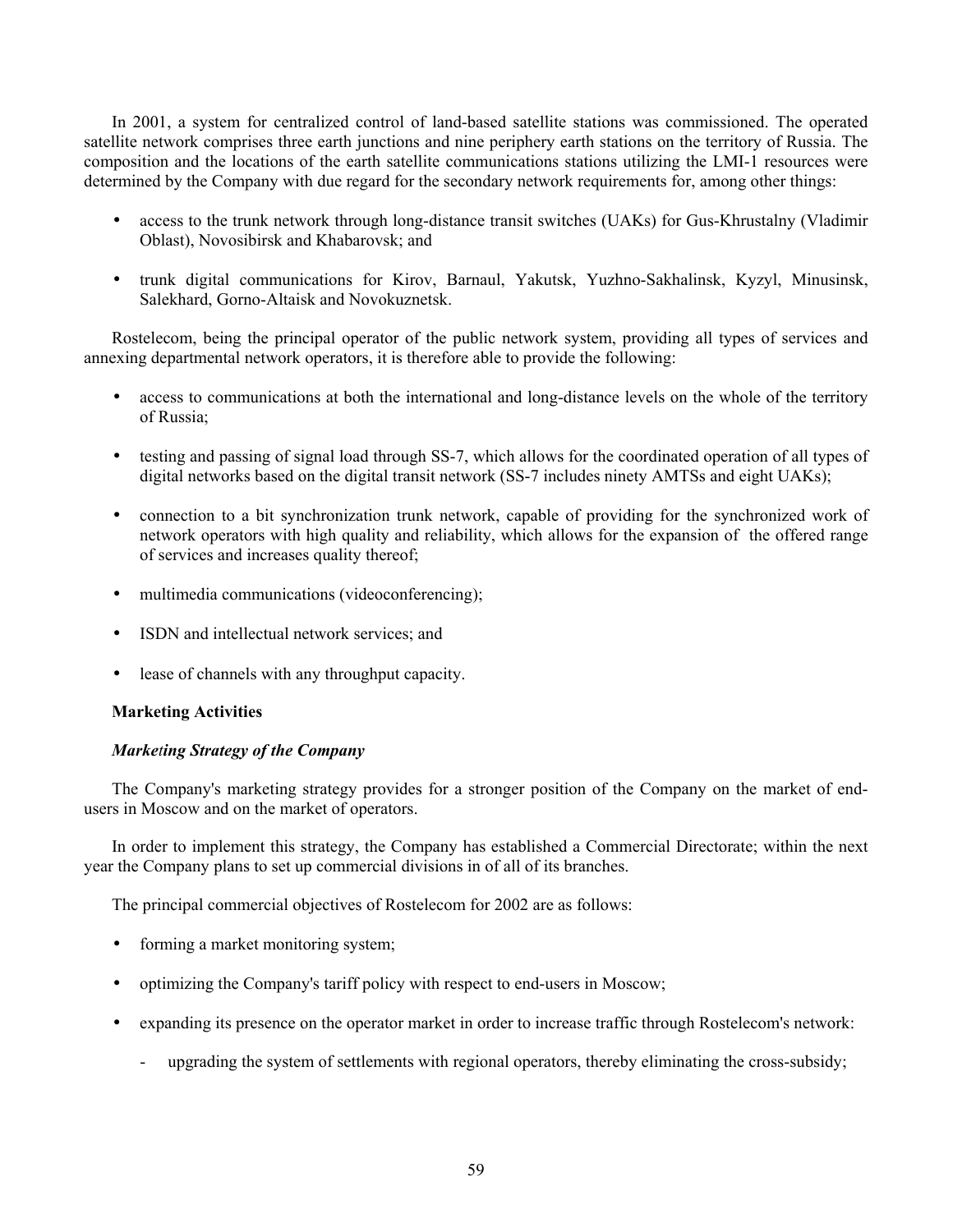- introducing a flexible discount system for package services, which will, in turn, allow regional operators to apply a more flexible tariffication system for subscribers to retain regional corporate clients in their network;
- optimizing the tariff policy with respect to alternative operators;
- revising agreements with all international operators to overcome the tendency of the decrease in incoming international traffic; and
- penetrating the traffic-transit market "Europe-Asia";
- expanding the range of services:
	- introducing intellectual networks;
	- offering service packages and implementing a "one-stop shopping" marketing strategy;
- introducing a new approach to the management of client relations; and
- building up a sales and services system that introduces demand and sales-stimulation methods.

Throughout 2002, Rostelecom's main goal is to improve and advance the system of mutual exchanges among regular operators.

The introduction of a new billing system will enable the Company to upgrade the system of inter-operator payments for all communications services provided, as well as the systems used to manage contracts, monitor client profiles and provide relevant subdivisions with statistical and managerial information.

The Company expects that introduction of the billing system will allow the Company:

- to improve the technology of payments for international and domestic long-distance traffic exchanges with international and Russian operators and to conform it to international standards;
- to create a flexible automated system for billing and for storing contractual information;
- to automate the process of running reference data; and
- to resolve problems related to the transition from payments to associated operators to an integral payment plan with payments based on intermitting traffic.

The Company expects that introduction of new technologies in Rostelecom's network will allow Rostelecom to create additional traffic within the existing general-purpose network and to obtain additional income for both the Company and national operators. "Free call," "televoting," "premium tariff" and "virtual private networks" services will be based not only on the intellectual platform of Rostelecom but also on the platforms of other operators who will be able to be connected to the Rostelecom network next year.

The Company's marketing strategy provides for the development of relations with international communications operators, an optimized tariff policy with respect to outgoing and incoming rates and consideration of possible access to the international traffic transit market.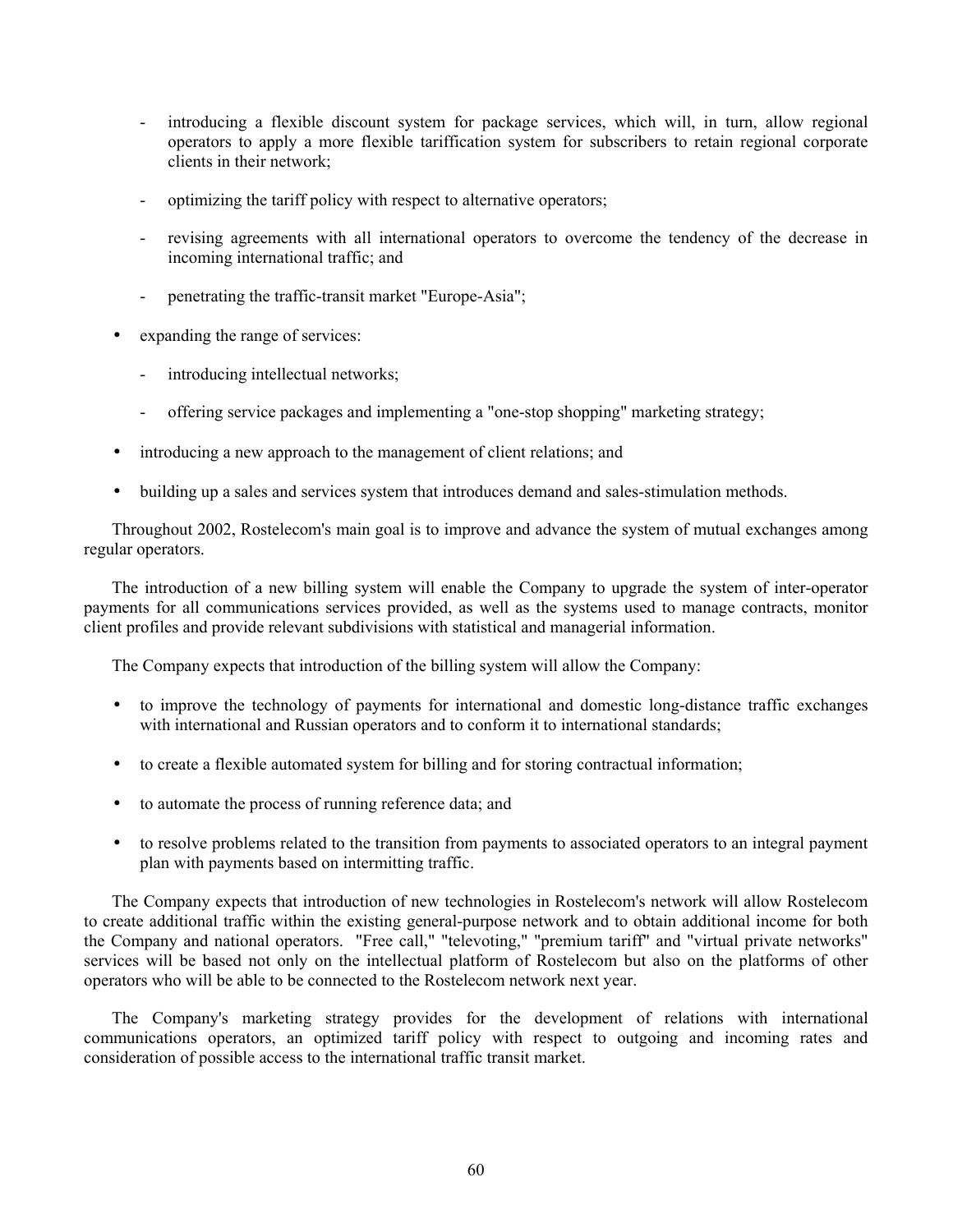As it continues to work with the Moscow public, the Company plans to develop two programs in the end-user market comprising pre-paid cards communication services, as well as public phones network and phone centers.

The implementation of the marketing strategy will enable the Company to considerably increase its revenue, strengthen its position on the international operator market and position itself as a national business operator on the Russian market.

## *Service Promotion Highlights*

Currently, one of the major objectives of the Company is to preserve its position in the long-distance telephone communications market, channel leasing, data transmission and other communications services while enhancing the image of Rostelecom and offering new services for consumers, with an aim toward expanding into new segments of the market.

In order to make customer relations more efficient and retain a strong client base, the Company expects to upgrade the following programs:

- 1) The updating of customer contracts;
- 2) Providing for services to be paid for by debit or credit card;
- 3) Establishment of a centralized operator service; and
- 4) Retail outlets.

# *Upgrading Customer Contracts*

Rostelecom's current policy is to enter into contracts with corporations and organizations in Moscow for domestic long-distance and international services on the basis of a pre-paid system. The Company negotiates these contracts with all corporate clients from the public telephone network recorded in the MMT database (over 60,000 entities).

In 2001, the Company continued to enter into similar contracts with household subscribers. Initially, such contracts were made with the more active users in this market sector. However, the plan is to expand to include all public telephone network users in Moscow.

Corporate clients that pay for the communications services in advance are given a discount of 10% of the cost of their long-distance and international telephone calls, depending on the amount of the pre-payment. The households that enter into a contract and make advance payments of at least 2,000 rubles are granted a similar 10% discount plus additional discounts ranging from 2% to 10%, depending on the volume of outgoing traffic to foreign countries.

Rostelecom plans to develop individual tariff plans for all corporate clients, including discounts depending on the scope of the services provided and on the amount of the pre-payments. The Company expects that discounts for the scope of services provided will encourage growth in outgoing traffic, while discounts for pre-paying customers will increase the Company's capital and will be applied toward paying the Company's foreseeable expenses and settling its accounts.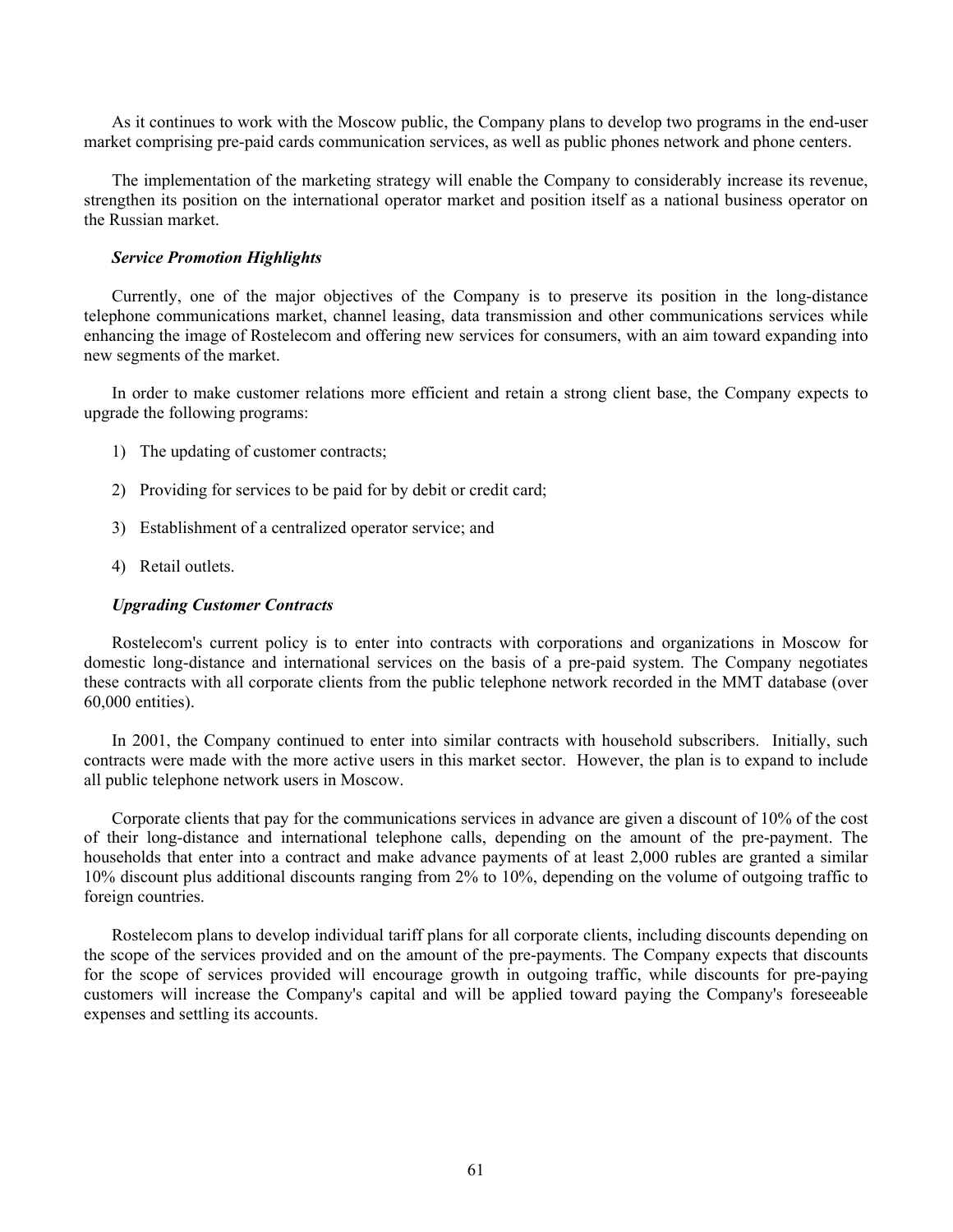### *Debit and Credit Cards*

The Company also seeks to expand its portfolio of additional services, emphasizing payments for services with debit and credit cards.

The Company offers telecommunications services payable in advance with a pre-paid debit card (STC, etc.). Users of STC-type debit cards are offered telephone services (including pay phone use). Rostelecom branches offer two additional types of phone cards: the World Card for international communications and the Season Ticket Card for operator-assisted domestic long-distance calls. To fully implement this proposal, a network of agents is being set up to provide for the distribution of such debit cards.

In addition, in 2001 the Company created and made operational a system of accepting payments with bankissued credit cards (VISA, Union Card, etc.). The Company plans to develop this system to facilitate:

- acceptance of payments for services provided in retail outlets operating POS-terminals;
- charging for services rendered on terms of credit to the customer's card account at the customer's request (by telephone); a special customer service group has been set up for this purpose; and
- providing for operator-assisted communications services paid for with a bank card (the is debited automatically upon instructions from the customer after the call is complete).

The Company intends to provide services for local, domestic long-distance and international telephone calls from pay phones by magnetic or other types of telephone cards that must be purchased by the customer.

### *Unified Inquiry Service*

Creating a more efficient customer service is the objective of the call center set up by the Company as a unified information and technical support service. The customer service agents will address any problems or concerns that arise while using communications services (a combination of the 07 Inquiry Service (IS) and a center checking automated domestic long-distance and international communications, providing additional information and reference services regarding payment and offering advice from local specialists).

# *Retail Outlets*

Retail outlets (call offices and telecommunications service centers) operate, to a certain extent, as representative offices of Rostelecom's Moscow branch. Such operations will be developed further to expand the network of mobile call offices and to broaden the range of services.

### **The Telecommunications Industry in Russia**

Prior to the early 1990s, the telecommunications network in the Soviet Union was inefficient, unreliable and under-utilized relative to networks in most developed countries. The existence of a modern, well developed telecommunications system was never a priority in the Soviet centrally planned and relatively closed economy. The Soviet government had no interest in developing private communications not related to state business.

The lack of investment during the Soviet era, together with the limited access to advanced Western technologies due to trade restrictions, resulted in an outdated telecommunications network, in which nearly all of the telephone switches were outdated and most switches and lines were analog. Because the rerouting capabilities of the system were very limited, certain circuit groups were congested while others were underutilized. In addition, international access was extremely limited as there was only one international switch, located in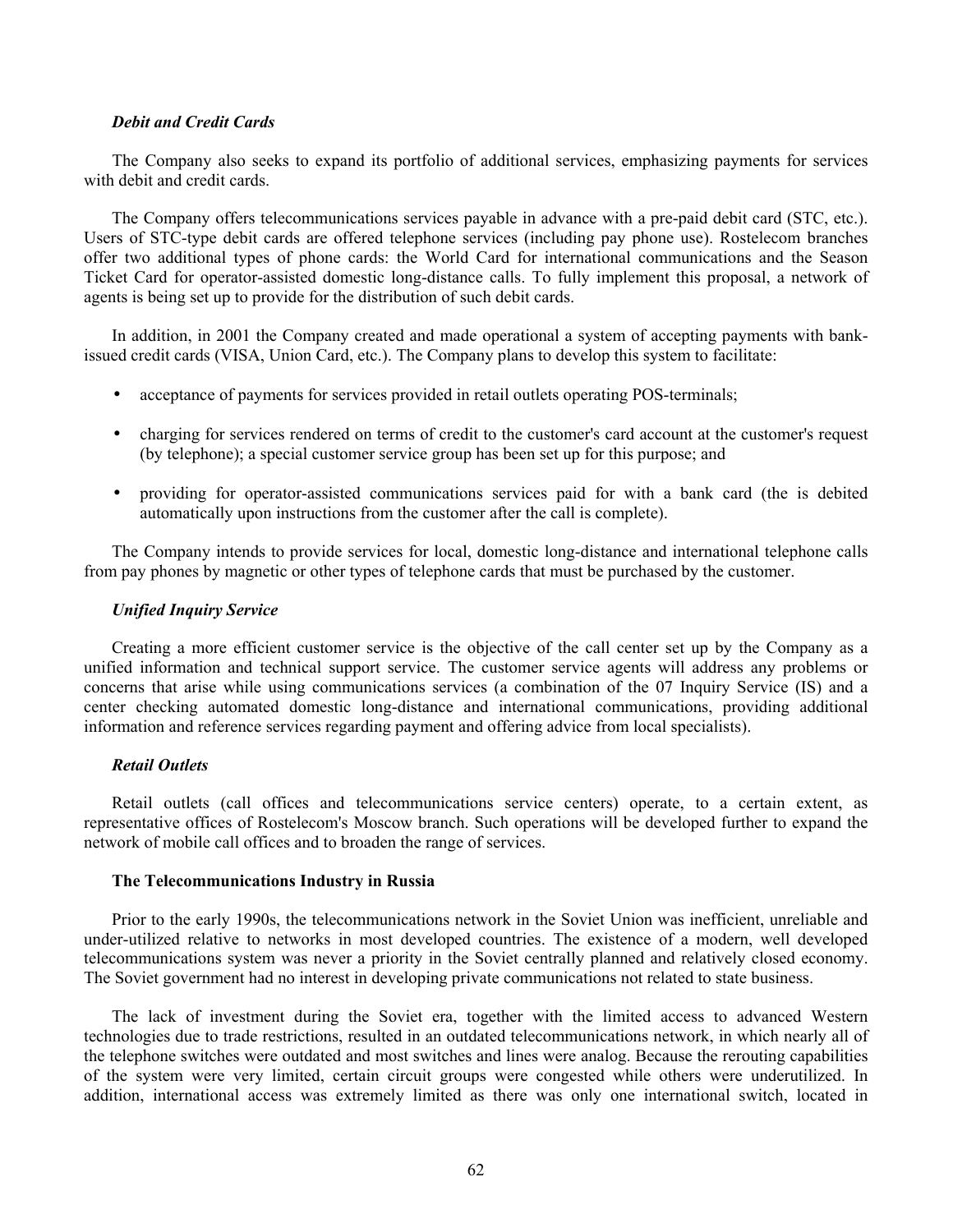Moscow, serving the entire country. Domestic long-distance access was limited by the low level of telephone penetration. Thus, although the network spanned a large geographical area, an inadequate number of lines connected the network at every level. The primary cause of low network usage in Russia has been the low level of domestic telephone penetration. The number of access lines per 100 inhabitants in Russia is significantly lower than in most developed countries. Another reason for the inefficiency and low level of the network's usage is the fact that the Russian network until recently consisted mostly of analog equipment.

#### *Current Structure of the Russian Telecommunication Industry*

Russia is a member of the International Telecommunications Union ("ITU"), a specialized intergovernmental organization under the UN involved in the facilitation of guidelines and treaties regulating the telecommunications industry. ITU's objective is world-wide coordination, standardization and international regulation of the telecommunication industry. Although the current international standards satisfactorily regulate telecommunication services and relevant payments, Rostelecom nevertheless seeks to regulate its relations with all international operators by bilateral agreements.

The telecommunications industry in Russia is generally divided between providers of local services and providers of long-distance and international services. The following is a brief description of the operations and functions of the various segments of the Russian telecommunications industry.

Eighty-nine Russian local telephone operators (LTOs) install and maintain subscriber access lines, provide local switching and transmission services and interconnect subscribers with Rostelecom's domestic long-distance and international network. Transmission between subscribers and local switches is typically via copper wire. Almost every LTO owns an automatic trunk exchange ("AMTS") which switches traffic between the LTO's network and the domestic long-distance trunk network operated by Rostelecom.

In Moscow, the Company owns certain long-distance switches and international switches, and provides services to customers through OAO MGTS ("Moscow City Telephone Network"). OAO The Moscow Long Distance and International Telephone ("MMT"), which the Company acquired as of August 28, 2000, provides technical servicing of long-distance switches and bills customers for the international and domestic long-distance services. Rostelecom receives the payments for its services in Moscow directly from subscribers but has an agreement with MGTS whereby Rostelecom pays MGTS approximately 14% of the Company's revenues in Moscow for Rostelecom's right to pass its international and long-distance traffic through the local lines owned by MGTS.

Rostelecom owns international switches in the cities of St. Petersburg, Ekaterinburg, Khabarovsk, Samara, Novosibirsk and Rostov-on-Don, while the long-distance switches in these cities and in all other regions of Russia are owned by the respective LTOs. LTOs bill their consumers for the services they provide and collect tariff proceeds; they then pay Rostelecom for traffic admission.

Rostelecom's telecommunications network provides basic voice telephone, telegraph and telex services, data transmission and a limited scope of videoconferencing services. Rostelecom also leases channels and provides access to its network to the owners of digital overlay networks ("DONs"), certain telecommunications operators in other CIS countries and to other entities in Russia. Rostelecom cooperates with 257 foreign administrations and operators (including those in the CIS and the Baltic countries) and performs mutual settlements for international telecommunications services with 106 foreign operators. This cooperation enables the Company to transfer international outgoing calls from outside Russia and enables foreign operators to switch international incoming calls through Rostelecom's network. Rostelecom also provides digital transit services across Russia for certain foreign operators and transmits a number of television and radio programs through its network to broadcasting facilities throughout Russia.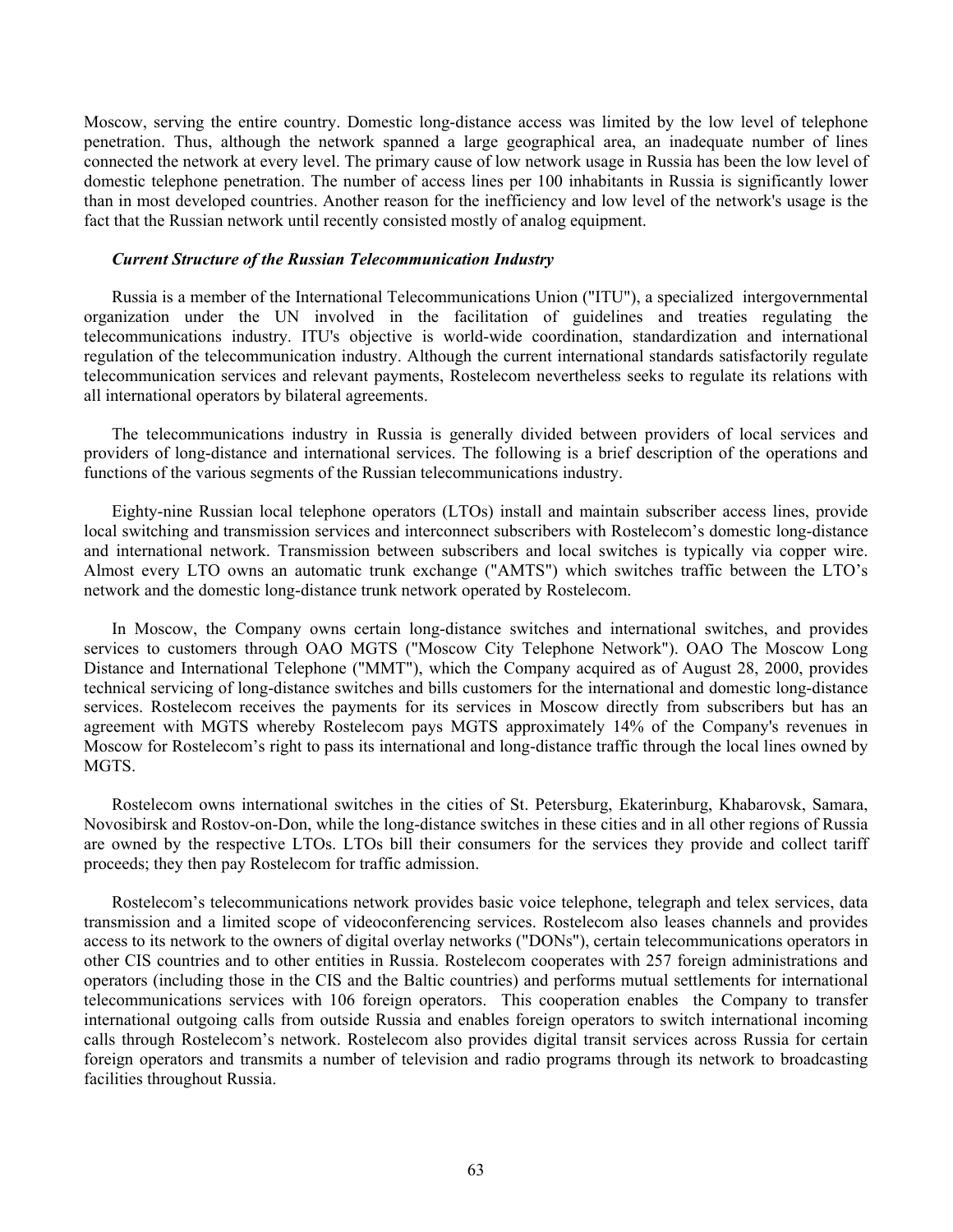#### *Russia's Accession to the WTO*

Russia's government represented by the Ministry of Economic Development and Trade is currently negotiating with member countries of the World Trade Organizations conditions for Russia accessing the WTO, including the accession terms applicable to its telecommunications sector. The key point is liberalization of the telecommunications market in Russia, development of competition meaning available access to the market for new operators and equal conditions for all market participants, as well as limitation of anticompetition actions of major operators. This requirement directly affects interests of Rostelecom which is currently holding monopoly in long-distance and international wholesale services (operator market).

However, there are some factors attributable to Russia's fixed communications sector which inhibit the immediate liberalization. One of such factors is the practice of cross–subsidies, when sectors operating at loss, such as local networks, are supported at the expense of international and long-distance operations. In addition, Rostelecom and local telephone operators (LTOs) are substantially burdened with supporting and developing unprofitable operations including the delivery of services to hard-to-reach and sparsely populated areas. Also, Rostelecom provides services to various government agencies at tariff rates below the market.

Officials at Russia's Ministry of Communications have repeatedly stated that the market liberalization would be possible only after the cross-subsidies mechanism is removed and equal conditions for all participants in the sector are in place. In connection with this, the Ministry of Communications and Ministry for Anti-Monopoly Policy are working to gradually increase local tariffs, which would allow to refrain from the cross-subsidies practice. There are also plans to (possibly) organize a so-called universal service fund to finance construction and maintenance of telecommunications networks in low-profit and unprofitable sectors. The universal service fund concept has been approbated in some of the developed countries and in Eastern Europe. Such fund is formed with contributions from all operators of the country, allowing to distribute the social load among them evenly.

Due to the necessity of the reforms in the communications sector prior to the market liberalization, the Ministry of Communications has emphasized that it will not contemplate a change to Rostelecom's status as monopoly supplier of long-distance and international telecommunications services until 2005-2006 at the earliest.

As to opening the Russian telecommunications market for operators from WTO member countries, the Ministry of Communications is actively cooperating with the Ministry of Economic Development and Trade in respect of the continuing negotiations. In particular, the Russian side has come with a proposal to open the market for foreign operators not earlier than in 2010.

In the reported year, the Russian government has been engaged in lawmaking: in 2001 the Ministry of Communications presented to the Government of the Russian Federation a draft Federal Law "On Communications" designed to create a legal environment for strategic development of the communications sector and developed in consideration of Russia's interests in the telecommunications sphere, its information security doctrine, and the Concept Development of the Telecommunication Services Market.

### *Restructuring of the Svyazinvest Holding Company*

The continuing restructuring of regional telecommunications operators performed by Svyazinvest affects interests of practically all Russian operators. In 2001, Svyazinvest began restructuring, creating 7 companies that will form a foundation for 89 existing local operators. Svyazinvest co-ordinates each of the stages of such restructuring with the Ministry of Communications and the Ministry for Anti-Monopoly Policy. Notably, the restructuring of the holding is aimed at preparing the companies forming Svyazinvest (including Rostelecom) for the future conditions of the liberalized by then communications market.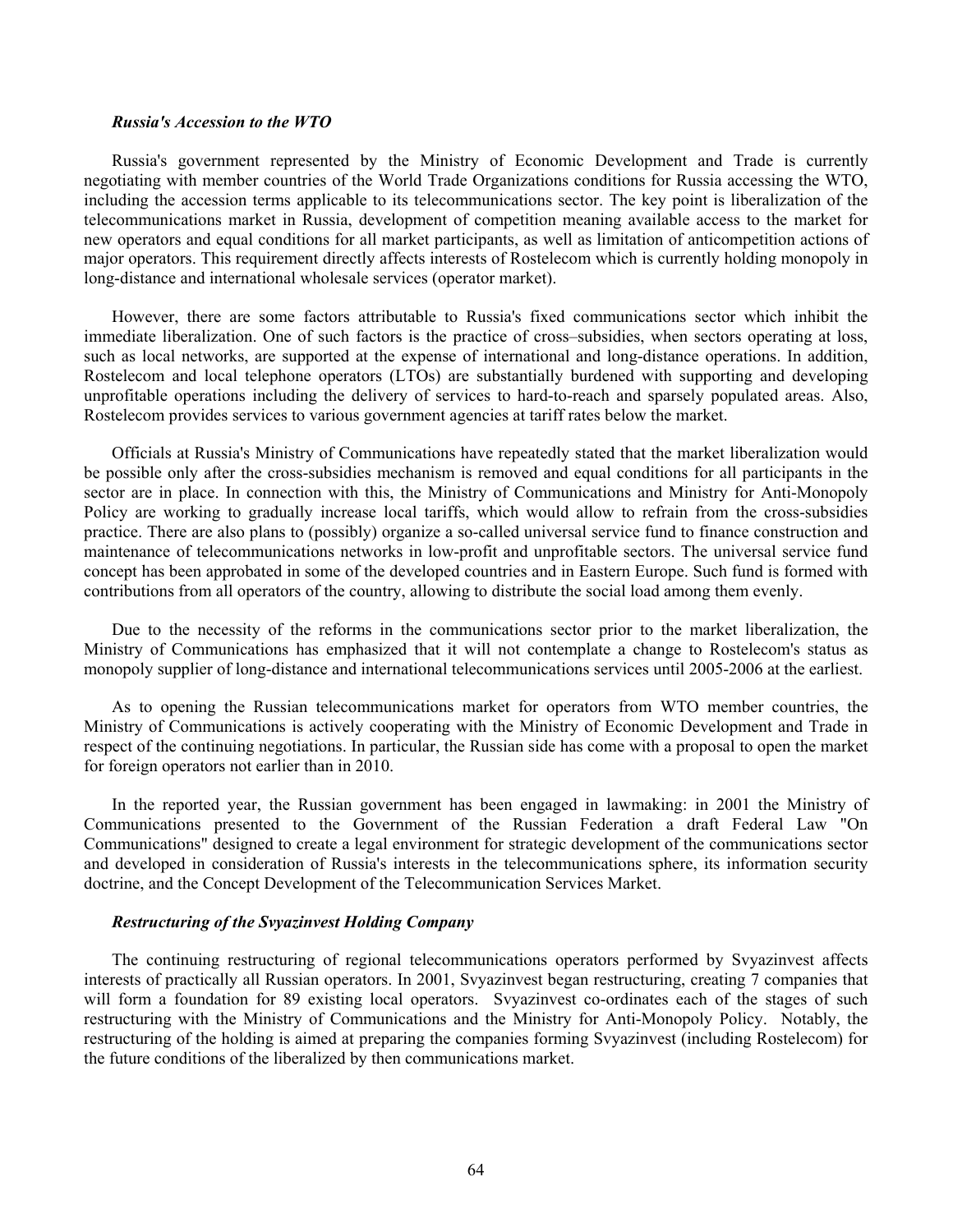The next step in the restructuring will be to obtain approval from the Russian Ministry for Antimonopoly Policy. As of today, the Ministry for Anti-Monopoly Policy has approved the mergers of 5 of the 7 companies to be consolidated in the future. The next and final step will mark completion of the formal restructuring, which the Company expects will be finalized in the first or second quarter of 2003.

Rostelecom plans to finish the restructuring of its branch network which will result in 7 regional branches formed from the existing 17. The Company expects that by the end of 2002, 24 units in the branch structure of the Company will be consolidated into 10, which the Company believes will improve the Company's manageability and reduce administration costs.

The Company also intends to develop principles for interaction between Rostelecom's branches and consolidated regional operators of Svyazinvest, including the general scheme of network data interlacing, which will allow the establishment of an effective system for cooperation with interregional companies in non-regulated market conditions.

In 2001, the Group also implemented a program for optimization of investments into subsidiaries and dependent companies to dispose of non-core assets and concentrate value in the head office in Moscow. See for the details Item 4.A. – "History and Development of the Company – Divestitures."

All of the above arrangements of the Company and Svyazinvest are aimed at the preparation for liberalization of the telecommunications market.

The following diagram shows the place of Rostelecom in the Svyazinvest holding structure:

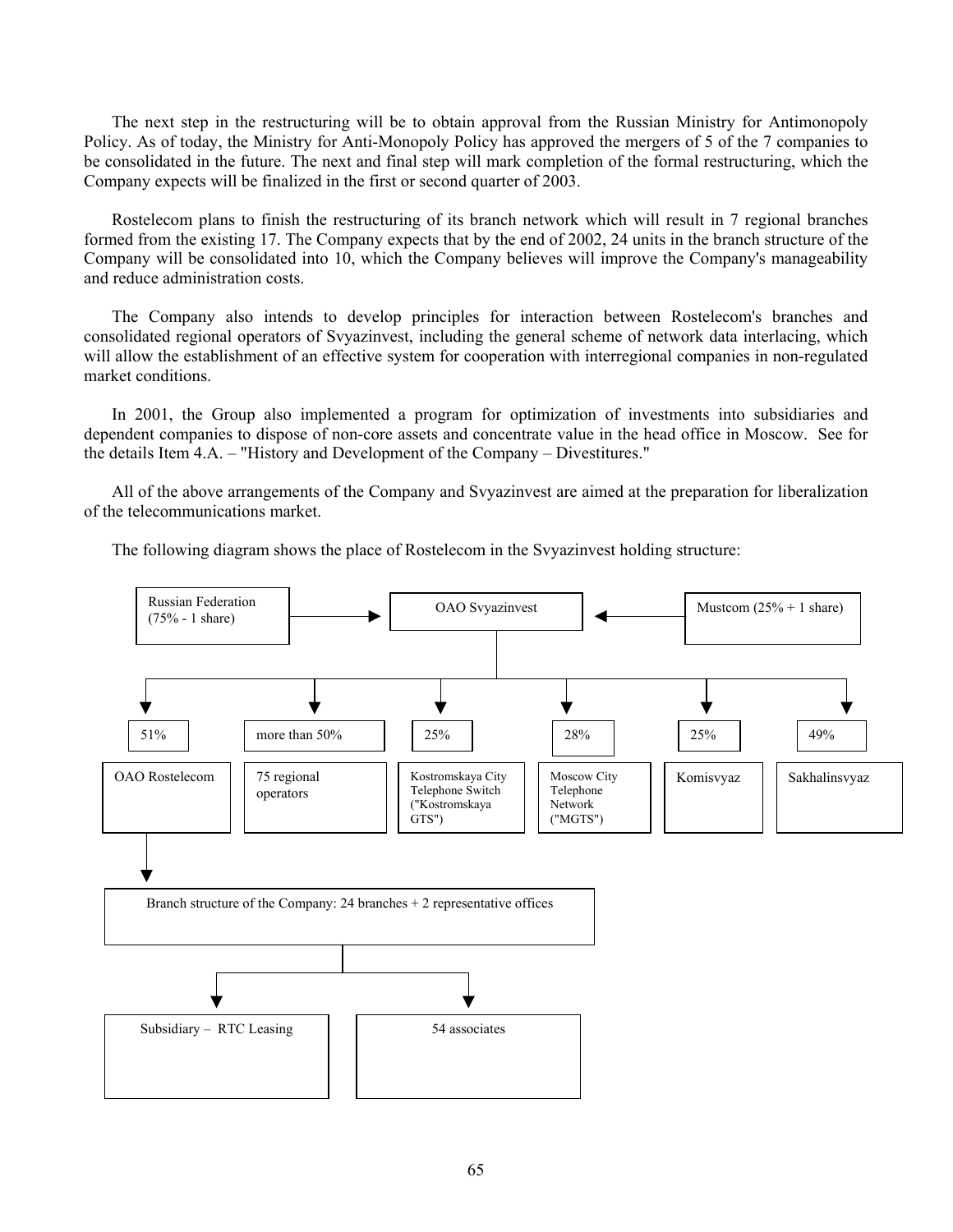Revenues of the Company are generated primarily from international and long-distance traffic, and Rostelecom's share in international service revenues is practically equal to shares of overlay digital network operators ("ONSs") and local telecommunications operators ("LTOs").

Considering that demonopolization of the Russian telecommunications market is expected in the next 3-5 years, the Company expects to face a challenge to become a leader on the new liberalized market by creating an effective competitive business capable of satisfying customer needs, ensuring steady growth of profit and maximization of the Company's value for shareholders and investors.

Successful implementation of the Company's marketing strategy, including the security of positions on the long-distance services market, entering into the international market of transit services and capturing a dominant position in the high-tech services market, as well as realization of the Company's technological strategy envisaging an increased throughput capacity and digital network intellectualization, creation and development of a multiservice network, are all accomplishments which will allow Rostelecom to prepare for the oncoming market liberalization.

The principal factor affecting the Company's position in the telecommunications market is the imperfect legal and regulatory base governing the telecommunications industry in Russia, which is reflected in the current tariff policy, social obligations of Rostelecom, accession procedures and licensing policy dictated by the Ministry of Communications.

Being aware of the importance and value in retaining the position of Rostelecom, Svyazinvest supports the Company's monopoly on the telecommunications market and actively participates, jointly with Rostelecom, in the governmental reform of the telecommunications industry, asserts Rostelecom's rights for reimbursement of "social costs" and even distribution of social obligations among all market participants, and contributes to the optimization of the Company's interaction with other dependent entities of the Svyazinvest Group.

In light of the future market reform, the state also recognizes the influence exerted by Rostelecom on the current market and its future development.

Today, the Company almost fully satisfies other operators' demand for trunk network services and has the potential to retain this dominant position in the future. As a result of arrangements undertaken by the state in light of market liberalization, the Company may expect the long-distance market to become more attractive once the cross-subsidies practice is abandoned.

The Company expects that the market reform will shift the demand structure towards end-users' increased requests for modern digital services and matured pressure from alternative operators working in deregulated segments.

The Russian government has stated the importance to retain, in the process of reform, the system of integral control over the public network to assure effective management of network resources and national security. The efforts of the Russian government are focused on providing general conditions for effective utilization of investments in the sector, rendering modern communications services to bodies of state administration in accordance with growing demand, creation of conditions for Russia's integration into the European and global telecommunications complex, and ensuring efficient management of state property.

### **Competition**

Currently, Rostelecom seeks a leadership role in the reforms concerning the liberalization of the telecommunications market in Russia, by means of developing effective and competitive business practices that would enable it to anticipate customer needs.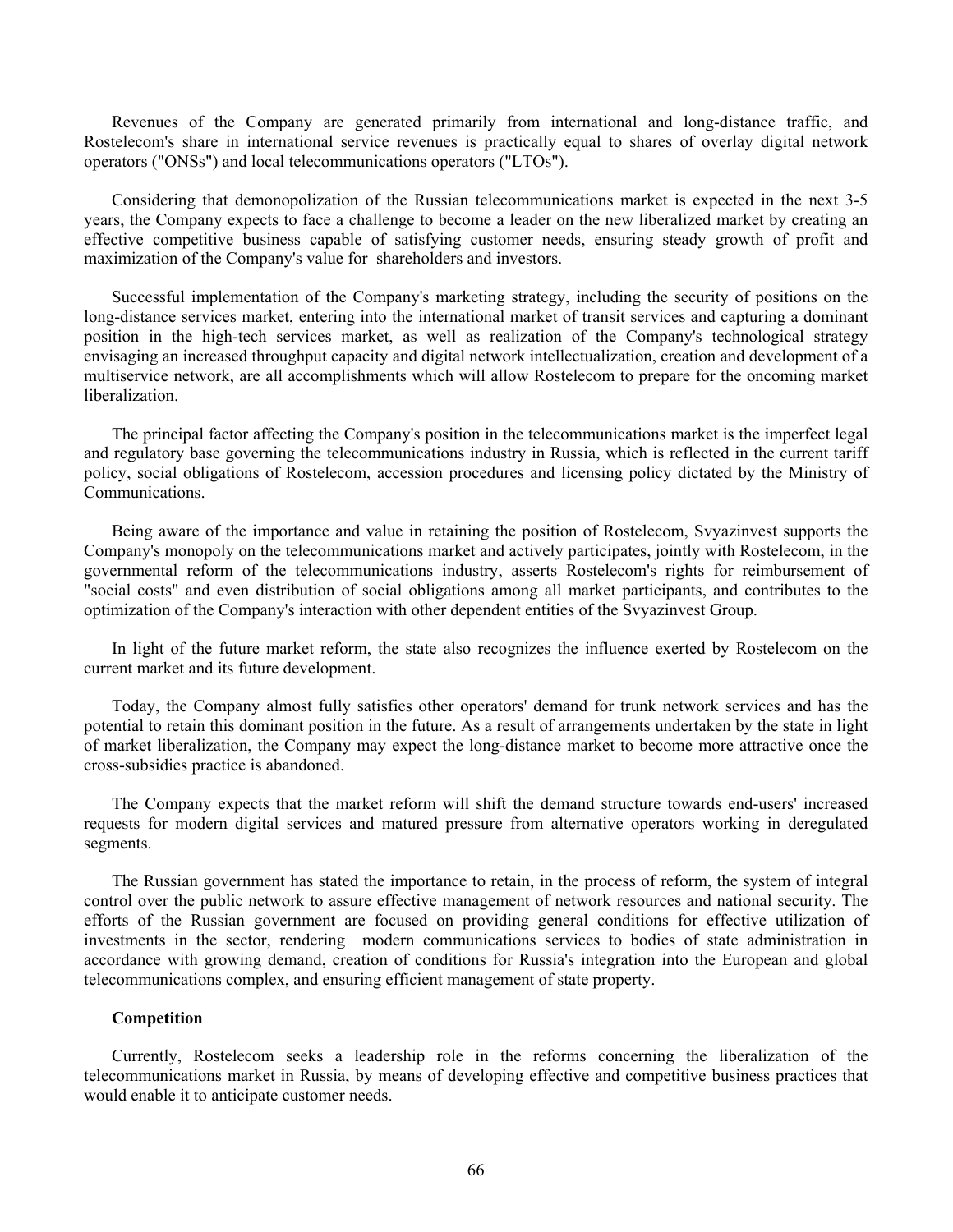Rostelecom believes that its unique networks, which have been created in the course of its ten year existence, can help it to attain its goals.

The Company acknowledges and conducts research of the competitive environment for purposes of monitoring the impact of competitors on Rostelecom's activities. In the course of building its development strategy, the Company takes into consideration the activities of other, alternative operators and operators of overlay networks. Rostelecom pays particular attention to the following companies:

*ZAO TransTelecom.* This company was established in 1997 with the intent to upgrade the information and technology segments in the infrastructure of the Ministry of Railways of the Russian Federation by means of construction of high-bandwidth telecommunications networks in the railroad precinct, as well as its profit– making exploitation. Currently TransTelecom is licensed to operate its dedicated telecommunications network without access to Public Services Networks, to lease communications tracts and channels and provide telematic services (including internet), data transmitting (ATM, Frame Relay, IP, X.25 services) and local, intra-zonal and domestic long-distance communications.

Initially TransTelecom planned to use a part of the capacity to satisfy the needs for telecommunications services of the Ministry of Railroads and the remaining part of capacity to provide telecommunications services to the third parties on a commercial basis. However, TransTelecom does not currently possess a license to provide trunk communications services. At the end of May 2002 representatives of Svyazinvest were elected to the Board of Directors of TransTelecom.

In the first half of 2002 a group comprising representatives of Ministry of Communications, Ministry of Railroads and Ministry of Economic Development and Trade was organized, which is expected to decide the future of TransTelecom.

*ZAO Sonera Rus* has Sonera Corporation as a shareholder. Since 1993, ZAO Sonera Rus, with offices in Moscow and Saint-Petersburg, has been representing Sonera Corporation in the Russian market.

ZAO Sonera Rus created a network by constructing two fiber optic lines: the FRL (Finnish-Russian Line) and the FROG (Finnish-Russian Optical Gateway). Sonera Rus is licensed to lease channels in Moscow, Saint-Petersburg and the North-Western region of Russia. It provides data transmission and telematic services but does not hold a license to provide international telecommunication services. The company's services are geared toward operators and internet-providers, as well as corporate clients seeking high-quality communications services.

*Golden Telecom, Inc.* is an operator of communications services and internet-access services in the big cities of Russia, the Ukraine, Kazakhstan and other CIS countries. In particular, the company provides local access services using their own overlay network in Moscow, Kiev, Saint-Petersburg and Nizhny Novgorod. It also provides data transmission services and access to the internet, domestic long-distance telecommunications services and cellular communications services.

Golden Telecom, Inc. includes three major operators: TeleRoss, Sovintel and Golden Telecom–Ukraine, and it conducts its activities in Russia and the CIS through its network of branches and joint ventures. Currently, the company provides a range of data and voice transmission services in 15 Russian cities: Moscow, Arkhangelsk, Vladivostok, Volgograd, Voronezh, Irkutsk, Krasnodar, Nizhny Novgorod, Novosibirsk, Samara, Syktyvkar, Tyumen, Ufa, Khabarovsk.

*Sistema Telecom* was established on July 1, 1998 as a subsidiary of ОАО Aktsionernaya Finansovaya Kompania Sistema (ОАО AFK Sistema).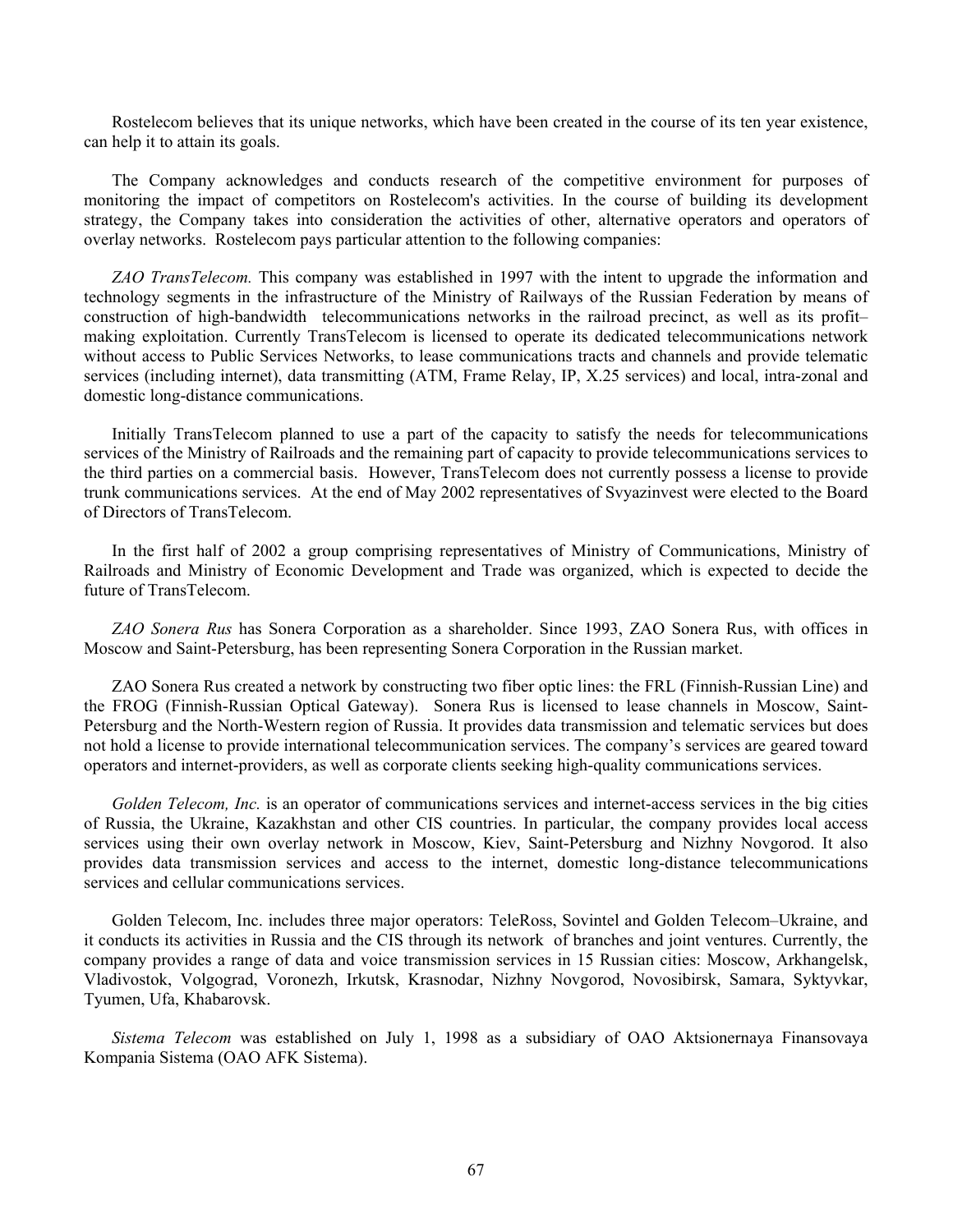Sistema Telecom participates segments which include the telecommunications market, including telephony, data transmission, internet, cellular communications, satellite communications and paging and tracking communications. MTU-Intel, Comstar, MTU-Inform, Telmos, Vympel-Sistema, MSS, MTS, Golden-Line and other companies are members of the Sistema Telecom group.

*OAO Comincom* has a Norwegian telecommunications operator Telenor as a shareholder.

The basis for the OAO Comincom communications network is the integrated transportation network mostly built on landline communications facilities provided for by the joint transmission of any traffic, and the satellite communication network. Currently the Comincom services include the following: local communication, domestic long-distance and international telephone communications through an allocated network and through the public services network; data transmission, Internet access, ISDN services, and videoconference services. The main Internet-provider of OAO Comincom in Moscow is the subsidiary, ZAO Combellga.

In addition to the competitors mentioned above, the Company characterizes the Moscow telecommunication market as a generally highly competitive market, largely because of the presence of alternative operators, OAO Gazcom and OAO Enifcom. They are developing their businesses with the support of OAO Gazprom and RAO UES, respectively.

The Company understands that its readiness to develop and change along with the telecommunications market is crucial for retaining the leadership position in this market. In view of this objective, the Company has prepared and started implementing the program of priority measures, which the Company expects will allow it to reach its goals. This commercial approach aims to satisfy the needs of the customers and will be used as the driving force for further development of the Company.

Rostelecom views the following goals as its priorities for 2002:

- creation of a monitoring system to monitor the competitive environment of the market; and
- development and implementation of an aggressive marketing strategy.

The Company believes that its marketing policy for 2002 will allow it to strengthen its position on the individual client market in Moscow by optimizing the tariff policy with respect to end-users in Moscow. The Company also believes that it will allow it to strengthen its presence on the operators market by activating the Company's activities on this market so that the overall result is an increase in traffic volume in the Rostelecom network.

Contemplated reforms in the telecommunications industry and the reorganization of the holding, effectuated by Svyazinvest, will have certain repercussions in the competitive environment of the telecommunications industry. Currently, the conditions for formation in the liberalized telecommunications market, legal uncertainty in the future regulation of the telecommunications industry and Rostelecom's conditions for entering the demonopolized market, do not allow it to set forth a more precise assessment of the competitive environment. Until Rostelecom's social obligations and cross-subsidy costs are consistent with the Government's policies, as well as the other obligations Rostelecom faces before the Government are settled, one cannot speak of fair competition on the telecommunications market in Russia or assess its influence on the Company's operations.

### **Regulation of Russian Telecommunications Industry**

In accordance with the Russian Constitution, the provision of telecommunication services in Russia is governed by federal legislation, which includes codes, federal laws, presidential and governmental decrees,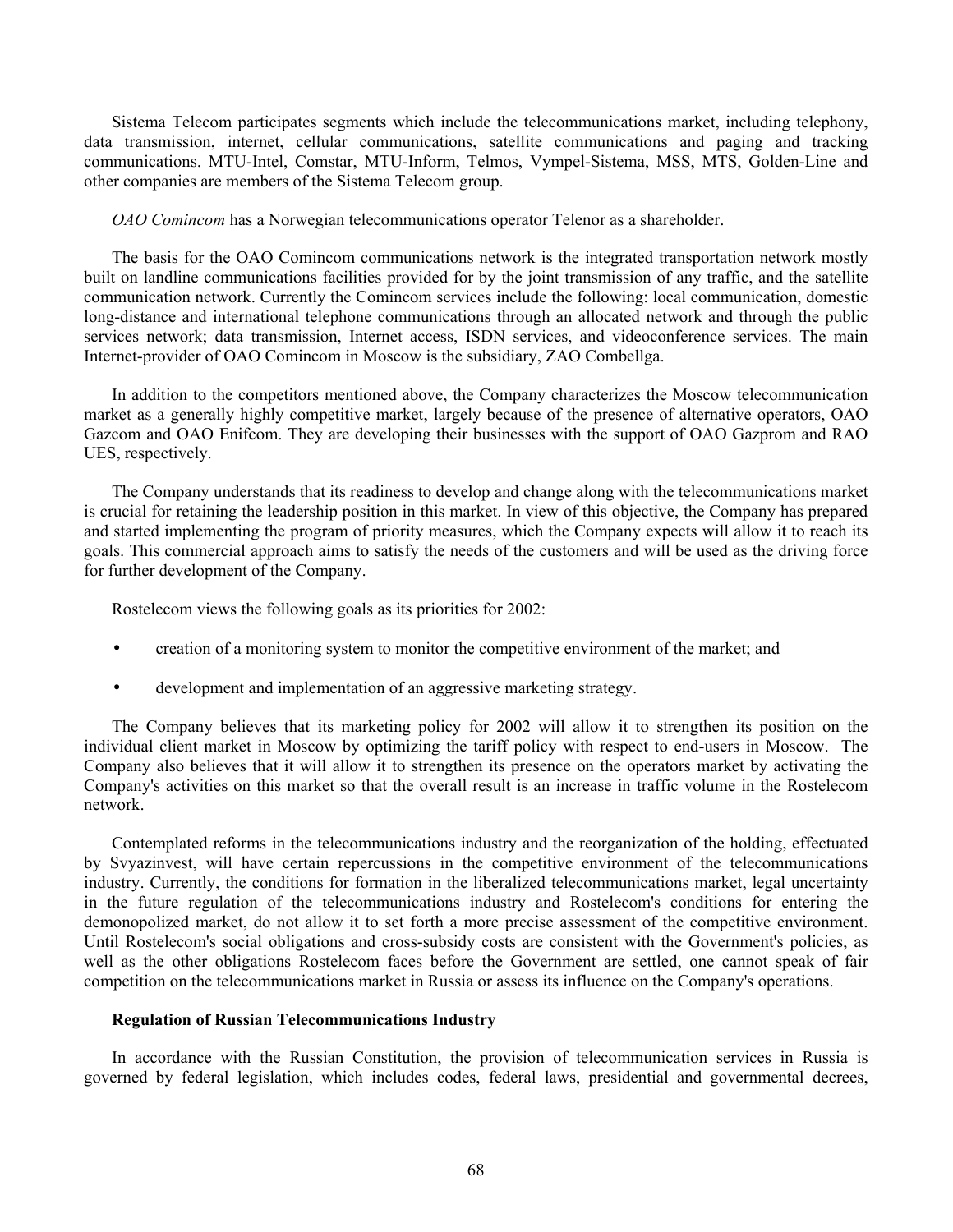government regulations and orders, procedures, letters and instructions issued by ministries and other federal executive authorities.

Rostelecom's business operates in an uncertain regulatory environment. The principal legal acts regulating telecommunications in Russia are the Federal Law on Communications, dated February 16, 1995, as amended, (the "Communications Law") and the Federal Law on Natural Monopolies, dated August 17, 1995, as amended, (the "Natural Monopoly Law").

The Communications Law establishes the legal basis for state supervision and development of the communications industry, including granting licenses to provide telecommunications services, allocation of radio frequencies, certification of equipment compatibility, development of comprehensive public networks and supervision of fair competition among the telecommunications providers. Under the Communications Law, the interconnected communications network (the "ICN") forms the basis for the Russian telecommunications industry. The ICN is a centrally managed complex of technologically linked telecommunications networks belonging to the LTOs, Rostelecom and governmental agencies in Russia. The Communications Law provides for equal rights of individuals and legal entities to participate in telecommunications operations and does not currently contain any special restrictions with regard to participation by foreign persons. All users and operators may, in compliance with the terms of the licenses issued to them, have access and the right to interconnect their networks with the ICN.

The Natural Monopoly Law establishes the legal basis for federal regulation of natural monopolies such as telecommunications and provides for state control over setting tariffs and over other activities of natural monopolies. Subject to the oversight of the Ministry for Anti-Monopoly Policy, the implementation of this law may have a significant impact on the ability of telecommunications providers to set tariffs. The Natural Monopoly Law also controls the types of transactions into which a regulated entity, such as a telecommunications provider, may enter. Regulated entities are subject to continuous reporting requirements, which include the submission of plans for capital investments. In addition, regulated entities may not refuse to conclude contracts with particular consumers if required by the regulatory authority.

The current regulatory framework does not clearly establish the interaction between the Communications Law and the Natural Monopoly Law, which has resulted in a number of contradictory decrees and decisions. As the primary provider of long distance telecommunications in Russia, Rostelecom has been, and will continue to be, subject to regulation under these laws as well as other Russian legislation. There can be no assurance that current or future government regulations will not have a material adverse effect on Rostelecom.

### *Regulatory Authorities*

The authorities regulating the telecommunications industry are often empowered with overlapping and unclearly defined authority. The Ministry of Communications and Informatization ("MOC") has power over the telecommunications industry generally. In addition, the Federal Agency of Governmental Communications and Information under the President of Russia ("FAPSI") and the Ministry for Anti-Monopoly Policy are charged with oversight of the industry.

The MOC, in conjunction with other regulatory agencies, particularly the State Commission for Electrical Communications, is responsible for proposing the allocation of resources of the federal budget and budgets of federal subjects in the telecommunications industry and has supervisory responsibility for the technical condition and development of all types of communications. The MOC is responsible for licensing of telecommunications operators and the Russian Government through the Ministry for Anti-Monopoly Policy has control over tariffs, although the Ministry for Anti-Monopoly Policy would automatically cease to have jurisdiction over telecommunications if the telecommunications industry were no longer deemed to be a natural monopoly.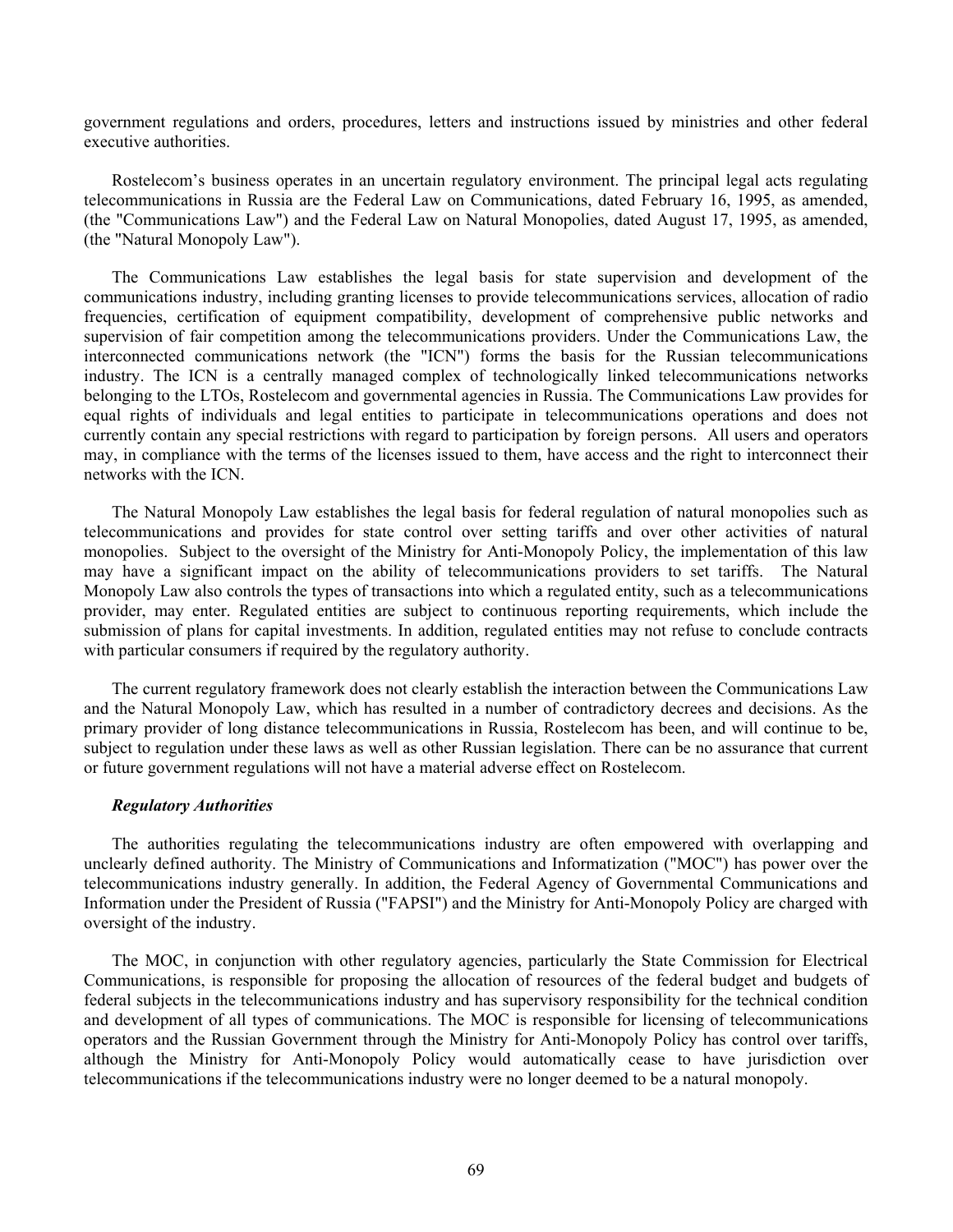In accordance with the Law "On Federal Agencies of Governmental Communications and Information," dated February 19, 1993 (as amended), FAPSI is primarily responsible for the organization of governmental communications for the federal authorities of Russia, particularly the federal agencies with executive power.

The State Radio Frequencies Service and the Department for Supervision over Communications and Informatization are regulatory agencies supervised by the MOC. The State Radio Frequencies Service is primarily responsible for the development and implementation of a long-term policy for frequency allocation. Department for Supervision over Communications and Informatization is responsible for technical supervision of networks and equipment throughout Russia, including supervision over compliance by network operators with applicable regulations and by licensees with the terms of their licenses.

Resolution of the Russian Government No. 715 "On Improvement of the Mechanics of State Supervision of Communication Services Tariffs", dated October 11, 2001 ("Resolution No. 715") granted to the Ministry for Anti-Monopoly Policy authority to regulate tariffs on certain telecommunications services, including (i) the provision of access to local telephone network, regardless of the type of line the client is using (wireline or radio); (ii) local and domestic long-distance connections to fixed line clients; and (iii) distribution and broadcasting of public TV programs.

#### *Licensing to Provide Services*

The Communications Law requires that any person providing telecommunications services must obtain a license prior to commencing service, unless such service is essentially for internal uses (such as within an automobile, on a vessel, in an airplane, or in another means of transportation), are for internal production or technological purposes, or are used solely to service public administration, defense, security, and law enforcement authorities.

The Communications Law expressly authorizes any entity, foreign or domestic, to own and operate communications facilities in Russia, although the law also allows the promulgation of legislation to establish a list of communications networks and facilities that can only be owned by the state. Such legislation has not been implemented, although no assurance can be given that it will not. Further, no assurance can be given that no law or regulation will be enacted to impose limitations or restrictions on activities of foreign entities on the communications market of the Russian Federation.

Licenses to provide telecommunications services are issued by the MOC in accordance with the Regulation on Licensing in the Field of Telecommunications in Russia, which was enacted by Decree No. 642 of the Russian Government on June 5, 1994 (the "Licensing Regulation").

Under the Licensing Regulation, telecommunications licenses are issued and renewed for periods ranging from three to ten years and several different licenses to provide varying communications services may be issued to one entity. Renewals may be obtained upon application to the MOC and verification by appropriate governmental authorities that the licensee has conducted its activities in accordance with the licenses. Officials of the MOC have fairly broad discretion with respect to both issuance and renewal procedures. Both the Communications Law and the Licensing Regulation provide that a license may not be transferred or assigned.

In accordance with the Licensing Regulation, licenses to provide telecommunications services may be suspended by the MOC for a variety of reasons, including:

- failure to provide services within three months of the start-of-service date set forth in the license;
- provision of inaccurate information to consumers; or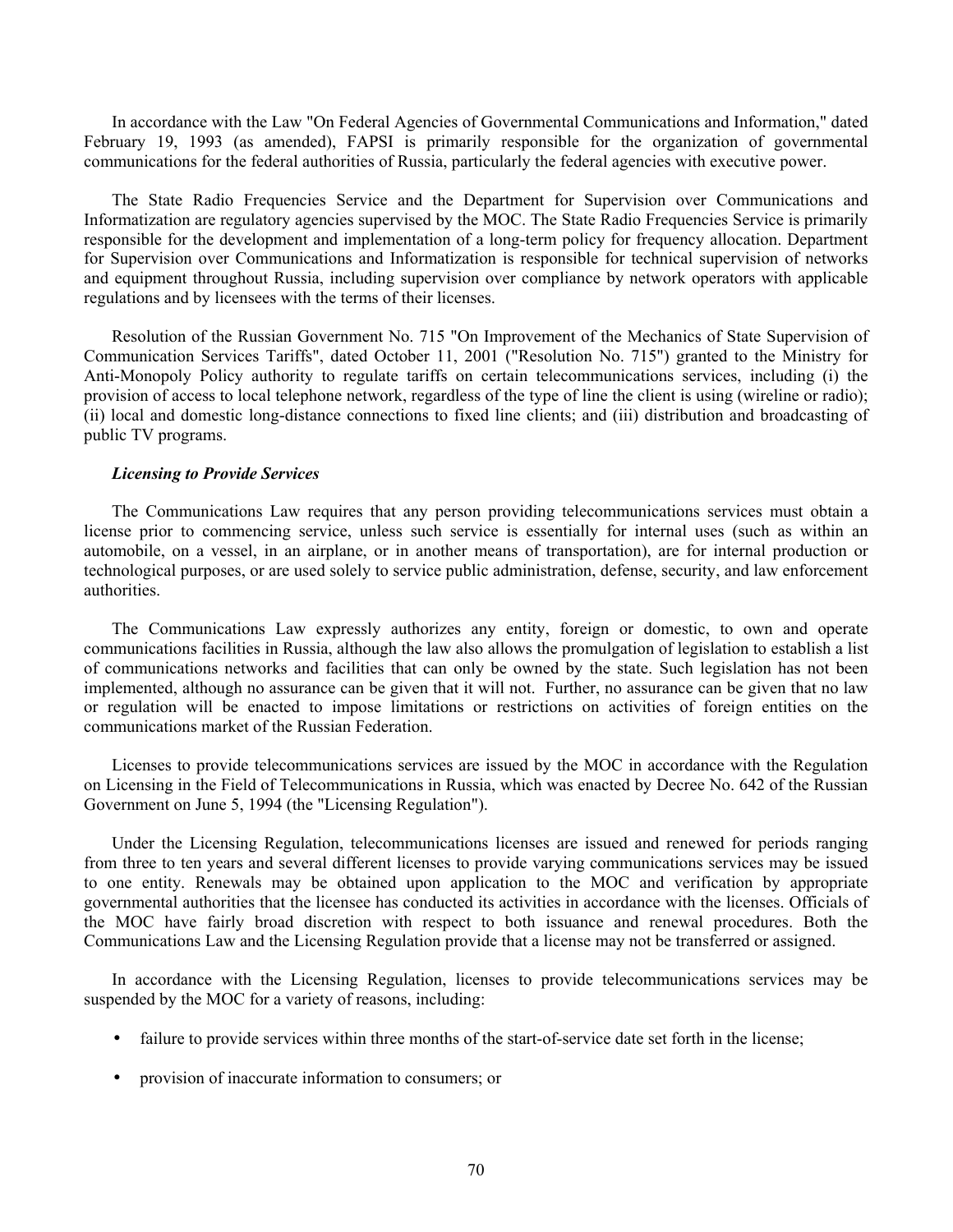• refusal to provide documents requested by the MOC.

Pursuant to the Licensing Regulation, licenses may be revoked by the MOC for the following reasons:

- failure to remedy the circumstances, which resulted in a suspension of the license within the established time;
- established practices of unfair competition by the licensee in performing the licensed services; or
- other grounds set forth by Russian law or international treaties.

Fees for registering licenses are established as multiples of the Russian minimum monthly wage, which is currently RUR 100. Currently, fees for registering licenses range from 20 times minimum monthly wage for local telephone services, to 40 times minimum monthly wage for data transmission and/or telematic services and to 90 minimum monthly wage for domestic and international long distance communication services.

While these fees are nominal, telecommunications licenses traditionally also require financial contributions to the development of the public switched telecommunications network ("PTN") of Russia. Certain licenses held by Rostelecom's jointly owned entities for cellular and mobile services require Rostelecom's jointly owned entities to make financial contributions towards the development of the PTN in the regions covered by those licenses. Failure by Rostelecom's jointly owned entities to make any of these financial contributions in accordance with the terms of the applicable license could lead to revocation of such license.

Licenses generally contain detailed conditions regarding the date by which service must begin, technical standards, the number of lines that must be in service and the percentage capacity, which must be operative by specified dates. Failure by Rostelecom to satisfy any such requirements could lead to the revocation of the license, which could have a material adverse effect on the business of Rostelecom. See Item 5.C. – "Research and Development, Patents and Licenses ─ Licenses."

### *Radio Frequency Allocation*

Regulation of the use of radio frequencies and spectrum allocation are under the exclusive control of the MOC through the State Radio Frequencies Service. A frequency allocation by the State Radio Frequencies Service is necessary to receive a license to provide telecommunications services. Once a licensee receives a license for use of a radio frequency and a general frequency allocation from the State Radio Frequencies Service, the licensee must develop its frequency allocation and site plan, which is subject to approval. Each licensee must also pay certain fees.

# *Equipment Certification*

Certain telecommunications equipment used in Russia is subject to periodic mandatory certification to confirm its compliance with the established standards and technical requirements. Certificates of compliance are issued to the supplier by the MOC. Further, all radio-electronic (high-frequency) equipment (involving frequencies in excess of 9 KHz) manufactured or used in, or imported into, Russia requires special permission from State Radio Frequencies Service. Special permissions are non-transferable. Failure to receive such certification could result in the mandatory cessation of the use of such equipment. To date Rostelecom has not experienced significant problems as a result of the failure of any of its equipment suppliers to obtain necessary certification.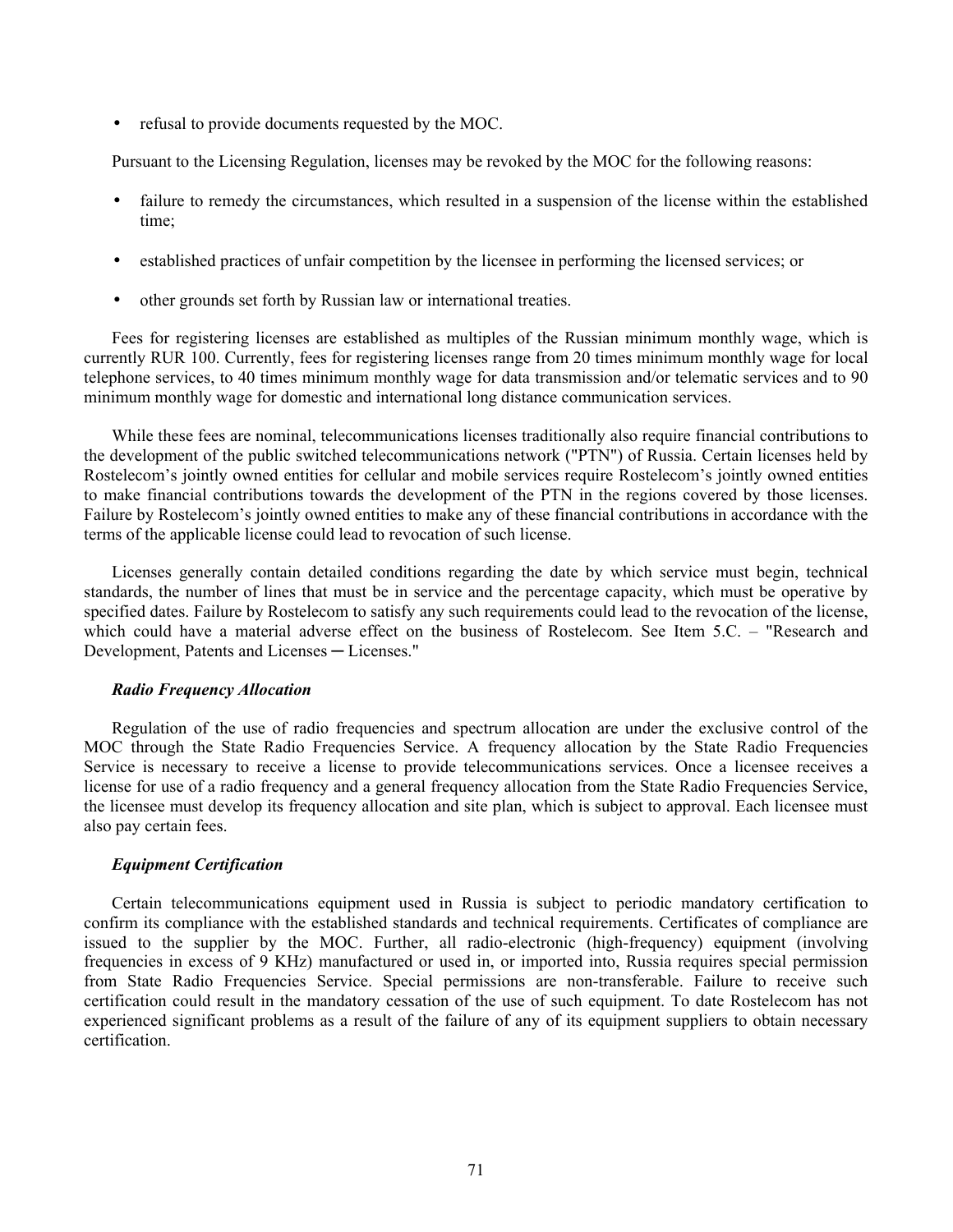#### *Competition and Pricing*

The Communications Law requires federal regulatory authorities to encourage and promote fair competition in the provision of communication services and prohibits abuse of a dominant position to hinder, limit, or distort competition. The Communications Law provides that tariffs for telecommunication services may be established on a contractual basis between the provider and the user of telecommunications services, thus confirming the policy of liberalization of prices for telecommunications services initially introduced by Presidential decree in 1991. However, the Communications Law also provides that "tariffs may be regulated by the state for specific types of communication services." Furthermore, the Ministry for Anti-Monopoly Policy is authorized to regulate tariffs for telecommunications services in accordance with the Natural Monopoly Law and may determine customers to whom telecommunications services must be provided.

Presidential Decree No. 221, dated February 28, 1995, "On Measures for Streamlining State Regulation of Prices (Tariffs)" and the Resolution of the Russian Government No. 239, dated March 7, 1995, as amended, provide that prices and tariffs for certain telecommunications services are subject to state regulation. Resolution No. 715 delegates tariff control over certain types of telecommunications services provided on the domestic market to the Ministry for Anti-Monopoly Policy, while previous regulations divided tariff control among federal executive bodies and the executive bodies of the federal subjects. To encourage fair competition, the supervising authorities have reduced their control over international tariffs. Thus, order of the State Communications Committee No. 142, "On Tariffs On International Telephone Services", dated August 19, 1998, allows telecom operators, and specifically Rostelecom, to freely determine prices (tariffs) on international telephone services they provide. Further, on January 25, 1999, the State Communications Committee allowed telecom operators to determine tariffs on international telegraph services.

In accordance with the Communications Law, the Ministry for Anti-Monopoly Policy is responsible for the stimulation and support of fair competition in the telecommunications industry. As Rostelecom has a dominant position in the telecommunications market, it is subject to anti-monopoly laws and regulations. In the event Rostelecom would be found to have breached any such law or regulation, sanctions imposed by the Ministry for Anti-Monopoly Policy could include the following: orders to "cease and desist" or to remit profits gained in anticompetitive behavior to the federal budget; imposition of fines on its executive officers; or the institution of civil or criminal suits. Fines for violations of anti-monopoly laws and regulations vary from 100 times minimum monthly wage per day of delay in performing the Ministry for Anti-Monopoly Policy's orders to 5,000 times minimum monthly wage for failure to file required notices and applications with the Ministry for Anti-Monopoly Policy. Fines may be imposed on both a company and its executive officers. For instance, the Ministry for Anti-Monopoly Policy may impose penalties of up to 15,000 times minimum monthly wage on companies charging more than the tariff rate established by the Ministry for Anti-Monopoly Policy. Rostelecom is not aware of any violation of anti-monopoly laws and regulations, which could lead to any such penalty, except for one immaterial breach related to the acquisition of the shares in ZAO "Uraltel" in 2001, for which a fine in the amount of less than USD 1,000 was imposed on the Company. As of the date of this report, this fine was fully paid by the Company.

## **4.C. Organizational Structure**

#### **Branches**

Rostelecom operates through various branches located throughout Russia. Most of Rostelecom's branches are local operations responsible for coordinating operations with the LTOs, particularly with respect to the providing of telecommunications services to the LTOs, and participation in the Company's joint projects in the places where the Company's own facilities connect to relevant regional communication networks. Rostelecom's branches are also responsible for negotiating settlements with the LTOs. The branches may operate in one or more geographically separate subdivisions to facilitate their operations within a specific region.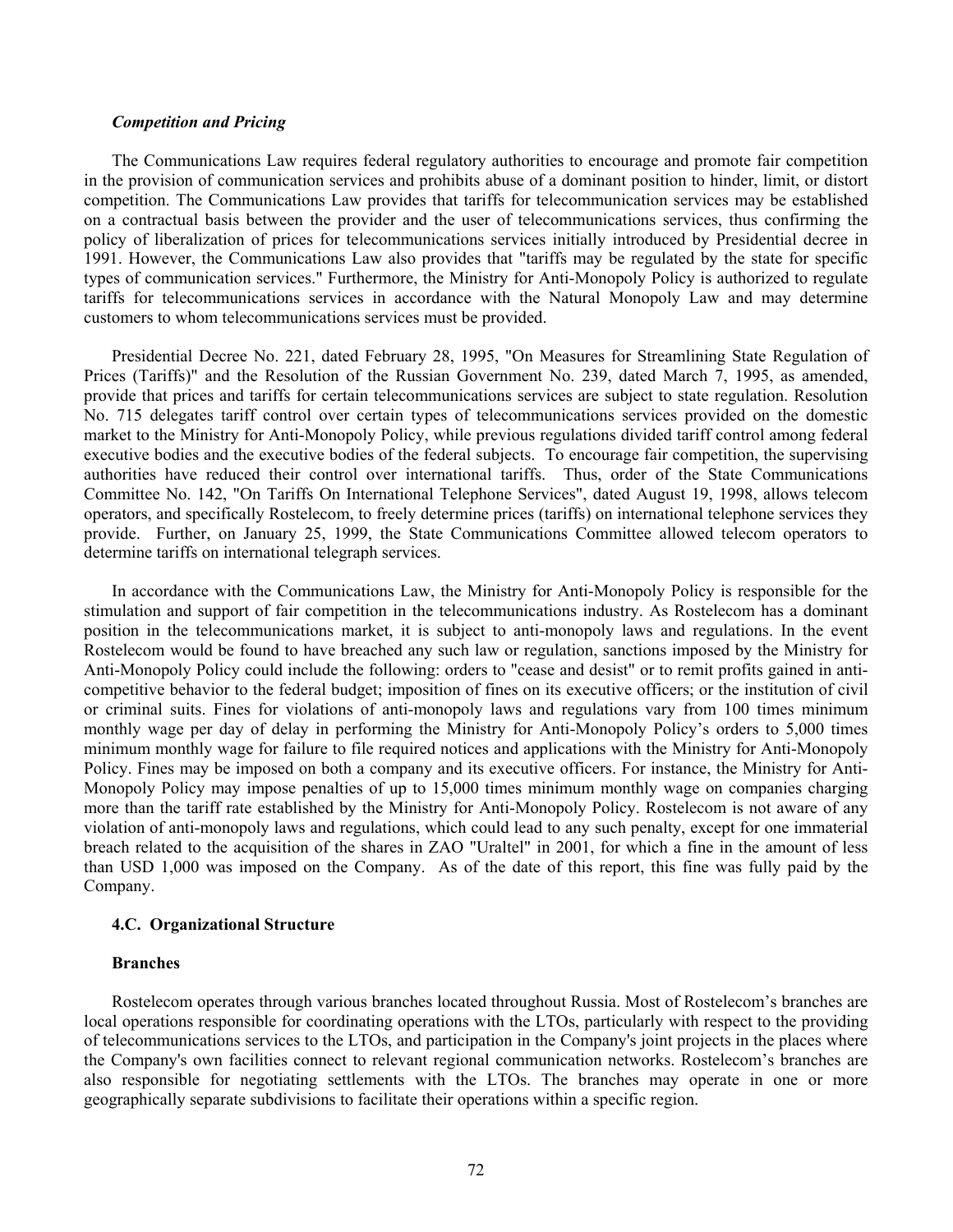As of the end of 2001, Rostelecom has branches, located in Moscow, which function across the entire Rostelecom network. These branches include the Domestic and International Long Distance Telecommunications Facilities Construction Division ("SOMES"), which is responsible for network construction throughout Russia; The Moscow Long Distance and International Telephone ("MMT"), which operates a long distance switch for the Moscow loop with the Moscow City Telephone Network ("MGTS") in Moscow; the Main Center of the Domestic Long Distance Telecommunications Management ("GTsUMS"), which coordinates the activities of operating branches to resolve technical problems, and Rostelecom's Center of Informational Technology, which has been established to provide data transmission and telematic services, including, *inter alia*, Internet access, facsimile, electronic mail ("e-mail"), voice-mail and teleconferencing.

Under Russian law, a branch is not a legal entity distinct from its parent company, but rather can be analogized to a division within the corporate structure of a parent company. A branch may, however, own assets, incur liabilities and enter into contractual relationships to sue or be sued in a court of law on behalf of a parent company. Rostelecom's branches operate pursuant to internal regulations approved by the General Director of Rostelecom.

To expand its presence in the area of international organizations, Rostelecom joined the International Telecommunication Union ("ITU") and opened its representative office in Geneva (Switzerland) in August 1999 and registered its representative office in Yerevan (Republic of Armenia) in April 2002.

The representative office in Armenia was opened on April 15, 2002. In the first stage, the representative office, jointly with Armenian colleagues, shall research the market and the possibilities for introducing high level telecommunications technology into the Armenian market.

### **Optimization of the Organizational Structure**

To ensure its successful development in a competitive environment, the Company needs a manageable organizational structure, which would be able to flexibly respond to any changes in the market.

In October 2001, the Company started restructuring its territorial (regional) branches. The Board of Directors of Rostelecom, at its meeting held on November 2, 2001, approved the optimization of the Rostelecom structure as one of the priorities for 2001 to 2003. Before the end of 2003, the Company intends to reorganize its branches into seven combined branches. Restructuring of the branch network is expected to be effectuated by a stage-bystage process, in accordance with the technological, organizational and economic optimization of the Company's structure.

On January 1, 2002, the Company opened its Central Branch Office in Moscow, and on July 1, 2002, it intends to open a Southern Branch Office in Rostov-on-Don. Territorial center of international communications and television (TTsMS-16) in Saratov is expected to be closed on July 1, 2002.

On April 1, 2002, the SOMES branch was closed, but the Company retained the functions of the branch. The Center for Informational Technology and Main Computing Center branches were closed on February 19, 2002, but the Company retained the functions of these branches as well.

The year 2002 will mark a key benchmark in implementing the optimization program for the Company's organizational structure:

• the Company intends to complete the restructuring of its branch network, which is expected to result in the formation of seven regional branches, on the basis of the already existing 17. The total branch structure of the Company is expected to comprise ten units instead of 24 by the end of 2002. The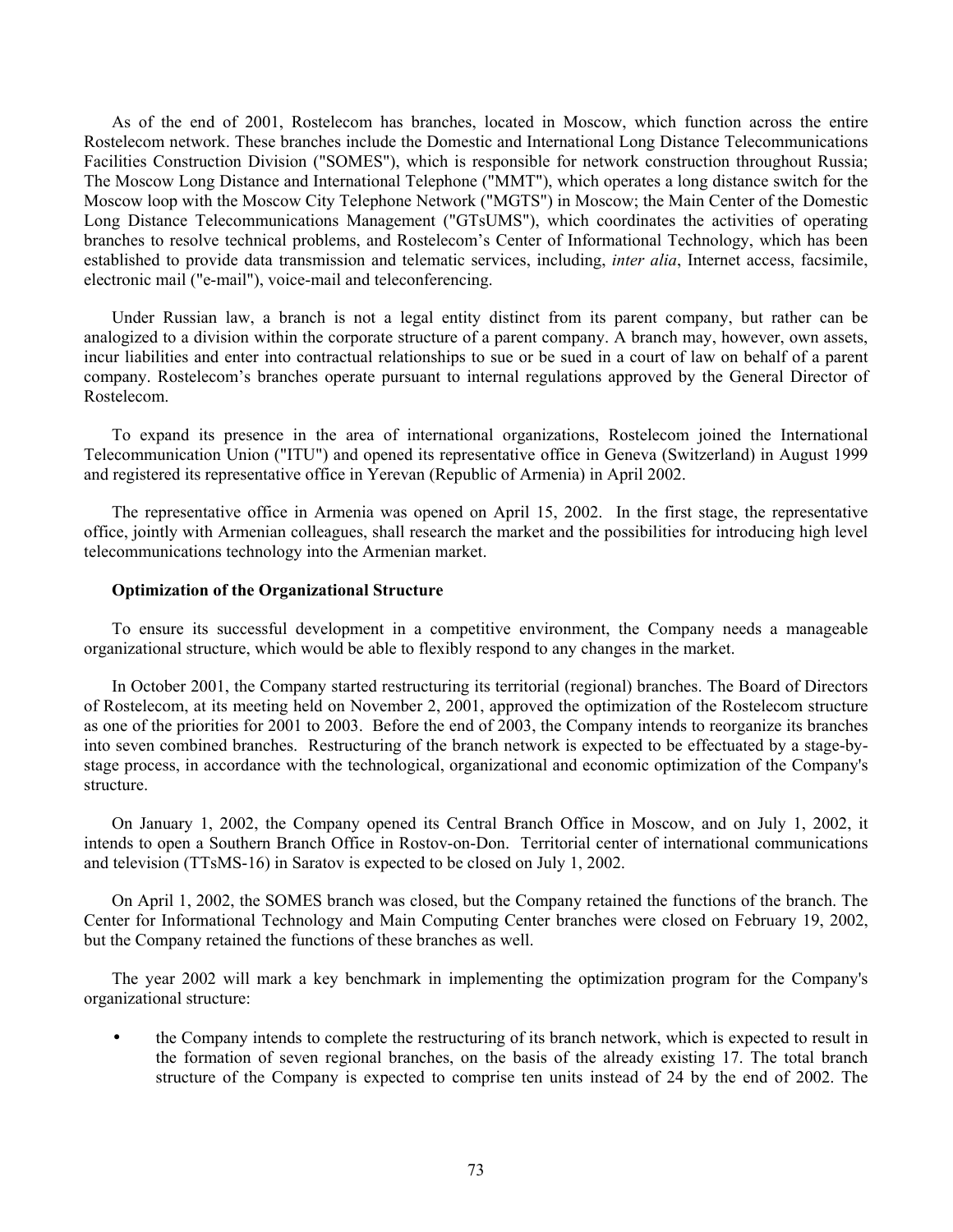Company expects that the restructuring will significantly enhance the Company's manageability and allow it to cut operating costs; and

• the Company intends to develop the principles of interaction between Rostelecom's consolidated branches and the integrated local operators of Svyazinvest, including the general scheme for interconnecting the Company's networks, which will enable the Company to create an effective system of cooperation with interregional companies in a non-regulated market environment.

## **Jointly-Owned Entities**

The Company intends to implement the program, adopted in 2001, to optimize investments in subsidiaries and dependent companies with the purpose of disposing of non-core assets and concentrating assets in the parent company, Rostelecom.

The Rostelecom Group includes the Company, its 27%-owned subsidiary, OAO RTC-Leasing ("RTC-Leasing"), a company registered in the Russian Federation, and associates.

## *Subsidiary - RTC-Leasing*

The Company owns 27% of its subsidiary, RTC-Leasing, a company registered in the Russian Federation. The remaining ownership interests in RTC-Leasing are held by certain members of management, affiliates of Svyazinvest and other third parties. The principal activity of RTC-Leasing is the leasing of equipment to telecommunications companies in Russia.

The principal counterparty as lessee to finance leases entered into by RTC-Leasing is Rostelecom. Rostelecom transacts a substantial amount of its telecommunications infrastructure leasing through RTC-Leasing so as to take advantage of favorable tax legislation. Leasing of assets is based on terms set by and between the Rostelecom and RTC-Leasing. Given the related party nature of ownership, leasing transaction terms and related funds flow between these two entities are by nature not necessarily arms-length. Finance lease transactions between RTC-Leasing and Rostelecom have been eliminated in consolidation.

Despite the reduction in direct holding in RTC-Leasing during 1999, in the opinion of the directors of both Rostelecom and RTC-Leasing, the Company continues to exercise control of the management, policies, and day to day operations of RTC-Leasing since it has the ability to control the composition of the board of directors of RTC-Leasing. Further, based on the above, management considers RTC-Leasing a special purpose vehicle for financial accounting purposes. The Company continues to consolidate the results and financial position of RTC-Leasing.

Founded in April 1996, RTC-Leasing started business operations in the beginning of 1997. RTC-Leasing sought loans from manufacturers and banks to purchase telecommunications equipment from manufacturers. Rostelecom acted as a guarantor for most of these loans. When Rostelecom acts as lessee, it is usually entitled to purchase the leased equipment at the remaining value upon the expiration of the lease.

At the Extraordinary General Shareholders Meeting of RTC-Leasing, held on September 5, 2001, it was decided to increase the charter capital by placing 3,964,714 ordinary shares and 10,000 preferred shares through a closed subscription. The nominal value of ordinary and preferred shares is 10 rubles each. By the above decision, made at the Extraordinary General Shareholders Meeting, additional shares were placed with:

- Rostelecom  $-1.075,873$  ordinary shares;
- Non-Profit Partnership Center for Telecommunications Problems Research 117,637 ordinary shares;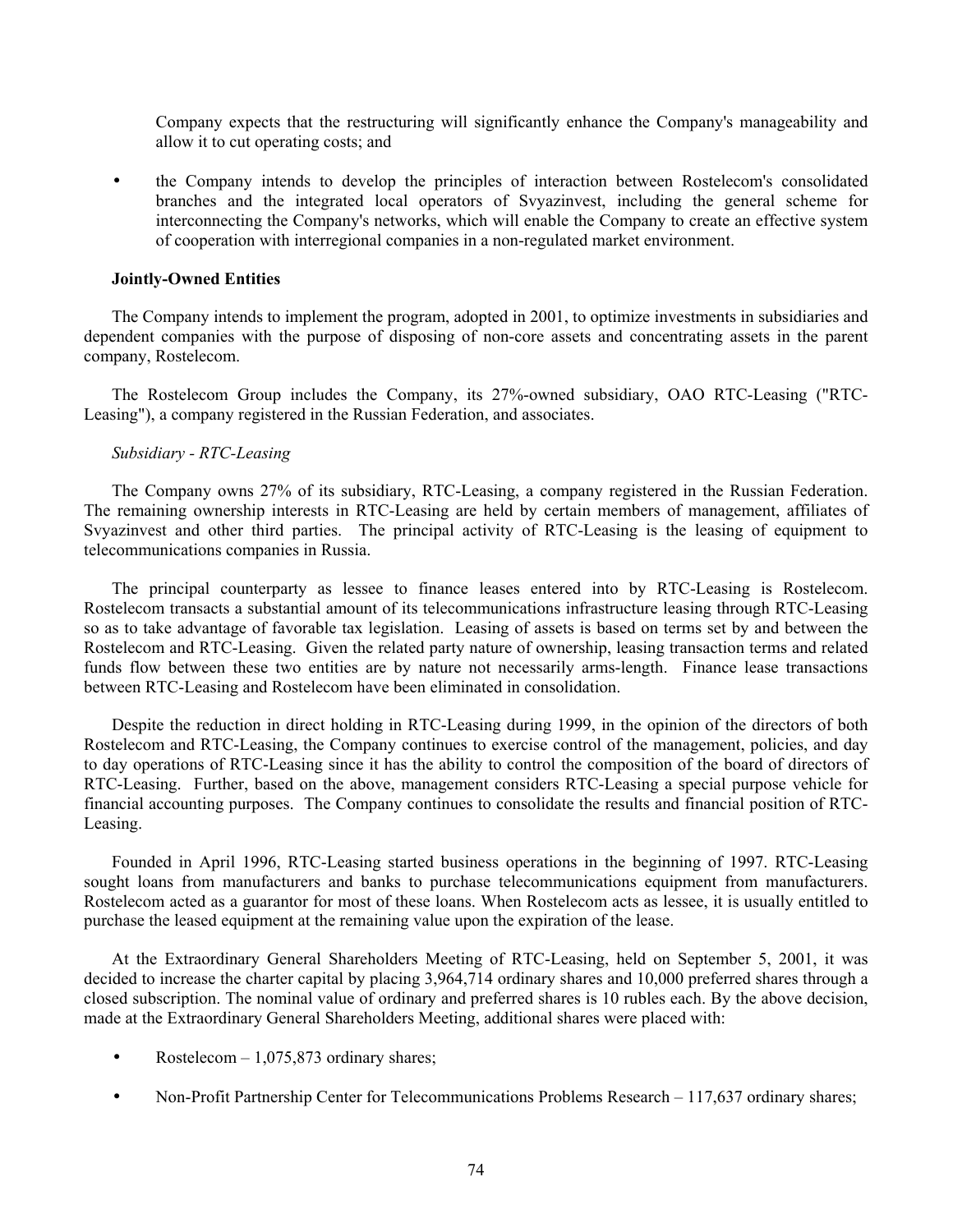- ZAO North-West Telecombank 787,645 ordinary shares;
- OOO Commercial Bank Russian Industrial Bank 663,280 ordinary shares;
- ZAO Gamma-Invest 663,279 ordinary shares;
- ZAO KFP-Finance 657,000 ordinary shares;
- Individuals 10,000 preferred shares.

Rostelecom acquired 1,075,873 shares of RTC-Leasing, by purchase, pursuant to Sale-Purchase Agreement No. 008-220/02, dated February 26, 2002.

Accordingly, following the placement of additional shares, as of February 26, 2002, the shareholders' structure of RTC-Leasing was as follows:

|                                     | <b>Total shares</b> | $\frac{9}{6}$ in charter<br>capital | % of votes at<br>general<br>shareholders<br>meeting |
|-------------------------------------|---------------------|-------------------------------------|-----------------------------------------------------|
| <b>Ordinary shares</b>              |                     |                                     |                                                     |
| Rostelecom                          | 1,129,873           | 27.06                               | 27.26                                               |
| NPF Rostelecom-Garantia             | 126,000             | 3.02                                | 3.04                                                |
| Non-Profit Partnership TsIPRT       | 117,637             | 2.82                                | 2.84                                                |
| ZAO North-West Telecombank          | 787,645             | 18.87                               | 19.00                                               |
| ZAO KB Russian Industrial Bank      | 663,280             | 15.89                               | 16.00                                               |
| ZAO Gamma-Invest                    | 663,279             | 15.89                               | 16.00                                               |
| ZAO KFP-Finance                     | 657,000             | 15.74                               | 15.86                                               |
| Treasury shares held by RTC-Leasing | 20,000              | 0.48                                |                                                     |
| <b>Total ordinary shares</b>        | 4,164,714           | 99.77                               | <i><b>100</b></i>                                   |
| <b>Preferred shares:</b>            |                     |                                     |                                                     |
| O.G. Belov                          | 1,667               | 0.04                                |                                                     |
| N.P. Shemetova                      | 1,666               | 0.04                                |                                                     |
| P.G. Kaplunov                       | 2,223               | 0.05                                | -                                                   |
| A.N. Borminsky                      | 2,222               | 0.05                                |                                                     |
| M.Sh. Margolin                      | 2,222               | 0.05                                |                                                     |
| <b>Total preferred shares</b>       | 10,000              | 0.23                                |                                                     |

During 2001, RTC-Leasing bought 10% of its ordinary shares from its shareholders other than Rostelecom, recorded them as treasury shares as of December 31, 2001, and excluded them for purposes of consolidation. In 2001, RTC-Leasing issued 10,000 preferred shares with a nominal value of 10 rubles, constituting 4.76% of the charter capital, and sold them at par value to parties affiliated with Rostelecom. The dividends on the preferred shares will be the largest of the following two sums: (i) 10% of the net profits, after taxes, as shown in the RTC-Leasing accounts prepared in accordance with the Russian accounting standards, or (ii) the amount of dividends on the ordinary shares. RTC-Leasing declared dividends for 2001 on ordinary and preferred shares in the amount of RUR 29.8 million and RUR 102.0 million, respectively.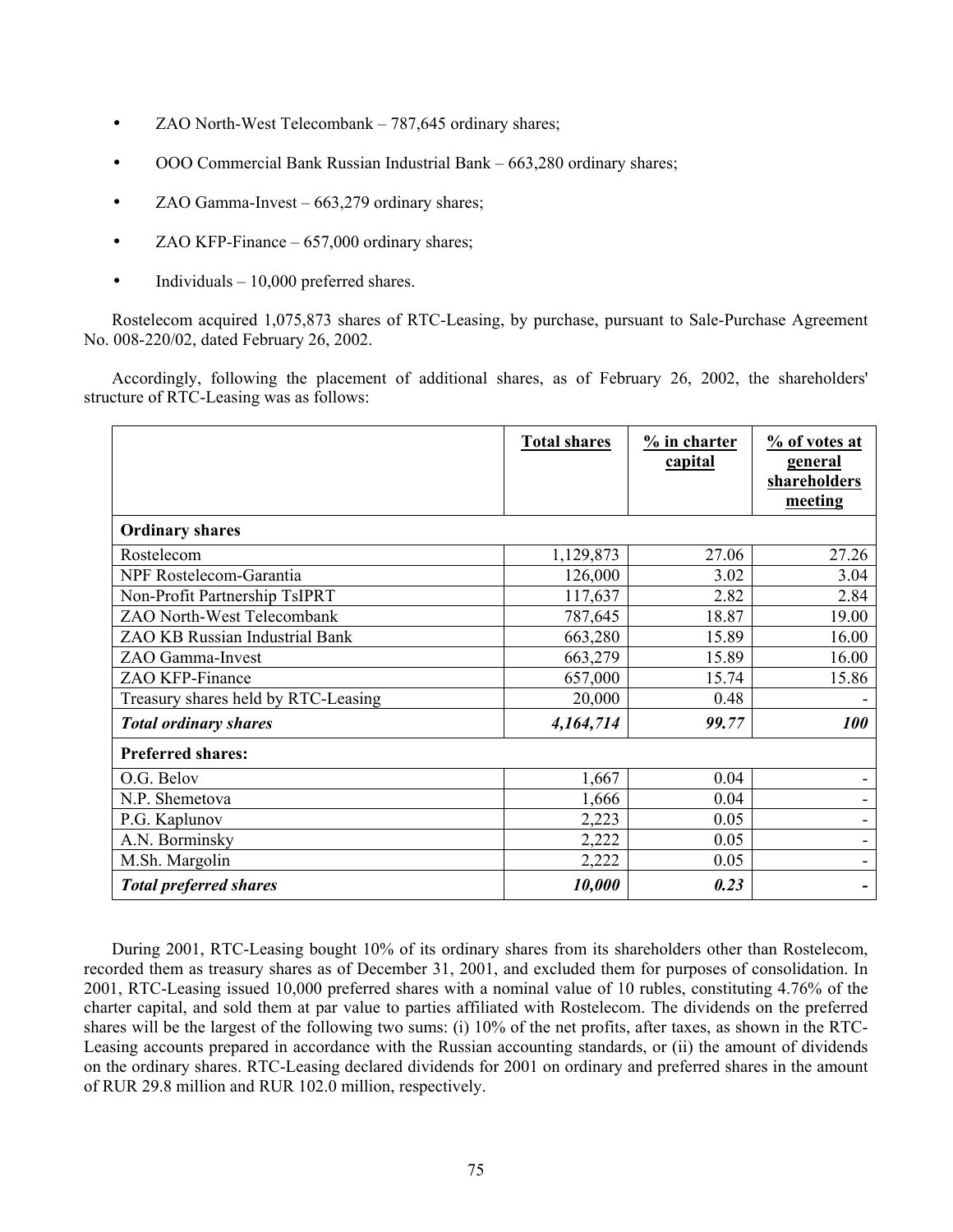#### *Associates*

Besides its subsidiary, RTC-Leasing, Rostelecom currently owns equity interests in the following associates:

## *ZAO Incom* (registered in the Russian Federation)

#### Rostelecom's share in ZAO Incom's charter capital is 54.4%.

As a result of accession of The Moscow Long Distance and International Telephone ("MMT") by Rostelecom in 2000, Rostelecom became the owner of the controlling interest in ZAO Incom (54.4%). Stakes in Incom are also owned by Mashinoimpex (Croatia), Nicola Tesla (Croatia) and Ericsson Business Networks AB (Sweden). Pursuant to MOC license, Incom renders international and long-distance telephone services.

#### *ZAO Globalstar Space Telecommunications (GlobalTel)* (registered in the Russian Federation)

The Group owns 51% of the shares of GlobalTel, a Russian closed joint stock company. GlobalTel was created in 1996 to provide access to a US-based global mobile satellite telephone network. Since the time of its launch, the global satellite network has experienced technical problems and low subscriber interest, as the result of which GlobalTel has only recently developed its operations beyond the development stage. The US owner of the satellite network also owns the remaining 49% of GlobalTel. The charter of GlobalTel, its by-laws and the way GlobalTel historically conducted its operations provide for substantive participation of both shareholders in the economic activities of GlobalTel. The minority shareholder has effective veto rights that would prevent the Group from causing GlobalTel to take an action that is significant in the ordinary cause of its business. Because effective control of GlobalTel does not rest with the Group, management accounts for the investment in GlobalTel under the equity method.

#### *EDN Sovintel* (registered in the Russian Federation)

Rostelecom's share in Sovintel, a joint venture created in 1992 with Sovintel, a company incorporated under the laws of the State of Virginia, USA, is 50%. Sovintel began providing international communications services by operating its own digital overlay network (DON) and satellite channels, which enabled it to use international channels of Rostelecom. On the basis of the MOC license and agreements with public telecommunications network operators, Sovintel provides international and long-distance services as well as local traffic services in Moscow and St. Petersburg. Additionally, Sovintel holds a license to lease international, long-distance and local channels. Sovintel clients and partners include major business entities such as hotels, banks and international companies.

On March 29, 2002, Rostelecom's Board of Directors decided to terminate the Company's participation in EDN Sovintel by selling the Company's stake in Sovintel under a sale and purchase agreement between the Company and corporation SFMT-CIS, Inc. and OOO Teleross, which is a subdivision of Golden Telecom. See further details in Item 4.A. – "History and Development of the Company – Divestitures."

### *ZAO Westelcom* (registered in the Russian Federation)

Rostelecom owns 50% of the charter capital of Westelcom, a joint venture created in 1992 with Russian Telecommunications Development Corporation. Westelcom was organized to provide technical services to Rostelecom in connection with the engineering, construction and operation of three international telephone exchanges (two in Moscow and one in St. Petersburg), as well as to attract investments in telecommunications projects in Russia. Currently, Westelcom renders services on data transmission, channel lease and lease of telecommunications equipment. In May 2002, the Group entered into an agreement to purchase a 95% interest in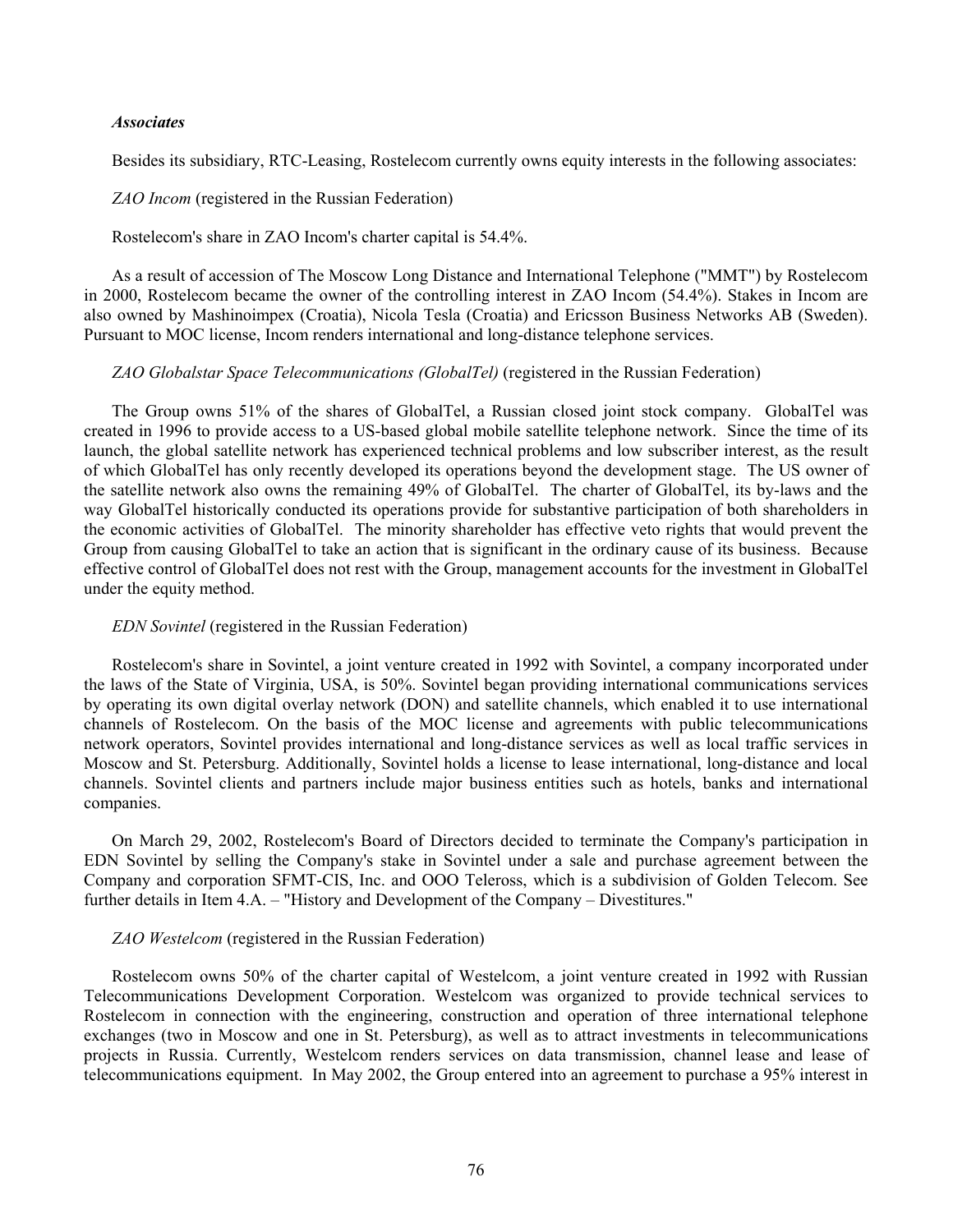telecommunication holding RTDC Holdings Inc., a US-registered corporation, which in turn owns 50% of Westelcom. As a result, the Group consolidated ownership of 100% of Westelcom.

*ZAO Telecom-Center* (registered in the Russian Federation)

Rostelecom's shares in the charter capital of ZAO Telecom-Center is 45%.

ZAO Telecom-Center was founded for the purposes of rendering services to Russian and foreign users. Currently, the main services of ZAO Telecom-Center are the channel leases, videoconference communications, data and TV signal transmissions.

## *ZAO Teleport-TP* (registered in the Russian Federation)

Rostelecom owns 44% of the charter capital of Teleport-TP created in 1992 to lease satellite channels and sublease them to operators. Stakes in Teleport are also owned by Technopark (a Russian-Italian joint venture), Technocom (an Irish-Canadian joint venture) and Roscom. The Company uses Teleport services in the sectors where it lacks direct ground communications and in cases when the laying of landline facilities is not economically expedient. In the above cases, Teleport provides Rostelecom with access to high-quality digital international networks which are not accessible through Russian satellite and land-based operators. Currently, Rostelecom is leasing channels from Teleport Intelsat and Eutelsat, the latter of which was commissioned in September 1996. The main services of Teleport-TP are to provide local and domestic long-distance communications, data transmissions and lease of satellite channels.

## *OAO MMTS-9* (registered in the Russian Federation)

Rostelecom's share in the company's charter capital is 36.86%. OAO MMTS-9 renders services on domestic long-distance communications, and leases real estate and telecommunications equipment.

### *OAO RTComm.RU* (registered in the Russian Federation)

Rostelecom's shares in OAO RTComm.RU's charter capital is 25.00001%.

Rostelecom acquired a 25% plus 1 share in the charter capital of OAO RTComm.RU from RTC-Leasing in February 2002. The other shareholders of RTComm.RU are: ZAO KFP Finance (4%), RTC-Leasing (39.9999%), Svyazinvest (20%), Non-Profit Partnership Center for Telecommunications Problems Research (11%). The core business of RTComm.RU that was founded in February 2000 is the provision of internet services, in particular, leasing out communication channels and rendering telematic services, using internet trunk access nodes and communication channels, primarily leased from the Company. To perform these activities on the territory of the Russian Federation, OAO RTComm.RU obtained licenses to lease out communication channels and render telematic services. OAO RTComm.RU is also involved in the development of information technologies, creation, manufacturing and distribution of the software and hardware facilities in the sphere of local, corporate and global computer networking.

### *ZAO Rustel* (registered in the Russian Federation)

Rostelecom's stake in the charter capital of ZAO Rustel is 25%. ZAO Rustel provides local and domestic long-distance communications services, leasing of communications channels, IP-communications and data transmissions.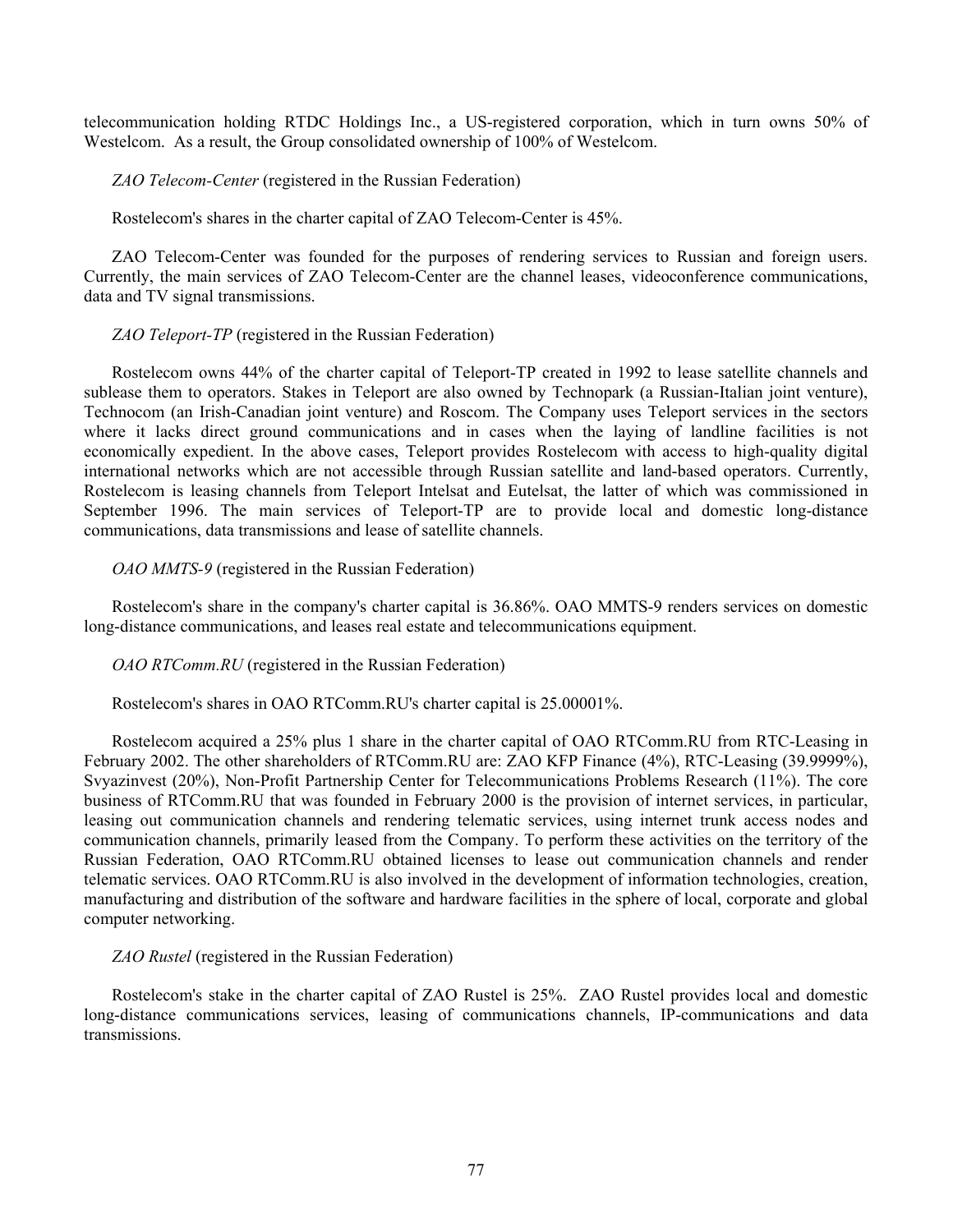On October 2, 2001, the Board of Directors of the Company resolved to increase the Company's share in ZAO Rustel from 12.5% to 25% by acquiring ZAO Rustel's shares in accordance with the agreement on the exchange for the property rights to software.

## *NPF Rostelecom-Garantia* (registered in the Russian Federation)

Rostelecom owns 24.85% of the charter capital of NPF Rostelecom-Garantia. Also, the founders of the Fund are Svyazinvest, Non-Profit Partnership Center for Telecommunications Problems Research, RTC-Leasing, ZAO RTC-Invest. The Fund's core business is to arrange for non-governmental pensions and social support for employees of the founders, investors and participants of the Fund.

# *OAO Moscow Cellular Communications* (registered in the Russian Federation)

Rostelecom became owner of 23.5% of the charter capital of Moscow Cellular Communications as a result of The Moscow Long Distance and International Telephone ("MMT") accession to Rostelecom. Shares in Moscow Cellular Communications are also held by Moscow City Telephone Network ("MGTS"), RTDC, Millicom International Holding, Microculus Surgery – Cellular Communications and the State Specialized Project Institute. Moscow Cellular Communications is engaged in the construction and operation of a NMT-450 cellular phone network in Moscow and the Moscow Region, and it also sells and leases cellular phones that operate within its network.

# *ZAO NTTs Comcet* (registered in the Russian Federation)

Rostelecom owns 22.18% of the charter capital of ZAO NTTs COMCET. Shareholders of NTTs COMCET are the following operators: OAO MGTS (11%), OAO Uralsvyazinform (11%), OAO Tulatelecom (11%), OAO Uralsvyazinform (11%), individuals (33.82%). ZAO NTTs COMCET was founded in 1992. Its main business activities include scientific and technical services, and holding conferences, scientific seminars, and training Russia's LTOs representatives.

*OAO Giprosvyaz* (registered in the Russian Federation)

Rostelecom's share in the charter capital of OAO Giprosvyaz is 22%.

On March 13, 2002, the Board of Directors of Rostelecom decided to terminate its participation in OAO Giprosvyaz through the sale of 65,326 ordinary registered shares constituting 22% of the charter capital of OAO Giprosvyaz under the Sale-Purchase Agreement between the Company and the Non-Profit Partnership Center for Telecommunications Problems Research.

Therefore, on March 26, 2002 Rostelecom transferred 65,326 shares of OAO Giprosvyaz pursuant to Sale-Purchase Agreement No. 4-TsB, having terminated its participation in the company.

# *ZAO Moskovsky Tsentr Novykh Tekhnologii i Kommunikatsii* (registered in the Russian Federation)

Rostelecom owns 20% of the charter capital of ZAO MTs NTT. Stakes in ZAO MTs NTT are also owned by AO RTC-Invest (20%), ZAO Sovet-Holding (20%), ZAO NTTs Comcet (20%) and ZAO Firm Trio-Service (20%). ZAO MTs NTT was founded in order to provide communications services oriented towards modern telecommunications technologies, arrange for training and practical education, demonstrate new technologies and communications services, and furnish modern equipment to digital communications networks. Additionally, ZAO MTs NTT performs maintenance center type functions for the SS-7 network, providing services for local communications, data transfer and ISDN telecommunications services.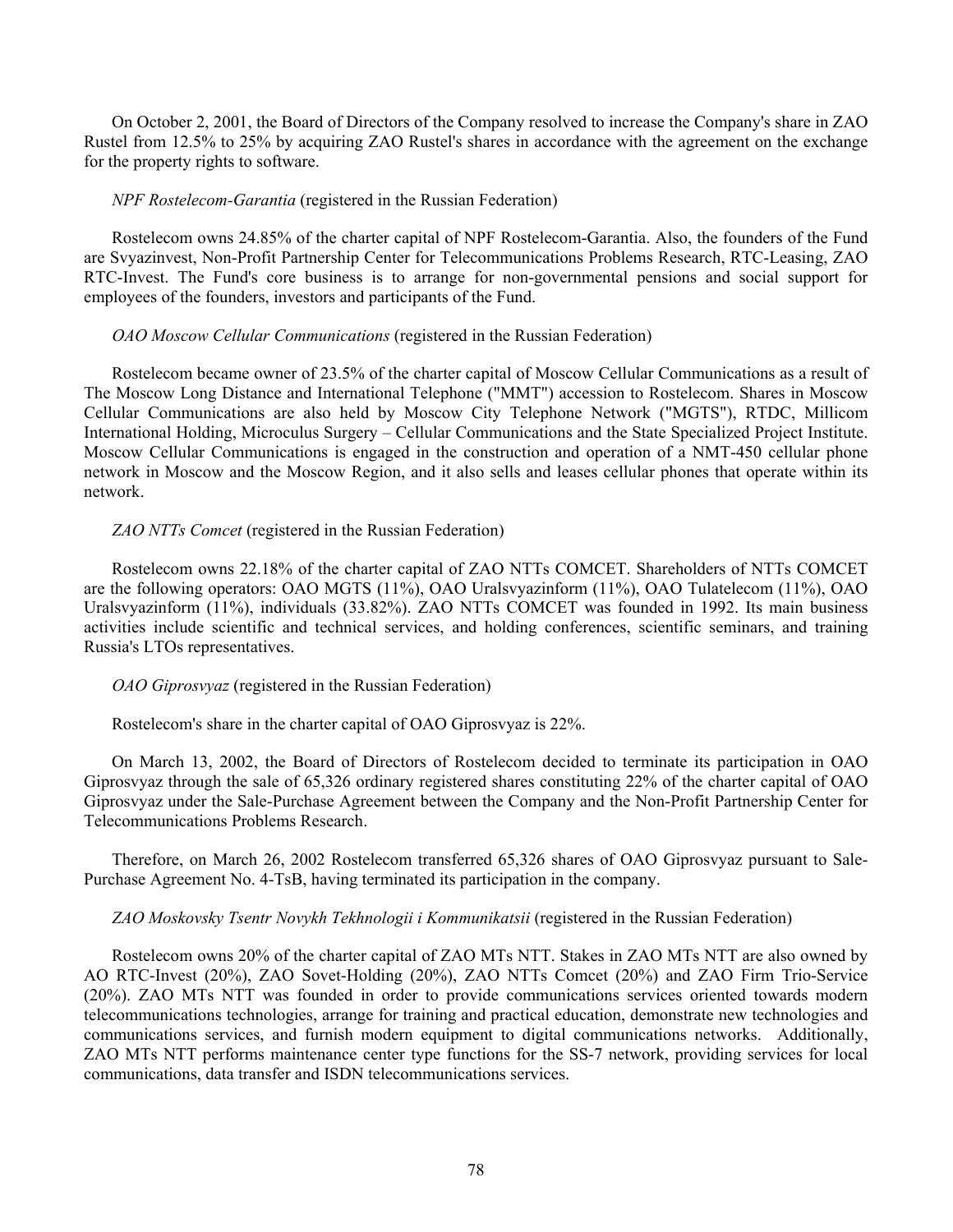*ZAO Telmos* (registered in the Russian Federation)

Rostelecom's share in the charter capital of ZAO Telmos is 20%.

*OOO Tver Telecom* (registered in the Russian Federation)

Rostelecom's shares in the charter capital of Tver Telecom is 15%. Tver Telecom provides local, intercity, and international communication services.

*ZAO Telecros* (registered in the Russian Federation)

Rostelecom's share in the charter capital of ZAO Telecros is 10%. Telecros leases out satellite telecommunications channels providing international space communications on the territory of the Russian **Federation** 

*ZAO WestBalt Telecom* (registered in the Russian Federation)

Rostelecom's share in the company's charter capital is 10%.

*ZAO Registrator-Svyaz* (registered in the Russian Federation)

Rostelecom's share in the company's charter capital is 5%.

On June 21, 2002, the Board of Directors of the Company has decided to purchase additionally issued shares of ZAO Registrator-Svyaz in the amount of 265 shares in the company.

The decision on the additional issuance of ZAO Registrator-Svyaz was made in connection with the adoption of the resolution of the Federal Commission for Securities Market No. 15 "On Ratio Own Funds Adequacy of Professional Participants on the Securities Market", dated July 18, 2001, and because ZAO Registrator-Svyaz must accumulate no less then 10 million rubles of its own funds by July 1, 2002. The Company is expected to increase its share in ZAO Registrator-Svyaz to 8.64%.

### **4.D. Property, Plants and Equipment**

The principal facilities and properties of Rostelecom consist of buildings and site services, as well as telecommunication installations that include switches of various sizes, cable and transmission devices, and equipment for television and radio communications, as well as transportation vehicles and various mechanisms located throughout Russia.

Rostelecom owns the building in which its principal executive and administrative offices are located at 14 1<sup>st</sup> Tverskaya-Yamskaya Str., 125047 Moscow, Russia. In addition, Rostelecom owns a building at 5 Delegatskaya Str., 127091 Moscow Russia. Under Russian law, any transfer of Rostelecom's ownership rights in this property is subject to the prior approval of certain government bodies. Rostelecom also owns office and operational facilities throughout Russia related to the operation of the business. Rostelecom feels that its facilities are adequate for its present needs.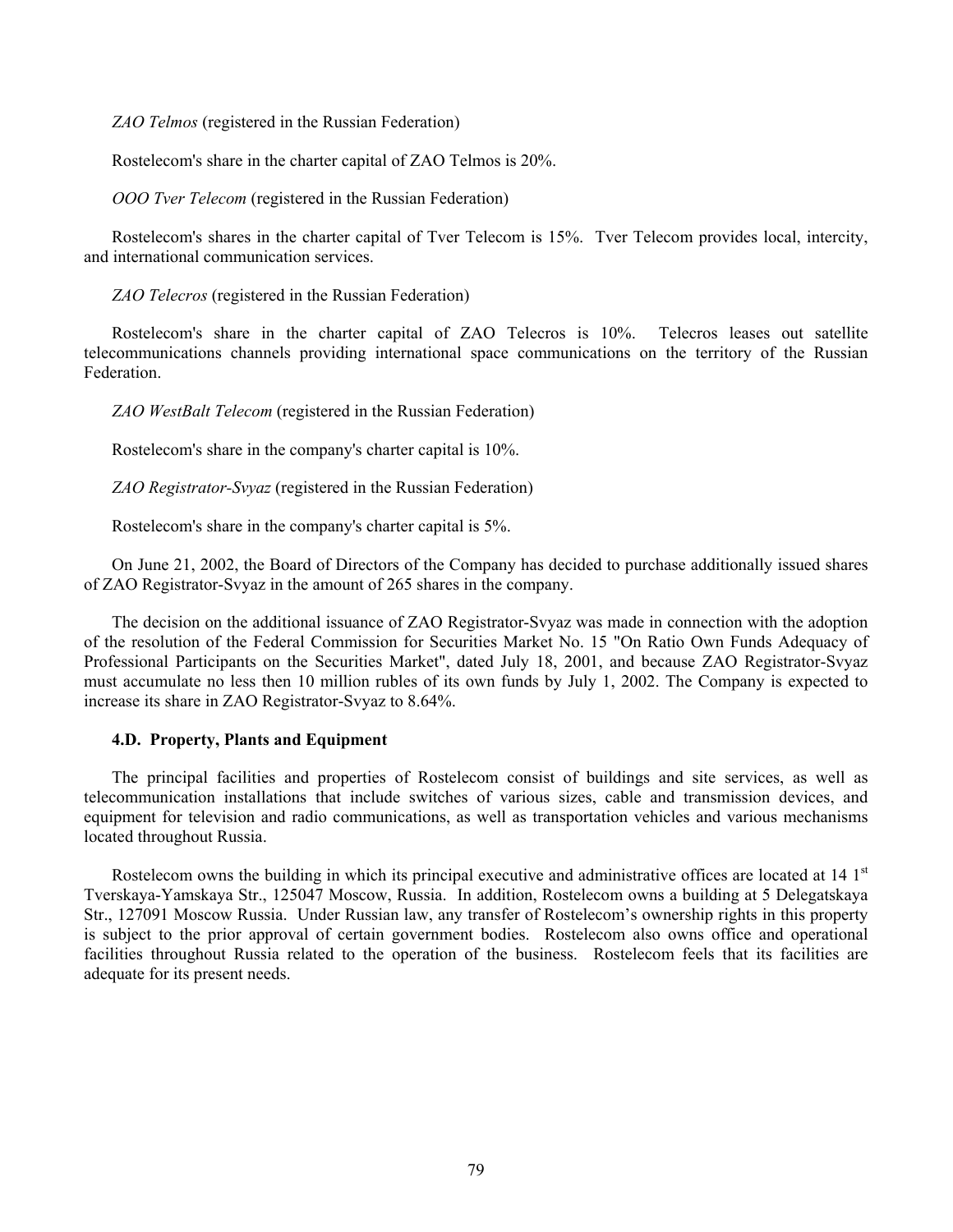### **Principal Tangible Fixed Assets**

Values are expressed in millions of constant rubles as of December 31, 2001 purchasing power, according to net book values under IFRS.**(1)** 

|                                | <b>December 31, 2001</b> | <b>December 31, 2000</b> | <b>December 31, 1999</b> |
|--------------------------------|--------------------------|--------------------------|--------------------------|
| Buildings and Site services    | 7,567                    | 8.273                    | 7,836                    |
| Cable and transmission devices | 35,196                   | 38,381                   | 40,502                   |
| Other                          | 8.335                    | 10,008                   | 9.749                    |
| Total $^{(2)}$                 | 51,098                   | 56,662                   | 58,087                   |

**(1)** Refer to the Notes 2 and 32 to the Consolidated Financial statements for the year ended December 31, 2001 for details of differences of valuation of property, plant and equipment under IFRS and US GAAP.

**(2)** The Group owns all property, plant and equipment listed except for rent of satellite channels which is included in cable and transmission devices and amounted to RUR 1,527 million, RUR 1,690 million and RUR 2,090 million as of December 31, 2001, 2000 and 1999, respectively. The aggregated value of pledged property is RUR 13,114 million. Refer to the Notes 6 and 15 to the Consolidated Financial statements for the year ended December 31, 2001 for details.

Location of principal property, plant and equipment are described in Item 4.B. – "Business Overview – Present Network and Facilities." Major offices of Rostelecom are located in the destination cities of the primary network located in Russia.

The Group's capital expenditure program approved by the Board of Directors for the year ending December 31, 2002, projects capital expenditure of RUR 4,220 million. Refer to Item 4.B. – "Business Overview – Network Development Plans" (section "Main Directions of the Development in 2002") for details of the program. Construction in progress as of December 31, 2001, 2000 and 1999 amounted to RUR 3,345 million, RUR 1,757 million and RUR 3,016 million, respectively.

### **Environmental**

The Company believes it is in compliance with all material requirements relating to environmental protection and is not in violation of any environmental protection laws. Under various construction agreements to which the Company is a party, it assumes obligations to effect payments to cover costs for regeneration of forests, agricultural lands etc. In the absence of specific regulations requiring the Company to separately account such expenses and as long as certain amounts of such payments established in the Company's construction agreements significantly differ from each other, neither the exact, nor the average amount of such costs can be positively determined.

# **Item 5. Operating and Financial Review and Prospects**

#### **5.A. Operating Results**

The following discussion of the Group's financial position and results of operations should be read in conjunction with the Group's consolidated financial statements as of December 31, 2001 and 2000 and for the three years ended December 31, 2001, 2000 and 1999, together with the accompanying notes and supplemental information, appearing elsewhere herein ("the consolidated financial statements"). The consolidated financial statements incorporate the results of Rostelecom and its subsidiary, OAO RTC-Leasing ("RTC-Leasing").

Despite the reduction in direct holding in RTC-Leasing during 1999, in the opinion of the directors of both Rostelecom and RTC-Leasing, the Company continues to exercise control over the management, policies, and day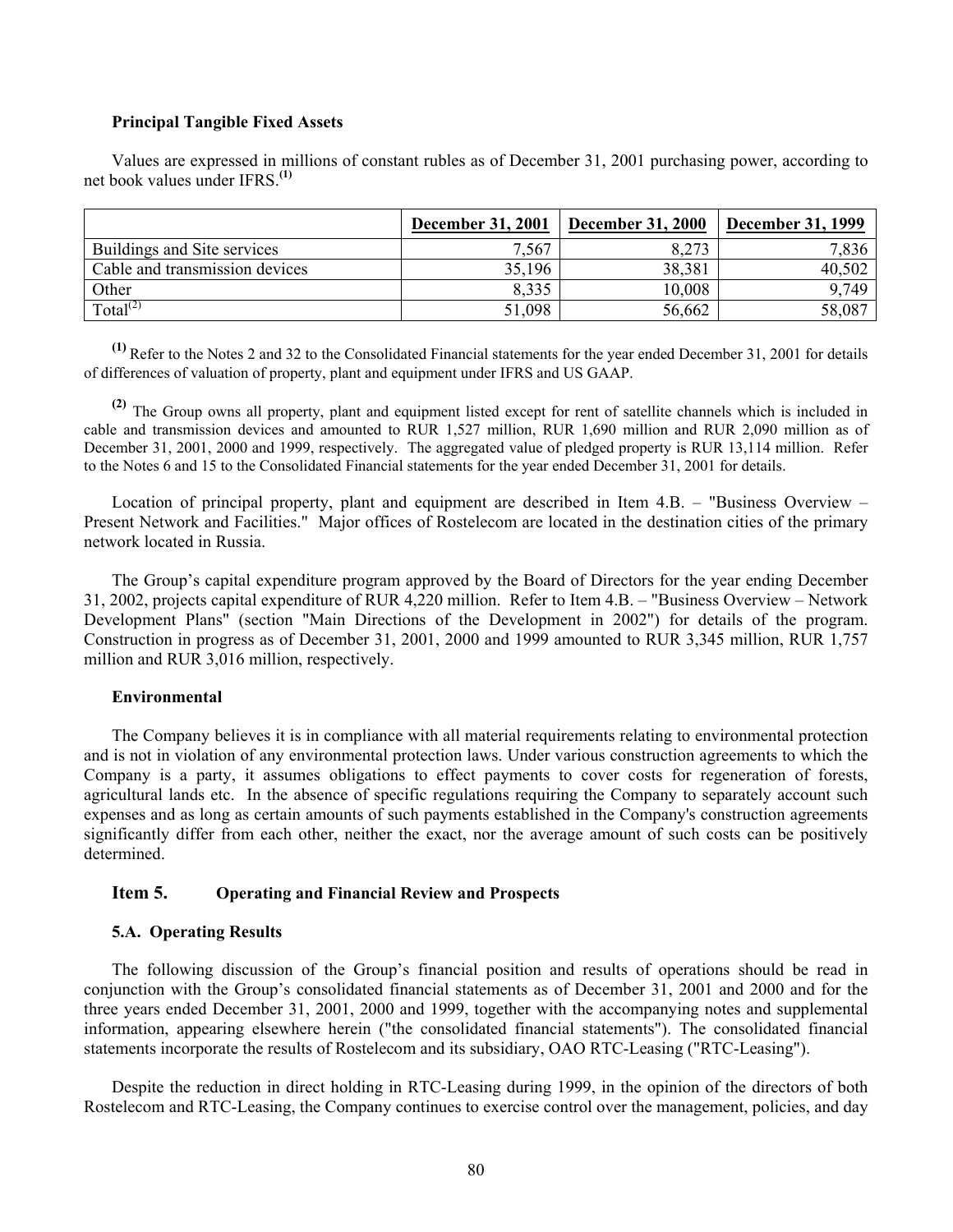to day operations of RTC-Leasing since it has the ability to control the composition of the board of directors of RTC-Leasing. The Company continues to consolidate the results and financial position of RTC-Leasing.

On January 1, 2000, the operations of Rostelecom and The Moscow Long Distance and International Telephone ("MMT") were merged into one entity. The "uniting of interests" method of accounting has been applied to the merger with MMT as Rostelecom and MMT were under the common control of Svyazinvest which held 50.67% of the voting shares in each of the companies. Under the uniting of interests method the financial statement items of the combined entities for the period in which the combination occurs were included in the consolidated financial statements as if they had been combined from the beginning of the first period presented.

The accompanying consolidated financial statements have been prepared in accordance with and comply with International Financial Reporting Standards ("IFRS"), which differ in certain respects from accounting principles generally accepted in the United States ("US GAAP"). For a discussion of the differences between IFRS and US GAAP insofar as they relate to Rostelecom, see Note 32 to the accompanying consolidated financial statements for the year ended December 31, 2001.

Further, it should be noted that the financial data in the consolidated financial statements has been adjusted to take account of the effects of Russian inflation (as measured by movements in the General Price Index) in accordance with IAS 29, "Financial Reporting in Hyperinflationary Economies". See Note 4 to the accompanying consolidated financial statements for the year ended December 31, 2001 for more information on the methodology of such restatement. Due to such adjustments, increases or decreases in financial data for the years ended December 31, 2001, 2000 and 1999 are referred to below as "real" increases or decreases.

#### **Restatement of Previously Issued Financial Statements**

The consolidated financial statements of the Group for the year ended December 31, 2001, have been restated. The restated financial statements reflect the effects of (a) consolidating adjustments related to RTC-Leasing, (b) change in estimation of fair value of certain financial instruments, and (c) additional miscellaneous adjustments and reclassifications.

### *Consolidating Adjustments Relating to RTC-Leasing*

At the time of preparation of the Group's financial statements as previously reported, for the purposes of consolidation, the Group used estimated financial statements of its subsidiary, RTC-Leasing, for the year ended December 31, 2001. Subsequent to the issuance of the Group's financial statements as previously reported, Rostelecom became aware that RTC-Leasing finalized its financial statements in accordance with IFRS. The consolidated financial statements of the Group for the year ended December 31, 2001, as restated, reflect the effects of final adjustments and reclassifications to the financial statements of RTC-Leasing.

## *Change in Estimation of Fair Value of Certain Financial Instruments*

At the time of preparation of the Group's financial statements as previously reported, for the purposes of consolidation, the Group estimated that the fair value of the preferred shares of RTC-Leasing issued to individuals which are related parties to the Group was equal to the amount of preferred dividends paid in 2002 (refer also to Note 7 in the accompanying consolidated financial statements). Subsequent to the issuance of the Group's financial statements as previously reported, the Group reviewed its estimates of the fair value of these preferred shares. The Group now believes that the fair value of the preferred shares should be determined by a combination of expected future cash flows of RTC-Leasing and the expected future preferred dividend flows. Accordingly, the Group has recorded additional expense of RUR 242 million as part of wages, salaries, other benefits and payroll taxes in the Group's consolidated statements of operations for the year ended December 31, 2001, as restated. Further, subsequent to the issuance of the Group's financial statements as previously reported, the Group reviewed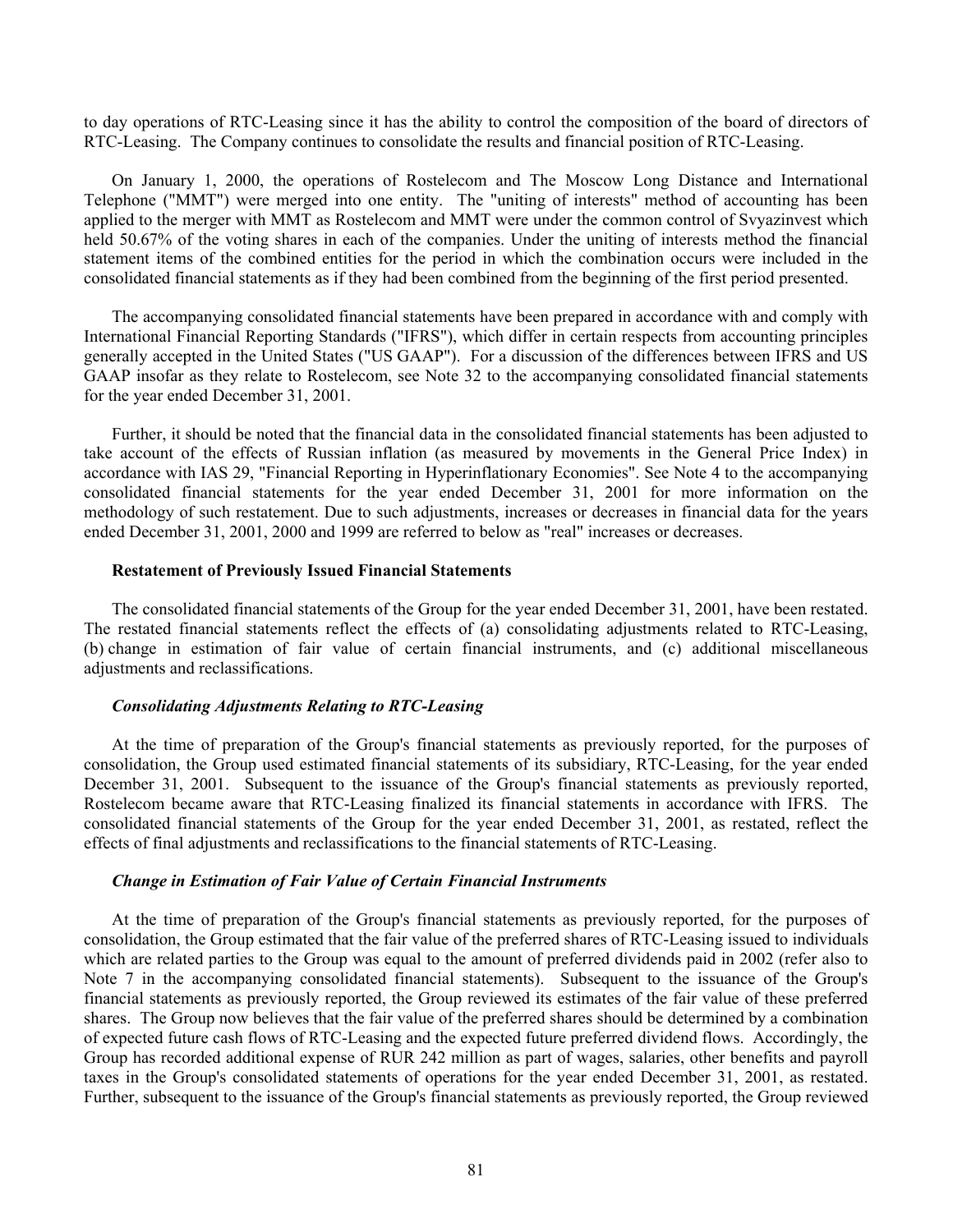its estimates with respect to recoverability of certain accounts receivable. As a result, the Group recognized additional bad debt expense of RUR 368 million.

Note 31 to the Consolidated Financial Statements provides information on reconciling the effects of the restatements for the year ended December 31, 2001.

#### **Overview**

Rostelecom principal sources of income are revenues generated from the provision of domestic long-distance and international telecommunications services. Collectively, revenues from domestic long-distance and international traffic represented 83% and 80% of total revenues during each of the years ended December 31, 2001 and 2000, respectively. Rostelecom owns and operates the network and the international gateways through which the majority of Russia's domestic long-distance and international telecommunications traffic passes. Rostelecom network connects all of the LTOs which in turn own and operate local telephone networks in their areas. Consequently, Rostelecom does not bill the majority of telephone users directly, except in the Moscow area and certain business customers and governmental bodies elsewhere in Russia. Instead, Rostelecom receives payments from the LTOs or other entities which are responsible for billing their own local customers for national and international outgoing calls.

Rostelecom directly bills other international operators for incoming international calls and certain business customers in Russia who lease lines or otherwise receive services directly from Rostelecom. LTOs make payments to Rostelecom for domestic long-distance and international traffic at an agreed rate based upon minutes of traffic for the use of Rostelecom network and an agreed proportion of the receipts they collect from subscribers, respectively. During 2001, the linear component of the integral settlement rate which is used for settlements with regional operators for domestic long-distance traffic transmission was increased by 25%. Effective January 1, 2002, the linear component of the integral settlement rate was increased by another 25%.

Rostelecom has in the past experienced, and continues to experience, significant delays in payment from certain LTOs, certain government funded entities and government ministries, and some international operators in the CIS countries. Although management expects to fully recover such debts, it has established appropriate provisions for doubtful debts to cover such exposure.

Rostelecom is the primary provider of domestic long-distance telecommunications services in Russia. Revenues from domestic long-distance traffic represented approximately 29% and 26% of Rostelecom total revenues during the years ended December 31, 2001 and 2000, respectively. Rostelecom also holds the dominant position in the Russian market for international incoming and outgoing telecommunications services. Historically, the growth in the volume of international traffic was limited as a result of the capacity constraints on the Russian telecommunications network previously regulated under the former Soviet Union. Rostelecom has invested significantly in recent years to improve channel capacity for international calls and to enhance interconnections with other international operators. While these improvements have increased access for incoming international calls, the need for further development in Rostelecom domestic long-distance trunk network and the LTOs' networks and the general state of the Russian economy have continued to limit outgoing international traffic.

Due to the imbalance between incoming international calls (for which it receives foreign currency revenues) and outgoing international calls (for which it incurs foreign currency expenses), Rostelecom was a net payer of foreign currency during 2001.

#### **Critical Accounting Policies**

The Group's discussion and analysis of its financial condition and results of operations are based upon its consolidated financial statements which have been prepared in accordance with International Financial Reporting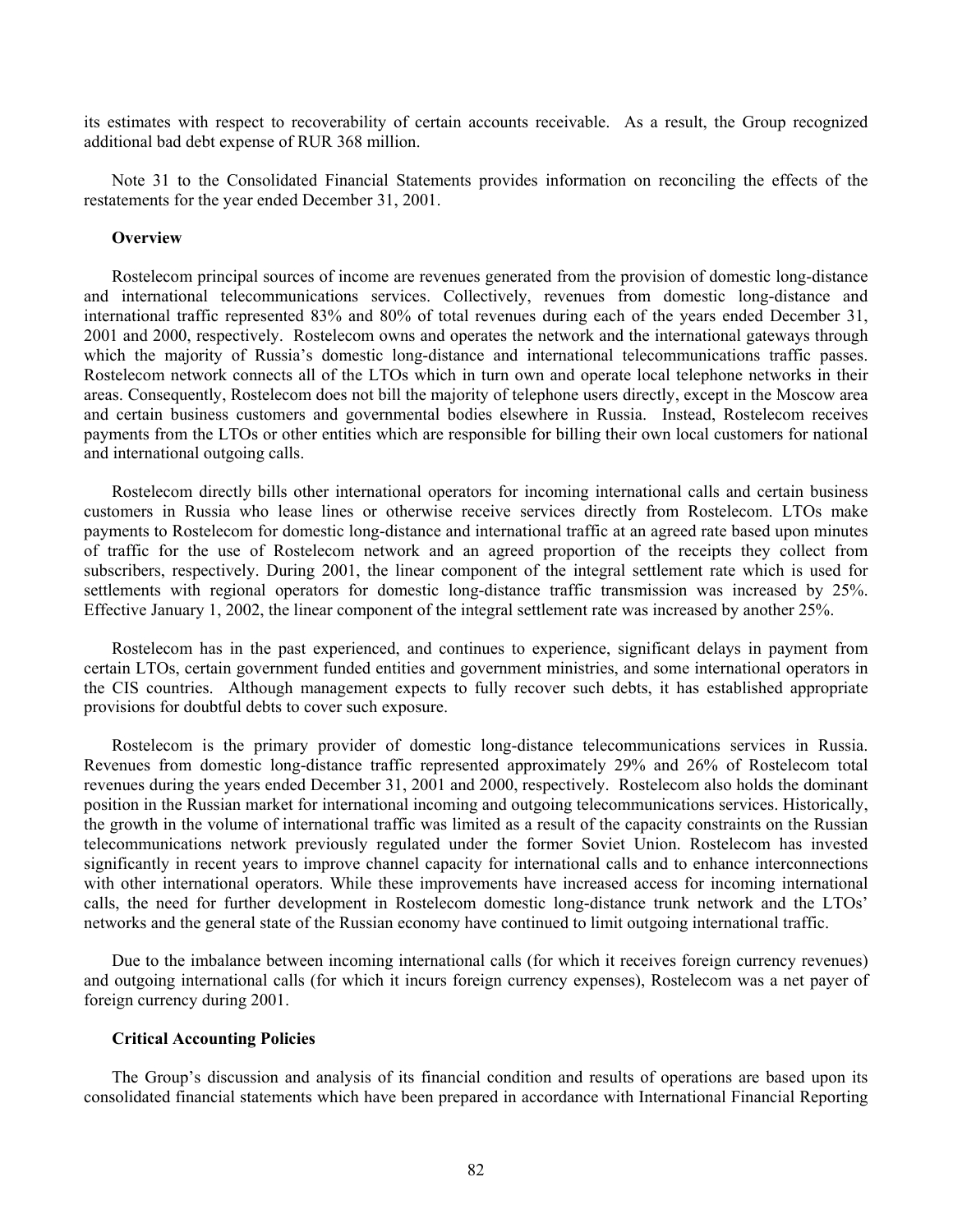Standards. Reported financial condition and results of operations of the Group are sensitive to accounting methods, assumptions and estimates that underlie the preparation of financial statements generally. The Group bases its estimates on historical experience and on various other assumptions that the Group believes are reasonable under the circumstances, the results of which form the basis for making judgments about the carrying values of assets and liabilities that are not readily apparent from other sources. Actual results may differ from these estimates under different assumptions or conditions.

The Group believes that the following accounting policies are critical for understanding the Group's consolidated financial statements.

### *Accounting for the Effects of Inflation*

IAS 29 "Financial Reporting in Hyperinflationary Economies", requires that financial statements prepared on a historic cost basis be adjusted to take account of the effects of inflation, for entities reporting in hyperinflationary economies. These consolidated financial statements have been restated in terms of the measuring unit current at the latest presented balance sheet date and the net gains or losses arising on the net monetary position of assets and liabilities during the periods presented have been included in the statement of operations and disclosed separately. The Group has utilized the general price index issued by Goskomstat in the application of IAS 29. The application of IAS 29 to specific categories of transactions and balances within the consolidated financial statements is set out as follows:

#### *Corresponding Figures*

Corresponding figures for the previous reporting periods have been restated by applying to the amounts included in the previous years' financial statements the change in the general price index. Comparative financial information is therefore presented in terms of the measuring unit current as of December 31, 2001, being the latest date for which financial statements are presented.

#### *Monetary Assets and Liabilities*

Cash and cash equivalents, available-for-sale investments, receivables, payables, interest bearing loans, current taxation and dividends have not been restated as they are monetary assets and liabilities and are stated in Rubles current at the balance sheet date.

Gains or losses on the net monetary position of assets and liabilities which arise as a result of inflation, are computed by applying the change in the general price index to the monetary assets and monetary liabilities during the period.

#### *Non-monetary Assets and Liabilities*

Non-monetary assets and liabilities are restated from their historic cost or valuation by applying the change in the general price index from the date of recognition to the balance sheet date.

#### *Consolidated Statement of Operations and Cash Flows*

Items included in the consolidated statement of operations and cash flows are restated by applying the change in the general price index from the dates when the items were initially recorded to the balance sheet date.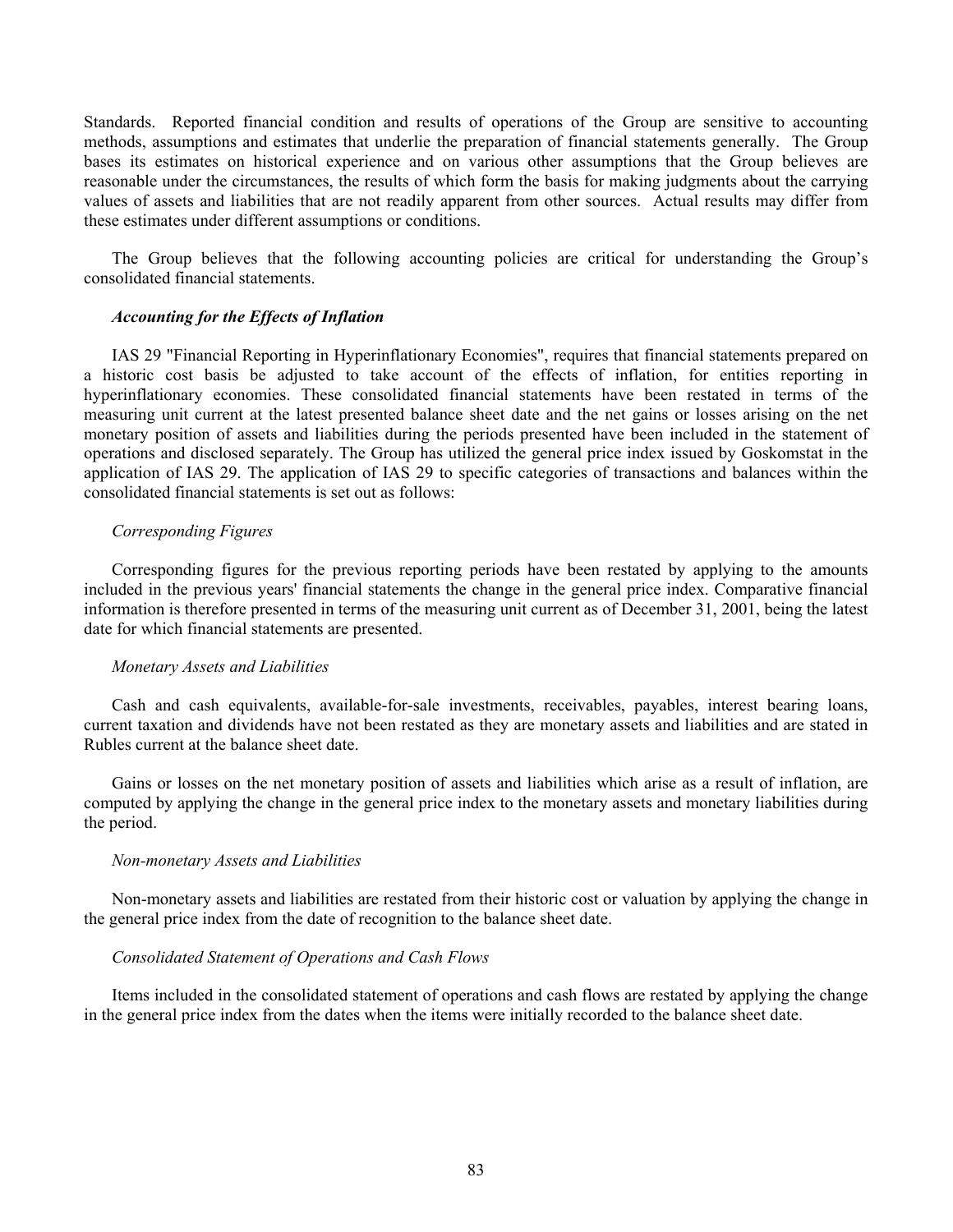#### *Principles of Consolidation*

The Group comprises Rostelecom, its 27%-owned subsidiary, RTC-Leasing, and associates. Transactions and balances between the Company and its subsidiary are eliminated, and accounting policies of the subsidiary are adjusted to conform to those of the Group.

Associates in which the Group has significant influence but not a controlling interest are accounted for using the equity method of accounting. Significant influence is usually demonstrated by the Group owning, directly or indirectly, between 20% and 50% of the voting share capital or by exerting significant influence through other means. The Group's share of the net income or losses of associates is included in the consolidated statement of operations, and the Group's share of the net assets of associates is included in the consolidated balance sheet. An assessment of investments in associates is performed when there is an indication that the asset has been impaired or the impairment losses recognized in prior years no longer exist. When the Group's share of losses exceeds the carrying amount of the investment, the investment is reported at nil value and recognition of losses is discontinued except to the extent of the Group's commitment.

Investments in companies where the Group has neither control nor significant influence (usually less than 20%) are accounted for at cost. An assessment of such investments is performed when there is an indication that the asset has been impaired.

#### **Property, Plant and Equipment**

For the purpose of determining the opening balance sheet on the first application of IFRS as of January 1, 1994, the Company performed a valuation of the property, plant and equipment, as reliable historical cost information and information regarding acquisition dates was not available. A brief description of the methodology applied in performing this valuation is set out below for each major asset category:

- Buildings and site services current replacement cost;
- Cable and transmission devices current replacement cost;
- Telephone exchanges modern equivalent asset;
- Assets in course of construction indexed historic cost.

Cost or valuation of the network comprises all expenditure up to and including the cabling and wiring to the local telephone operator's intercity exchange, and includes contractors' charges and payments on account, materials, direct labor, and interest costs on specific project financing up to the date of commissioning of the relevant assets.

Subsequent expenditures are capitalized if it can be clearly demonstrated that they extend the life of the asset or significantly increase its revenue generating capacity beyond its originally assessed standard of performance. Expenditure for continuing repairs and maintenance are charged to the statement of operations as incurred. Social assets are expensed on acquisition.

Items of property, plant and equipment that are retired or otherwise disposed of are eliminated from the balance sheet along with the corresponding accumulated depreciation. Any gain or loss resulting from such retirement or disposal is included in the determination of net income.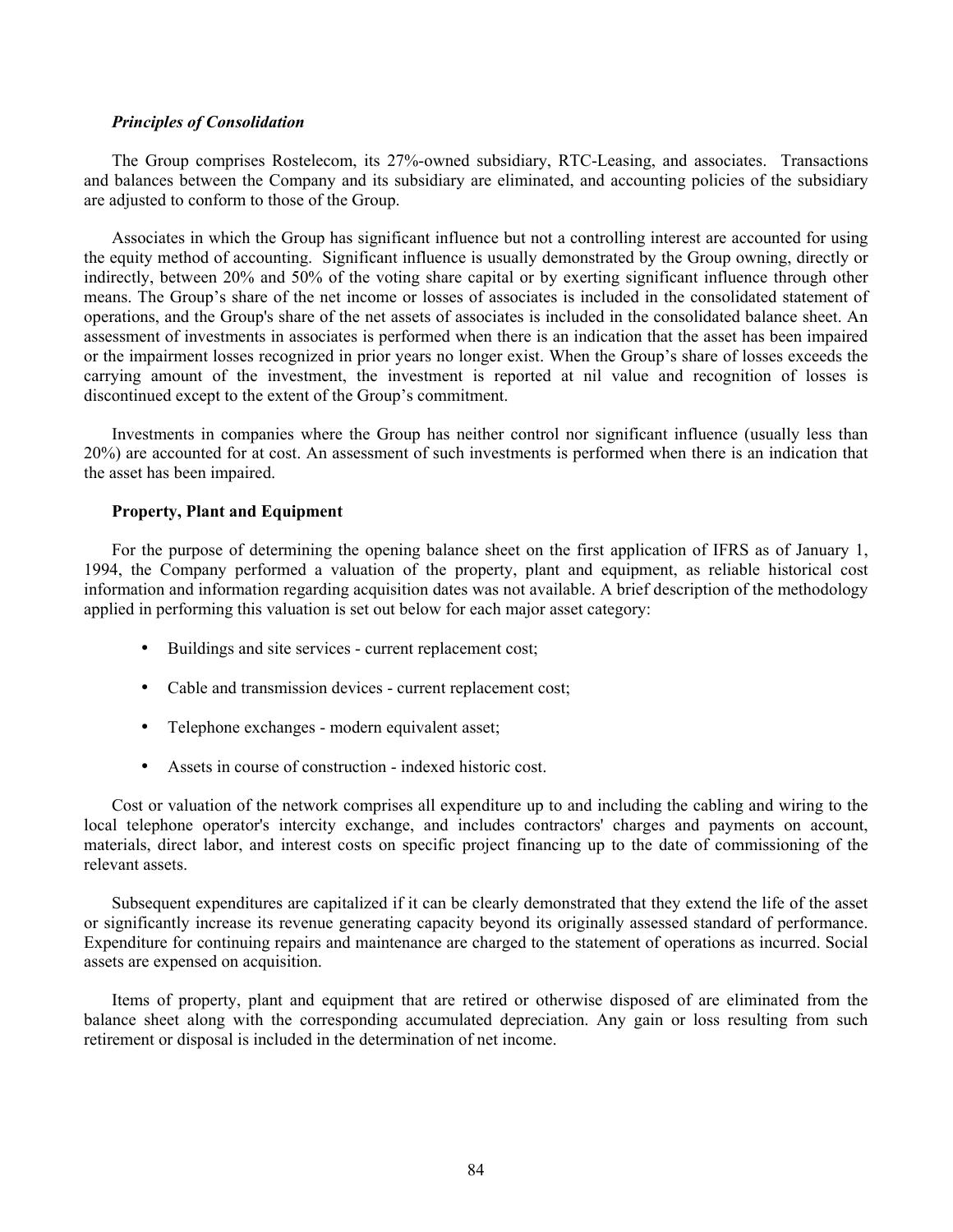Depreciation is calculated on property, plant and equipment on a straight-line basis from the time the assets are available for use, over their estimated useful lives (see Note 5 to the Consolidated Financial Statements for 2001 for details).

The useful lives and depreciation methods are reviewed periodically to ensure that the methods and the periods of depreciation are consistent with the expected pattern of economic benefits from items of property, plant and equipment.

At each balance sheet date an assessment is made as to whether there is any indication that the Group's assets may be impaired. If any such indication exists, an assessment is made to establish whether the recoverable amount of the assets has declined below the carrying amount of those assets as disclosed in the financial statements. When such a decline has occurred, the carrying amount of the assets is reduced to the recoverable amount. The amount of any such reduction is recognized immediately as an expense in the statement of operations. Any subsequent increase in the recoverable amount of the assets would be written back when the circumstances that led to the write-down or write-off cease to exist and there is persuasive evidence that the new circumstances and events will persist for the foreseeable future.

Determination of impairment involves the use of estimates which include, but are not limited to, the cause, the timing and the amount of the impairment. In evaluating assets for impairment, the Group typically considers technological obsolescence, discontinuance of services and other changes in circumstances. The recoverable amount is determined as the higher of the assets' net selling price and value in use. The value in use of the assets is estimated based on forecast future cash inflows and outflows to be derived from continuing use of the assets and from the estimated net proceeds on disposal, discounted to present value using an appropriate discount rate. The Group reviewed for impairment property, plant and equipment to be held and used, and based on this analysis, the Group believes that the carrying value of property, plant and equipment reflected in the consolidated financial statements as of December 31, 2001 does not exceed their fair value.

#### *Revenue and Operating Costs Recognition*

Revenue and operating costs for all services supplied and received are recognized at the time the services are rendered. Revenue is recognized when it is probable that the economic benefits associated with the transaction will flow to the enterprise and the amount of revenue can be reliably measured.

The Company charges regional telephone operators and other service providers in Russia either an agreed proportion of the amounts they collect from subscribers or an agreed accounting rate based on traffic minutes. For outgoing telephone traffic originating in Moscow, individuals are charged directly by the Company.

The Company charges amounts to foreign network operators for incoming calls and other traffic that originate outside Russia. The Company is charged by foreign operators for completing international calls.

These revenues and costs are shown gross in these financial statements, and exclude value added tax. Amounts payable to and receivable from the same operators are shown net in the balance sheet where a legal right of offset exists.

## **Economic Environment in the Russian Federation**

#### *General*

Over the past decade Russia has undergone substantial political, economic and social changes. As an emerging market, Russia does not possess a fully developed business and regulatory infrastructure that would generally exist in a more mature market economy. The current Government is attempting to address these issues;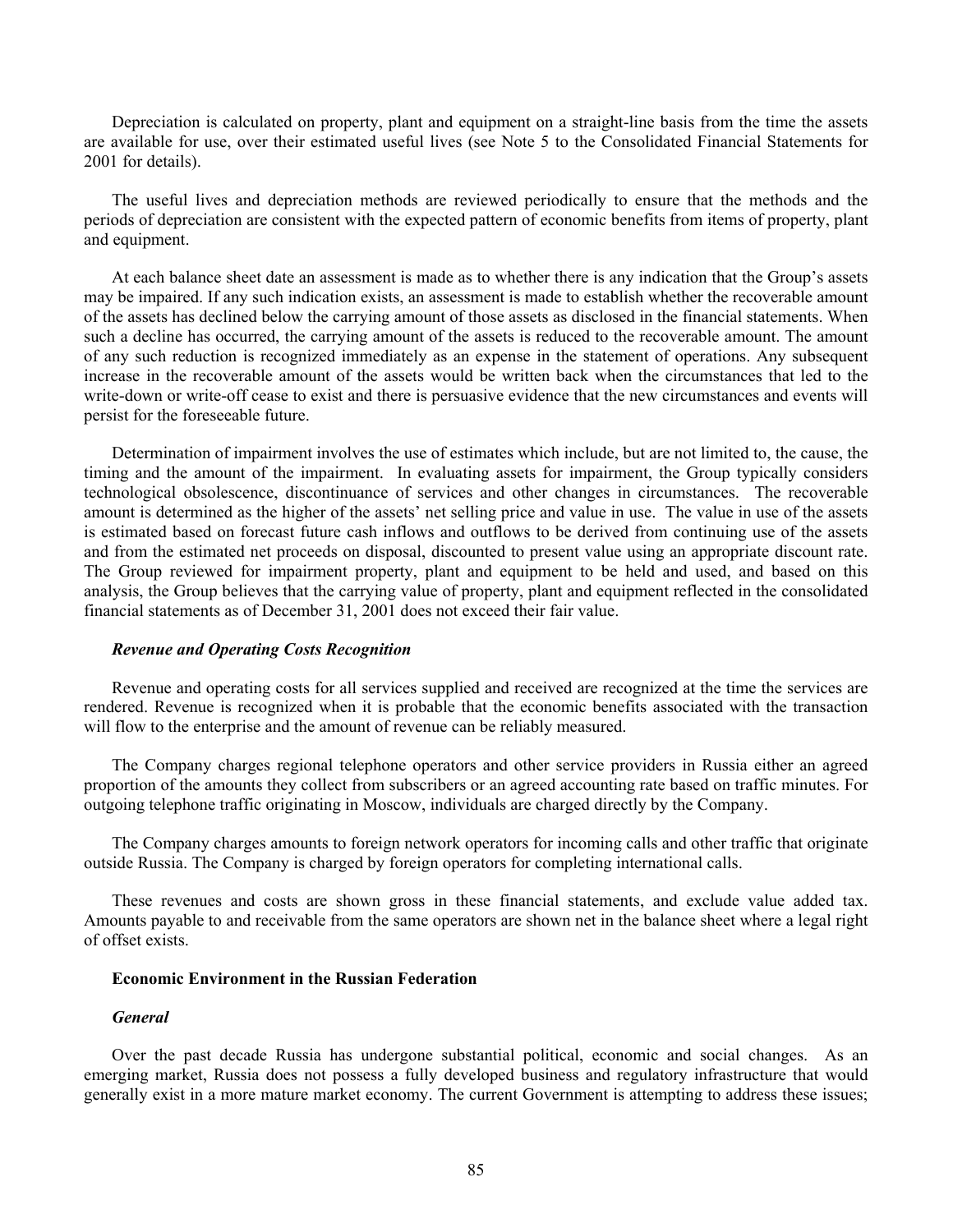however, it has not yet fully implemented the reforms necessary to create banking, judicial and regulatory systems that usually exist in more developed markets. As a result, and as reflected in the Government's debt default and ruble devaluation in 1998, operations in Russia involve risks that are not typically associated with those in developed markets. Such risks persist in the current environment with results that include but are not limited to, a currency that is not freely convertible outside of the country, various currency controls, low liquidity levels for debt and equity markets, and continuing inflation. The Group will continue to be affected, for the foreseeable future, by these risks and their consequences. As a result, there are significant uncertainties that may affect future operations, the recoverability of the Group's assets, and the ability of the Group to maintain or pay its debts as they mature. The accompanying consolidated financial statements do not include any adjustments that may result from the future clarification of these uncertainties. Such adjustments, if any, will be reported in the Group's consolidated financial statements in the period when they become known and can be reasonably estimated.

### *Currency Exchange and Control*

Foreign currencies, in particular the U.S. dollar, play a significant role in the underlying economics of many business transactions in Russia. Following the 1998 economic crisis, the ruble's value fell significantly against the U.S. dollar, falling from a pre-crisis rate of approximately 6 rubles to 1 U.S. dollar, to 27 rubles to 1 U.S. dollar by the end of 1999. During 2000 and 2001, the ruble's value fluctuated between 26.9 and 30.3 to 1 U.S. dollar.

The following table summarizes the exchange rate of the ruble ("RUR") to 1 U.S. dollar for the years ended December 31, 2001, 2000 and 1999.

| At December 31 - | <b>Exchange rate</b> |
|------------------|----------------------|
| 2001             | 30.                  |
| 2000             | 28                   |
| 1999             |                      |

Source: Central Bank of Russia

The Central Bank of Russia has established strict currency control regulations designed to promote the commercial utilization of the ruble. Such regulations place restrictions on the conversion of rubles into foreign currencies and establish requirements for conversion of foreign currency sales to rubles.

### *Inflation*

The Russian economy has been characterized by relatively high rates of inflation. The following table summarizes the annual rate of inflation for the past three years:

| For the years ended December 31 - | <b>Annual inflation</b> |
|-----------------------------------|-------------------------|
| 2001                              | 18.8%                   |
| 2000                              | 20.2%                   |
| 1999                              | 36.5%                   |

Source: State Statistics Committee of Russia

### **Taxation**

Russia currently has a number of laws related to various taxes imposed by both federal and regional governmental authorities. The ongoing tax reform tends to simplify tax legislation, reduce the number of taxes and tax rates, and, thus, the overall tax burden on businesses.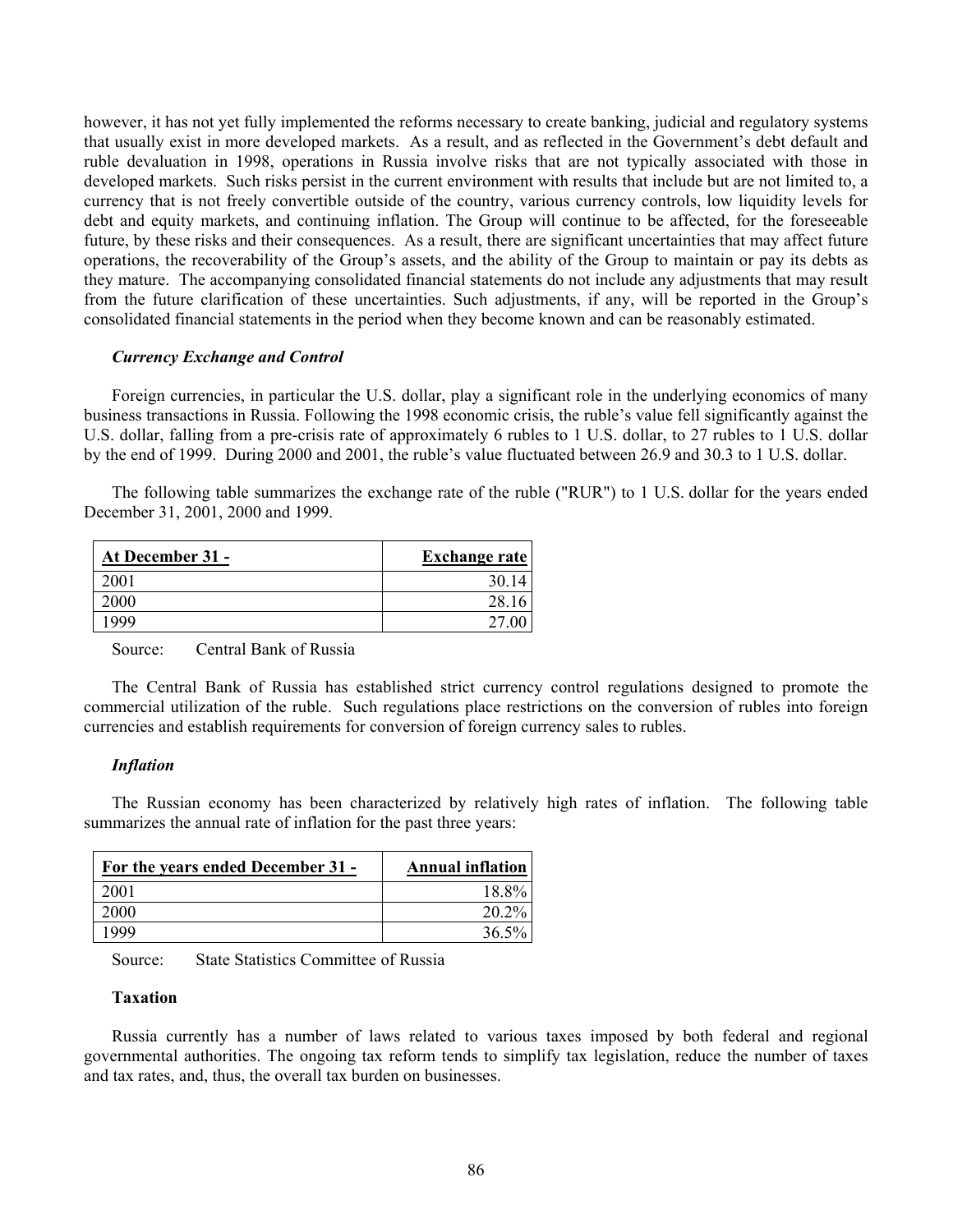The reform is carried out through implementation of the Tax Code, which is intended to replace all of the existing tax laws. The first part of the Tax Code, which deals with the fundamentals of the tax system, was enacted starting from January 1, 1999. Effective January 1, 2001, the second part of the Tax Code was enacted.

Applicable taxes include value added tax, corporate income tax (profits tax), turnover based taxes, and unified social tax, together with others. Legislation related to these taxes is relatively new and untested, in contrast to more developed market economies. Tax declarations, together with other legal compliance areas (as examples, customs and currency control matters), are subject to review and investigation by a number of authorities, who are enabled by law to impose extremely severe fines, penalties and interest charges. These facts create tax risks in Russia substantially more significant than typically found in countries with more developed tax systems.

#### **Effects of Inflation and Changes in Foreign Exchange Rates**

IAS 29, "Financial Reporting in Hyperinflationary Economies", requires that financial statements prepared on a historical cost basis be adjusted to take account of the effects of inflation, for entities reporting in hyperinflationary economies. The accompanying consolidated financial statements have been restated in terms of the measuring unit current at the latest presented balance sheet date and the net gains or losses arising on the net monetary position of assets and liabilities during the periods presented have been included in the statement of operations and disclosed separately. The Group has utilized the General Price Index ("GPI") issued by Goskomstat, the official Russian Government Statistical Bureau, in the application of IAS 29.

Substantially all of Group's revenue, except for the revenue from international operators, which is denominated in U.S. dollars or other foreign currencies or equivalents, is denominated in rubles. The majority of its costs, other than payments to other international operators and certain domestic service providers and interest paid on foreign denominated debt, are denominated in rubles. Therefore, Rostelecom results of operations, and accordingly, year to year comparisons of Rostelecom international incoming traffic revenues, are significantly affected by the relative movements of domestic inflation and ruble exchange rates.

The following example illustrates the effects of relative movements of inflation and ruble exchange rate on year to year comparison of revenues from foreign operators: if foreign currency international incoming traffic revenues for any periods being compared are the same, but between the periods the rate of devaluation of the ruble has been slower than the rate of Russian inflation, the related revenues expressed in constant rubles will decline from one period to the next. Conversely, if the rate of devaluation has exceeded the rate of inflation, such revenues expressed in constant rubles will increase from one period to the next. During 1998, the rate of devaluation of the ruble exceeded the rate of inflation, while during 1999 to 2001, it was less than the rate of inflation.

The Group does not currently have, and has no plans to commence, hedging activities against such foreign currency fluctuations.

The following table illustrates the effects of both exchange variations and the indexation of historical amounts to adjust for Russian inflation on a fixed amount of U.S. dollar revenues.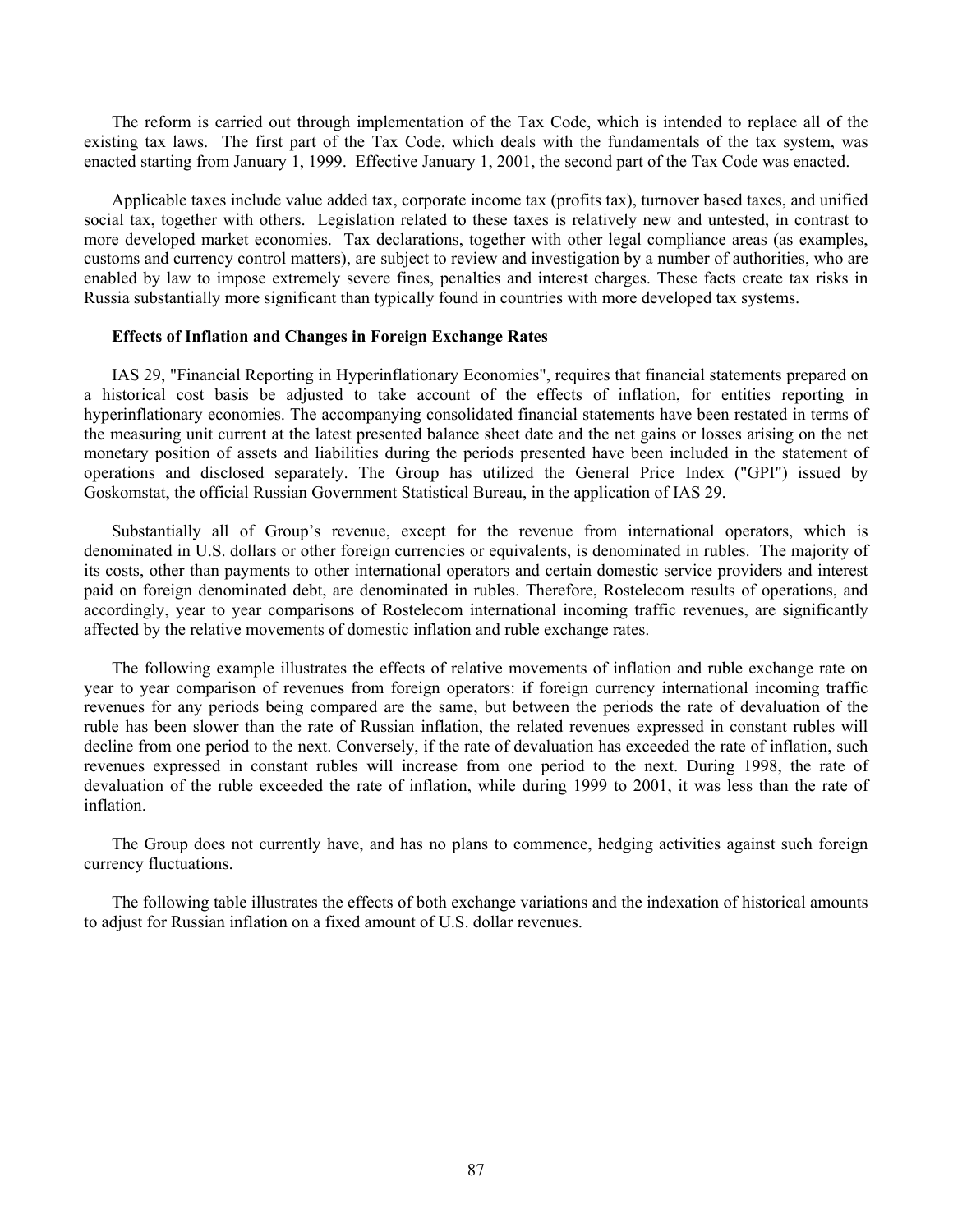| Date of payment   | <b>USD</b><br>amount of<br>payment | <b>Rubles to</b><br><b>USD</b><br>exchange<br>rate at<br>time of<br>payment* | <b>Rubles</b><br>amount<br>initially<br>recognized | <b>Decrease</b><br>in value of<br><b>Rubles</b><br>against<br><b>USD</b> from<br>date of<br>payment to<br><b>December</b><br>31, 2001 | Increase in<br><b>GPI</b> from<br>Date of<br><b>Payment to</b><br><b>December</b><br>31, 2001 | <b>Rubles</b><br>amount in<br>constant<br><b>Rubles</b> in<br>terms of<br>purchasing<br>power as of<br><b>December</b><br>31, 2001 |
|-------------------|------------------------------------|------------------------------------------------------------------------------|----------------------------------------------------|---------------------------------------------------------------------------------------------------------------------------------------|-----------------------------------------------------------------------------------------------|------------------------------------------------------------------------------------------------------------------------------------|
| January 1, 1998   | 100                                | 5.96                                                                         | 596                                                | 406%                                                                                                                                  | 260.7%                                                                                        | 2,150                                                                                                                              |
| December 31, 1998 | 100                                | 20.65                                                                        | 2,065                                              | 46%                                                                                                                                   | 95.1%                                                                                         | 4,029                                                                                                                              |
| December 31, 1999 | 100                                | 27.00                                                                        | 2,700                                              | 12%                                                                                                                                   | 42.7%                                                                                         | 3,854                                                                                                                              |
| December 31, 2000 | 100                                | 28.16                                                                        | 2,816                                              | $7\%$                                                                                                                                 | 18.8%                                                                                         | 3,345                                                                                                                              |
| December 31, 2001 | 100                                | 30.14                                                                        | 3.014                                              |                                                                                                                                       |                                                                                               | 3,014                                                                                                                              |

Adjusted to take account of the redenomination of the ruble as of January 1, 1998.

### **Related Party Transactions**

The Group has entered in a number of transactions with related parties including transactions with the Svyazinvest Group, the Government and investee companies. See further details on related party transactions in Note 25 to the accompanying consolidated financial statements for the year ended December 31, 2001 and Item 7.B. – "Related Party Transactions."

### **Results of Operations for the Years Ended December 31, 2001 and 2000**

#### *Revenues*

The Group's total revenues for the year ended December 31, 2001 amounted to RUR 26,293 million compared to RUR 29,607 million during 2000. The decrease of 11.19% is explained by inflation rates of 20.2% and 18.8% for the years 2000 and 2001, respectively, exceeding tariffs increases. Further, while there was a substantial increase in revenues from local operators both for domestic and outgoing international traffic driven by healthy traffic growth and settlement rates increases, it was offset by the decrease in revenues from international operators for the incoming international traffic as well as the decrease in revenues from subscribers in Moscow.

Revenues from local operators represented 44.06% and 35.96% of total revenues during the years ended December 31, 2001 and 2000, respectively. Revenues from local operators increased by 8.82% to RUR 11,585 million during the year ended December 31, 2001, from RUR 10,646 million during 2000, as a result of an increase in domestic and international long-distance traffic volumes and tariffs for local operators.

Revenues from local operators for outgoing international traffic increased by 31.28% to RUR 4,659 million during the year ended December 31, 2001, from RUR 3,549 million during 2000, as a result of an increase in outgoing international traffic and tariffs. The number of international outgoing minutes (not including the CIS countries) during the year ended December 31, 2001 increased by 5.35% compared to 2000, to 335 million minutes. The number of outgoing minutes to the CIS countries during the year ended December 31, 2001 increased by 19.33% compared to 2000, to 747 million minutes. During 2001, the Company implemented a more flexible tariff policy. As a result, tariffs used in settlements for traffic to the United States, Canada and several European countries were reduced. However, tariffs used in settlements for traffic to CIS countries were increased.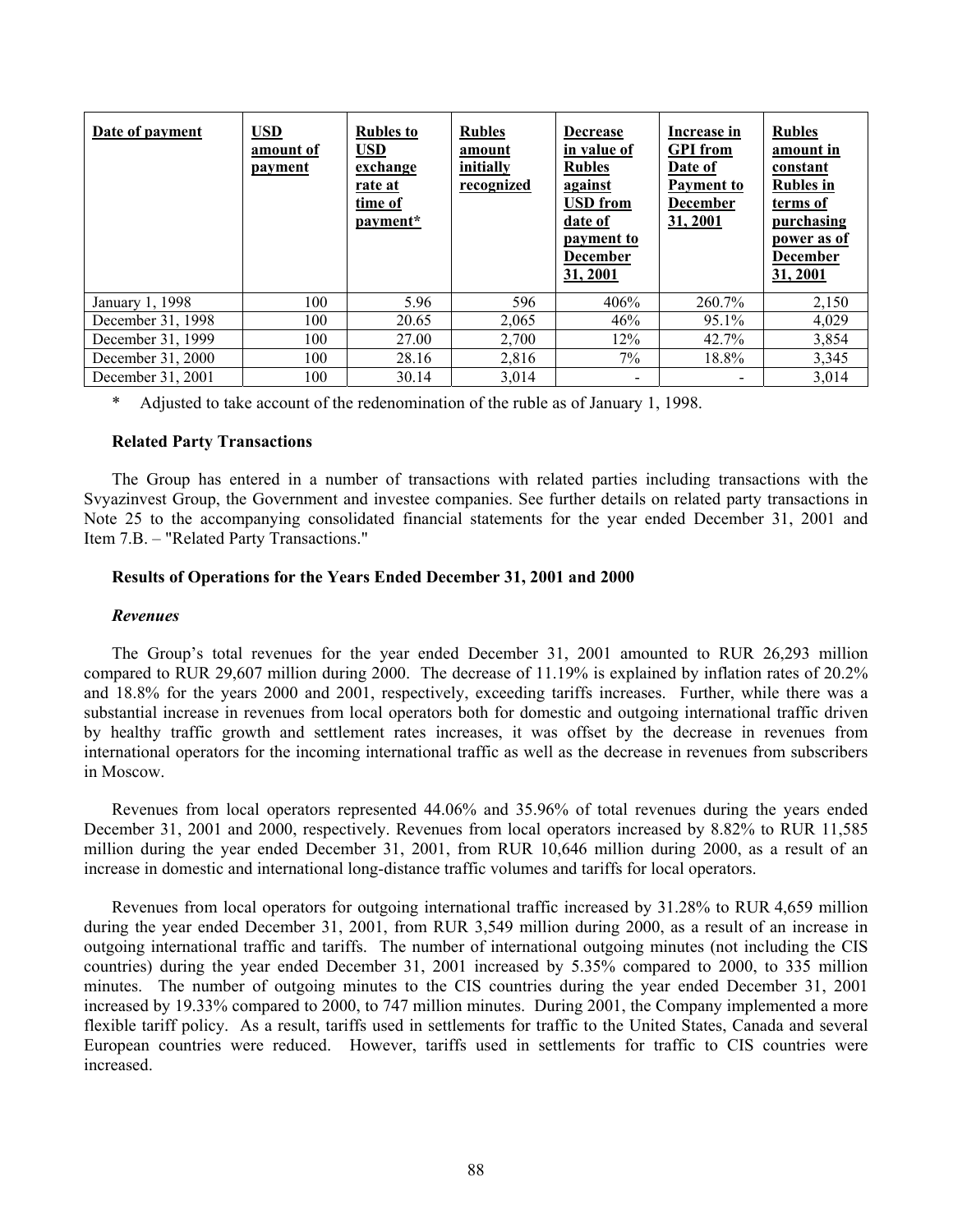Revenues from local operators for domestic long-distance traffic increased by 7.34% to RUR 4,357 million during the year ended December 31, 2001 from RUR 4,059 million during 2000. The increase in revenue from domestic long-distance traffic is attributable to an increase in the linear component of internal settlements rate (as mentioned in section "Overview" above) and an increase in domestic long-distance traffic volumes by 28.55% in 2001 compared to 2000. The main reasons for the traffic growth were further modernization of Rostelecom network, including an increase in the number of automatic connections, extension of local access networks by regional telecommunications operators and the overall increase in per capita income throughout Russia.

Revenues from subscribers in Moscow represented 28.6% of total revenues during the year ended December 31, 2001, compared to 30.4% during 2000. These revenues decreased by 16.51% to RUR 7,512 million during the year ended December 31, 2001 from RUR 8,997 million during 2000. Revenues from subscribers for international traffic decreased by 21.63% to RUR 4,301 million during the year ended December 31, 2001 from RUR 5,488 million during 2000 as a result of a decrease in international traffic, as well as a decrease in tariffs for subscribers as a result of the implementation of the Company's flexible tariff policy and the impact of inflation. Revenues from subscribers for domestic long-distance traffic decreased by 8.49% to RUR 3,211 million during the year ended December 31, 2001 from RUR 3,509 million during 2000 as a result of impact of inflation which was partially offset by the increase in traffic.

Telephone revenue from foreign operators represented 19.88% of the Group's total revenues during the year ended December 31, 2001 compared to 23.85% during 2000. Telephone revenue from foreign operators decreased by 25.96% to RUR 5,227 million during the year ended December 31, 2001 from RUR 7,060 million during 2000 as a result of a decrease in international tariffs and traffic. International incoming traffic decreased by 3.12% to 869 million minutes during the year ended December 31, 2001 from 897 million minutes during 2000.

#### *Operating Expenses*

Total operating expenses decreased by 10.05% to RUR 24,016 million during the year ended December 31, 2001 from RUR 26,698 million during 2000 mainly as a result of a decrease in charges by international network operators, administration and other costs, collection of previously reserved debts and a decrease in wages, salaries and other staff costs. The decrease was partly offset by an increase in depreciation expense and loss on sale of property, plant and equipment.

Charges by international network operators for completing outgoing international calls during the year ended December 31, 2001 decreased by RUR 1,483 million, or 18.67%, compared to 2000. This decrease resulted from a decrease in international traffic and tariffs billed by other international network operators.

Charges by national network operators during the year ended December 31, 2001 decreased by RUR 73 million, or 3.70%, compared to 2000. The decrease mainly resulted from the impact of inflation on flat expenses which was partially offset by an increase in traffic volumes through national operators' network.

Administration and other costs decreased by RUR 1,340 million, or 31.54%, compared to 2000 as a result of cost reduction policy implemented by the Group's management during 2001.

As a result of improved collectibility of debts in 2001 as compared to 2000, the Group's bad debt provision decreased from RUR 1,912 million to RUR 1,585 million as of December 31, 2000 and 2001, respectively, and a recovery of bad debts of RUR 24 million was recognized in the Group's consolidated statement of operations for 2001.

During the year ended December 31, 2001, wages, salaries and other staff costs decreased by RUR 289 million, or 7.90%, compared to 2000 as a result of a 3.24% decrease in the number of personnel as a result of the Company's policy to enhance attrition and the effect of inflation of prior year payroll expenses for their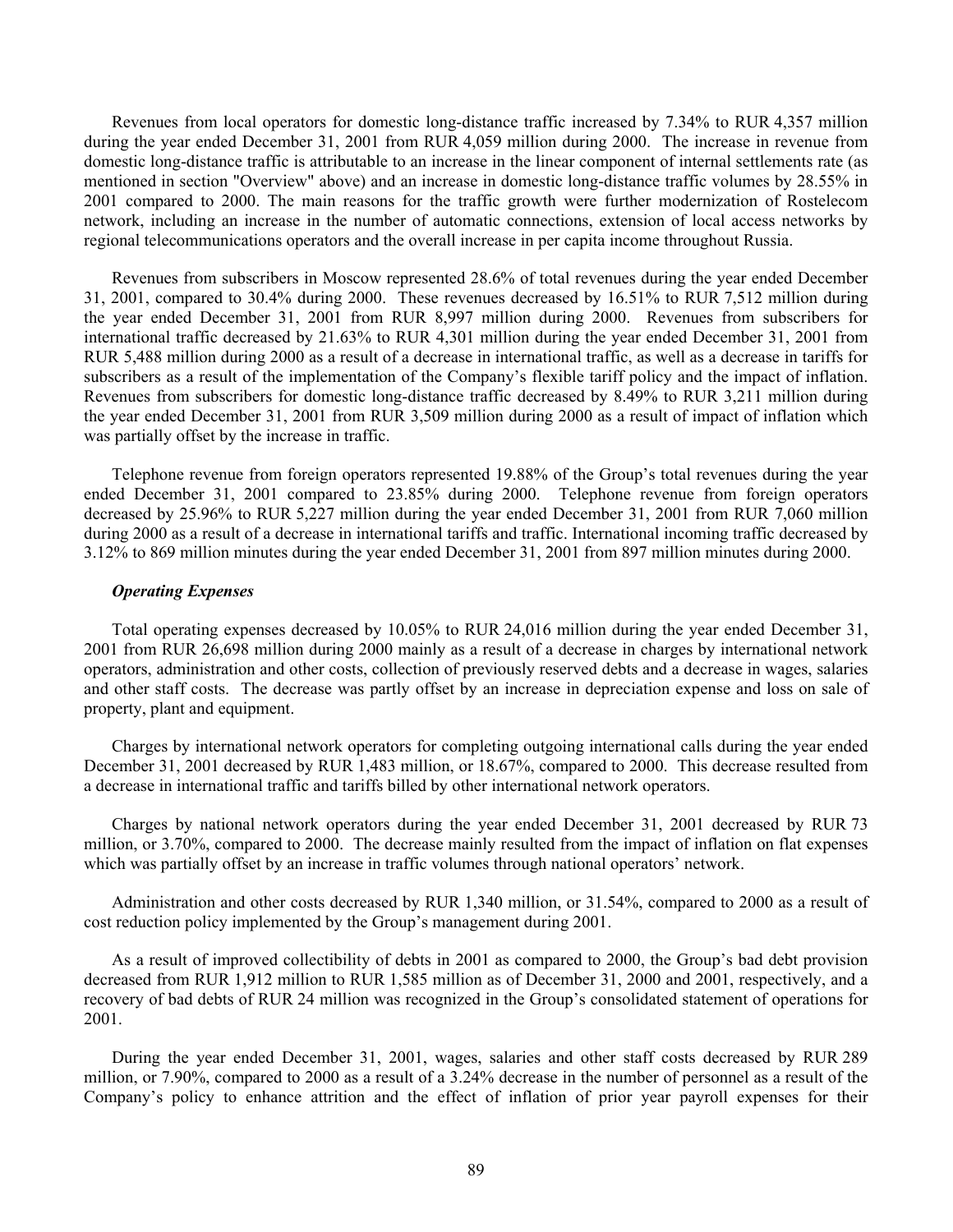presentation in accordance with IAS 29. The decrease was partially offset by the cost of issuance of preferred shares in subsidiary as equity-based compensation amounting to RUR 242 million.

Depreciation of property, plant and equipment, including buildings and site services, cable and transmission devices, exchanges and other fixed assets, increased during the year ended December 31, 2001 by RUR 321 million, or 4.85%, compared to 2000. The increase resulted mainly from inflationary effects on the Group's historical cost of property, plant and equipment in accordance with IAS 29.

Other operating expenses during the year ended December 31, 2001 increased by RUR 520 million, or 26.89%, in real terms as compared to 2000, mostly due to a greater loss on sale of property, plant and equipment.

#### *Operating Profit*

Operating profit decreased by RUR 632 million, or 21.73%, to RUR 2,277 million during the year ended December 31, 2001 from RUR 2,909 million during 2000. This represents a decrease in the operating profit margin from 9.83% during the year ended December 31, 2000 to 8.66% during 2001.

## *Net Interest Expense and Other Non-Operating Items, including Other Non-Operating Income, Net Foreign Exchange Gain (Loss) and Monetary Gain*

Net interest expense and other non-operating items increased from a net loss of RUR 144 million in 2000 to net income of RUR 1,271 million in 2001. This is primarily due to a decrease in gross interest expense by RUR 1,332 million, or 48.83%, to RUR 1,396 million during the year ended December 31, 2001, compared to RUR 2,728 million during 2000, of which the Group has capitalized RUR 80 million and RUR 274 million during 2001 and 2000, respectively.

Monetary gain of RUR 2,147 million and RUR 1,548 million for the years ended December 31, 2001 and 2000, respectively, resulted from application of IAS 29 and represents gains on holding net monetary liabilities in rubles and currencies other than ruble during an inflationary year. The gain is calculated by applying the change in the GPI to the average net monetary position (*i.e.*, the difference between monetary assets and monetary liabilities).

#### *Income Tax Expense*

The Group's income tax expense decreased during 2001 from a net income tax expense of RUR 4,420 million for 2000 to a net income tax benefit of RUR 765 million for 2001. The decrease was mostly the result of a change in the income tax rate from 35% to 24% as of January 1, 2002. The decrease was partially offset by an increase in the Group's current tax charge by RUR 659 million, or 34.04%, during the year ended December 31, 2001 compared to 2000 as a result of change in the income tax rate from 30% to 35% during 2001.

#### *Subsequent Events*

As described in Item 4.A. – "History and Development of the Company" (section "Divestitures") in March 2002, the Board of Directors of Rostelecom decided to terminate the Company's participation in EDN Sovintel by selling the Company's stake in Sovintel's charter capital under a sale and purchase agreement between the Company and corporation SFMT-CIS, Inc. and OOO Teleross, which is a subdivision of Golden Telecom. As a result of the transaction, Rostelecom would exchange its 50% stake in Sovintel's charter capital for 15% of Golden Telecom's shares and U.S. \$10 million in cash and U.S. \$46 million in notes payable in 90 days after transfer of shares. The Company's management believes that the sale of shares of Sovintel, whose business is not a core business for Rostelecom, will enable the Company to discharge its external debt. Additionally, the purchase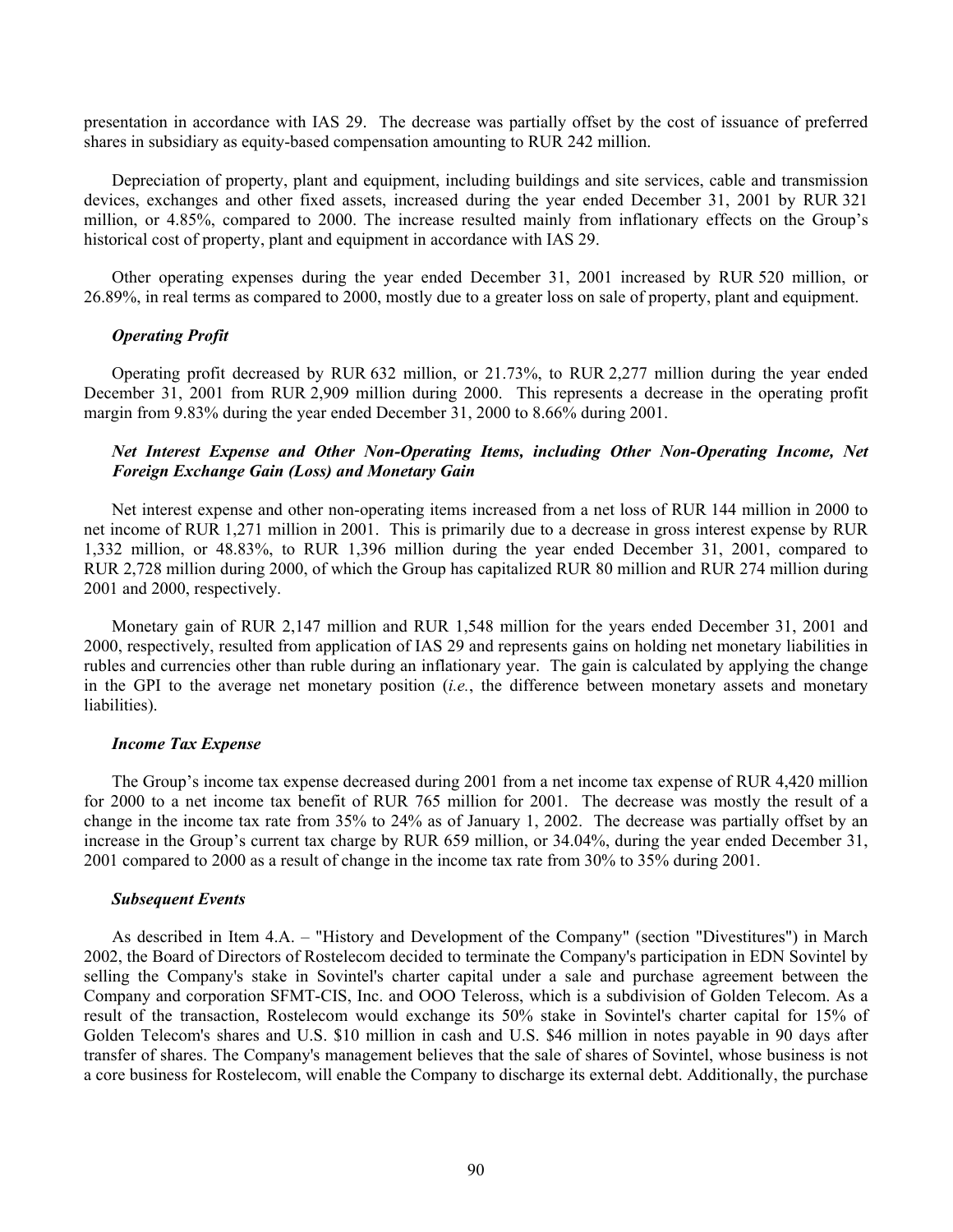of shares of Golden Telecom, a leading provider of voice communications, data transmission and Internet services, is attractive for Rostelecom from the point of managing an internationally listed company.

In March 2002 the Board of Directors of Rostelecom decided to terminate its participation in OAO Giprosvyaz through the sale of the shares of OAO Giprosvyaz for the total amount of RUR 91 million.

On April 29, 2002 RTC-Leasing, through its wholly owned subsidiary RosTeleComLeasing AG (Switzerland), acquired a 95% stake in the telecommunication holding RTDC Holdings Inc. (USA) that holds major blocks of shares in a number of Russian operators, such as Westelcom, Nizhegorodskaya Cellular Communications, Moscow Cellular Communications, Delta Telecom, Dontelecom, Eniseytelecom, Baikalwestcom, Uralwestcom, AKOS and Sayan Telecom.

On June 21, 2002, the Board of Directors of the Company resolved to increase its shareholding in ZAO Westelcom from 50% to 100% through purchase of shares from the telecommunications holding RTDC Holdings Inc. (USA). The terms of the share purchase agreement are currently being agreed by the parties and the documentation will be submitted to the Ministry for Anti-Monopoly Policy to obtain a permission to complete the transaction.

On June 21, 2002, the Board of Directors of the Company also resolved to increase its shareholding in ZAO Moscow New Technologies and Communications Center ("MTsNTT") from 20% to 60% through purchase of 20% of shares in MTsNTT from each of RTC-Invest and Sovet Holding. As of June 28, 2002, the terms of share purchase agreements have been agreed and signed between the Company and the said counterparties. The documentation is being prepared for filing with the Ministry for Anti-Monopoly Policy to obtain a permission to complete the transaction.

In June 2002, RTC-Leasing purchased 100% interest in ZAO KB Russian Industrial Bank, a Russian bank.

In August 2002, RTC-Leasing entered into loan agreements with Sberbank, a Russian bank. The loans will be ruble-denominated and bear interest rates of 20 to 23% per annum. The total amount of the loans under the agreements will be RUR 4,863 million. Drawdown on the loans is dependent on a number of conditions precedent. The purpose of the loans is to finance acquisitions of equipment that RTC-Leasing will lease to operators of the Svyazinvest Group. The Company expects that RTC-Leasing will comply with the conditions precedent and draw down these loans during the second half of 2002.

#### **Results of Operations for the Years Ended December 31, 2000 and 1999**

#### *Revenues*

Rostelecom total revenues for the year ended December 31, 2000 decreased by 9.61% to RUR 29,607 million from RUR 32,754 million during 1999 primarily as a result of the impact of inflation on flat tariff rates for domestic long-distance traffic, a decrease in direct international incoming traffic volumes and a reduction in tariffs for international traffic.

Revenues from local operators represented 35.96% of total revenues during the year ended December 31, 2000 compared to 30.36% of total revenues during 1999. Revenues from local operators increased by 7.06% to RUR 10,646 million during the year ended December 31, 2000 from RUR 9,944 million during 1999, as a result of an increase in domestic long-distance traffic which was partly offset by inflation.

Revenues from local operators for outgoing international traffic increased by 7.02% to RUR 3,549 million during the year ended December 31, 2000 from RUR 3,316 million during 1999 as a result of an increase in nominal tariffs for outgoing international traffic, which was partly offset by the impact of inflation. The number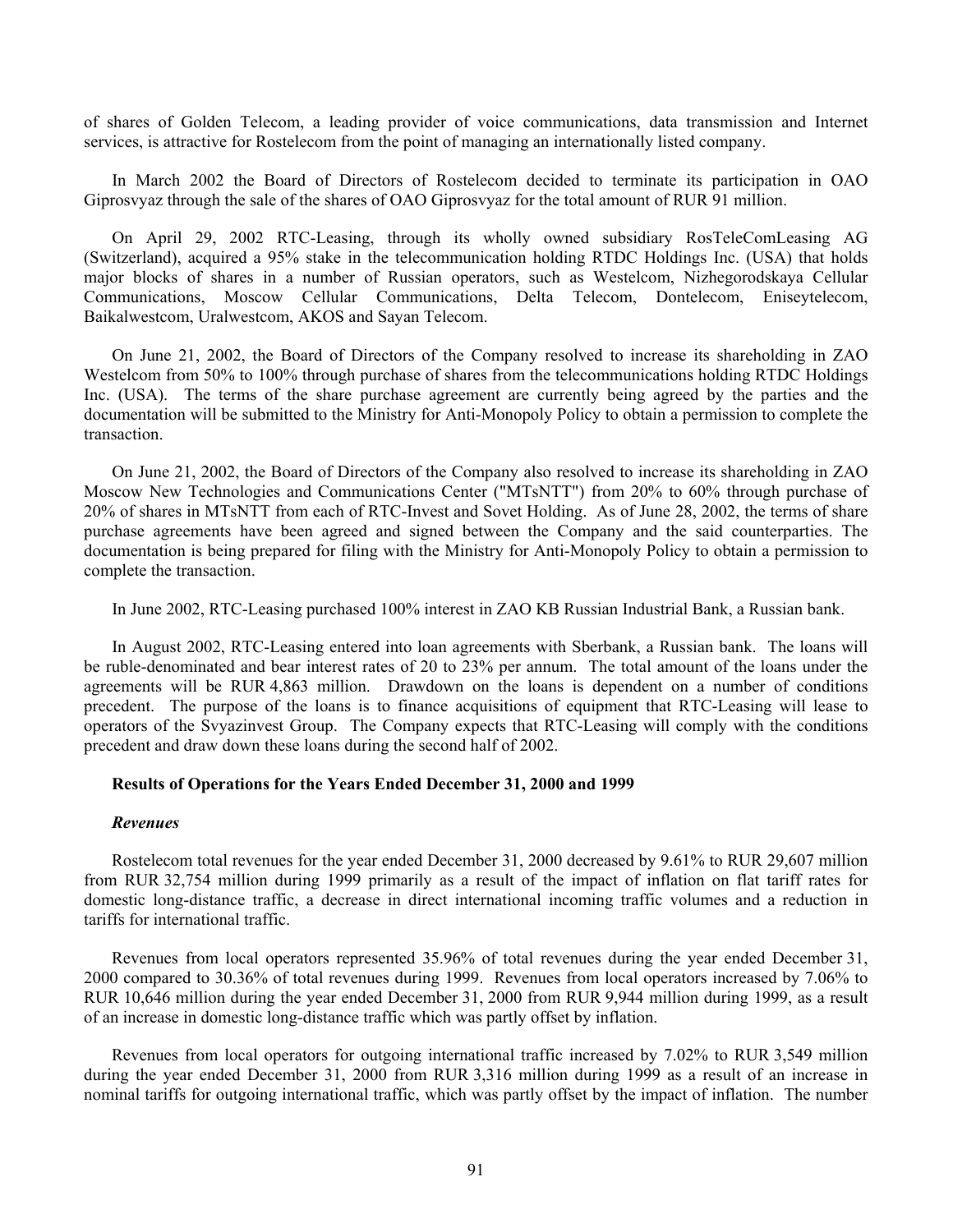of international outgoing minutes (not including the CIS countries) during the year ended December 31, 2000 decreased by 3.63% compared to 1999. The number of outgoing minutes to the CIS countries during the year ended December 31, 2000 increased by 4.86% compared to 1999.

Revenues from local operators for domestic long-distance traffic decreased by 1.44% to RUR 4,059 million during the year ended December 31, 2000 from RUR 4,118 million during 1999. The decrease in revenue from domestic long-distance traffic is also attributable to the impact of inflation on flat tariffs. This decrease was partly offset by a 26.69% increase in the volume of domestic-distance traffic during the year ended December 31, 2000 compared to 1999.

Revenues from subscribers in Moscow represented 30.4% of total revenues during the year ended December 31, 2000 compared to 29.9% of total revenues during 1999. These revenues decreased by 8.15% to RUR 8,997 million during the year ended December 31, 2000 from RUR 9,796 million during 1999. Revenues from subscribers in Moscow for international traffic decreased by 15.11% to RUR 5,488 million during the year ended December 31, 2000 from RUR 6,465 million during 1999 as a result of a decrease in international traffic and the impact of inflation. Revenues from subscribers in Moscow for domestic long-distance traffic increased by 5.35% to RUR 3,509 million during the year ended December 31, 2000 from RUR 3,331 million during 1999 as a result of an increase in traffic and nominal tariffs, partly offset by the effects of inflation.

Telephone revenue from foreign operators represented 23.85% of total revenues during the year ended December 31, 2000 compared to 30.32% of total revenues during 1999. Telephone revenue from foreign operators decreased by 28.91% to RUR 7,060 million during the year ended December 31, 2000 from RUR 9,932 million during 1999, as a result of a decrease in international tariffs. International incoming traffic decreased by 3.44% to 897 million minutes during the year ended December 31, 2000 from 929 million minutes during 1999.

#### *Operating Expenses*

Total operating expenses decreased by 2.32% to RUR 26,698 million during the year ended December 31, 2000 from RUR 27,333 million during 1999 mainly as a result of a decrease in charges by international and national network operators. This decrease was partly offset by an increase in depreciation and administration and other costs.

Charges by international network operators for completing outgoing international calls during the year ended December 31, 2000 decreased by RUR 2,273 million, or 22.25%, compared to 1999. This decrease resulted from a decrease in international traffic and the tariffs billed by other international network operators.

Charges by national network operators during the year ended December 31, 2000 decreased by RUR 108 million, or 5.19%, compared to 1999. This decrease was principally a result not only of a significant reduction in tariffs by alternative operators and the impact of inflation, but also the merger between Rostelecom and MMT which had previously billed Rostelecom for a portion of the Company's domestic and international traffic.

Depreciation of property, plant and equipment, including buildings and site services, cable and transmission devices, exchanges and other fixed assets, increased during the year ended December 31, 2000 by RUR 881 million, or 15.34%, compared to 1999. The increase resulted mainly from the use of new property, plant and equipment by Rostelecom.

Staff costs during the year ended December 31, 2000 increased by RUR 759 million, or 26.2%, compared to 1999 as a result of the effect of an increase in salaries.

Other operating expenses during the year ended December 31, 2000 increased by RUR 106 million, or 1.66%, in real terms as compared to 1999.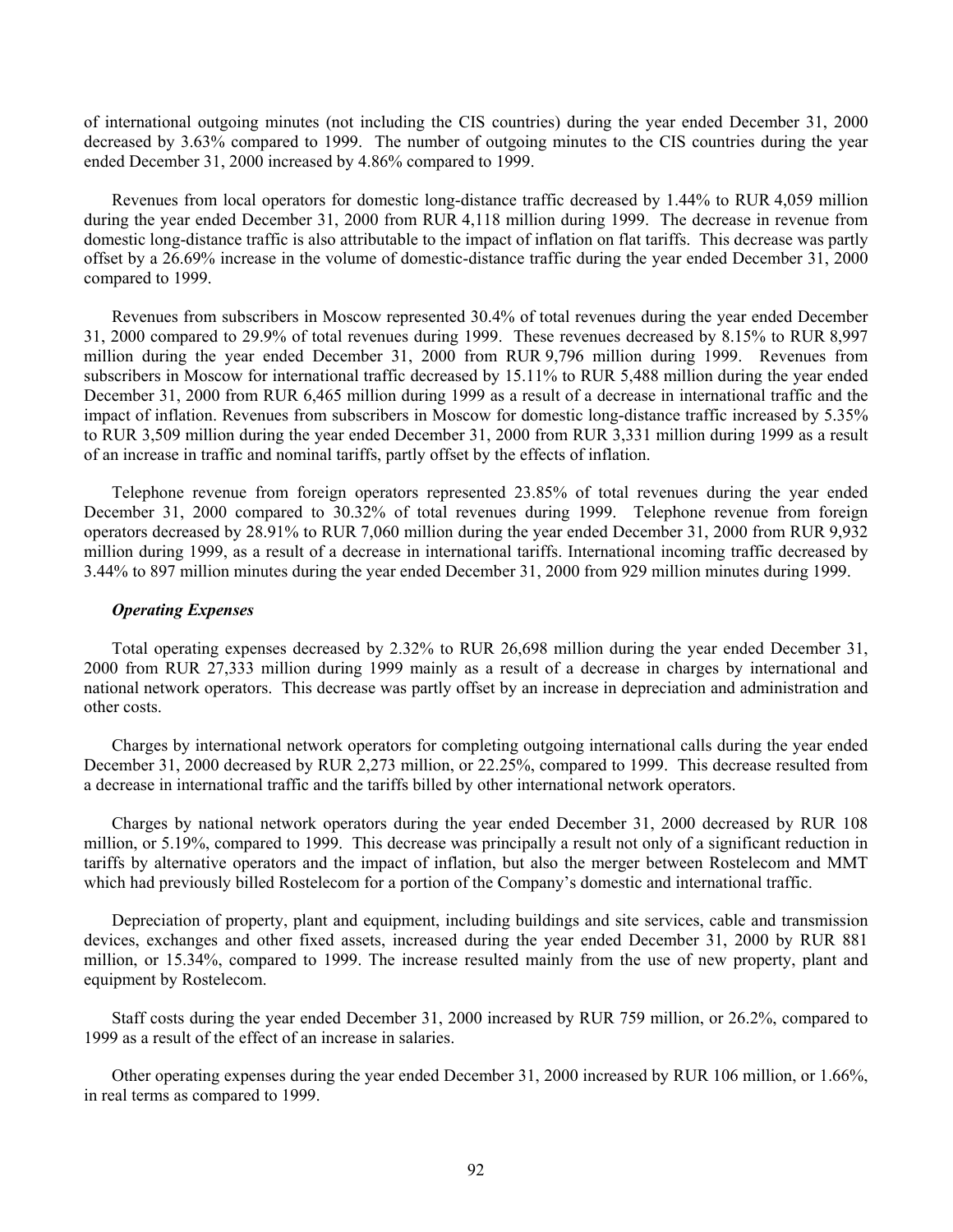#### *Operating Profit*

Operating profit decreased by RUR 2,512 million, or 46.34%, to RUR 2,909 million during the year ended December 31, 2000 from RUR 5,421 million during 1999. This represents a decrease in the operating profit margin from 16.55% during the year ended December 31, 1999 to 9.82% during 2000, on the reduced total revenues for the year ended December 31, 2000.

# *Net Interest Expense and Other Non-Operating Items, including Other Non-Operating Income, Net Foreign Exchange Gain (Loss) and Monetary Gain*

Net interest expense and other non-operating items decreased by 88.15% to RUR 144 million during the year ended December 31, 2000 from RUR 1,214 million during 1999 primarily as a result of a foreign exchange gain which was partly offset by increased interest expense. Rostelecom recorded a foreign exchange gain of RUR 545 million during the year ended December 31, 2000 compared to foreign exchange losses of RUR 3,934 million during 1999 as a result of the relative stability of the ruble against foreign currencies during the year ended December 31, 2000 compared with those during 1999 and depreciation of non-U.S. dollar currencies against the U.S. dollar. Gross interest expense decreased in real terms by RUR 46 million, or 1.66%, to RUR 2,728 million during the year ended December 31, 2000 from RUR 2,774 million during 1999, of which Rostelecom capitalized RUR 274 million and RUR 156 million during 2000 and 1999, respectively.

Monetary gain of RUR 1,548 million and RUR 3,578 million for the years ended December 31, 2000 and 1999, respectively, resulted from the application of IAS 29 and represent gains arising from holding net monetary liabilities in rubles and currencies other than ruble during an inflationary year. The gain is calculated by applying the change in the GPI to the average net monetary position (*i.e.* the difference between monetary assets and monetary liabilities). The reduction of monetary gain during 2000 reflects the declining rate of inflation and the decrease in net monetary liabilities.

#### *Income Tax Expense*

The Group's income tax expense increased by RUR 4,114 million to RUR 4,420 million during the year ended December 31, 2000 from RUR 306 million during 1999 primarily as a result of an increase in deferred tax expense which amounted to RUR 2,297 million during the year ended December 31, 2000 compared to benefit of RUR 1,325 million during 1999. The increase in deferred tax expense was due to an increase in the tax rate from 30% to 35%.

#### **5.B. Liquidity and Capital Resources**

Rostelecom principal sources of funds historically have been cash flows from its operating activities and vendor financing arrangements related to capital expenditures. The repayment of certain vendor financing arrangements is secured against future revenue streams arising either from specified international operators or from the international incoming traffic deriving from specific assets. In these instances, escrow accounts are opened into which such revenue streams are paid in order that the obligations under the loan arrangements can be met, with any surplus arising periodically remitted to Rostelecom. Rostelecom expects to continue financing a significant portion of its capital expenditures from its internal sources and to raise the remaining amounts through external sources. There can be no assurance, however, that such external financing will be available to Rostelecom on commercially acceptable terms. However, the management believes that cash flows generated from operations will be sufficient to finance working capital needs and the Group's obligations will be repaid as they come due.

Rostelecom's outstanding indebtedness related to vendor financing loans and credit agreements decreased in real terms by RUR 5,561 million, or 45.08%, to RUR 6,776 million as of December 31, 2001 from RUR 12,337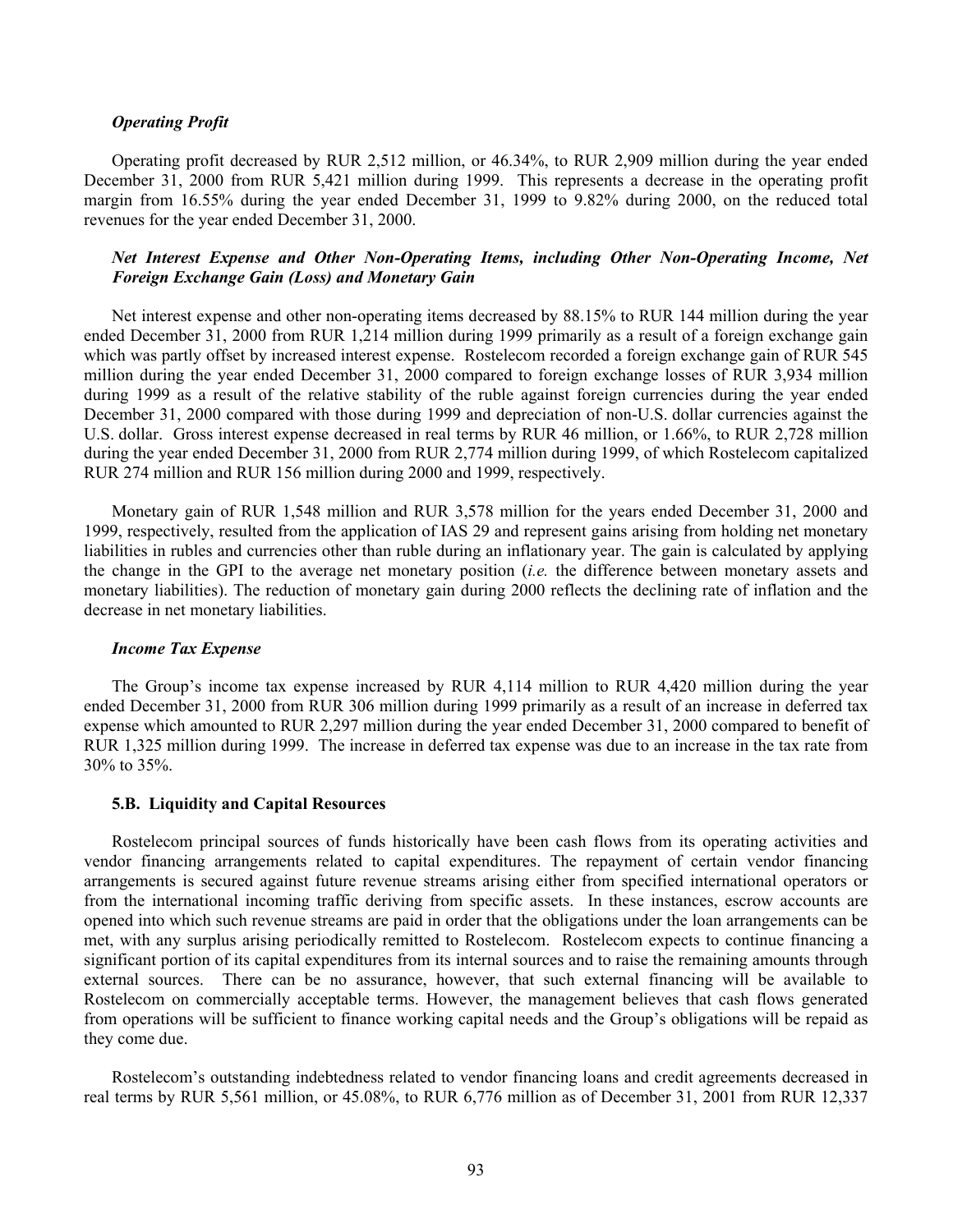million as of December 31, 2000, of which as of December 31, 2001, RUR 5,828 million was due within one year and RUR 948 million due between one and three years. As of December 31, 2001, approximately 83% of Rostelecom interest bearing loans was denominated in foreign currencies and consisted primarily of vendor financing related to capital expenditures and the credit facilities provided by various credit institutions, compared to approximately 72% of the total interest bearing loans which were denominated in foreign currencies as of December 31, 2000.

The Group had foreign currency denominated borrowings of RUR 5,624 million as of December 31, 2001 which are required to be repaid over future years. 49% was denominated in Japanese Yen, 34% - in U.S. dollars, 15% - in Euros, and 2% - in German Marks. Between January 1, 2002 and August 27, 2002, the Russian ruble has declined in value as compared to the Japanese Yen by approximately 15% and as compared to the U.S. dollar - by approximately 5%, and this has increased the ruble carrying value of these borrowings by approximately RUR 535 million. There is a risk that further loss of value of the Russian ruble may occur. Additional devaluation would both increase the Group's effective cost of borrowing and make it more difficult to incur additional indebtedness and repay or re-finance existing indebtedness.

The Group had also Russian ruble denominated borrowings of RUR 1,152 million as of December 31, 2001.

The Group's management has taken steps to implement cost reduction measures and has undertaken renegotiation of certain of the Group's interest bearing loans so that the scheduled repayment periods were extended. Subsequent to December 31, 2001, the Group extended the repayment schedule under the loan agreement with Sberbank (total amount due was RUR 200 million as of December 31, 2001). As of December 31, 2001, the Company owed RUR 2,707 million to Vnesheconombank who acts as an agent of the Russian Government. The Government decree provides for the possibility of a restructuring of Government's debts administered by Vnesheconombank over a 10-year period at an interest rate of 3% per annum. In accordance with the provisions of the decree, in 2001 the Group entered in negotiations with respect to restructuring this credit agreement on the above terms. As of August 27, 2002, the Group believes that it has complied with the documentary requirements of the decree and is awaiting a confirmation of the restructuring from the Ministry of Finance.

Rostelecom predicts that as a result of its ongoing campaign its indebtedness under loan agreements will decrease to \$152 million at the end of 2002 as compared to \$224.8 million at the end of 2001.

During late 1998 and subsequent years, certain of the Group's interest bearing loans were re-negotiated such that the scheduled payment periods were extended. The weighted average interest rate of loans was 9.4% and 11.9% as of December 31, 2001 and 2000, respectively. The Group does not use any financial instruments to hedge against its exposure to fluctuations in interest and foreign exchange rates.

The maturity profile of interest bearing loans, their currency and interest rate structure is presented in Note 15 to the accompanying consolidated financial statements for the year ended December 31, 2001 and in Item 4.A. – "History and Development of the Company – Borrowings."

The summarized maturity profile of the Group's interest bearing loans as of December 31, 2001 is presented below:

| (In million rubles)       | T <u>otal</u> | Current (less than<br>year) | Between 1 and 2<br><u>years</u> | Between 2 and 3<br><u>years</u> |
|---------------------------|---------------|-----------------------------|---------------------------------|---------------------------------|
| Interest bearing<br>loans | 6.776         | 5,828                       | 692                             | 256                             |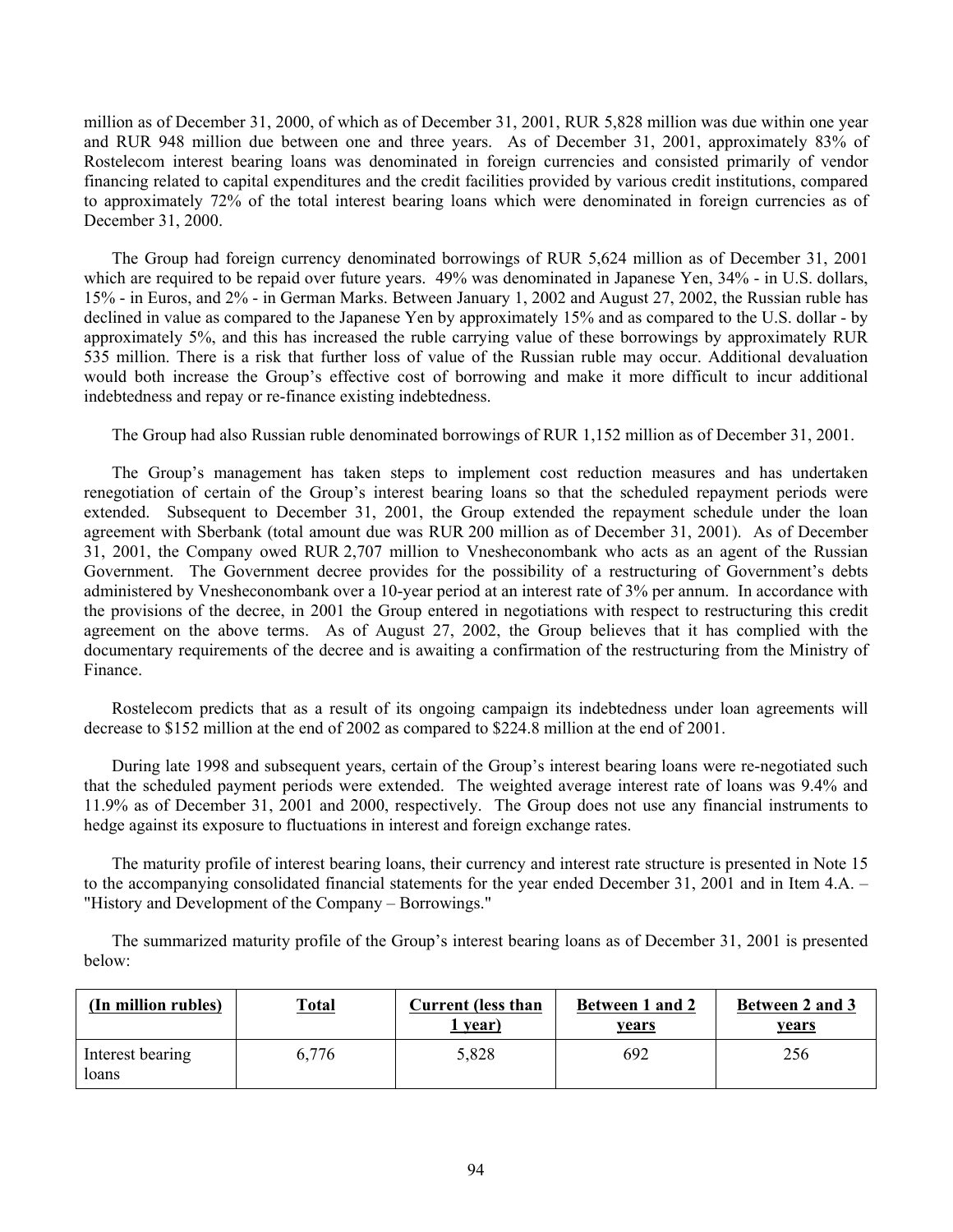The Company was in default on payments of principal and interest to Vnesheconombank (total amount due was RUR 2,707 million as of December 31, 2001 and August 27, 2002). Consequently, several other loans totaling RUR 1,760 million which contain cross default provisions were technically defaulted as of December 31, 2001, and were included in the current portion of interest bearing loans in the accompanying balance sheet. As of August 27, 2002 the Company has repaid RUR 933 million of the loans that contain cross-default provisions. EUR 31.2 million (RUR 825.7 million at the exchange rate as of December 31, 2001 or RUR 956.6 million at the exchange rate as of August 27, 2002) of these loans were outstanding and continued to be in technical default as of August 27, 2002. See further details in Item 13.A. – "Defaults."

# **Cash Flows**

A summary of the Group's cash flows is presented below (in RUR millions):

|                                                        | <b>Year ended December 31,</b> |         |          |  |
|--------------------------------------------------------|--------------------------------|---------|----------|--|
|                                                        | 2001                           | 2000    | 1999     |  |
| Net cash flows from operating activities               | 5,630                          | 6,936   | 8,320    |  |
| Net cash used in investing activities                  | (1,986)                        | (4,159) | (4, 851) |  |
| Including purchase of property, plant and<br>equipment | (1,755)                        | (3,032) | (4,505)  |  |
| Net cash used in financing activities                  | (2,827)                        | (3,698) | 3,695    |  |

In 2001, net cash provided by operating activities decreased by RUR 1,306 million or 19% over 2000. This decrease is primarily attributable to the increase of income tax paid in 2001 (RUR 2,474 million paid in 2001 as compared to RUR 1,296 million paid in 2000) resulting from the increase of tax rate from 30% (in 2000) to 35% (in 2001) and higher taxable profits generated by the Group in 2001.

The decrease of cash provided by operating activities was also due to the decrease of accounts payable of RUR 574 million in 2001 as compared to the increase of payables of RUR 297 million in 2000.

Net cash used in investing activities during 2001 decreased by RUR 2,173 million or 52% comparing to 2000 primarily due to the decrease of cash used for purchase of property, plant and equipment. The Group's 2001 capital expenditures amounted to RUR 3,474 million that represents a decrease of RUR 1,106 over 2000 investments in property, plant and equipment. Such decrease partially resulted from the fact that the most of the Group's tangible assets are purchased for foreign currency, but the rate of inflation during 2001 exceeded the rate of ruble devaluation.

Net cash used in financing activities during 2001 decreased by RUR 871 million or 24% over 2000 primarily due to the second issue of short-term ruble-denominated bonds by RTC-Leasing in October 2001 as described in Note 16 to the Consolidated Financial Statements for the year ended December 31, 2001.

### **Restrictions on Dividend Distribution**

The Company's statutory accounting reports are the basis of profit distribution and other appropriations. Russian legislation identifies the basis of distribution as the current year statutory net profit. For 2001, the statutory profit after taxation for the Company as reported in the published annual statutory reporting forms was RUR 2,233 million. However, this legislation and other statutory laws and regulations dealing with the distribution rights are open to legal interpretation and, accordingly, the Group's management believes at present it would not be appropriate to disclose an amount of its distributable reserves.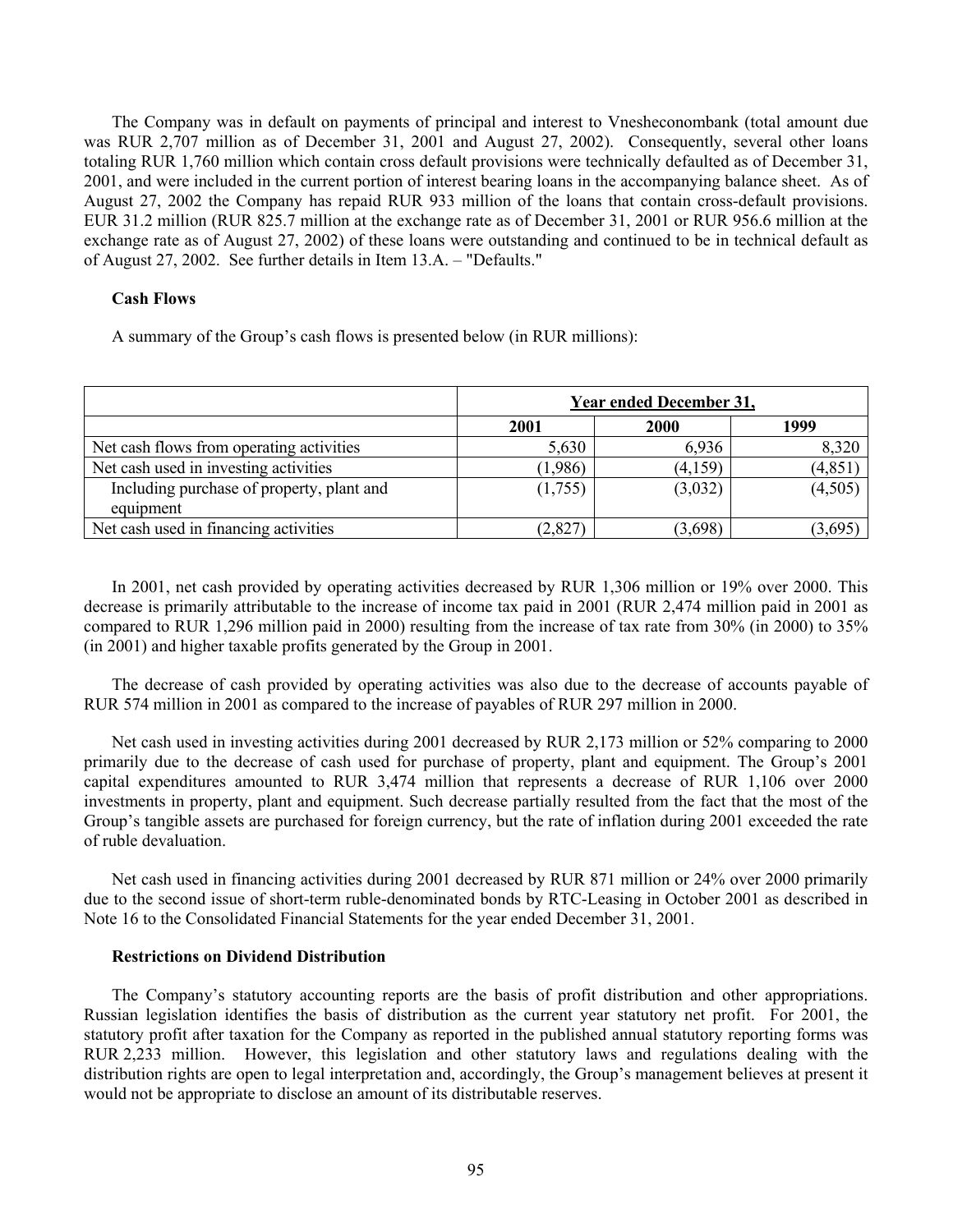# **Capital Expenditures**

The Group's capital expenditure program approved by the Board of Directors for the year ending December 31, 2002, projects capital expenditure of RUR 4.2 billion, of which RUR 1.1 billion are to be applied for capital expenditures related to the technical maintenance of the Company's network. Priority projects in the investment plan are the construction of new fiber-optic lines in the most promising areas, valued at RUR 1.1 billion, and upgrade of the Company's network to increase its throughput and promote new services, valued at RUR 2 billion.

The most significant projects in 2002 will be:

Construction of fiber-optic lines which will give the Group access to strategically important international areas, and link major cities to the Group's trunk network. As a result, the Group intends:

- to obtain access to the Kazakhstan market;
- to link up Kirov and Cheboksary to the Company's trunk network; and
- to obtain access to Kaliningrad and the state borders of Lithuania and Poland.

Modernizing the network to expand capacity and develop new services:

- Construction of a Baltic cable system (1st Stage) jointly with the Swedish company Telia which includes modernization of the Moscow-Saint Petersburg-Kingissep fiber-optic line using dense wavelength division multiplexing ("DWDM") technology, and also expanding the Group's presence in international cable systems. DWDM technology allows the Group to increase its network throughput capacity by 10 to 100 times. Networks using this technology operate much faster, have a higher throughput capacity, and have relatively low operating costs;
- Extension of the Group's "Moscow Novosibirsk" and "Moscow Novorossiysk" lines capacity by using DWDM technology;
- Construction of data transmission nodes and introduction of an intelligent network; and
- Construction of network of flexible multiplexes.

These capital investments are the first stage in the Group's investment program intended to prepare the Group for the changeover to an unregulated telecommunications market. See also Item 4.B. – "Business Overview – Main Directions of the Development in 2002."

# **Development Strategy**

The Group's strategic objective is to become a leader in an unregulated telecommunications market by setting up an efficient competitive business capable of anticipating its clients' needs, maintaining profit growth and maximizing Rostelecom's value for its shareholders and investors.

The main components of this strategy include the following: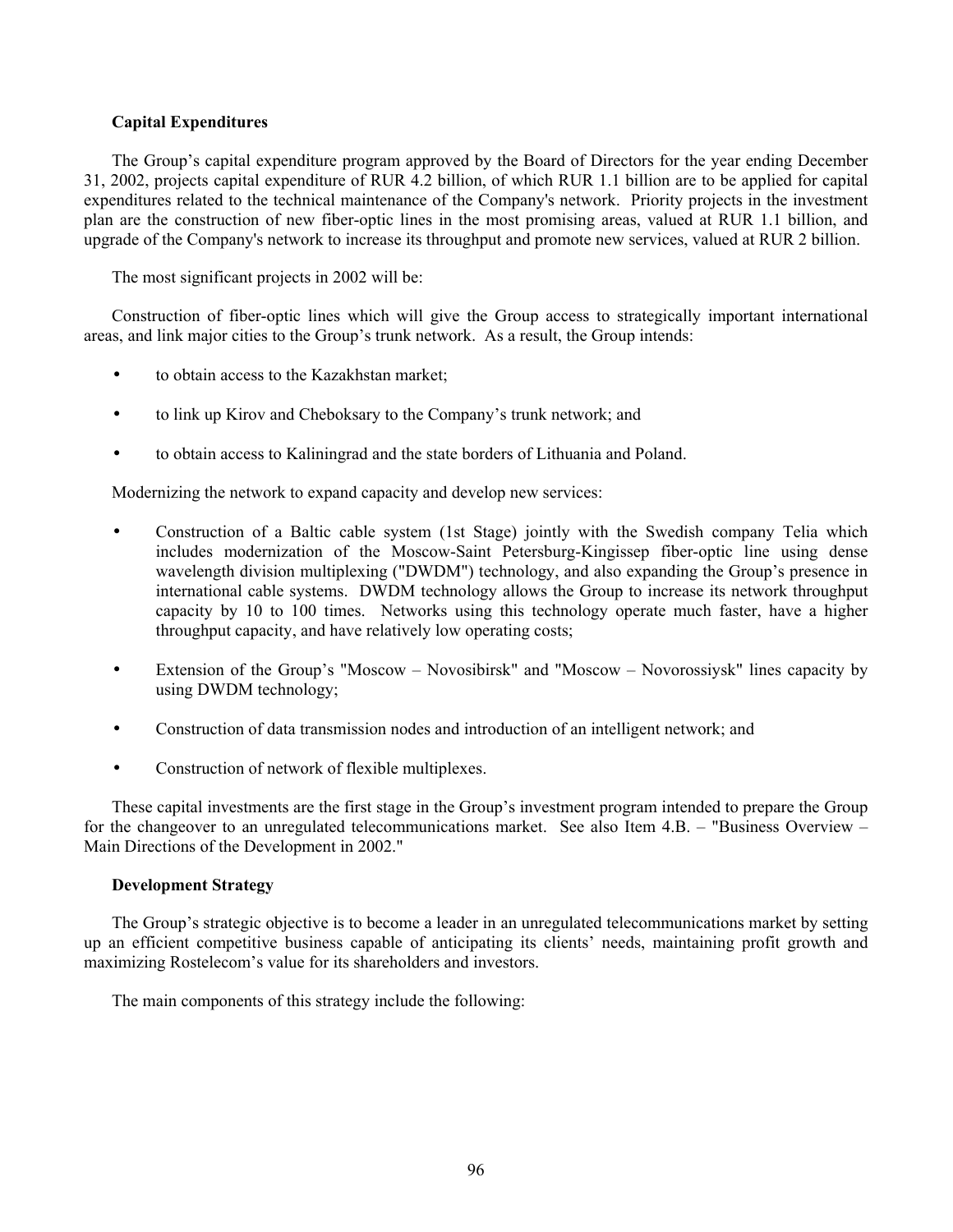### *Marketing Strategy*

The Group continues to develop and improve its marketing strategy to meet its customers' demands and to monitor the competitive situation in the telecommunications services market. The Group's major marketing goals are the following:

- Optimizing tariff policy in relation to subscribers in Moscow based on costing analysis;
- Revision of settlements with the companies in the Svyazinvest Group to eliminate cross-subsidizing;
- Introduction of a flexible system of discounts for service packages for alternative operators to retain corporate clients in the regional networks;
- Access to transit international traffic between Europe and Asia;
- Extension of range of services provided and introduction of services of an "intelligent" network and package services ("one-stop shopping" concept); and
- Creating a system of sales and service, introducing promotion mechanisms.

To establish cooperation and increase international traffic, the Group is continuing its negotiations with international operators to further decrease international traffic tariffs and develop joint investment projects.

Rostelecom continues to develop close cooperation with governmental regulatory agencies, primarily through active participation in the improvements of the current and proposed laws on telecommunications and tariff setting procedures.

The Group's objective is to develop, on the basis of its existing trunk network, a modern, high-speed, multiservice package switching network which would be able to carry every type of traffic. The construction of ring configuration networks and digital connection to main regional cities is planned. See also Item 4.B. – "Business Overview – Marketing Activities."

#### *Operating Strategy*

To achieve a competitive advantage, the Group aims at a continuous improvement of its operating efficiency and cost reduction. During 2001, the Group developed a budgeting system and unified accounting policy. Further, Rostelecom is planning to introduce a management accounting system which would be based on common corporate principles and rules (an Enterprise Resource Planning system). Such a system would allow the Group to analyze the efficiency of each division, thus, facilitating the Group's decision-making process, and increase transparency of the Group.

Rostelecom plans to create an integrated billing system which would improve its system of settlements with telecommunications operators for services. The integrated billing system would include systems of contract maintenance and retention of clients' profiles and provide the management with timely operating information.

### *Investment Policy*

The Group is implementing a new investment policy focused on commercially profitable investments. As a result, the Group would sell unprofitable non-core investments and use the proceeds of such dispositions for capital investments and repayment of indebtedness.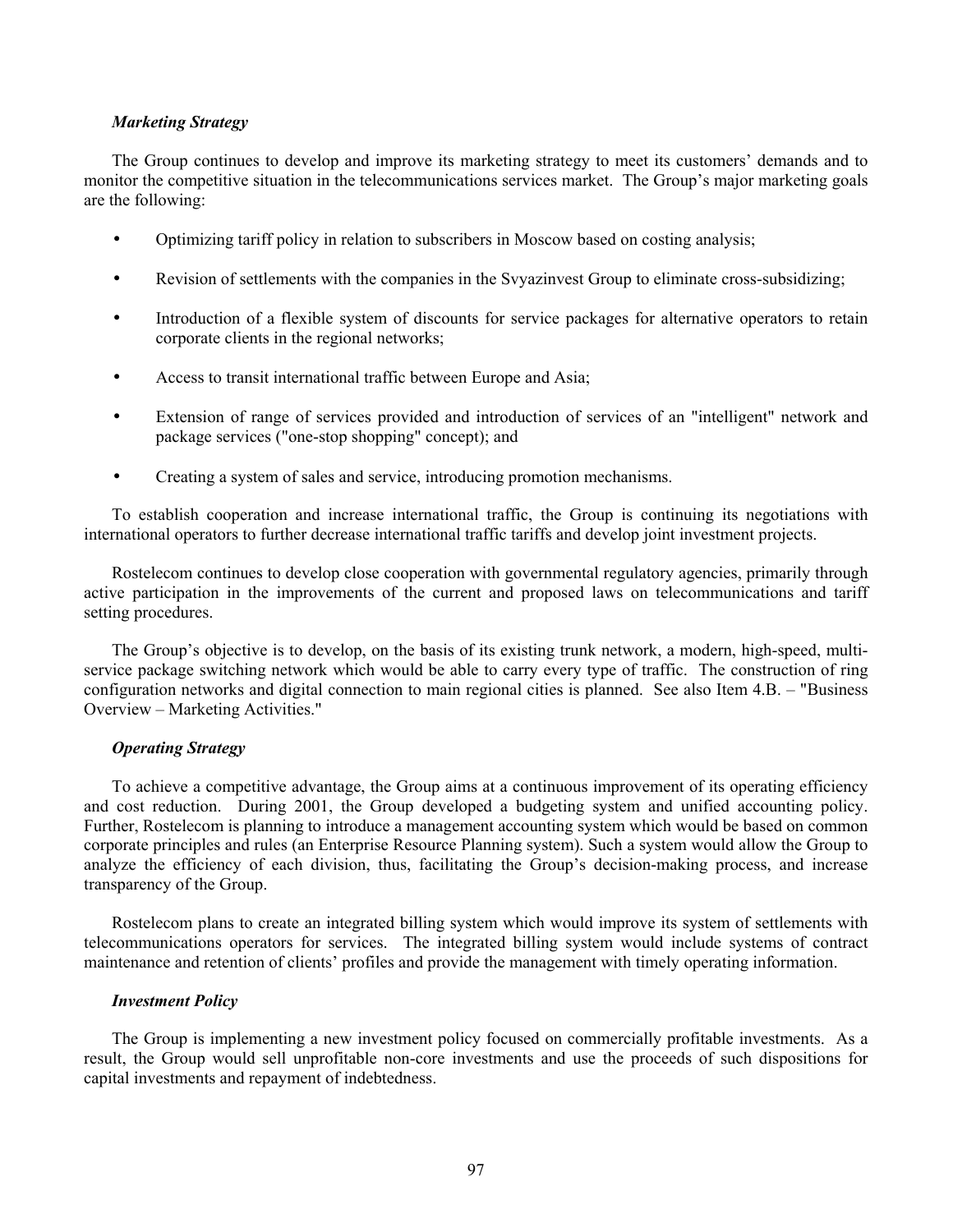The new investment policy is based on the following principles:

- targeting commercial objectives in selecting investment projects;
- a system of analysis and assessment of economic efficiency for each investment project;
- a system for strict monitoring of implementation.

# *Organizational Structure Policy*

For successful development of the Group in a competitive business environment, the Group believes that it needs to reorganize its corporate structure to be more easily manageable and flexible to changes in market conditions. Currently, the Group is finalizing reorganization of its management structure with the goal of creating transparent functional systems. It has also started a process of restructuring its regional branches.

The Group plans to undertake the following in 2002:

- Finalization of the reorganization of the Company's branch network resulting in 7 branches rather than the current 17. Overall, the Company will have ten branches as opposed to 24 at the end of 2001. This improvement will substantially increase the Company's manageability and facilitate reductions in administration costs.
- Finalization of principles governing the business relationships between Rostelecom and companies in the Svyazinvest Group. They will include a general scheme for interconnection of their networks, which will allow the creation of an effective system of cooperation with the LTOs in the conditions of an unregulated market.

# *Human Resources Management*

The Group's new human resources management system is aimed at improving personnel loyalty, retention of qualified employees and attracting young professionals.

This new system of human resources management should provide the employees with the following:

- an effective motivation system;
- stability;
- professional growth and career development;
- continuous personal development;
- allow employees to reach their full potential.

In 2002 – 2003, the Company will establish its own Corporate University, based on the principles of training and continuous improvement of qualifications of professional staff. With the help of lecturers and training companies, study programs will be developed to conform precisely to the Company's special requirements.

Creating of a flexible compensation system is the part of the new human resources management system. The Company's objective is to increase the degree of its employees' commitment to attaining the Company's new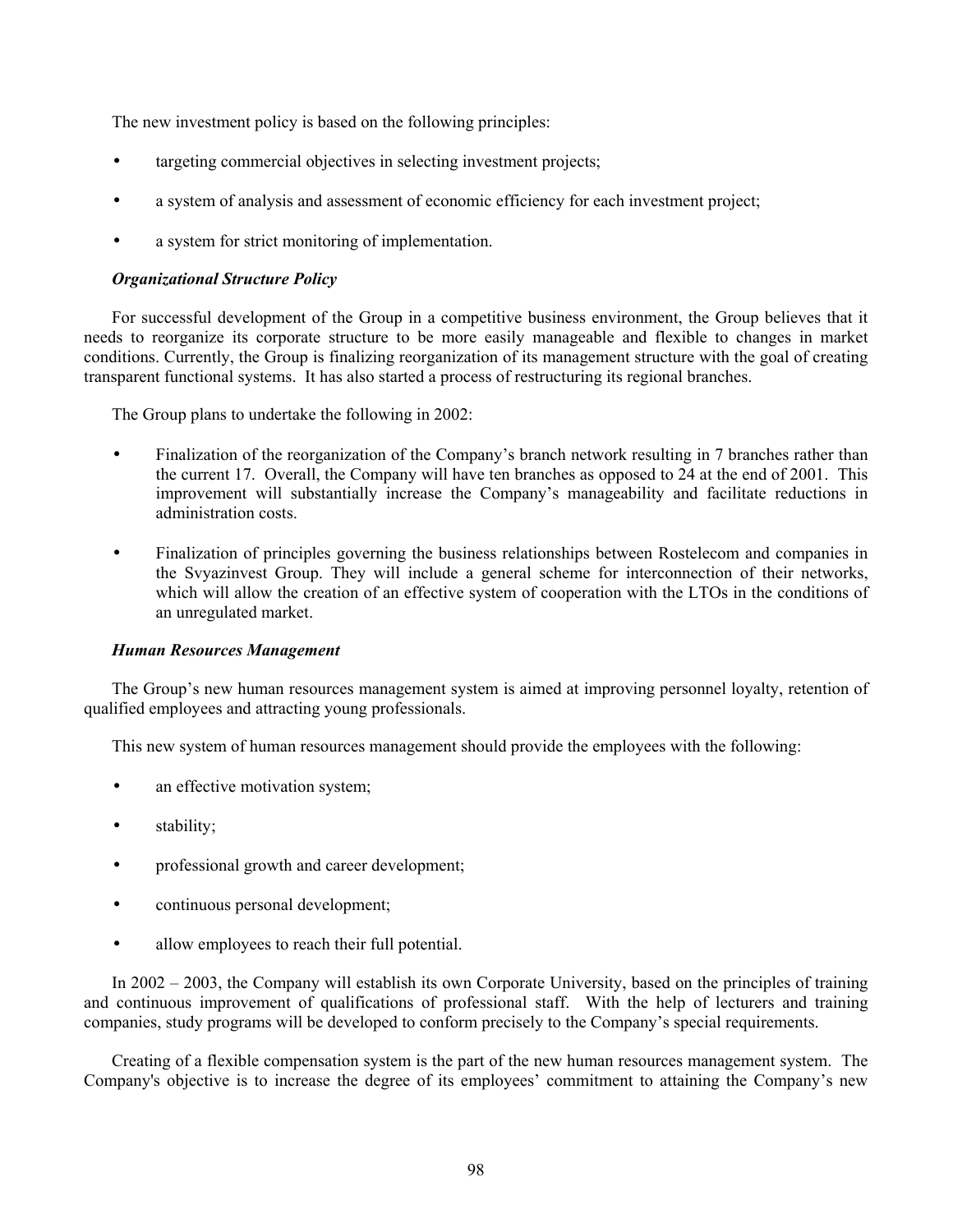objectives. The Company's goal is for each employee to feel that he or she is part of a united team in which staff interests coincide with those of the Company.

To increase the efficiency, Rostelecom has begun a range of measures to optimize number of employees, including reduction of technical staff brought about by network modernization, redundancy of clerical staff resulting from reorganization of the Company's branch network, and also guaranteed pension provision for employees of pension age.

# **5.C. Research and Development, Patents and Licenses**

# **Research and Development**

Research and development costs are expensed as incurred. Rostelecom is involved in research and development activities related to the Group's program of technical development using the following research and development organizations: the state enterprise "The Central Research Institute of Telecommunications (TsNIIS-RTC)", OAO "Giprosvyaz", Autonomous Non-for-Profit Organization "Research Center of Telecommunications TsNIIS-RTC", ZAO "Engineering Center", OAO "Institute of Automatic Systems", for the following purposes:

- to increase the Group's revenues from telecommunications services;
- to expand the capacity of telecommunications cables and to ensure improved coverage of the telecommunications network; and
- to develop data transfer facilities and alarm systems increasing the range of services provided and allowing subscribers to manage independently the network functions of data transfer.

Research and development expenses of the Group amounted to RUR 41.4 million, RUR 72.0 million and RUR 97.2 million for the years ended December 31, 2001, 2000 and 1999, respectively.

# **Trademarks**

On April 10, 1995, the Company registered its trademark with Rospatent, a government agency which maintains the register of patents and trademarks. As a result of merger with MMT, the Company also obtained the trademark registered by MMT in 2000.

# **Licenses**

The following table summarizes the terms of the principal telecommunications licenses currently held by Rostelecom:

| License       | <b>Types of Services</b> | <b>Territory</b>          | <b>Date Issued</b> | <b>Expiration Date</b> |
|---------------|--------------------------|---------------------------|--------------------|------------------------|
| <b>Number</b> |                          |                           |                    |                        |
| 8777          | Domestic and             | <b>Russian Federation</b> | October 17, 1997   | January 1, 2004        |
|               | International Long       |                           |                    |                        |
|               | Distance                 |                           |                    |                        |
|               | Communications           |                           |                    |                        |
| 8701          | Local Telephone          | 5 republics, 32           | October 17, 1997   | November 1, 2005       |
|               | Communications           | regions, 3 areas and      |                    |                        |
|               |                          | 1 autonomous              |                    |                        |
|               |                          | region of Russia          |                    |                        |
| 13378         | TV and Radio             | <b>Russian Federation</b> | November 30, 1999  | November 30, 2004      |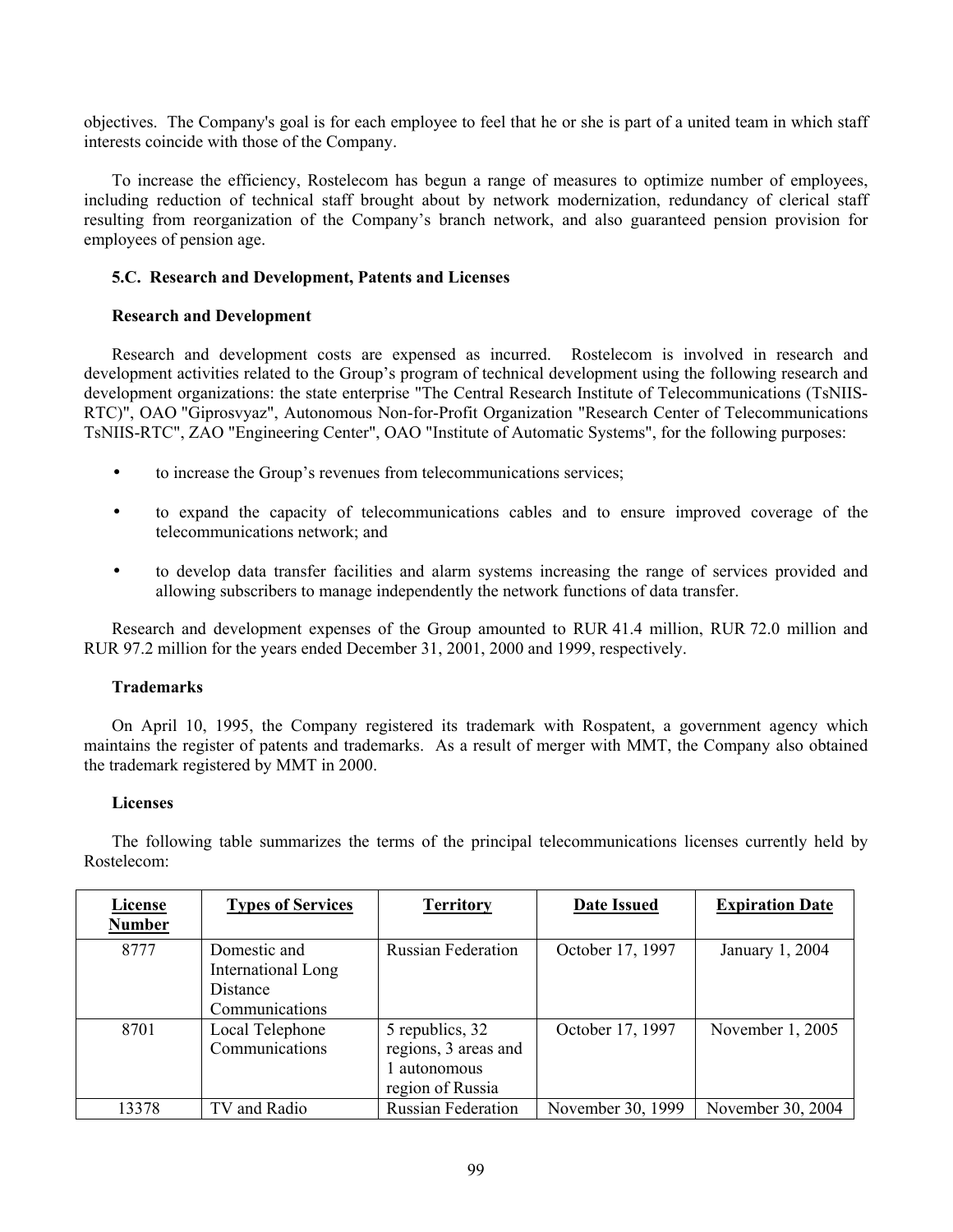| License<br><b>Number</b> | <b>Types of Services</b>                                              | <b>Territory</b>          | <b>Date Issued</b> | <b>Expiration Date</b> |
|--------------------------|-----------------------------------------------------------------------|---------------------------|--------------------|------------------------|
|                          | Broadcasting                                                          |                           |                    |                        |
| 3226                     | <b>Telematic Services</b>                                             | <b>Russian Federation</b> | May 15, 1997       | May 15, 2007           |
| 3227                     | Data Transmission<br><b>Services</b>                                  | <b>Russian Federation</b> | May 15, 1997       | May 15, 2007           |
| 3136                     | Cellular<br>telecommunications<br>services in the<br>900MHz bandwidth | Novosibirsk Region        | August 16, 1996    | October 1, 2006        |
| 3137                     | Cellular<br>telecommunications<br>services in the<br>900MHz bandwidth | Khabarovsk Region         | August 16, 1996    | October 1, 2006        |
| 3138                     | Cellular<br>telecommunications<br>services in the<br>900MHz bandwidth | Amur Region               | August 16, 1996    | October 1, 2006        |
| 10857                    | Telegraph<br>communications<br>services                               | <b>Russian Federation</b> | October 9, 1998    | October 9, 2003        |

Pursuant to License No. 8777, Rostelecom has been granted a non-exclusive right to operate the domestic long-distance and international public communications network of Russia (except for radio communications networks installed on vessels) and to settle accounts with foreign telecommunications providers, companies and international organizations in accordance with the rules of international telecommunications.

License No. 8701 authorizes Rostelecom to put into use 89,570 telephone numbers through the local telephone network. Pursuant to this license, Rostelecom is required to provide local telephone services to the State and other categories of users at discount rates in certain emergency circumstances and in accordance with procedures established by Russian legislation.

Pursuant to License No. 13378, Rostelecom has been authorized to provide television and radio broadcasting services to the public and develop television and radio broadcasting stations in Russia.

Under Licenses No. 3226 and No. 3227, Rostelecom is authorized to provide telematic and data transmission services to its customers. Under the terms of these licenses, by the licenses' expiration date, Rostelecom is required to develop capacity to provide telematic and data transmission services to at least 100,000 subscribers.

Under License No. 3136, Rostelecom is authorized to provide GSM cellular telecommunications services in 900 MHz bandwidth on the territory of the Novosibirsk Region. By December 31, 2006, the network capacity must be at least 12,300 numbers with 7% coverage of the territory. During the term of the license, Rostelecom is required to make a contribution of USD 8,409,000 to the State for the development of the public telecommunications network.

Under License No. 3137, Rostelecom is authorized to provide GSM cellular telecommunications services in 900 MHz bandwidth on the territory of Khabarovsk Area. By December 31, 2006, the network capacity must be at least 11,000 numbers with 7% coverage of the territory. During the term of the license, Rostelecom is required to make a contribution of USD 4,863,000 to the State for the development of the public telecommunications network.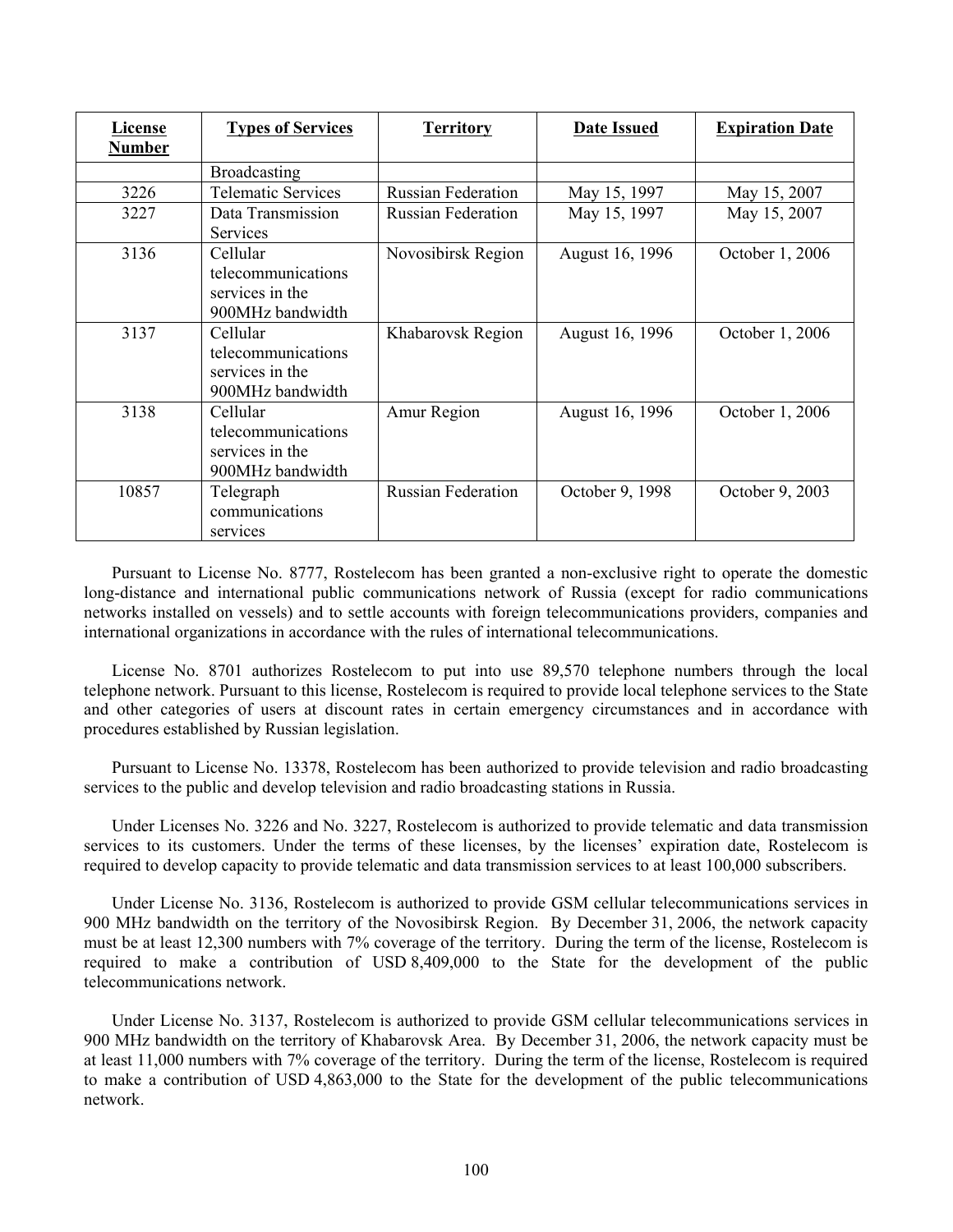Under License No. 3138, Rostelecom is authorized to provide GSM cellular telecommunications services in 900 MHz bandwidth on the territory of Amur Region. By December 31, 2006, the network capacity must be at least 7,000 numbers with 7% coverage of the territory. During the term of the license, Rostelecom is required to make a contribution of USD 3,187,500 to the State for the development of the public telecommunications network.

Total amount due under three licenses (No. 3136, 3137 and 3138) is USD 16.5 million. No payments were made as of December 31, 2001. The obligation would arise upon receiving a notice from the Federal Committee of GSM 900 operators. The Company has not yet received any invoices for payment. Management is confident that negotiations concerning the eventual fees due will result in significant reduction of the liability. As such, no accruals for cellular licenses have been included in the accompanying consolidated financial statements as of December 31, 2001. Management believes that until such uncertainty is resolved, such non-accrual and nonpayment will not have a significant effect on the Company's operations.

License No. 10857 authorizes Rostelecom to provide telegraph services, including passing and processing international and long-distance telegraph traffic and providing AT/Telex network services.

Under the terms of its licenses, except for local telephone communications services, Rostelecom may refuse to provide all other types of its services to customers where: (i) provision of such services may endanger the state security and defense system; (ii) provision of such services is precluded by any physical, topographical or other natural circumstance; (iii) the customer does not agree with the terms and conditions on which such services are provided or does not make timely payments for the services; and (iv) the customer uses or intends to use the communications equipment for unlawful purposes or uses communications channels, trunks and equipment in violation of the technical rules or uses uncertified equipment.

### **5.D. Trend Information**

The Company believes that the stage-by-stage increase of tariff rates which has been authorized by the Ministry for Anti-Monopoly Policy for government-regulated communications services is one of the most important development trends in the telecommunications market in Russia.

Rostelecom has been able to increase the tariff rates used for settlements with LTOs which did not require a parallel rise in tariffs for end-users and therefore, had no effect on traffic growth. As noted in section "Overview" above, the linear component of the integral settlement rate used for settlements with regional operators for domestic long-distance traffic transmission was increased by 25% commencing July 1, 2001. Effective January 1, 2002, the linear component of the integral settlement rate was increased by another 25%. This would increase national telephone revenue from local operators.

The Group expects that further development and modernization of the Group's network and introduction of new automatic network destinations, together with an improvement of the overall economic situation in Russia, would contribute to an increase of domestic long distance traffic from local operators and subscribers.

The Group expects that tariffs on settlements with international operators for incoming and outgoing international traffic will continue to decrease. Despite a short-term decrease in revenues from international operators, the Group believes a reduction in tariffs would be offset by an increase in international traffic in the long term.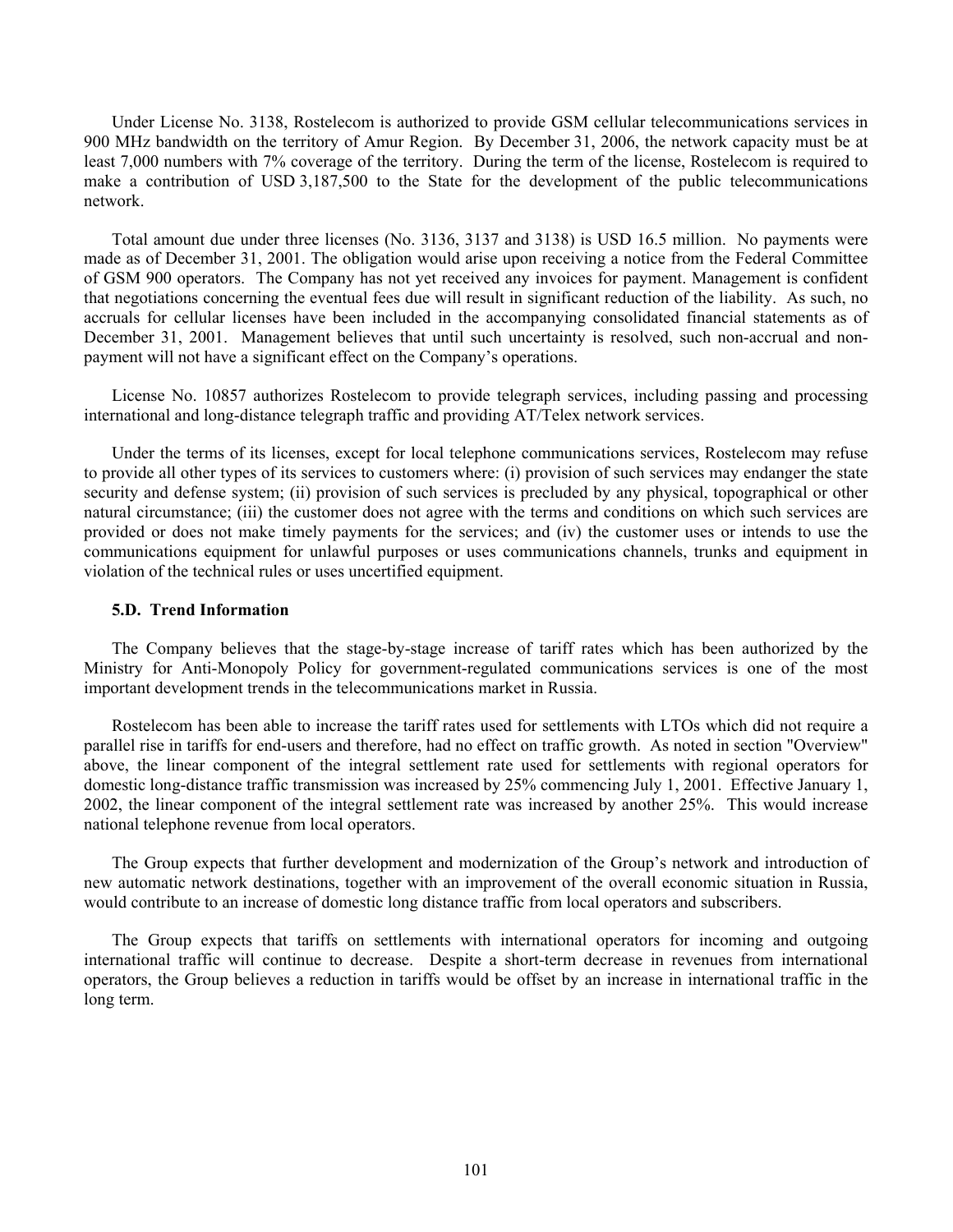# **Item 6. Directors, Senior Management and Employees**

## **6.A. Directors and Senior Management**

Rostelecom is governed by its Board of Directors and the Management Board comprised of the General Director and other executive officers of Rostelecom (the "Executive Officers"). Pursuant to Rostelecom's corporate documents, the Directors are responsible for the strategic development of Rostelecom, and the Executive Officers are responsible for implementing these strategies and for the overall management of Rostelecom.

## **Board of Directors**

As of December 31, 2001, the Board of Directors comprised the following persons:

| Name                   | <b>Position</b>                                                                             | <b>Year of Birth</b> |
|------------------------|---------------------------------------------------------------------------------------------|----------------------|
| Stanislav P. Avdiyants | Executive Director - Director of Department of Economic<br>and Tariff Policy of Svyazinvest | 1946                 |
| Vadim E. Belov         | Deputy General Director of Svyazinvest                                                      | 1958                 |
| Nikolai P. Emelianov   | General Director of OAO Novgorodtelecom                                                     | 1948                 |
| Grigory M. Finger      | Representative of Lindsell Enterprises Limited                                              | 1966                 |
| Nikolai M. Korolev     | Shareholder of Rostelecom                                                                   | 1945                 |
| Alexander V. Lopatin*  | Deputy General Director of Syyazinvest                                                      | 1964                 |
| Anton I. Osipchuk      | First Deputy General Director of Svyazinvest                                                | 1967                 |
| Stanislav N. Panchenko | Deputy General Director of Svyazinvest                                                      | 1945                 |
| Viktor A. Polischuk    | President of OAO Rossiyskaya Telecommunicatsionnaya<br>Set'                                 | 1938                 |
| Vladislav S. Vasin*    | First Deputy General Director of Syyazinvest                                                | 1950                 |
| Valery N. Yashin       | General Director of Svyazinvest<br>Chairman of Board of Directors                           | 1941                 |

Also a member of the Management Board.

*Stanislav P. Avdiyants.* Mr. Avdiyants held the position of the head of marketing service in Rostelecom from 1993 till 1998, and after that he worked as executive director and head of department for organization and planning of services and tariffs for domestic long-distance communications. From 1998 till 2000, Mr. Avdiyants held a position of deputy director of the department of economic forecasting and consolidated planning of Svyazinvest. Starting from 2000, Mr. Avdiyants has been holding a position of executive director and director of the department of economic forecasting and consolidated planning of Svyazinvest.

*Vadim E. Belov.* Mr. Belov has been a member of the Board of Directors of Rostelecom since November 18, 2000. In 1999, Mr. Belov was appointed as a Deputy General Director and member of the Management Board of Svyazinvest. From 1998 to 1999, he was a managing director of the Moscow representative office of SPK Capital Limited, an investment company. From 1997 to 1998, Mr. Belov held a position as the Deputy Chairman of the Management Board of International Financial Company, a commercial bank. During the period from 1995 to 1997, he served as a Deputy Head of the Anti-Monopoly Committee of the Russian Federation. Mr. Belov holds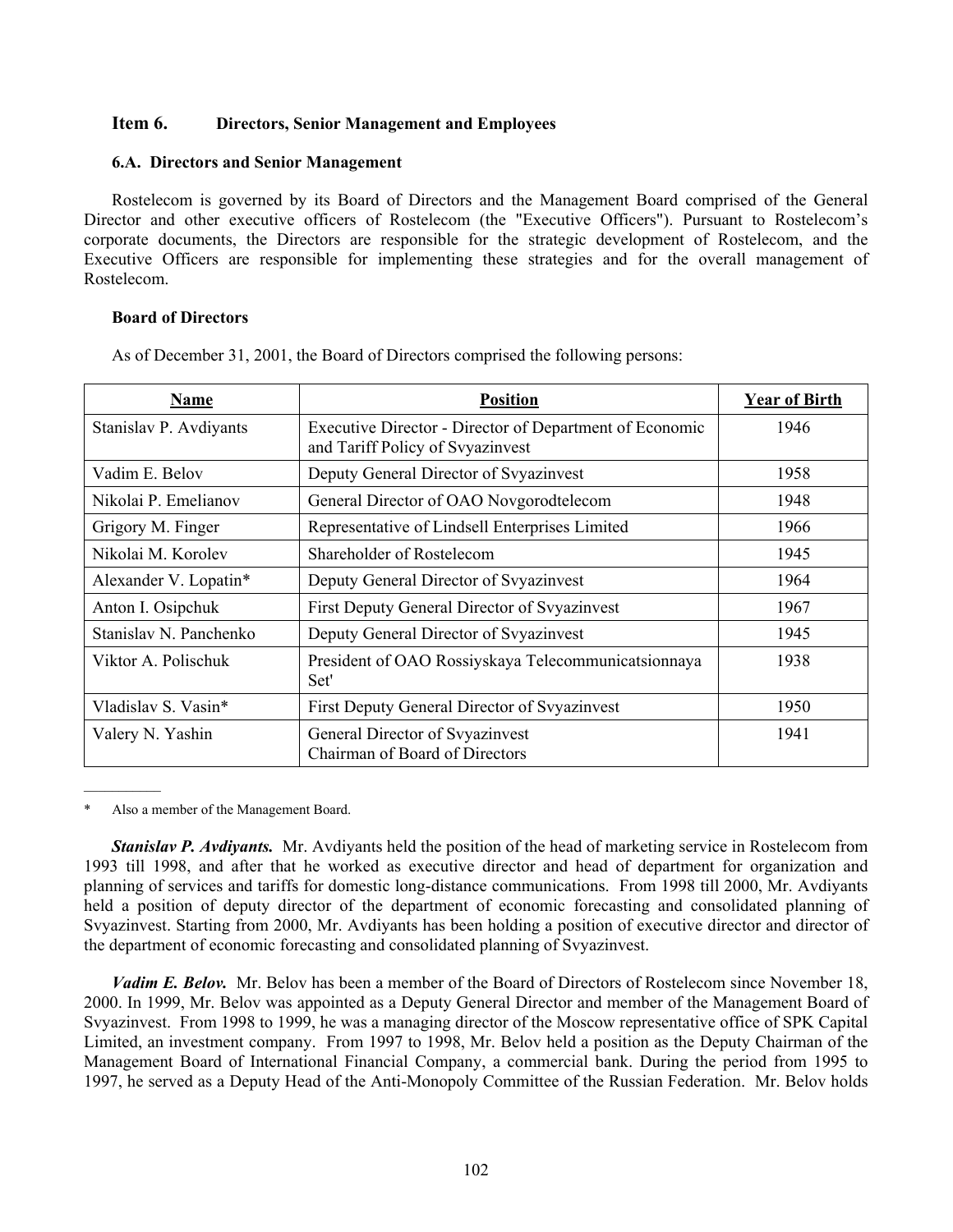a degree of an engineer from Murmansk High Engineering Maritime Professional School. Mr. Belov also holds a law degree from the Russian Academy of State Service.

*Nikolai P. Emelianov.*Mr. Emelianov has been General Director of OAO Novgorodtelecom since 1995. As of November 18, 2000 Mr. Emelianov was appointed a Member of the Board of Directors of Rostelecom. He holds a degree in radio engineering from Novgorod Polytechnic Institute.

*Grigory M. Finger.*Mr. Finger has been a member of the Board of Directors of Rostelecom Since June 24, 2000. Mr. Finger has been a representative of Lindsell Enterprises Limited since 1995. Mr. Finger is a member of the Board of Directors of OAO Trading House GUM since 1995. He holds a masters degree in computer sciences from the Moscow Institute of Chemical Engineering.

*Nikolai M. Korolev.*Mr. Korolev has been the General Director and the Chairman of the Management Board of Rostelecom since 1999. From 1993 through 1999, Mr. Korolev held the position of the First Deputy General Director of Rostelecom and Director of GTsUMS, Rostelecom's center for management of domestic long distance communications. Prior to this position, he was the Head of the Central Department of Main Line Communications of the Soviet Ministry of Communications. In 1992, Mr. Korolev became the Head of the Information Department of the Ministry of Communications of Belarus. Mr. Korolev is a member of the boards of directors of several Russian telecommunications companies, including GlobalTel and Sovintel.

*Alexander V. Lopatin.* Mr. Lopatin has been a member of the Board of Directors of Rostelecom since June 24, 2000. From 1995 to 1999, Mr. Lopatin was Deputy Director of Assets Management, Director of Assets Management and Financial Director of RAO UES Russia. Since 1999 he has been the First Deputy General Director of Svyazinvest.

*Anton I. Osipchuk.*Mr. Osipchuk has held the position of the First Deputy General Director of Svyazinvest since April 10, 2000 and has been a member of the Managing Board of Svyazinvest since September 18, 2000. Since June 9, 2000, he has been a member of the Board of Directors of Peterburgskaya Telefonnaya Set' and a Member of the Board of Directors of ZAO MobiTel. At OAO AB Inkombank from 1995 through 1996 he held the position of Head of Economic Department and, during 1996-1997, the position of the Deputy Administrator. From 1997 through 2000, Mr. Osipchuk was the Deputy General Director of Economics and Finance of OAO Telekominvest.

*Stanislav N. Panchenko.* Mr. Panchenko has been a Director of Rostelecom since July 1997. He has been the Deputy General Director of Svyazinvest since 1996. He is an engineer in telecommunications and has been working in the telecommunications industry for several decades.

*Viktor A. Polischuk.*Mr. Polischuk has been a member of the board of directors of Rostelecom since November 18, 2000. Mr. Polischuk has been President and Chairman of the Board of Directors of OAO Rossiyskaya Telecommunicatsionnaya Set' since 1995. Mr. Polischuk is a Doctor of Technical Sciences of Moscow Aviation Institute.

*Vladislav S. Vasin.* Mr. Vasin has been a Director since June 1998 and a member of the Management Board of Rostelecom since January 1999. Mr. Vasin has been the First Deputy General Director of Svyazinvest and a member of the management board of Svyazinvest since 1998. From 1994 to 1997, he was the First Deputy General Director of Rostelecom and, from 1997 to 1998, was also a director of MnSRT, the Rostelecom branch responsible for international communications. From 1993 to 1994, he was the First Deputy Minister in the Ministry of Communications of Belarus.

*Valery N. Yashin.*Mr. Yashin has been appointed the Chairman of the Management Board of Rostelecom on November 18, 2000. Since October 22, 1999, Mr. Yashin has held the position of General Director of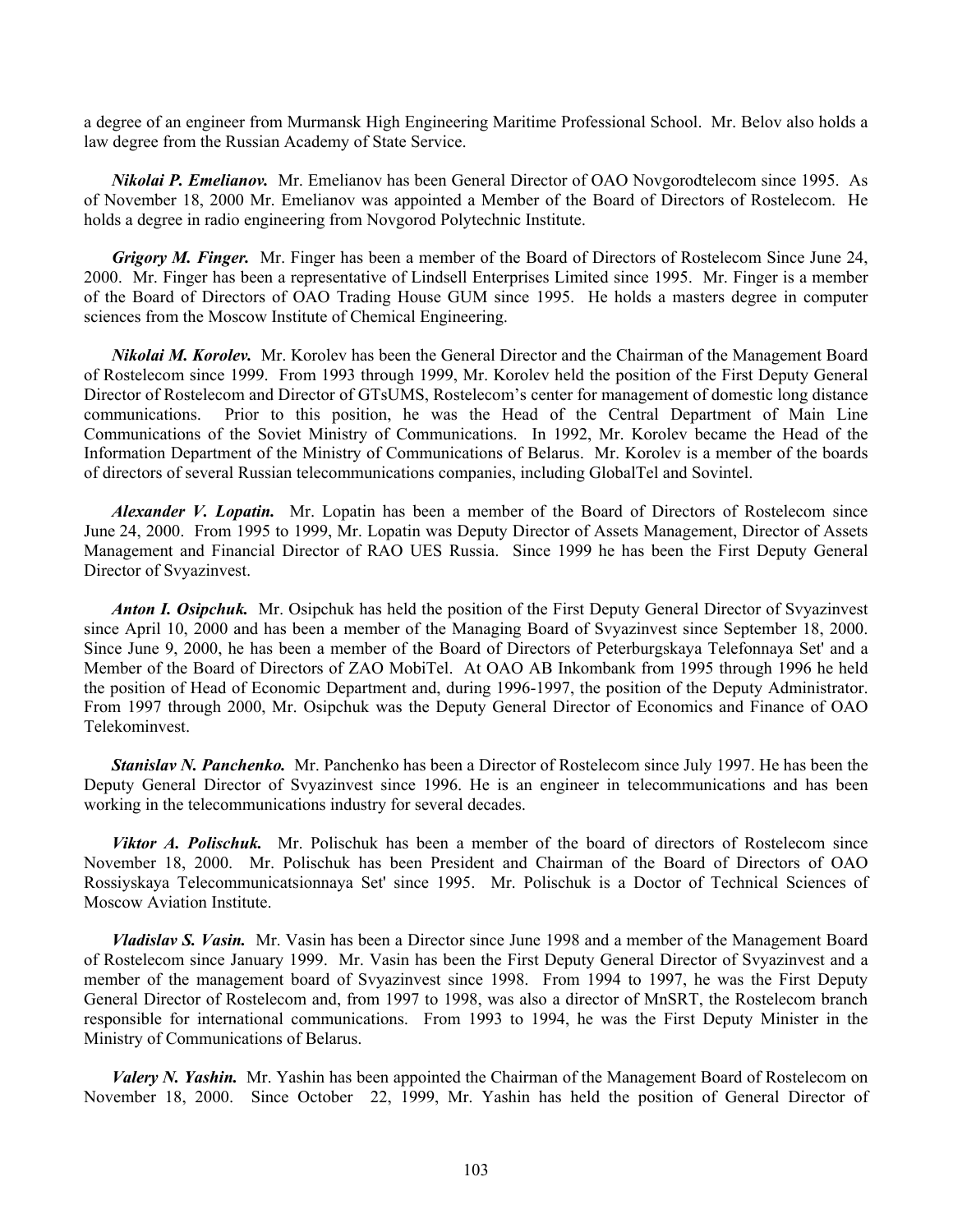Svyazinvest. He started as a head of department in OAO "Peterburgskaya Telefonnaya Svyaz" in 1978 and became the General Director of that company in 1999. Mr. Yashin holds a degree in communications engineering from the Leningrad Electrical Technical Institute of Communications.

## **Executive Officers**

| <b>Name</b>             | <b>Position</b>                                                                                            | <b>Year of Birth</b> |
|-------------------------|------------------------------------------------------------------------------------------------------------|----------------------|
| Alexei F. Aliokhin      | Deputy General Director – Commercial Director of Rostelecom                                                | 1953                 |
| Pavel I. Alpetyan       | Deputy General Director – Technical Director of Rostelecom                                                 | 1952                 |
| Vladimir I. Androsik    | Deputy General Director - Financial Director                                                               | 1975                 |
| Dmitry E. Erokhin       | First Deputy General Director of Rostelecom                                                                | 1950                 |
| Sergei I. Glushko       | Deputy General Director – Director for Development and<br><b>Administrative Matters of Rostelecom</b>      | 1966                 |
| Vadim Y. Izotov         | Deputy General Director – Director for Information<br>Technologies                                         | 1968                 |
| Sergei I. Kuznetsov     | General Director of Rostelecom<br>Chairman of Management Board                                             | 1953                 |
| Alexander V.<br>Lopatin | Deputy General Director of Svyazinvest                                                                     | 1964                 |
| Alexander A. Lutsky     | <b>Chief Accountant of Rostelecom</b>                                                                      | 1972                 |
| Marina D. Oleshek       | Deputy General Director – Director for Structure Development<br>and Personnel Administration of Rostelecom | 1961                 |
| Vladimir A. Petrov      | Deputy General Director – Director of Central Branch of<br>Rostelecom                                      | 1953                 |
| Vladislav S. Vasin      | <b>First Deputy General Director of Syyazinvest</b>                                                        | 1950                 |
| Boris V. Zverev         | Director of Rostelecom's Branch – The Moscow Long Distance<br>and International Telephone ("MMT")          | 1944                 |

The Management Board of Rostelecom comprised the following Executive Officers:

The following biographies are of those Executive Officers who are not also Directors of Rostelecom:

*Alexei F. Aliokhin.* Mr. Aliokhin has been working as Commercial Director of Rostelecom since June 2001, and, starting from September 2001, as Deputy General Director–Commercial Director of Rostelecom. During the years of 1989-2001 he worked in ZAO Komstar; his latest position there was a commercial director. Mr. Aliokhin holds degrees from Karagandinsky Politechnic Institute and the Academy for Foreign Trade.

*Pavel I. Alpetyan.*Mr. Alpetyan has been a Deputy General Director of Rostelecom since March 1998. Starting from September 2001, he holds the position of Deputy General Director-Technical Director. From 1993 to 1996, he was the head of the Center for International Settlements of Rostelecom. Mr. Alpetyan is a member of the boards of directors of ZAO RTC-Internet and ZAO ROSPAK, ANO TsNIIS RTC. Prior to his appointment at Rostelecom, Mr. Alpetyan was the General Director of ZAO RTC-Center, a wholly-owned subsidiary of Rostelecom. Mr. Alpetyan holds a degree in radio engineering from the Polytechnic Institute of the City of Yerevan.

*Vladimir I. Androsik.* Starting from April 2001, Mr. Androsik has been holding the position of advisor to General Director for Economy and Finance, and in September 2001 he was appointed Deputy General Director-Financial Director. During 1997-2001 he worked in ZAO PeterStar, the last being deputy to financial director (starting from 2001), and from February 2000 – acting financial director. Mr. Androsik holds a degree of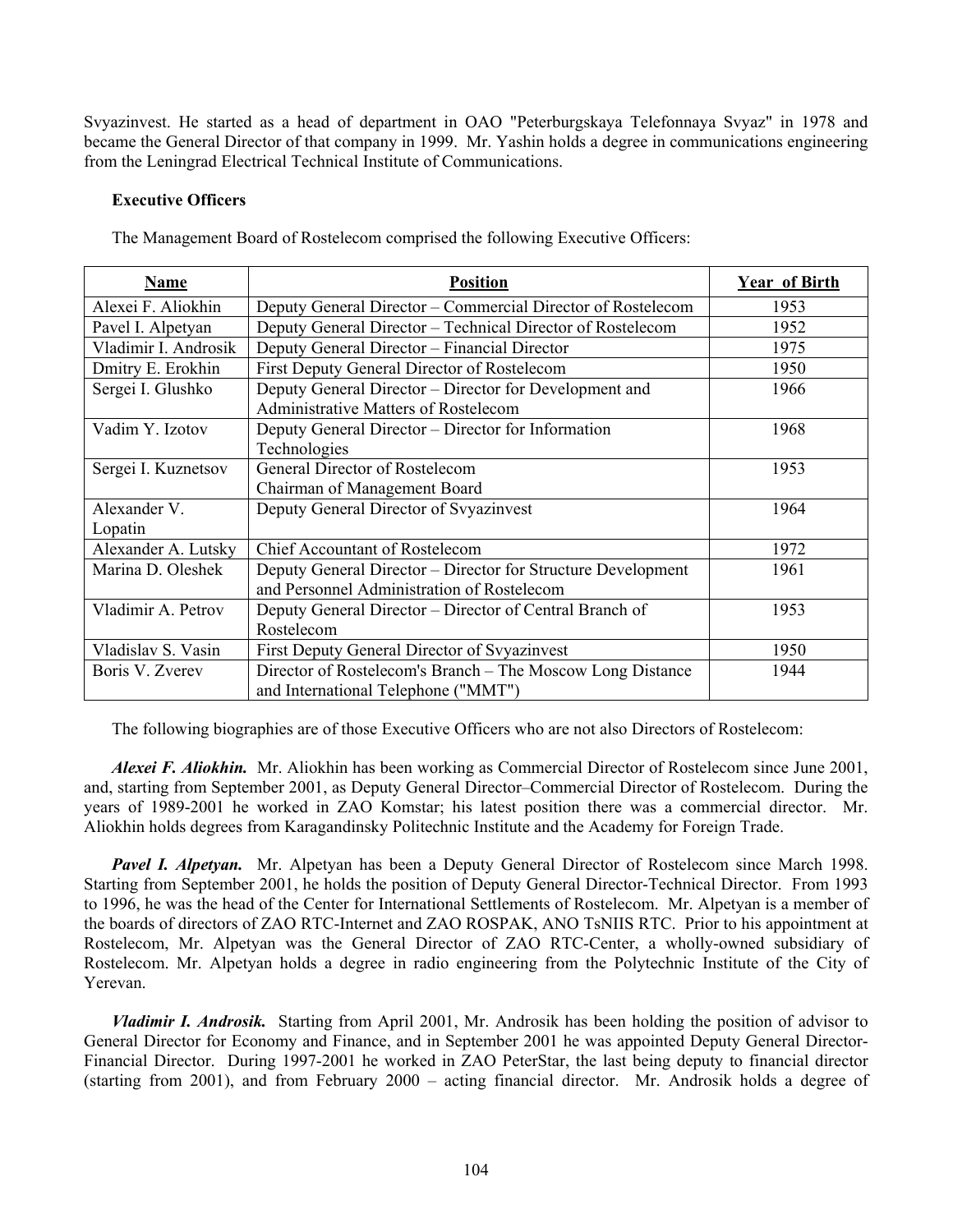economist-mathematician from the Saint-Petersburg University. He is a member of the board of directors of EDN Sovintel, ZAO Westelcom, ZAO GlobalTel, Moscow Cellular Communications ("MCC").

**Dmitry E. Erokhin.** Starting from October 2001, Mr. Erokhin holds the position of First Deputy General Director of Rostelecom. Starting from 1996, he worked in the branch TTsMS-9, holding the position of its director from May 1997. Before that, he worked for 18 years in TUSM-6 of TTsMS-9 of the Ministry of Communications of the USSR and for 5 years – in GPSI Rossvyazinform. He holds a degree of design engineer of radio equipment from Dagestan Politechnic Institute. Mr. Erokhin is a member of the Board of Directors of ZAO GlobalTel.

*Sergei I. Glushko.* Starting from April 2001, Mr. Glushko has been holding the position of General Director-Director of Rostelecom's branch SOMES, and starting from September 2001 he also holds a position of Director for Development and Administrative Matters. He has been working in the telecommunications sphere starting from 1996: in AOZT PeterStar and ZAO Petersburg Tranzit Telecom. Mr. Glushko holds a degree of radio engineer from the Kiev Higher Military Engineering School of Communications.

*Vadim Y. Izotov.* Starting from May 2001, Mr. Izotov has been holding the position of advisor to General Director on informational technologies. In September 2001 he was appointed as Deputy General Director-Director for Informational Technologies. Starting from 1996 and until he joined Rostelecom, he worked in ZAO Severo-Zapadny GSM. Mr. Izotov holds the degree of system engineer from Leningrad Politechnic Institute.

Sergei I. Kuznetsov. On February 23, 2001 Board of Directors appointed Sergei I. Kuznetsov as Acting General Director of Rostelecom. Mr. Kuznetsov's powers were upheld by the Annual General Shareholders Meeting of June 30, 2001. During the years of 1998-2001 (starting from September 1998) Mr. Kuznetsov held the position of General Director of a Saint Petersburg company ZAO Peter Star, and in 1995-1998 was a General Director of Telecominvest. Mr. Kuznetsov is a member of the Board of Directors of EDN Sovintel, RTC-Leasing, GlobalTel, Telmos. He holds a degree of a system engineer in electronic computers, has studied in foreign educational institutions (Columbia University, Fuqua Business School with the Duke University).

*Alexander A. Lutsky.* Mr. Lutsky was appointed as Chief Accountant of Rostelecom starting from July 2001. Before that, he held the position of financial director in ZAO Sankt-Peterburgskie Taksofony (from September 1997 till June 2000) and of financial director in ZAO Petersburg Transit Telecom (starting from July 2000). Mr. Lutsky is a qualified economist holding the degree from Leningrad Institute of Finance and Economics.

*Marina D. Oleshek.* Mrs. Oleshek has been holding the position of Deputy General Director of Rostelecom-Director for Structure Development and Personnel Administration of Rostelecom starting from September 2001. Previously (from 1990) she was the head of personnel departments, including the position of personnel director in cellular telecommunications company OAO Vympelcom (starting from January 1999). Mrs. Oleshek holds the degree of engineer from Moscow Communications Institute and received further education in the sphere of personnel management.

*Vladimir A. Petrov.* Mr. Petrov holds the position of deputy General Director in Rostelecom starting from May 2000, and deputy General Director-Director of Central Branch of Rostelecom starting from October 2001. From June 6, 1997 till May 12, 2000 he was a member of the Board of Directors of Inkom, MMTS-9, EDN Sovintel, Telebarents. He graduated from engineering faculty of the Kirov Politechnic Institute.

**Boris V. Zverev.** Starting from 1974, Mr. Zverev has been working in telecommunications enterprises. In 1994 he was appointed as General Director of State Enterprise Moscow Long-Distance and International Telephone. Starting from January 2000, he holds a position of director of Rostelecom's branch MMT (previously named MMTS-10). He holds a degree in telegraph and telephone communications from Leningrad Electrotechnical Institute of Communications.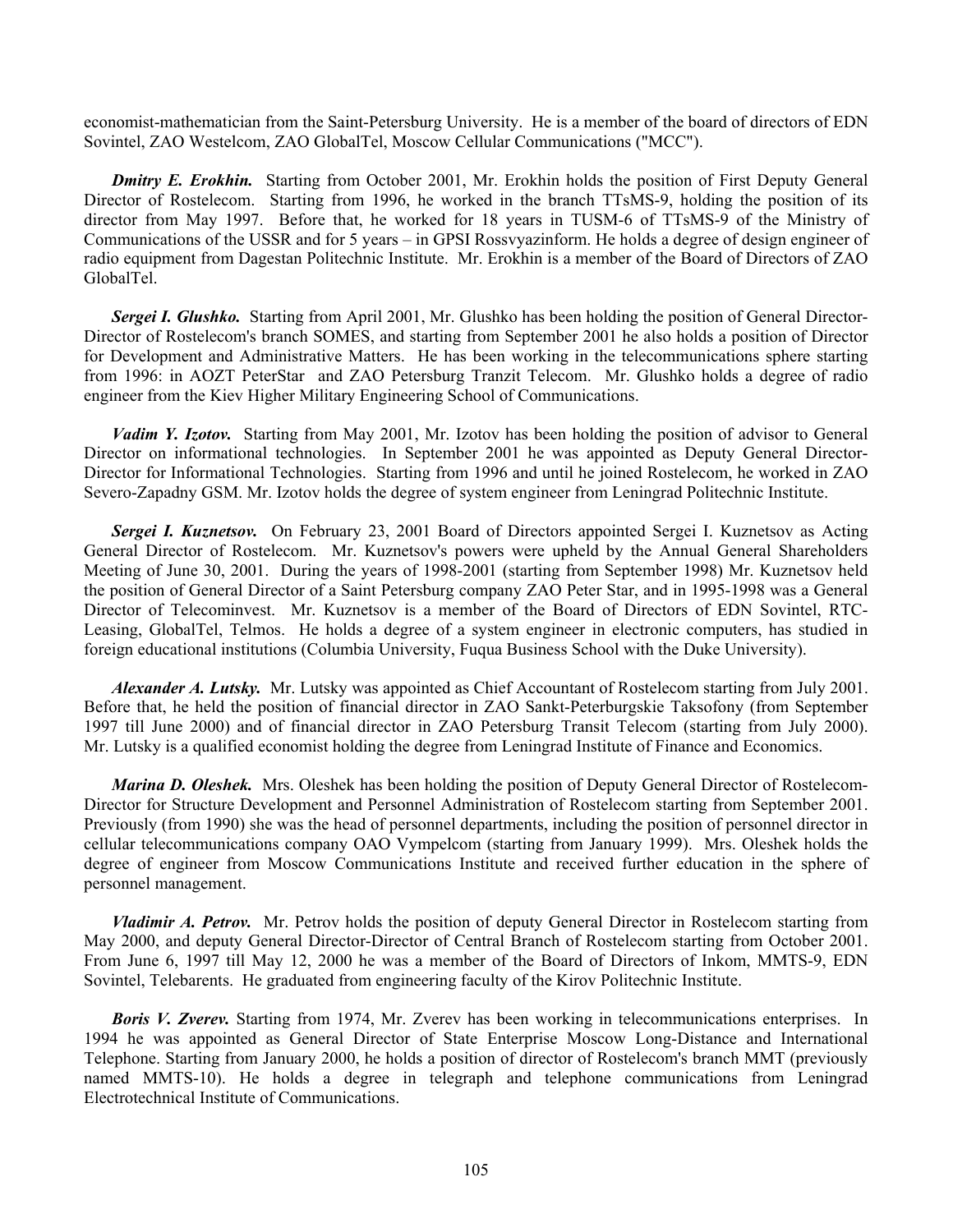### **6.B. Compensation of Directors And Executive Officers**

The members of the Board of Directors and Management Board of Rostelecom were paid by Rostelecom a total of approximately RUR 9,798,630 for services performed in all capacities during the fiscal year ended December 31, 2001.

This amount includes annual salaries of the members of the Board of Directors and Management Board, as well as other compensation paid in accordance with internal regulations of the Board of Directors and the Management Board.

This amount also includes amounts of conditional and deferred salaries and compensations accrued for the 2001 financial year, even if such salaries and compensations are to be paid later.

The following table discloses the aggregate amount of compensation and other payments paid to each member of the Board of Directors of Rostelecom during the year ended December 31, 2001 on an individual basis:

| <b>Name</b>            | <b>Position</b>                                                                                       | <b>Compensation from</b><br><b>Rostelecom (RUR)</b>                                                                                     |
|------------------------|-------------------------------------------------------------------------------------------------------|-----------------------------------------------------------------------------------------------------------------------------------------|
| Stanislav P. Avdiyants | <b>Executive Director - Director of</b><br>Department of Economic and Tariff<br>Policy of Svyazinvest | 22,109                                                                                                                                  |
| Vadim E. Belov         | Deputy General Director of<br>Svyazinvest                                                             | 133,061                                                                                                                                 |
| Vladislav S. Vasin     | First Deputy General Director of<br>Svyazinvest                                                       | 380,993 in the capacity of a<br>member of the Board of<br>Directors;<br>215,278 in the capacity of<br>member of the Management<br>Board |
| Nikolai P. Emelianov   | General Director of OAO<br>Novgorodtelecom                                                            | 133,060                                                                                                                                 |
| Nikolai M. Korolev     | Shareholder of Rostelecom                                                                             | 535,809                                                                                                                                 |
| Alexander V. Lopatin   | Deputy General Director of<br>Svyazinvest                                                             | 306,883                                                                                                                                 |
| Anton I. Osipchuk      | First Deputy General Director of<br>Svyazinvest                                                       | 133,061                                                                                                                                 |
| Stanislav N. Panchenko | Deputy General Director of<br>Svyazinvest                                                             | 155,171                                                                                                                                 |
| Viktor A. Polischuk    | President of OAO Rossiyskaya<br>Telecommunicatsionnaya Set'                                           | 133,060                                                                                                                                 |
| Grigory M. Finger      | Representative of Lindsell<br><b>Enterprises Limited</b>                                              | 155,170                                                                                                                                 |
| Valery N. Yashin       | General Director of Svyazinvest                                                                       | 155,171                                                                                                                                 |

The following table discloses the aggregate amount of compensation and other payments paid to each member of the Management Board of Rostelecom during the year ended December 31, 2001 on an individual basis: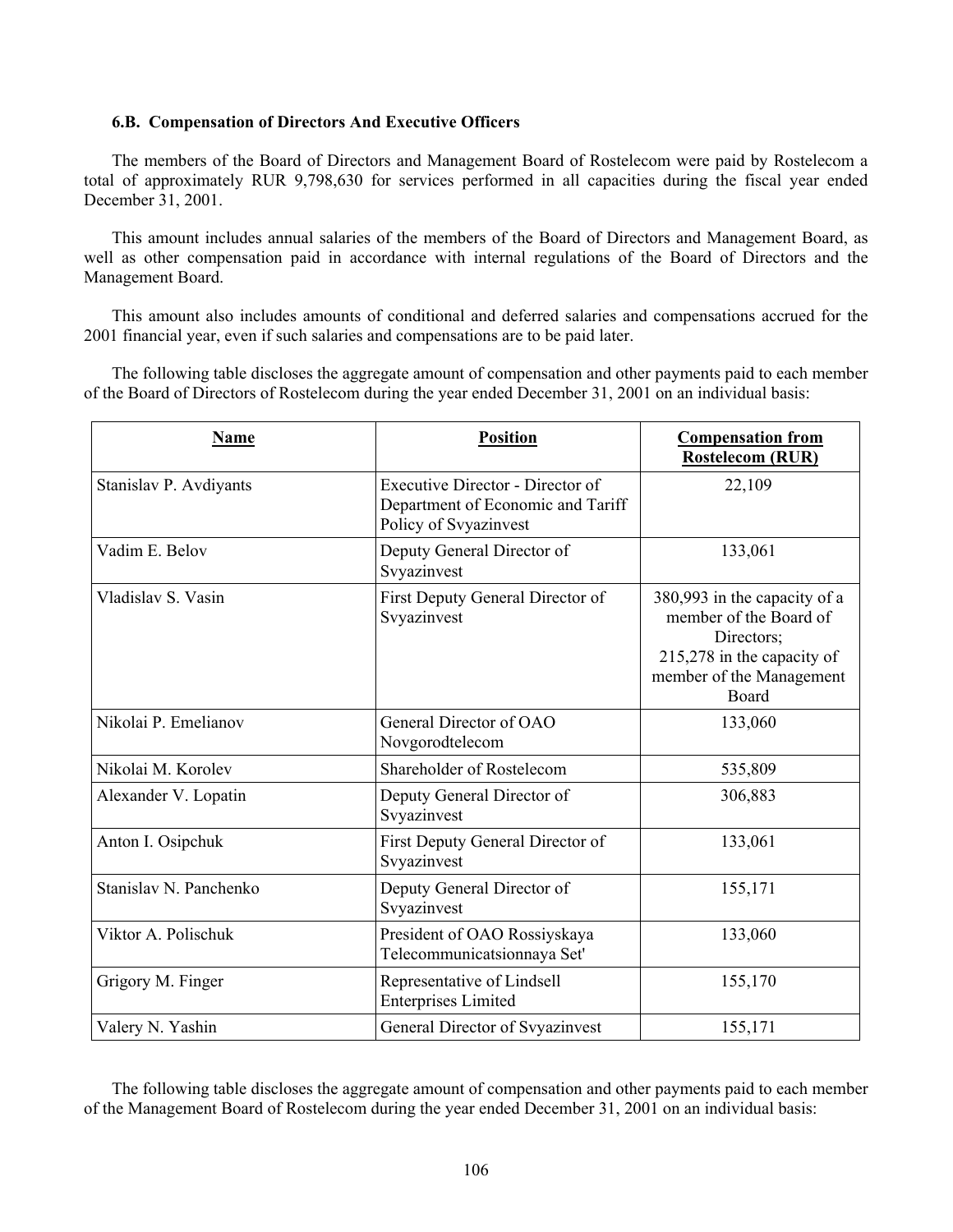| <b>Name</b>          | <b>Position</b>                                                                                      | <b>Compensation from</b><br><b>Rostelecom (RUR)</b>                                                                                     |
|----------------------|------------------------------------------------------------------------------------------------------|-----------------------------------------------------------------------------------------------------------------------------------------|
| Sergei I. Kuznetsov  | General Director                                                                                     | 967,107.41                                                                                                                              |
| Alexei F. Aliokhin   | Deputy General Director -<br><b>Commercial Director</b>                                              | 710,217.13                                                                                                                              |
| Pavel I. Alpetyan    | Deputy General Director -<br><b>Technical Director</b>                                               | 964,594.88                                                                                                                              |
| Vladimir I. Androsik | Deputy General Director -<br><b>Financial Director</b>                                               | 468,175                                                                                                                                 |
| Vladislav S. Vasin   | First Deputy General Director of<br>Svyazinvest                                                      | 380,993 in the capacity of a<br>member of the Board of<br>Directors;<br>215,278 in the capacity of<br>member of the<br>Management Board |
| Sergei I. Glushko    | Deputy General Director -<br>Director for Development and<br><b>Administrative Matters</b>           | 732,219.79                                                                                                                              |
| Dmitry E. Erokhin    | <b>First Deputy General Director</b>                                                                 | 403,622                                                                                                                                 |
| Boris V. Zverev      | Director of Rostelecom's Branch -<br>The Moscow Long Distance and<br>International Telephone ("MMT") | 387,395                                                                                                                                 |
| Vadim Y. Izotov      | Deputy General Director -<br>Director for Informational<br>Technologies                              | 485,581.45                                                                                                                              |
| Alexander V. Lopatin | Member of Management Board;<br>Deputy General Director of<br>Svyazinvest                             | 306,883                                                                                                                                 |
| Alexander A. Lutsky  | <b>Chief Accountant</b>                                                                              | 476,702.82                                                                                                                              |
| Marina D. Oleshek    | Deputy General Director -<br>Director for Structure Development<br>and Personnel Management          | 584,625.32                                                                                                                              |
| Vladimir A. Petrov   | Deputy General Director -<br>Director of Central Branch of<br>Rostelecom                             | 852,681                                                                                                                                 |

Until present, neither bonus or profit-sharing plan with respect to the Company's directors and members of Management Board, nor a program of options granting to Rostelecom's employees the right to purchase the Company's shares have been worked-out and implemented.

In accordance with regulations of the Federal Commission for Securities Market, Rostelecom must disclose any information regarding the compensation of each of its directors and executive officers. Such information is included in quarterly reports submitted by Rostelecom to the Federal Commission for Securities Market and is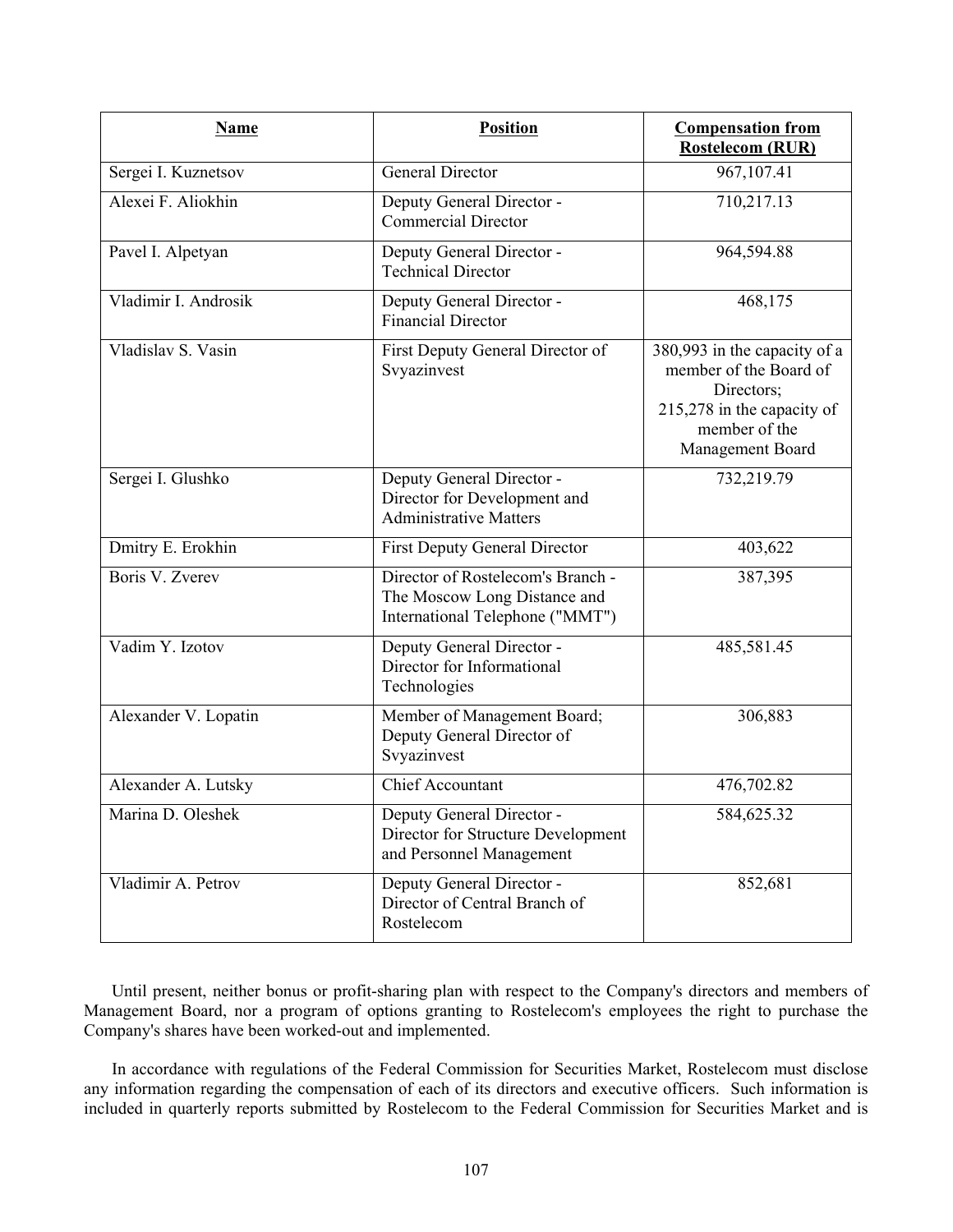available to shareholders and to the general public on the Federal Commission for Securities Market website. In addition, Resolution of the Federal Commission for Securities Market No. 32, dated August 12, 1998, requires entities such as Rostelecom to disclose any decisions of the board of directors establishing the amount of compensation and other payments to executive officers within five days after the adoption of such decisions.

Directors of Rostelecom do not receive salaries, bonuses or other payments except for Directors who are also Executive Officers of Rostelecom. However, the Company deems it necessary to pay compensation fees to its Directors in accordance with its internal Regulations on the Board of Directors.

On June 1, 2002 the Annual General Shareholders Meeting of the Company was held. Pursuant to the decision of the General Shareholders Meeting, the new Board of Directors of the Company was elected, including two independent directors. Thus, starting from June 1, 2002, the following persons started working in the Company's Board of Directors: Valery N. Yashin, Sergei I. Kuznetsov, Mikhail V. Slipenchuk, Victor A. Polischuk, Vadim E. Belov, Stanislav N. Panchenko, Nikolay P. Emelyanov, Alexander V. Lopatin, Irina M. Ragozina, Anton I. Osipchuk, Grigory M. Finger.

On June 1, 2002, after the Annual General Shareholders Meeting of the Company, the first meeting of the Company's newly elected Board of Directors was held, where the following key decisions were made:

Valery N. Yashin was elected as Chairman of the Company's Board of Directors. Members of the Management Board were appointed. Sergei I. Kuznetsov was appointed General Director, and the Management Board presently consists of:

- 1) Vladimir I. Androsik, Deputy General Director and Finance Director of Rostelecom;
- 2) Dmitry E. Erokhin, First Deputy General Director of Rostelecom;
- 3) Igor V. Zabolotny, Executive Director and Director of the Marketing and Sales Department of Svyazinvest;
- 4) Vadim Y. Izotov, Deputy General Director and Director of Information Technology of Rostelecom;
- 5) Alexander V. Lopatin, Deputy General Director of Svyazinvest;
- 6) Alexander A. Lutsky, Chief Accountant of Rostelecom;
- 7) Vladimir K. Mironov, Deputy General Director for Security of Rostelecom;
- 8) Alexander V. Mikhalev, Deputy General Director and Administrative Director of Rostelecom;
- 9) Marina D. Oleshek, Deputy General Director and Director for Organizational Development and Personnel Management of Rostelecom;
- 10) Vladimir V. Terekhov, Deputy General Director and Technical Director of Rostelecom.

## **6.C. Board Practices**

### **Board of Directors**

In accordance with the Rostelecom's Charter, the Board of Directors of the Company, which consists of eleven members, is elected by cumulative voting at the annual general shareholders meeting and remains in office until the next annual general meeting of shareholders. There is no limit to the number of terms to which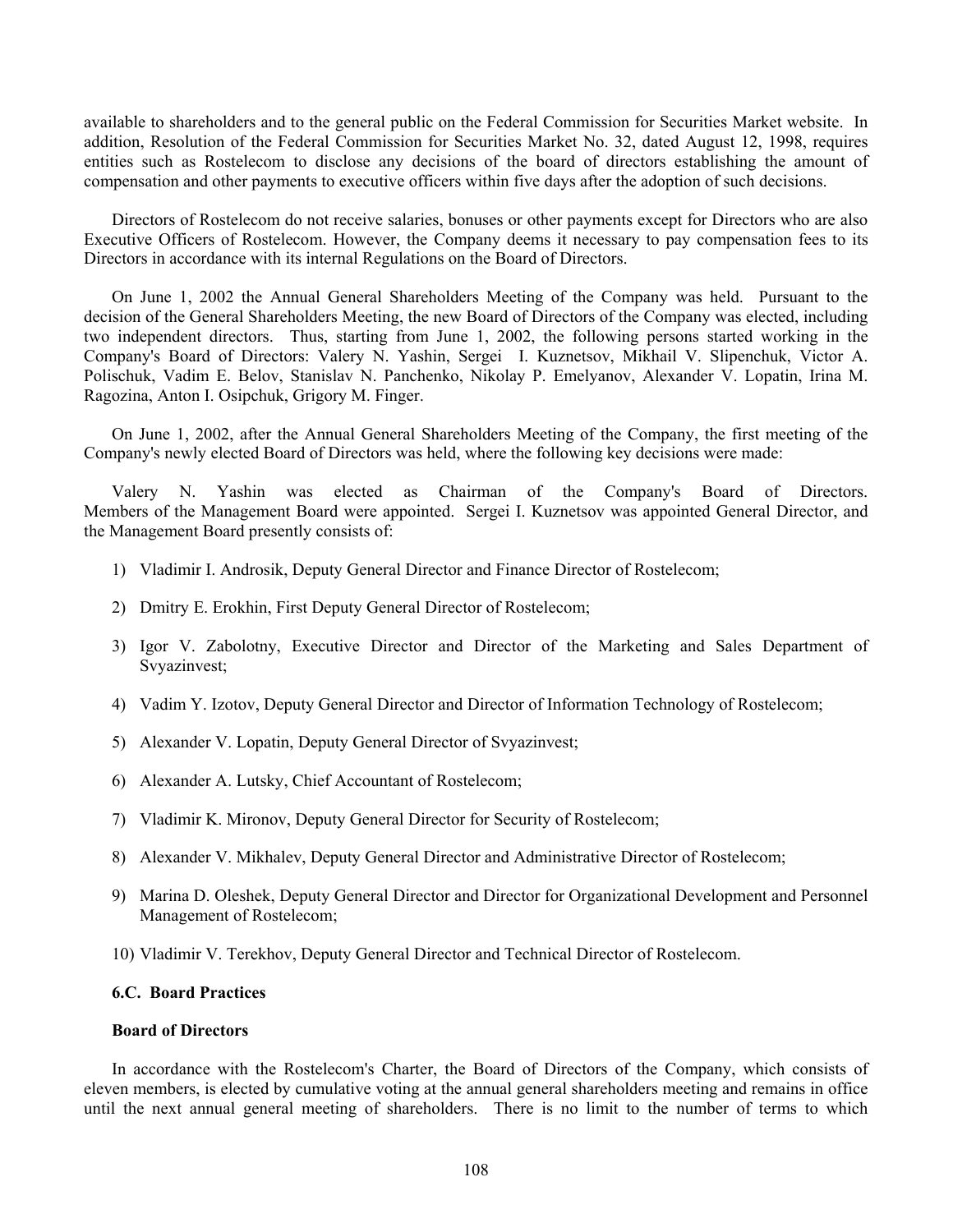individuals may be re-elected to the Board. The general shareholders meeting, however, may adopt the decision to terminate the existing Board of Directors, provided that such decision is adopted with respect to all members of the Board of Directors. Each member of the Board of Directors may apply for resignation with prior written notification to other members of the Board. The Company's Charter provides that members of the Management Board may not constitute the majority of the Board of Directors and that the General Director may not also be the Chairman of the Board of Directors.

The Chairman of the Board of Directors is elected by a simple majority of the members of the Board of Directors and may be re-elected at any time by members of the Board of Directors.

The competence of the Board of Directors includes the following: convocation of the general shareholders meeting; increases in charter capital; formation of the Management Board and its early termination; formation and liquidation of subsidiaries and representative offices; adoption of decisions regarding participation in other entities; adoption of decisions regarding major transactions, interested party transactions and other issues.

Pursuant to the Company's Charter the meetings of the Board of Directors should take place at least once every quarter. A Board meeting related to the convocation of an annual general shareholders meeting should take place no later than 1 month after the accounting report filing maturity date allow for review of the Company's draft annual balance sheet, profit and loss account and the auditor's report.

The Board of Directors may be convened by the Chairman of the Board of Directors on his own initiative or by request of any member of the Board of Directors, the Audit Commission, the Company's auditor, the General Director or any shareholder (or group of shareholders) owning at least 2% of the Company's voting shares. A quorum of the Board of Directors is reached if more than half of the elected members are present at the meeting. Each member of the Board of Directors has one vote which may not be assigned to another member or any other person. All meeting minutes of the Board of Directors should be executed within ten days after the meeting.

### **Management Board**

The Company's Management Board is established and terminated by the Board of Directors. The number of members of the Management Board is also determined by the Board of Directors. The Chairman of the Management Board is the General Director or, in his absence, his first deputy, pursuant to an approval of the General Director, acts as the Chairman of the Management Board. The members of the Management Board are elected for a term of up to five years.

The competence of the Management Board extends, in particular, to the following: preliminary discussion of issues to be resolved at a general shareholders meeting; preparation of draft decisions of the Board of Directors with respect to (i) establishment, reorganization and liquidation of subsidiaries and representative offices of the Company, (ii) the amount dividends to be paid on each category of shares, and (iii) major and interested party transactions.

The meetings of the Management Board may take place when necessary but in no case less than once a month. The minutes of the Management Board should be executed within ten days after the meeting. The decisions of the Management Board are adopted by a simple majority of votes. Pursuant to the Company's Regulation "On the Management Board" it may adopt decisions if a quorum of at least half of the members are present at the meeting. In case of a split vote the Chairman of the Management Board has the decisive vote. Pursuant to the Regulation "On the Management Board" the members of the Management Board may not engage in any commercial activity similar to commercial activities of the Company. Members of the Management Board may not be members of boards of directors, management boards or directors of other companies unless the prior consent of the Board of Directors is obtained.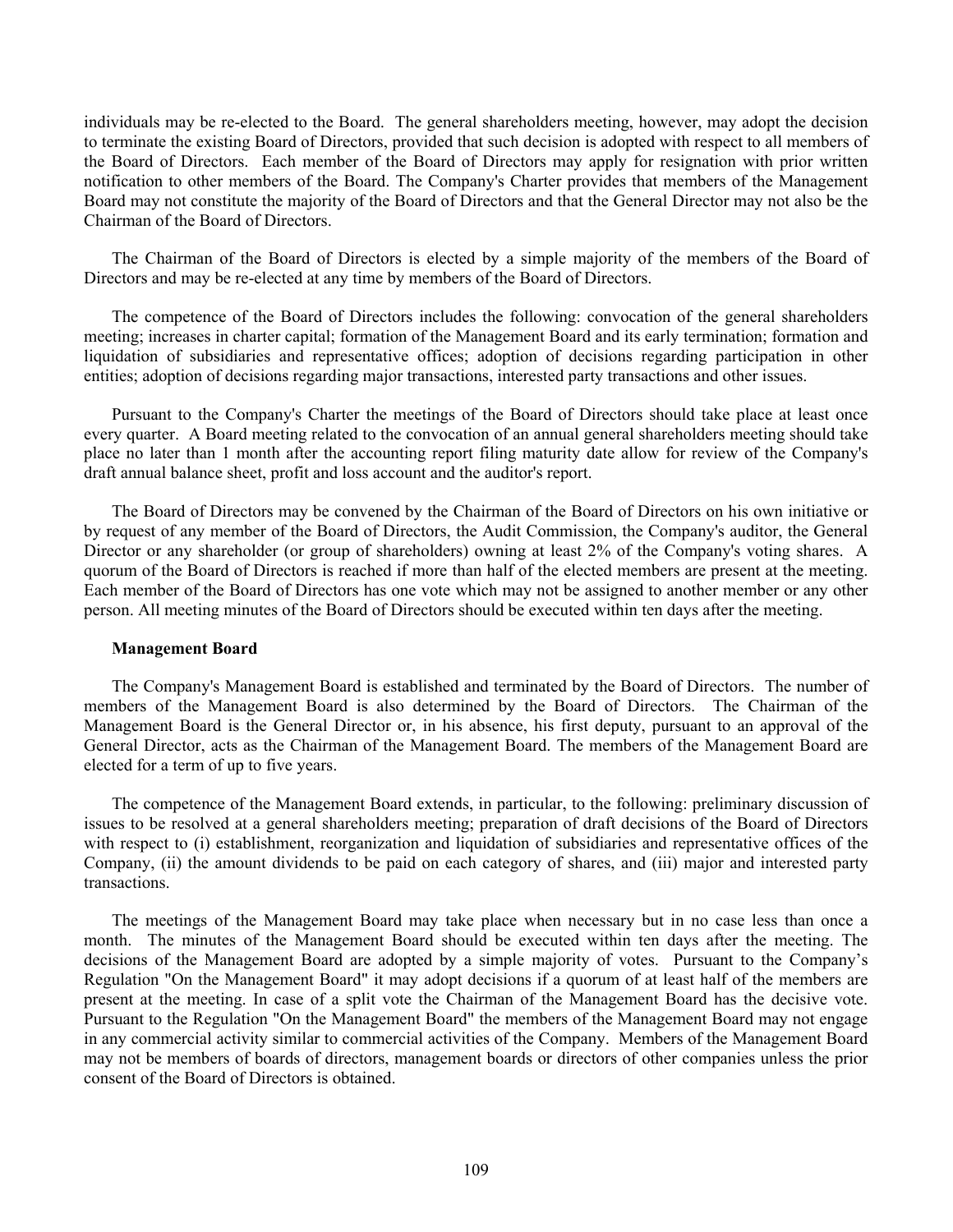Members of the Management Board are supervised by the Board of Directors and report to the Board of Directors on the Company's internal policy, commercial activity, etc. At the beginning of each financial year the Management Board is required to provide the Board of Directors with an annual statement and report on the Company's activities for the previous financial year and suggestions regarding the distribution of profits.

#### **Audit Commission**

The Company adopted new Regulation "On the Audit Commission" (the "New Regulation") at the General Shareholders Meeting, which took place on June 30, 2001, due to the fact that Svyazinvest, a controlling shareholder, has adopted the new unified "Standard Regulation on the Audit Commission of the Dependent Company." The New Regulation increased the role of the Audit Commission, broadened its rights and strengthened its independence, making it a more efficient body and providing greater transparency of the Company's activities. The New Regulation sets forth details in respect of the activities of the Audit Commission and requirements with respect to its conclusions, as well as providing for liability of the Company's management, in the event that it ignores requirements of, or misleads, the Audit Commission.

The Audit Commission is elected by a general shareholders meeting. The Audit Commission consists of three independent members. Each member may be terminated by a decision of a general shareholders meeting in the event of willful misconduct or any damage inflicted to the Company, provided that if the number of members of the Audit Commission falls below two, an extraordinary general shareholders meeting must elect new members of the Audit Commission. Pursuant to the amendments to the New Regulation adopted by the General Shareholders Meeting on June 1, 2002, the Audit Commission is elected at an annual general shareholders meeting for a term expiring on the date of the next annual general shareholders meeting.

Pursuant to the Company's Charter any shareholder or any other person nominated by a shareholder may be a member of the Audit Commission, provided, however, that a member of the Audit Commission may not be simultaneously the General Director, or a member of the Board of Directors, Management Board or Liquidation Commission. Members of the Audit Commission shall be elected and terminated ahead of term by a simple majority of votes of shareholders participating in the general shareholders meeting.

The Audit Commission elects its Chairman and its Secretary. The Audit Commission reviews the financial and business operations of the Company to the extent of its competence and, in particular: audits the financial and business documents of the Company; reviews the legal force of agreements executed on behalf of the Company, transactions and settlements with counter parties; analyzes the accounting statements and statistical records for compliance with the respective regulations; checks whether payments to suppliers of goods and services, payments to the budget, calculation and payments of dividends, and redemption of other obligations are made accurately and in due course; audits the balance sheets of the Company, its annual accounting statement, profit and loss account, reports to the tax inspectorate and governmental authorities for accuracy and performs other functions related to financial issues.

After the Audit Commission completes its financial review, it issues a conclusion which confirms that the data contained in the Company's financial statements is true and correct and provides information on whether there were any violations of the legislation of the Russian Federation with respect to bookkeeping. All documents of the Audit Commission (acts, opinions, instructions, etc.) shall be executed by all members of the Audit Commission.

The Audit Commission may meet as often as necessary. Any resolution at a meeting of the Audit Commission shall be adopted by a simple majority of all members of the Audit Commission. In the event of any disagreement, the minority of members of the Audit Commission may express in writing their special opinion which shall be submitted to the management bodies of the Company (the general shareholders meeting, the Board of Directors, etc.) together with the respective document (resolution, opinion, etc.). Members of the Audit Commission shall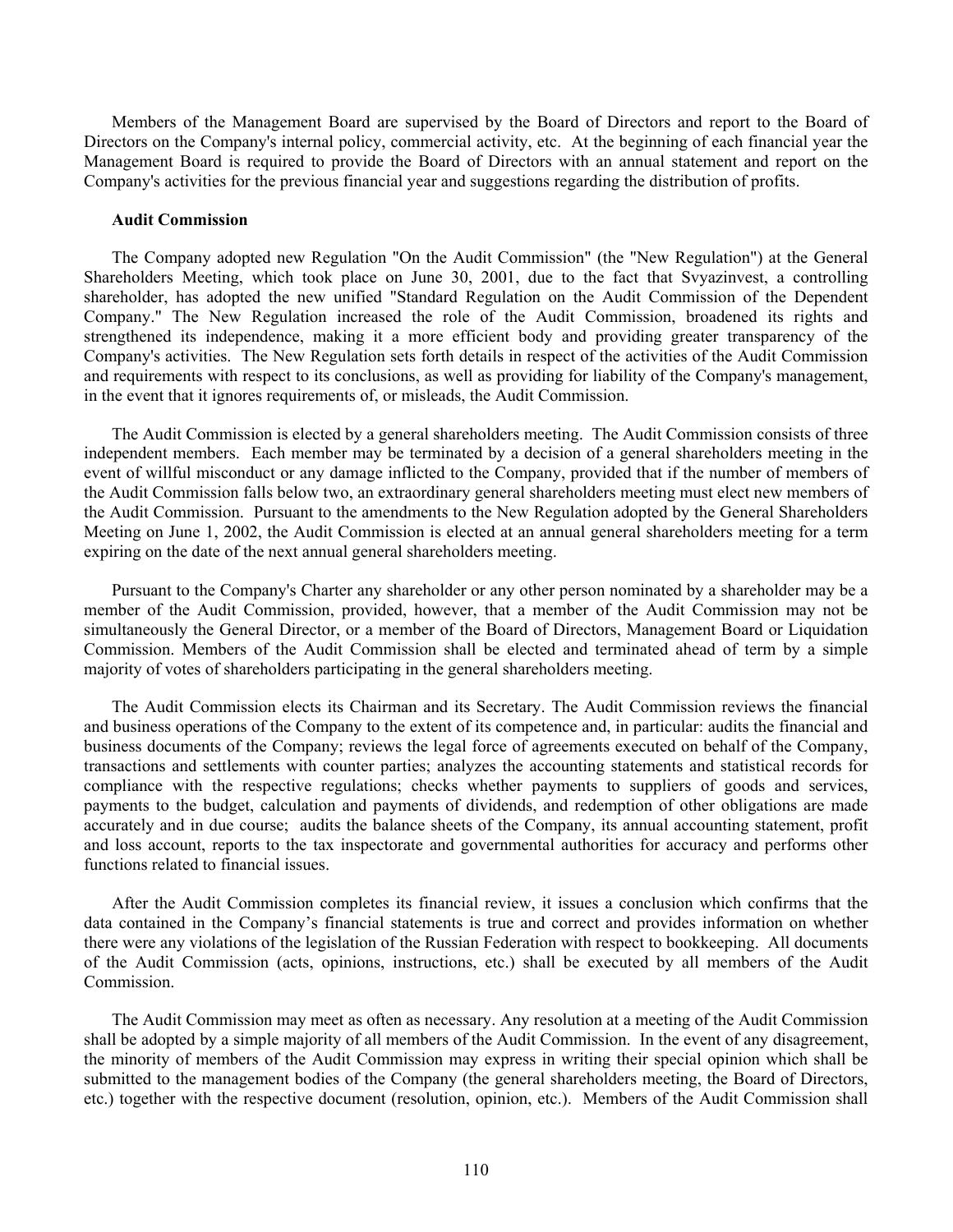be jointly and severally liable to the Company for the accuracy and reliability of each audit when they execute the acts, opinions or other documents on the basis of the performed audit.

### **6.D. Employees**

The average number of staff on the payroll in the year 2001 was 35,410 (comparing to 36,595 in the year of 2000). As of December 31, 2001, Rostelecom employed 33,987 full time employees, including 20,035 male and 13,952 female. Divisions of Rostelecom employ over 20,300 specialists with higher and secondary education. 34% of all employees are aged below 40 years, 37% - 40 through 50 years and 29% over 50 years. The average monthly salary was equal to RUR 4,629. Title "Master of Communications" was conferred on 64 persons for many years of labor and contribution to the construction and operation of communications facilities, 13 persons are rewarded with the badge "Honored Radio Operator". In 2001, 6,312 employees were trained at foreign schools operated by manufacturers, educational centers of Rostelecom, training courses and seminars of various high schools in Russia. Rostelecom has contracts for training specialists with several high school specializing in communications. In addition, Rostelecom pays special scholarships to 30-35 students specializing in basic professions each semester.

All Rostelecom employees are covered by a collective bargaining agreement between Rostelecom and the Central Committee of the Telecommunications Union of Russia, which guarantees a minimum level of employment, salaries, benefits and working conditions for employees. The agreement is renegotiated periodically, but its terms do not change significantly. Rostelecom's current collective bargaining agreement was entered into on March 20, 2000 for a one-year period. On May 31, 2001, the collective bargaining agreement was extended for a period of one year from May 31, 2001 and remained in force as of December 31, 2001. On the basis of this agreement certain branches of Rostelecom have entered into collective bargaining agreements with the employees of such branches which contain additional social guarantees and benefits.The collective bargaining agreement is currently being renegotiated. The collective bargaining agreement remains in force until one of parties to this agreement initiated its renegotiation. While it has been renegotiated last time, the minimum tariff rate for the employees engaged in the core sphere of business of the Company has been increased.

Rostelecom presently has no overdue wage obligations to its employees. Rostelecom has not experienced any significant work stoppage since its formation and considers its relations with its employees to be good and that it is in compliance with all applicable labor laws.

Prior to January 1, 1997, Rostelecom did not have pension liabilities other than those payable under Russian law to the Russian government to provide funds for pension plans administered by the state. Rostelecom adopted an additional non-state pension program for its employees which took effect on January 1, 1997. In accordance with the program the Company has committed to contribute up to a maximum of 1% of salary for each employee choosing to participate in the scheme.

After adoption of the Law on Non-State Pension Funds in June 1998, Rostelecom is one of the participants of a non-profit entity Rostelecom Garantia which administers Rostelecom's pension program (the "Pension Program"). Participation in the Pension Program is voluntary. The participating employees contribute to the Pension Program, on a monthly basis, at least 2% of their salaries, with an additional amount equal to 2% of their respective salaries being contributed by Rostelecom. As of January 1, 2002, the Pension Program had 24,527 participants and 1,368 retired employees received corporate pensions from the Pension Program. The average amount of the pension is RUR 427 per month and pensions are indexed on a regular basis (last time indexed as of April 10, 2002).

Rostelecom agreed with the Central Committee of the Telecommunications Union of Russia the payment of a single aid in connection with retirement in the amount of doubled monthly wage on the date of retirement to the employees whose professional experience is 15 or more years. Additionally, the Company on its own initiative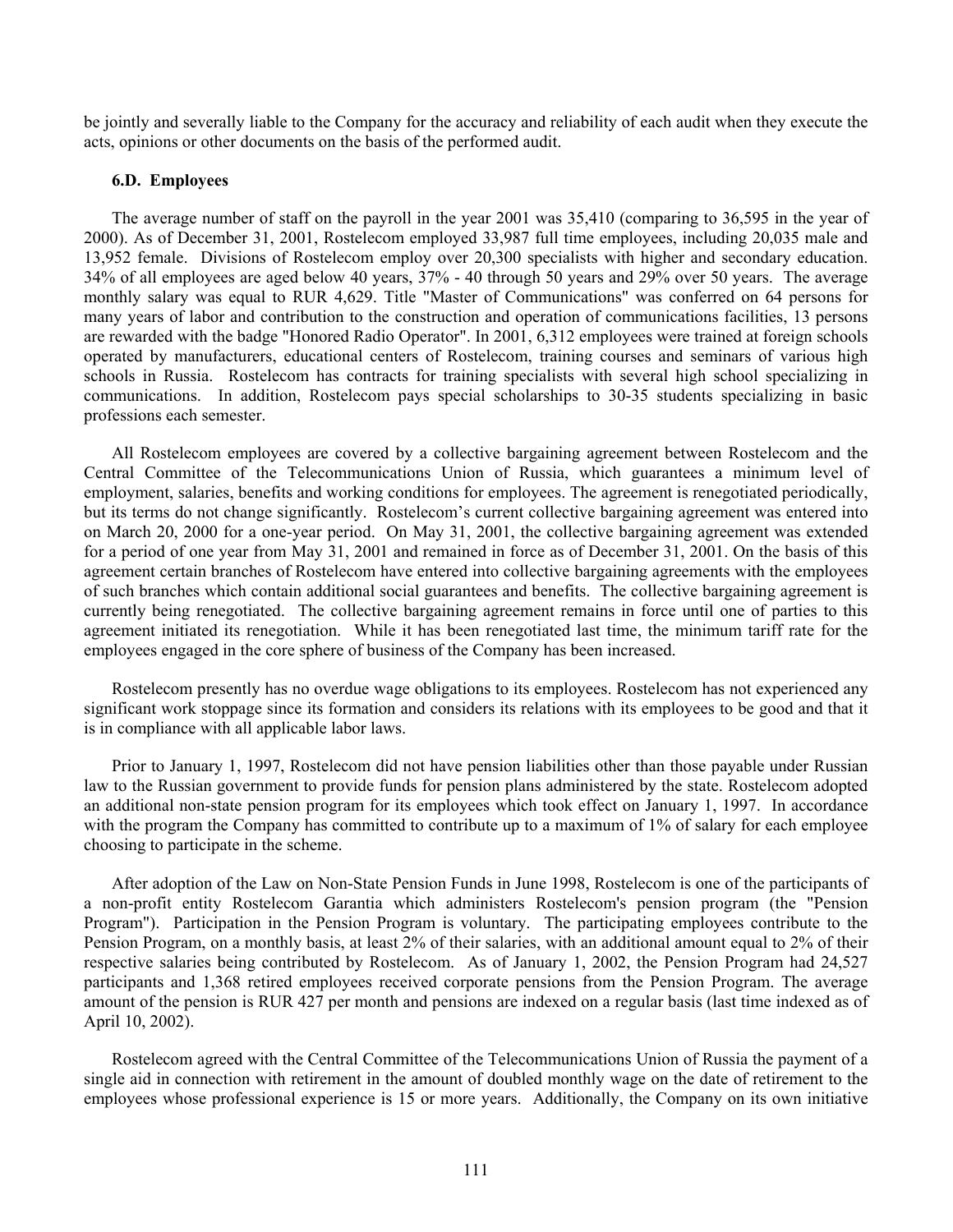pays aids in connection with retirement to employees whose length of work is less than 15 years, and to employees who is resigning from Rostelecom due to other reasons.

In their essence, these obligations are non-funded, and constitute the obligations of the common pension fund scheme with fixed payments. Under this pension fund scheme the expenses for pension payment are determined on the basis of method of forecasting levels of pension payments. Within this method the expenses for pension payments are accounted in financial statements with equal allocation of expenses for all average period of work of an employee.

Since 1995, Rostelecom has an automatic corporate insurance plan for its employees and members of their families. Since 1999, this plan operates through Skart. In addition, as of January 1, 1998, Rostelecom launched through its affiliate, Kostars Insurance Company, an accident insurance program covering all its employees. Since 2002, medical insurance is carried out through RESO-Garantia, chosen as a corporate insurer on the basis of a tender.

In addition to the supplementary pension, social and medical insurance schemes described above, the Company made contributions to the Government's social and medical insurance, retirement benefit schemes at the statutory rates in force during the year.

## **Optimization of the Personnel Structure of the Company**

In 2001 Rostelecom commenced optimizing the structure of the Company and restructuring the branches of the Company into seven integrated regional branches by the end of 2003. The Company is implementing policy to adjust the number of personnel along with the Company's structure.

The main components of optimization of the Company's structure and number of personnel, which commenced in 2001 and will continue during 2002-2003, are:

- optimization of administrative departments and structural divisions of branches;
- reduction of technical personnel in the course of modernizing networks (retiring communication lines from service);
- reduction of workforce as personnel reach retirement age;
- reorganization of workloads and reduction of low-qualified personnel;
- implementation of a system for preparing financial and management statements;
- increasing the efficiency of investments; and
- modifications to personnel policy, including training, enhancement of qualifications and motivational schemes.

In accordance with the policy to increase the manageability of the Company and its orientation to commercial activities and its human resources efficiency, the Company is changing its principles of personnel management. In order to realize Rostelecom's strategy and realize its goals, the Company believes that it must retain qualified personnel, managed by highly qualified managers within the framework of optimized structure. These objectives are the main priorities for personnel of Rostelecom from 2001 to 2005.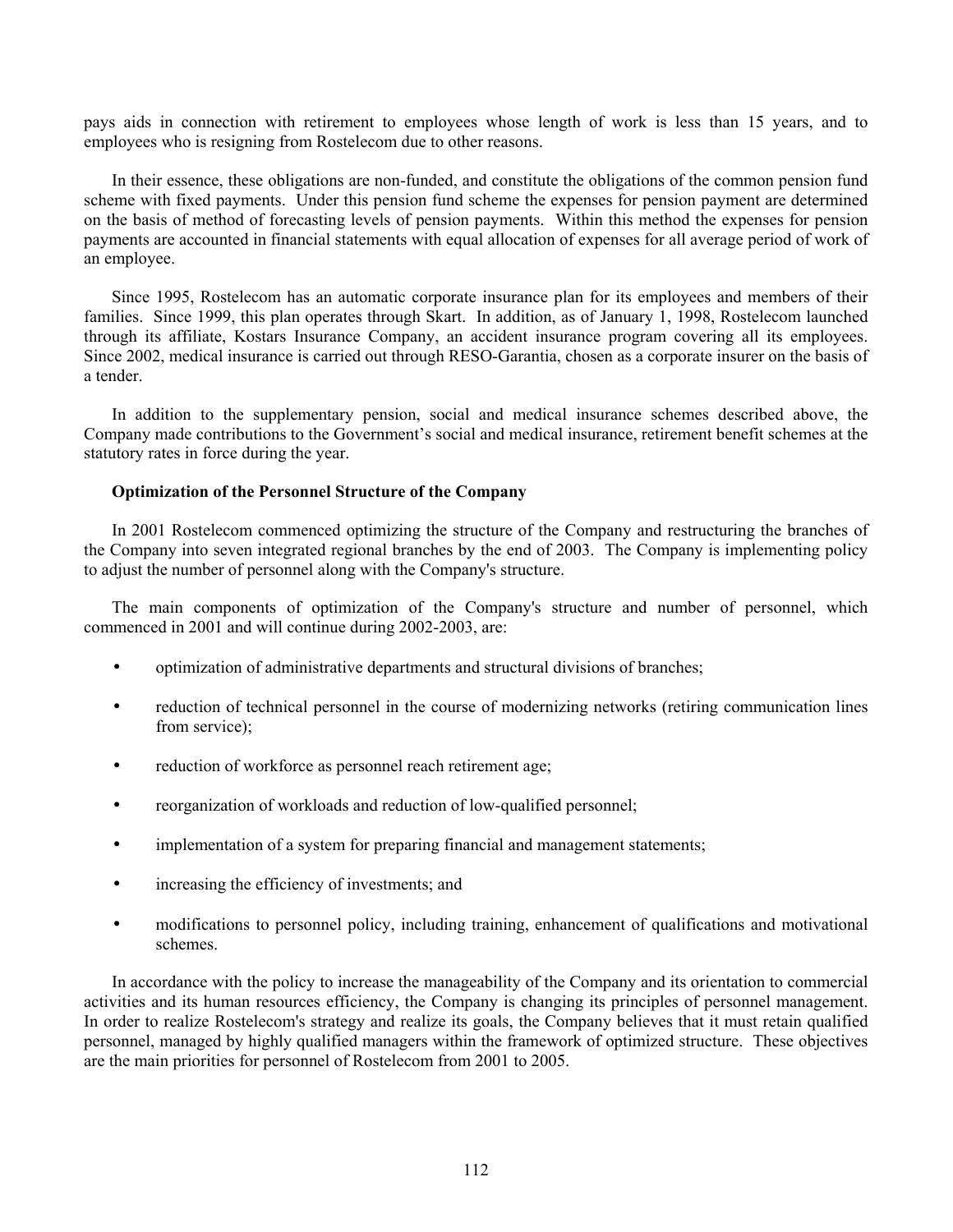An important component of the Company's system of personnel management is the Program for Multilevel Training.

In 2001, training of employees of Rostelecom was aimed at increasing productivity through the studying of new methods of technical service for communication lines, and increasing qualifications of personnel who work with advanced technologies in new facilities. Corporate educational centers based at the branches of Rostelecom play a significant role in the process of retraining personnel. Substantial attention was paid to the training of executive personnel of the Company, aimed at installing management skills for new economic realities and rapidly changing environment.

Prior to 2003, the Company expects to establish Rostelecom Corporate University to restructure training expenses and tailor all educational programs to the particulars and special tasks of the Company. While increasing technical qualifications of specialists, the Corporate University will provide for special programs for acting managers and will establish a reserve of skilled workers oriented to the obtaining of knowledge and development of skills in strategic planning and management of resources, the creation of management teams in all branches of Rostelecom, and the building of a training system aimed at increasing profitability.

In 2001, the executive personnel of both the Company's General Administration and branches were significantly changed. The newly-appointed managers are young professional managers who trained in reserve corporate teams and were chosen as a result of competitive interviews held by the management of the Company.

One of the main tasks of Rostelecom is to achieve the image of an attractive employer in the market of high professional personnel, and the Company expects that this, in turn, will increase loyalty and retention of key specialists, and attract to the company young promising workers, thereby increasing the professionalism and efficiency of the Company's human resources.

A component of the new personnel management system which is being created in the Company is the development of a compensation scheme aimed at increasing efficiency of work by personnel and establishing appropriate remuneration for work.

In 2002 and 2003 the Company is planning:

- to develop and implement a system of personnel evaluation up to the level of mid-level managers;
- to create a bonus plan aimed at increasing profitability, quality of work and professionalism of the Company; and
- to implement a system of goal management for managers.

### **6.E. Share Ownership**

The table below indicates, as of August 26, 2002, the number of Ordinary Shares and Class A Preferred Shares held by the members of Rostelecom's management (active prior to the Annual General Shareholders Meeting of the Company held on June 1, 2002, including those re-elected by the Annual General Shareholders Meeting of the Company or the Board of Directors of the Company on June 1, 2002) and the percentage such shares represent of all outstanding Company's shares of a class: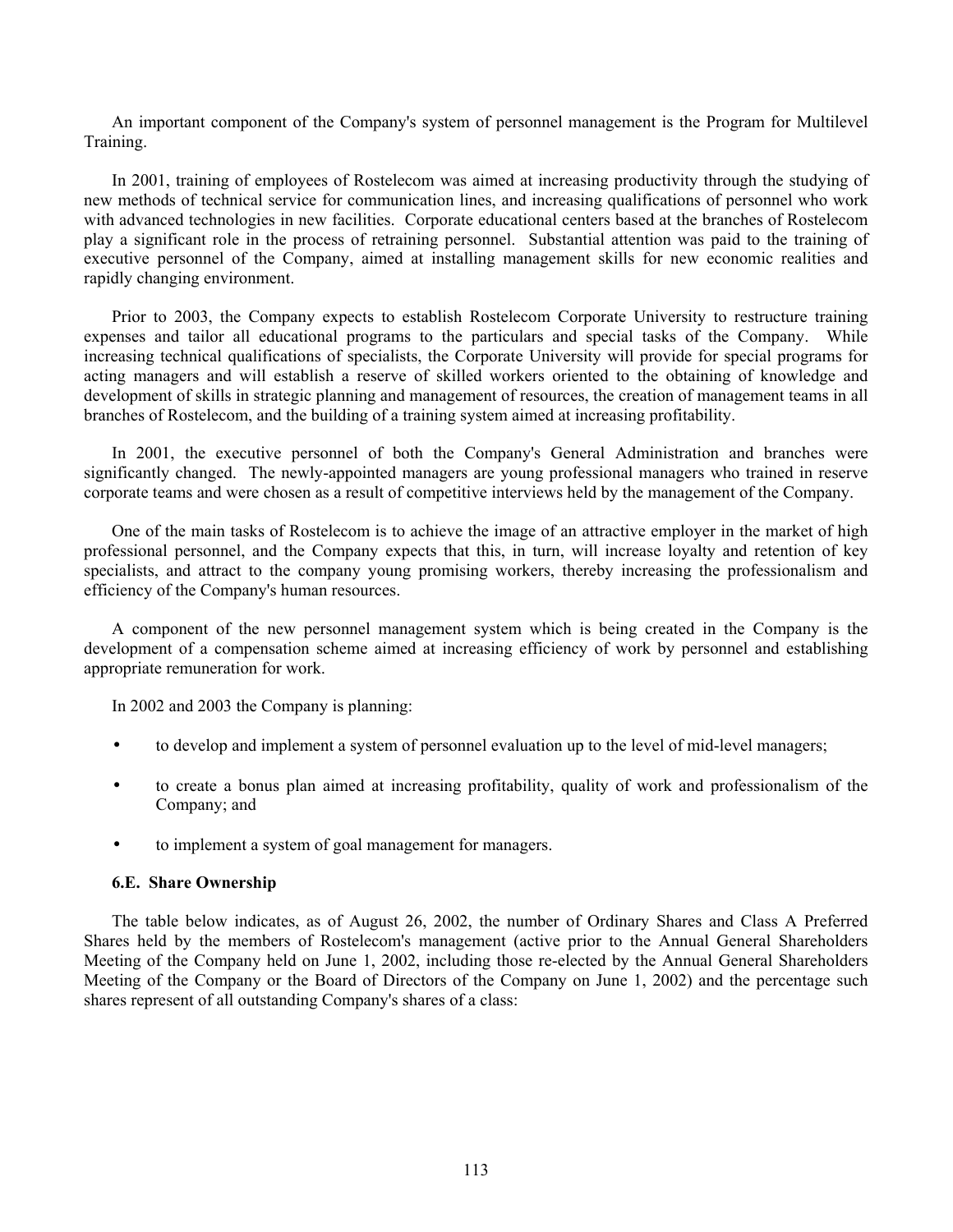| Name                   | Number of<br><b>Ordinary Shares</b><br>Owned | <b>Percent of Class</b>  | <b>Number of</b><br><b>Class A</b><br><b>Preferred Shares</b><br><b>Owned</b> | <b>Percent of Class</b>  |
|------------------------|----------------------------------------------|--------------------------|-------------------------------------------------------------------------------|--------------------------|
| Alexei F. Aliokhin     | ÷                                            | $\overline{\phantom{a}}$ |                                                                               |                          |
| Pavel I. Alpetyan      | 2,400                                        | 0.0033                   | 7,200                                                                         | 0.00296                  |
| Vladimir I. Androsik   |                                              |                          |                                                                               |                          |
| Stanislav P. Avdiyants | 1,100                                        | 0.00015                  | 6,800                                                                         | 0.00280                  |
| Vadim E. Belov         |                                              |                          |                                                                               |                          |
| Nikolai P. Emelianov   |                                              | $\overline{\phantom{a}}$ | $\overline{\phantom{a}}$                                                      |                          |
| Dmitry E. Erokhin*     |                                              | -                        | 3,600                                                                         | 0.00148                  |
| Grigory M. Finger      |                                              | L.                       |                                                                               |                          |
| Sergei I. Glushko      |                                              | $\overline{\phantom{m}}$ | $\overline{\phantom{a}}$                                                      | $\overline{\phantom{a}}$ |
| Vadim Y. Izotov        |                                              | $\overline{\phantom{a}}$ |                                                                               |                          |
| Nikolai M. Korolev     |                                              | $\overline{\phantom{a}}$ | 7,200                                                                         | 0.00296                  |
| Sergei I. Kuznetsov    |                                              | -                        |                                                                               |                          |
| Alexander V. Lopatin   |                                              | $\overline{a}$           |                                                                               |                          |
| Alexander A. Lutsky    |                                              | $\overline{\phantom{a}}$ | ٠                                                                             | $\overline{\phantom{a}}$ |
| Marina D. Oleshek      |                                              | -                        |                                                                               |                          |
| Anton I. Osipchuk      |                                              |                          |                                                                               |                          |
| Stanislav N. Panchenko |                                              |                          |                                                                               |                          |
| Vladimir A. Petrov     |                                              |                          |                                                                               | $\blacksquare$           |
| Viktor A. Polischuk    |                                              |                          |                                                                               |                          |
| Vladislav S. Vasin     |                                              |                          |                                                                               |                          |
| Valery N. Yashin       |                                              |                          |                                                                               |                          |
| Boris V. Zverev        | 169,536                                      | 0.02327                  | 3,195                                                                         | 0.00132                  |

After the election of the new Management Board by the new Board of Directors of the Company on June 1, 2002, Mr. Dmitry E. Erokhin is the only member of the Management Board of the Company who owns shares in the Company. As of August 26, 2002 neither the number nor the Class of the Company's shares owned by Mr. Dmitry E. Erokhin has changed as compared to June 25, 2002. As of August 26, 2002, no other member of the newly elected Board of Directors or Management Board of the Company owns shares in the Company. The Company's Class A Preferred Shares owned by Mr. Dmitry E. Erokhin have equal voting rights with the other Company's shares of the same class.

As of August 26, 2002, the members of Rostelecom's management (active prior to the Annual General Shareholders Meeting of the Company held on June 1, 2002, including those re-elected by the Annual General Shareholders Meeting of the Company or the Board of Directors of the Company on June 1, 2002) held, as a group of persons, the following number of Rostelecom's shares:

- 173,036 Ordinary Shares 0.024% of all Ordinary Shares; and
- 27,995 Class A Preferred Shares 0.0115% of all Class A Preferred Shares.

Within each class, shares held by Rostelecom's management (active prior to the Annual General Shareholders Meeting of the Company held on June 1, 2002, including those re-elected by the Annual General Shareholders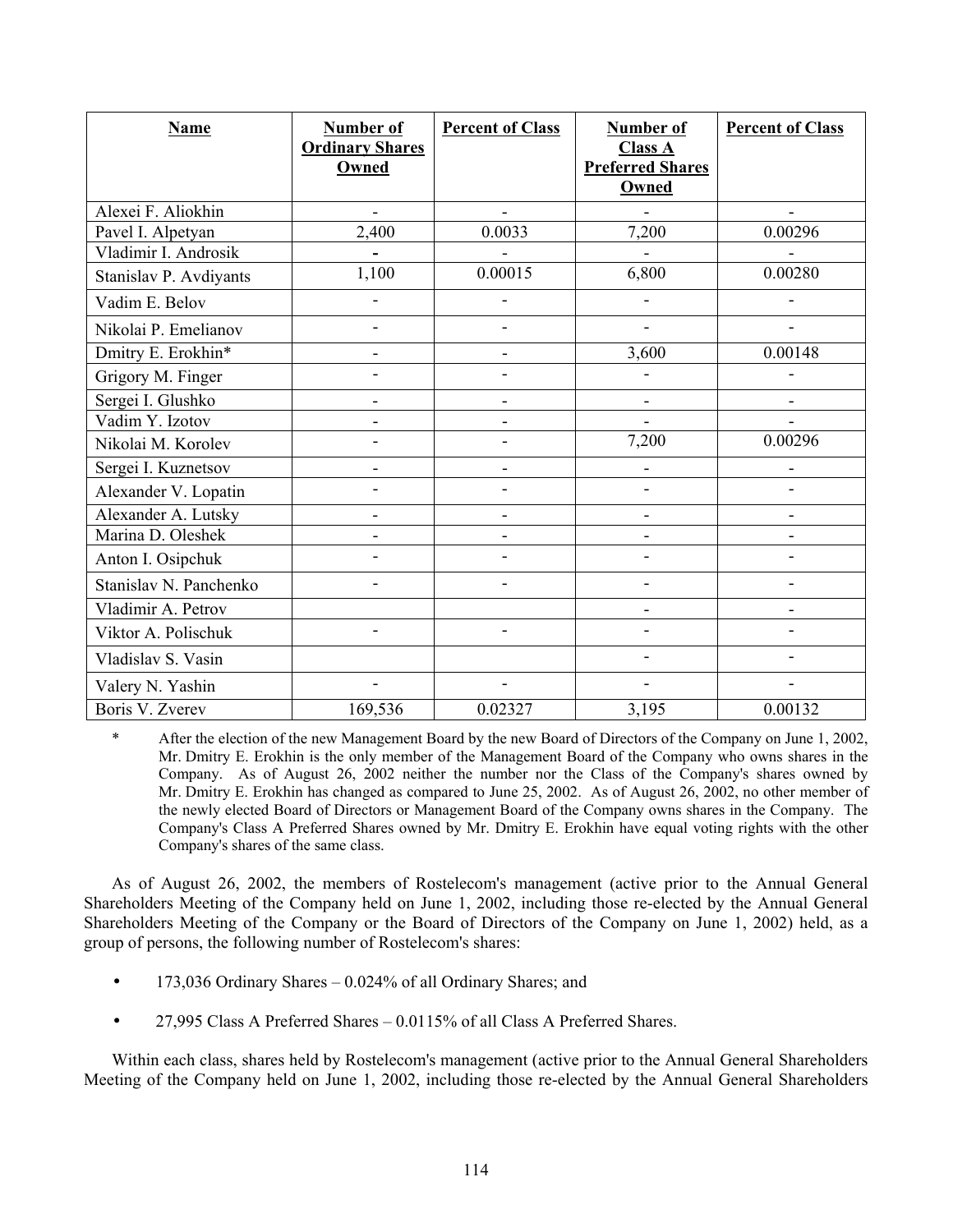Meeting of the Company or the Board of Directors of the Company on June 1, 2002) have equal voting rights with the other shares of the same class.

# **Item 7. Major Shareholders and Related Party Transactions**

# **7.A. Major Shareholders**

The only voting securities presently outstanding are Rostelecom's Ordinary Shares, nominal value RUR 0.0025 per share. The following table sets forth, as of August 26, 2002 information with respect to the beneficial ownership of the outstanding Ordinary Shares by (i) each person or entity that beneficially owns in excess of 5% of Ordinary Shares and (ii) all newly elected officers and directors of Rostelecom as a group.

| <b>Identity of Person or Group</b>                                               | <b>Number of Ordinary</b><br><b>Shares Owned</b> | % of Class |
|----------------------------------------------------------------------------------|--------------------------------------------------|------------|
| Svyazinvest                                                                      | 369,224,907                                      | 50.67%     |
| ING Bank (Eurasia) ZAO/ING DEPOSITARY ING<br>Barings as a nominee holder*        | 182,226,376                                      | 25.01%     |
| National Depositary Center, a non-commercial<br>partnership, as a nominee holder | 58,047,993                                       | 797%       |
| Depositary Clearing Company                                                      | 37,041,585                                       | 5.08%      |
| Officers and members of the Board of Directors as a<br>group                     | $\theta$                                         | $0\%$      |

\* Rostelecom's American Depositary Shares ("ADSs"), each representing six (6) Ordinary Shares, are publicly traded on the New York Stock Exchange under the symbol "ROS". Each ADS is evidenced by an American Depositary Receipt ("ADR"). The Bank of New York serves as the depositary for the ADRs. As of August 26, 2002, 30,371,063 ADSs were placed, representing 25.01% of all placed Ordinary Shares. Since certain of these Ordinary Shares and ADSs were held by the brokers or other nominees, the number of record holders in the U.S. may not be representative of the number of beneficial holders or of where the beneficial holders are resident.

As of August 26, 2002, the Company had a total of 728,696,320 Ordinary Shares placed. As of August 26, 2002, the register of shareholders included 15 holders of Company shares registered in the United States. They hold 242,000 ordinary shares of the Company (0.033% of all Ordinary Shares) and 2,800 Class A Preferred Shares (0.001% of all preferred shares of the Company).

Svyazinvest is the biggest shareholder in the Company, holding 50.67% of all Ordinary Shares. All the shareholders of Rostelecom total 21,963, including 21,743 individuals and 220 legal entities.

The Russian government has exercised, and is likely to continue to exercise, significant influence on the operation of the Company:

Prior to April 1997, the Russian Federation Government directly owned 38% of the charter capital (ordinary and preferred shares) of Rostelecom, representing 50.67% of voting shares. In April 1997, the Government announced the transfer of its ownership interest in Rostelecom to Svyazinvest, the holding company established by the Ministry of Communications ("MOC") to consolidate the Government's majority interests in various telecommunications companies throughout Russia. The transaction was consummated on July 25, 1997, when the MOC sold 25% plus one share of Svyazinvest at auction for approximately \$1.87 billion to a newly formed investment consortium. In addition, the Russian Government has the general authority to regulate tariffs and regulates domestic long distance tariff-setting to a limited extent. Pursuant to the provision on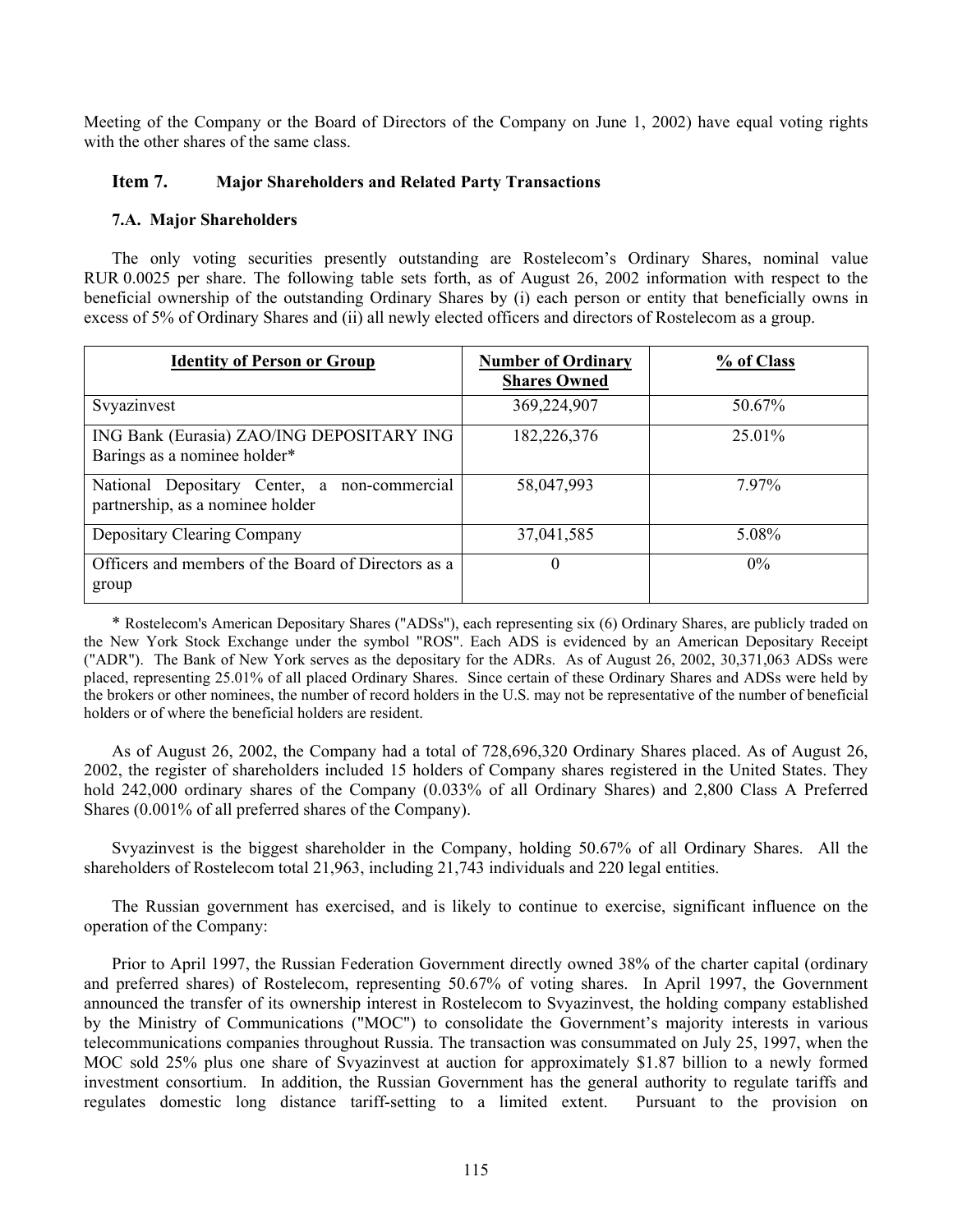telecommunications services in Russia, the Government also regulates licensing. Despite the uncertainties associated with respect to the Government's ability to use its regulatory powers to influence providers of telecommunications services, increased involvement of the Government in the management and operations of Rostelecom remains a possibility. In addition, the Government is a significant customer of the Company, and any decrease in the Government's utilization of Rostelecom's network could have a material adverse effect on the Company's operations.

The table below specifies the ownership structure of Rostelecom Ordinary Shares as of August 26, 2002.

| <b>Shares Owners</b>                               | <b>Percentage of Ordinary Company Shares</b> |
|----------------------------------------------------|----------------------------------------------|
| Svyazinvest:                                       | 50.67%                                       |
| <b>Russian Government</b>                          | $75% - 1$                                    |
| <b>Mustcom Limited</b>                             | $25% + 1$                                    |
| ING Depositary, as nominee under Deposit Agreement | 25.01%                                       |
| All other investors                                | 24 32%                                       |

No significant change in the percentage ownership held by any major shareholder has occurred during the past three years. Further, as a statutory matter, all voting Ordinary Shares have equal rights, including voting rights and none of the major shareholders have different voting rights.

The Company is not aware of any arrangements, which may entail a change of control over Rostelecom.

# **7.B. Related Party Transactions**

During the three previous financial years up to the date hereof, Rostelecom entered into the following related party transactions:

On April 28, 1999, the Company as lessor, entered in to a lease agreement in relation to temporary usage of digital network capacity with EDN Sovintel as lessee.

On June 19, 1999, the Company entered into the Insurance Agreement with Closed Joint Stock Company Insurance Company Kostars. This Insurance Agreement provides for one year term which may be extended. The Company is affiliated with the Kostars, as it has the right to control 50% of the voting shares of Kostar. Pursuant to this Insurance Agreement the Company has insured the Company's employees against accidents at work resulting in disability, death or hospitalization.

On April 3, 2000, the Company entered into a Loan Agreement with Closed Joint Stock Company Globalstar – Space Telecommunications (GlobalTel). Pursuant to this Loan Agreement the Company agreed to extend a loan to GlobalTel within the year 2000. The term of the loan is 3 years and the loan shall be repaid prior to December 30, 2003.

On April 28, 2000, the Company entered into the Agreement for Operation and Maintenance of the Hardware and Software Complex of a Conjugation Unit with GlobalTel. Pursuant to this Agreement the Company shall operate and maintain the hardware and software complex of a conjugation unit in the city of Pavlov Possad of the Moscow Region. This Agreement expires in 2003.

On August 31, 2000, the Company entered into two 3-year Agreements for Operation and Maintenance of the Hardware and Software Complex with GlobalTel for two regions: in Kochenevo (the Novosibirsk Region) and in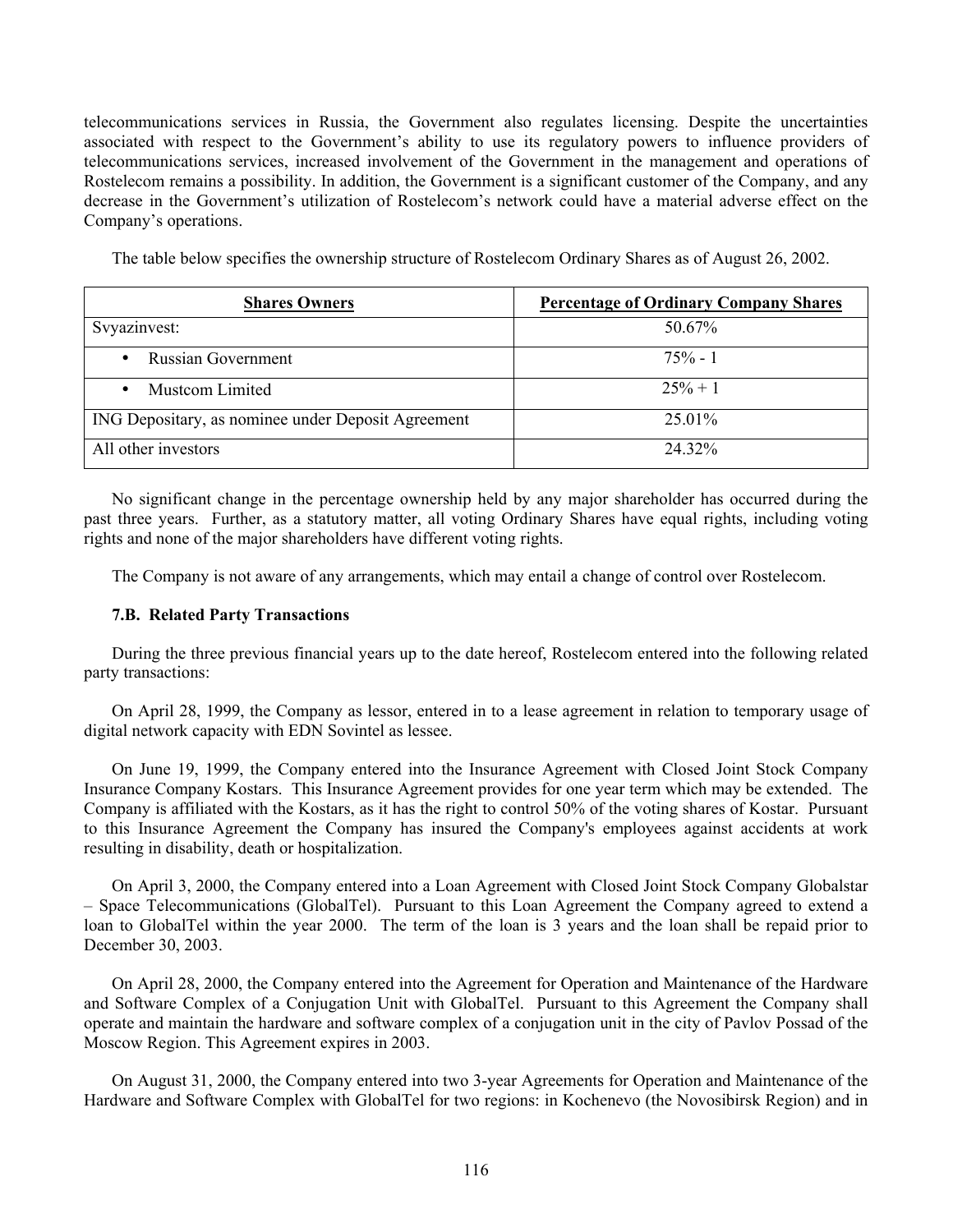Knyaze-Volkonskoye (the Khabarovsk District). Pursuant to these Agreements the Company shall operate and maintain the hardware and software complex of a conjugation unit in Kochenevo (the Novosibirsk Region) and in Knyaze-Volkonskoye (the Khabarovsk Region).

On August 3, 2000, the Company, as lessor, entered into a Lease Agreement with GlobalTel in relation to certain buildings and facilities leased to GlobalTel. The Agreement provides for a term of 8 years.

On January 14, 2000, the Company (as lessee) entered into a Movable Property Financial Leasing Agreement with RTC-Leasing related to the purchase of safety maintenance equipment for Rostelecom network. In accordance with the terms of the Agreement, telecommunications equipment is acquired from a vendor of the Company's choosing, sold to RTC-leasing which then leases the equipment to Rostelecom. The Agreement provides for a 5 year term. This transaction may be considered a related party transaction as Rostelecom controls 27% of the voting shares of RTC-Leasing.

On February 1, 2000, the Company (as lessee) entered into a Movable Property Financial Leasing Agreements with RTC-Leasing related to the purchase of measurement units. In accordance with these Agreements, telecommunications equipment is acquired from a vendor of the Company's choosing, sold to RTC-Leasing which then leases the equipment to Rostelecom. Each Agreement provides for a 2.5 year term.

On February 26, 2000, the Company (as lessee) entered into a Movable Property Financial Leasing Agreement with RTC-Leasing related to the purchase of equipment for FOL. In accordance with this Agreement, telecommunications equipment is acquired from a vendor of the Company's choosing, sold to RTC-Leasing which then leases the equipment to Rostelecom. The Agreement provides for a 6 year term.

On April 3, 2000, the Company (as lessee) entered into a Movable Property Financial Leasing Agreement with RTC-Leasing. In accordance with this Agreement, telecommunications equipment is acquired from a vendor of the Company's choosing, sold to RTC-Leasing which then leases the equipment to Rostelecom. The Agreement provides for a 5 year term.

On May 5, 2000, the Company (as lessee) entered into a Movable Property Financial Leasing Agreement with C-Leasing related to the purchase of measurement units. In accordance with this Agreement, RTC-Leasing related to the purchase of measurement units. telecommunications equipment is acquired from a vendor of the Company's choosing, sold to RTC-Leasing which then leases the equipment to Rostelecom. The Agreement provides for a 3 year term.

On May 19, 2000, the Company (as lessee) entered into a Movable Property Financial Leasing Agreement with RTC-Leasing related to the purchase of measurement units. In accordance with this Agreement, telecommunications equipment is acquired from a vendor of the Company's choosing, sold to RTC-Leasing which then leases the equipment to Rostelecom. The Agreement provides for a 3 year term.

On June 16, 2000, the Company (as lessee) entered into a Movable Property Financial Leasing Agreement with RTC-Leasing related to the purchase of equipment for FOL. In accordance with this Agreement, telecommunications equipment is acquired from a vendor of the Company's choosing, sold to RTC-Leasing which then leases the equipment to Rostelecom. The Agreement provides for a 4 year term.

On June 30, 2000, the Company (as lessee) entered into a Movable Property Financial Leasing Agreement with RTC-Leasing related to the purchase of equipment for automatic controlling system for telephone exchanges. In accordance with this Agreement, telecommunications equipment is acquired from a vendor of the Company's choosing, sold to RTC-Leasing which then leases the equipment to Rostelecom. The Agreement provides for a 5 year term.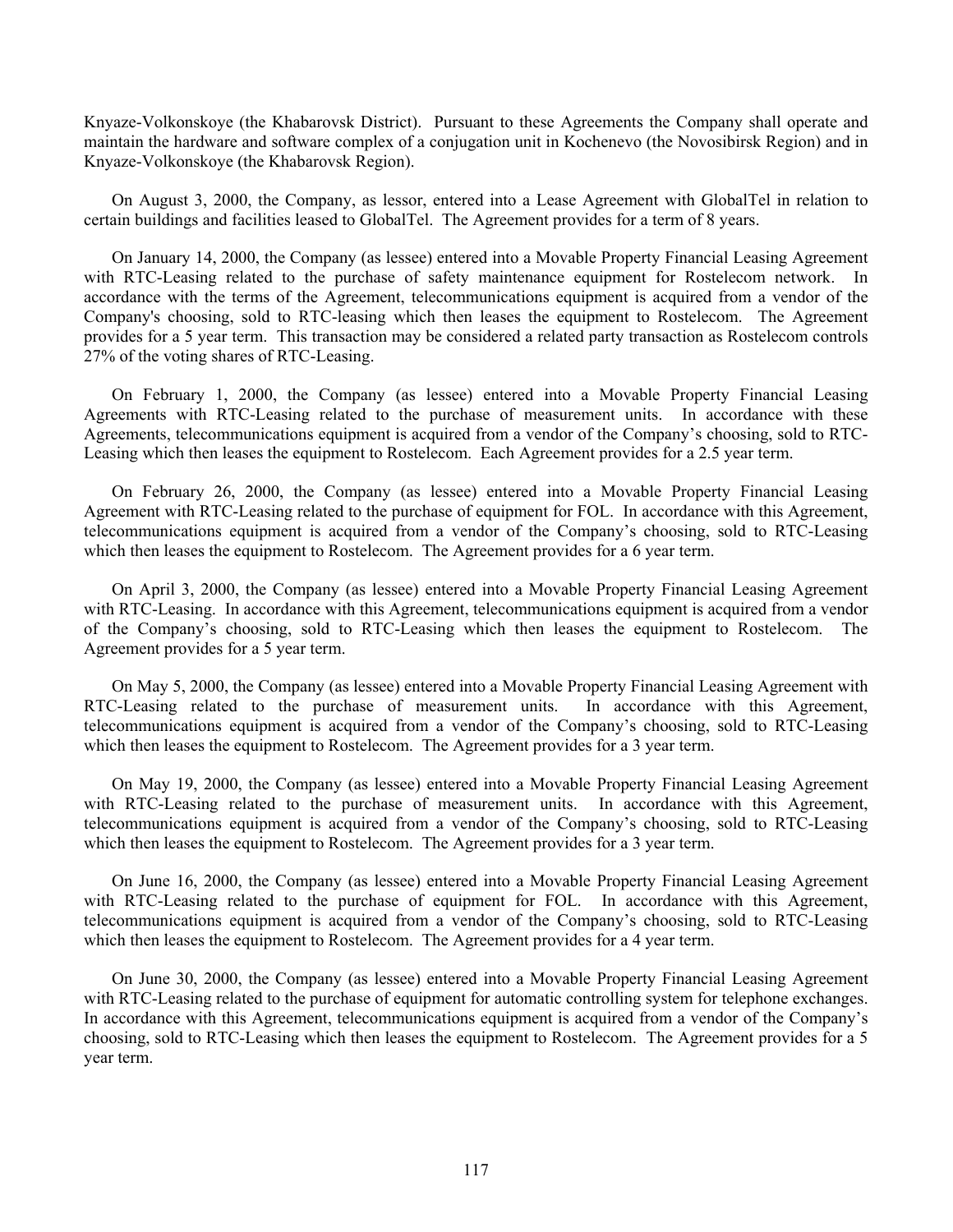On June 28, 2000, the Company (as lessee) entered into a Movable Property Financial Leasing Agreement with RTC-Leasing related to the purchase of equipment for Internet trunk line of Rostelecom. In accordance with this Agreement, telecommunications equipment is acquired from a vendor of the Company's choosing, sold to RTC-Leasing which then leases the equipment to Rostelecom. The Agreement provides for a 4 year term.

On August 25, 2000, the Company (as lessee) entered into a Movable Property Financial Leasing Agreement with RTC-Leasing. In accordance with this Agreement, telecommunications equipment is acquired from a vendor of the Company's choosing, sold to RTC-Leasing which then leases the equipment to Rostelecom. The Agreement provides for a 4.5 year term.

On November 24, 2000, the Company (as lessee) entered into a Movable Property Financial Leasing Agreement with RTC-Leasing related to the purchase of equipment for AMTS system, including extension AMTS T-6 for MTS-9 (Moscow). In accordance with this Agreement, telecommunications equipment is acquired from a vendor of the Company's choosing, sold to RTC-Leasing which then leases the equipment to Rostelecom. The Agreement provides for a 5 year term.

On December 9, 2000, the Company (as lessee) entered into a Movable Property Financial Leasing Agreement with RTC-Leasing related to the purchase of equipment for AMTS system, including SDH transmission system for MTS-5 (Moscow). In accordance with this Agreement, telecommunications equipment is acquired from a vendor of the Company's choosing, sold to RTC-Leasing which then leases the equipment to Rostelecom. The Agreement provides for a 5 year term.

On December 9, 2000, the Company (as lessee) entered into a Movable Property Financial Leasing Agreement with RTC-Leasing related to the purchase of equipment for AMTS system, including SDH transmission system for MTS-10 (Moscow). In accordance with this Agreement, telecommunications equipment is acquired from a vendor of the Company's choosing, sold to RTC-Leasing which then leases the equipment to Rostelecom. The Agreement provides for a 5 year term.

On December 9, 2000, the Company (as lessee) entered into a Movable Property Financial Leasing Agreement with RTC-Leasing related to the purchase of equipment for AMTS system, including extension AMTS/ATS-34 (Moscow). In accordance with this Agreement, telecommunications equipment is acquired from a vendor of the Company's choosing, sold to RTC-Leasing which then leases the equipment to Rostelecom. The Agreement provides for a 5 year term.

On September 20, 2000, the Company (as agent) entered into an Agency Agreement with regard to paging services to be rendered in Moscow with Closed Joint Stock Company RTC-Page.

On May 15, 2000, the Company entered into an Information Services Agreement with Closed Joint Stock Company Information Agency InformKurier-Svyaz. The Agreement relates to collection, preparation and publishing Rostelecom's materials and information in the "InformKurier-Svyaz" magazine.

On October 6, 2000, the Company entered into an Agreement with EDN Sovintel for Maintenance of the Switch installed in the offices of Rostelecom in Moscow.

In January 2001, a Credit Agreement was entered into by RTC-Leasing and ING Bank (Eurasia) for U.S.\$ 2.9 million. See also Item 4.A. – "History and Development of the Company – Borrowings" (section "U.S. dollars Denominated Loans of the Group").

In May 2001, a Credit Agreement was entered into by RTC-Leasing and ING Bank (Eurasia) for U.S.\$ 3.2 million. See also Item 4.A. – "History and Development of the Company – Borrowings" (section "U.S. dollars Denominated Loans of the Group").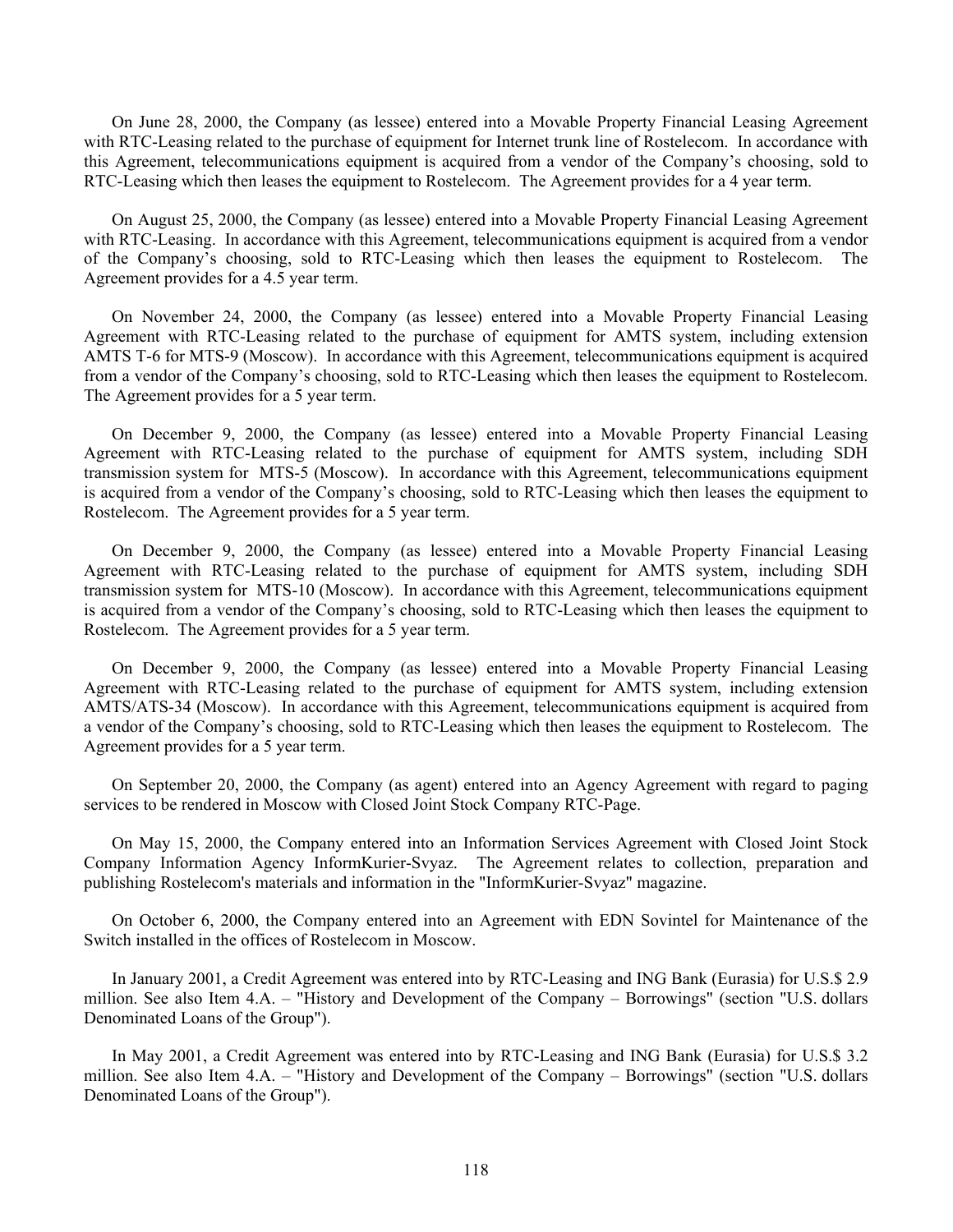In August 2001, a Credit Agreement was entered into by RTC-Leasing and ING Bank (Eurasia) for JPY 150 million, for the purchase of telecommunications equipment. See also Item 4.A. – "History and Development of the Company – Borrowings" (section "Japanese Yen Denominated Loans of the Group").

In August 2001, a Credit Agreement was entered into between RTC-Leasing and ING Bank (Eurasia) for JPY 25 million. See also Item 4.A. – "History and Development of the Company – Borrowings" (section "Japanese Yen Denominated Loans of the Group").

In August 1999, a Credit Agreement was entered into by RTC-Leasing and Sberbank for RUR 350.2 million. See also Item 4.A. – "History and Development of the Company – Borrowings" (section "Ruble Denominated Loans of the Group").

In April 2000, a Credit Agreement was made between RTC-Leasing and Sberbank for RUR 492.8 million. See also Item 4.A. – "History and Development of the Company – Borrowings" (section "Ruble Denominated Loans of the Group").

On April 5, 2001, the Company entered into a Movable Property Financial Leasing Agreement with RTC-Leasing for Rostelecom's purchase of FOL Lyuban-Issad operating equipment, leased out by RTC-Leasing. The value of the leased equipment totals 45 million rubles. The Agreement is valid until 2006. Lease payments are calculated in the manner agreed by the parties and executed against invoices issued by the lessor. A material condition of the transaction is that the property (FOL Lyuban-Issad equipment) specified by the Company in an attachment to the agreement should be purchased from a vendor chosen by Rostelecom (Experimental Plant for Scientific Instrumentation under the Russian Academy of Sciences), and that this equipment should be available for lease pursuant to the terms of the Agreement.

On April 26, 2001, the Company entered into an Agreement for the Sale and Purchase of Shares with RTC-Leasing. Pursuant to the Agreement, Rostelecom acquired 25% plus 1 share, which constitutes 25% of the charter capital of OAO RTComm.RU.

On May 30, 2001, the Company purchased equipment from RTC-Leasing under the Sale-Purchase Agreement. The Agreement, worth 165,000 rubles, stays in effect until all of the parties' respective obligations are fulfilled. A material term of the Agreement is that Rostelecom must buy a cable set, equipped with adapters.

On June 5, 2001, the Company entered into a Movable Property Financial Leasing Agreement with RTC-Leasing, pursuant to which Rostelecom was to purchase a loop fiber-optic digital line (Phase 1) leased out by RTC-Leasing. The Agreement remains valid until 2006 and its value is determined on the basis of lease payments calculated in the manner agreed by the parties and invoices issued by the lessor. A material provision of the Agreement stipulates that the equipment (required to engineer and operate the loop fiber-optic digital line), specified by the Company in an attachment to the Agreement, is to be purchased from a vendor chosen by Rostelecom and such equipment should be available for lease pursuant to the terms of the Agreement.

On June 5, 2002, the Company entered into a Movable Property Financial Leasing Agreement with RTC-Leasing acting as lessor. The Agreement is valid until 2007. Lease payments under the Agreement are determined by invoices from the lessor. A material provision of the Agreement stipulates that the property (AGENT RTC Q3), specified by Rostelecom in an attachment to the Agreement, is to be purchased from a vendor (Sumitomo Corp., Japan) chosen by Rostelecom, and that such property should be available for lease, pursuant to the terms of the Agreement. The value of the leased property is not determined yet.

On November 19, 2001, the Company entered into an Agreement with RTC-Leasing for the Sale and Purchase of Notes drawn up by OAO RTS. The Agreement stays in effect until full performance of all of the parties' respective obligations is achieved. A material provision of the agreement stipulates that RTC-Leasing is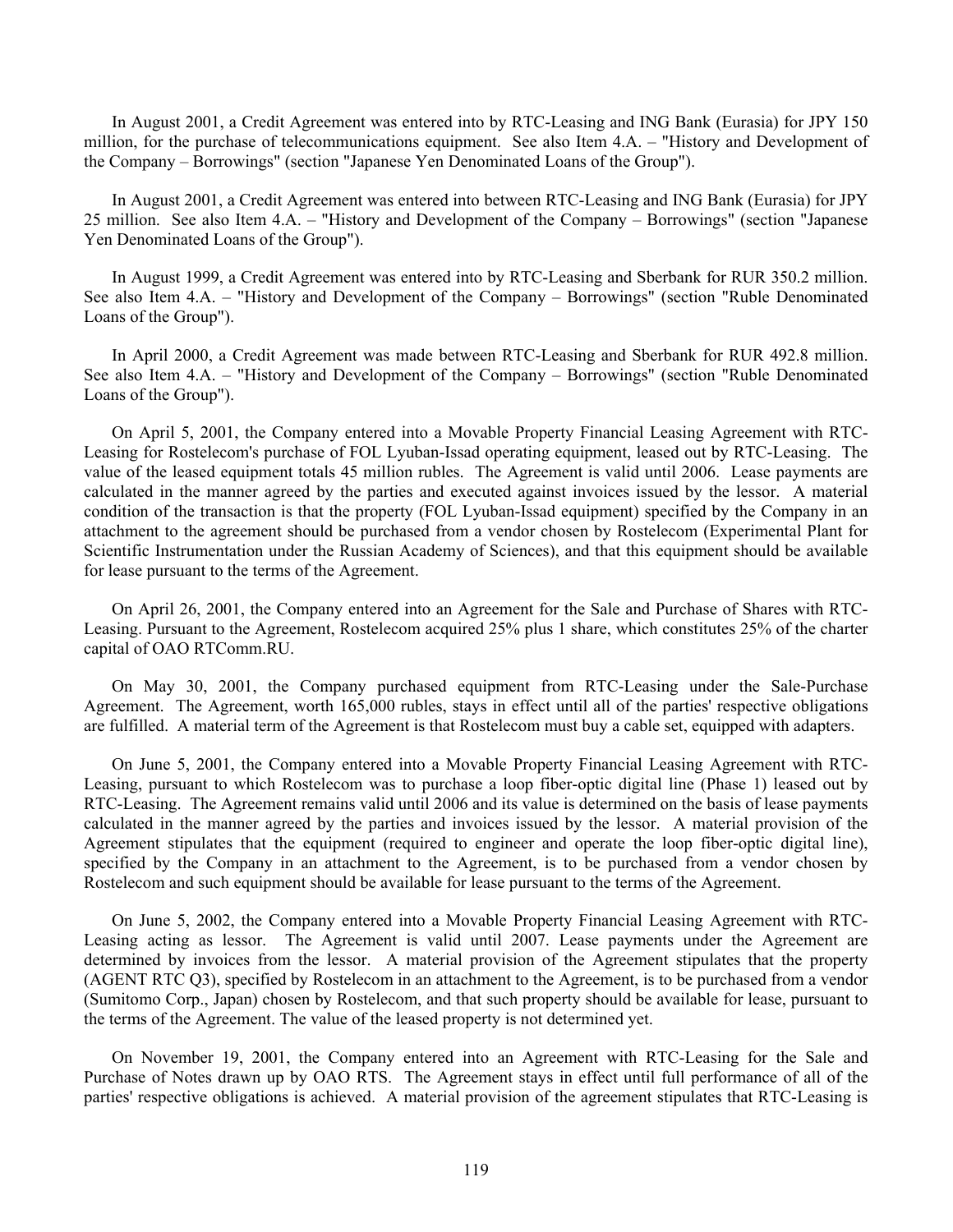to purchase, from Rostelecom, interest-free promissory notes, drawn up by OAO RTS, pursuant to the terms of payment and in installments.

On November 23, 2001, the Company novated the RTC-Leasing obligations to the Company into a debt obligation, documented as an agreement that stays in effect until full performance of all of the obligations by all of the parties. A material provision of the Agreement stipulates that RTC-Leasing's monetary obligations, pursuant to the Agreement on the Sale and Purchase of Notes, are novated into a debt obligation in the form of notes drawn by RTC-Leasing.

On February 26, 2002, the Company and RTC-Leasing entered into a Sale-Purchase Agreement of 1,075,873 additional ordinary registered shares of RTC-Leasing, which represents 25.83% of the charter capital in the process of placement. This decision was adopted at the Extraordinary General Shareholders Meeting of RTC-Leasing, on September 5, 2001. Pursuant to this decision, the charter capital was increased by placement, in the form of a closed subscription of 3,964,714 ordinary shares and 10,000 preferred shares. The nominal value of each ordinary share and one preferred share is ten rubles. In compliance with the above decision, adopted at the General Shareholders Meeting, additional shares have been placed as follows:

Rostelecom – 1,075,873 ordinary shares;

Non-Profit Partnership Center of Telecommunications Problems Research – 117,637 ordinary shares;

ZAO Northwestern Industrial Bank – 787,645 ordinary shares;

OOO Commercial Bank Russian Industrial Bank – 663,280 ordinary shares;

ZAO Gamma-Invest – 663,279 ordinary shares;

ZAO KFP –Finance – 657,000 common shares;

Individuals – 10,000 preferred shares.

The 10,000 preferred shares in RTC-Leasing were issued to individuals which are related parties to the Group. Preferred shares carry dividends amounting to the higher of 10% of the net income after taxation as disclosed in the Russian statutory accounts of RTC-Leasing and the dividends paid on ordinary shares. The Group estimated the fair value of the 10,000 preferred shares at RUR 242 million. The Group recorded 242 million rubles as wages, salaries, other benefits and payroll taxes in its consolidated statements of operations for the year ended December 31, 2001. In 2002, RTC-Leasing declared and paid preferred dividends in the amount of 102 million rubles. Because RTC-Leasing has little history of transacting business outside of the Group, and because the Russian leasing market is in its developing stage, in its estimation of the fair value of the preferred shares management could not base all of its estimations on historical or market data. Rather, management had to make significant assumptions that could affect the reported amount of wages, salaries, other benefits and payroll taxes.

During the reporting period, the Company has entered into transactions with the following associated companies:

On February 23, 2001, the Company and ZAO Interregional TransitTelecom (ZAO MTT) entered into an Operation and Maintenance Service Agreement for a term of 1 year, subject to extension. The material provision of the Agreement stipulates that, Rostelecom perform operations and maintenance services for the transit switching nodes of type AXE-10, assembled by ZAO MTT.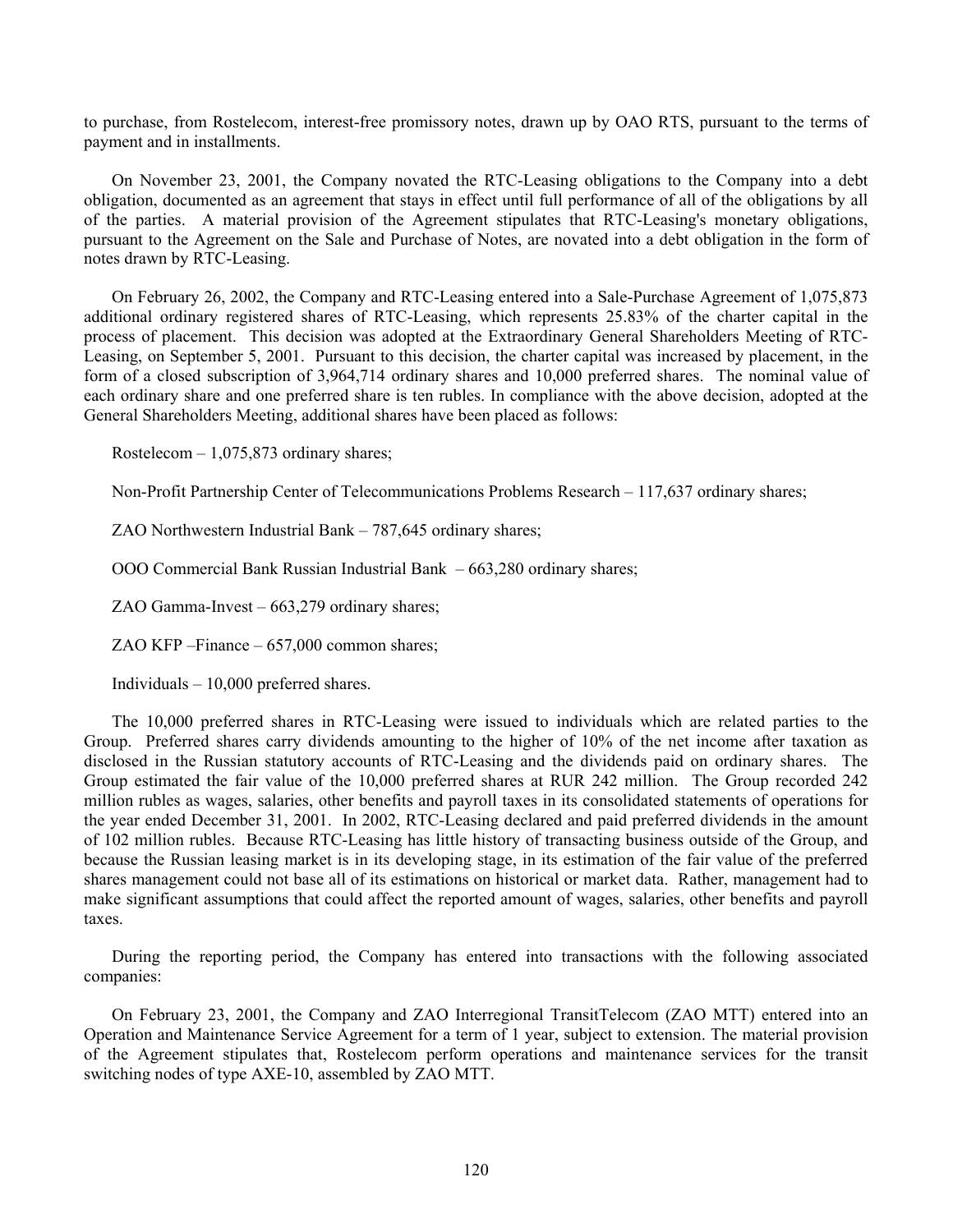The Company and OAO RTComm.RU, entered into Agreement for lease of equipment and provision of communications services, dated July 25, 2001, pursuant to which Rostelecom acts as Lessor and OAO RTComm.RU acts as Lessee. The Agreement is made for a period of twenty four months. The value of the transaction is determined on the basis of monthly leasing payments and invoices issued by Rostelecom. Pursuant to the Agreement, Rostelecom must transfer to RTComm.RU, on the basis of a temporary holding and use, a set of technologically integral equipment designed for data transmission. To ensure the uniformity of operation and functioning of the equipment, Rostelecom undertakes to provide RTComm.RU communications with services related to leasing digital channels to pass IP-traffic and provide access to the Internet, as well as interact with foreign operators with respect to providing access to the global (international) internet network.

On October 2, 2001, the Board of Directors of the Company resolved to increase the Company's share in ZAO Rustel from 12.5% to 25% by acquiring ZAO Rustel's shares in accordance with the agreement on the exchange for the property rights to software.

On November 1, 2001, the Company and OAO Russian Telecommunications Network (OAO Rossiyskaya Telecommunicatsionnaya Set', "OAO RTS") signed an Agreement of termination of the joint activity. The Agreement is valid until full performance of the parties' respective obligations. A material provision of the Agreement stipulates that termination of the Joint Activity Agreement, concluded in 1998, under which Rostelecom and OAO RTS combined their contributions for objectives, be defined in the arrangement.

On April 3, 2002, the Company formed a Loan Agreement with ZAO Globalstar – Space Telecommunications (ZAO GlobalTel) expiring on December 30, 2002, for the purposes of performing lease payments under Agreements with RTC-Leasing. This transaction is considered a related party transaction since Rostelecom controls 51% of the voting shares of ZAO GlobalTel.

On March 13, 2002, the Board of Directors of Rostelecom decided to terminate Rostelecom's participation in OAO Giprosvyaz by alienating 65,326 registered ordinary shares, constituting 22% of OAO Giprosvyaz's charter capital, pursuant to a sale and purchase agreement formed between the Company and the Non-Profit Partnership Center of Telecommunications Problems Research. Securities Sale and Purchase Agreement No.4-TsB was approved and signed on March 26, 2002.

On June 1, 2002, the Company entered an Agreement on leasing of non-residential premises in Moscow, pursuant to which Rostelecom acts as lessee and OAO Moscow International Telephone Exchange ("MMTS-9") acts as lessor. The Agreement was concluded for a term exceeding one year, subject to extension. A material provision of the Agreement stipulates that MMTS-9 transfers to the temporary holding and use by the Company a non-residential building located at 9 Butlerova str., Moscow, and the lease payment for a certain period is to be specified in invoices issued by MMTS-9.

See further details on related party transactions in Note 7 and Note 25 to the accompanying consolidated financial statements for the year ended December 31, 2001.

On May 22, 2001, RTC-Leasing purchased 10% of its ordinary shares from ZAO RTC-Invest and ZAO Radiotelefon for RUR 175 million. At the time of the purchase, ZAO RTC-Invest was substantially owned by individuals that are related parties to the Group, including members of management of the Group. Except as discussed herein, during the reporting period, the Company did not enter into any transactions which could be considered to be in the interest of individuals entitled, directly or indirectly, to vote at general shareholders meetings of the Company and exert significant influence over the Company's affairs, nor in the interests of their close family members, or the interests of members of the Company's Board of Directors and Management Board and their close family members.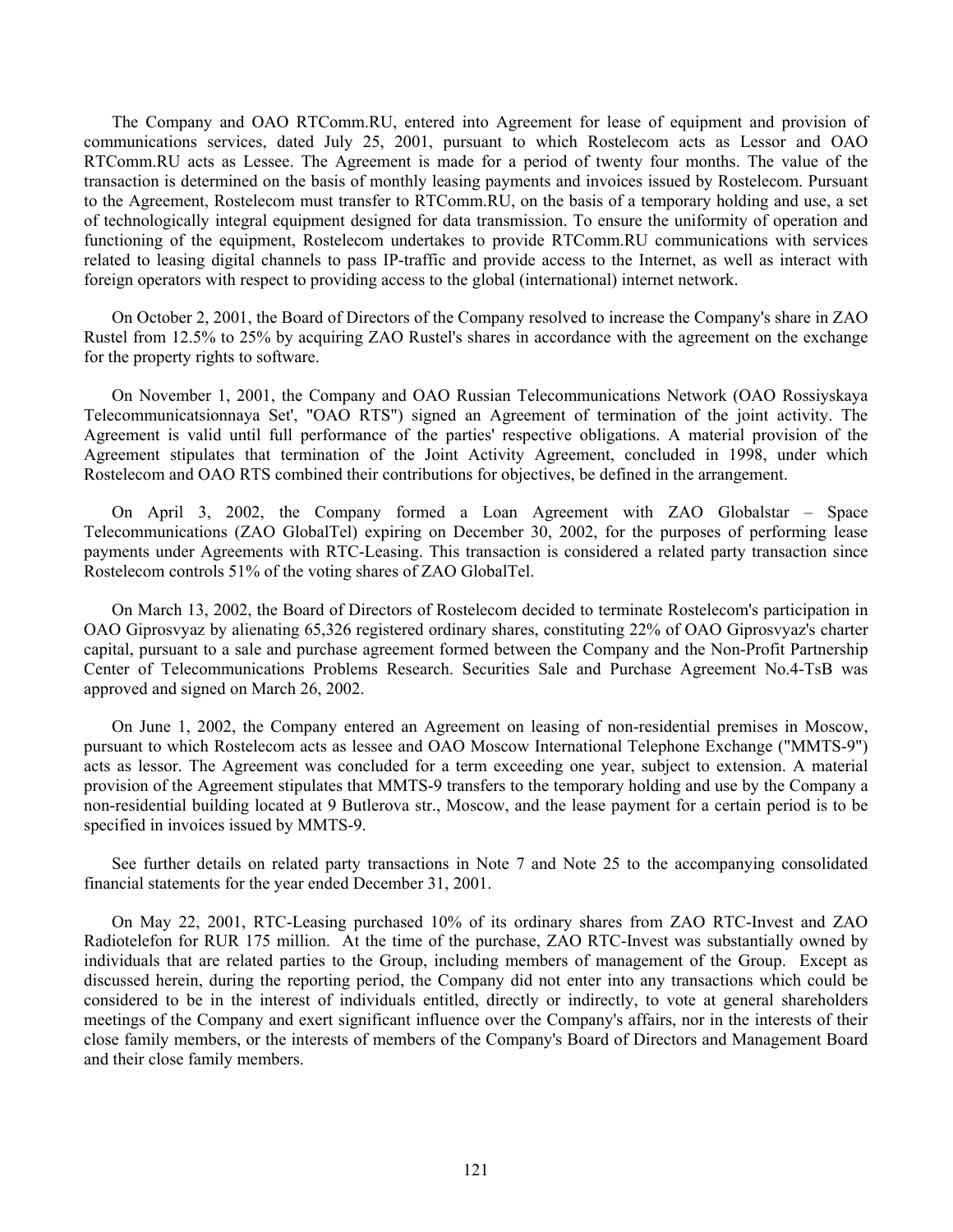#### **7.C. Interests of Experts and Counsel**

Not applicable.

#### **Item 8. Financial Information**

### **8.A. Consolidated Statements and Other Financial Information**

This Amendment amends the 2001 Form 20-F filed by Rostelecom with the SEC on July 1, 2002. This Amendment is being filed by Rostelecom with the SEC in accordance with, and reliance upon, Release No. 34- 45589 and contains the consolidated financial statements of Rostelecom for the year ended December 31, 2001 audited by Ernst & Young (CIS) Limited, and the consolidated financial statements of Rostelecom for the years ended December 31, 2000 and 1999, audited by ZAO PricewaterhouseCoopers Audit. The information (financial and other) and the audited consolidated financial statements of Rostelecom contained in this Amendment supercede and replace the information (financial and other) contained in (1) the 2001 Form 20-F filed with the SEC by Rostelecom on July 1, 2002 (other than with respect to the exhibits contained in that filing) and (2) the unaudited consolidated financial statements for the year ended December 31, 2001 of Rostelecom contained in Rostelecom's Form 6-K dated May 15, 2002.

The consolidated financial statements of the Group for the year ended December 31, 2001, have been restated. The restated financial statements reflect the effects of (a) consolidating adjustments related to RTC-Leasing, (b) change in estimation of fair value of certain financial instruments, and (c) additional miscellaneous adjustments and reclassifications.

### *Consolidating Adjustments Relating to RTC-Leasing*

At the time of preparation of the Group's financial statements as previously reported, for the purposes of consolidation, the Group used estimated financial statements of its subsidiary, RTC-Leasing, for the year ended December 31, 2001. Subsequent to the issuance of the Group's financial statements as previously reported, Rostelecom became aware that RTC-Leasing finalized its financial statements in accordance with IFRS. The consolidated financial statements of the Group for the year ended December 31, 2001, as restated, reflect the effects of final adjustments and reclassifications to the financial statements of RTC-Leasing.

#### *Change in Estimation of Fair Value of Certain Financial Instruments*

At the time of preparation of the Group's financial statements as previously reported, for the purposes of consolidation, the Group estimated that the fair value of the preferred shares of RTC-Leasing issued to individuals which are related parties to the Group was equal to the amount of preferred dividends paid in 2002 (refer also to Note 7 in the accompanying consolidated financial statements). Subsequent to the issuance of the Group's financial statements as previously reported, the Group reviewed its estimates of the fair value of these preferred shares. The Group now believes that the fair value of the preferred shares should be determined by a combination of expected future cash flows of RTC-Leasing and the expected future preferred dividend flows. Accordingly, the Group has recorded additional expense of RUR 242 million as part of wages, salaries, other benefits and payroll taxes in the Group's consolidated statements of operations for the year ended December 31, 2001, as restated. Further, subsequent to the issuance of the Group's financial statements as previously reported, the Group reviewed its estimates with respect to recoverability of certain accounts receivable. As a result, the Group recognized additional bad debt expense of RUR 368 million.

Note 31 to the Consolidated Financial Statements provides information on reconciling the effects of the restatements for the year ended December 31, 2001.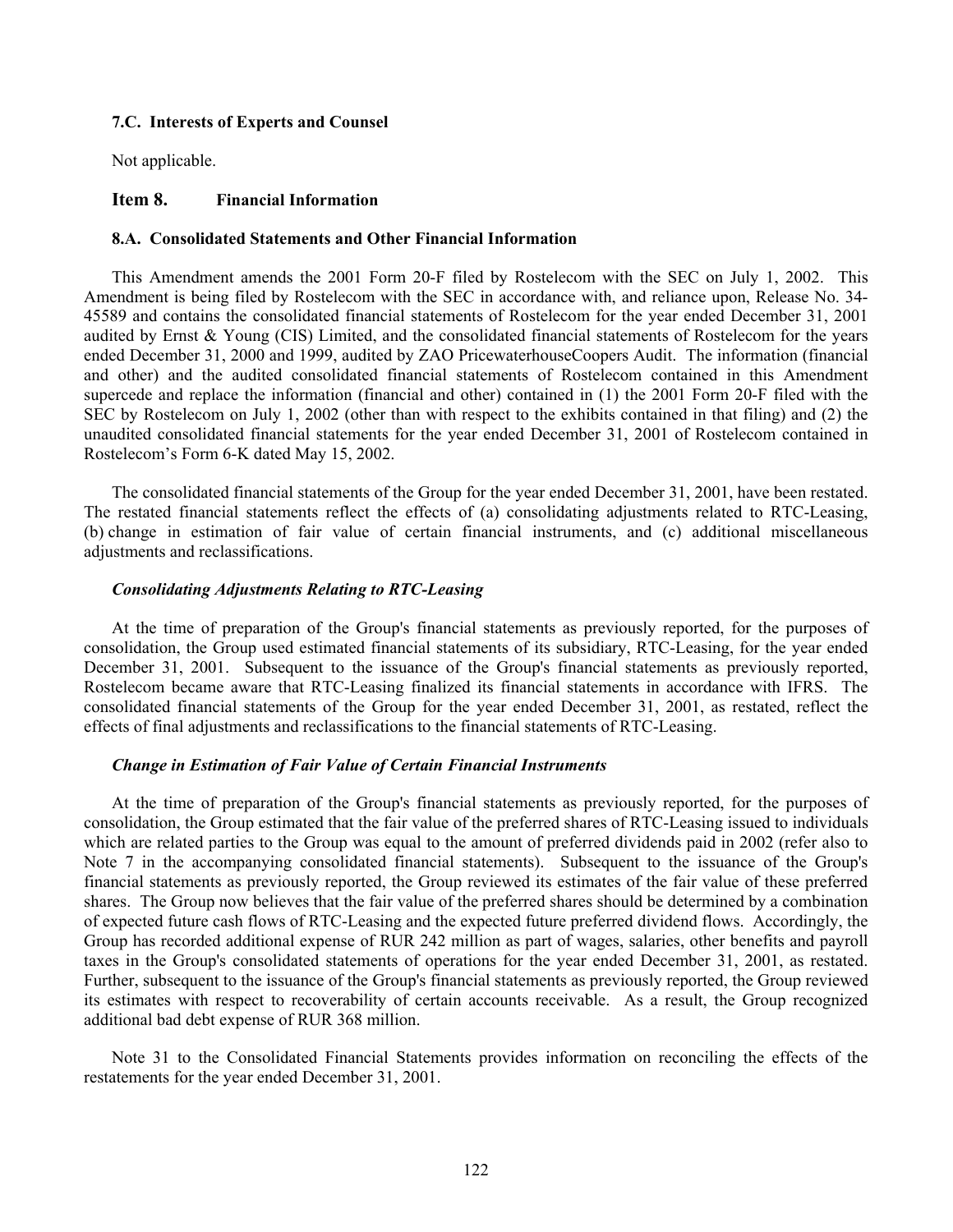See Item 18. ─ "Financial Statements" and "Index to Consolidated Financial Statements".

### **Legal Proceedings**

Rostelecom is subject to various legal proceedings. Rostelecom does not anticipate that the outcome of any of these legal proceedings will be material to its financial condition or results of operation. Other than as described below, Rostelecom does not believe that any of these legal proceedings have arisen other than in the ordinary course of its business operations.

The Moscow Inter-District Prosecutor filed a claim with the Tverskoi Intermunicipal (District) Court of Moscow for the benefit of Ms V.P. Yershova (the plaintiff) against Rostelecom for acknowledgement of the plaintiff's ownership right to 18 Rostelecom's preferred shares and transfer thereof to the plaintiff. The Company rejected the claim and requested the court to deny it. According to the plaintiff, the shares in question should have been transferred to her in the course of Rostelecom's privatization. The Company believes that the claim is without grounds. On November 17, 2000, the court satisfied the claim and affirmed the plaintiff's ownership right to 7,200 rubles worth of preferred shares of the Company. The Cassation Court left the decision unchanged. Currently, the Company is planning to file an application to appeal these court decisions in the Supervision Court.

Rostelecom filed a claim against Sberbank, a Russian bank, with the Moscow City Arbitrazh Court for recovery of RUR 29,580,850. The claim charged the Bank with improper performance of the Bank Account Agreement, by means of debit, of the Company's monies under the forged payment order in the electronic form. On July 6, 2001, the court ordered a technical examination to be conducted of the Sberbank's electronic settlements system. The initial examination failed to determine if the monies were debited as a result of fraudulent actions of the third parties. Currently, the parties are awaiting the results of a re-examination. The court hearings shall continue after completion of the examination.

The Russian Telecommunications Development Corporation ("RTDC") filed a claim with the Moscow City Arbitrazh Court against Rostelecom and ZAO Sistema Telecom (ZAO Dontelecom as a third party) to invalidate ZAO Dontelecom shares' Sale-Purchase Agreement for the value of U.S.\$ 3,583,922, dated February 1, 1999, between Rostelecom and ZAO Sistema Telecom. According to the plaintiff, the transaction is void because of the infringement on his right of first refusal for the purchase of ZAO Dontelecom shares. On June 21, 2001, the court denied the claim. This decision has not been appealed. On July 6, 2001, RTDC filed a claim with the same court for the transfer, to him, of the buyer's rights and obligations under the above mentioned Share Sale-Purchase Agreement. On August 28, 2001, the court satisfied the claim. Since the enforcement of the decision is impossible (the shares are currently held by foreign individuals which were not parties to the case), Rostelecom does not intend to appeal.

ZAO Telecros filed a claim with the Moscow City Arbitrazh Court against Rostelecom for recovery of RUR 21,060,000 of unjust enrichment. The plaintiff claims that it rendered to Rostelecom certain telecommunications services in 1998 for which Rostelecom did not pay remuneration. Rostelecom rejects the claim on the basis that the plaintiff failed to provide evidence of the alleged services rendered. The final court ruling is still pending. Rostelecom believes that the plaintiff's claims are without merits and intends to defend itself vigorously.

Over the reporting period and to date, there have been no court proceedings involving a member of the Board of Directors, or a member of the Management Board of the Company, or an affiliate of the Company acting as an opposing party to the Company or its subsidiaries or as a party, who has material interests different from the interests of the Company or its subsidiaries.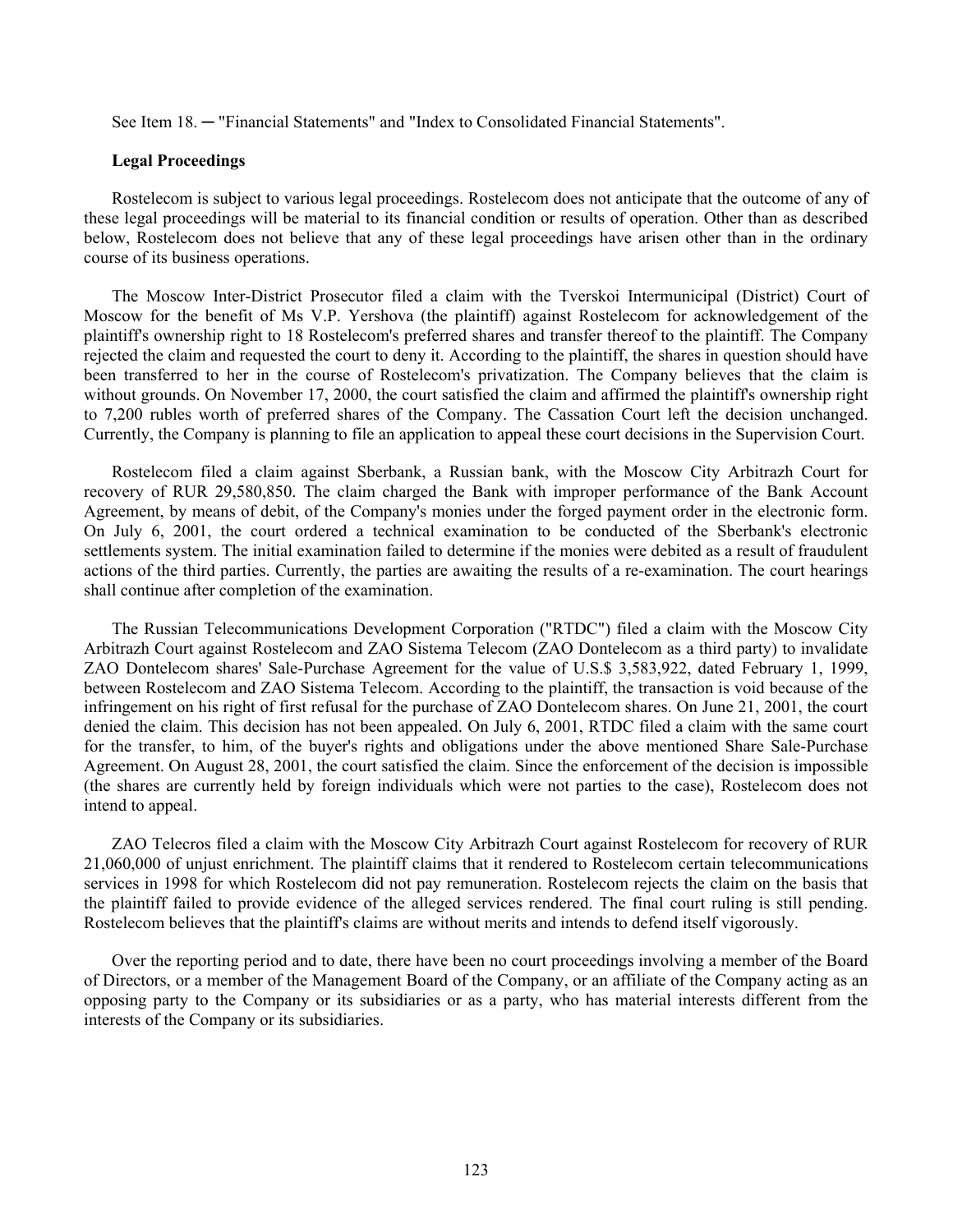#### **Policy on Dividend Distribution**

In accordance with the amendments to the Joint Stock Companies Law, which entered into force on January 1, 2002 (with a few exceptions), dividends on Ordinary Shares may be paid on an annual basis. Annual dividends are proposed by the Board of Directors of Rostelecom, based on the Company's year-end statutory accounting reports, and are approved by an annual general shareholders meeting of Rostelecom which is usually convened by the Board of Directors during the second or third quarter of each year.

Under Russian law, annual dividends may not exceed the amount proposed by the Board of Directors. The decision on payment of dividends, as well as the amount and form of the dividend payable, is adopted by a general shareholders meeting. See also Item 10.B. – "Articles of Association."

Pursuant to the Charter of Rostelecom, dividends on Class A Preferred Shares are paid annually upon decision of an annual general shareholders meeting. Dividends payable on Class A Preferred Shares are fixed by Rostelecom's Charter in the amount of 10% of Rostelecom's net profits, based on its year-end statutory accounting reports prepared in accordance with Russian accounting regulations, divided by the total number of Class A Preferred Shares. Rostelecom may not pay dividends on Ordinary Shares unless dividends on Class A Preferred Shares are fully paid. Furthermore, in the event the amount of dividends paid per Ordinary Share exceeds dividends payable per Class A Preferred Share, an annual general shareholders meeting of Rostelecom should increase the amount of dividends per Class A Preferred Share up to the amount of dividends per Ordinary Share.

Class A Preferred Shares carry no voting rights except on resolutions regarding liquidation or reorganization of the Company, changes to dividend levels of preferred shares, or the issuance of additional preferred stock. Such resolutions require two thirds approval of all shareholders including the owners of the preferred shares. Dividends on preferred shares are determined by Rostelecom's charter. The preferred shares have no rights of redemption or conversion. Owners of preferred shares also have the right to participate in general shareholders meetings and vote on all issues within the competence of such meetings, beginning with the meeting following the annual general shareholders meeting at which the decision not to pay, or to make partial payment only, in respect of dividends on the preferred shares is made. See also Item 10.B. – "Articles of Association."

### **8.B. Significant Change**

In March 2002, the Board of Directors of Rostelecom decided to terminate the Company's participation in EDN Sovintel by selling the Company's stake in Sovintel's charter capital under a sale and purchase agreement between the Company and corporation SFMT-CIS, Inc. and OOO Teleross, which is a subdivision of Golden Telecom. As a result of the transaction, Rostelecom would exchange its 50% stake in Sovintel's charter capital for 15% of Golden Telecom's shares and U.S. \$10 million in cash and U.S. \$46 million in notes payable in 90 days after transfer of shares. The Company's management believes that the sale of shares of Sovintel, whose business is not a core business for Rostelecom, will enable the Company to discharge its external debt. Additionally, the purchase of shares of Golden Telecom, a leading provider of voice communications, data transmission and Internet services, is attractive for Rostelecom from the point of managing an internationally listed company.

In March 2002 the Board of Directors of Rostelecom decided to terminate its participation in OAO Giprosvyaz through the sale of the shares of OAO Giprosvyaz for the total amount of RUR 91 million.

On April 29, 2002 RTC-Leasing, through its wholly owned subsidiary RosTeleComLeasing AG (Switzerland), acquired a 95% stake in the telecommunication holding RTDC Holdings Inc. (USA) that holds major blocks of shares in a number of Russian operators, such as Westelcom, Nizhegorodskaya Cellular Communications, Moscow Cellular Communications, Delta Telecom, Dontelecom, Eniseytelecom, Baikalwestcom, Uralwestcom, AKOS and Sayan Telecom.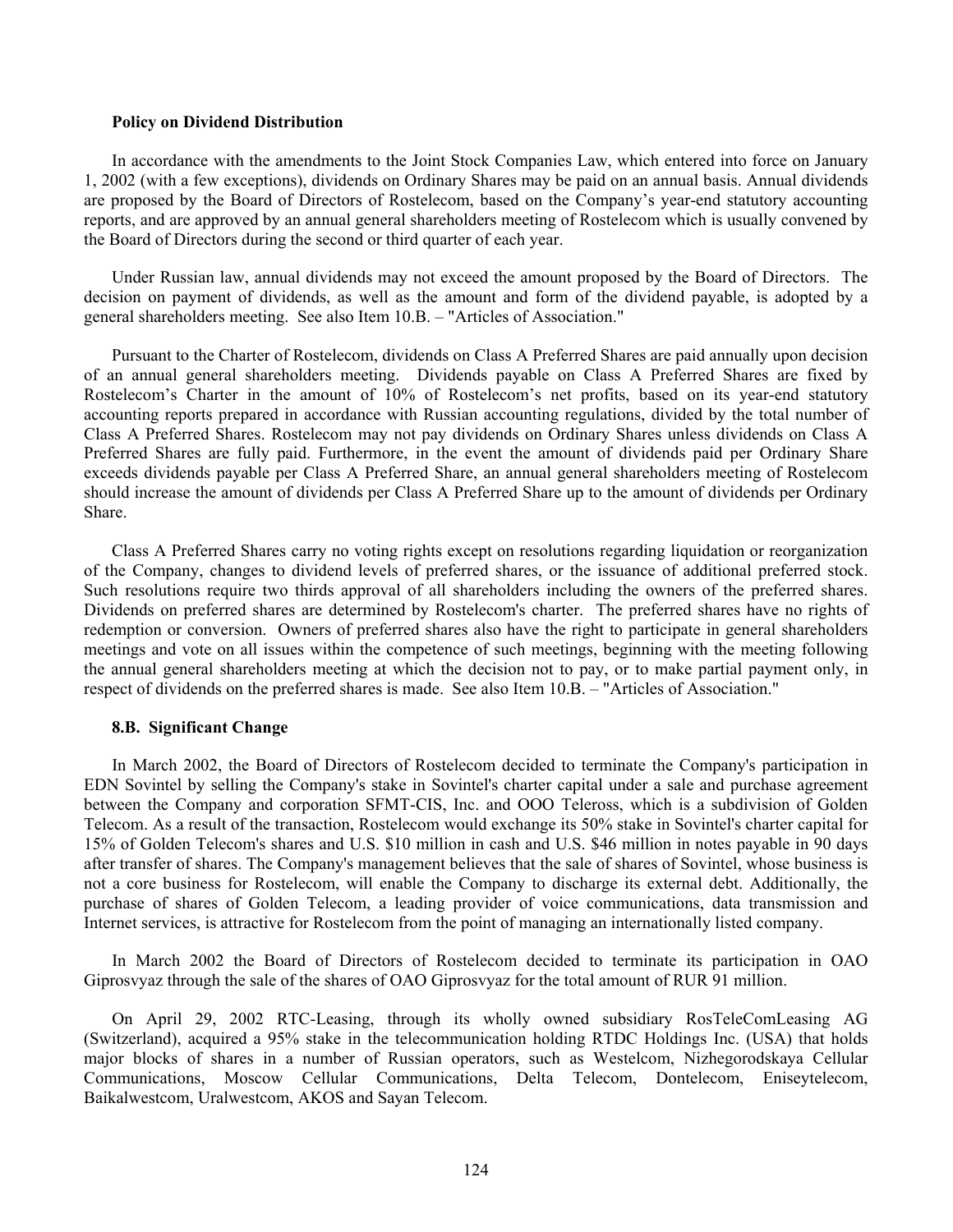On June 21, 2002, the Board of Directors of the Company resolved to increase its shareholding in ZAO Westelcom from 50% to 100% through purchase of shares from the telecommunications holding RTDC Holdings Inc. (USA). The terms of the share purchase agreement are currently being agreed by the parties and the documentation will be submitted to the Ministry for Anti-Monopoly Policy to obtain a permission to complete the transaction.

On June 21, 2002, the Board of Directors of the Company also resolved to increase its shareholding in ZAO Moscow New Technologies and Communications Center ("MTsNTT") from 20% to 60% through purchase of 20% of shares in MTsNTT from each of RTC-Invest and Sovet Holding. As of June 28, 2002, the terms of share purchase agreements have been agreed and signed between the Company and the said counterparties. The documentation is being prepared for filing with the Ministry for Anti-Monopoly Policy to obtain a permission to complete the transaction.

In June 2002, RTC-Leasing purchased 100% interest in ZAO KB Russian Industrial Bank, a Russian bank.

In August 2002, RTC-Leasing entered into loan agreements with Sberbank, a Russian bank. The loans will be ruble-denominated and bear interest rates of 20 to 23% per annum. The total amount of the loans under the agreements will be RUR 4,863 million. Drawdown on the loans is dependent on a number of conditions precedent. The purpose of the loans is to finance acquisitions of equipment that RTC-Leasing will lease to operators of the Svyazinvest Group. The Company expects that RTC-Leasing will comply with the conditions precedent and draw down these loans during the second half of 2002.

# **Item 9. The Offer and Listing**

Not applicable.

# **9.A. Listing Details**

The table below specifies the highest and lowest prices in U.S. dollars and the volumes of transactions with Rostelecom's Ordinary Shares in the Russian Trading System (RTS).

|      | <b>Month</b> | <b>Highest price</b> | <b>Lowest price</b> | <b>Average volume</b> |
|------|--------------|----------------------|---------------------|-----------------------|
| 1996 | January      | 1.15                 | 0.92                | 430,239               |
|      | February     | 1.03                 | 0.92                | 413,235               |
|      | March        | 0.93                 | 0.84                | 269,138               |
|      | April        | 1.44                 | 0.95                | 772,853               |
|      | May          | 1.95                 | 1.42                | 601,395               |
|      | June         | 3.88                 | 1.62                | 857,301               |
|      | July         | 2.80                 | 1.85                | 468,457               |
|      | August       | 2.73                 | 2.22                | 382,079               |
|      | September    | 2.70                 | 2.23                | 385,338               |
|      | October      | 2.76                 | 2.30                | 563,780               |
|      | November     | 2.69                 | 2.31                | 675,636               |
|      | December     | 2.42                 | 2.27                | 210,369               |
| 1997 | January      | 3.55                 | 2.50                | 1,075,861             |
|      | February     | 4.34                 | 3.52                | 604,246               |
|      | March        | 4.14                 | 3.72                | 308,915               |
|      | April        | 3.83                 | 3.45                | 290,630               |
|      | May          | 4.05                 | 3.79                | 646,000               |
|      | June         | 4.00                 | 3.76                | 525,772               |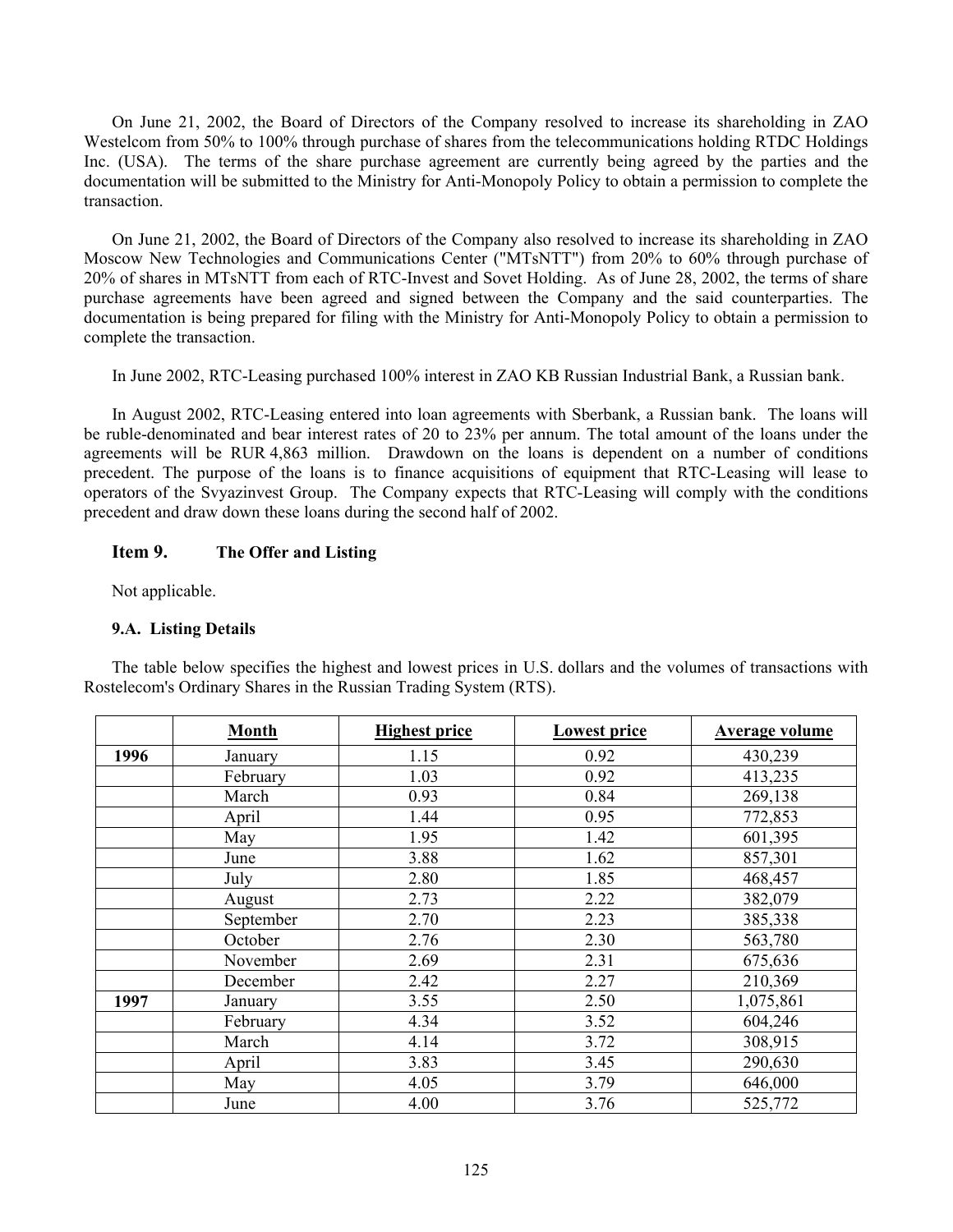|      | <b>Month</b> | <b>Highest price</b> | <b>Lowest price</b> | <b>Average volume</b> |
|------|--------------|----------------------|---------------------|-----------------------|
|      | July         | 4.98                 | 3.97                | 1,471,052             |
|      | August       | 5.20                 | 4.27                | 1,091,690             |
|      | September    | 4.39                 | 4.11                | 806,271               |
|      | October      | 4.77                 | 2.83                | 1,264,721             |
|      | November     | 3.45                 | 2.53                | 851,402               |
|      | December     | 3.39                 | 2.46                | 926,161               |
| 1998 | January      | 3.54                 | 2.55                | 1,101,861             |
|      | February     | 3.51                 | 2.85                | 1,223,917             |
|      | March        | 3.78                 | 3.29                | 1,111,102             |
|      | April        | $\overline{3.64}$    | 3.13                | 1,116,483             |
|      | May          | 3.61                 | 2.58                | 1,614,233             |
|      | June         | 2.95                 | 2.2                 | 783,726               |
|      | July         | 2.86                 | 1.87                | 960,527               |
|      | August       | 2.3                  | 0.45                | 465,725               |
|      | September    | 0.665                | 0.3                 | 157,211               |
|      | October      | 0.75                 | 0.29                | 195,556               |
|      | November     | 1.1                  | 0.64                | 214,993               |
|      | December     | 1.045                | 0.69                | 207,778               |
| 1999 | January      | 0.915                | 0.61                | 97,319                |
|      | February     | 0.905                | 0.64                | 415,164               |
|      | March        | 0.92                 | 0.77                | 235,613               |
|      | April        | 0.79                 | 0.615               | 29,783                |
|      | May          | 1.72                 | 0.82                | 506,562               |
|      | June         | 1.69                 | 1.1                 | 278,005               |
|      | July         | 1.92                 | 1.35                | 272,623               |
|      | August       | 1.45                 | 1.06                | 173,545               |
|      | September    | 1.165                | 0.74                | 384,050               |
|      | October      | 0.9                  | 0.78                | 144,714               |
|      | November     | 1.505                | 0.86                | 341,943               |
|      | December     | 1.99                 | 1.2                 | 397,645               |
| 2000 | January      | 2.78                 | 2.15                | 190,222               |
|      | February     | 2.965                | 2.0                 | 396,591               |
|      | March        | 4.9                  | 2.76                | 568,573               |
|      | April        | 4.0                  | 2.6                 | 540,845               |
|      | May          | 3.33                 | 2.02                | 415,330               |
|      | June         | 2.97                 | 1.99                | 354,453               |
|      | July         | 2.59                 | 2.16                | 393,249               |
|      | August       | 2.66                 | 2.34                | 578,291               |
|      | September    | 2.41                 | 1.5                 | 537,295               |
|      | October      | 1.58                 | $\overline{1.2}$    | 486,233               |
|      | November     | 1.475                | 0.92                | 460,853               |
|      | December     | 1.16                 | 0.85                | 325,801               |
| 2001 | January      | 1.144                | 0.83                | 442,700               |
|      | February     | 1.145                | 0.825               | 482,385               |
|      | March        | 0.95                 | 0.773               | 357,022               |
|      | April        | 0.864                | 0.695               | 515,199               |
|      | May          | 0.860                | 0.752               | 462,472               |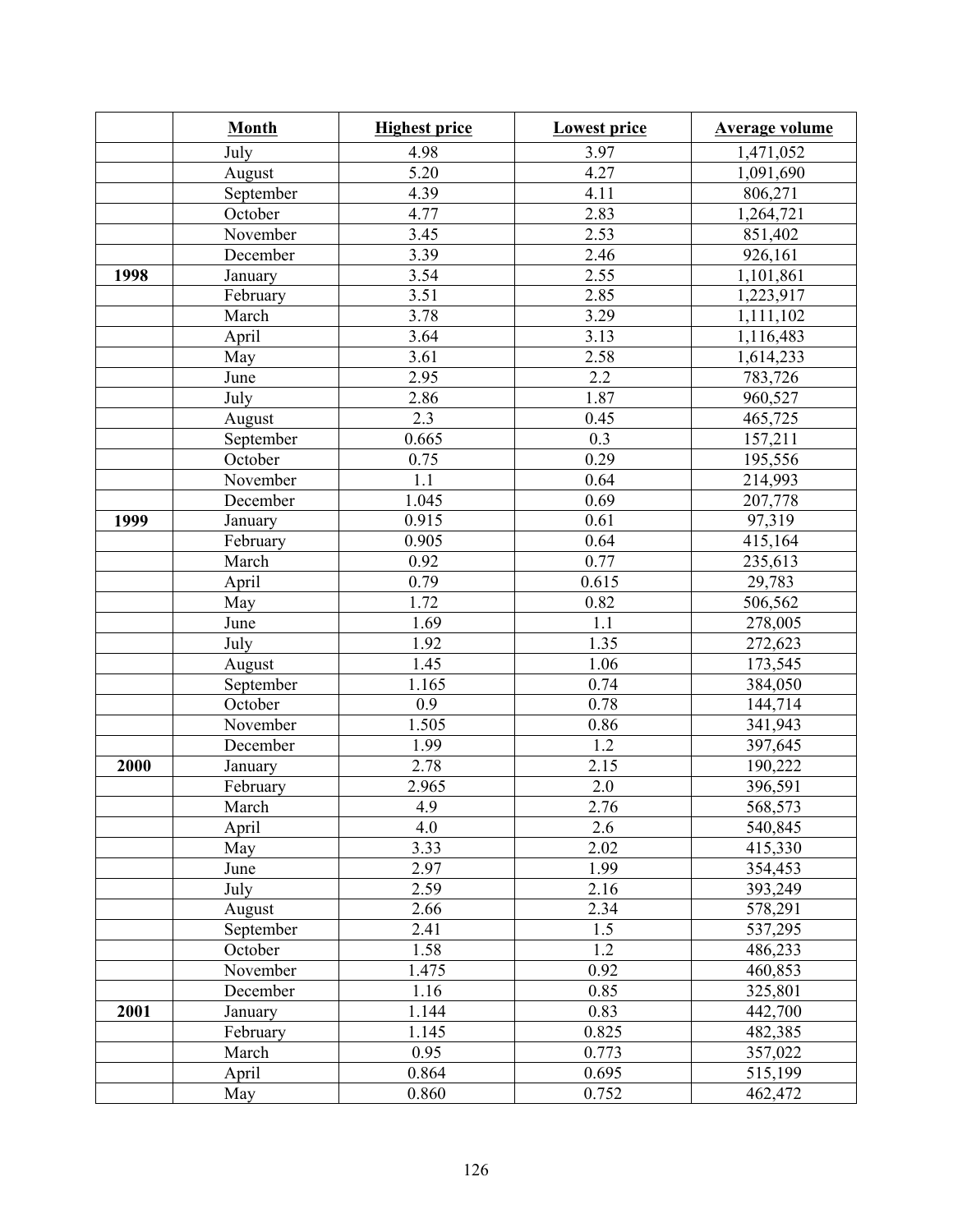|      | <b>Month</b>                  | <b>Highest price</b> | <b>Lowest price</b> | <b>Average volume</b> |
|------|-------------------------------|----------------------|---------------------|-----------------------|
|      | June                          | 0.967                | 0.8                 | 542,010               |
|      | July                          | 0.907                | 0.715               | 403,344               |
|      | August                        | 0.720                | 0.66                | 254,195               |
|      | September                     | 0.705                | 0.505               | 660,792               |
|      | October                       | 0.622                | 0.45                | 745,934               |
|      | November                      | 0.895                | 0.607               | 1,011,223             |
|      | December                      | 0.955                | 0.81                | 379,562               |
| 2002 | January                       | 1.100                | 0.925               | 967,073               |
|      | February                      | 1.189                | 1.057               | 762,317               |
|      | March                         | 1.285                | 1.151               | 595,106               |
|      | April                         | 1.670                | 1.185               | 765,250               |
|      | May                           | 1.560                | 1.147               | 643,842               |
|      | June                          | 1.299                | 0.970               | 465,928               |
|      | July                          | 1.215                | 0.948               | 621,103               |
|      | August<br>(through August 26) | 1.170                | 0.990               | 132,471               |

The table below specifies the highest and lowest prices in U.S. dollars and the volumes of transactions with Rostelecom's Ordinary Shares on the Moscow Interbank Currency Exchange ("MICEX").

|      | <b>Month</b> | <b>Highest price</b> | <b>Lowest price</b> | <b>Average volume</b> |
|------|--------------|----------------------|---------------------|-----------------------|
| 1997 | April        | 3.86                 | 3.53                | 13,309                |
|      | May          | 4.06                 | 3.81                | 18,011                |
|      | June         | 4.05                 | 3.81                | 36,444                |
|      | July         | 5.06                 | 3.91                | 93,289                |
|      | August       | 5.02                 | 4.195               | 150,780               |
|      | September    | 4.46                 | 4.11                | 62,173                |
|      | October      | 4.70                 | 3.01                | 108,378               |
|      | November     | 3.50                 | 2.53                | 64,566                |
|      | December     | 3.30                 | 2.46                | 60,357                |
| 1998 | January      | 3.43                 | 2.56                | 107,878               |
|      | February     | 3.49                 | 2.81                | 180,250               |
|      | March        | 3.80                 | 3.27                | 124,605               |
|      | April        | 3.65                 | 3.10                | 176,060               |
|      | May          | 3.58                 | 2.55                | 506,583               |
|      | June         | 2.99                 | 2.128               | 125,790               |
|      | July         | 2.897                | 1.867               | 120,252               |
|      | August       | 2.308                | 0.509               | 46,432                |
|      | September    | 0.883                | 0.322               | 24,523                |
|      | October      | 0.622                | 0.281               | 30,824                |
|      | November     | 1.079                | 0.536               | 27,116                |
|      | December     | 1.046                | 0.715               | 27,135                |
| 1999 | January      | 0.867                | 0.642               | 25,033                |
|      | February     | 0.917                | 0.648               | 67,085                |
|      | March        | 0.918                | 0.741               | 52,018                |
|      | April        | 0.805                | 0.638               | 30,884                |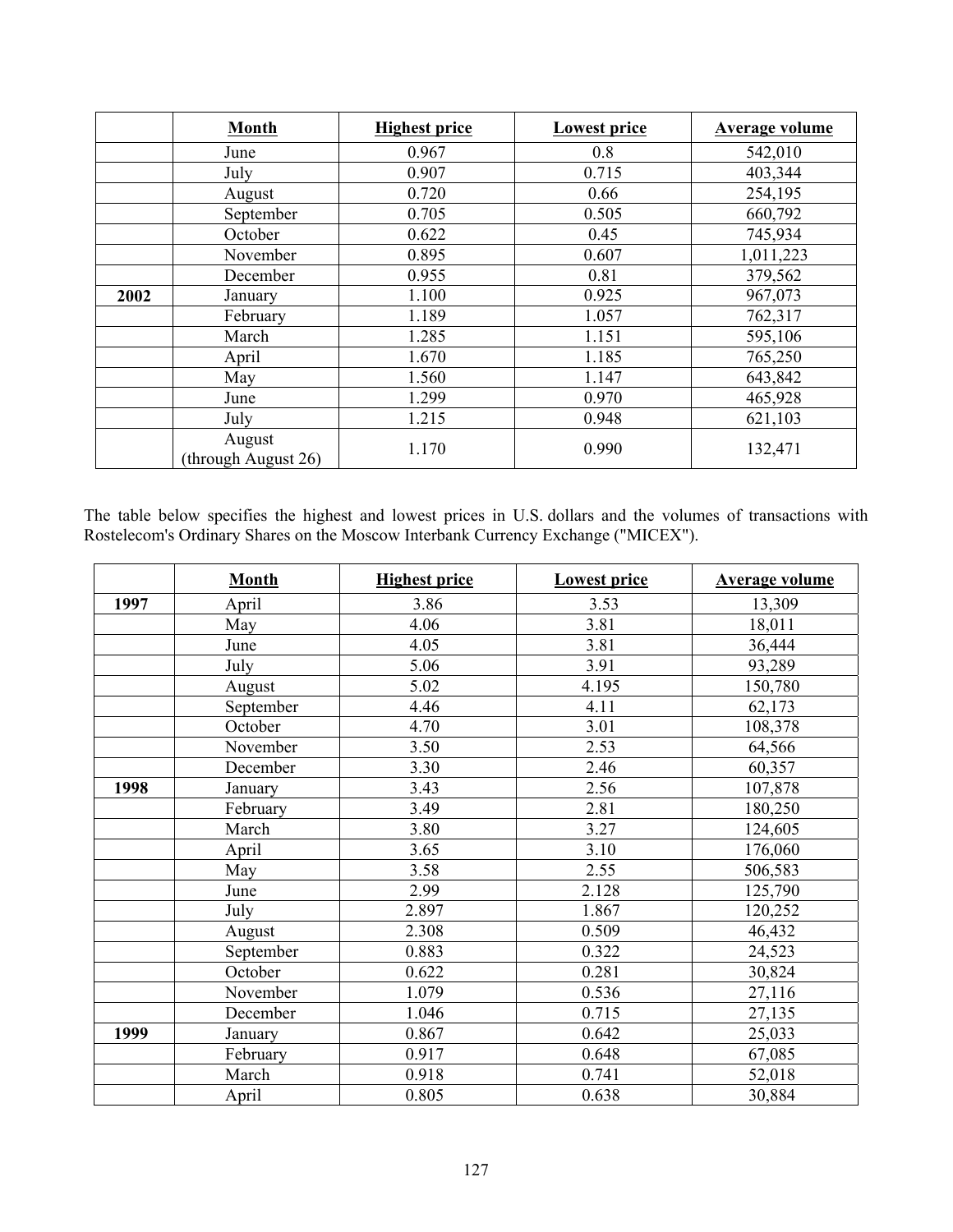|      | <b>Month</b>        | <b>Highest price</b> | <b>Lowest price</b> | <b>Average volume</b> |
|------|---------------------|----------------------|---------------------|-----------------------|
|      | May                 | 1.266                | 0.745               | 149,344               |
|      | June                | 1.832                | 1.105               | 105,224               |
|      | July                | 1.914                | 1.35                | 85,668                |
|      | August              | 1.426                | 0.978               | 34,191                |
|      | September           | 1.209                | 0.713               | 42,782                |
|      | October             | 0.969                | 0.781               | 54,752                |
|      | November            | 1.546                | 0.857               | 130,781               |
|      | December            | 2.004                | 1.219               | 78,220                |
| 2000 | January             | 2.89                 | 2.037               | 74,261                |
|      | February            | 2.983                | 2.037               | 248,257               |
|      | March               | 4.827                | 2.851               | 343,023               |
|      | April               | 4.073                | 2.702               | 533,070               |
|      | May                 | 3.401                | 1.987               | 408,600               |
|      | June                | 2.911                | 2.006               | 284,052               |
|      | July                | 2.652                | 1.388               | 707,248               |
|      | August              | 2.687                | 2.349               | 740,157               |
|      | September           | 2.437                | 1.477               | 907,429               |
|      | October             | 1.591                | 1.115               | 979,764               |
|      | November            | 1.483                | 0.934               | 853,881               |
|      | December            | 1.756                | 0.84                | 682,642               |
| 2001 | January             | 1.128                | 0.797               | 979,125               |
|      | February            | 1.148                | 0.823               | 919,335               |
|      | March               | 0.969                | 0.76                | 716,176               |
|      | April               | 0.884                | 0.687               | 1,395,267             |
|      | May                 | 0.873                | 0.754               | 1,910,210             |
|      | June                | 0.974                | 0.851               | 2,203,325             |
|      | July                | 0.91                 | 0.704               | 1,047,514             |
|      | August              | 0.724                | 0.655               | 650,114               |
|      | September           | 0.703                | 0.5                 | 1,126,710             |
|      | October             | 0.624                | 0.452               | 2,790,061             |
|      | November            | 0.933                | 0.606               | 4,972,552             |
|      | December            | 0.957                | 0.802               | 2,507,765             |
| 2002 | January             | 1.100                | 0.906               | 5,154,651             |
|      | February            | 1.190                | 1.058               | 3,891,782             |
|      | March               | 1.290                | 1.128               | 4,279,019             |
|      | April               | 1.684                | 1.188               | 5,793,630             |
|      | May                 | 1.564                | 1.131               | 5,405,538             |
|      | June                | 1.322                | 0.977               | 5,325,588             |
|      | July                | 1.230                | 0.956               | 5,371,249             |
|      | August              | 1.187                | 0.969               | 3,509,113             |
|      | (through August 26) |                      |                     |                       |

On February 17, 1998, Rostelecom was listed on the New York Stock Exchange. The table below specifies the highest and lowest sale prices in U.S. dollars, as of the moment of trade closure and the average volume of trading for the Company's American Depositary Shares on the New York Stock Exchange.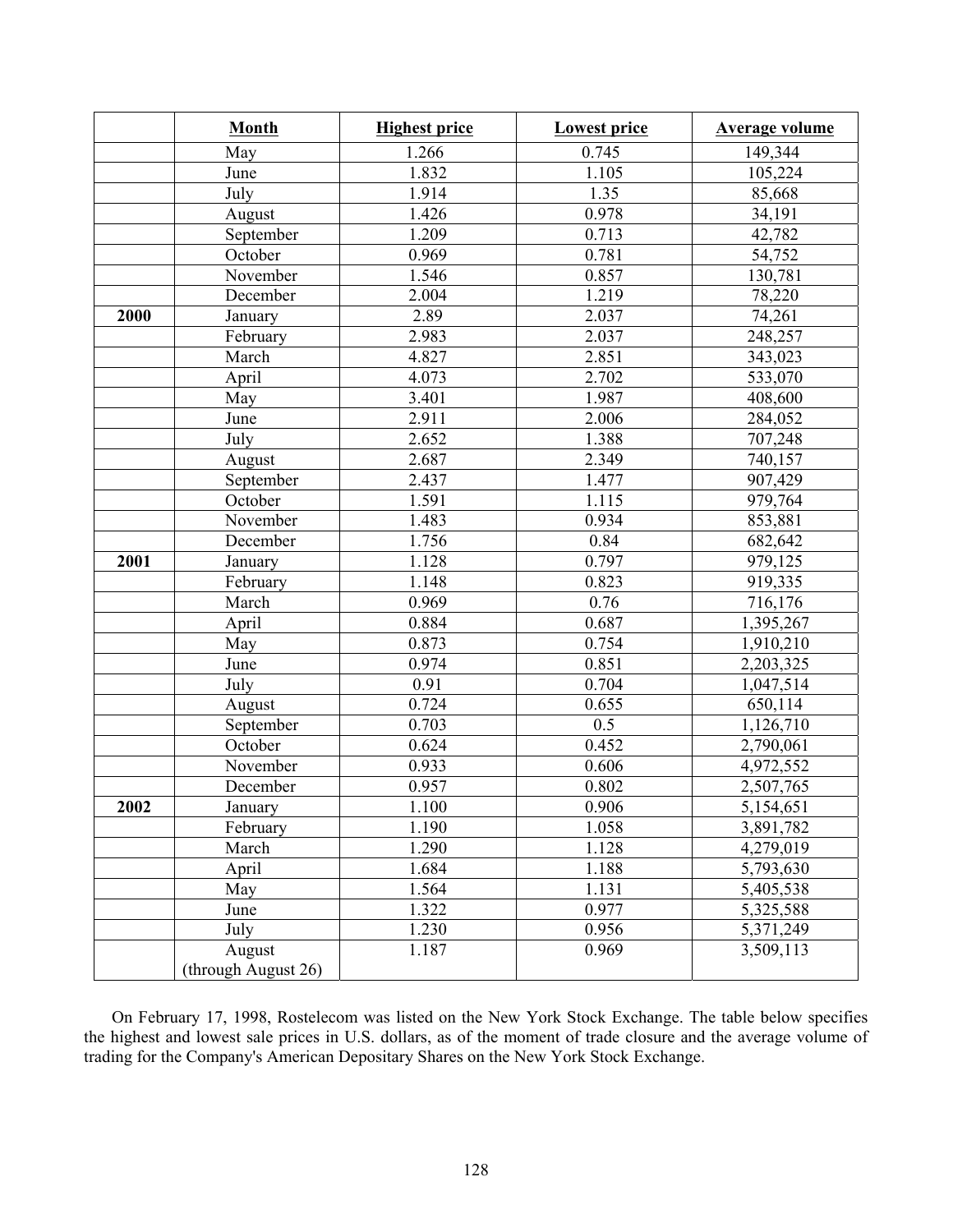|      | <b>Month</b> | <b>Highest price</b> | <b>Lowest price</b> | <b>Average volume</b> |
|------|--------------|----------------------|---------------------|-----------------------|
| 1998 | February     | 21.25                | 20.44               | 226,467               |
|      | March        | 23.06                | 19.63               | 209,015               |
|      | April        | 21.44                | 18.75               | 130,486               |
|      | May          | 21.69                | 15.38               | 129,900               |
|      | June         | 17.63                | 13.00               | 105,081               |
|      | July         | 17.50                | 11.88               | 149,910               |
|      | August       | 14.00                | 3.25                | 289,050               |
|      | September    | 4.00                 | 1.56                | 217,052               |
|      | October      | 4.81                 | 1.63                | 262,382               |
|      | November     | 7.00                 | 3.81                | 227,632               |
|      | December     | 6.75                 | 4.06                | 121,881               |
| 1999 | January      | 5.81                 | 3.69                | 101,569               |
|      | February     | 5.38                 | 3.81                | 107,216               |
|      | March        | $\overline{5.50}$    | 4.63                | 92,595                |
|      | April        | 4.69                 | 3.69                | 86.895                |
|      | May          | 7.50                 | 5.06                | 258.100               |
|      | June         | 10.19                | 6.81                | 128,176               |
|      | July         | 11.75                | 8.13                | 105,748               |
|      | August       | 8.44                 | 6.69                | 80,462                |
|      | September    | 7.25                 | 4.31                | 121,715               |
|      | October      | 5.81                 | 4.56                | 100,225               |
|      | November     | 9.19                 | 5.25                | 196,710               |
|      | December     | 11.75                | 6.88                | 186,426               |
| 2000 | January      | 16.25                | 13.00               | 221,341               |
|      | February     | 17.50                | 12.69               | 371,865               |
|      | March        | 27.44                | 16.63               | 253,267               |
|      | April        | 23.00                | 16.00               | 194,528               |
|      | May          | 20.56                | 13.38               | 258,800               |
|      | June         | 17.50                | 12.50               | $\overline{116,290}$  |
|      | July         | 15.25                | 12.75               | 77,395                |
|      | August       | 15.94                | 14.13               | 117,350               |
|      | September    | 14.00                | 8.75                | 126,790               |
|      | October      | 9.31                 | $7.\overline{13}$   | 161,150               |
|      | November     | 8.88                 | 5.12                | 192,295               |
|      | December     | 6.75                 | 4.88                | 186,350               |
| 2001 | January      | 6.69                 | 4.75                | 206,947               |
|      | February     | 6.86                 | 4.97                | 123,435               |
|      | March        | 5.74                 | 4.50                | 80,719                |
|      | April        | 5.14                 | 4.13                | 113,990               |
|      | May          | 5.26                 | 4.25                | 83,025                |
|      | June         | 5.80                 | 4.60                | 78,900                |
|      | July         | 5.40                 | 4.15                | 71,750                |
|      | August       | 4.35                 | 3.85                | 40,027                |
|      | September    | 4.17                 | 2.95                | 49,775                |
|      | October      | 3.71                 | 2.72                | 107,722               |
|      | November     | 5.65                 | 3.71                | 164,079               |
|      | December     | 5.59                 | 4.75                | 79,463                |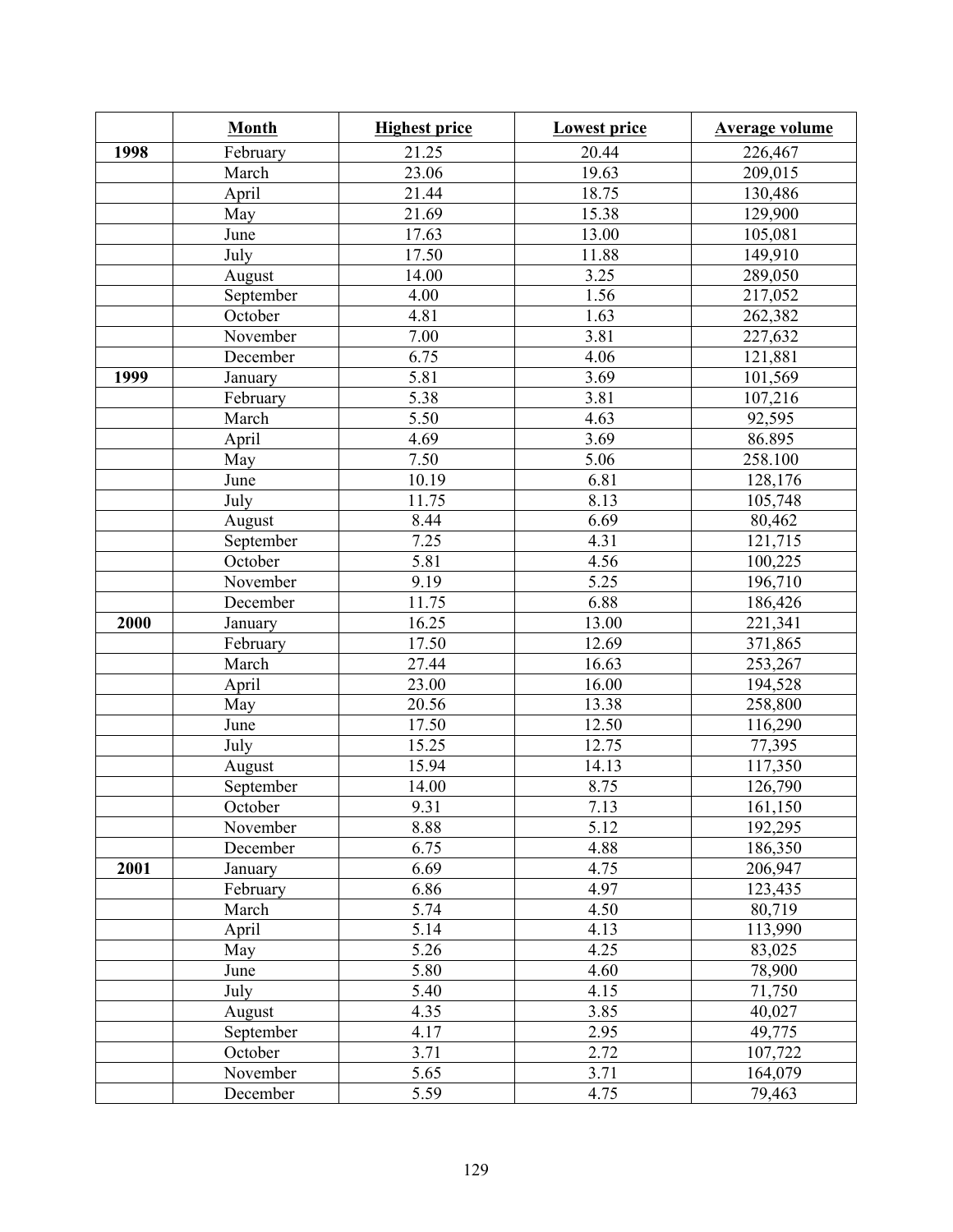|      | <b>Month</b>                  | <b>Highest price</b> | <b>Lowest price</b> | <b>Average volume</b> |
|------|-------------------------------|----------------------|---------------------|-----------------------|
| 2002 | January                       | 6.53                 | 5.33                | 90,810                |
|      | February                      | 7.10                 | 6.28                | 53,784                |
|      | March                         | 7.75                 | 7.00                | 47,165                |
|      | April                         | 9.89                 | 7.15                | 119,555               |
|      | May                           | 9.22                 | 6.97                | 121,377               |
|      | June                          | 7.74                 | 5.84                | 157,145               |
|      | July                          | 7.25                 | 5.70                | 105,559               |
|      | August<br>(through August 26) | 7.09                 | 5.98                | 99,994                |

## **9.B. Plan of Distribution**

Not applicable

# **9.C. Markets**

The Ordinary Shares of Rostelecom are traded on the New York Stock Exchange, The Russian Trading System and on the Moscow Interbank Currency Exchanges.

# **9.D. Selling Shareholders**

Not applicable

# **9.E. Dilution**

Not applicable

# **9.F. Expenses of the Issue**

Not applicable

# **Item 10. Additional Information**

# **10.A. Share Capital**

Not applicable

# **10.B. Articles of Association**

On June 1, 2002 the Annual General Shareholders Meeting of the Company approved the new Charter (the "New Charter") and internal corporate documents of the Company, including the Regulations on General Shareholders Meetings, the Regulations on the Board of Directors, the Regulations on the Management Board, the Regulations on the General Director and the Regulations on the Audit Commission. Adoption of the New Charter was required by virtue of amendments introduced into the Joint Stock Companies Law with the effect from January 1, 2002. Such amendments were introduced mainly to increase the protection granted to the minority shareholders of Russian joint stock companies under the old Joint Stock Companies Law and to provide more clarity on certain of its provisions.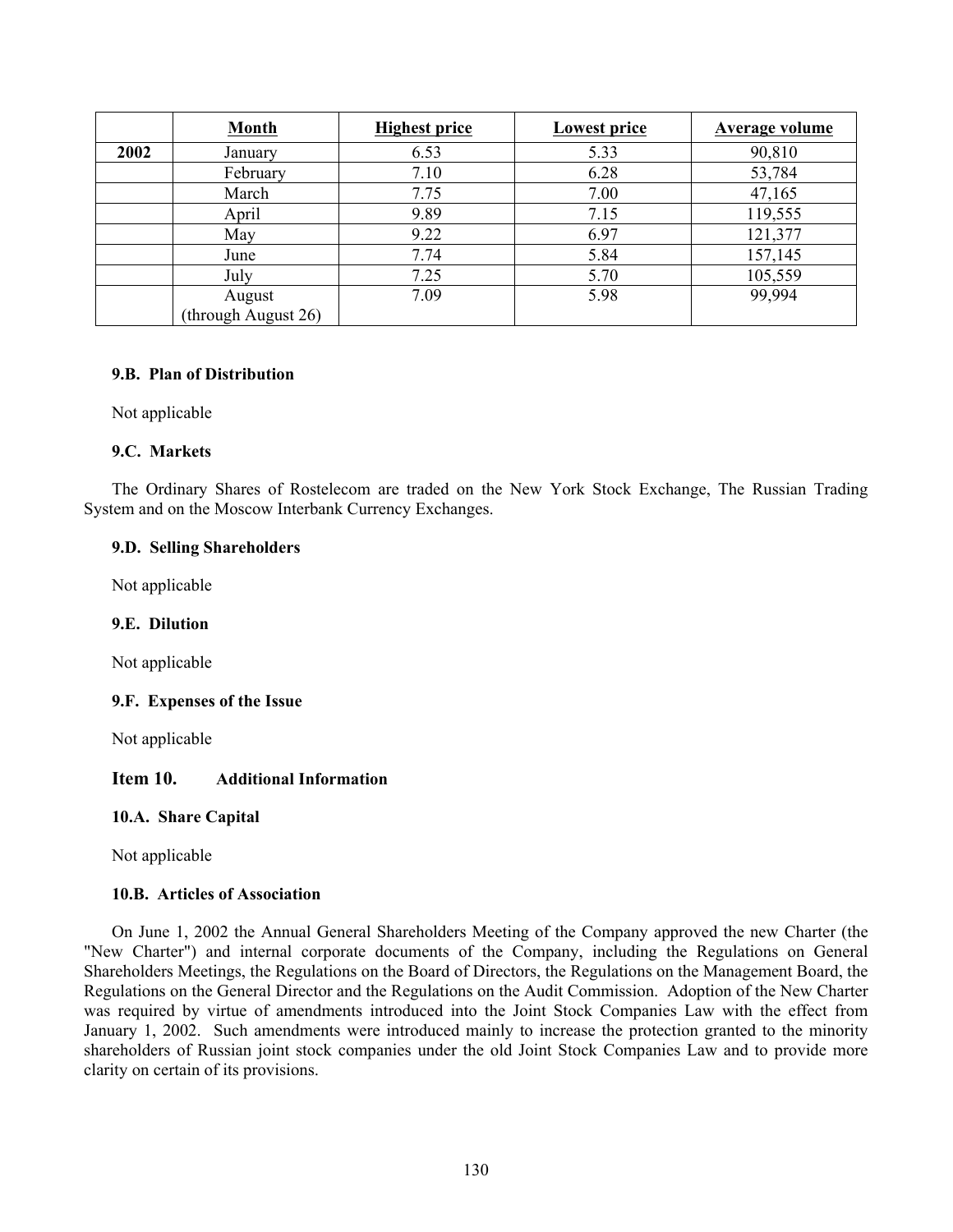The New Charter of the Company was registered by the Moscow Registration Chamber at the end of June, 2002 under the registration number 21833. The Regulations on General Shareholders Meetings, the Regulations on the Board of Directors, the Regulations on the Management Board, the Regulations on the General Director and the Regulations on the Audit Commission (hereinafter jointly referred to as the "Internal Regulations") do not require registration with any government authorities. As of August 27, 2002 the New Charter and the Internal Regulations are binding on the Company.

Described below are the material provisions of the New Charter, with a summary of certain requirements of Russian legislation also applicable thereto. This summary is subject to, and qualified in its entirety by reference to the terms of the New Charter and Internal Regulations filed as an exhibit to this Annual Report on Form 20-F.

### **The Registor; the Company's Objects and Purposes**

Rostelecom was registered by the Moscow Registration Chamber on September 23, 1993 with the state registration certificate number 021.833.

Pursuant to Article 3.1 of the New Charter, the main objective of the Company's activities is to satisfy the demand of individuals, business, governmental bodies, other public agencies of the Russian Federation and other consumers, for services of long-distance and international communications, radio and television broadcast and data transfer, and to obtain profits.

### **Directors' Powers**

The borrowing powers of the members of the Company's Board of Directors correlate with their powers to vote on a proposal, arrangement or contract in which they are interested as governed by provisions on related party transactions of the Joint Stock Companies Law and the New Charter.

Pursuant to the Joint Stock Companies Law and the New Charter, depending on the value of property involved or number of the Company's securities, a decision to enter into a related party transaction (being, generally, a transaction with senior managers of the Company or a person affiliated with the Company) must be adopted by the Company's Board of Directors or by its general shareholders meeting. Since the number of shareholders holding voting shares in the Company is currently more than 1,000, a decision on the approval of the related party transaction is adopted by the Board of Directors of the Company by a majority of votes of independent directors who do not have an interest in the transaction. An independent director is one who does not hold, and whose close relatives do not hold, and have not been holding during the year preceding the adoption of the relevant decision, a position in another management or executive body of the Company, and who is not affiliated with the Company (except through the directorship).

Should all members of the Board of Directors be deemed to be interested in the transaction and/or not to be independent directors, the transaction may be approved by a general shareholders meeting by a simple majority vote of shareholders that are not interested in the transaction.

A related party transaction should also be approved by a general shareholders meeting by a simple majority vote of shareholders that are not interested in the transaction if such transaction or several interrelated transactions: (i) involve the Company's assets having the value of 2% or more of the total balance sheet value of the Company's assets in accordance with the accounting reports as of the latest reporting date; or (ii) constitute subscription for or sale of the Company's shares amounting to more than 2% of the aggregate of the ordinary shares previously placed by the Company and ordinary shares into which previously placed convertible securities may be converted; or (iii) constitute subscription for the Company's securities convertible into ordinary shares that amount to more than 2% of ordinary shares previously placed by the Company and ordinary shares into which previously placed convertible securities may be converted.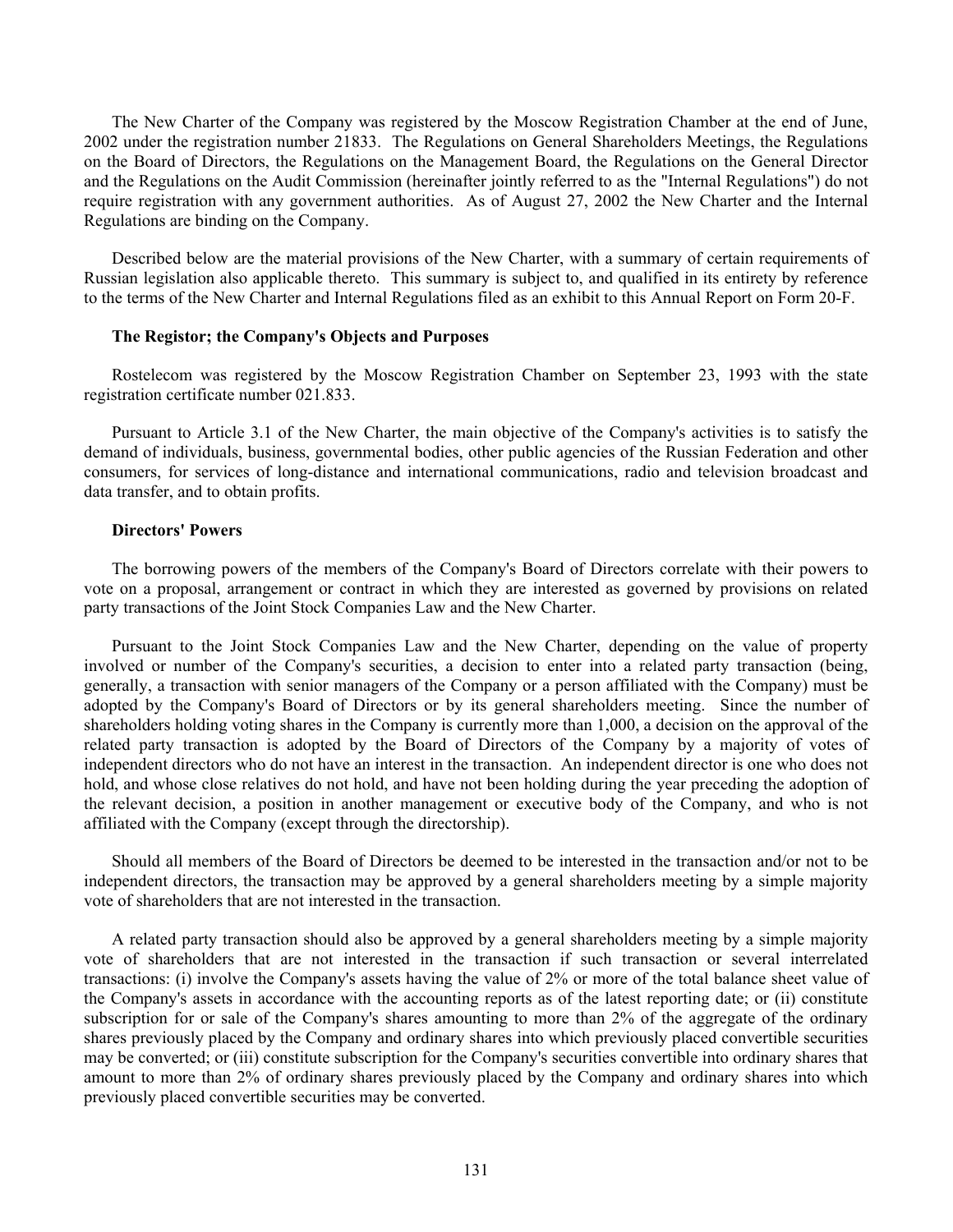Pursuant to the New Charter, the members of the Board of Directors are elected annually by a general shareholders meeting. The New Charter provides that members of the Board of Directors are elected by a cumulative vote as provided for in the Regulations on the General Shareholders Meeting and the Regulations on the Board of Directors (the "Board Regulations"). A general shareholders meeting of the Company may adopt a resolution on early termination of members of the Board of Directors' powers, provided that such resolution may be taken only with regard to all members of the Board of Directors simultaneously. Each member of the Board of Directors may at any time resign voluntarily with a written notice to all other members of the Board of Directors and to the Company. In such event, the authority of the remaining members of the Board of the Company does not terminate. However, in the event that the membership of the Board of Directors falls below the half of initial membership, the Board of Directors must adopt a decision to hold an extraordinary general shareholders meeting to elect the new Board of Directors.

Pursuant to the New Charter, any issues related to the legal status of the Company's Board of Directors that are not covered by the New Charter are governed by the Board Regulations adopted by a general shareholders meeting by a simple majority of votes of shareholders participating in the meeting.

### **Rights Attaching to the Company's Shares**

Pursuant to the New Charter, the Company's charter capital is comprised of 728,696,320 Ordinary Shares and 242,831,469 Class A Preferred Shares (issued and placed). All shares of the Company have equal nominal value. Shares of each category (Ordinary Shares and Class A Preferred Shares) grant equal rights to the holders of the shares of the respective category.

Ordinary Shares of the Company, except for treasury shares, grant to their holders the following principal rights, which generally distinguish them from Class A Preferred Shares: (i) to vote on all issues within the competence of a general shareholders meeting save for the limitations on voting on certain matters provided by the Joint Stock Companies Law; (ii) if holding, alone or together with other shareholders, 10% or more of the voting shares of the Company, demand the calling of an extraordinary general shareholders meeting; and (iii) to demand redemption by the Company of their shares under certain circumstances.

Class A Preferred Shares of the Company generally confer the right to: (i) an annual fixed dividend except for in the situations set forth in the Joint Stock Companies Law and the New Charter; and (ii) preference over Ordinary Shares in the distribution of profits and in the Company's liquidation. Generally, Class A Preferred Shares of the Company do not vote.

Pursuant to the Joint Stock Companies Law and the New Charter, once a year the Company may declare the payment of dividends on its placed shares. The decision on payment of dividends, as well as the amount and form of the dividend payable, is adopted by a general shareholders meeting. The total amount payable as dividend on each Class A Preferred Share is established by the New Charter as 10% of the Company's net profits upon results of the latest financial year, divided by the number of shares constituting 25% of the charter capital of the Company. If the amount of dividend payable by the Company on each Ordinary Share in a given year exceeds the amount payable as dividend on each Class A Preferred Share, the amount of the latter dividend must be increased up to the amount of dividend payable on Ordinary Shares. Dividends are not paid on treasury shares.

The New Charter does not establish any time limit on the expiry of the entitlement to a declared dividend.

In accordance with the New Charter, each holder of Ordinary Shares of the Company may participate in general shareholders meetings of the Company with the right to vote on any matter within its competence. Class A Preferred Shares of the Company confer no voting rights unless the New Charter and the Joint Stock Companies Law provide otherwise. Holders of Class A Preferred Shares have the right to vote on issues that (i) relate to amendments to the New Charter, which would limit their rights as preferred shareholders including the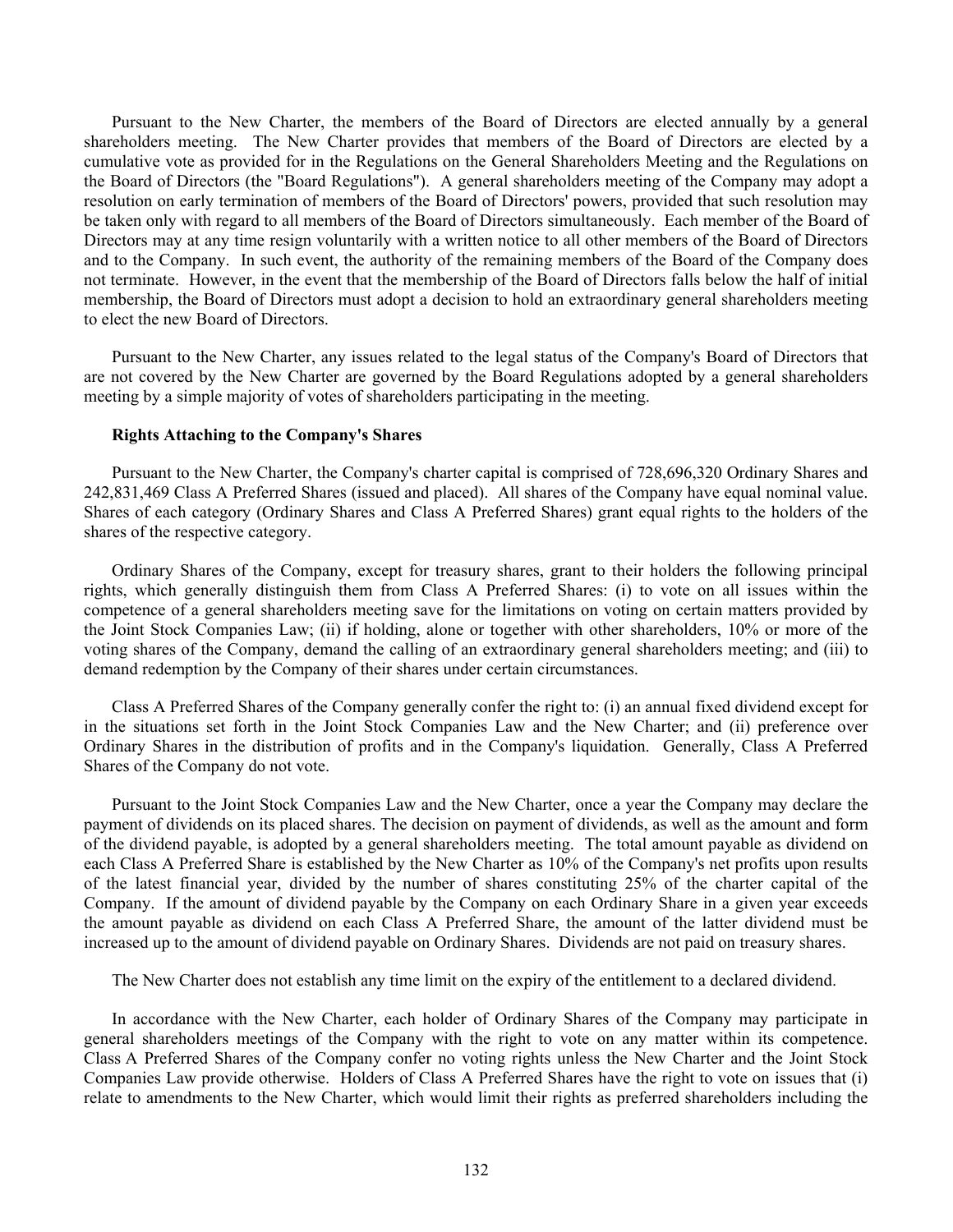granting to the holders of any other type of preferred shares priority in payment of dividend and/or preference in respect of the liquidation value of such Class A Preferred Shares and (ii) concern the reorganization or liquidation of the Company. They may also vote at general shareholders meetings following a meeting at which a decision was adopted not to pay dividends or to pay in part owed to holders of Class A Preferred Shares. Such right to vote extends until the dividends to which the holders of Class A Preferred Shares are entitled are paid in full.

The holders of both Ordinary Shares and Class A Preferred Shares of the Company may (i) freely alienate their shares without obtaining consent of other shareholders; (ii) participate in the distribution of the Company's net profits in the form of dividends and in the distribution of the Company's assets in the event of liquidation; (iii) enjoy pre-emption in acquiring additional shares being placed by the Company through open subscription and, in certain circumstances, by way of a closed subscription and (iii) freely access the Company's documents and receive copies thereof for a reasonable fee.

The Company's shareholders may also exercise other rights provided in Russian legislation and the New Charter.

The New Charter does not provide for any distribution of the profits of the Company other than in the form of dividends. The New Charter provides, however, that each shareholder of the Company may receive a pro-rated portion of the assets upon liquidation of the Company upon the settlement with all Company's creditors (including payment of all outstanding taxes and salaries). In the event that the assets of the Company are insufficient to pay the accrued but not paid dividends and the liquidation value of preferred shares to all holders thereof, the assets shall be distributed among holders of preferred shares pro rata to the number of shares held by them.

The assets remaining after the creditors' claims have been satisfied are used to effect, in the order of priority, the payments of: (i) declared but unpaid dividends on Class A Preferred Shares; (ii) the nominal value of the Class A Preferred Shares is to be paid to their respective holders (liquidation value of Class A Preferred Shares). The assets then remaining are to be distributed among the holders of Class A Preferred Shares and holders of ordinary shares in proportion to their shareholding in the total number of shares placed by the Company, adjusted to take the account of the previously paid nominal value of the Class A Preferred Shares.

According to the Joint Stock Companies Law and the New Charter, holders of voting shares have the right to demand that the Company redeems all or part of their shares in the event that a general shareholders meeting adopts a decision on the following issues and the relevant shareholder voted against or refrained from voting on such decisions: a decision to reorganize the Company, to make changes to the New Charter which limit such shareholder's rights, or to enter into major transactions that have not been approved by a decision of the Board of Directors of the Company.

Pursuant to the Joint Stock Companies Law and the New Charter, the Company may buy back its own placed shares. If the Company buys back its shares based on a decision of a general shareholders meeting to decrease the Company's charter capital, such shares should be cancelled immediately upon their buy back. If the Company wishes to buy back its shares but does not intend to decrease its charter capital, it may do so upon a decision of the Board of Directors provided that such decision may be adopted only if shares constituting at least 90% of the existing charter capital remain in circulation. Shares bought back but not cancelled immediately must be sold by the Company within one year at their market value. Otherwise, a general shareholders meeting will have to adopt a decision to reduce the charter capital by way of cancellation of the relevant shares.

The New Charter does not provide for any discrimination with regard to any existing or potential holders of the securities of Rostelecom in the event a shareholder owns a significant block of shares.

The Joint Stock Companies Law requires the Company to maintain a reserve fund to be used solely to cover the Company's losses and redeem the Company's shares in cases where other funds are not available. The New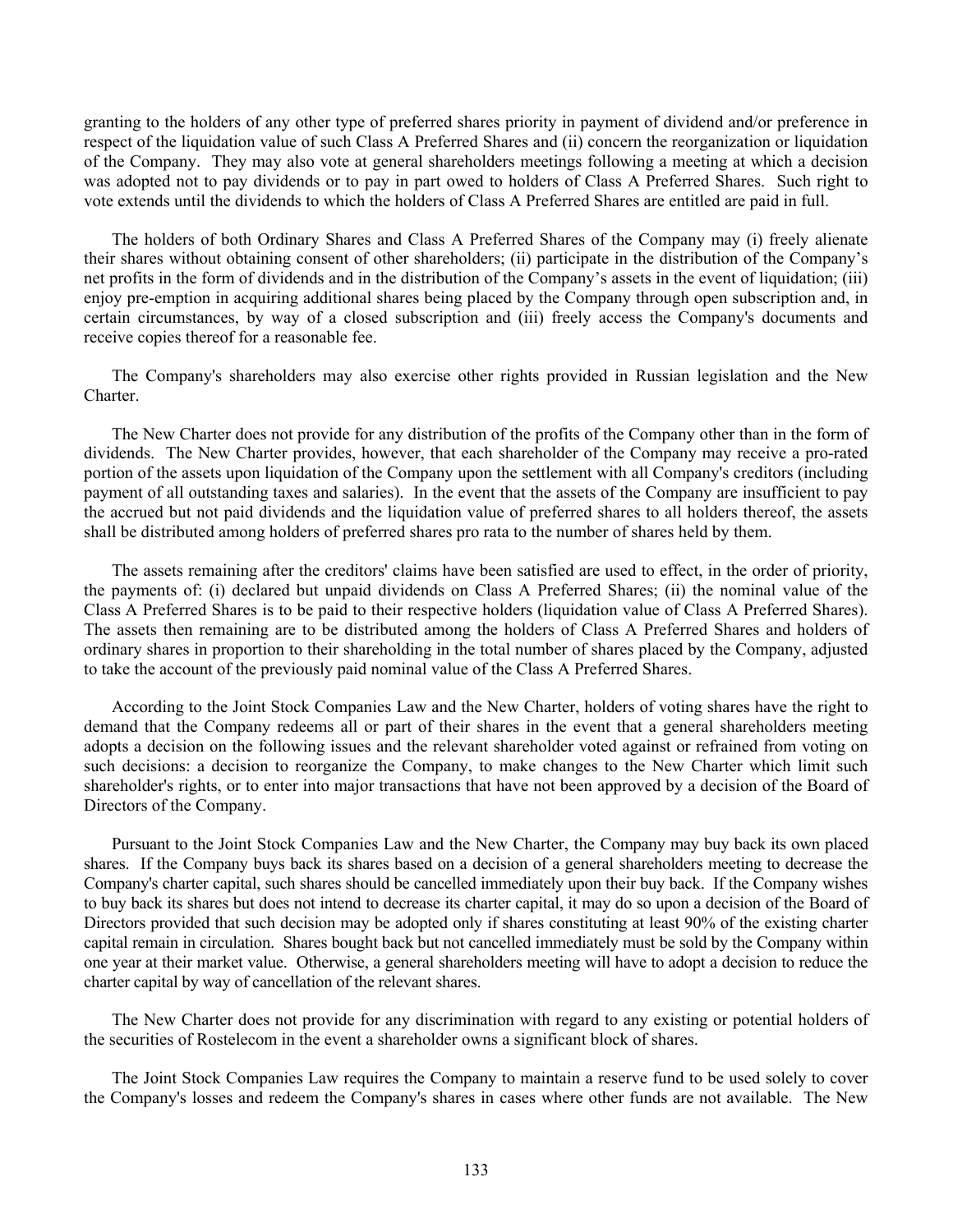Charter provides for a reserve fund in the amount of 15% of the Company's charter capital, funded through mandatory annual transfers of at least 5% of its net profits until the reserve fund has reached the 15% requirement.

The provisions of the New Charter governing the rights of holders of the Company's shares do not establish any action that is necessary to change the rights of holders of shares is are more significant than the requirements provided by Russian law.

#### **General Shareholders Meeting**

The Company holds annual general shareholders meetings and extraordinary general shareholders meetings pursuant to the New Charter and the Regulations on General Shareholders Meetings.

The authority of general shareholders meetings of the Company is set forth by the Joint Stock Companies Law and the New Charter.

At an annual general shareholders meeting, shareholders must decide on the election of directors, the election and confirmation of the Company's Audit Commission and the approval of the Company's external auditor. They must also consider the annual report and financial statements submitted by the Board of Directors for the previous fiscal year.

The date of an annual general shareholders meeting shall be determined by the Board of Directors, but shall be not earlier than two (2) months and not later than six (6) months following the end of the previous fiscal year of the Company.

An extraordinary general shareholders meeting may be called in accordance with a decision of the Board of Directors adopted by a simple majority of its members present at the meeting. Such decision can be taken (i) at the initiative of the Board of Directors or (ii) upon the request of the Audit Commission, the Company's auditor or the holder(s) in the aggregate of at least 10% of the Company's voting shares as of the date of such request. Such requests shall be made in the manner and in time provided for in the Regulations on the General Shareholders Meetings. Such extraordinary general shareholders meeting should be held not later than forty (40) days following the day of the request made by the said persons. However, if the proposed agenda includes the election of the Board of Directors of the Company, such extraordinary general shareholders meeting should be held not later than seventy (70) days following the day of the request made by the said persons.

Under the New Charter, shareholders that (i) have fully paid for ordinary shares of the Company or (ii) have fully paid for preferred shares of the Company of any type (in the event that a preferred share of such type grants a vote on a particular item on the agenda of the meeting, or if holders of preferred shares have received the right to vote on all issues within the competence of a general shareholders meeting due to a decision not to pay dividends or to make partial payment of dividends on shares held by them) shall be included on the list of shareholders having the right to participate in a general shareholders meeting.

The list of shareholders entitled to take part in a general shareholders meeting is prepared on the basis of the shareholders register of the Company. The date as of which such list should be prepared is to be established by the Board of Directors and may neither fall earlier than the date of the adoption of a decision on holding the general shareholders meeting by the Board of Directors, nor may be more than fifty (50) days prior to the date of the general shareholders meeting to be called. However, if the proposed agenda includes the election of the Board of Directors of the Company, such list should be prepared as of the date no more than sixty five (65) days prior to the date of the general shareholders meeting. Where the proposed agenda includes issues that are to be voted by different composition of shareholders, the list of shareholders entitled to take part in such general shareholders meeting should be prepared as of the date at least forty five (45) days prior to the date of the general shareholders meeting.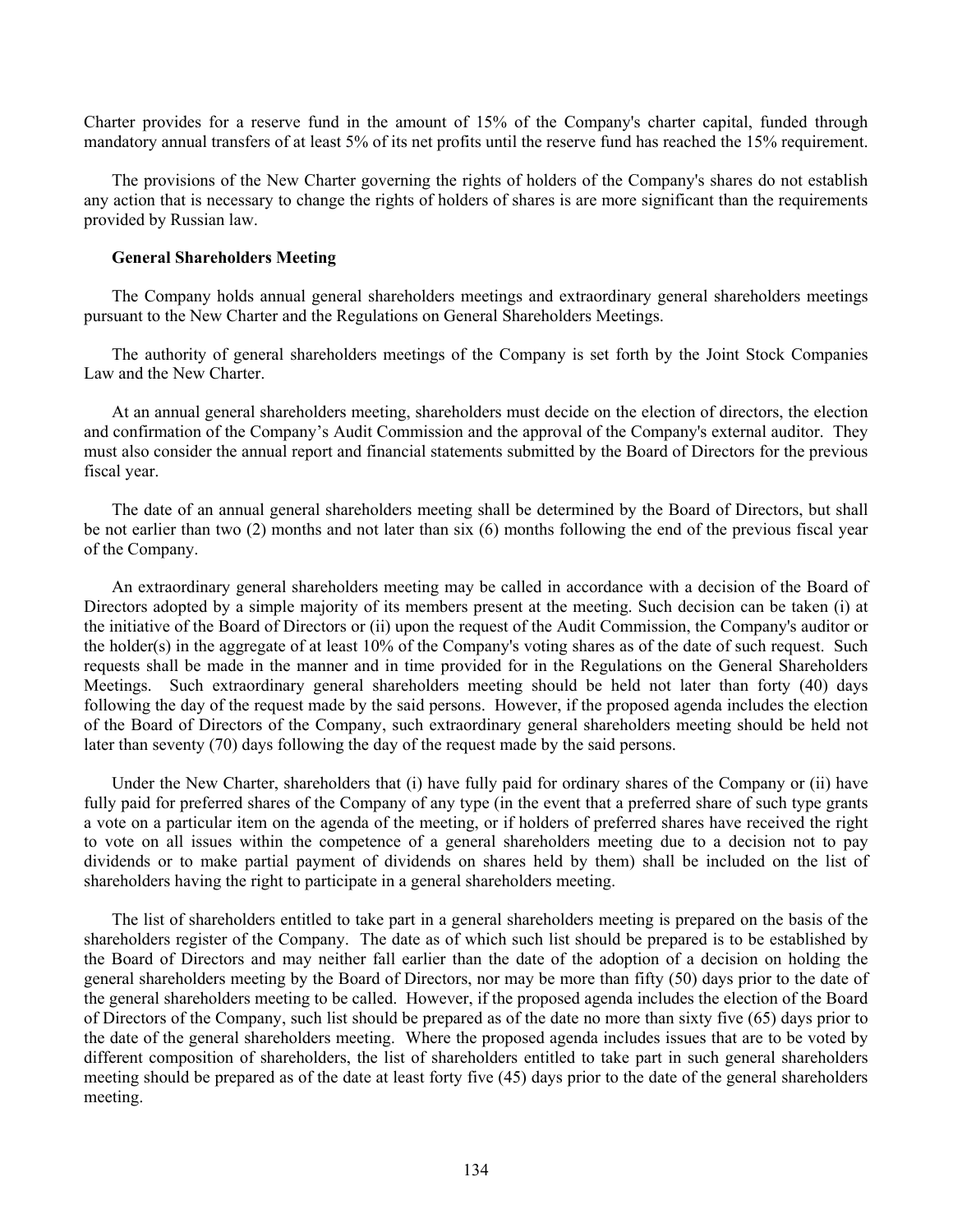All shareholders of the Company entitled to participate in a general shareholders meeting should be notified of such meeting not less than thirty (30) days prior to the date of the general shareholders meeting. Such notification should be made at least fifty (50) days prior to the date of the general shareholders meeting if the agenda includes the election of the Company's Board of Directors.

The Company is required to grant to its shareholders access to the information including the Company's annual report, audited financial statements (balance sheet and profits and loss statement) and auditor's report, information on candidates to the Board of Directors, and any draft amendments or modifications to the Company's charter in advance of a general shareholders meeting.

Shareholders may exercise the right to participate in a general shareholders meeting either in person or by proxy.

#### **Limitations on the Right to Own Securities**

There are no restrictions/specific requirements with respect to foreign ownership of the Company's shares, including the right of foreign shareholders to exercise voting rights on the Company's shares, established either by Russian law or by the New Charter.

## **Anti Take-Over Provisions**

Acquisition of more than 20% of shares in a Russian joint stock company, including the Company, is regulated by Russian anti-monopoly legislation.

The Joint Stock Companies Law imposes certain requirements on a person who individually or together with the affiliates purchases 30% or more of ordinary shares in the Company.

A person purchasing such number of ordinary shares shall notify the Company not earlier than ninety (90) days and not later than thirty (30) days before the date of purchase. Upon purchase of shares, the buyer is obliged to make an offer to all other shareholders of the Company to purchase their ordinary shares and securities convertible into ordinary shares. Such requirement applies only to purchase of shares in joint stock companies with over 1,000 holders of ordinary shares, as is the case with the Company. Under the Joint Stock Companies Law a company's charter or a decision of a general shareholders meeting adopted by a simple majority of votes (without counting the votes of the buyer or its affiliates) may exempt the buyer from the obligation to offer to purchase the shares. The New Charter does not provide for such exemption.

Further, the same requirements apply for the purchase of every 5% of ordinary shares over and above 30% of the Company's ordinary shares already held by the buyer together with the affiliates.

The buyer who purchased shares in violation of the Joint Stock Companies Law may vote at a general shareholders meeting only with those shares that have been acquired in compliance with the Joint Stock Companies Law.

Pursuant to the Joint Stock Companies Law and the New Charter, a decision on the reorganization or liquidation of the Company must be taken by 75% of votes of the holders of both ordinary shares and Class A Preferred Shares participating in the relevant general shareholders meeting.

#### **Ownership Disclosure**

Pursuant to Russian securities legislation, the Company is required to disclose in its quarterly reports to the Federal Commission for Securities Market, information on its shareholders owning 20% or more of its shares. In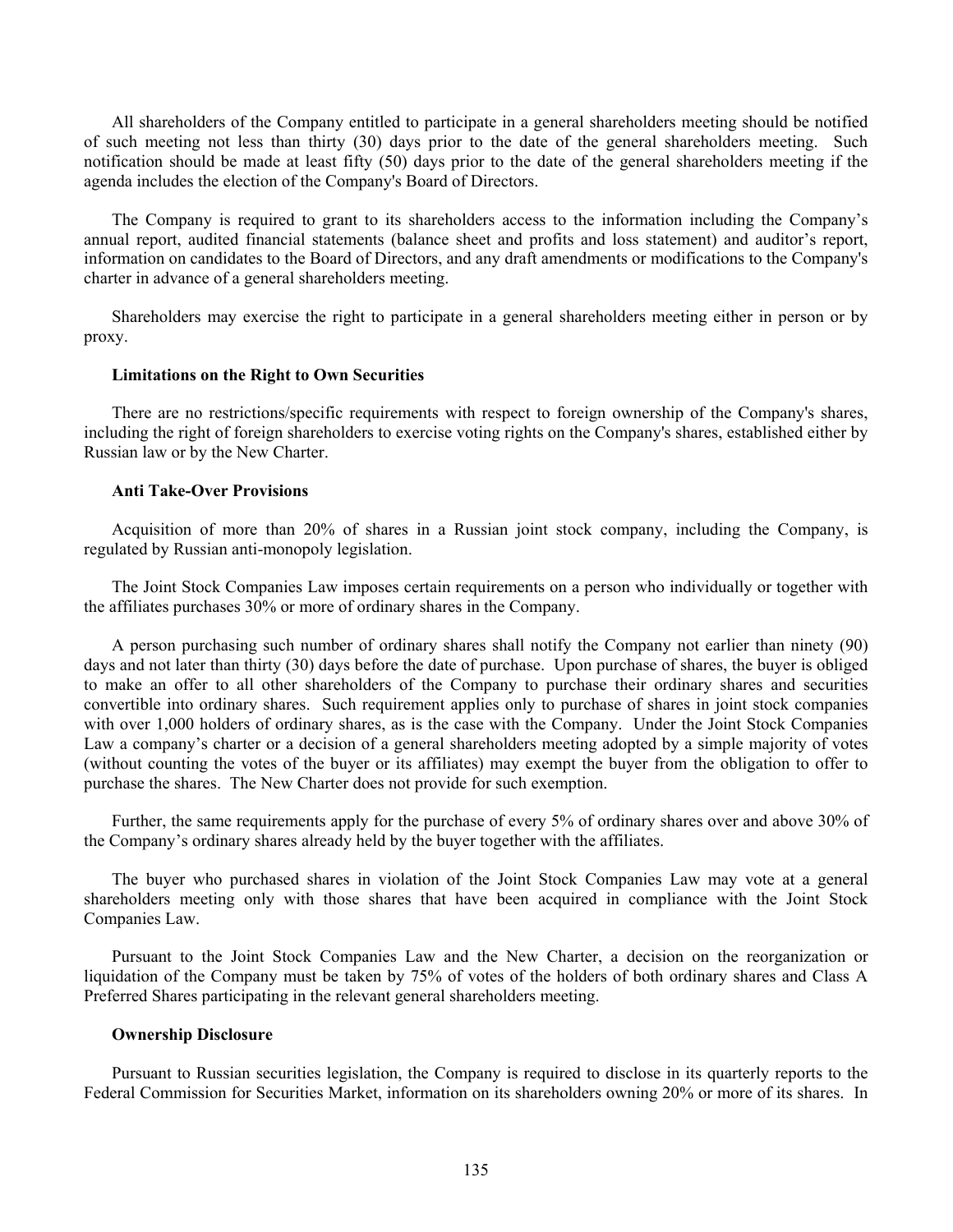addition, the Company is required to disclose the fact of appearance of a person owning more than twenty five (25) % of either Ordinary Shares or Class A Preferred Shares in the shareholders register.

Pursuant to Russian securities legislation, a person that has acquired 20% or more of shares or other issue securities of a Russian joint stock company, such as the Company, should notify the fact of such acquisition to the Federal Commission for Securities Market not later than five (5) days after the date of acquisition that may also need be followed by the relevant disclosure of such acquisition is a specific publication. In addition, any further 5% increase or decrease in such 20% shareholding should be disclosed within the same period of time.

Pursuant to the Securities Market Law, the Federal Commission for Securities Market must be notified of all acquisitions by foreign entities or individuals of shares of a Russian joint stock company, including the Company.

## **Charter Capital**

The amount of charter capital of the Company significantly exceeds the minimum requirement established by the laws of the Russian Federation for open joint stock companies.

In the event that the Company adopts a decision to decrease its charter capital, its General Director is required to notify all creditors of the Company of such decrease in accordance with the Joint Stock Companies Law. The state registration of the relevant amendments to the Company's charter which would be necessary for decreasing the charter capital would be carried out only upon such notification to the creditors is evidenced.

## **10.C. Material Contract**

### **Merger Agreement Between Rostelecom and MMT**

On May 14, 1999, the Boards of Directors of Rostelecom and OAO The Moscow Long Distance and International Telephone ("MMT") approved the merger of MMT with and into Rostelecom. The agreement regarding the acquisition of MMT by Rostelecom (the "Agreement"), which was entered into on June 17, 1999, was approved by the General Shareholders Meeting of MMT on June 29, 1999 and by the Annual General Shareholders Meeting of Rostelecom on June 26, 1999. Svyazinvest did not vote at the general shareholders meeting of MMT and Rostelecom because it qualifies as an interested party; however, Svyazinvest fully supports such merger and believes that it was an important step towards consolidation of Rostelecom's subsidiaries.

In accordance with the terms of the Agreement, MMT was acquired by Rostelecom in accordance with the procedures established by Article 57 of the Civil Code of the Russian Federation. Thus, Rostelecom succeeded to all rights and liabilities of MMT as of the date of acquisition. All assets and liabilities of MMT were transferred to Rostelecom pursuant to the Agreement. All permissions and approvals of competent state authorities necessary in accordance with the Russian legislation were obtained by the parties to the Agreement.

In accordance with the Agreement all ordinary and preferred shares of MMT were converted into ordinary and preferred shares of Rostelecom on the date of acquisition. Rostelecom adopted the decision to increase the charter capital by placement of additional ordinary and preferred shares. Valuation of the companies showed that the value MMT was equal to 3.9% of the total value of Rostelecom as of the date of acquisition. Based on that, the shareholders of MMT were entitled to (i) 28,420,603 of additionally issued ordinary shares of Rostelecom, (ii) 9,473,534 of additionally issued preferred shares. Since the amount of ordinary stock of MMT was equal to 11,795,940 shares and the amount of preferred stock was equal to 3,931,980 shares, the following share exchange rates were established: 2.40935 of ordinary shares of Rostelecom for one ordinary share of MMT and 2.40935 of preferred shares of Rostelecom for one preferred share of MMT.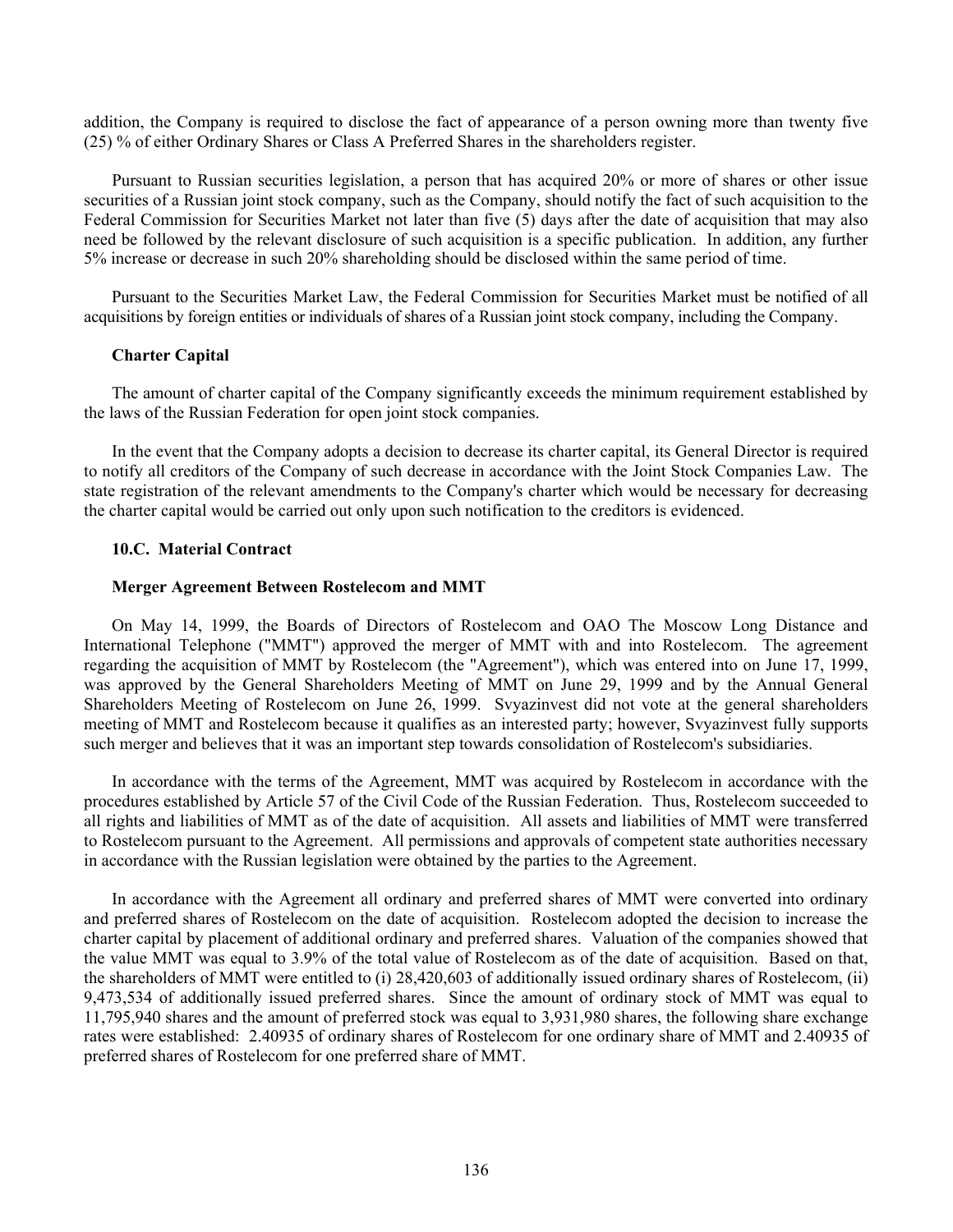The objectives of the transaction were to consolidate the network, to develop a better mechanism for collecting payments for domestic long-distance and international communications services in Moscow, to eliminate parallel functions of Rostelecom and MMT and to optimize the layout of channel switching capacity required to provide international communications and data transfer services. Rostelecom believes that such actions enable it to improve the quality of its services and the control of payments, to reduce accounts payable and to coordinate the development of the Moscow network.

Before the merger, 80% of domestic long-distance and international traffic passing through the Moscow network was handled by switches owned by Rostelecom, and only 20% of such traffic was handled by switches owned by MMT. MMT billed the customers of the Moscow network on a monthly basis and followed up on such bills. On the average, customers paid Rostelecom directly two weeks following the receipt of bills issued by MMT. Rostelecom paid to MMT approximately 12.6% of total proceeds obtained by the Moscow network for international and domestic long-distance traffic. In addition, Rostelecom received approximately 87% of proceeds obtained by MMT from call offices located in Moscow.

Rostelecom believes that the merger with MMT was a successful and effective transaction because as a result Rostelecom consolidated proceeds from domestic long-distance and international outgoing calls originating in the city telephone network, improved the settlement system between Rostelecom and MMT and optimized its turnover taxes. As a result of the merger, Rostelecom now has direct access to its customers, has reduced its accounts receivable for the services provided and expenses related to doubtful and bad debts and gained experience required to develop billing centers in other major regions of Russia.

Rostelecom estimates that it has reduced its annual expenses and taxes by approximately U.S.\$ 2 million as a result of the rationalization and elimination of duplicative functions conducted by both companies, namely: reduction of operating expenses, reduction of the expenses related to social welfare expenditures and housing; optimization of turnover taxes and rationalization of the administrative functions. As a result of the merger, shareholders of MMT managed to exchange shares which had been unmarketable since August 1997 into shares of Rostelecom which rank among the most liquid shares in the Russian stock market.

### **10.D. Exchange Controls**

# **Capital Import and Export Restrictions**

The main regulatory body charged with overseeing and implementing currency and exchange control in the Russian Federation is the Central Bank of Russia.

Foreign exchange operations are governed by the Law No. 3615-I On Currency Regulation and Currency Control, dated October 9, 1992 (the "Currency Control Law") and numerous Central Bank letters, instructions, and orders. Certain other laws establish exemptions from the general currency control regime but, absent implementing legislation, their application remains untested.

Russian currency legislation distinguishes between "residents" (*i.e.*, Russian persons and entities having permanent residence in Russia, including Russian entities with foreign ownership) and "nonresidents" (*i.e.*, persons and entities established under foreign law not having permanent residence in Russia, including foreign company representation offices and branches).

Transactions with foreign currency among residents, and between residents and nonresidents must be conducted only through Russian banks that are licensed to engage in foreign currency transactions ("authorized banks") and available exemptions are limited.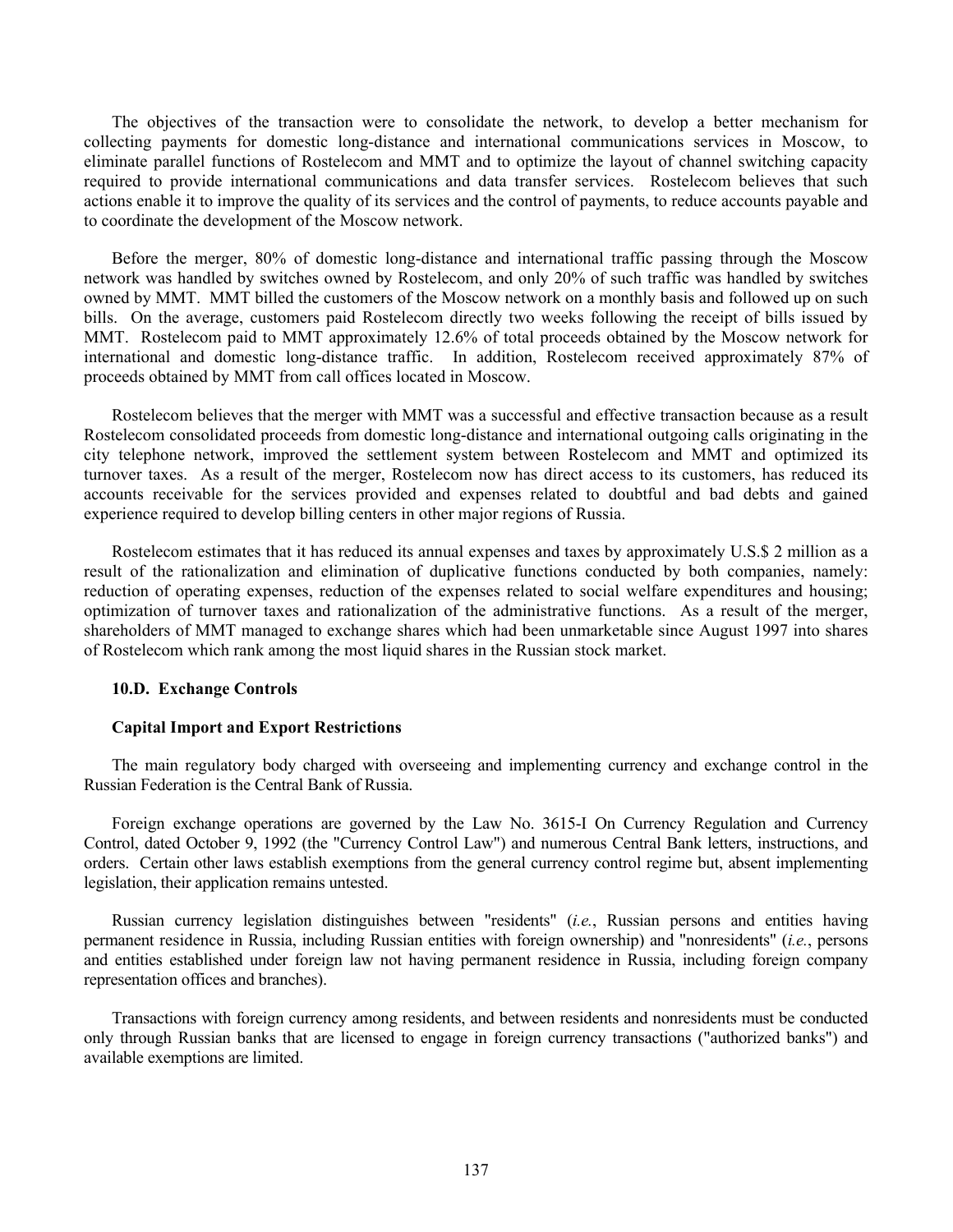Russian residents' operations with foreign currency and other "currency valuables", such as foreign currency denominated securities, and precious metals and stones are regulated primarily by the Currency Control Law. Any transaction involving the transfer of title or other rights to "currency valuables", or comprising an international money transfer or import or export of such valuables, is deemed to constitute a "currency operation". In addition, currency operations include ruble settlements between residents and nonresidents.

The regulation of operations with foreign currency and currency valuables is based on the distinction between those operations that are "current" and those that are effected "in connection with the movement of capital" ("capital currency operations").

Current operations are defined by the Currency Control Law by way of an exhaustive list and may be carried out by Russian residents without a license from the Central Bank.

Under the Currency Control Law, capital currency operations are comprised of: (i) direct investments; (ii) portfolio investments; (iii) transfers of foreign currency for the purchase of immovable property; (iv) deferrals of payments in foreign currency under export-import contracts for more than 90 days; (vi) financial credits in foreign currency by institutions other than authorized Russian banks for periods exceeding 180 days; and (vii) all other operations with foreign currency that are not classified as current currency operations.

Capital currency operations may be performed on the basis of either a transaction-specific Central Bank permit or an exemption established by the Central Bank in its normative acts. The process of obtaining a Central Bank permit is time-consuming and may require a number of consents of other Russian governmental agencies.

Russian exchange control legislation limits the exchange of rubles for foreign currency and the use of foreign currency in Russia. Cash transactions in foreign currency are generally prohibited within Russia. Foreign currency may be freely exchanged for rubles in Russia, but the exchange of rubles for foreign currency in Russia is restricted.

Russian legal entities may purchase foreign currency through authorized Russian banks only to effect payments the list of which is established by Central Bank. The lawful purpose of the intended payment must be proved to the account bank requested to purchase foreign currency. The purchase of foreign currency to effect payments for works and services or intellectual property rights worth more than U.S.\$ 10,000 (or the equivalent in other foreign currencies) is subject to additional procedural regulations.

The procedure for purchase of foreign currency by non-residents differs depending on the type of the ruble accounts held by a non-resident with Russian authorized banks, to which the ruble payments are received. Generally, nonresidents may open the following types of accounts with Russian authorized banks: (i) K-type accounts (convertible accounts); (ii) N-type accounts (nonconvertible accounts); and (iii) F-type accounts (accounts for individuals only).

While non-residents may freely buy foreign currency using ruble amounts in their K- and F-type accounts, similar operations involving N-type accounts may not be carried out prior to 365 days after the date of purchase instructions to an account bank. The incoming payments to such ruble accounts are strictly regulated and certain payments may be received in N-type accounts only.

In addition, substantial amounts of rubles owned by non-residents are kept in S-type accounts. The restrictions on the investment, conversion and repatriation of such funds, which were frozen after the August 1998 financial crisis, are being eased step by step.

Russian legal entities are generally required to procure repatriation of all their foreign currency revenues to Russia, where such proceeds must be deposited to accounts with authorized banks. A part of this requirement is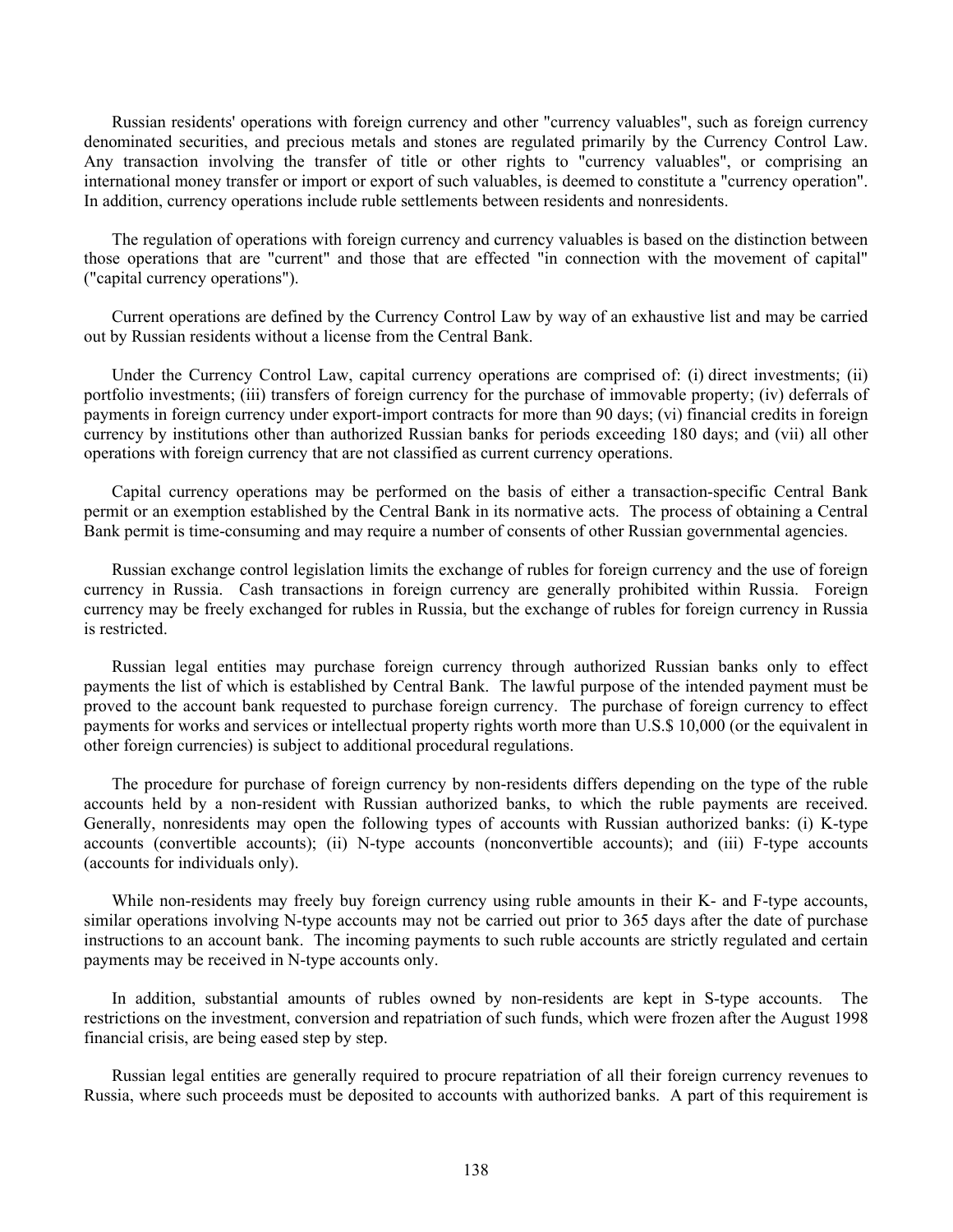the requirement that all export revenues of Russian legal residents in foreign currency be remitted to their onshore bank accounts. Once the foreign currency proceeds from the exports of goods, services, or intellectual property, among others, are repatriated, a certain percentage must be promptly sold in the domestic market for rubles. In August 2001, three years after the August 1998 financial crisis, the percentage of foreign currency export revenues subject to this mandatory conversion was decreased to its precrisis level of 50%.

A Russian entity may open or maintain offshore bank accounts in freely convertible foreign currencies only upon a prior approval of the Central Bank.

As a consequence of the Russian economy's progressive recovery from the negative consequences of the 1998 financial turmoil, the currency regulations have been gradually liberalized. Under the newly adopted regulations a number of capital currency operations were exempted from restrictive Central Bank permit and registration requirements (such as attraction of loans for more than 180 days by Russian corporate entities and opening accounts abroad in foreign currency that is "not freely convertible" (according to a list of such currencies approved by the Central Bank)). However, despite of the steps towards liberalization, a number of existing uncertainties as to the interpretation and implementation of provisions of the Russian currency regulations may deprive such amendments their positive effect.

### **Restrictions on the Remittance of Dividends, Interest or Other Payments to Non-Residents**

The Federal Law on Foreign Investment in the Russian Federation specifically guarantees foreign investors the right to repatriate their earnings from Russian investments. However, the Russian exchange control regime may materially affect the foreign investors' ability to do so.

Pursuant to the regime of non-residents' ruble accounts, ruble dividends on the underlying Ordinary Shares of the Company may be paid to the K-type account of the depositary and converted into foreign currency by the depositary for distribution to the owners of ADS without restriction.

As long as the buyer is not a Russian resident, ADSs or underlying Ordinary Shares of the Company may be sold by non-residents for foreign currency outside Russia without regard to Russian currency control. However, Russian currency control legislation will affect the ability of a non-resident to sell ADSs or underlying Ordinary Shares of the Company to a Russian resident. Without a transaction-specific Central Bank permit, Russian residents (unless they are Russian authorized banks or individuals) may, generally, purchase securities for rubles only and may not purchase foreign currency denominated securities, such as the Company's ADS.

Foreign investors may sell ruble-denominated shares, such as the underlying Ordinary Shares of the Company to Russian residents via their own K-type accounts or K-type accounts maintained by the Russian authorized banks for non-resident banks. Ruble proceeds from the sale of such shares received by a non resident to a K-type account may be converted into foreign currency without restriction.

However, the ability of the depositary and other persons to convert rubles into foreign currency is subject to the availability of the foreign currency in Russia's currency market. Although there is an existing market within Russia for conversion or rubles into foreign currency, the further development of this market is uncertain. At present, ruble is not convertible outside Russia. Also, there is currently no viable market for hedging of ruble investments.

Further, no assurance can be given that changes tightening the existing rules affecting foreign investors will not be introduced to the Russian currency legislation. In particular, no assurance can be given that the amount of proceeds from investments that may be repatriated will not be limited, trading with Russian residents in rubledenominated shares will not become more cumbersome and further restrictions on the conversion of ruble earnings into foreign currency for the purposes of making dividend payments will not be imposed.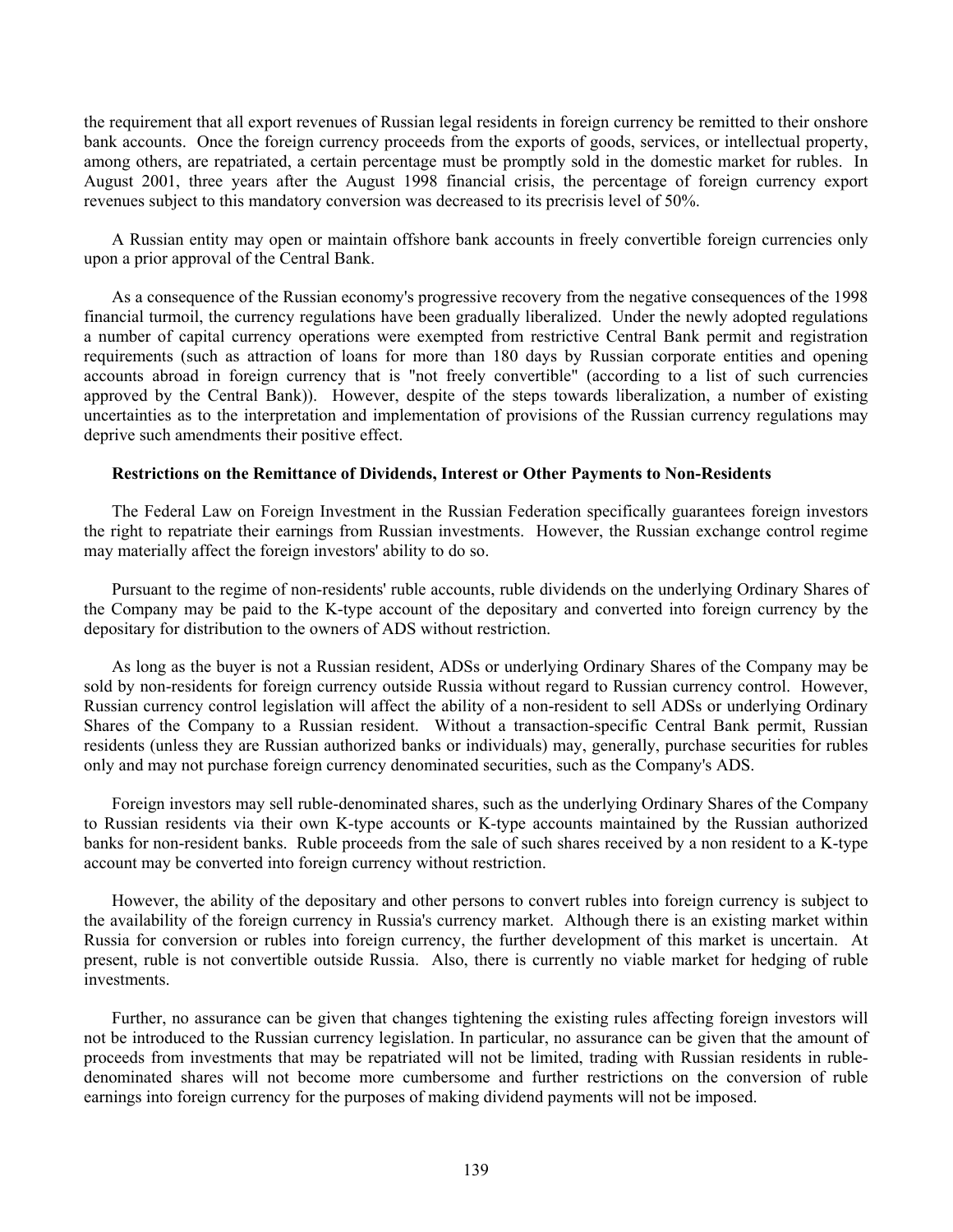#### **10.E. Taxation**

The following discussion summarizes certain material United States federal income and Russian income and withholding tax consequences to the beneficial owners arising from the ownership and disposal of ADSs or Ordinary Shares. The discussion which follows is based on (a) the United States Internal Revenue Code of 1986, as amended (the "Code"), the US Treasury regulations promulgated thereunder, and judicial and administrative interpretations thereof, (b) Russian tax law, and (c) the Convention between the United States and the Russian Federation for the Avoidance of Double Taxation and the Prevention of Fiscal Evasion with Respect to Taxes on Income and Capital (the "Tax Treaty"), all as in effect and available on the date hereof, and is subject to any changes (possibly on a retroactive basis) in these or other laws occurring after such date. It is also based, in part, on representations of the Depositary, and assumes that each obligation in the Deposit Agreement and any related agreements will be performed in accordance with its terms. The discussion with respect to the Russian law is based on the Company's understanding of current Russian law and Russian tax rules, which are subject to frequent change and varying interpretations.

The following discussion is intended as a general description only and is not intended as tax advice to any particular investor. It is also not a complete analysis or listing of all potential United States federal income or Russian profits tax and income withholding tax consequences to the owners of ADSs or Ordinary Shares. Each holder should consult its own tax adviser regarding the specific United States federal income tax consequences, as well as Russian tax consequences of the ownership and disposal of the ADSs or Ordinary Shares under its own particular factual circumstances.

### **Russian Profits Tax and Withholding Tax Considerations**

The following is a summary of certain Russian tax considerations regarding the ownership and disposal of ADSs or Ordinary Shares by a holder who is either a foreign citizen, not residing in the Russian Federation for more than 183 days in a given calendar year (a "Non-resident Individual") or is a foreign corporation (a legal entity incorporated outside of Russia), partnership or other entity established outside of Russia which does not conduct its business in the Russian Federation via a "permanent establishment" (a "Non-resident Entity"). Under Russian tax law, a "permanent establishment" for tax purposes is deemed to include a branch, subdivision, bureau, office, agency or any other permanent location in which activities are carried out on a regular basis for the purpose of deriving income in the Russian Federation or abroad. The definition of a permanent establishment also includes any organizations or individuals that has and regularly use the powers to conclude contracts or negotiate their essential provisions in Russian Federation in the name of a foreign corporation or other entity creating legal consequences for such foreign corporation or other entity (dependent agent). Where there is no difference in the treatment of a Non-resident Individual and a Non-resident Entity any of them may be referred to as a "Nonresident".

Russian tax rules applicable to securities, and in particular those applicable to Non-residents holding Russian securities, are characterized by significant uncertainties and by an absence of interpretative guidance. Both the substantive provisions of Russian tax law and the interpretation and application of those provisions by the Russian tax authorities may be subject to more rapid and unpredictable change compared to jurisdictions with more developed capital markets, legal and tax systems.

#### *Applicability of the Tax Treaty to the U.S. ADS Holders*

Russian tax rules applicable to the U.S. holders of ADSs are characterized by significant uncertainties and by an absence of interpretative guidance. Russian tax authorities have not provided any reasonable guidance regarding the treatment of ADS arrangements, and there can be no certainty as to how they will ultimately treat those arrangements. In particular, it is unclear whether Russian tax authorities will treat the U.S. holders as the beneficial owners of the underlying shares for the purposes of the Tax Treaty. If Russian tax authorities do not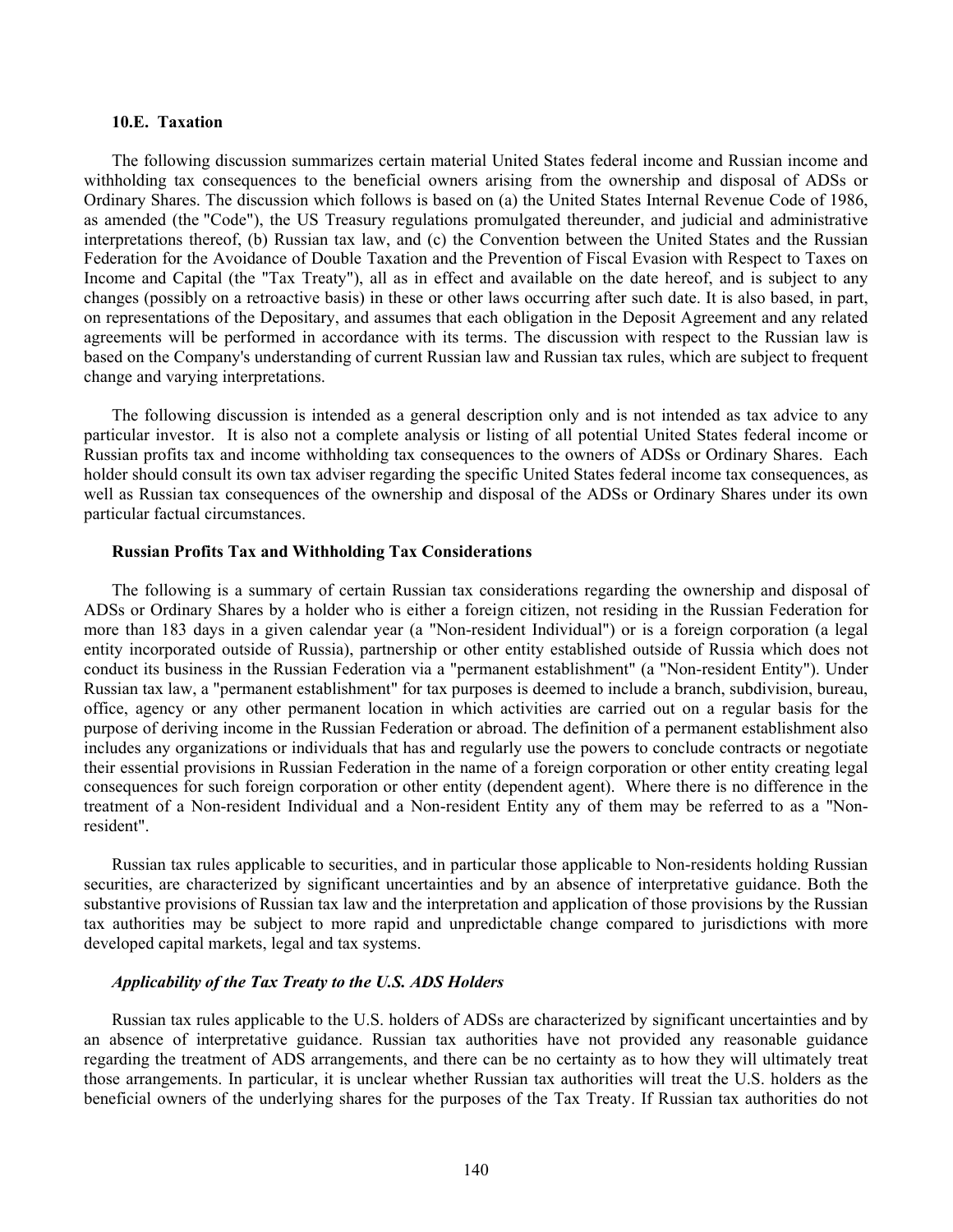treat the U.S. holders as the beneficial owners of the underlying shares, then the U.S. holders would not be able to benefit from the provisions of the Tax Treaty. However, even if the U.S. holders are treated by the Russian tax authorities as the beneficial owners of the underlying shares, the U.S. holders still may be not able to benefit from the provisions of the Tax Treaty, or may experience significant expense and effort due to the complicated administrative procedures on the Russian side claiming these treaty benefits.

### *Taxation of Income from Disposal of ADSs or Ordinary Shares*

The tax treatment of sales, exchange or other disposal of ADSs or Ordinary Shares will be different for Nonresident Individuals and Non-resident Entities.

### *Taxation of Capital Gains from Disposal of ADSs or Ordinary Shares for Non-resident Individuals*

Non-resident individual holders of ADSs or Ordinary Shares generally should not be subject to any Russian income tax or withholding tax on the gain realized on the sale, exchange or other disposal of ADSs or Ordinary Shares outside of Russia if the ADSs or Ordinary Shares are disposed to Non-residents (arguably, a sale outside Russia to a Russian resident would also be exempt).

Sale, exchange or other disposal of ADSs or Ordinary Shares to Russian residents may be subject to Russian income or withholding taxes. In case Non-resident Individual holder sells, exchanges or in other way disposes ADSs or Ordinary Shares to a Russian resident purchaser, the latter may be required to withhold 30% of the gain realized on disposal of ADSs or Ordinary Shares. Although Russian tax rules provide for a procedure to determine a holder's tax basis for the purpose of determining taxable gain, there is a risk that in practice a Russian resident purchaser may arbitrarily withhold tax on the gross proceeds of the transaction.

A refund of tax withheld may technically be available for a Non-resident Individual holder of ADSs or Ordinary Shares pursuant to the provisions of an applicable tax treaty, upon submission of a relevant application. In practice, however, the procedure for obtaining such refunds is not defined. The law does not provide for advance treaty clearance of payments to Non-resident Individuals.

## *Taxation of Capital Gains or Other Income from Disposal of ADSs or Ordinary Shares for Non-resident Entities*

Any capital gain or other income received by a Non-resident Entity as a result of sale, exchange or other disposal of ADSs or Ordinary Shares through a non-Russian stock exchange generally should not be subject to Russian withholding tax for a Non-resident Entity.

In case of sale, exchange or other disposal of ADSs or Ordinary Shares outside a stock exchange the purchaser is required to withhold 20% of the purchase price (or 24% of the gain if the seller can confirm the cost basis of the security in accordance with Russian rules) if more than 50% of Rostelecom's assets consists of immovable property located in Russia. There is an uncertainty in the Russian law as to whether telecommunication lines, comprising a large part of Rostelecom assets, are considered to be immovable property, thus the risk of withholding exists. The mechanism for withholding of the tax and remittance of the tax withheld to the Russian tax authorities is not defined in case the payer of income is a Non-resident with no tax registration in Russia.

Many tax treaties provide for relief from withholding tax on capital gain, though the Tax Treaty contains limitation similar to that in Russian law, and if not less than 50% of the assets is recognized to be immovable property no relief is available.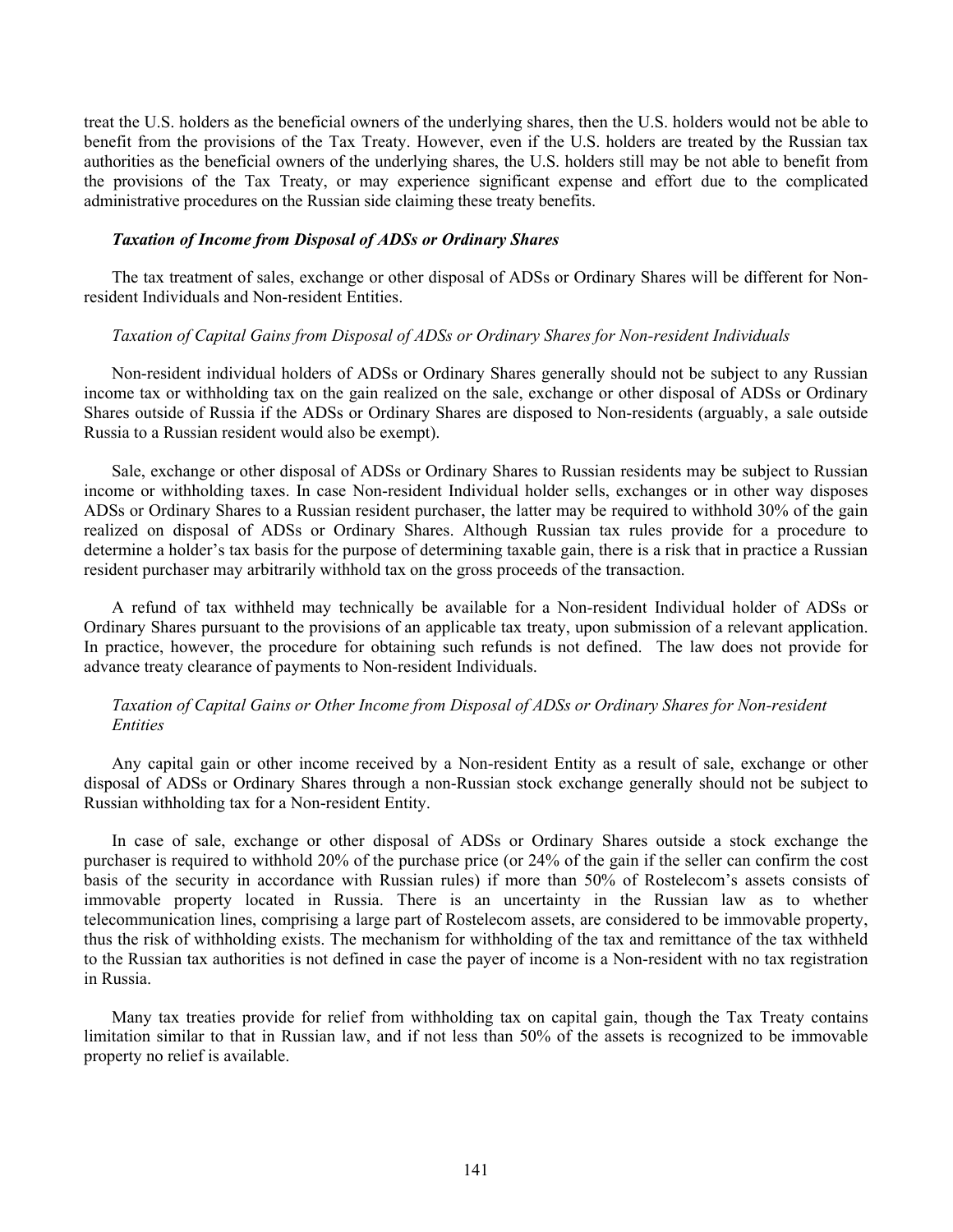To claim the benefit of a reduced rate of withholding tax under an applicable tax treaty, a Non-resident normally should provide a certificate of tax residence confirming the eligibility for the treaty benefits, which must meet the requirements of Russian law. If such certificate has not been presented to the payer prior to the payment date, the payer of income is required to withhold tax at the full rate of 20% of the purchase price (or 24% of the gain if the seller can confirm the cost basis of the security in accordance with Russian rules). Non-resident holders eligible for a reduced rate under a double tax treaty are then entitled to file claims for refund which must be lodged with the Russian tax authorities within 3 years after withholding was made. There are practical problems in obtaining both the advance exemptions and the refund claims particularly where the beneficial owner of the dividend income and the registered owner are different entities. In addition there is significant uncertainty regarding the availability and timing of refunds even if the claim is approved.

No withholding tax should generally apply if 50% or less of Rostelecom's assets consist of immovable property located in Russia even in case of sale, exchange or other disposal of ADSs or Ordinary Shares outside a stock exchange.

### *Taxation of Dividends*

Dividends on ADSs or Ordinary Shares paid to Non-resident Entities generally will be subject to Russian withholding tax deducted at source by the payer of such dividends at a rate of 15% for Non-resident Entities. For Non-resident Individuals the rate of withholding tax may generally be 30% if the payer of income chooses the conservative approach.

The withholding tax rate can be reduced in accordance with the provisions of an applicable double tax treaty, subject to the risks outlined in the section "Russian Profits Tax and Withholding Tax Considerations" above. The Tax Treaty reduces the rate of withholding tax on dividends to 10% (and to 5% if a Non-resident holder is an entity treated as a body corporate for the US tax purposes that owns at least 10% of the voting stock).

To claim the benefit of a reduced rate of withholding tax under applicable tax treaty, a Non-resident Entity normally should provide a certificate of tax residence confirming the eligibility for the treaty benefits, which must meet the requirements of Russian law. If such certificate has not been presented to the payer prior to the dividend payment date, the payer is required to withhold tax at the full rate 15% for Non-resident Entities. Non-resident Entity holders eligible for a reduced rate under a double tax treaty are then entitled to file claims for refund, with the Russian tax authorities within 3 years after withholding was made. There are practical problems in obtaining both advance exemptions and refund claims particularly where the beneficial owner of the dividend and the registered owner are different entities. In addition there is significant uncertainty regarding the availability and timing of refunds even if the claim is approved.

A refund of tax withheld may technically be available for a Non-resident Individual holder of ADSs or Ordinary Shares pursuant to the provisions of an applicable tax treaty, upon submission of a relevant application. In practice, however, the procedure for obtaining such refunds is not defined. The law does not provide for advance treaty clearance of payments to Individuals.

### **United States Federal Income Tax Considerations**

The following is a summary of the principal U.S. federal income tax consequences of the acquisition, ownership and retirement of Ordinary Shares or ADSs by a holder thereof. This summary only applies to Ordinary Shares or ADSs held as capital assets and does not address, except as set forth below, aspects of U.S. federal income taxation that may be applicable to holders that are subject to special tax rules, such as

• financial institutions,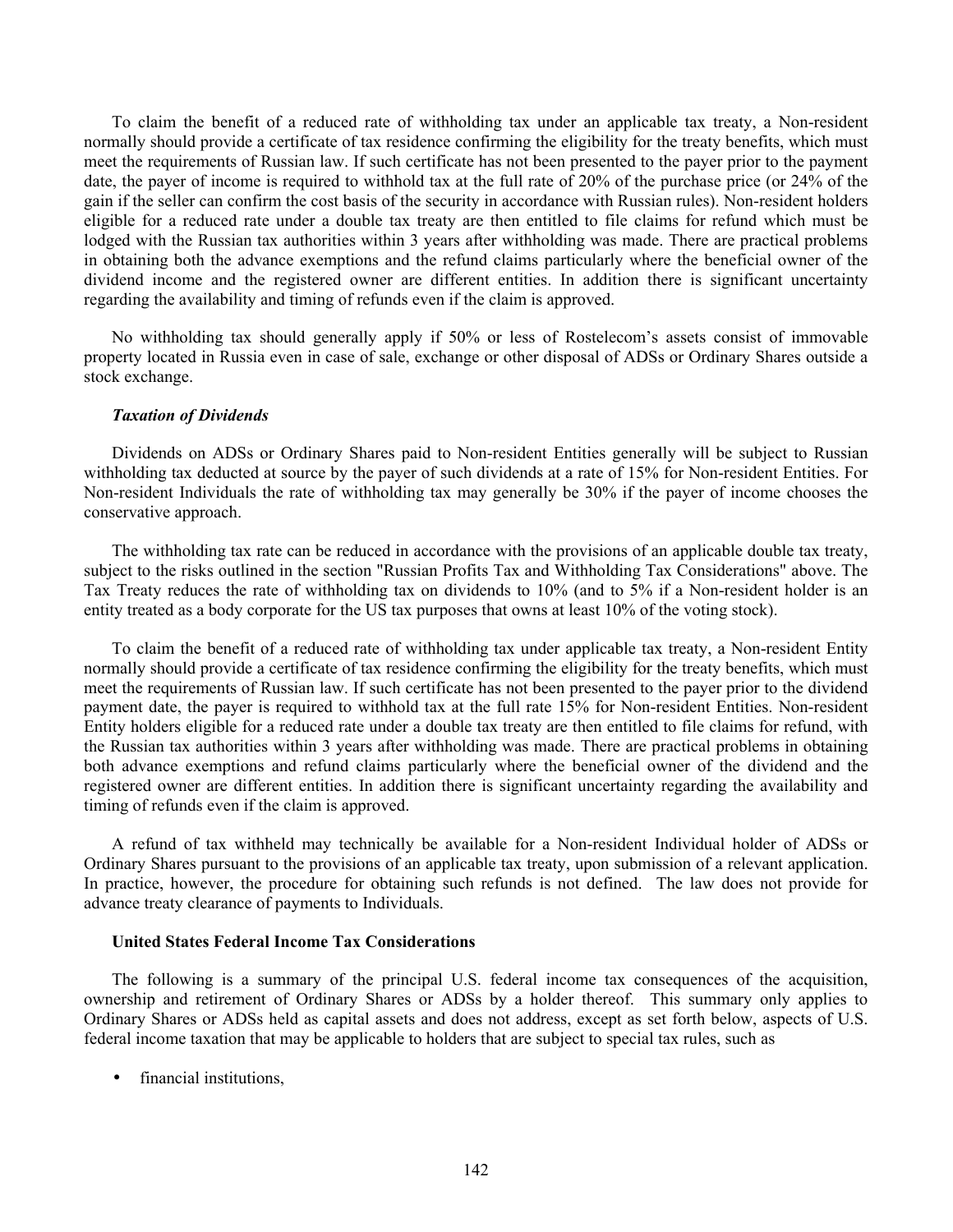- insurance companies,
- real estate investment trusts,
- regulated investment companies,
- grantor trusts,
- tax-exempt organizations,
- dealers or traders in securities or currencies,
- holders that own (or are deemed to own) ten percent or more (by voting power or value) of the Company's Ordinary Shares or ADSs,
- holders that will hold the Company's Ordinary Shares or ADSs as part of a position in a straddle or as part of a hedging, conversion or integrated transaction for U.S. federal income tax purposes or that have a functional currency other than the U.S. dollar.

Moreover, this summary does not address the U.S. federal estate and gift tax or alternative minimum tax consequences of the acquisition, ownership or retirement of Ordinary Shares or ADSs. Each holder should consult its tax advisor with respect to the U.S. federal, state, local and foreign tax consequences of acquiring, holding and disposing of Ordinary Shares or ADSs.

For purposes of this summary, a U.S. Holder is a beneficial owner of Ordinary Shares or ADSs who for U.S. federal income tax purposes is

- a citizen or resident of the United States;
- a corporation or partnership organized in or under the laws of the United States or any State thereof, including the District of Columbia;
- an estate the income of which is subject to U.S. federal income taxation regardless of its source; or
- a trust (1) that validly elects to be treated as a United States person for U.S. federal income tax purposes or (2) (a) the administration over which a U.S. court can exercise primary supervision and (b) all of the substantial decisions of which one or more United States persons have the authority to control.

A Non-U.S. Holder is a beneficial owner of Ordinary Shares or ADSs other than a U.S. Holder.

If a partnership (or any other entity treated as a partnership for U.S. federal income tax purposes) holds Ordinary Shares or ADSs, the tax treatment of the partnership and a partner in such partnership will generally depend on the status of the partner and the activities of the partnership. Such partner or partnership should consult its own tax advisor as to its consequences.

# *Ownership of ADSs in General*

For United States federal income tax purposes, a U.S. Holder of ADSs generally will be treated as the owner of the Company's Ordinary Shares represented by such ADSs.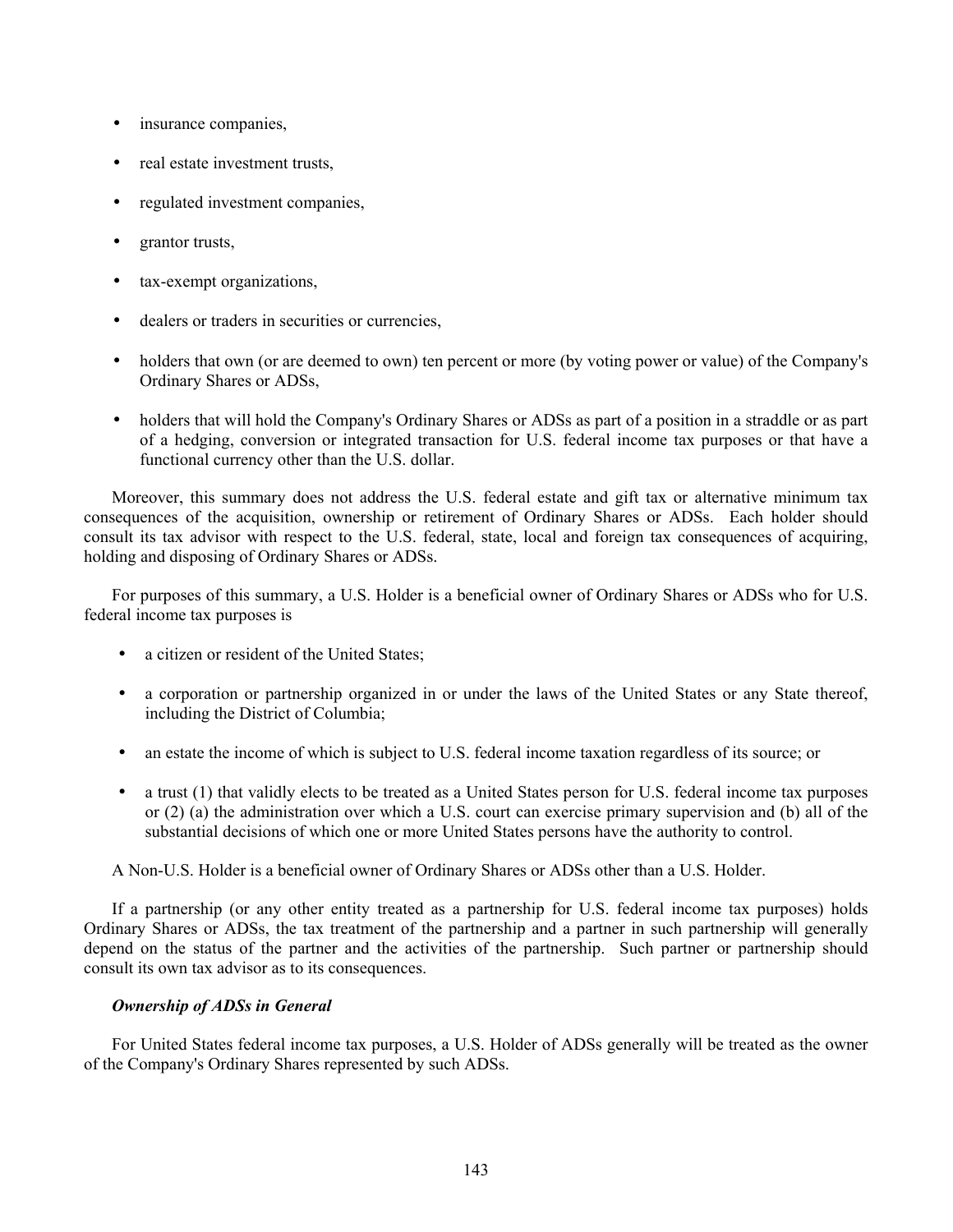The United States Treasury Department has expressed concern that depositaries for American depositary receipts, or other intermediaries between the holders of shares of an issuer and the issuer, may be taking actions that are inconsistent with the claiming of United States foreign tax credits by U.S. holders of such receipts or shares. Accordingly, the analysis regarding the availability of a United States foreign tax credit for Russian taxes and sourcing rules described below could be affected by future actions that may be taken by the United States Treasury Department.

#### *Taxation of Dividends*

Subject to the discussion below under "Passive Foreign Investment Company Considerations", for United States federal income tax purposes, a U.S. holder will include in gross income the gross amount of any distribution made to such U.S. holder of cash or property, other than certain distributions, if any, of the Company's Ordinary Shares distributed pro rata to all Company's shareholders, including holders of ADSs, with respect to such U.S. Holder's Ordinary Shares or ADSs, before reduction for any Russian taxes withheld therefrom, as dividend income to the extent such distributions are paid out of the Company's current or accumulated earnings and profits as determined under United States federal income tax principles. Such dividends will not be eligible for the dividends received deduction generally allowed to corporate U.S. Holders. Subject to the discussion below under "Passive Foreign Investment Company Considerations," to the extent, if any, that the amount of any distribution by the Company exceeds its current and accumulated earnings and profits as determined under United States federal income tax principles, it will be treated first as a tax-free return of such U.S. Holder's adjusted tax basis in Ordinary Shares or ADSs and thereafter as capital gain. The Company does not maintain calculations of its earnings and profits under United States federal income tax principles.

If the Company pays a dividend in Russian rubles, any such dividend will be included in a U.S. Holder's gross income in an amount equal to the United States dollar value of Russian rubles on the date of receipt, which, in the case of ADSs, is the date they are received by the depositary. The amount of any distribution of property other than cash will be the fair market value of such property on the date of distribution. Generally, any gain or loss resulting from currency exchange fluctuations during the period from the date the dividend is received to the date such payment is converted into U.S. Dollars will be treated as ordinary income or loss.

The 10% Russian withholding tax provided under the Tax Treaty (and 5% if a Non-resident holder is an entity treated as a body corporate for the U.S. tax purposes that owns at least 10% of the voting stock) generally will be treated as a foreign income tax, and subject to certain limitations, generally may be claimed as a credit against a U.S. Holder's United States federal income tax liability. In the event Russian tax is withheld at a 15% or 30% rate, a U.S. Holder may not be entitled to claim a credit for the excess of the amount withheld over the 10% rate provided in the Tax Treaty, since the procedures for claiming refunds and the practical likelihood that refunds will be made available in a timely fashion are uncertain. A U.S. Holder who does not elect to claim a foreign tax credit for foreign income tax withheld, may instead claim a deduction, for United States federal income tax purposes, in respect of such withholding, but only for a year in which such U.S. Holder elects to do so for all creditable foreign income taxes.

The limitation on foreign taxes eligible for credit is calculated separately with respect to specific classes of income. For this purpose, dividends that the Company distributes generally will constitute "passive income," or, in the case of certain U.S. Holders, "financial services income."

Subject to the discussion below under "Backup Withholding Tax and Information Reporting Requirements," a Non-U.S. Holder generally will not be subject to United States federal income or withholding tax on dividends received with respect to Ordinary Shares or ADSs, unless such U.S. Holder conducts a trade or business in the United States and such income is effectively connected with that trade or business.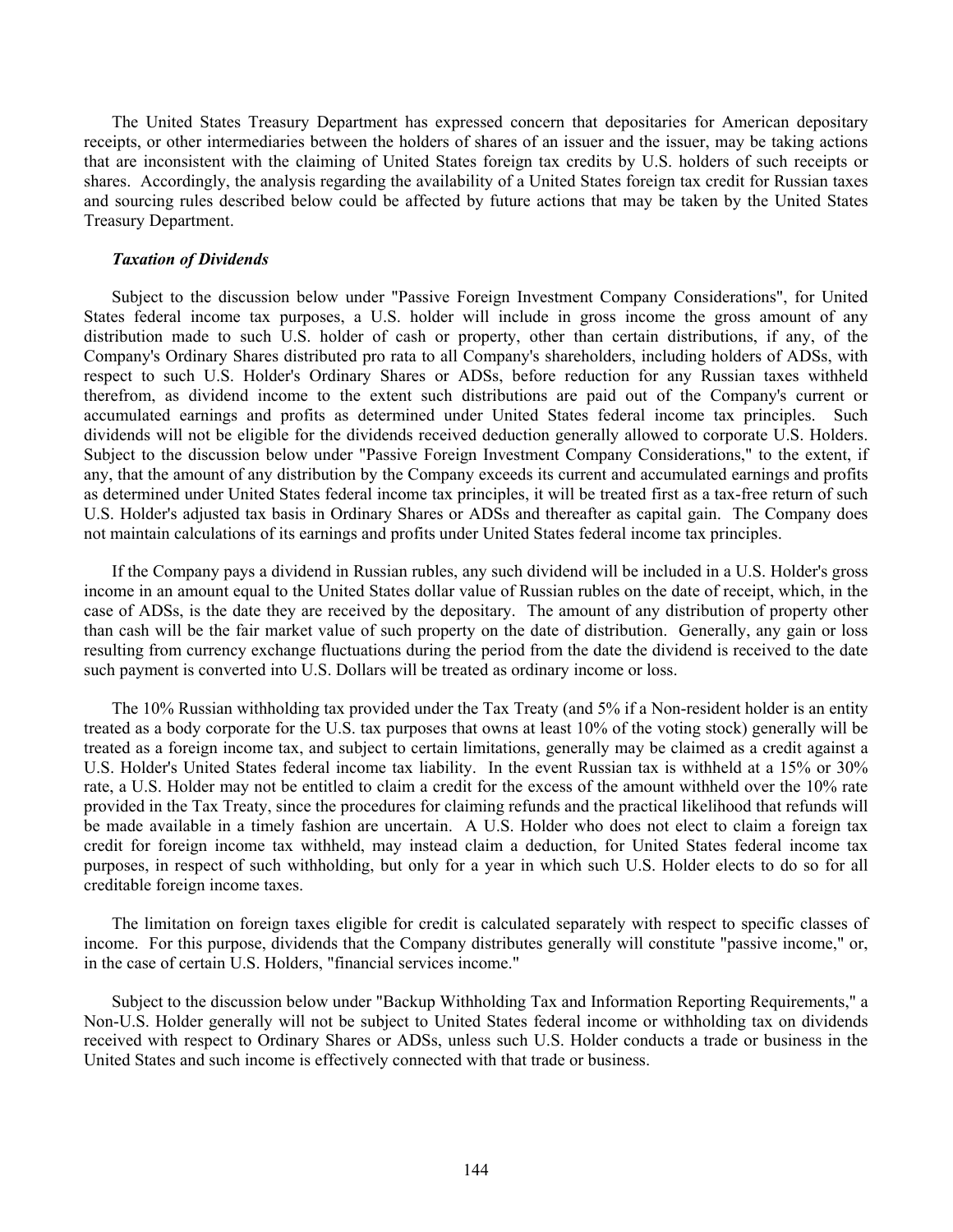#### *Taxation on Sale or Exchange of Ordinary Shares or ADSs*

Subject to the discussion below under PFIC Considerations, a U.S. Holder generally will recognize gain or loss on the sale or exchange of the Ordinary Shares or ADSs equal to the difference between the amount realized on such sale or exchange and such U.S. Holder's adjusted tax basis in the Ordinary Shares or ADSs. Such gain or loss will be capital gain or loss. The maximum marginal United States federal income tax rate applicable to gain realized by a noncorporate U.S. Holder will be lower than the maximum marginal United States federal income tax rate applicable to ordinary income if such U.S. Holder's holding period for such Ordinary Shares or ADSs exceeds one year and will be further reduced if such U.S. Holder's holding period exceeds five years and such Ordinary Shares or ADSs were acquired on or after January 1, 2001. Gain or loss, if any, recognized by a United States Holder generally will be treated as United States source income or loss for United States foreign tax credit purposes. The deductibility of capital losses is subject to limitations.

The initial tax basis of a U.S. Holder's Ordinary Shares or ADSs will be the United States dollar value of the Russian rubles denominated purchase price determined on the date of purchase. If the Ordinary Shares or ADSs are treated as traded on an "established securities market," a cash basis U.S. Holder, or, if it elects, an accrual basis U.S. Holder, will determine the dollar value of the cost of such Ordinary Shares or ADSs by translating the amount paid at the spot rate of exchange on the settlement date of the purchase. If a U.S. Holder converts United States dollars to Russian rubles and immediately uses that currency to purchase Ordinary Shares or ADSs, such conversion generally will not result in taxable gain or loss.

With respect to the sale or exchange of Ordinary Shares or ADSs, the amount realized generally will be the United States dollar value of the payment received determined on (1) the date of receipt of payment in the case of a cash basis U.S. Holder and (2) the date of disposition in the case of an accrual basis U.S. Holder. If the Ordinary Shares or ADSs are treated as traded on an "established securities market," a cash basis taxpayer, or, if it elects, an accrual basis taxpayer, will determine the United States dollar value of the amount realized by translating the amount received at the spot rate of exchange on the settlement date of the sale.

Subject to the discussion below under "Backup Withholding Tax and Information Reporting Requirements," a Non-U.S. Holder generally will not be subject to United States federal income or withholding tax on any gain realized on the sale or exchange of such Ordinary Shares or ADSs unless:

- such gain is effectively connected with the conduct of a trade or business in the United States; or
- such Non-U.S. Holder is an individual and has been present in the United States for 183 days or more in the taxable year of such sale or exchange and certain other conditions are met.

## *PFIC Considerations*

A Non-U.S. corporation will be classified as a "passive foreign investment company," (a "PFIC"), for United States federal income tax purposes in any taxable year in which, after applying certain look-through rules, either

- at least 75% of its gross income is "passive income"; or
- at least 50% of the gross value of its assets is attributable to assets that produce "passive income" or are held for the production of passive income.

Passive income for this purpose generally includes dividends, interest, royalties, rents and gains from commodities and securities transactions.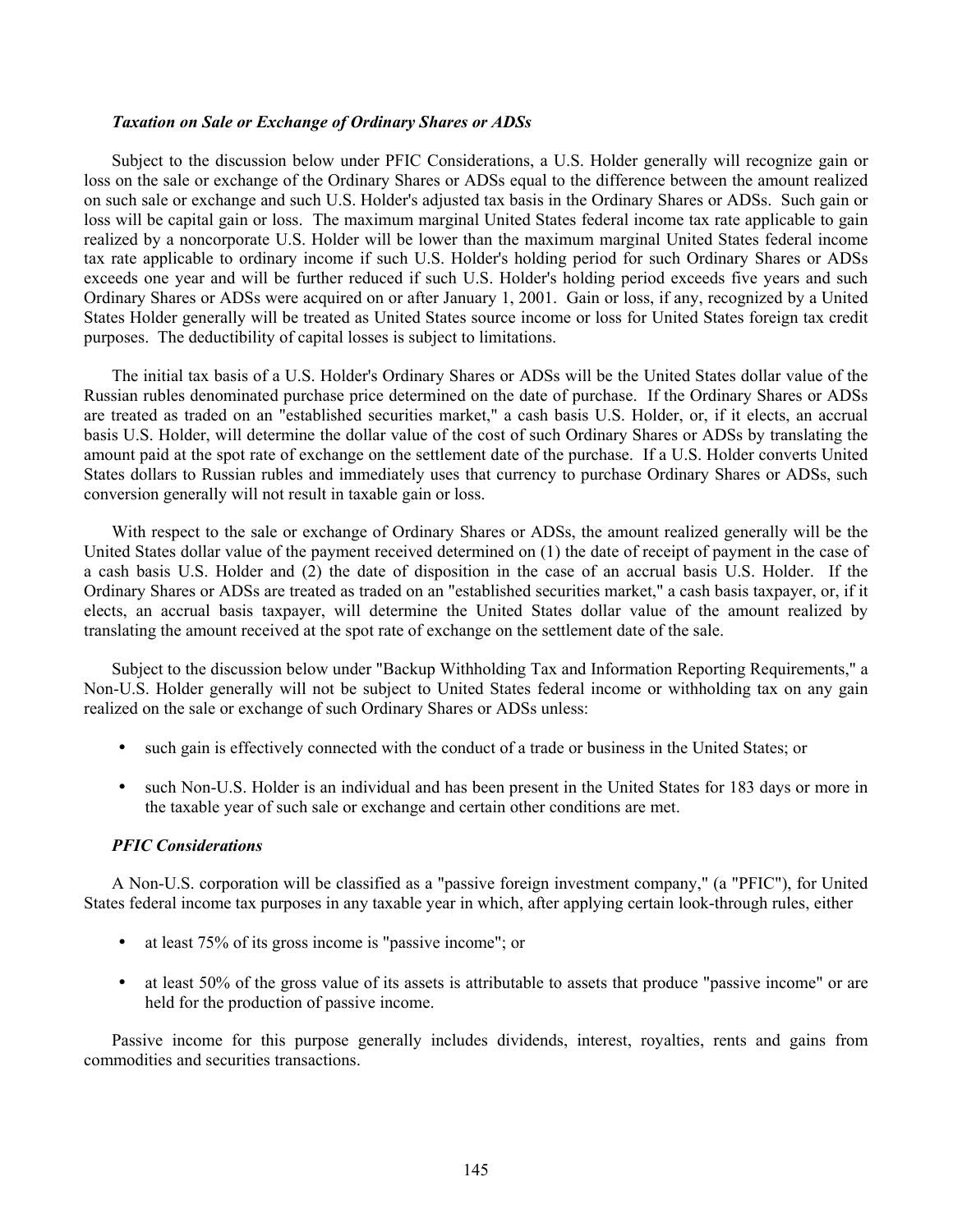Based on certain estimates of the Company's gross income and gross assets and the nature of the Company's business, the Company believes, and this summary assumes, that it will not be classified as a PFIC for the Company's taxable year ending December 31, 2001. The status of the Company in future years will depend on its assets and activities in those years. The Company has no reason to believe that its assets or activities will change in a manner that would cause it to be classified as a PFIC, but there can be no assurance that it will not be considered a PFIC for any taxable year. If the Company were a PFIC, a U.S. Holder generally would be subject to imputed interest charges and other disadvantageous tax treatment with respect to any gain from the sale or exchange of, and certain distributions with respect to, Ordinary Shares or ADSs.

If the Company were a PFIC, a U.S. Holder could make a variety of elections that may alleviate the tax consequences referred to above, and one of these elections may be made retroactively. However, it is expected that the conditions necessary for making certain of such elections will not apply in the case of the Company's Ordinary Shares or ADSs. A U.S. Holder should consult its own tax advisor regarding the tax consequences that would arise if the Company's were treated as a PFIC.

## *Information Reporting and Backup Withholding*

A U.S. backup withholding tax and information reporting requirements apply to certain payments to certain noncorporate holders of Ordinary Shares or ADSs that are United States persons. The payer will be required to withhold backup withholding tax on payments of dividends on, and to the proceeds from the sale or redemption of, Ordinary Shares or ADSs made within the United States to a holder of Ordinary Shares or ADSs that is a United States person, other than an exempt recipient, such as a corporation, if the holder fails to furnish its correct taxpayer identification number or otherwise fails to comply with, or establish an exemption from, the backup withholding requirements. Payments within the United States of dividends and the proceeds from the sale or redemption of Ordinary Shares to a holder that is not a United States person will not be subject to backup withholding tax and information reporting requirements if an appropriate certification is provided by the holder to the payer and the payer does not have actual knowledge or a reason to know that the certificate is incorrect. The backup withholding tax rate was 31% for the year 2001 through August 6, 2001, and 30.5% for the remainder of tax year 2001. The backup withholding tax rate is 30% for years 2002 and 2003, 29% for years 2004 and 2005, and 28% for years 2006 through 2010.

In the case of payments to a foreign simple trust, a foreign grantor trust or a foreign partnership, other than payments to a foreign simple trust, a foreign grantor trust or foreign partnership that qualifies as a withholding foreign trust or a withholding foreign partnership within the meaning of the applicable U.S. Treasury Regulations and payments to a foreign simple trust, a foreign grantor trust or a foreign partnership that are effectively connected with the conduct of a trade or business in the United States, the beneficiaries of the foreign simple trust, the persons treated as the owners of the foreign grantor trust or the partners of the foreign partnership, as the case may be, will be required to provide the certification discussed above in order to establish an exemption from backup withholding tax and information reporting requirements. Moreover, a payer may rely on a certification provided by a payee that is not a United States person only if the payer does not have actual knowledge or a reason to know that any information or certification stated in the certificate is incorrect.

**The above summary is not intended to constitute a complete analysis of all tax consequences relating to the ownership of Ordinary Shares or ADSs. Purchasers of Ordinary Shares or ADSs should consult their own tax advisors concerning the tax consequences of their particular situations.**

#### **10.F. Dividends and Paying Agents**

Not applicable.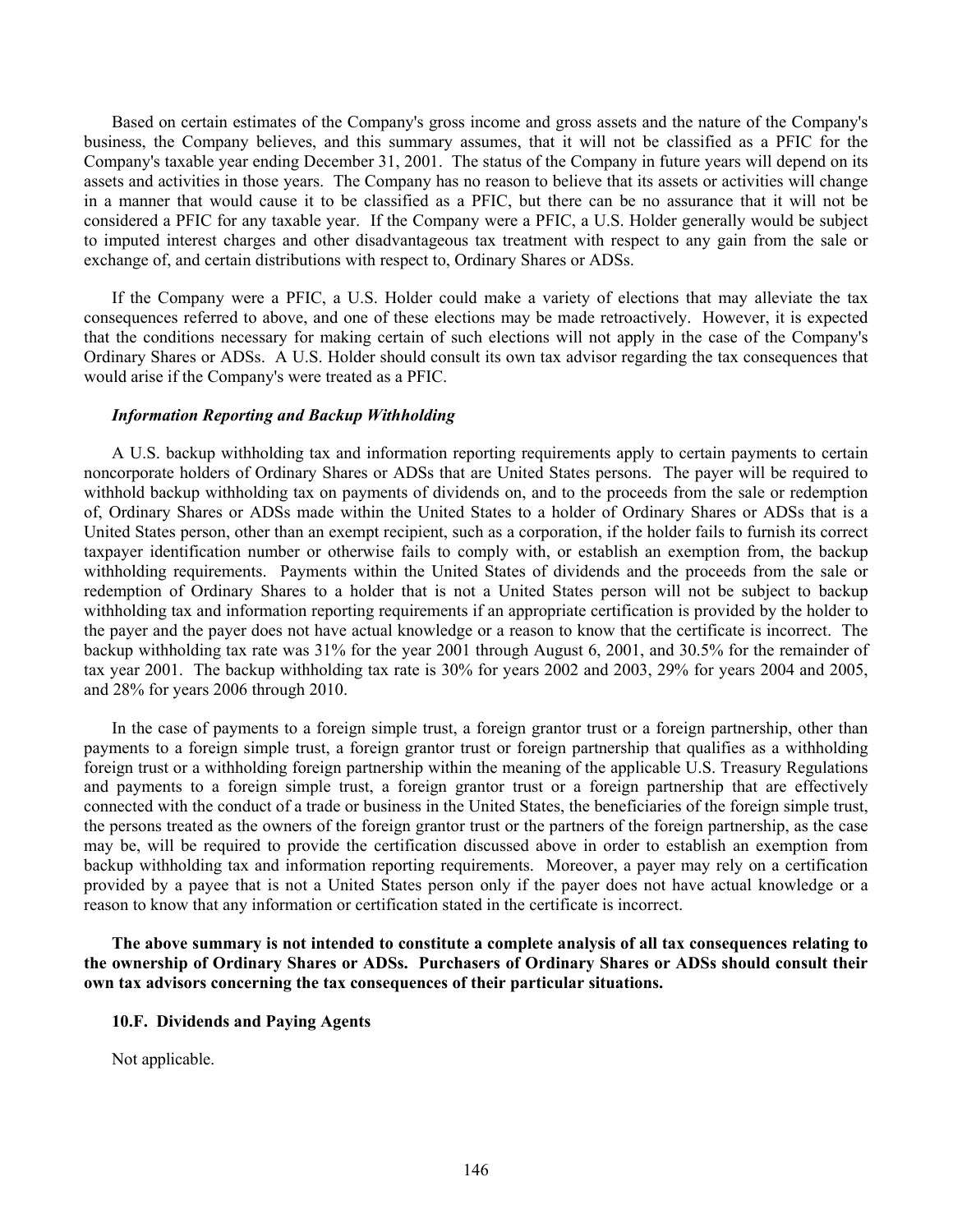## **10.G. Statement by Experts**

Not applicable.

## **10.H. Documents on Display**

Rostelecom is subject to the informational requirements of the U.S. Securities Exchange Act of 1934, as amended (the "Exchange Act"), and in accordance therewith files periodic reports and other information with the U.S. Securities and Exchange Commission (the "Commission"). Reports and other information filed by Rostelecom may be examined without charge at the public reference facilities maintained by the Commission at Room 1024, 450 Fifth Street, N.W., Washington, D.C. 20549. Copies of such materials also are available by mail from the Public Reference Branch at prescribed rates. In addition, such material is available for inspection and copying at the offices of the New York Stock Exchange, Inc., 20 Broad Street, New York, New York 10005. As a foreign private issuer, Rostelecom is exempt under the Exchange Act from, among other things, the rules prescribing the furnishing and content of proxy statements and the short-swing profit recovery provisions set forth in Section 16 of the Exchange Act.

## **10.I. Subsidiary Information**

Not applicable.

# **Item 11. Quantitative and Qualitative Disclosures about Market Risk**

The Group's significant market risk exposures are interest rate risk and exchange rate risk. Interest rate risk mainly relates to floating rate debt denominated primarily in Japanese Yen, U.S. dollars and Euro. As of December 31, 2001, approximately 39% of the Group's interest bearing loans carried floating interest rates. Exchange rate risk relates to the Group's foreign currency indebtedness and, to a lesser extent, its foreign currency denominated cash, receivables and payables and foreign currency denominated revenues and costs. As of December 31, 2001, approximately 83% of total indebtedness was denominated in foreign currencies. The Group does not use financial instruments, such as foreign exchange forward contracts, foreign currency options, interest rate swaps or forward rate agreements, to manage these market risks.

The Group's consolidated financial statements are presented in Russian rubles. However, approximately 23% of the Group's revenues are denominated in currencies other than the Russian ruble, principally Special Drawing Rights ("SDR") and U.S. dollar. In addition, approximately 38% of the Group's costs (excluding depreciation and bad debt recovery) are denominated in currencies other than the Russian ruble, principally SDR and U.S. dollar. To the extent that Rostelecom is not naturally hedged against changes in exchange rates, the Group is exposed to foreign exchange gains and losses. The Group is not engaged in any active hedging of the foreign exchange risk arising out of its operating activities.

## **Interest Rate Sensitivity**

As of December 31, 2001, the Group had outstanding borrowings of RUR 6,776 million of which approximately RUR 2,632 million bore interest at floating rates. The interest rate on the Group's floating rate debt is determined principally by reference to London Inter Bank Offered Rate (LIBOR). The additional net financing expense to the Group that would have resulted from a hypothetical, instantaneous and unfavorable change of 100 basis points in the interest rate applicable to these loans is approximately RUR 26 million. The above sensitivity analysis is based on the assumption of an unfavorable 100 basis point movement of the interest rates applicable to each homogeneous category of financial assets and liabilities. A homogeneous category is defined according to the currency in which financial assets and liabilities are denominated and assumes the same interest rate movement within each category.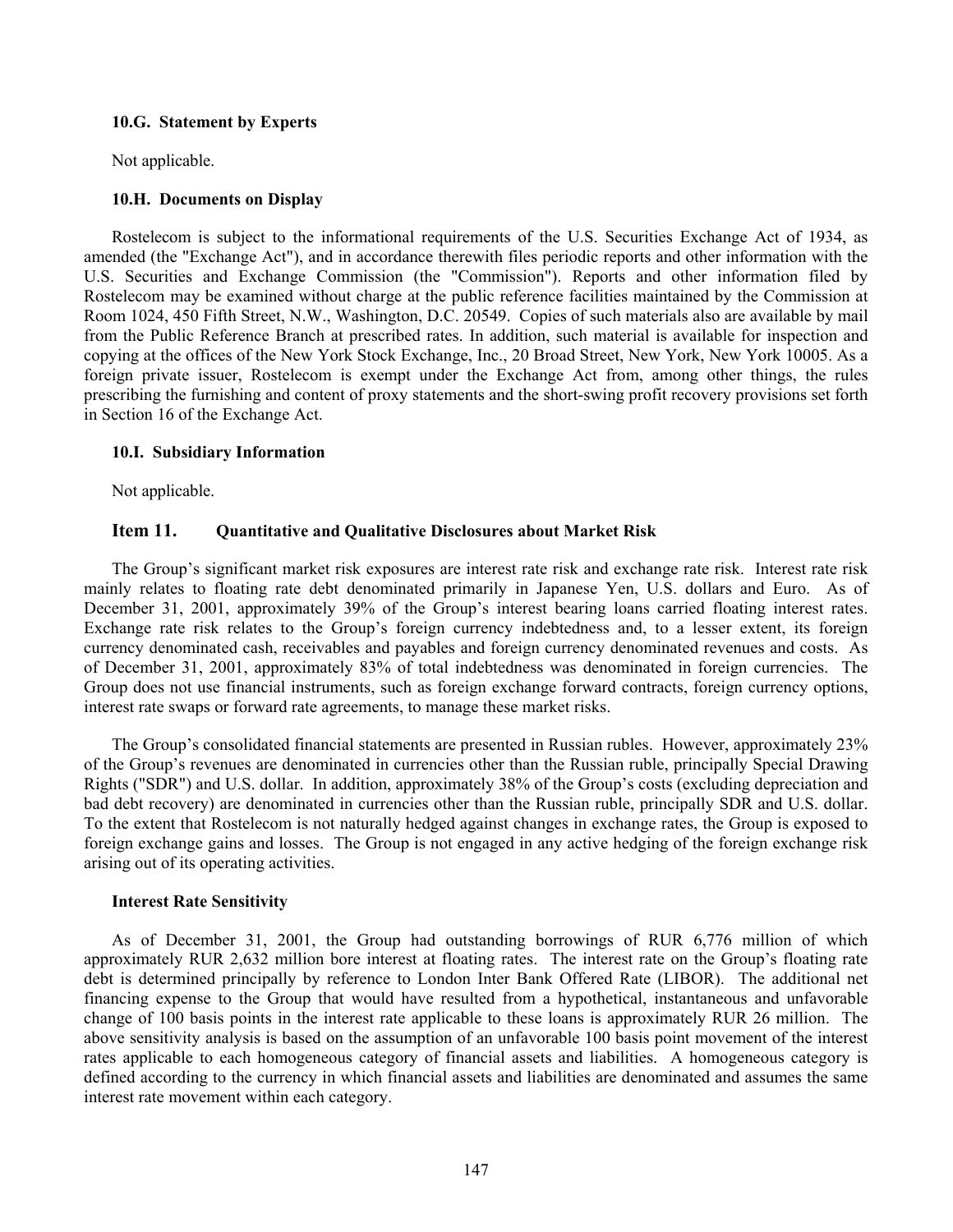## **Exchange Rate Sensitivity**

Rostelecom has exchange rate exposure primarily with respect to indebtedness denominated in currencies other than ruble. RUR 5,624 million of the Group's interest bearing loans are denominated in foreign currencies, including RUR 2,748 million in Japanese Yen, RUR 1,896 million in U.S. dollars, and RUR 881 million in Euro. The additional interest expense to the Group that would result from a hypothetical 10% change in foreign currency exchange rates would be approximately RUR 72 million. Such a change would also have resulted in an estimated foreign exchange loss of approximately RUR 562 million. This sensitivity analysis assumes an unfavorable 10% fluctuation in the exchange rates affecting the foreign currencies in which the indebtedness is denominated. Between January 1, 2002 and August 27, 2002, the Russian ruble has declined in value as compared to the Japanese Yen by approximately 15% as compared to the U.S. dollar - by approximately 5%, and as compared to Euro – by approximately  $16\%$ .

# **Item 12. Description of Securities Other Than Equity Securities**

None.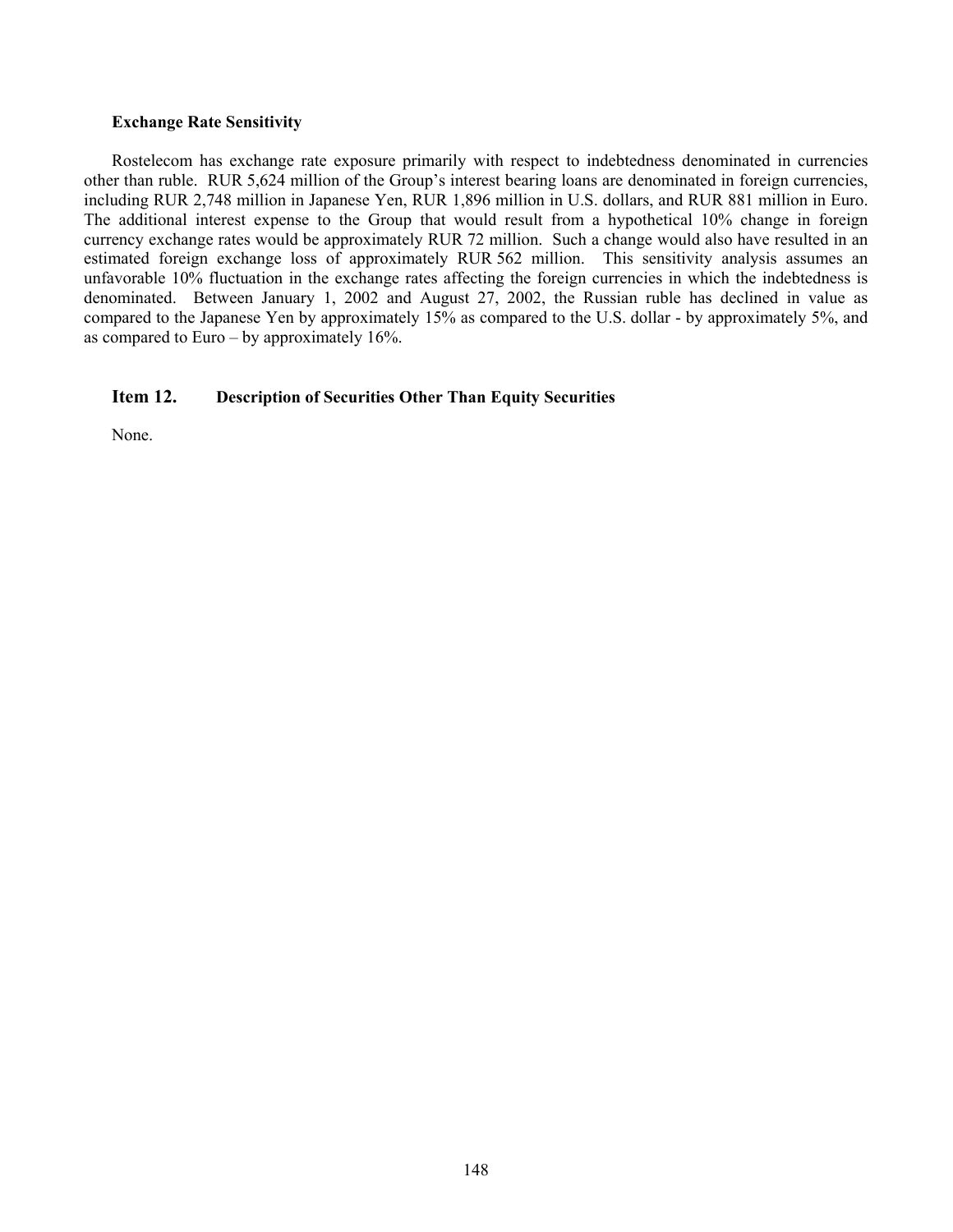# **PART II**

## **Item 13. Defaults, Dividend Arrearages and Delinquencies**

## **13.A. Defaults**

As disclosed in Note 15 to the Consolidated Financial Statements for the year ended December 31, 2001, as of December 31, 2001, the Group was in technical default on payments of principal and interest on the loan provided by Vnesheconombank. Total amount due was RUR 2,707 million as of December 31, 2001. However, the Company does not anticipate that Vnesheconombank will call for immediate repayment of the loan for the following reason. The Government decree provides for the possibility of a restructuring of Government's debts administered by Vnesheconombank over a 10-year period at an interest rate of 3% per annum. In accordance with the provisions of the decree, in 2001 the Group entered in negotiations with respect to restructuring this credit agreement on the above terms. As of August 27, 2002, the Group believes that it has complied with the documentary requirements of the decree and is awaiting a confirmation of the restructuring from the Ministry of Finance.

As stated in Note 15 to the Consolidated Financial Statements for the year ended December 31, 2001, several other loans totaling RUR 1,760 million which contain cross default provisions were technically defaulted as of that date. As of August 27, 2002, the Company has repaid RUR 933 million of the loans that contain crossdefault provisions. EUR 31.2 million (RUR 825.7 million at the exchange rate as of December 31, 2001 or RUR 956.6 million as of August 27, 2002) of these loans were outstanding and continued to be in technical default as of August 27, 2002.

#### **13.B. Dividend Arrearages and Delinquencies**

None.

# **Item 14. Material Modifications to the Rights of Security Holders and Use of Proceeds**

Rights of shareholders were extended significantly by virtue of amendments introduced to the Joint Stock Companies Law (most of the amendments became effective from January 1, 2002).

Under the amended Joint Stock Companies Law shareholders were granted preemptive rights with respect to open and closed subscriptions for additional issues of securities. They were also granted the right to retain rights in any new company formed as a result of a corporate restructuring proportionate to their shareholding in a the old company. Furthermore, as a result of the permission to circulate fractional shares, minority shareholders will no longer face forced buy-outs during share consolidations.

See also Item 10.B. – "Articles of Association".

| Item 15. | [Reserved] |
|----------|------------|
|          |            |

**Item 16. [Reserved]**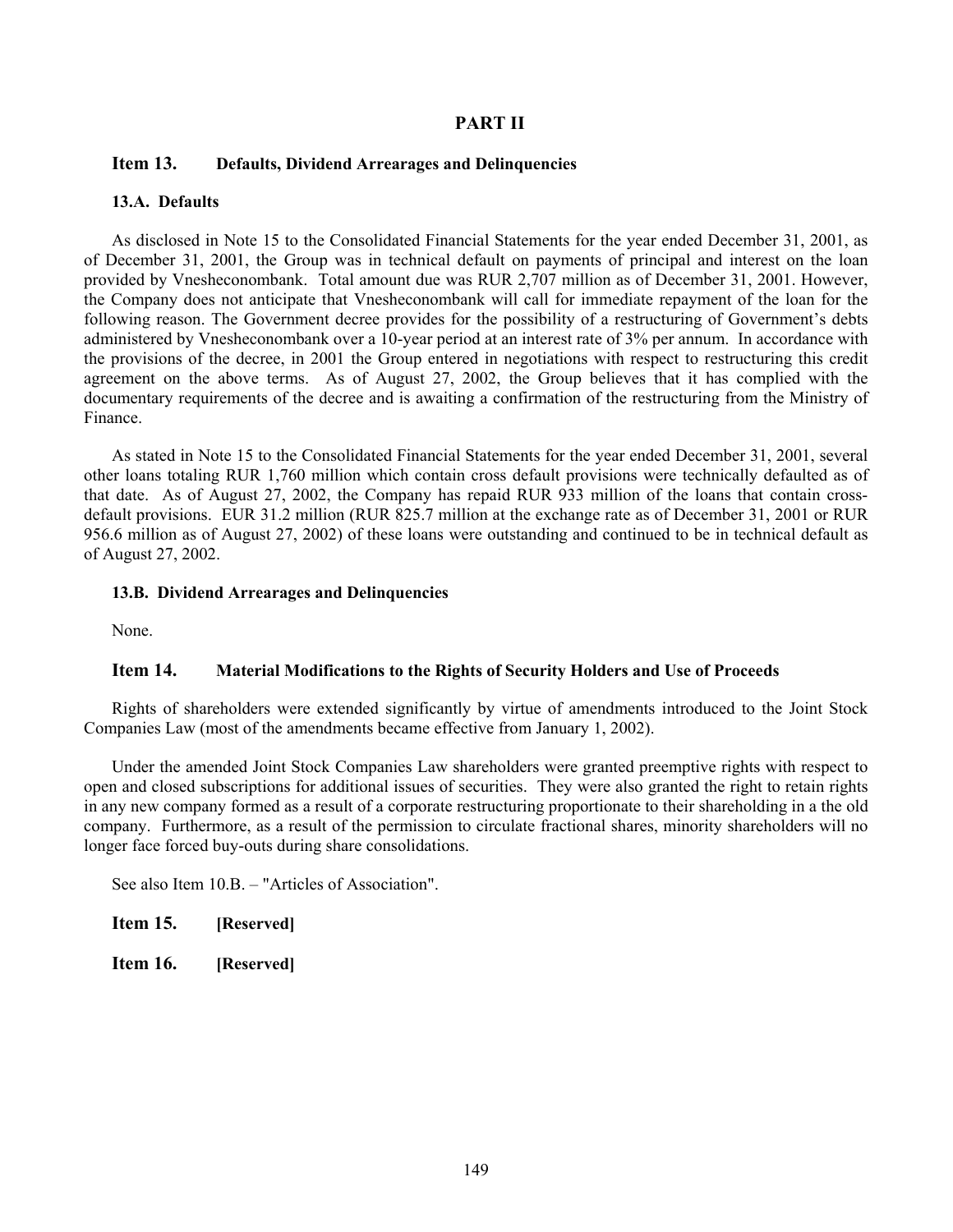## **PART III**

## **Item 17. Financial Statements**

Not applicable.

#### **Item 18. Financial Statements**

This Amendment amends the 2001 Form 20-F filed by Rostelecom with the SEC on July 1, 2002. This Amendment is being filed by Rostelecom with the SEC in accordance with, and reliance upon, Release No. 34- 45589 and contains the consolidated financial statements of Rostelecom for the year ended December 31, 2001 audited by Ernst & Young (CIS) Limited, and the consolidated financial statements of Rostelecom for the years ended December 31, 2000 and 1999, audited by ZAO PricewaterhouseCoopers Audit. The information (financial and other) and the audited consolidated financial statements of Rostelecom contained in this Amendment supercede and replace the information (financial and other) contained in (1) the 2001 Form 20-F filed with the SEC by Rostelecom on July 1, 2002 (other than with respect to the exhibits contained in that filing) and (2) the unaudited consolidated financial statements for the year ended December 31, 2001 of Rostelecom contained in Rostelecom's Form 6-K dated May 15, 2002.

The consolidated financial statements of the Group for the year ended December 31, 2001, have been restated. The restated financial statements reflect the effects of (a) consolidating adjustments related to RTC-Leasing, (b) change in estimation of fair value of certain financial instruments, and (c) additional miscellaneous adjustments and reclassifications.

#### *Consolidating Adjustments Relating to RTC-Leasing*

At the time of preparation of the Group's financial statements as previously reported, for the purposes of consolidation, the Group used estimated financial statements of its subsidiary, RTC-Leasing, for the year ended December 31, 2001. Subsequent to the issuance of the Group's financial statements as previously reported, Rostelecom became aware that RTC-Leasing finalized its financial statements in accordance with IFRS. The consolidated financial statements of the Group for the year ended December 31, 2001, as restated, reflect the effects of final adjustments and reclassifications to the financial statements of RTC-Leasing.

#### *Change in Estimation of Fair Value of Certain Financial Instruments*

At the time of preparation of the Group's financial statements as previously reported, for the purposes of consolidation, the Group estimated that the fair value of the preferred shares of RTC-Leasing issued to individuals which are related parties to the Group was equal to the amount of preferred dividends paid in 2002 (refer also to Note 7 in the accompanying consolidated financial statements). Subsequent to the issuance of the Group's financial statements as previously reported, the Group reviewed its estimates of the fair value of these preferred shares. The Group now believes that the fair value of the preferred shares should be determined by a combination of expected future cash flows of RTC-Leasing and the expected future preferred dividend flows. Accordingly, the Group has recorded additional expense of RUR 242 million as part of wages, salaries, other benefits and payroll taxes in the Group's consolidated statements of operations for the year ended December 31, 2001, as restated. Further, subsequent to the issuance of the Group's financial statements as previously reported, the Group reviewed its estimates with respect to recoverability of certain accounts receivable. As a result, the Group recognized additional bad debt expense of RUR 368 million.

Note 31 to the Consolidated Financial Statements provides information on reconciling the effects of the restatements for the year ended December 31, 2001.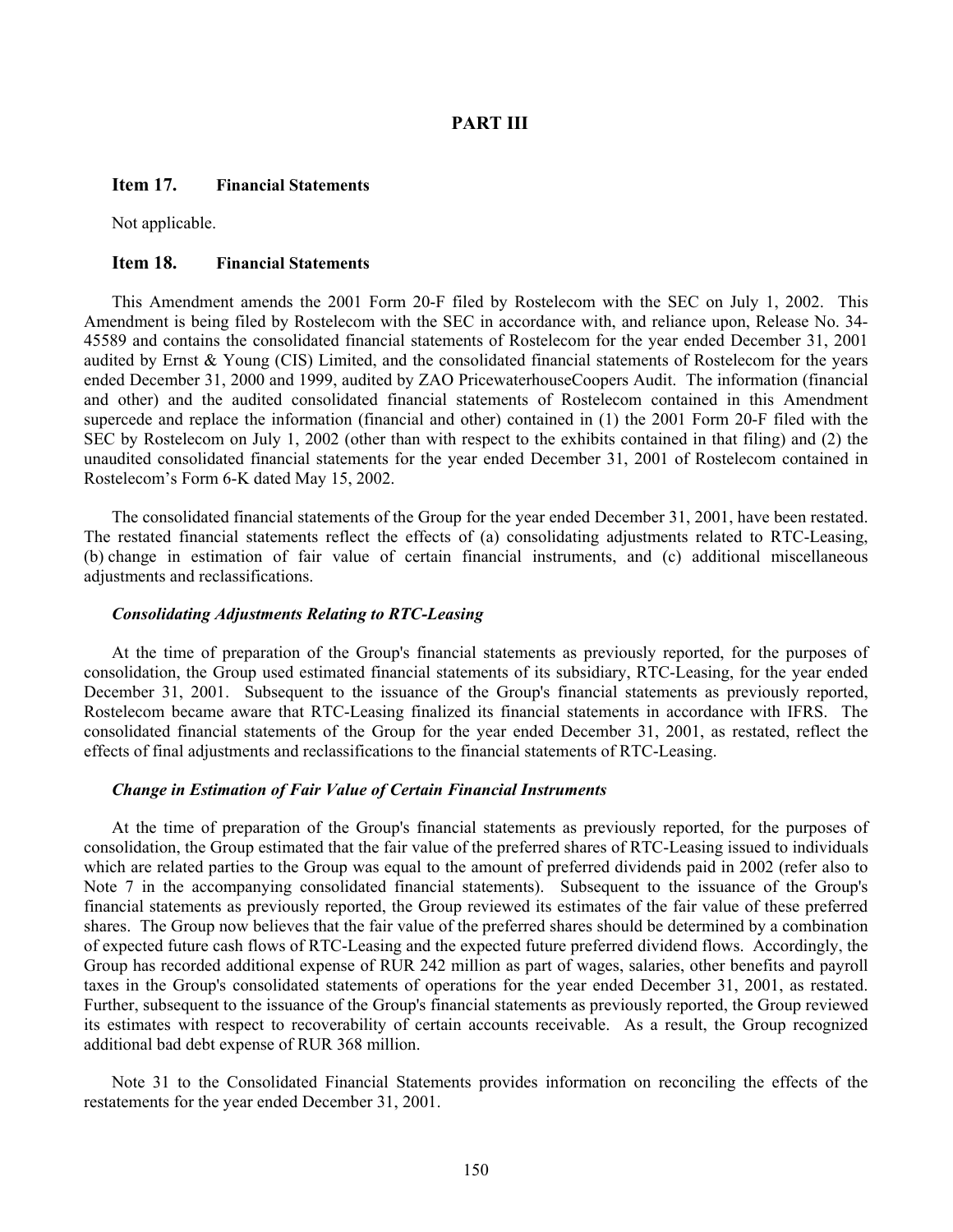# **INDEX TO FINANCIAL STATEMENTS Pages**

| <b>Statement of Directors' Responsibilities</b>                                            | F <sub>2</sub> |
|--------------------------------------------------------------------------------------------|----------------|
| Report of Independent Public Accountants for the year ended December 31, 2001              | F <sub>3</sub> |
| Report of Independent Public Accountants for the years ended December 31, 2000<br>and 1999 | F <sub>4</sub> |
| <b>Consolidated Balance Sheets</b>                                                         | F <sub>5</sub> |
| <b>Consolidated Statements of Operations</b>                                               | F 6            |
| <b>Consolidated Statements of Cash Flows</b>                                               | F <sub>7</sub> |
| Consolidated Statements of Changes in Shareholders' Equity                                 | F <sup>8</sup> |
| Notes to Consolidated Financial Statements                                                 | $F9 - F56$     |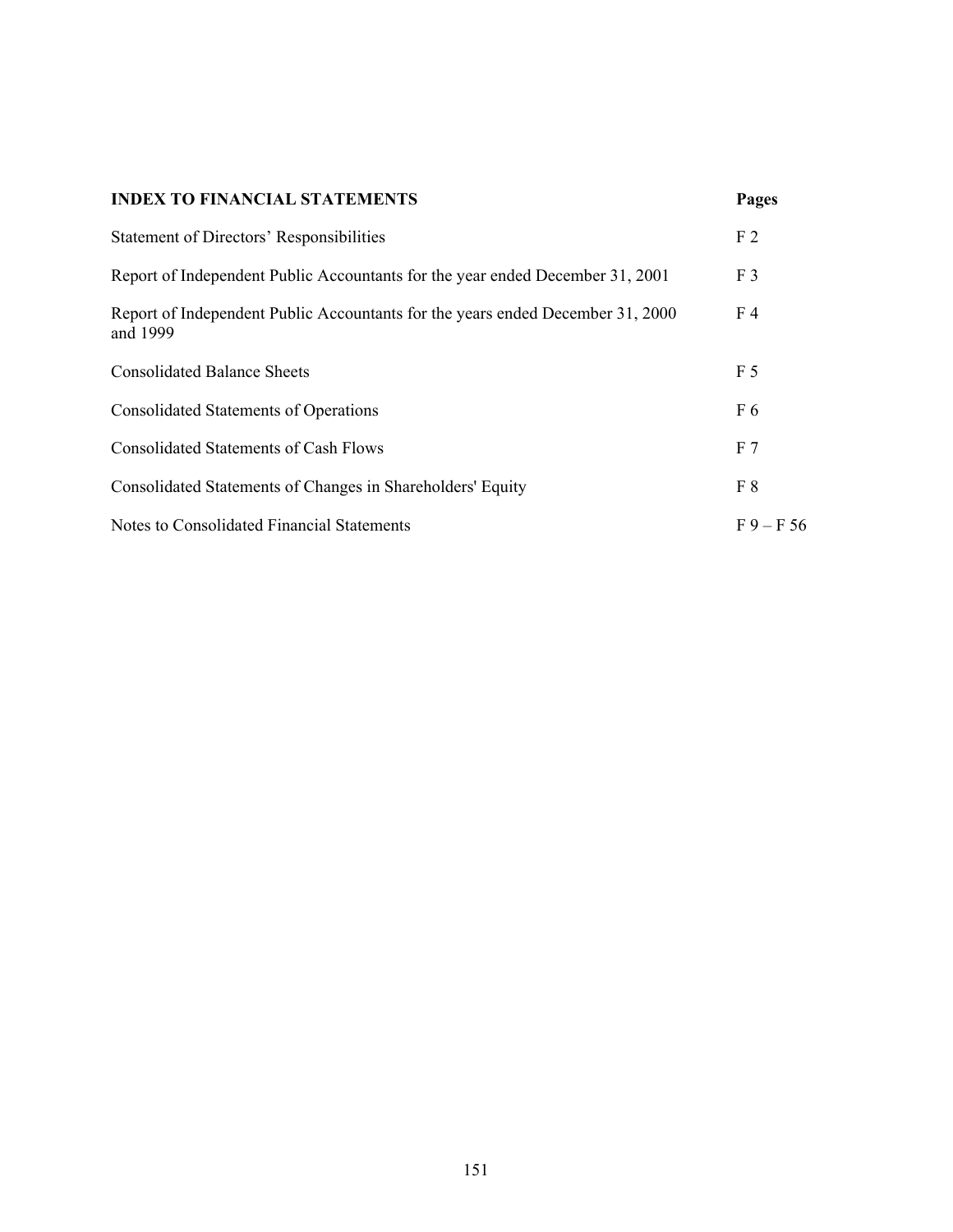# **Item 19. Exhibits**

1

## **Number Description**

- 1.1. Charter (Articles of Association) of Open Joint Stock Company Long-Distance and International Communications Rostelecom (restated version No.5), approved by the General Shareholders Meeting on June 1,  $2002$ ;<sup>1</sup>
- 1.2. Regulations on the General Shareholders Meeting of the Open Joint Stock Company Long-Distance and International Telecommunications Rostelecom (restated version), approved by the General Shareholders Meeting on June  $1, 2002$ ;<sup>1</sup>
- 1.3. Regulations on the Board of Directors of the Open Joint Stock Company Long-Distance and International Telecommunications Rostelecom (restated version No.2), approved by the General Shareholders Meeting on June 1, 2002;<sup>1</sup>
- 1.4. Regulations on the Management Board of the Open Joint Stock Company Long-Distance and International Telecommunications Rostelecom (restated version No.1), approved by the General Shareholders Meeting on June 1, 2002;<sup>1</sup>
- 1.5. Regulations on the General Director of the Open Joint Stock Company Long-Distance and International Telecommunications Rostelecom (restated version No.1), approved by the General Shareholders Meeting on June 1, 2002;<sup>1</sup>
- 1.6. Amendments and Additions to the Regulations on the Audit Commission of OJSC Rostelecom (Restated) approved by the Annual General Shareholders Meeting on June 30, 2001; 1
- 1.7. Regulations on the Audit Commission of OJSC Rostelecom (restated version), approved by the General Shareholders Meeting on June 30, 2001;  $\frac{1}{1}$  and
- 4.1. Merger Agreement No.465 between Open Joint Stock Company Long-Distance and International Telecommunications Rostelecom and Open Joint Stock Company the Moscow Long Distance and International Telephone, dated June 17, 1999.<sup>1</sup>

<sup>1</sup> Previously filed with the SEC as an exhibit to the 2001 Form 20-F filed by the Company with the SEC on July 1, 2002.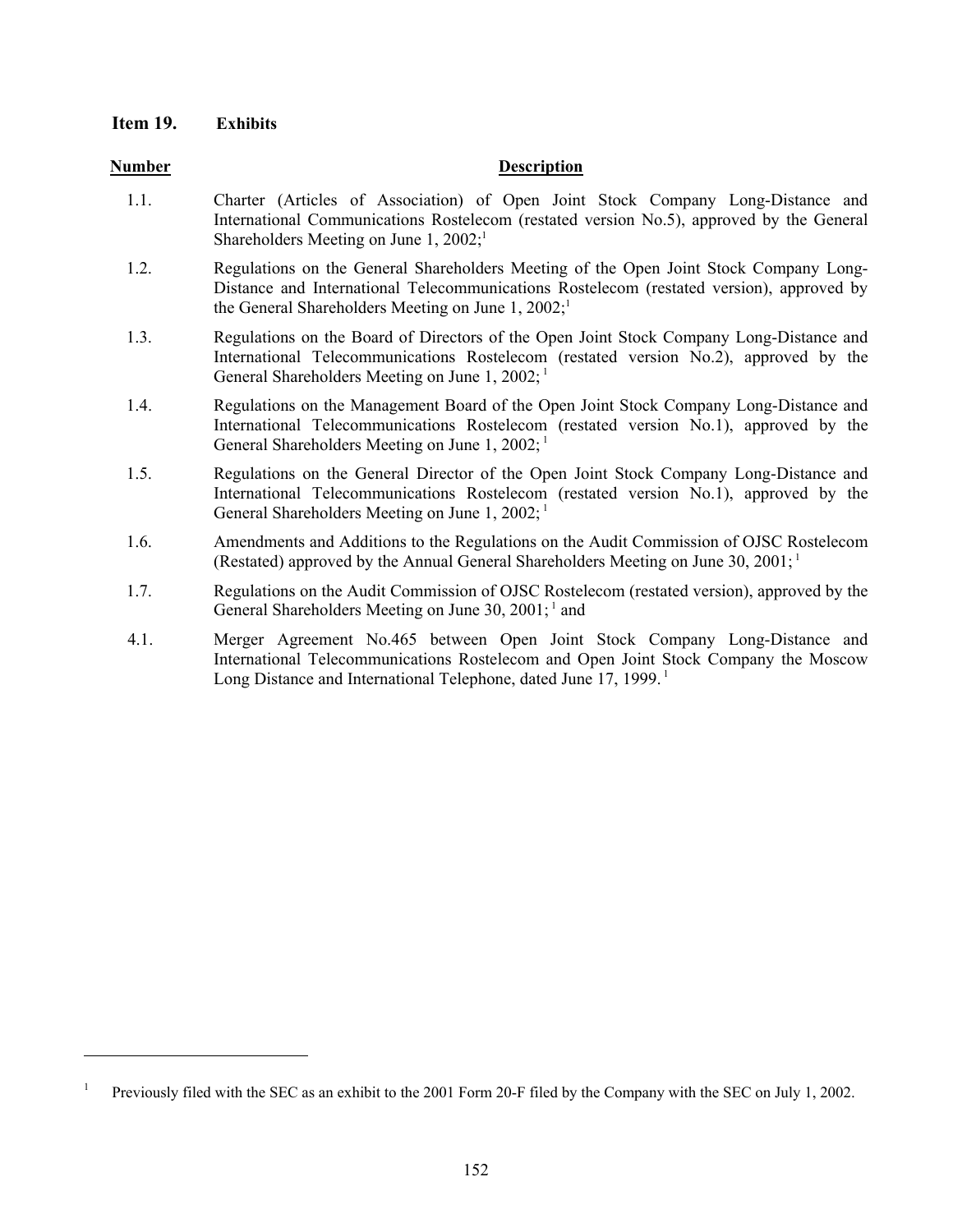## **SIGNATURES**

Pursuant to the requirements of Section 12 of the Securities Exchange Act of 1934, the Registrant hereby certifies that it meets all of the requirements for filing on Form 20-F and has caused and authorized the undersigned to sign this amendment to its Annual Report on Form 20-F for the fiscal year ended December 31, 2001 on its behalf.

Dated: August 30, 2002

# OPEN JOINT STOCK COMPANY OF LONG DISTANCE AND INTERNATIONAL TELECOMMUNICATIONS ROSTELECOM

By: Sergei I. Kuzketsov General Director of Rostelecom

By: Alexander A. ktsky Chief Accommant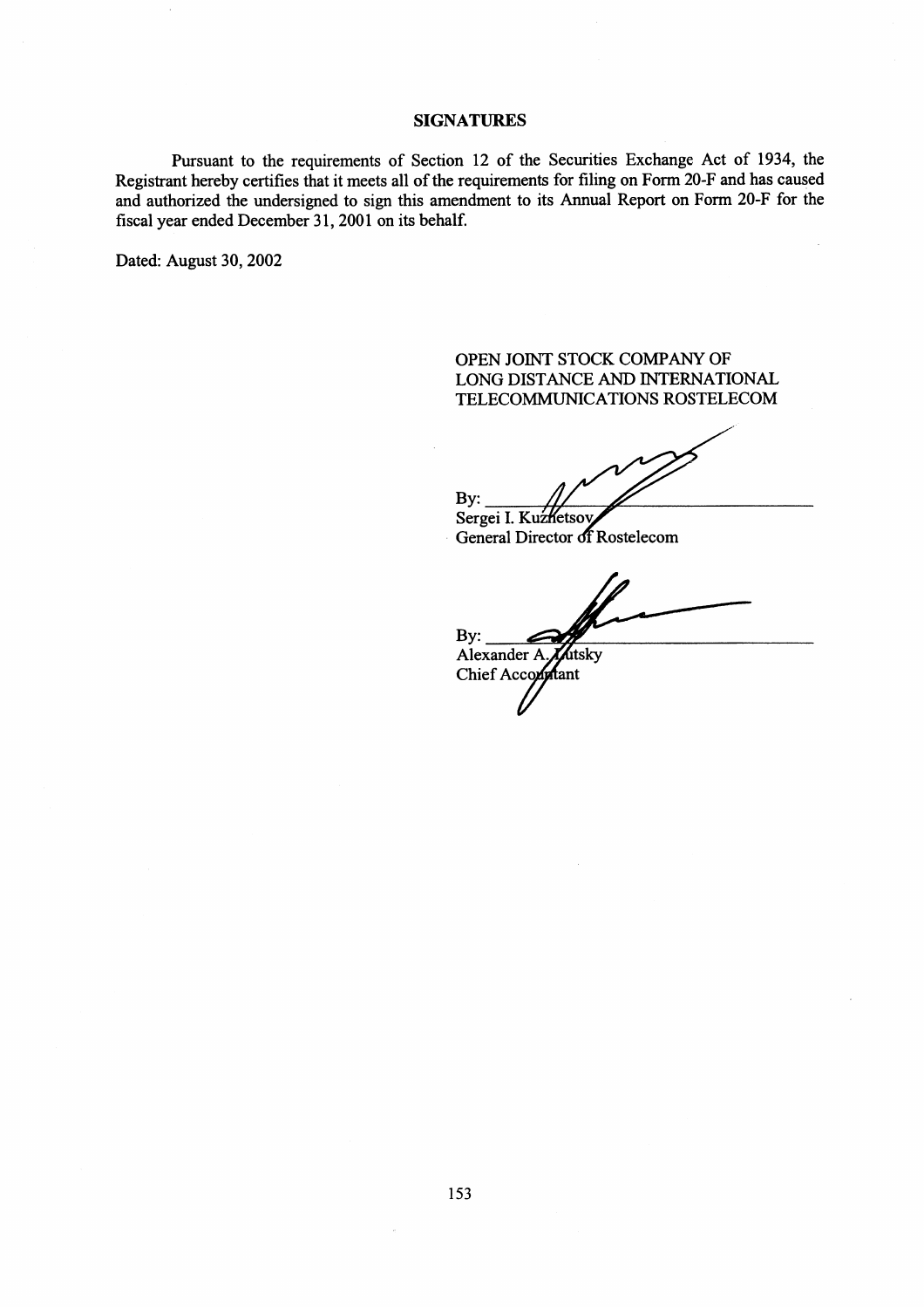#### **CERTIFICATION**

I, Sergei I. Kuznetsov, General Director of Open Stock Company of Long Distance and International Télecommunications Rostelecom ("Rostelecom"), certify that:

1. I have reviewed this annual report on Form 20-F of Rostelecom;

 $2.$ Based on my knowledge, this annual report does not contain any untrue statement of a material fact or omit to state a material fact necessary to make the statements made, in light of the circumstances under which such statements were made, not misleading with respect to the period covered by this annual report; and

Based on my knowledge, the financial statements, and other financial information  $3.$ included in this annual report, fairly present in all material respects the financial condition, results of operations and cash flows of the registrant as of, and for, the periods presented in this annual report.

Date: August 30, 2002

By:

Sergei I. Kuznetsov General Director of Rostelecom